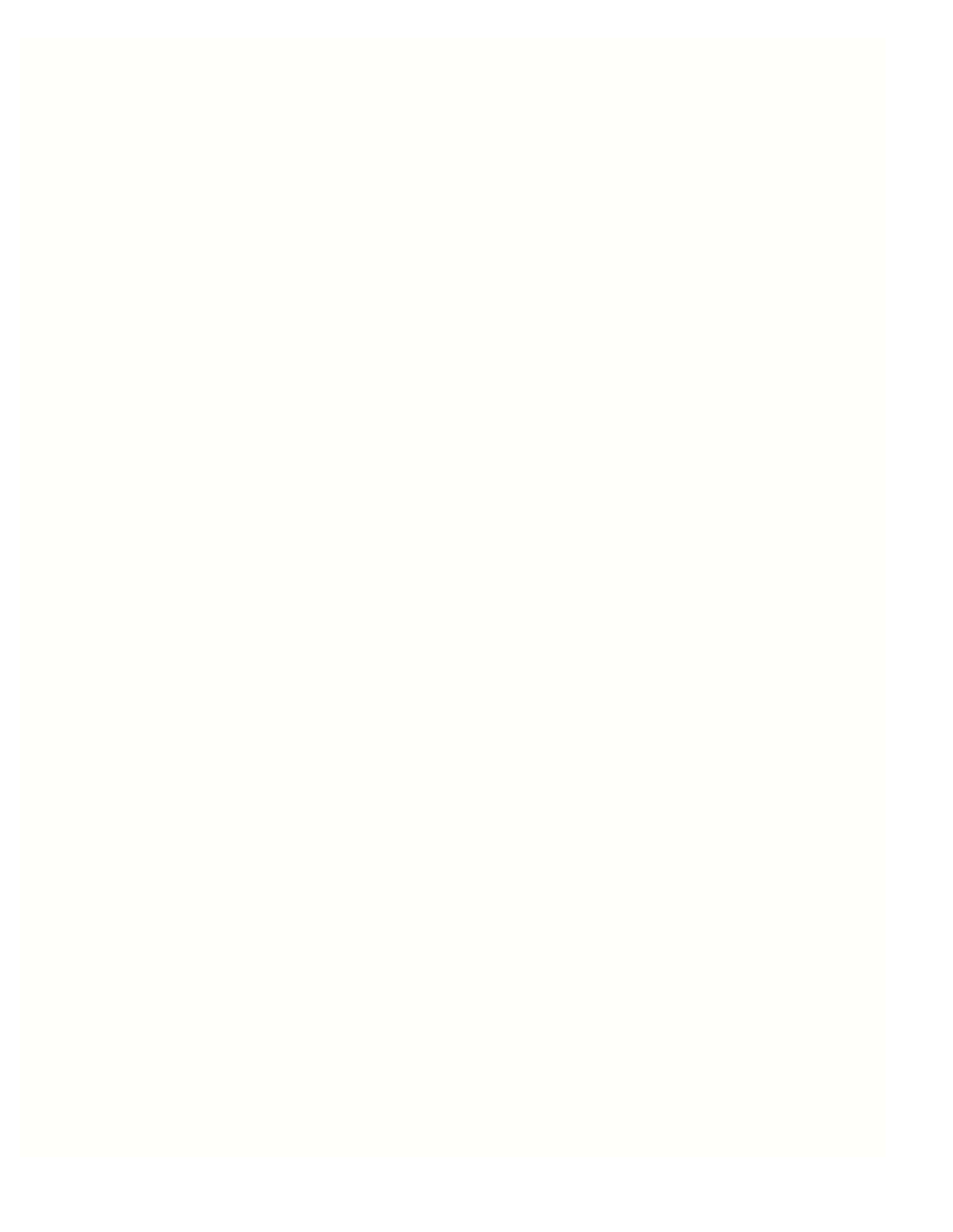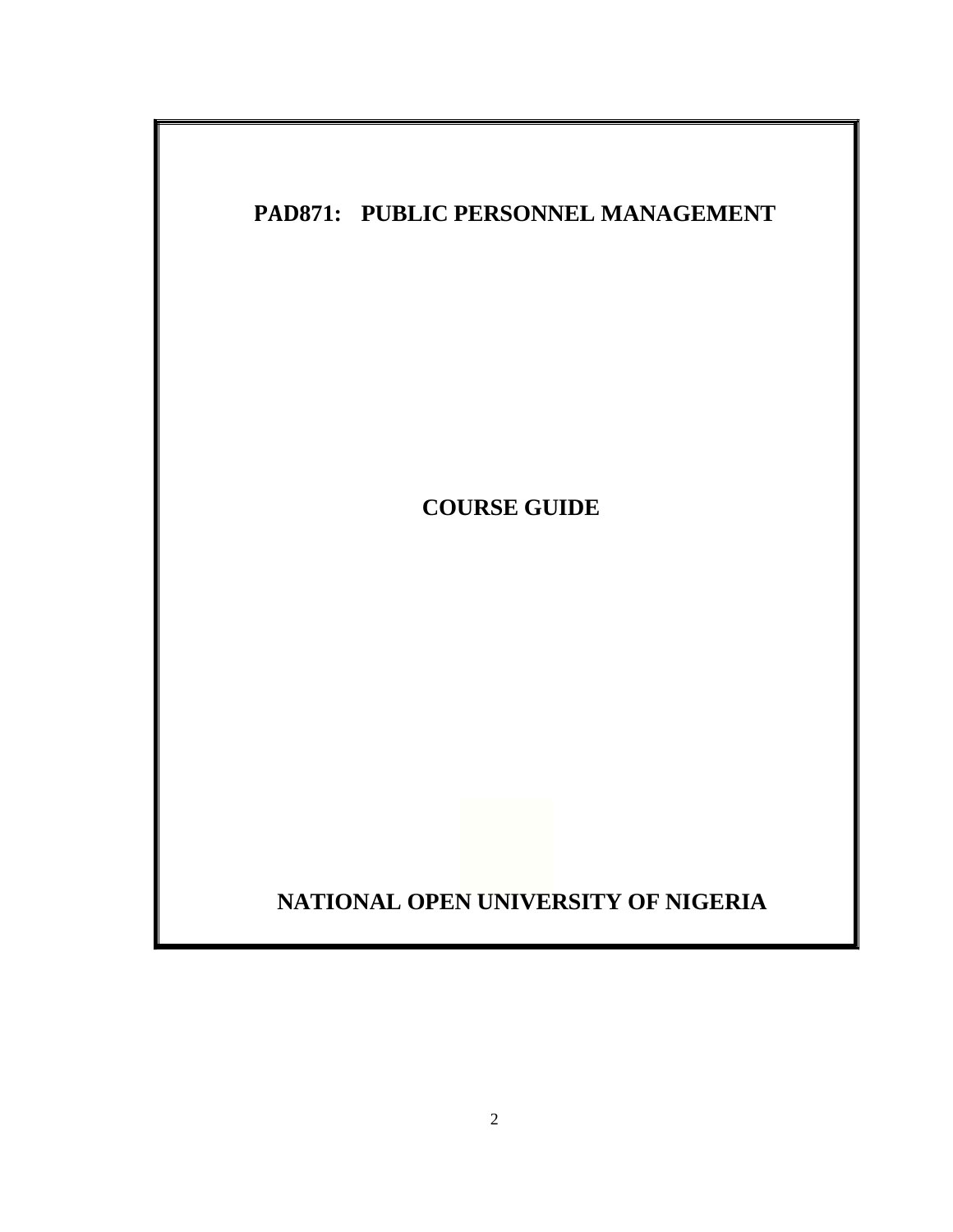# **TABLE OF CONTENTS**

Introduction Course aims Course objectives Course description

Course materials Study units Set textbook

 Supplementary readings Assignment File

#### Tutorials

 Preparing for tutorials Tutors Self- help study groups

Course assessment **Assignments**  Examination Overall pass mark

#### Study skills

 Note- taking skills Assess your note-taking skills Developing your note-taking skills Organizing your notes Noting bibliographical information

# Case studies

 The purpose of case studies Analysis and synthesis Advantages of case studies A method of analyzing case studies Questions to ask yourself when analyzing case studies Some problems with the case study method

Preparing assignments

 Preparation What the question means What the assignment requires you to do How many marks it is worth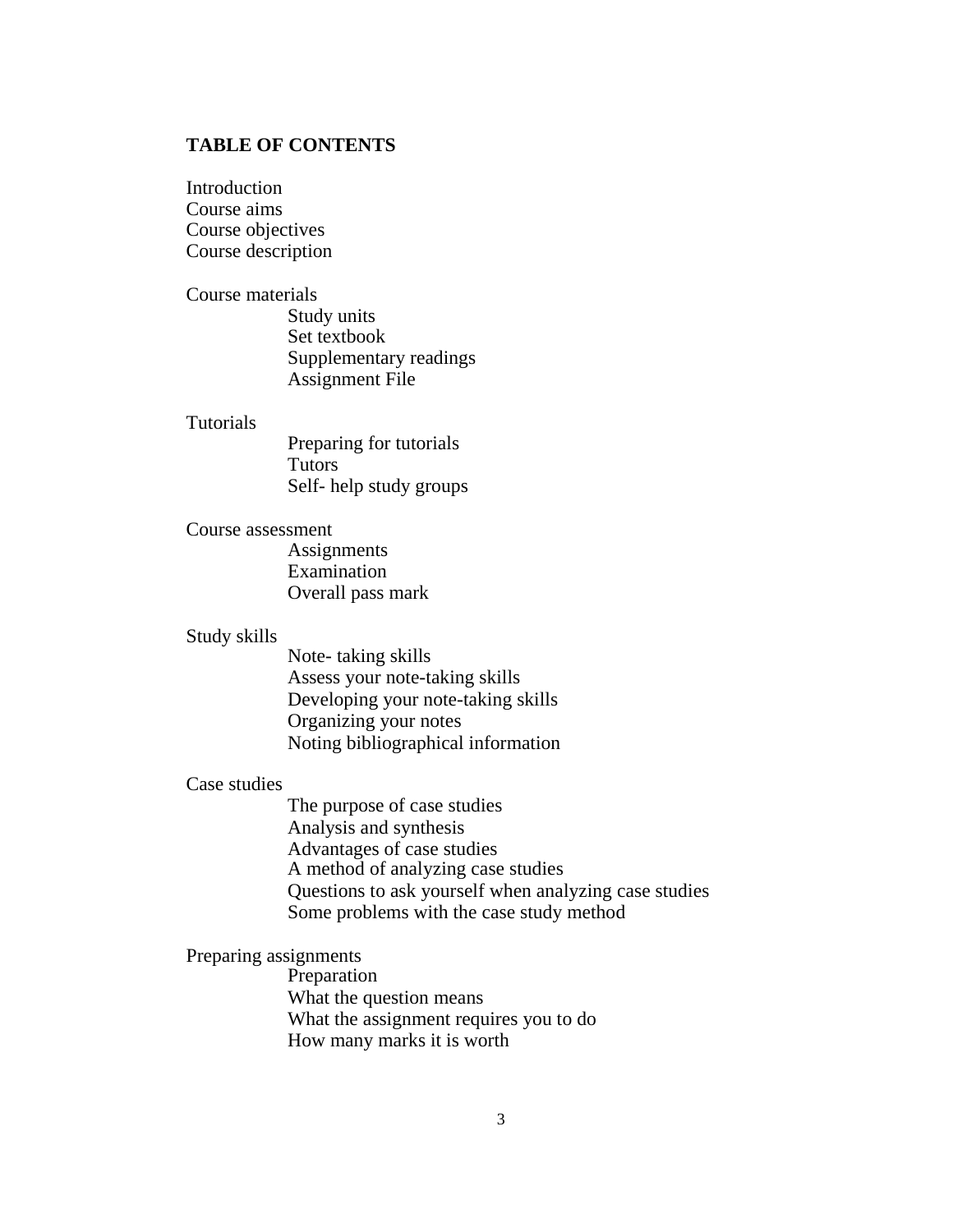When it is due

 How long it should be What your mark means Testing your understanding Begin writing

Summary

About the School of Business and Administration

# **INTRODUCTION**

Welcome to PAD871 Public Personnel Management. This is a 2-credit course within the Master of Public Administration programme. It is a core course and must be taken by all students wishing to complete their MPA degree.

To be a successful student in distance learning you must be self-disciplined, independent, and possess initiative. You should read it before you begin your study.

This course contains 10 study units. Each unit has been designed to take between 20 and 40 hours, so to complete the whole course you will need about 160 hours. However, everybody studies at a different rate, so this is just a general guide. Refer to the section titled 'Course description' for details.

PAD871 builds on the personnel courses you did at the undergraduate level and for the experience acquired in the handling of personnel function in the places of work where you have been exposed. Here we teach the theory and practice of personnel management especially as practiced in the Nigerian Public context.

You will find that case studies play an important part in this course. The practice exercise at the end of each unit takes the form of a case study in which you can practise the skills you have learnt. Remember that case studies usually do not have right or wrong answers. The important thing is to form and express opinions and support them with good arguments.

# **COURSE AIMS**

PAD871 Aims at helping acquire more advanced theories of personnel management to improve your understanding concepts and theories you have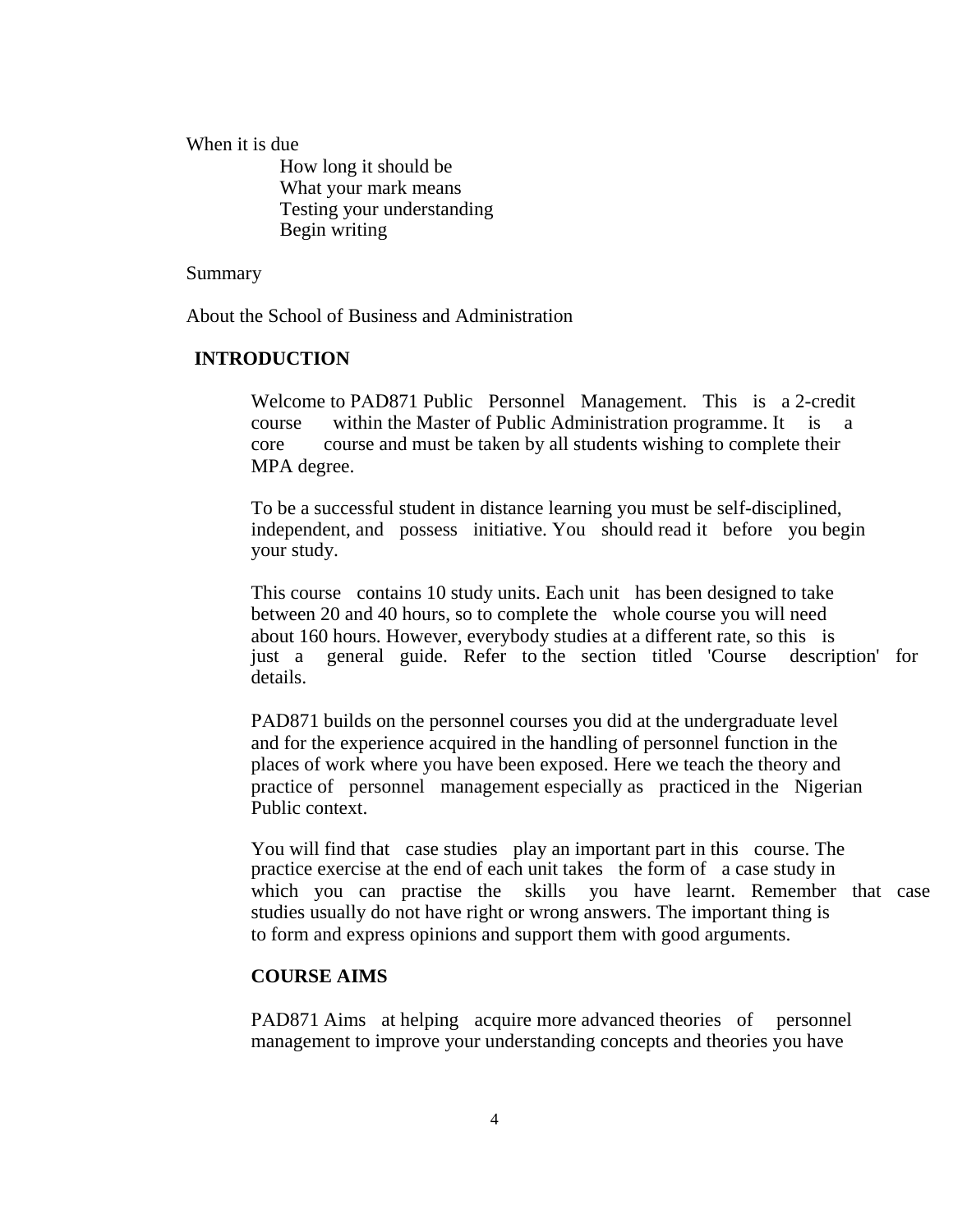known in the past. It also aims at placing whatever personnel functions you have performed or are now performing in its proper theoretical context.

In general we want this course to give you a firmer grip of all that the essential elements of personnel management are in theory and practice.

# **COURSE OBJECTIVES**

After completing this course, you should be able to:

- 1. Explain what public personnel management is, where it started and how it has evolved to the stage it is now.
- 2. Distinguish between the theories and practice of public personnel management and how environment impacts on theories.
- 3. Distinguish between the process of obtaining and that of maintaining a satisfactory and a satisfied work force.
- 4. Acquire theories and techniques of applying them
- 5. Explain what each of the critical functions are
- 6. Apply in practice the critical functioning of personnel management

# **COURSE DESCRIPTION**

PAD 871 - Public Personnel Management is a course that exposes students to the theories of personnel management and applies them to the public sector. Where theories in the strict sense of the concept do not exist, the course defines concepts, e.g. refinement, job specifications, compensation, etc as they are available in personnel management literature and states how those are applied in the Nigerian Public Sector.

The titles of the ten study units together with the amount of time you will need to complete each one are as shown below:

- UNIT 1 Origin, evolution, definition and place of personnel management in organizations
- UNIT 2 Planning the organization's human resources
- UNIT 3 The classification of positions

UNIT 4 Recruitment policies and procedures

UNIT 5 Staff Selection Process

UNIT 6 Compensation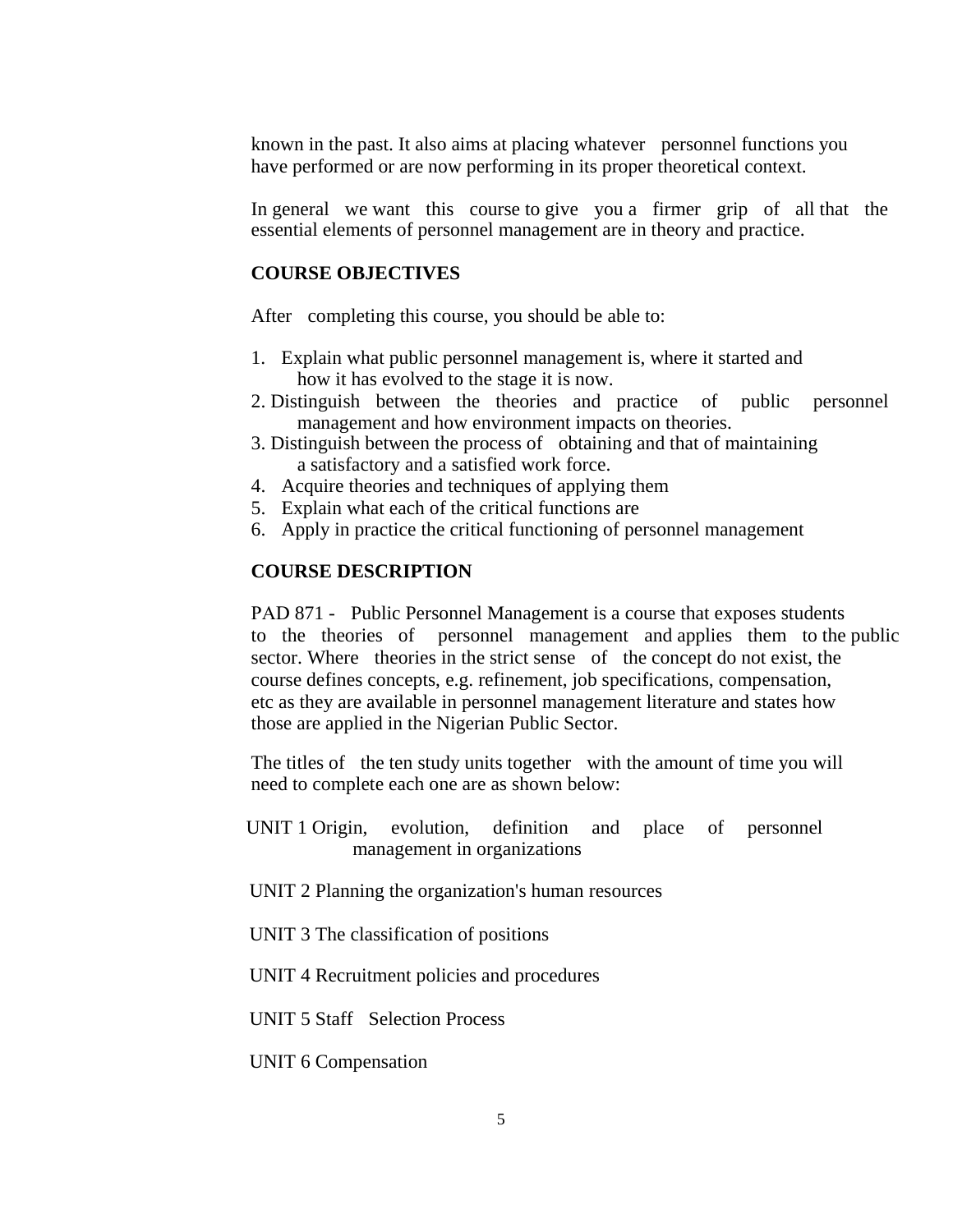UNIT 7 Training and Development

UNIT 8 Motivation

UNIT 9 Employee Relations

UNIT 10 Separation

### COURSE MATERIALS

- The course materials consist of the following:
- Ten study units
- An Assignment File containing three assignments Supplementary Readings
- Course Timetable

# **STUDY UNITS**

insted parameter exercises related to the in-text readings. The practice exercises for each unit reinforce issues and ideas and provide feedback. Like the tutormarked assignments, these exercises are designed to help you to achieve the course objectives and require you to apply what you have learnt. The 10 study units in PAD871 Contains two to four weeks' work. They outline the objectives for each part, summarize key issues and ideas, provide, commentary on the reading, link theoretical concepts to practical observations and applications, and give directions for study. They

Along with the subject content, each unit includes specific objectives, tasks, questions, self-tests, practice exercises, and a summary questions, self-tests, practice exercises, and a summary of the **poptered.** The units are:

#### **ASSIGNMENT FILE**

The Assignment File gives you details about your assignments - how many marks each question is worth, approximately how much you should write and when you should submit the assignment (the 'cut-off date') Note that your assignments should reach your tutor on or before the dateline. No extension will be given.

### **TUTORIALS**

To assist you in this course, your assigned tutor will conduct six tutorials. Each tutorial will be two and a half hours long and will be held on a weekday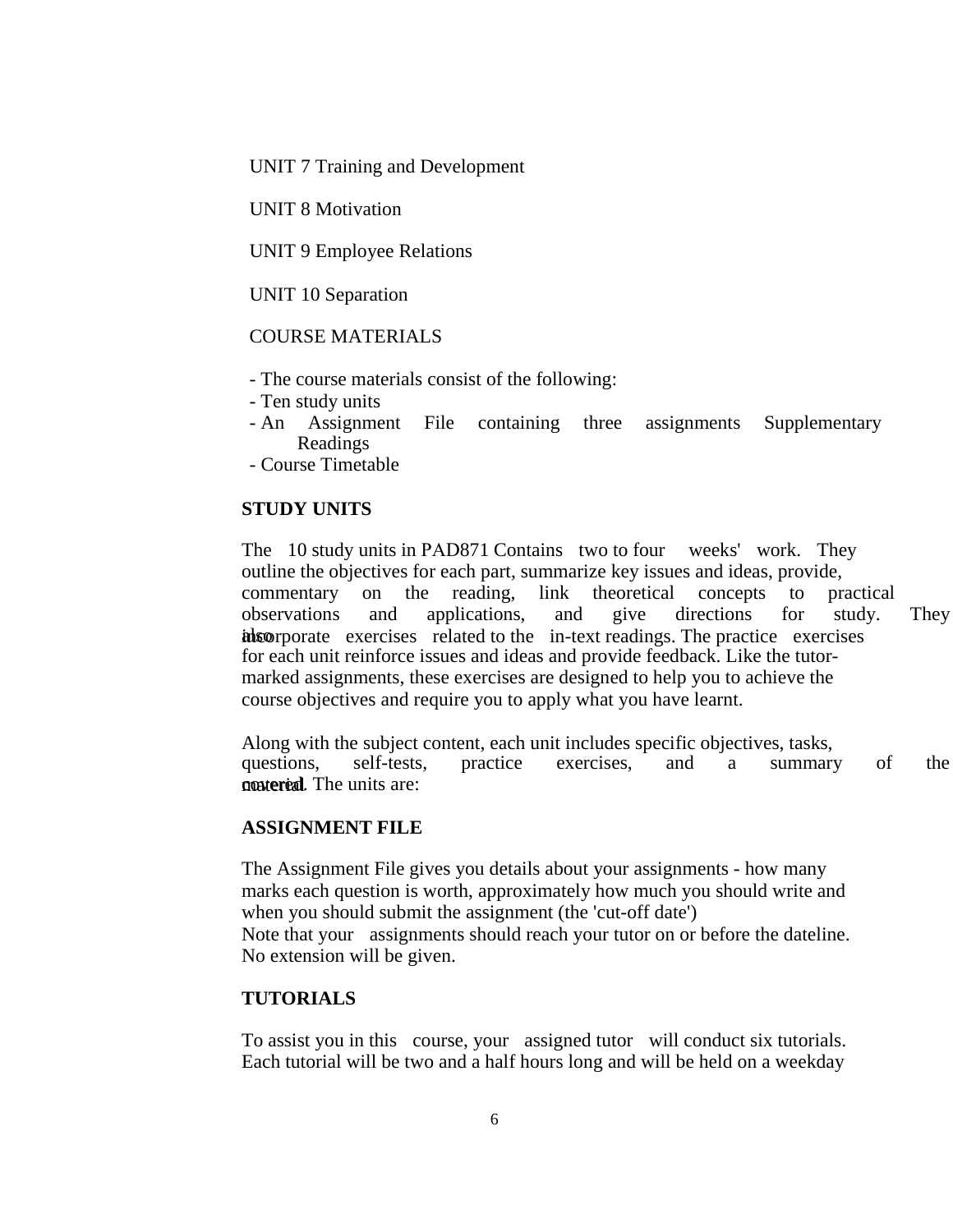evening. You will be notified of the dates, times and locations of thes regions, to gether with the name and telephone number of your tutor.

We strongly recommend that you attend the tutorials. The purpose is to assist you in analyzing the case studies. The case studies are an important part of your course because they help you to apply the concepts and theories you have learnt to practical situations. Unless you can do this, your learning is only half complete.

Tutorials are face-to-face sessions that enable you to exchange ideas and experiences and make contact with others. This will benefit you both as a student and as a manager. You may be seriously disadvantaged if you do not attend these sessions.

**Note: The function of these sessions is to complement your distaince** material, not to replace it in the form of lectures. In this course, your primary means of learning, through your course materials.

# **PREPARING FOR TUTORIALS**

In order to benefit fully from a tutorial, you should also prepare your answer to the assigned case study so that you can participate meaningfully in the tutorial discussion. Time has been allowed in the study schedule for you to do this.

### **TUTORS**

Your tutor will:

- 1) Conduct the tutorials
- 2) Assess your assignments
- 3) Be available, at certain times, for consultations.

Your tutor is your first point of contact in NOUN. If you need information or have any problems, please speak to him or her before you contact your course coordinator.

Your tutor is able to provide you with considerable assistance. We urge you to make use of this guidance.

Tutors are required to start tutorial sessions on time. If a tutor fails to turn up 30 minutes after the scheduled starting time, students may assume that the session is cancelled and they should report the case to the Course Coordinator so that a make-up session can be arranged.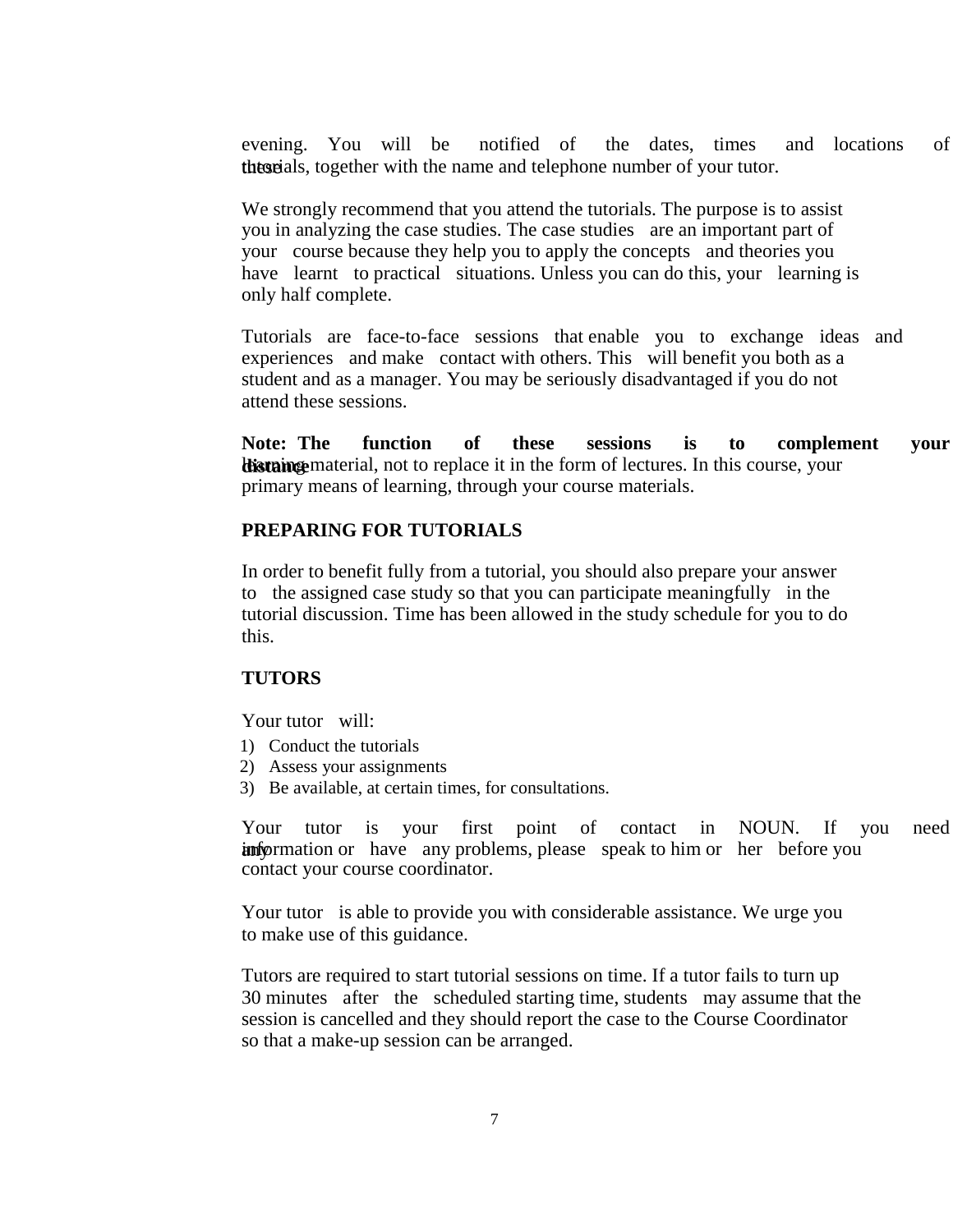# **SELF-HELP STUDY GROUPS**

You are advised to organize informal meetings between colleagues sheding the same course. They are purely voluntary, but they are a way for you and your fellow students to help each other.

# **COURSE ASSESSMENT**

The course is designed to help learners to move easily from the state objectives through the required readings, self-test, practice exercises and assignments to a final examination. In assessment, you will be expected to:

- 1. Demonstrate understanding of the concepts you have learned in the course.
- 2. Integrate course concepts and knowledge with your own experience and observations
- 3. Apply course concepts and your own knowledge to case problems.

Assignments and an examination are designed to test you and facilitate your progress. To complete the course successfully, you are required to pass both the continuous assessment and the final examination.

# **TMA EXTENSION POLICY**

The assignment policy of the University should be observed. Applications for extension of up to seven days should be submitted to the tutor. For extensions of over seven days. students should note the following:

- 1. Assignment extensions may be granted in extenuating circumstances, which should be interpreted as circumstances that are unexpected. Work commitments and traveling are not regarded as extenuating circumstances unless they are unexpected.
- 2. Supporting documents must be submitted along with the application for extension of over seven days to justify the claim. Applications without supporting documents will not be considered.
- 3. Applications for extensions should be submitted either before or on the due date.
- 4. The decision to grant or refuse an extension is made by:

The Course Coordinator for extensions of up to 21 days;

The Dean for extensions of over 21 days.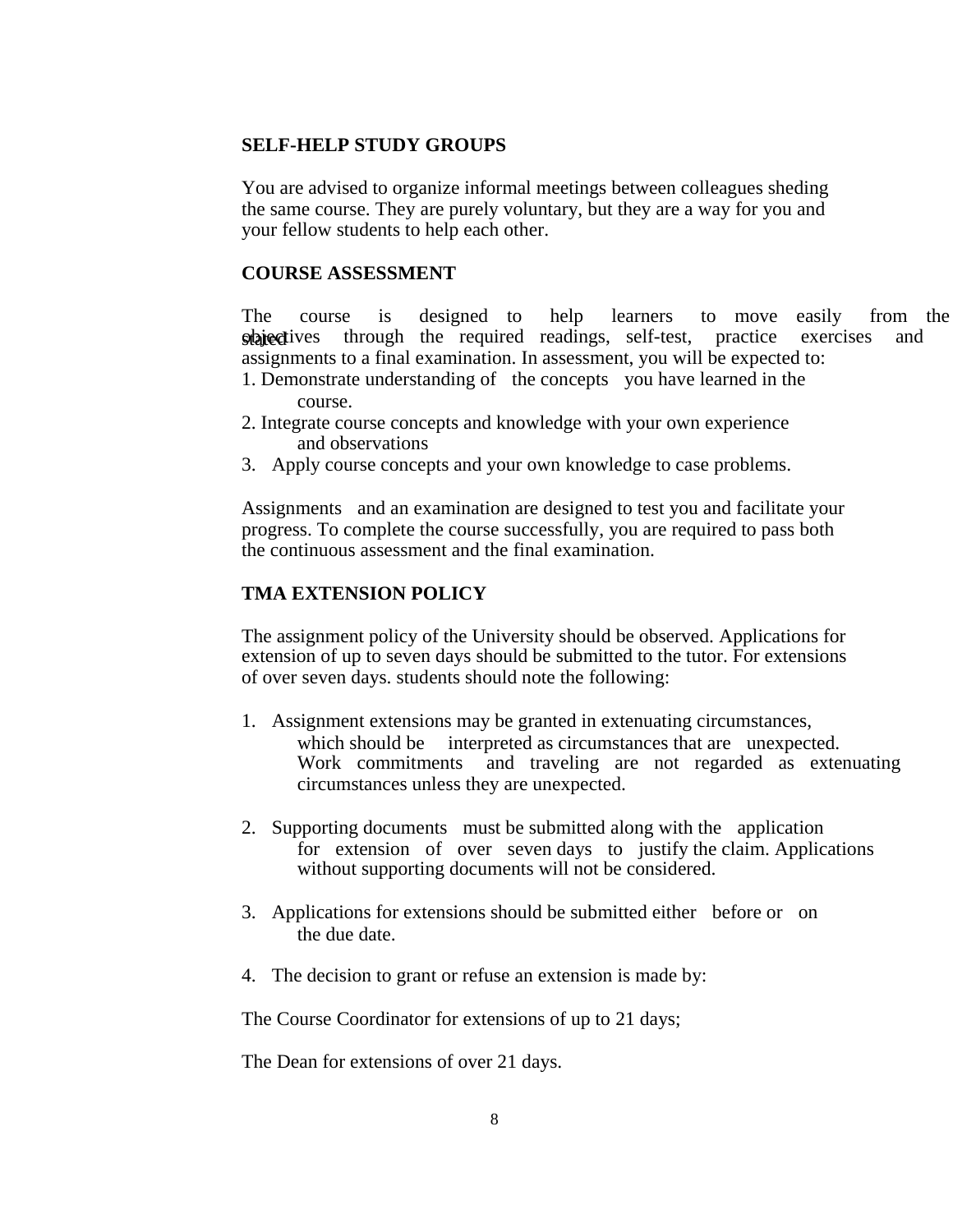If the assignment is posted to the tutor, it is the responsibility of the student to check with his/her tutor that the assignment has successfully arrived. Extension applications without supporting documents on the ground of postal loss will not be accepted. The University cannot accept any responsibility for assignments that are not received by your tutor due to problems with the post. As a precaution, you are advised to keep a copy of each assignment you submit and obtain a certificate of posting from the post office when you post your assignment.

### OVERALL PASS MARK

To pass the course, you must achieve at least 40% in the TMA as well as in the final examination. Your performance in these two components determines your total score for the whole course.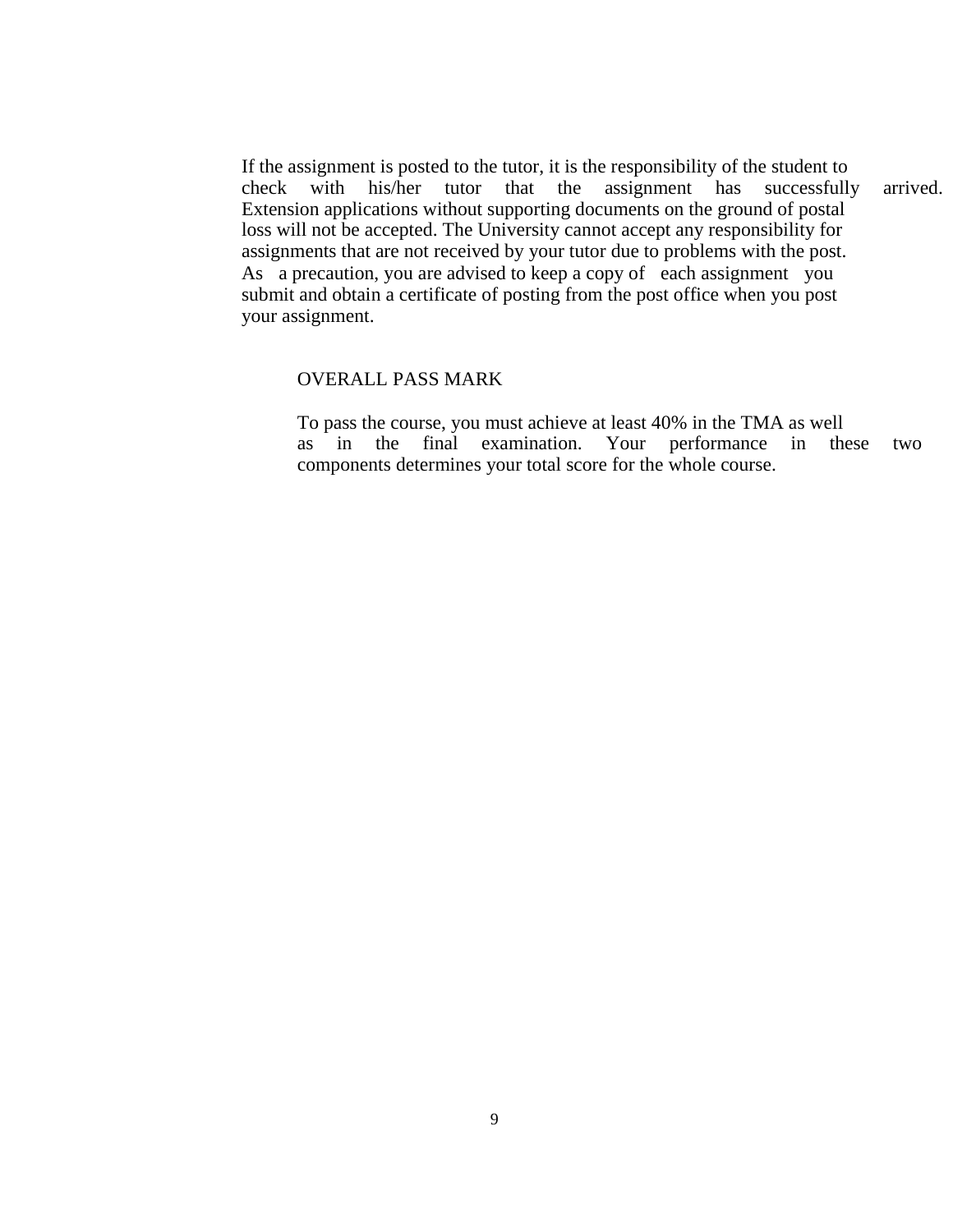# MPA 871: PUBLIC PERSONNEL MANAGEMENT

I

#### **COURSE DEVELOPMENT**

*Course Developer*

*Unit Writer* Dr I. Omale Prince Abubakar Audu University P.M.B. 1008, Anyigba Kogi State

*Programme Leader* O. J. Onwe

*Course Coordinator* Martha. U. Nkom

# **NATIONAL OPEN UNIVERSITY OF NIGERIA**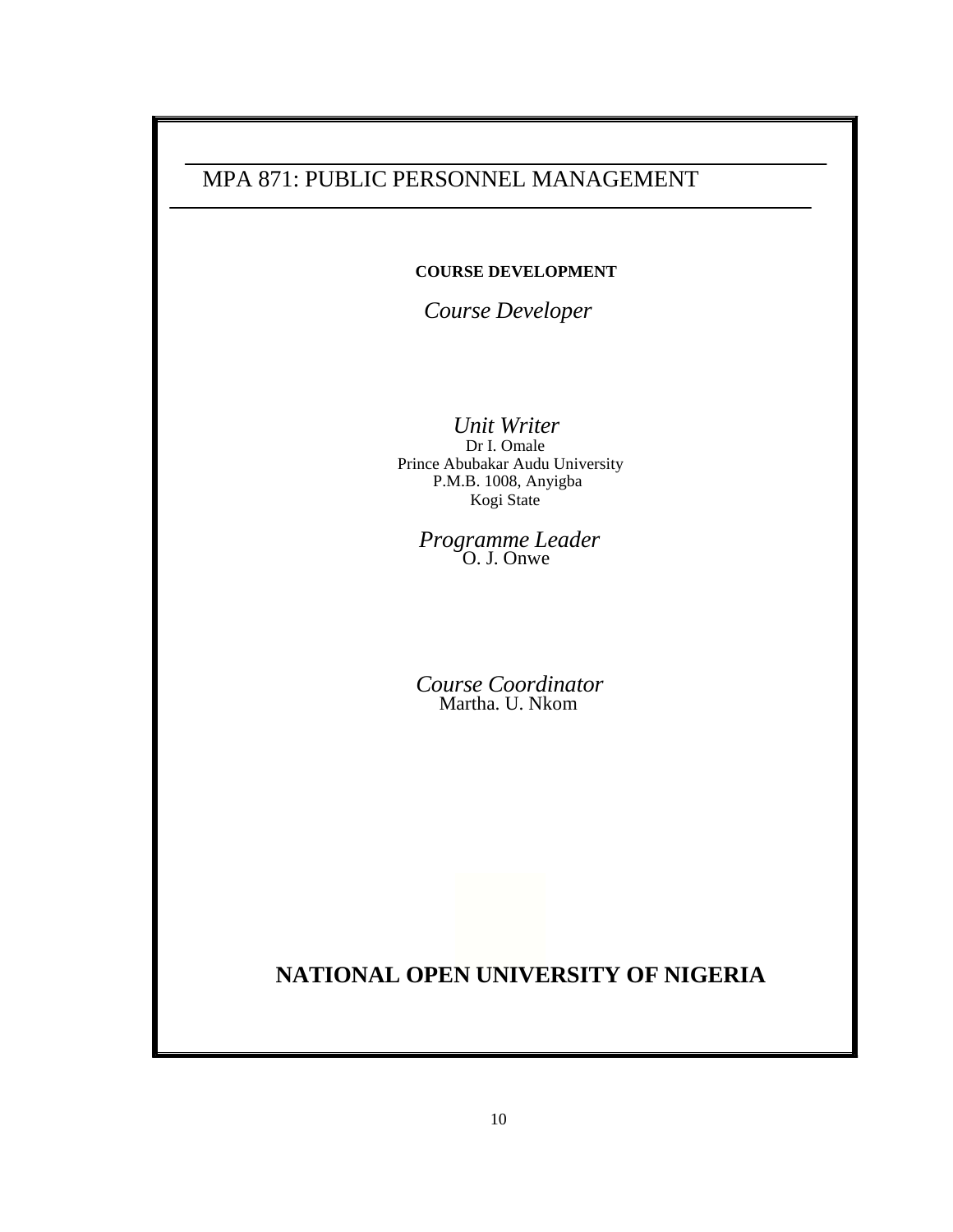# **MODULE ONE**

# **UNIT 1**

# **ORIGIN, EVOLUTION AND DEFINITION OF PERSONNEL MANAGEMENT IN ORGANIZATION.**

| <b>Table of contents</b> |                                    |  |
|--------------------------|------------------------------------|--|
|                          |                                    |  |
| 1.0                      | Introduction                       |  |
| 2.0                      | Objectives                         |  |
| 3.0                      | Main contents                      |  |
| 3.1                      | Origin of personnel management     |  |
| 3.2                      | Evolution of personnel management  |  |
| 3.3                      | Definition of personnel management |  |
| 4.0                      | Conclusion                         |  |
| 5.0                      | Summary                            |  |
| 6.0                      | Tutor marked assignment            |  |
| 7.0                      | References and other resources     |  |

# **1.0 Introduction**

Having gone through the course guide, you are by now aware of what we intend to cover in this course. This unit is to establish the foundation for it. In<br>it we give the origin, the evolution and the definition it we give the origin, the evolution and the definition of personent.

# **2.0 Objectives**

By the end of this unit you should be able to:

- Define personnel management
- Identify its origin
- Trace its evolution over time

# **3.0 Main content**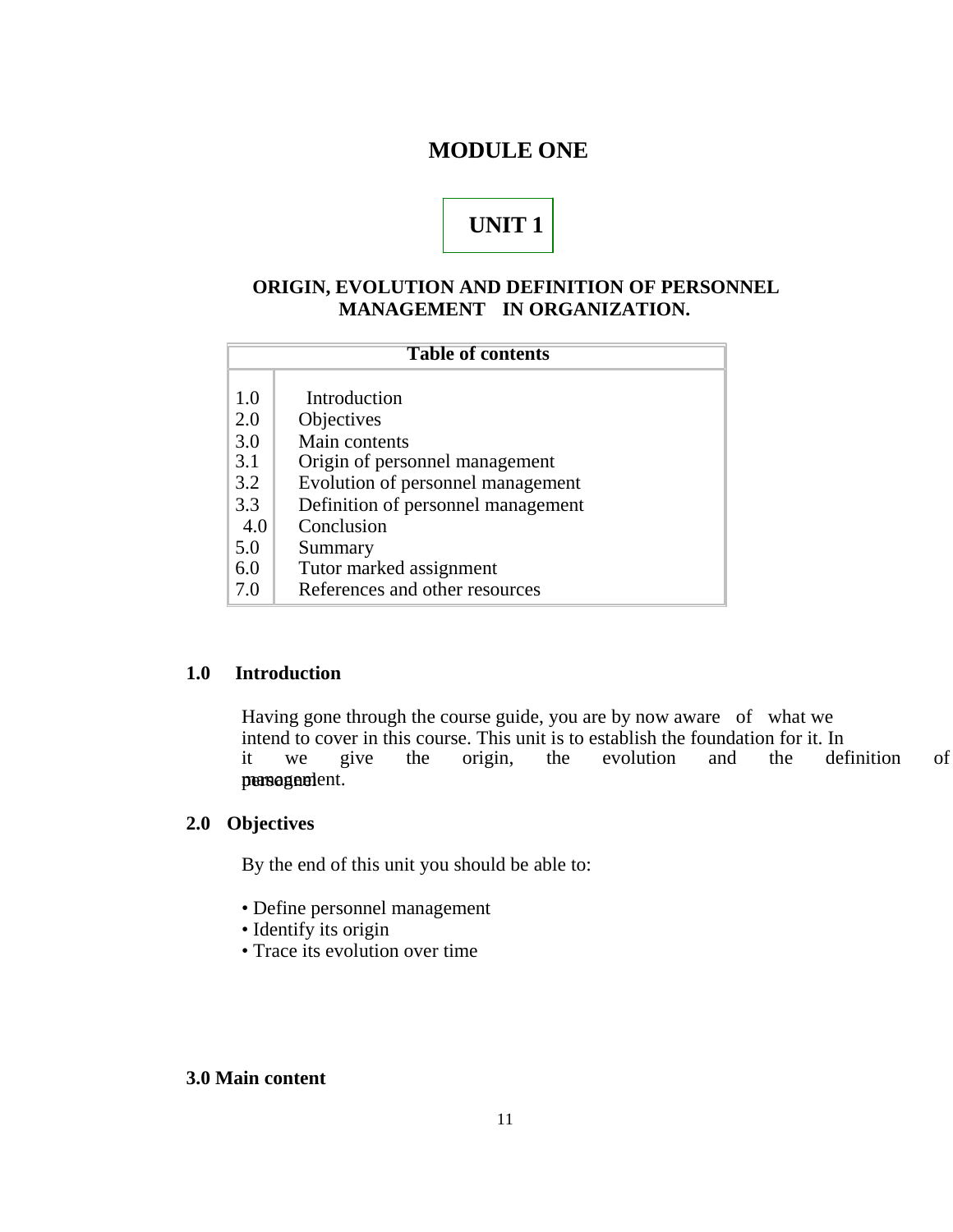#### **3.1 Origin of personnel management**

The origin of personnel management is the same as that of all managements. At the beginning of management practice, everything was done without the niceties of the subdivisions we now have today, e.g. public administration, business management, financial management, personnel management etc. Be this as it may, we shall attempt to trace the origin of management including personnel management and later isolate personnel management and trace its evolution. Paul Mali, in his work - Management Handbook, says that "...the process of getting things done through people" and the various practices which make it up have been around almost since the dawn of time. He said, next, that the art or sciences of planning and control, materials scheduling system, organizational hierarchy, were behind the construction of the pyramids in Egypt in the years 5.000 - 1,600 BC. He also said that the science of span of control is said to be the invention of Moses' father-in-law, Jethro, in the year 1491 BC. You will note here that when Paul Mali talks of management as getting things done through people, which is what it is, personnel i.e people, plays a centre stage. Therefore we can say the personnel administration also dates as far back as the dawn of time.

#### **3.2 The evolution of personnel management**

Although there has always been a human side to general management what characterizes modern management and distinguishes it from its historical antecedents, is the fact that the latter paid little attention to the human side i.e., personnel management. Paul Mali notes that from the period of the construction of the pyramids to the early years of the Industrial Revolution in England, i.e. from 5,000 BC to the years 1,700 - 1,785 AD, the handling of men at work was characterized by slavery and repression. In order to give you a vivid picture of the type of slavery and repression with which the human side of enterprise was treated, let us cite an instance of what happened in England in even as late as the year 1799. In 1799, the lawmakers decreed that any workman. who conspired with any other workman to extort an increase of wages, or decrease in hours, was liable to three months in jail. Further, if any workman so much as attend a meeting called for the purpose of plotting such extortions, or if he urged any other workman to attend such a meeting, or if he gave aid to the family of any worker convicted for attending such a meeting, ... then he was likewise liable to three months (Maynard, Top Management Hand Book P.62).

Today. however, because of in civilization, better laws pertaining to trade unions, the works of management scholars such as Douglas Motchagor, Maslow, etc, the human side of enterprises by which we mean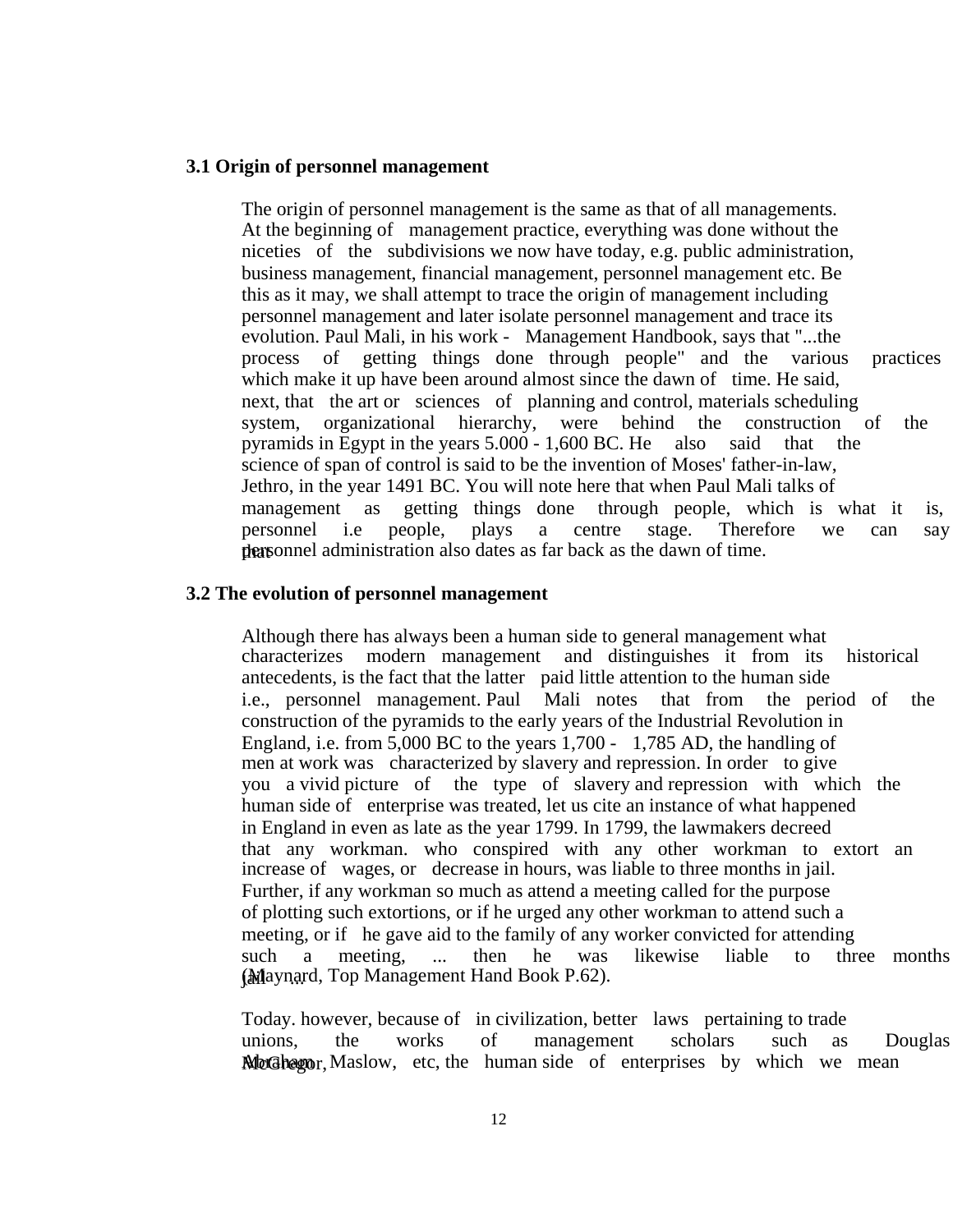personnel management has reached a stage far above its origin of slavery and repression.

# **3.3 Definition and scope**

# **Definition of personnel management**

You will discover in the course of your programme that many concepts and terms in the management sciences have slightly varying definitions depending upon who is defining them. Personnel management, which is our concern here, takes place in differing environments or milieu. For example, we are here concerned with personnel management in the public sector, i.e. in the environment of government organizations. You are most probably aware that personnel management also takes place in the private sector, i.e. in organizations not owned by the government, e.g. the Lever Brothers Plc. makers of Omo washing powder, the Cadbury Nigeria Plc makers **B**fournvita, etc. Because we are aware of all these, we shall provide you a number of definitions so that you can choose anyone you want to depending upon the context or environment of your speech or your writing. One of such definitions which we have put together after going through so many texts is this:

# **Personnel Management is the process of obtaining and maintaining a satisfactory and a satisfied work force**

Let us remind you at this point that personnel management is a spansing a semester of over fifteen weeks. To put the whole subject matter in a box as small as this means that it has been compressed to make it possible for you to carry it with you in a small package.

In this package there are two distinct sub-packages, namely:- the process of obtaining a satisfactory work force and the process of maintaining a satisfied work force.

Each of the sub-packages has many functions, which we shall be examining one after another in subsequent units. For example, the process of obtaining a satisfactory work force contains the following sub-processes:- recruitment, examination of those who have applied for jobs, interviewing them, offering own acceptance of the jobs and assuming duties, their being inducted into the organization and placed on specific jobs in given sections of the organization. Much later in their lives in the organization their being sent for training for better performance and bigger responsibilities in the organization, etc.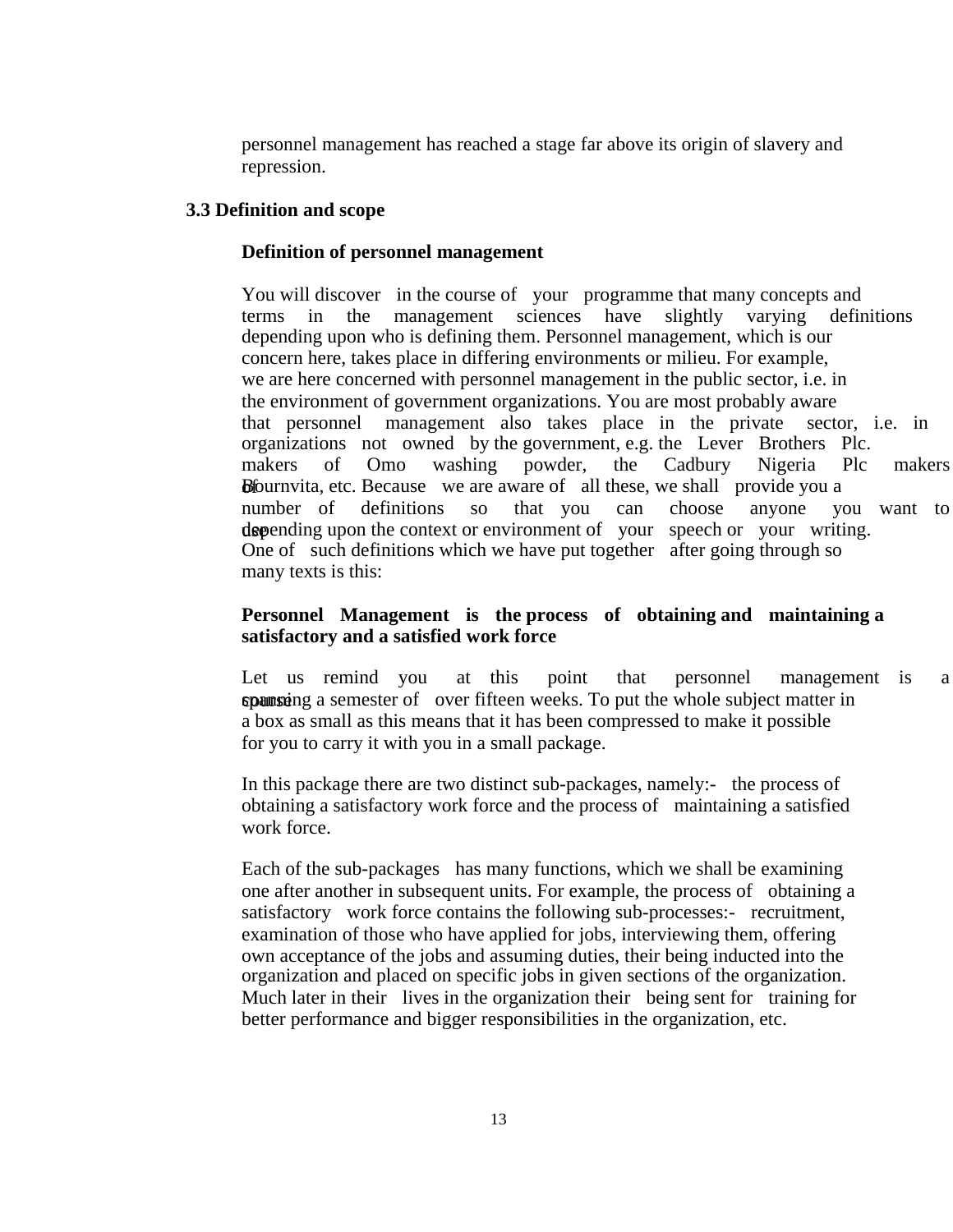The sub-package which we have identified as maintaining a satisfied work force also has its own numerous functions e.g. the payment of salaries and wages as and when due, the provision of houses or allowances in lieu of houses, the case for their health, the putting in place of methods for their advancement or promotion, motivation in order to give the staff reason to desire to love the work they do and to do more etc.

As you have seen that this first definition we have given here is "packed" with many ideas and functions, so you will see that a second definition we offer next is "packed". The following definition was proffered by a wellrespected personnel management theorist by name Edwin B. Filippo, in his popular and widely read book,', Personnel Management,' 'which he has issued now for at least the sixth time. This definition is contained in the **Solution** issued in 1984. There he defined personnel management thus:

# **Personnel Management is the planning, organizing, directing, and controlling of the procurement, development, compensation, integration. maintenance, and separation of human resource to the end that individual, organizational and societal objectives are accomplished.**

You will notice that this second definition is by far longer than the first. Here, a number of functions which are performed or which you will perform if you find your-self in the position of a personnel manager are listed. Let us list and describe them briefly, much briefer than did Flippo, in order to show you what they mean and why they are significant to the subject of personnel management.

Planning According to Flippo, this means "...the determination. in advance of a personnel program that will contribute to goals established for enterprise". What this means is that, assuming you were the the enterprise". What this means is that, assuming you were the pearson pearson in a ministry, you will be required to map out and present the personnel requirement of either a new project or an enlargement of **an** existing activity in advance of the project or the increase in its performance.

Organizing - This, in the words of Flippo, entails ".... designing the structure of relationships among jobs, personnel, and physical factors"

Directing Flippo say that the function of "direction" from which this action word directing comes, ".... may be called by other names, such as 'motivation' or 'actuation' or 'command'. He then leads us to sum up that it entails "..... getting people to work willingly and effectively".

Controlling Again, to quote Flippo "control is the managerial function concerned with regulating activities in accordance with personnel plan, which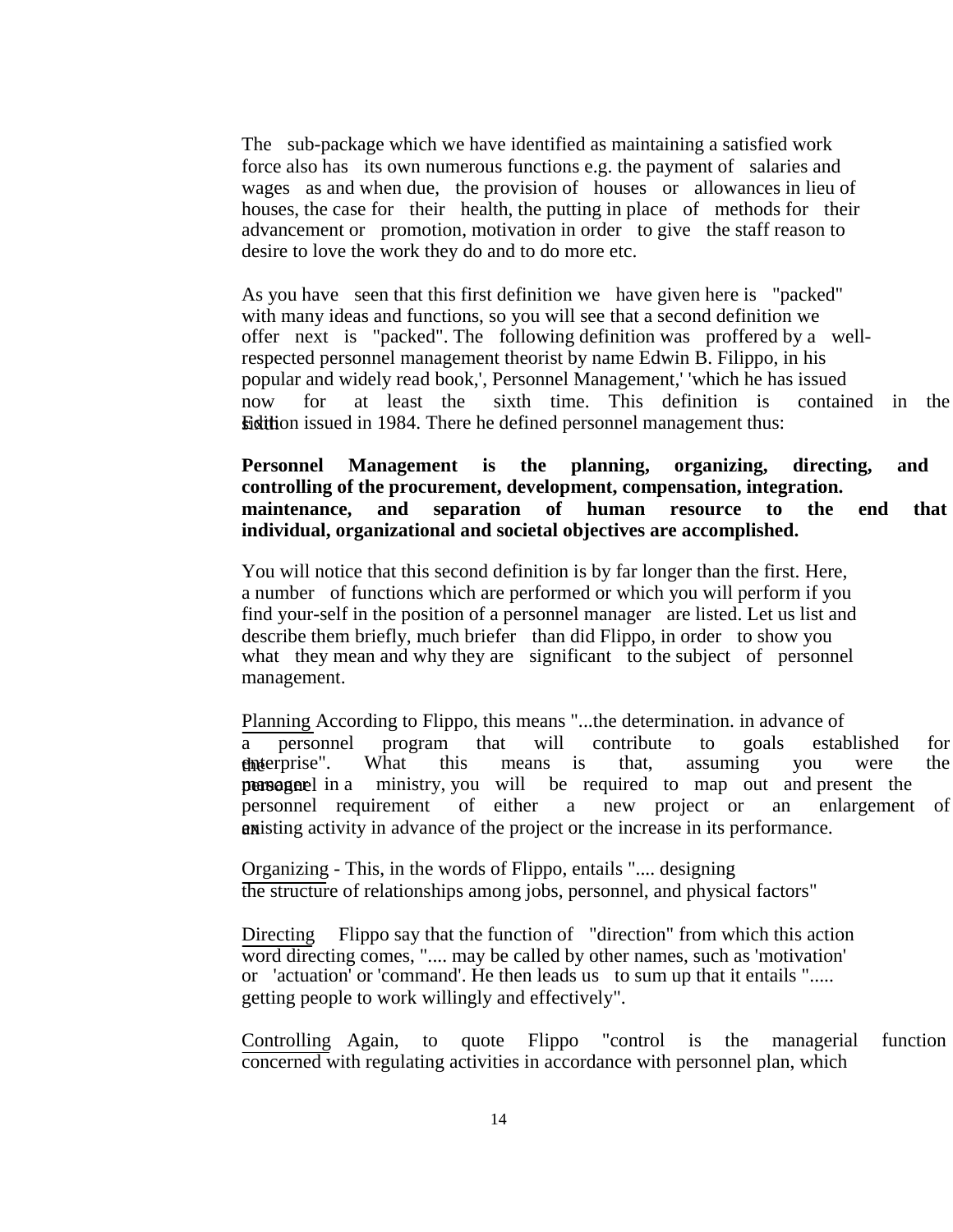in turn was formulated on the basis of an analysis of fundametical goals"

Flippo refers to the four functions above as "managerial functions of personnel management". The following six, he refers to as operative functions of personnel management".

Procurement, Flippo calls this the "first operative function of personnel management "and that it is "...concerned with the obtaining of the proper kind and number of personnel necessary to accomplish organization goals". This, as you will notice. is similar to the sub-package we classified under the process of obtaining a satisfactory work force in the first definition. As we said there, Flippo says here, that procurement "..deals specifically with such subjects as the determination of human resources requirements and their recruitment, selection, and placement".

Development, Flippo says that "After personnel have been obtained, they must be to some degree developed. Development has to do with the increase of skill. through training that is necessary for proper job performance. He says further that "this is an activity of very great imp says further that "this is an activity of very great importance and will trinue to grow because of the changes in technology, the realignment of jobs, and the increasing complexity of the managerial task".

Integration, This is the words of Flippo, "is concerned with the attempt to effect a reasonable reconciliation of individual, societal, and organizational interests".

Compensation This Flippo says is "...defined as the adequate and equitable remuneration of personnel for their contributions to organization objectives".

Maintenance You remember the sub-package we labelled as a process of maintaining a satisfied work force in our first definition? This is it. Flippo says "if we have executed the foregoing functions well, we now have a willing and able work force. He says "Maintenance is concerned with the perpetuation of this state. Issues related to the maintenance of this state are issues as communication with employees and concern about their health conditions".

Separation Finally, and according to Flippo, "if the first function of personnel management is to secure the employee, it is logical that the last should be the separation and return to society". He says "most people do not die on the job. The organization is responsible for meeting certain requirements of due process in separation, as well as assuring that the retired citizen is in good shape.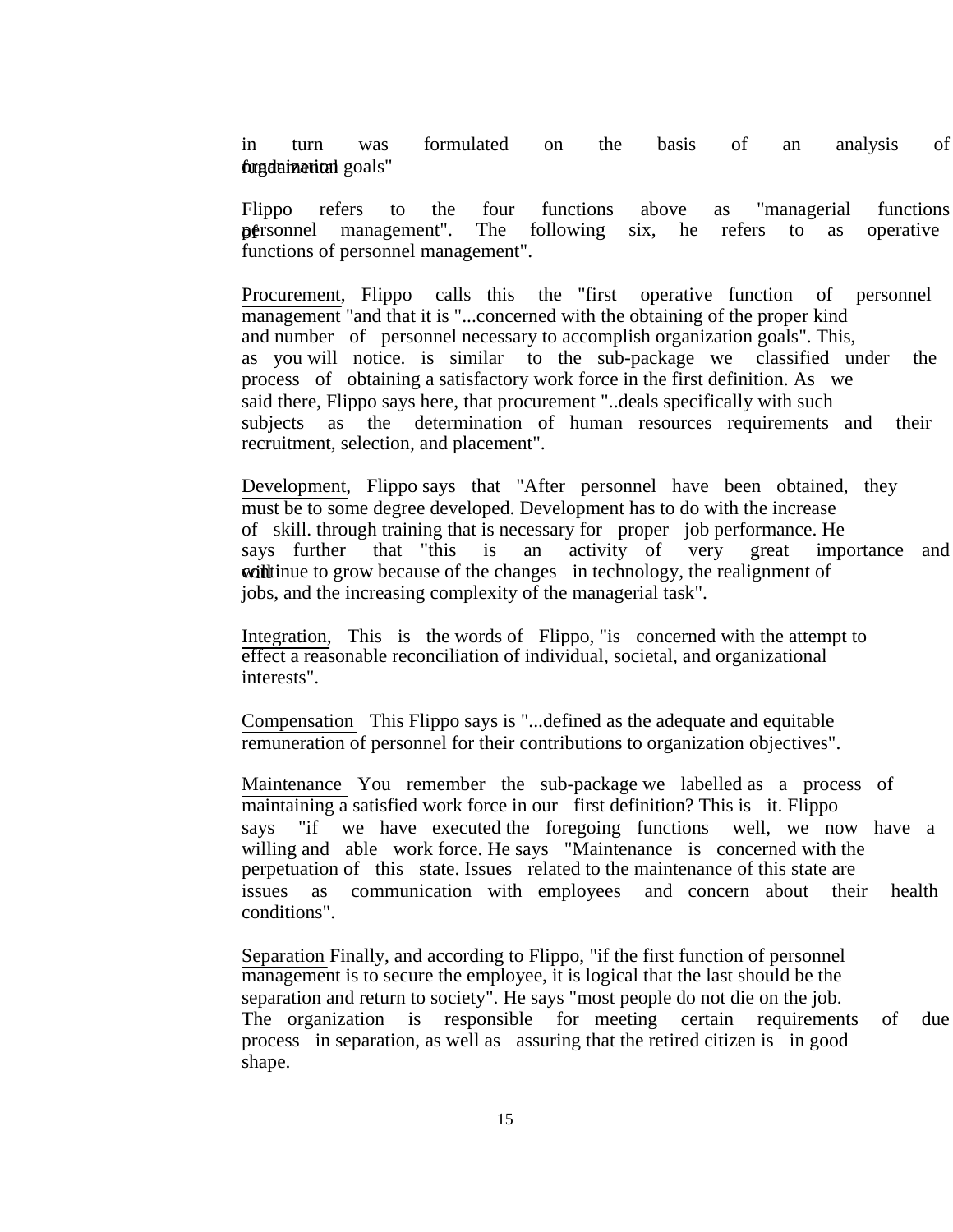# 4.0 Conclusion

In this unit, we have seen that personnel management, similar to all other forms of management has been with us since human history. That it was used in the building of the pyramids in Egypt and other similar ancient works. We have seen that personnel management has evolved from antecedents of periods of slavery and repression to the stage it is today. We have also seen definitions of personnel management which contain the functions and processes undertaken in it - some of obtaining, some of maintaining.

# **5.0 Summary**

This unit has covered the origin of personnel management, its evolution and has provided its definition. Two definitions have been given and the ections, processes of personnel management have been outlined.

# **6.0 Tutor marked assignment**

- l. State the origin of personnel management and trace its evolution listing the names of which authors did what at the various stages.
- 2. Define personnel management and list with brief notes.
- 3. Major functions of personnel management.

# **7.0 References and other resources**

 Flippo Edwin B (1984) Personnel Management (Sixth Edition) McGraw Hill Book Company, New York

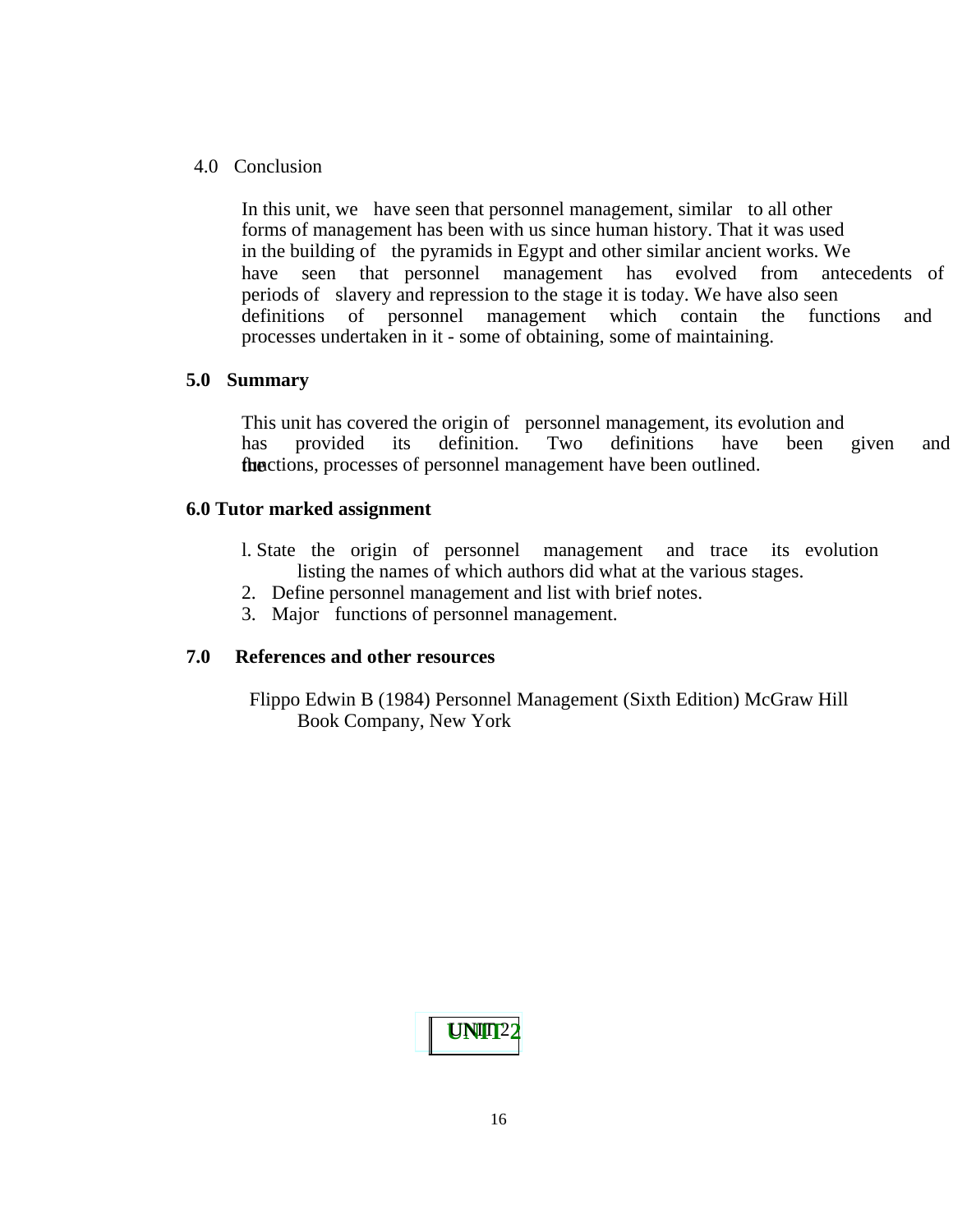# **Location of Personnel Management in Organizations**

| <b>Table of Contents</b> |                                               |  |
|--------------------------|-----------------------------------------------|--|
|                          |                                               |  |
| 1.0                      | Introduction                                  |  |
| 2.0                      | Objectives                                    |  |
| 3.0                      | Main content                                  |  |
| 3.1                      | What we mean by location                      |  |
| 3.1.1                    | Line and staff concept                        |  |
| 3.2                      | Organizational location of the personnel unit |  |
| 3.2.1                    | The central personnel unit                    |  |
| 3.2.2                    | The operating personnel office                |  |
| 4.0                      | Conclusion                                    |  |
| 5.0                      | Summary                                       |  |
| 6.0                      | Tutor marked assignment                       |  |
| 7.0                      | References and other resources                |  |

# **1.0 Introduction**

Personnel functions, the performance of which constitutes personnel management are all pervasive in the organization. The supervisor and the manager in any particular unit perform one type or the other of these functions. The top executive does some of them. This unit is to "pin down" where and what functions are performed and by whom

# **2.0 Objectives**

By the end of this unit you should be able to:

- locate personnel management (functions) in the organization
- draw an organizational chart indicating the location of personnel management
- define line and staff (concepts)

# **3.0 Main contents**

# **3.1 What we mean by location`**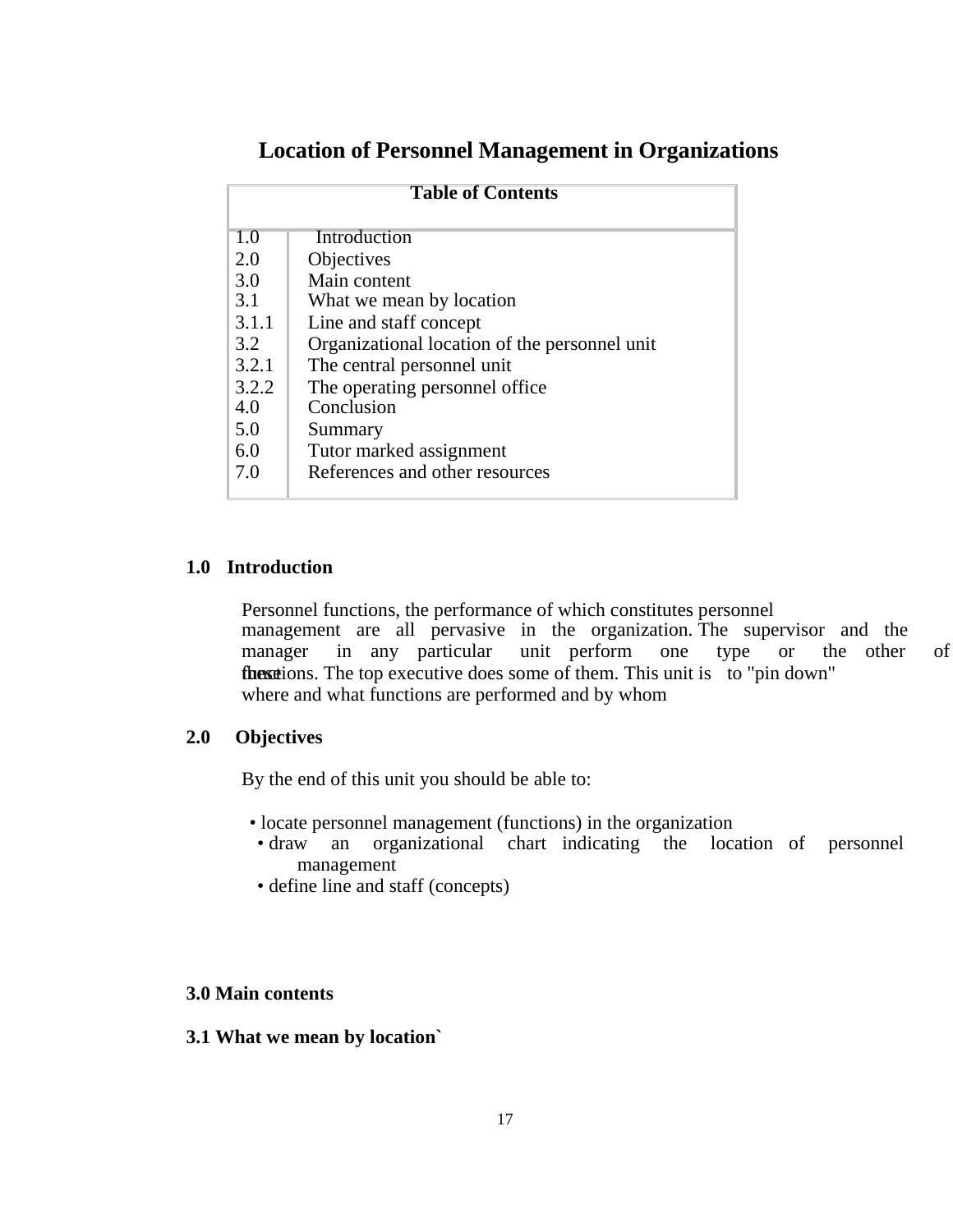Personnel management as you have seen from the definition in unit l is a process, in a function, and to talk of it as being located in an organization may not be readily understood. What we mean is a response to the usual management question of what, where, who, when, etc. Our discussion of location here will attempt to answer the question of where and who. Where, in the concept of line and staff, is personnel management performed; who, of staff functionaries vis-à-vis line functionaries, does what aspect of personnel work, etc.In order to make these issues clear to you, we have to examine fully. the concept of line and staff.

3.1.1 Line and staff Line and staff is a concept which has its origin in the army. In the days when most of warfare was done by the infantry, i.e. soldiers on foot, opposing forces faced each other with a dividing line between them. All the troops engaged in battle on either side of the line are line personnel. Because they have to be on the line fighting, certain other personnel, e.g. medical personnel, transport personnel, accounts personnel, etc must be available to take care of medical, transportation and financial needs. These other personnel's are staff personnel.

Putting this concept in the realm of personnel management outside the army, a public personnel scholar, O.Glenn Stahl (1962) said:- "... according [to the line and staff concept], the functions for which the organization was created carrying the mail, putting out fires, running a mental institution - are the line functions, and those existing as the result of creating the organization personnel management, financial control, supply services are "staff".

Making the distinction clearer, O. Glenn Stali says further: "It follows from this construct that the functions are paramount and that the staff must serve the line. Staff is therefore advisory and should not control, while line is the 'doing' side of the operation and should not be inhibited but only helped by the staff activity".

 We shall give yet another example so that this concept which is often grossly misunderstood becomes clear to you. The misunderstanding is more<br>time is more that is more that is more than the matrix over line in practice and among staff functionaries who assume functionaries.

You are familiar with the university system. A university's main function is teaching students. Here, the line personnel, those who are engaged in the "doing" side of university function are the lecturers. Those who exist as a result of creating the university, i.e; the registry personnel, the library personnel, the bursary personnel, the canteen personnel, the medical personnel, etc, are "staff' functionaries and are advisory and should not control.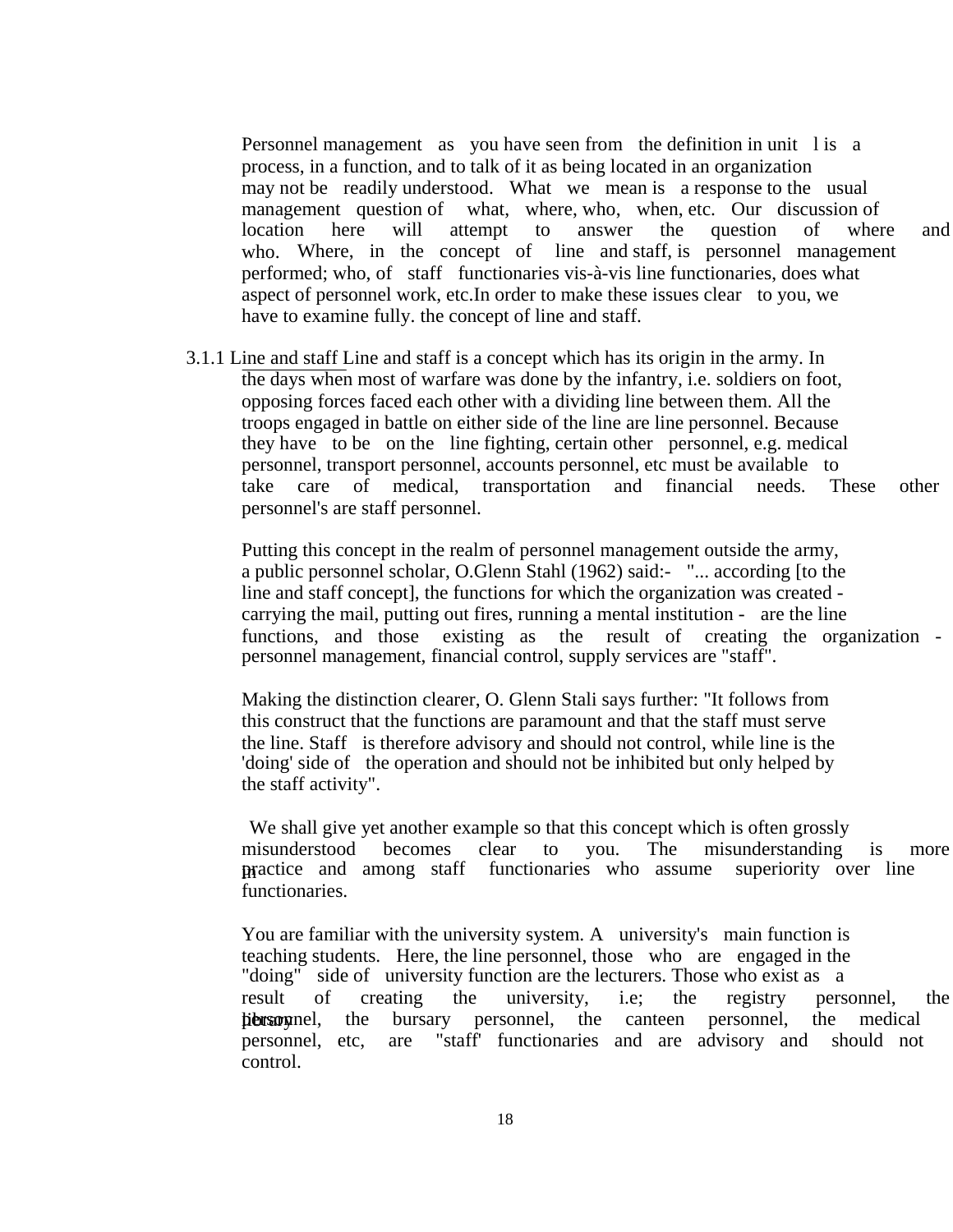It is by now clear that according to the line and staff concept, personnel management is a "staff" and not a "line" function. O. Glenn Stahl states this clearly when he says:" Hence the only test for the propriety and adequacy of the personnel function as one of the staff duties, would be its degree of support and service to the original functions of the organization". This is why he says, "It is common place to hear the assertion that personnel administration is not an end in itself'.

We want at this juncture to caution that you do not put a hard and fast rule around the division between line and staff. Also that you do not because of what we have said above, look down on staff or personnel functions - O. Glenn Stahl puts this caution this way: "....it is [not] wise to insist that by definition, a staff duty is subservient to a line duty. Many a personnel must be maintained even if it interferes at the moment with the desires of a particular line official ---- presumably because the personnel goal is serving a larger and longer range of government than is the immediate success of the activity supervised by that official".

The enormity and importance of personnel management especially in its ensuring the application of uniform policies, have made it more important that most individual line functions. Concluding his discussion on this concept, O. Glenn Stahl states: "The management of 9,000,000 persons who constitute [at that time] the federal, state and local civilian bureaucracy in America is a most significant government function. It has indeed become almost an end in itself, ranking close in importance to the national defense. the management of communication and transportation, the conservation of resources, the conduct of public education, and the direction off foreign affairs....".

#### **3.2 Organizational Location of the personnel unit**

By now you must have noticed that personnel functions are pervasive in the organization. This has to be so because there is not part of the organization that does not have personnel.

Wherever a person is, he has all issues that deserves the **attentional management.** For example, he is paid for the work he does, he is attended to when ill. he is given leave when due, his work is supervised and assessed etc.

Despite its ubiquity however, there are units in which certain personnel functions are performed. In order to make this issue clear to you; we shall be using the Nigeria civil service as a case study. Many organizations have their personnel management functions carried out in two units. The first unit is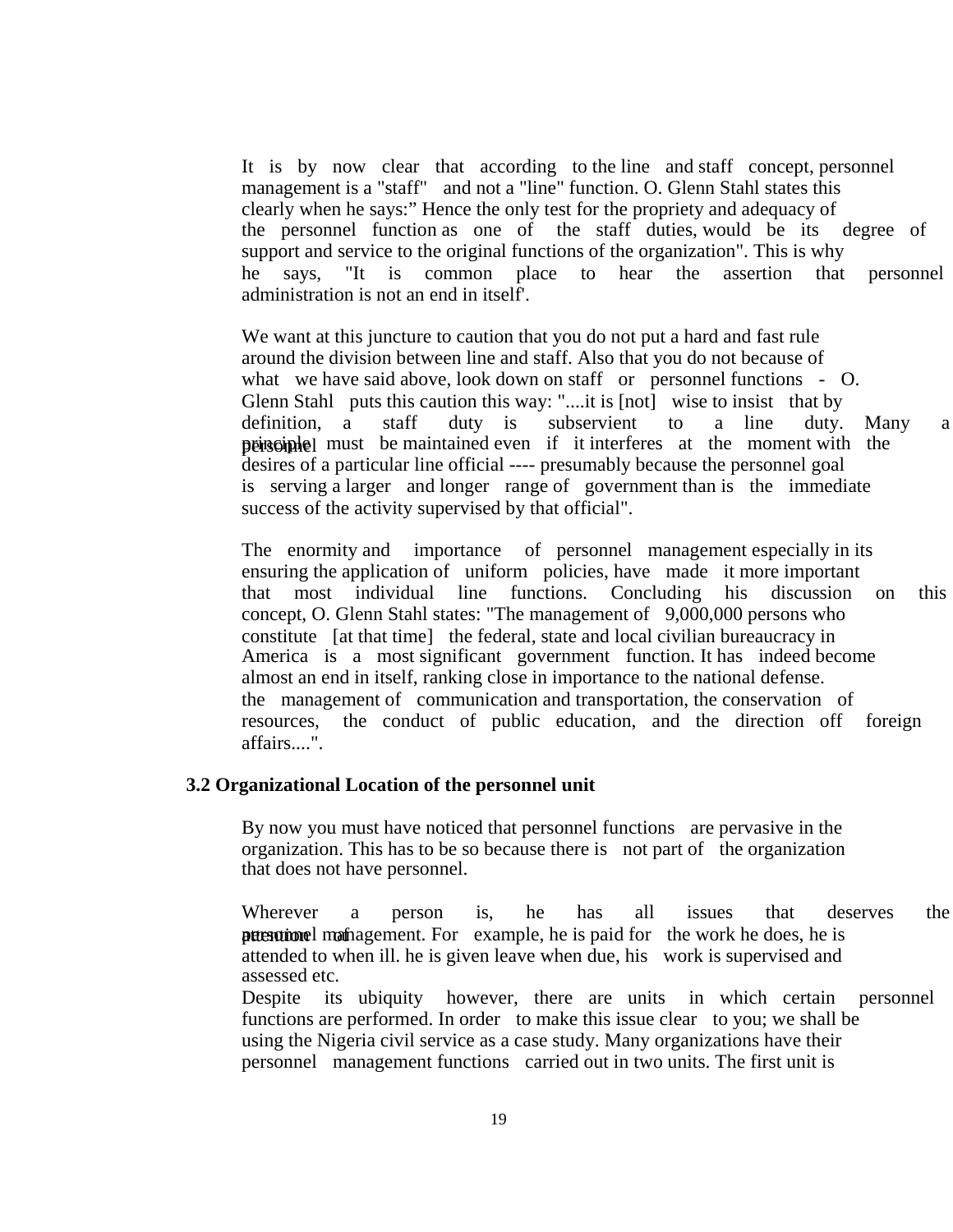what O. Glenn Stahl refers to as the "central personnel Agency". The second is the "Operation Personnel Office". We shall start with the central personnel Agency.

#### **3.2.1 The Central Personnel Agency**

As you can see from the name, the Central Personnel Agency is one that has responsibility for organization wide function. In the Nigerian government and quite a number of other environments, e.g. the United State of America, it is known as the Civil Service Commission. Its functions, especially in the U.S.A, have been a product of evolution. As stated by O. Glenn Stahl, "under the impetus of the civil service reform wave which broke in the **1880s** bersonnel agencies were created in the Federal Government and in several state and municipal jurisdictions, with the primary aim of freeing the public servant from allegiance to and dependence upon the politician". This means that before civil service commission were established, the method of becoming a civil servant and remaining so was solely through the political spoils system. Initially, therefore, the civil service commission were designed, in the work of Stahl, "as 'politics eliminators' \* and little more".

It is because it was originally introduced as "politics eliminator" that its composition (i.e.. the number and kinds of people appointed a civil service commissions) is, in the U.S.A., be 'partisan. There, the law provides for three commissioner, not more than two of whom may be members of the same political party. In order to further play down the role of partisan politics, stahl says ".....in order to prevent the executive who has the appointing power from 'packing' the commission, it is usually provided that commission members shall serve years each, one being named every two years".

**Fig 1.1** 

**Organization chart of a governmental set-up showing location of civil service commission vis-à-vis other units.**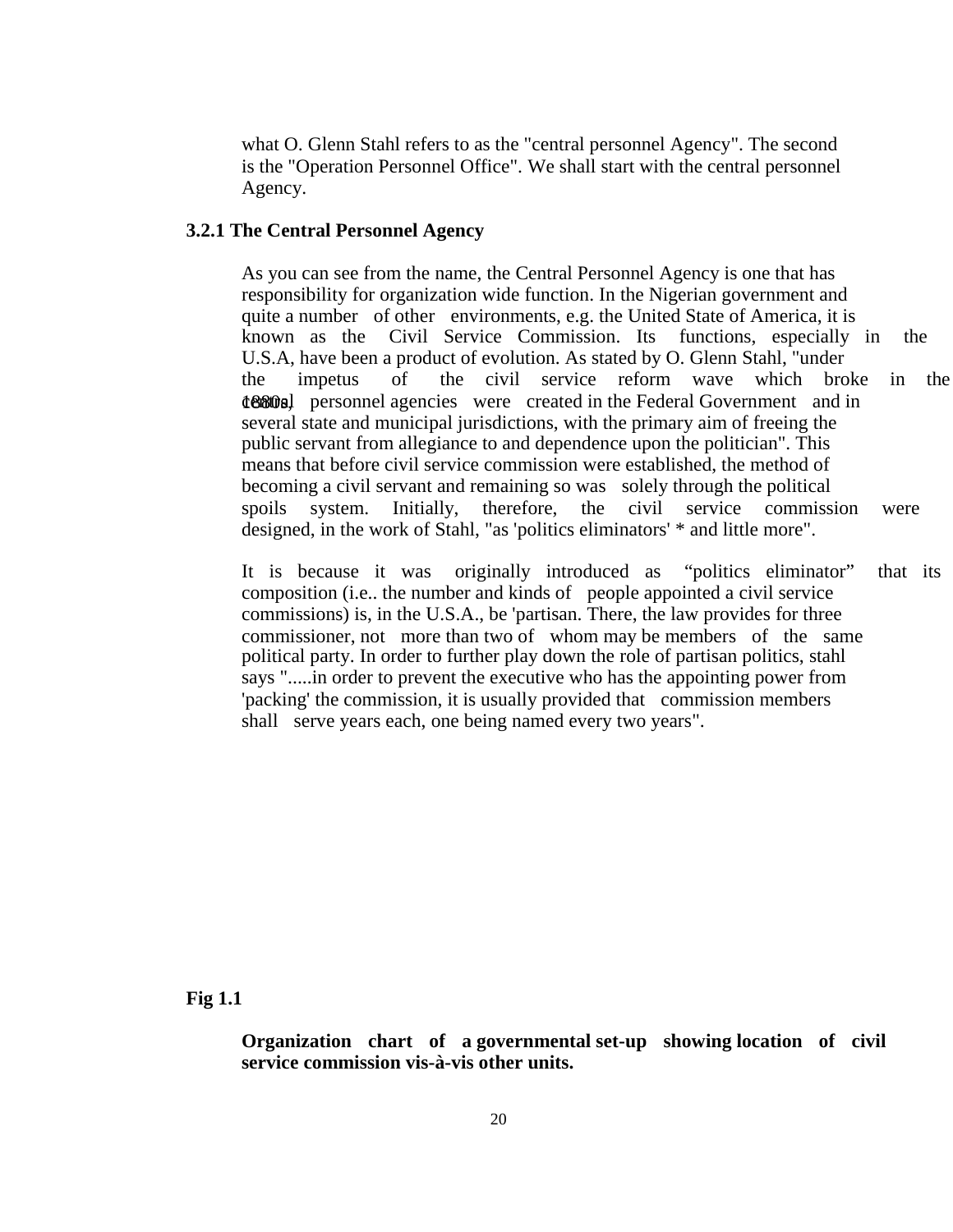

The next issue you need to know about the central personnel agency is its relative isolation. As you can see in Fig 1.1 the location of the civil service commission is isolated from the other units of government. The disadvantage of this is as aptly stated by Stahl as follows:

"The ....serious charge to be brought against the usual type of commission is that it both is and is not part of the administrative machinery. So far as prescribed functions are concerned, it is, in its practical operations, it often is not". In the Nigerian context, the fact that the Civil Service Commission is far from the operating ministries has led to a lot of problems.

#### **Problems of the Nigerian Civil Service Commission**

The Udoji Commission has an impressive catalogue of what one might call structural problems of the Civil Service Commission. One of such problems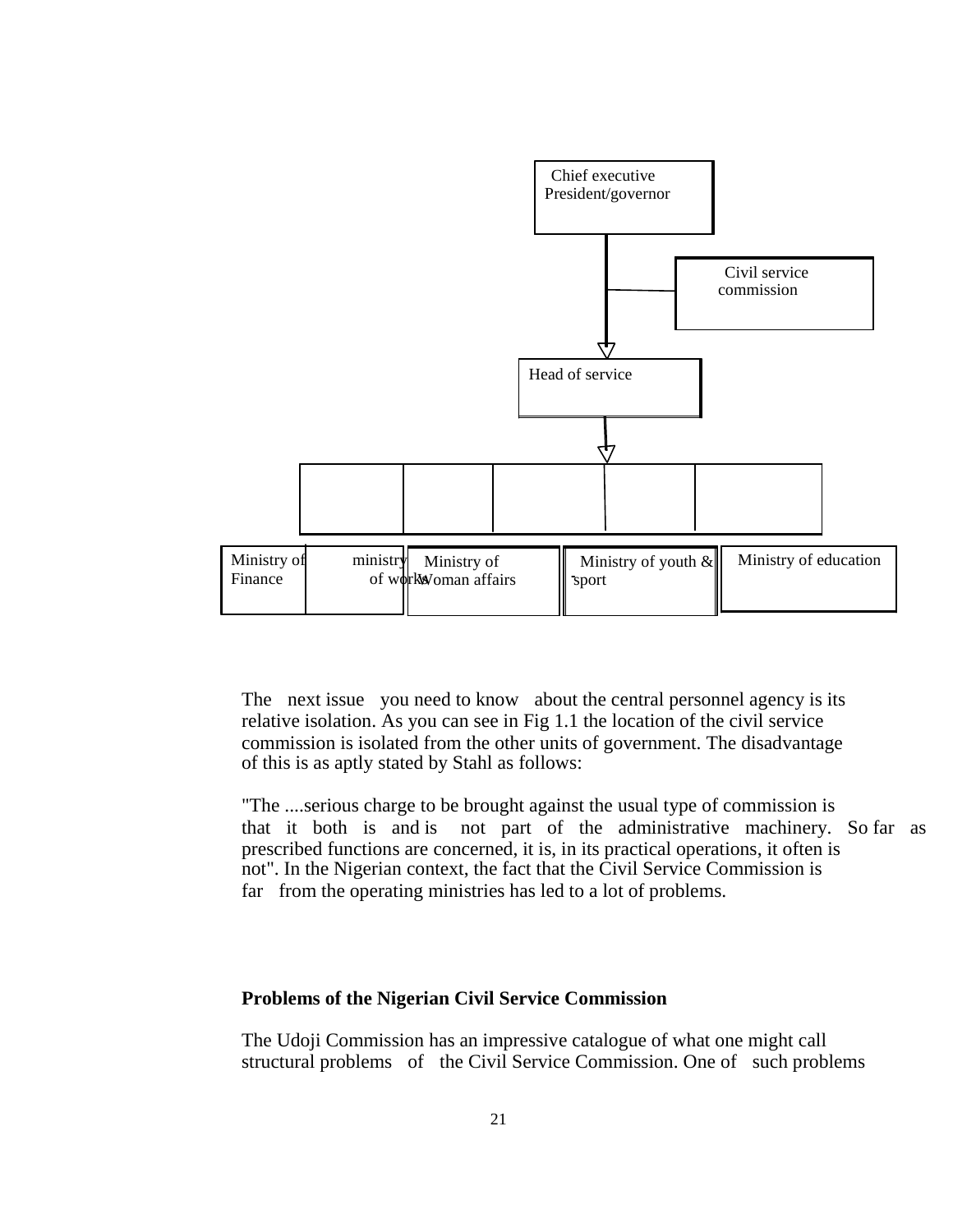is that of isolation of the Civil Service Commission from the operating Ministries/Departments.

 Quite a number of people are of the opinion that operating units should be given power of hiring, motivating, and firing, over the staff who work for them, in the same way as it is done in the private sector. One thing such "thinkers" are oblivious of is the fact that in the public service, most, if not all the top executives are, and perhaps have to be, partisan. And being partisan, given the power to hire and fire, their partisanship will influence  $\frac{d}{dt}$  the performance of such functions. Indeed, elimination of politics is the raison<br>d'etre of the Civil Service Commission and will always remain the most d'etre of the Civil Service Commission and will always plausible reason for retaining it, and as an extra-ministerial outfit.

Another problem is that of "sheer volume of work" at its hands and the size and calibie of its membership. Over the years the Civil Services **have** in size and complexity which increases have not been matched by corresponding increases in size and expertise of the members of the Civil Service Commissions. There is need to increase the size of the Commission from the traditional three permanent members to one, perhaps twice as large, and one with members representing various professional and political interests.

However, these structural problems are less of a problem than the procedural and behavioral problems of the Commission which do not readily meet the eyes of an onlooker but only those of an interested participant observer. One such problem is that of its custody and use of one of its most important tool for staff promotion and discipline - the performance evaluation report. The procedure for completion and submission of these reports was such that it left a lot of room for fraudulent practices. The commission had, for example, no way of knowing the names and ascertaining the signatures of the officers responsible for completing and countersigning the reports in the various Ministries. Under such a situation, an officer could get any "friendly" senior officer to complete the form on him and get it submitted to the Commission. The malpractice was made easier to perpetrate by the frequent and constant movements of staff from Ministry to Ministry and thus frequent changes in superior and subordinate officers in the Ministries.

Another problem connected with the evaluation reports was the use of three consecutive years' reports for consideration for promotion or punishment. Again, perhaps due to the large number of these reports and the inadequacies of storage facilities as well as lack of knowledge of proceedurenties incidence of missing reports were rife. And when reports were missing, substitutes had to be written in arrears and, of course, even where they were written by the same officers, they were certain not to contain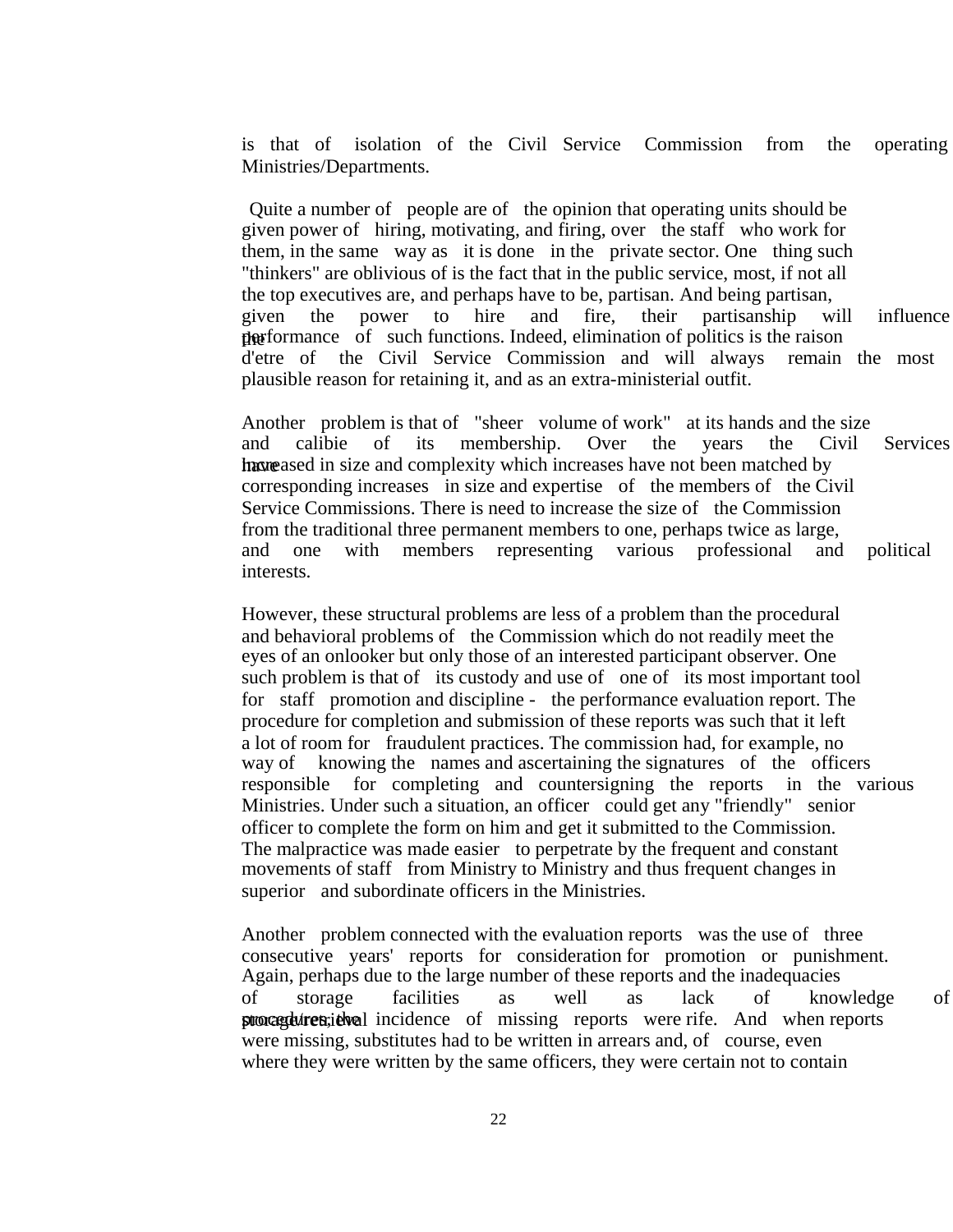the same "facts" as the lost ones. Invariably, however, the officers who wrote the original ones would not be available to write the substitutes and so they would have to be written by officers under whom the officer reported or never worked at the material time, and this occasioned fake reports.

A third problem with respect to these reports is that, with the connivance of clerical staff, officers who have adverse reports could retrieve them from the Civil Service Commission and replace them with favorable ones which they get written for them by "friendly" top officers.

What all these problems aside was also the tools in which the Commission used to assess officers for promotion and or discipline was subject to "fakery" in very many ways. The consequences of this could have been the advancement of those who least deserved it and the failure to sanction those who deserved sanction. It is not possible to assess the magnitude of such malpractice but when this is added to the falsification of performance rating which arises as a result of fear or favor, or lack of know-how in the appraisal of staff, one might be correct to attribute much of the mediocrity inefficiency in the Civil Service to these phenomena.

#### **The Ministry of Establishment**

In Nigeria, the role of the Civil Service Commission in personnel management is limited to employment, promotion and discipline. All other personnel functions e.g., determination of conditions of service, formulation and review of the Civil Service Rules. deter mination of staff **numerical** position classification and wage administration, staff training, and development, etc., are not its concern but those of the Ministry **E** Establishment or the Establishment Division of the Office of the Head of Service (where it is not a Ministry).

The existence of two separate bodies handling one piece of job by a corporate entity constitutes a problem. What this means is that the body which is in charge of determining what vacancies there should be, or that there are, and which body knows the urgency with which has the knowledge of the training needs of the Service (as is supposed to be contained in the performance evaluation report). It also means that the person who trains is to play in the promotion of officers particularly in the senior (administrative) positions.

For a given cadre of staff, i.e., those controlled by the Establishment is e.g., executive officers, secretarial staff, senior clerical staff, etc., the body which interviews and employs, and thus knows the strengths and weaknesses, the likes and dislikes, etc, of new entrants, is not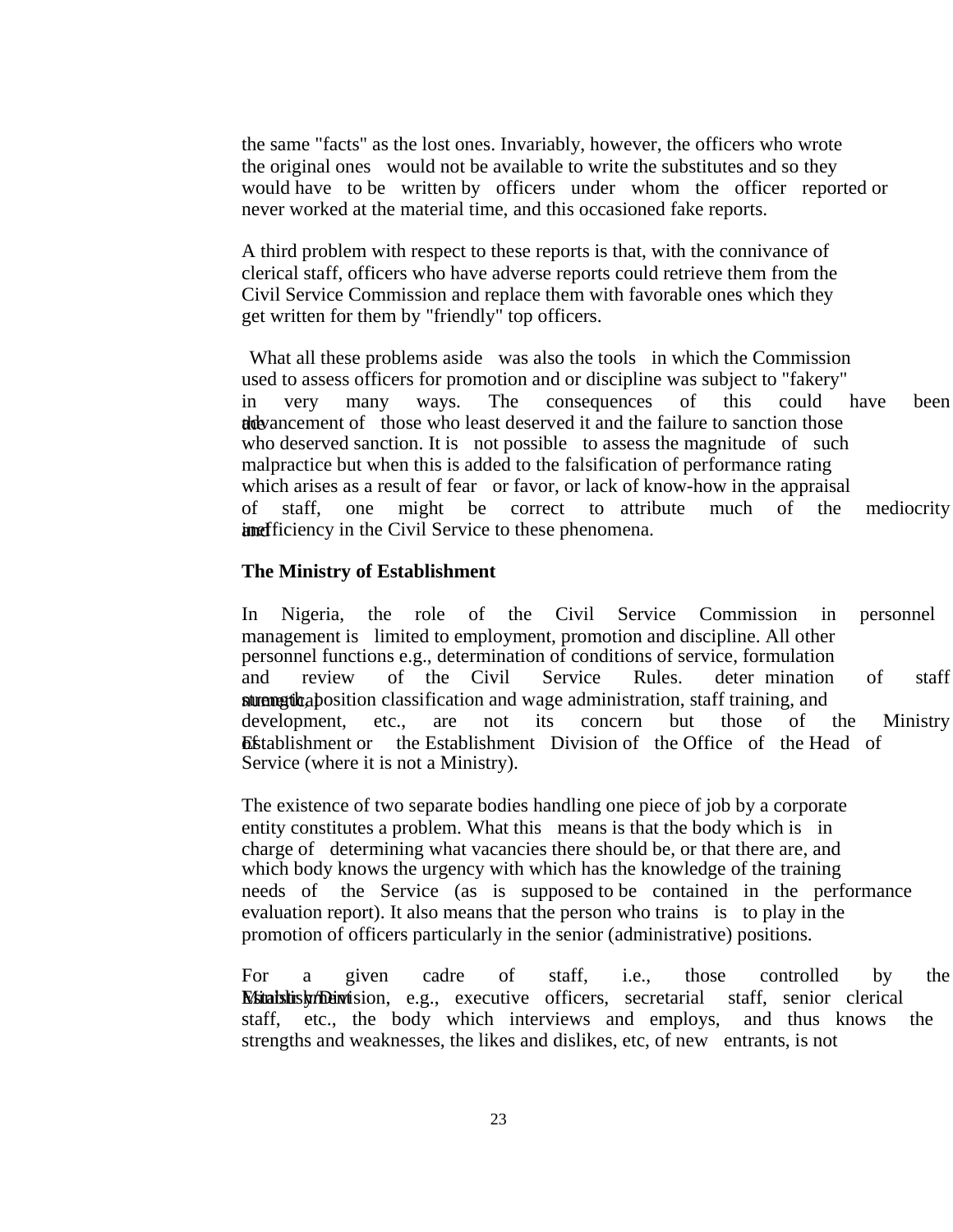the body to place them on jobs. No wonder we have so many square pegs in round holes.

If the example of the USA is worth going by, after it had tried the Civil Service Commission with the limited functions of employment, promotion and discipline, it later rationalized and professionalized its Civil Service Commission, giving it expanded functions which "...cover(ed) recruitment, examination, job evaluation, training, and the administration of personnel investigations and retirement and issuance systems".

# **3.2.2 The Office of the Permanent Secretary as a Personnel Office The Operating Personnel Office**

This is the third arm of the tripartite arrangement which handles personnel matters. The personnel function of the Office of each Permanent Secretary in charge of a Ministry consist of the following:

 Each Ministr y has the delegated responsibility for employment, promotion and discipline of all its junior staff, i.e., staff on Grade Level 01-06. Each Permanent Secretary also had the responsibility to report on all senior staff in is Ministry to the Civil Service Commission and to liaise between Ministry and the establishment Ministry Division on staff matters, particularly on staff welfare.

With regards to junior staff, the Secretary for Administration and Finance in each Ministry as well as the Staff Officers play a leading role in their employment, promotion and discipline. Through the aid of the DAC, (Departmental Appointments Committee) they submit recommendations on any of these functions to the Permanent Secretary for necessary action.

The problem with this ministerial, in-house arrangement was that, in employment matters, it hardly pays heed to merit principles. In the first place, the existence of vacant positions are hardly publicized (not to use the term advertised). The best it does when it needs to select new staff is to shortlist candidates for interview from its usually burgeoning file containing unsolicited applications.

In the second place, those who get to receive letters of invitation to the employment interviews are mainly relatives and hangers-on as well as house boys of top officials of government. Notes such as "We spoke. Bearer is my in- law's daughter. Please absorb as store-keeper" were the stock-in-trade of Ministries shortly after the budget had been approved and Ministries given the go-ahead to recruit.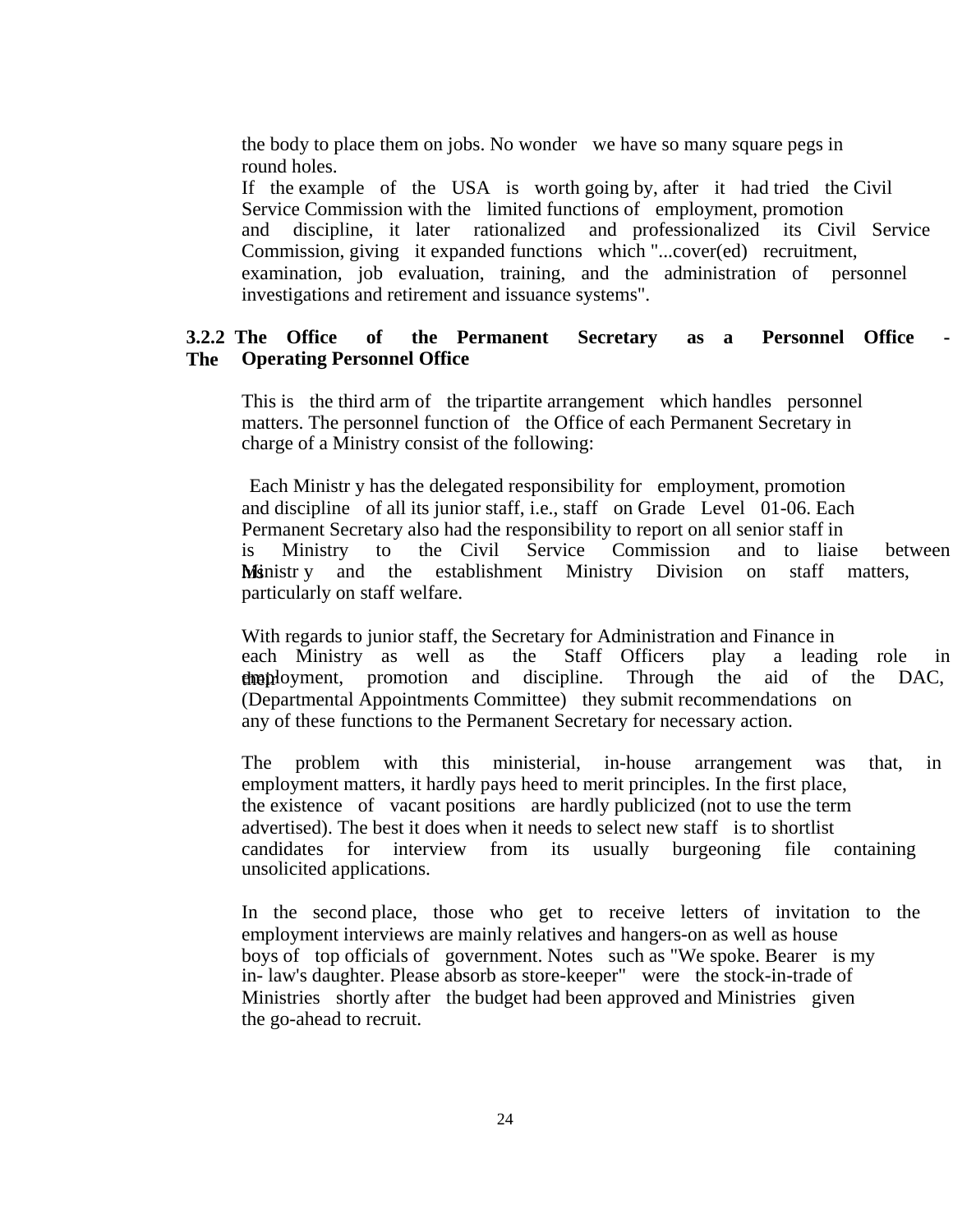Another problem with the in-house personnel office is that it is invariably staffed with non-personnel experts. The Secretaries for Administration and Finance who are put in charge of the Ministry's personnel functions are generalist administrative officers who, neither by training nor by experience on the job, can be said to possess any expertise in personnel administration, the staff officers with little, if any, passion for staff. Most of the negative attitude to work and to the public which characterize the lower echelon of the Civil Service is perhaps attributable to the lack of professionalism with which the in house personnel functions are handled.

# **4.0 Conclusion**

This unit has discussed personnel management in the context of where it is performed in organizations. In the distinction between line and staff as organizational concepts, personnel management belongs to the line side of the "divide". However, because personnel functions are all pervasive, they are performed by both staff and line managers and supervisors.

# **5.0 Sum mary**

This unit has covered the concepts of line and staff; located **personantially** as a staff function.

 It has provided an organization chart depicting that position of the central personnel agency which in our context here are identified-,as the civil service commission. You have also seen the other arms of organization particularly if the public sector, that perform personnel functions, e.g. the Establishment Ministr y or Office, and finally, the operating personnel office are located in each ministry.

#### **6.0 Tutor marked assignm ent**

Q.1 Explain the concept of line and staff?Why is it not possible to locate personnel management in the staff side of the "divide" wholly?

#### **7.0 References and other resources**

Shah], Glenn O. (1962) Public Personnel Administration, (Fifth Edition) Harper & Row Publishers, New York. )

$$
\boxed{\text{UNiff }3:}
$$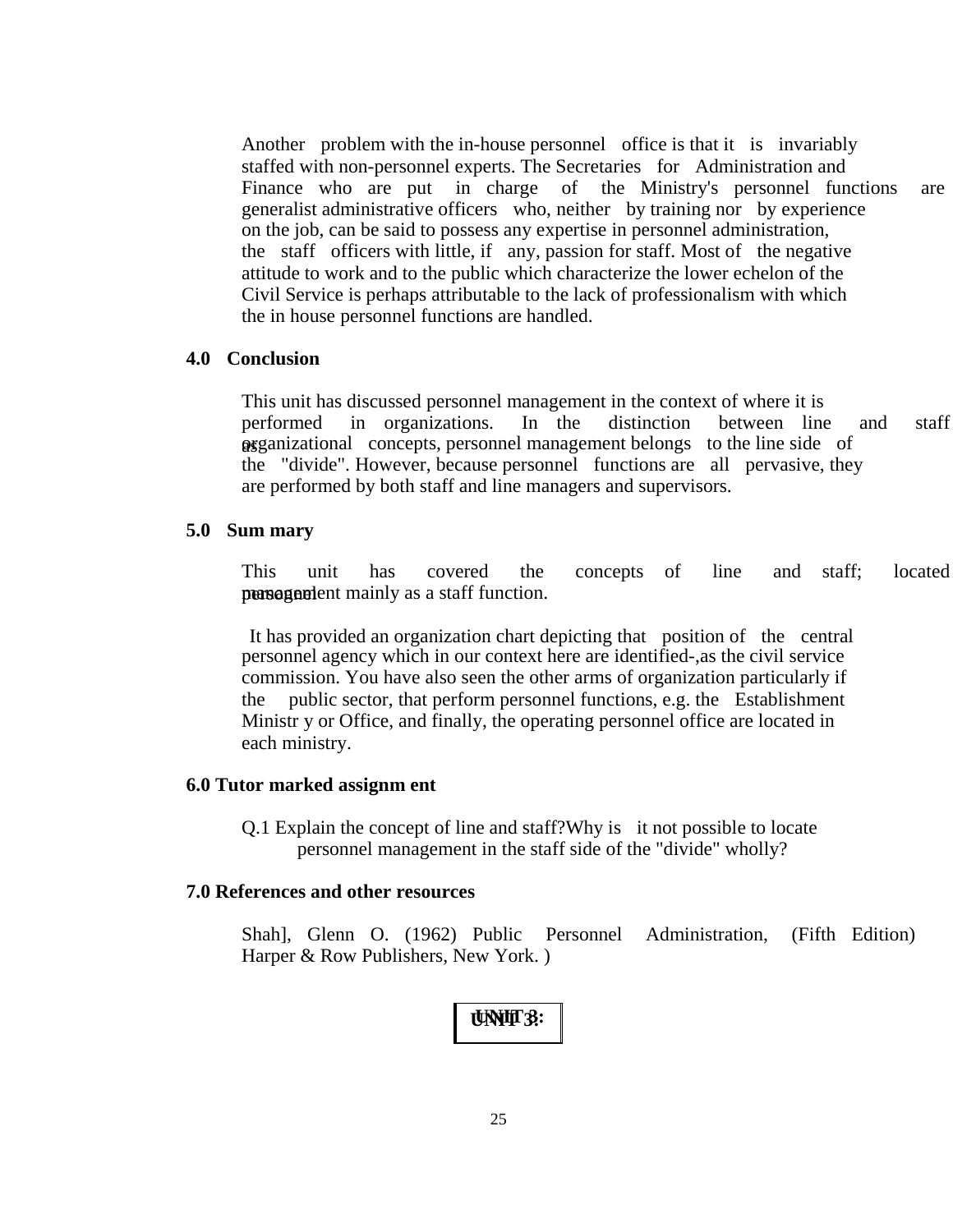# **PLANNING THE ORGANISATION'S HUMAN RESOURCES**

| <b>Table of Contents</b> |                                                                   |  |
|--------------------------|-------------------------------------------------------------------|--|
| $1.0\,$                  | Introduction                                                      |  |
| 2.0                      | Objectives                                                        |  |
| 3.0                      | Main contents                                                     |  |
| 3.1                      | Human Resource Planning                                           |  |
| 3.1.1                    | Definition                                                        |  |
| 3.1.2                    | <b>Manpower Inventory</b>                                         |  |
| 3.1.3                    | Forecast of future manpower requirements – The Nigerian Situation |  |
| 4.0                      | Conclusion                                                        |  |
| 5.0                      | Summar y                                                          |  |
| 6.0                      | <b>Tutor Marked Assignment</b>                                    |  |
| 7.0                      | Reference and other resources                                     |  |
|                          |                                                                   |  |
|                          |                                                                   |  |

# **1.0 Introduction:**

Manpower planning is at the root of the process of obtaining a satisfactory work force for an organization. The planning we are concerned with here is a method for determining the manpower requirements in an organization and developing action plans for meeting them.

# **2.0 Objectives:**

By the end of this unit, you should be able to:

- Define human resource planning
- List all the processes involved in human resource planning
- Explain how each process is carried out

# **3.0 Main contents\**

# **3.1 Human Resource Planning**

# **3.1.1 Definition**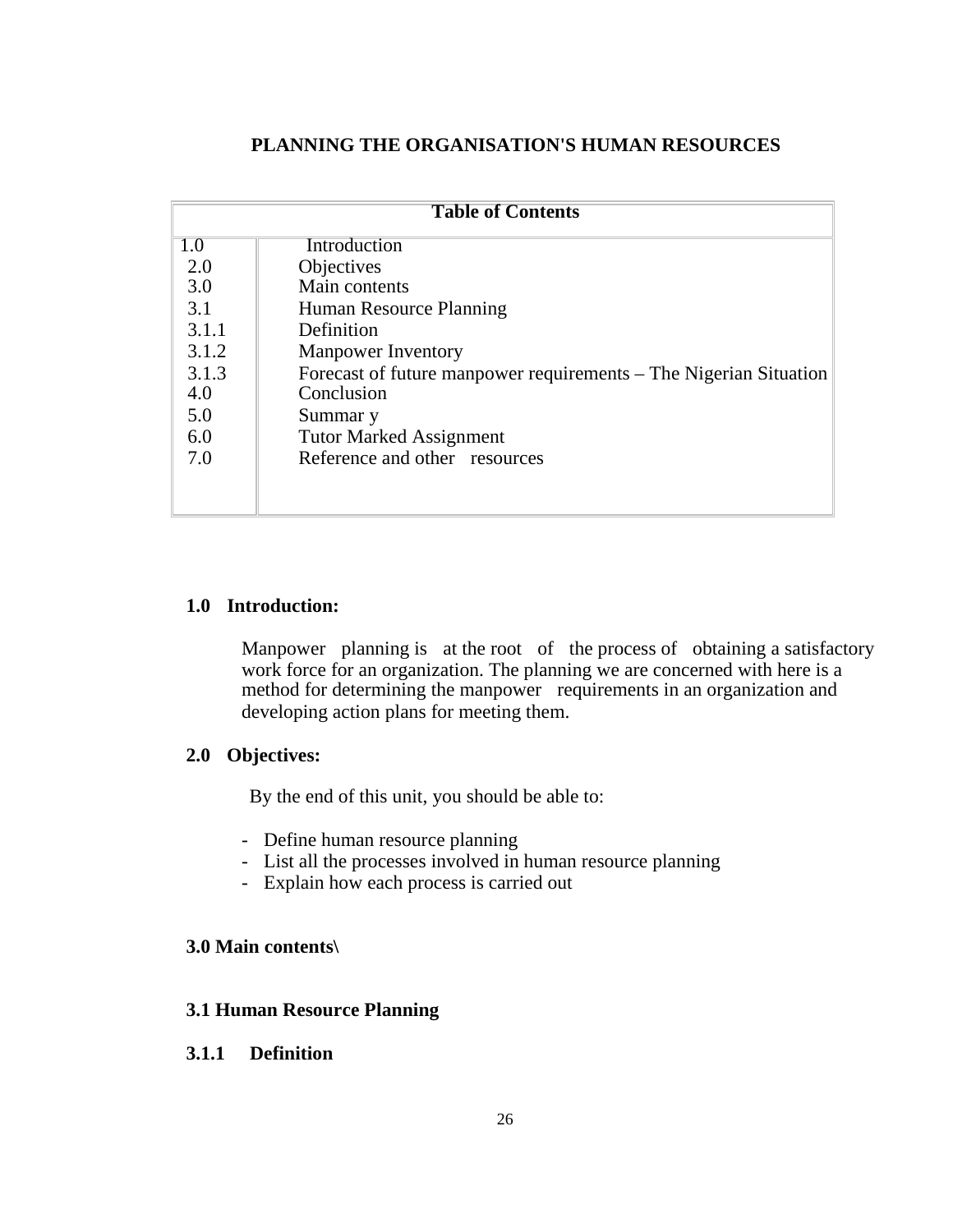As we said and did in unit 2, the definition of this term, you will notice differs slightly from author to author and we shall give a number of them. Before we begin the definition of human resource planning, let us state that we shall be using this term interchangeably with manpower planning.

Also, as we did in unit 2, let us start our definition from the one we are most familiar with. We wrote a chapter in a book titled New Trends in Personnel Management". A book of Readings edited by Professor Ali D. Yahaya and Dr. Caleb 1. Akinyele in 1992. There, we defined manpower planning, quoting Professor Eric Vetter as the:

# **"process by which a firm ensures that it has the right numbers and kinds of people, in the right place, at the right time, doing the right things for which they are economically most useful."**

We noted and will want you to note that manpower planning is essentially a method for determining future manpower requirements and developing action plans for meeting them. Three processes are involved in this function-Manpower inventory, manpower forecast and manpower plans. We shall take you through what all these mean later.

 G. A. Cole, in his book Personnel Management theor y and practice (1997) defines Human Resources Planning at the glossary of Management terms pages as:

**"A technique aim ed at securing and improving an organization's human resources to meet present and future needs, three principal stages can be distinguished: evaluation of existing resources, forecast of future requirements and, finally, action plan.**

#### **3.1.2 Manpower Inventory**

In our paper referred to earlier, we said of manpower inventory that it consisted

of "... Data which describe the present work force in both quantitative and qualitative terms. Citing an example of what this could look like in practice and which we do how now to make it more real to you for **easter of understanding,** we said: "What is required. for example, a Ministry **E**ducation, having a complete and comprehensive staff list of all teachers, all their qualifications, their performances and potentials, and where deployed".

Making a more detailed analysis of this concept, G.A. Cole, who raises the following questions:, typical questions that managers need to ask when assessing the state of their internal labor market are as follows: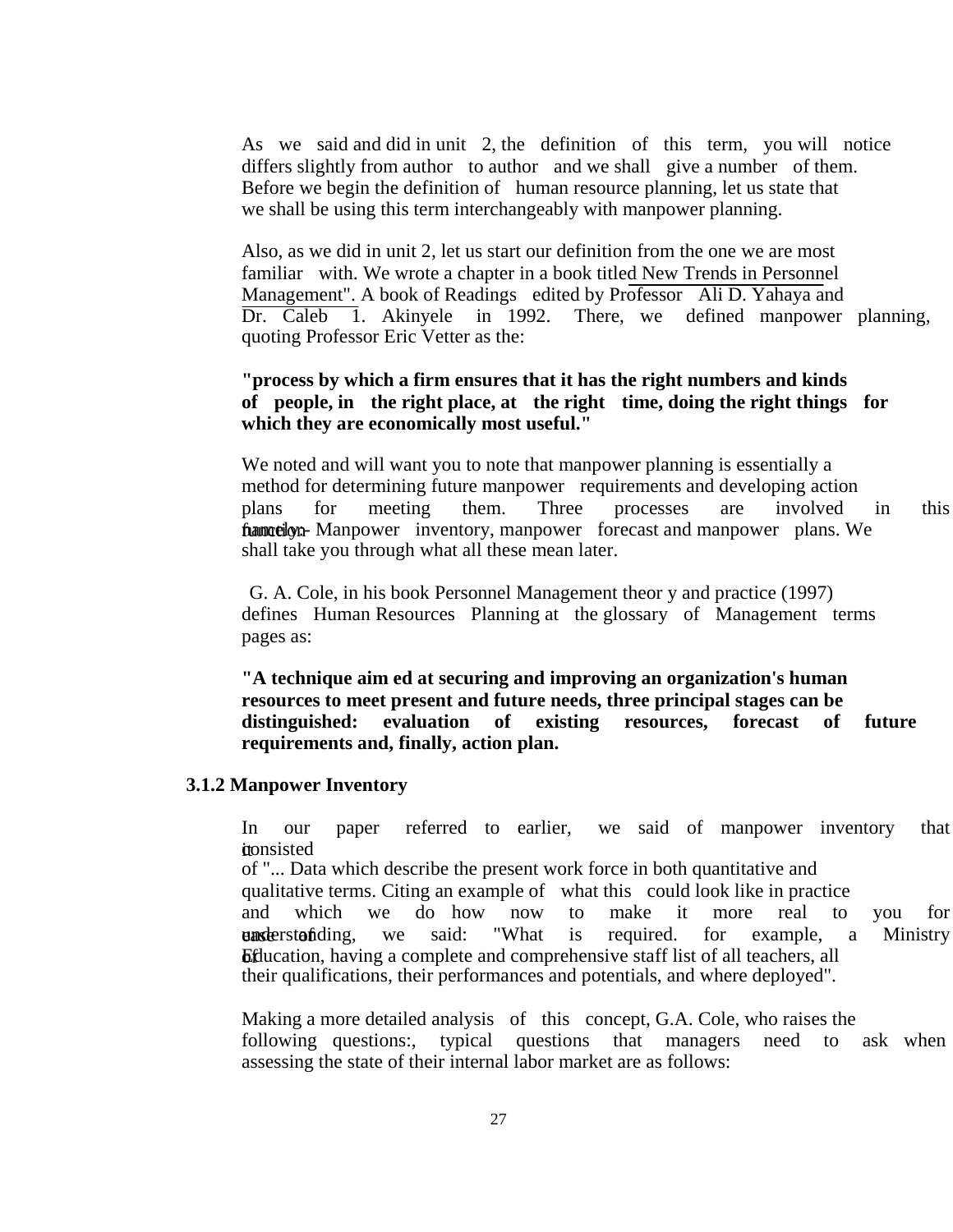**Job Categories:- What categories of staff do we have? (e.g. engineers** orkers etc.)

**Num bers:- How many people do we have in each category?**

**Skills:- What skills are available amongst existing employees?**

**Perform ance:- What levels of perfor mance are we getting from our various**  categories of employees?

**Flexibility:- How easy is it to transfer employees between jobs? Are**  individual skills transferable? What about trade union views on this point?

**Promotability:- How many of our employees are ready for promotion**  into more demanding roles? What training could be reasonably provided to assist promotion?

**Age Prof iles:- Do we have any age related problems due to hollydances** perienced and inexperienced staff?

**Sex distribution ... Have we an appropriate balance between the sexes, given** the requirements of our business?

**Minority groups:- Are minority groups properly represented in therkforce?** 

**Leavers:- What is our labor turn--over rate by staff categor y**  and/departments? How many people are due for retirement? Are any redundancies likely? How many people left for reasons of dissatisfaction? Are any trends noticeable?

G. A. C ole concludes by saying that: "Answers to the above questions can provide a reliable picture of the state of the organization's own labor force. The resulting information can be matched with the demand forecast for labor in the various categories identified by the management.

#### **3.1.3 Forecast of future manpower requirements:**

Again to make reference to the contribution we made to the book "New Trends in Personnel Management". In that paper, we talked on manpower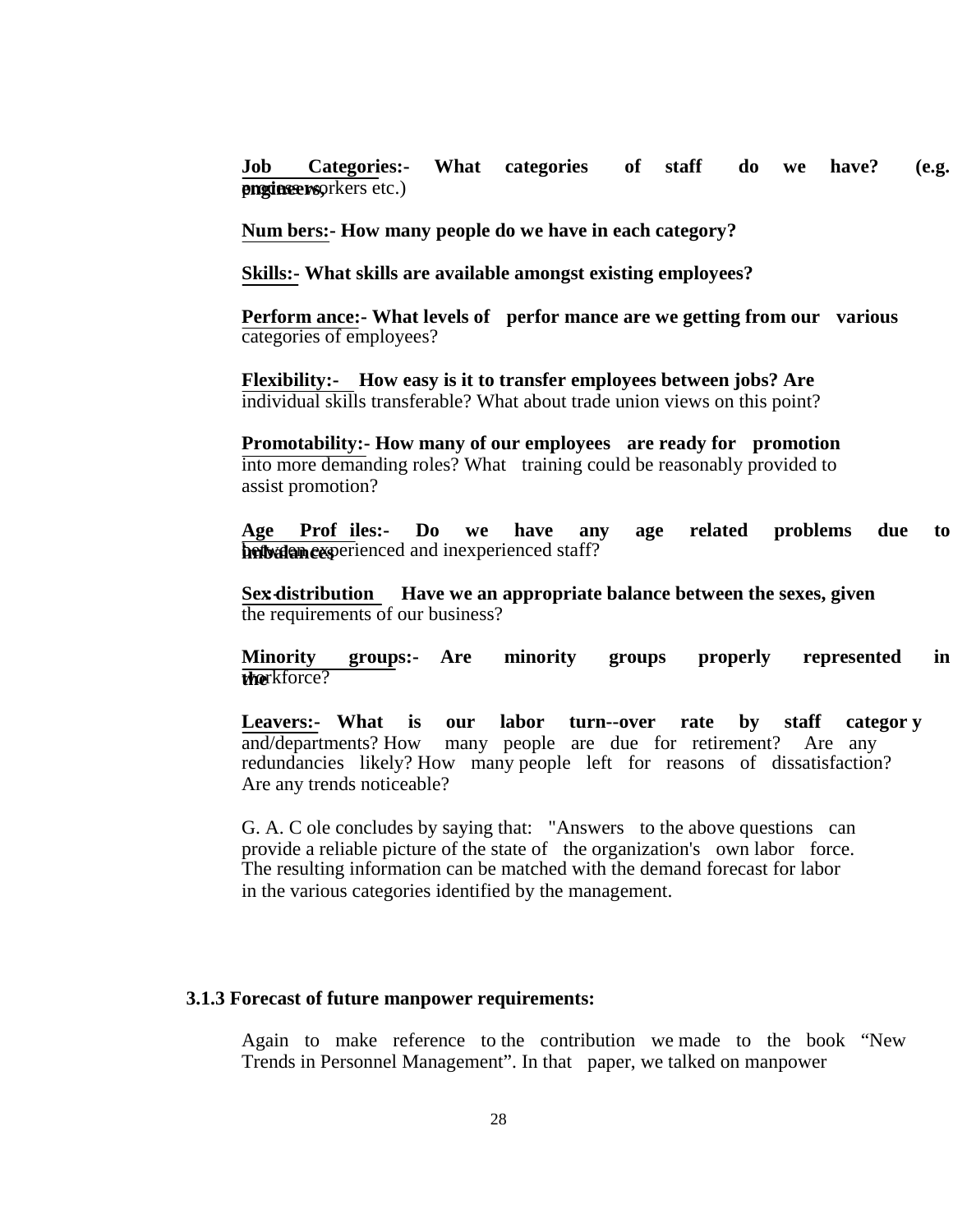forecast thus: "This is dated on the manpower required at specific times in the future, described either in gross numbers or in specific categories such as skill, educational level and experience".

Discussing this subject, Edwin B. Flippo, in his work that we have earlier talked about said: "The forecasting of human resources requirements is often subdivided into longer range and short range forecasts. The latter type is almost unavoidable in most firms, but a survey of 589 members of the American society of Personnel Administration revealed that only 32 percent reported any long-range planning of human resources needs in their organizations". We shall at this point, state what goes into both short-range and long-range human resources forecasting

#### **Short-range hum an resources forecasting**

Put in our own words for you to understand better, Flippo cites as a first factor for human resources forecasting, the specific volume of work for the coming year. Thus, the forecast of manpower requirement should be related to "....plans... made concerning the amount of work that each segment of the firm is expected to accomplish during some coming period". Flippo says that "Various techniques can be used in making a short term projection of both the amount of work to be done and the number of personnel necessary to do it. "He gives the following as some of them. Time series analysis - this can be used to identify trends in the past. Computing of various ratios, e.g. number of sales per sonnet in relation to the level of sales, or the **talenthernes of in** relation to the number of customer service representatives. This done, the number of new sales personnel to be added can be derived from the projected increase in sales, assuming that everything else

remains unchanged.

Discussing this same issue, G. A. Cole says, "Estimating the numbers of people required is usually undertaken in one or more ...ways". One of the ways he discussed is ".....Exercising managerial judgment". About this he said: "In a typical work organization, ..the single most important element in forecasting personnel requirements is managerial judgment".

The way this is done is "individual managers, in the light of (a) their knowledge of events and (b) personnel in their own areas of responsibility, draw up their own estimates of their requirements".

Other methods which he discussed are the use of statistical techniques and another. the application of Work study techniques such as "Work Management, Method Study and O M (organization and method) which can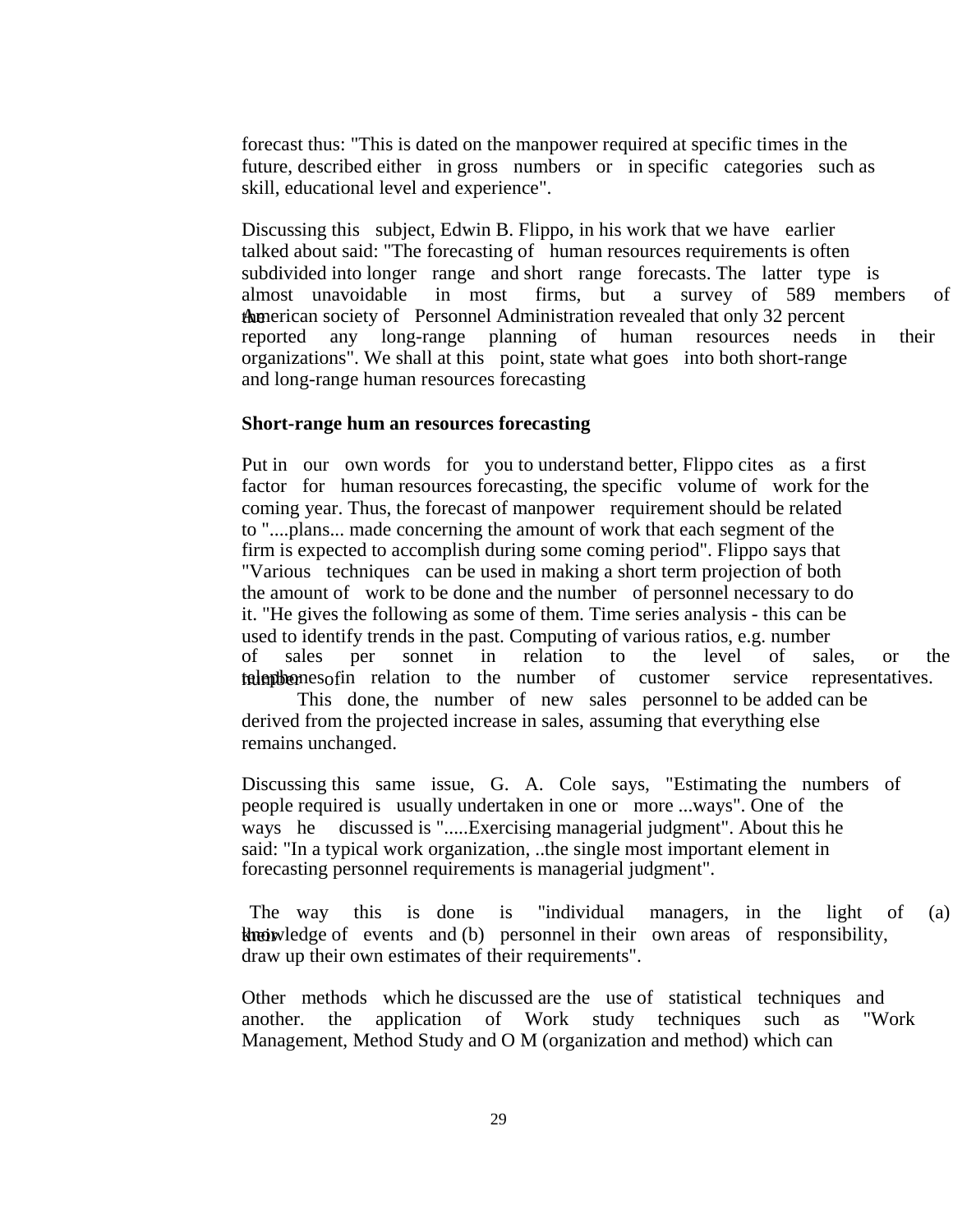be helpful in identifying the numbers of people required to achieve certain tasks.

# **Long-range hum an resources forecasting**

The factors that you will have to note which influences long-range human resources forecasting as given by Flippo, are:- The organization's long-range plans - This relates to the human resources (in future) to what the *decided* to do at a given time in future . A company which deals in a certain product now and which has planned to change to another product line, makes a human resources forecast that is in consonance with such a decision.

Other factors are demographic, economic, technological and social in nature. Out of these, the one that is of immediate concern is probably that of the technology have definite effects on the that of the says: "Advances in technology have definite effects on the nature and mixture of jobs available. For example, advances in computer technology resulted in a decrease in the number of book-keepers, and an increase in the number of computer programmes. The use of robots will have similar effects on human resources forecasting. Cole states that "General Electric has plans for replacing nearly one-half of its 37,000 assekebly with "steel collared workers" as an example of what increase in the use of robots might be doing to humans at work in future. Resistance by organized labor may be the only solution to massive replacement of men by robots. Such resistance has so far been minimal because the jobs being taken so far by robots relieve men of work that is hazardous, dirty, or monotonous, such as loading, presses or spraying paint in confined areas.

Level. Clerical/Messengerial Class:- consisting of all levels of clerks, typist, messengers etc.

As has been pointed out, in any enterprises, large or small, private or public, one of the most important branches of management is personnel administration. The function of selection, promotion, maintaining morale and efficiency dismissal and the like, in which the commission ordinarily has some share, are part and parcel of this administration. But when these tions are carried on by a kind of extra-administrative agency which is all too frequently looked on askance by department heads, situation arises that runs counter to the principles of sound management.

A last point we shall discuss here is the caliber of people appointed to serve in the civil service commission as commissioner.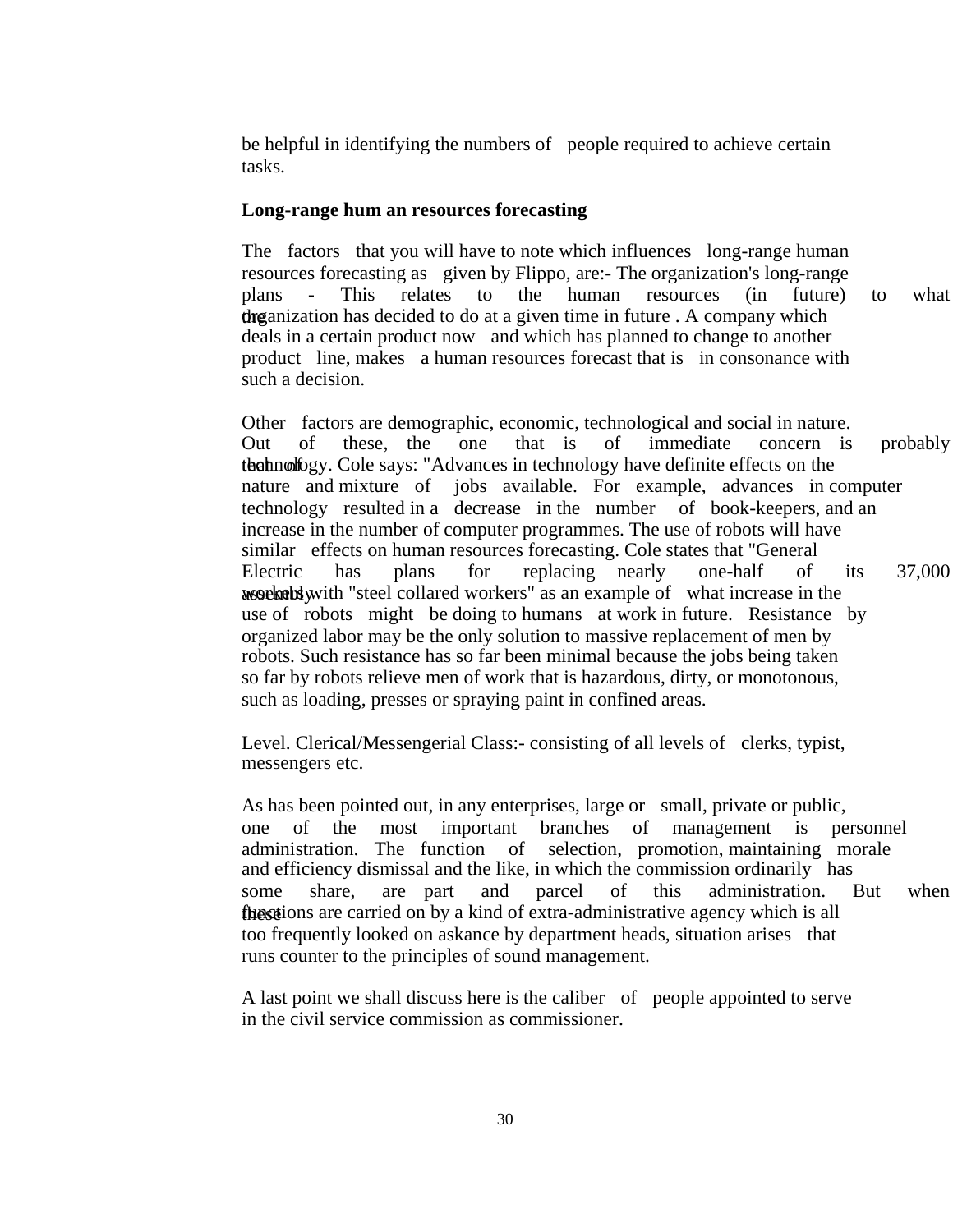Under what he classified as "Amateur Quality" Stahl says, "Not only is the civil service commission semi-isolated agency, located outside the regular administrative hierarchy, but also frequently, its members know little or nothing about employment procedures". Citing the U.S experience of many years ago he said, "perhaps no other field has the democratic dogma of the amateur in administration been carried so far and with disastrous results as in that of personnel. Farmers, lawyers, housewives and journalists as well as professional politicians characterize the range of occupations from which commissions are drawn". Stahl ends up his section on Amateurs Quality by noting that "Not all amateurs, however, have been failures noting that "Not all amateurs, however, have been failures at civil commission posts. Witness for example, the militant leadership given to the Federal Civil Service Commission in its early days by Theodore Roosevelt".

#### **The Nigerian Situation**

The arrangement for personnel management in the public sector in Nigeria has a lot of similarities with the theor y as that of the U.S case discussed above. However, you will notice quite a lot of dissimilarities as we present the Nigeria case below.

We do have a civil service commission at both the Federal and the State levels in Nigeria. Their functions are however similar to those of the U.S, at its initial stages, i.e limited to only recruitment, promotion and discipline. Also unlike the civil service commission in the U.S.A, no law prescribes that its membership should be bipartisan and no effort is made to make it so. Because its function is limited to recruitment, promotion and discipline, another central personnel agency performs the remaining personnel functions of examining, job evaluation, training, recruitment, and such other issues as determination of conditions of service, formulation and review of the civil service rules, deter mination of staff numerical strength, position classification, salary and wages administration, etc. This other agency is the unit known as Establishment and management Service Matters which may be a ministry or a unit in the office of the Head of Service. It is this unit, which is responsible for policies related to these issues, and it sets enforces standards related to them.

That two different bodies undertake a corporate function-personnel management, causes some problems in the Nigeria case. For instance, the body that determines the stal3strength and therefore the vacancies, is different from the body which recruits. This can lead to inadequate attention being paid to recruitments since the one which recruits may not be fficiently sensitive to needs and urgency.

In addition to these two central personnel agencies, there are operating personnel offices at the level of each ministry of extra-ministerial department.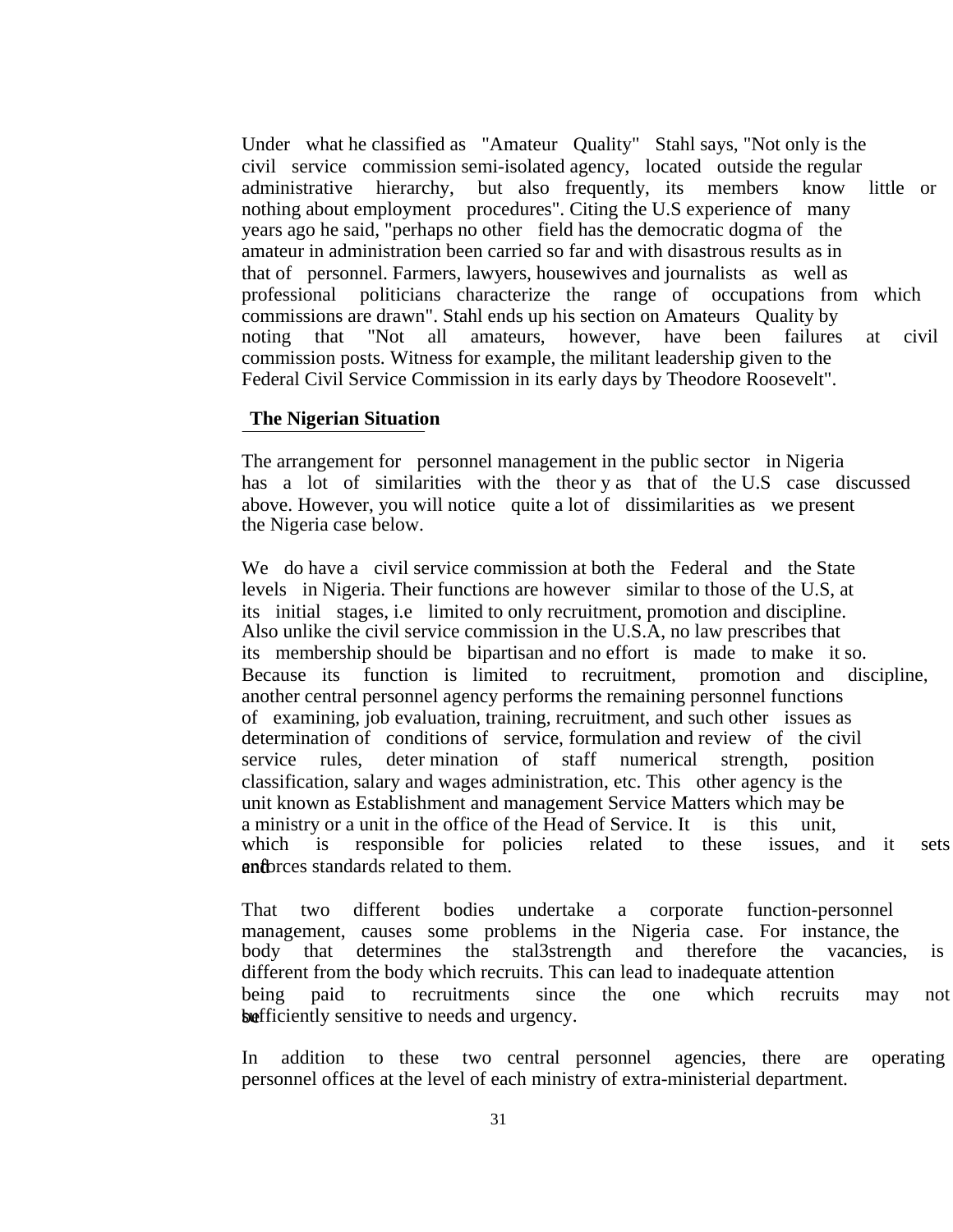An extra-ministerial department is a department, which is independent of a ministry although not up to the magnitude of a ministry. At the level of ministries, the personnel office is managed by an administrative officer who occupies the office of Administration and Finance Department. He is assisted in his personnel functions by a "staff officer". A staff officer is an executive officer cadre who is posted to the ministry by the establishment and service matters unit.

They both handle the personnel management functions of the ministry under the supervision of the Chief administrative officer, the personnel secretary.

In the main, the personnel function at the operating level is a delegated function by the civil service commission. These functions are recruitment, promotion and discipline of the junior staff of the ministry i.e., staff on salary Grade Level 01-06. For the purpose of these functions, the civil service commission provides that a Departmental Appointments Committee (DAC) be set up to assist in its performances. The office of the  $\Delta$ Adminitector  $\Delta$  and finance is the secretariat of the DAC, whose recommendations of staff recruitment, promotion and discipline are made to the permanent secretary.

In conclusion with senior staff of the ministr y, the permanent secribitions the personnel function of completing and forwarding their annual performance reports to the civil service matters division on staff welfare.

#### **4.0 Conclusion**

In this unit you have seen the thoughts that go into the determination of the basis of the number and caliber of the staff that organizations "hire" for their work. You have also seen what happens in the Nigerian situation in particular - the roles of the civil service commission, the establishments ministry, etc. The roles are meant to complement but sometimes they are contradictory and conflicting.

#### **5.0 Sum mary**

This unit has examined the concept of human resource planning in organizations. It has dealt with the concepts of manpower planning, which comes after an inventor y of resources and based upon which a forecast of future need is made.

#### **6.0 Tutor Marked Assignm ent**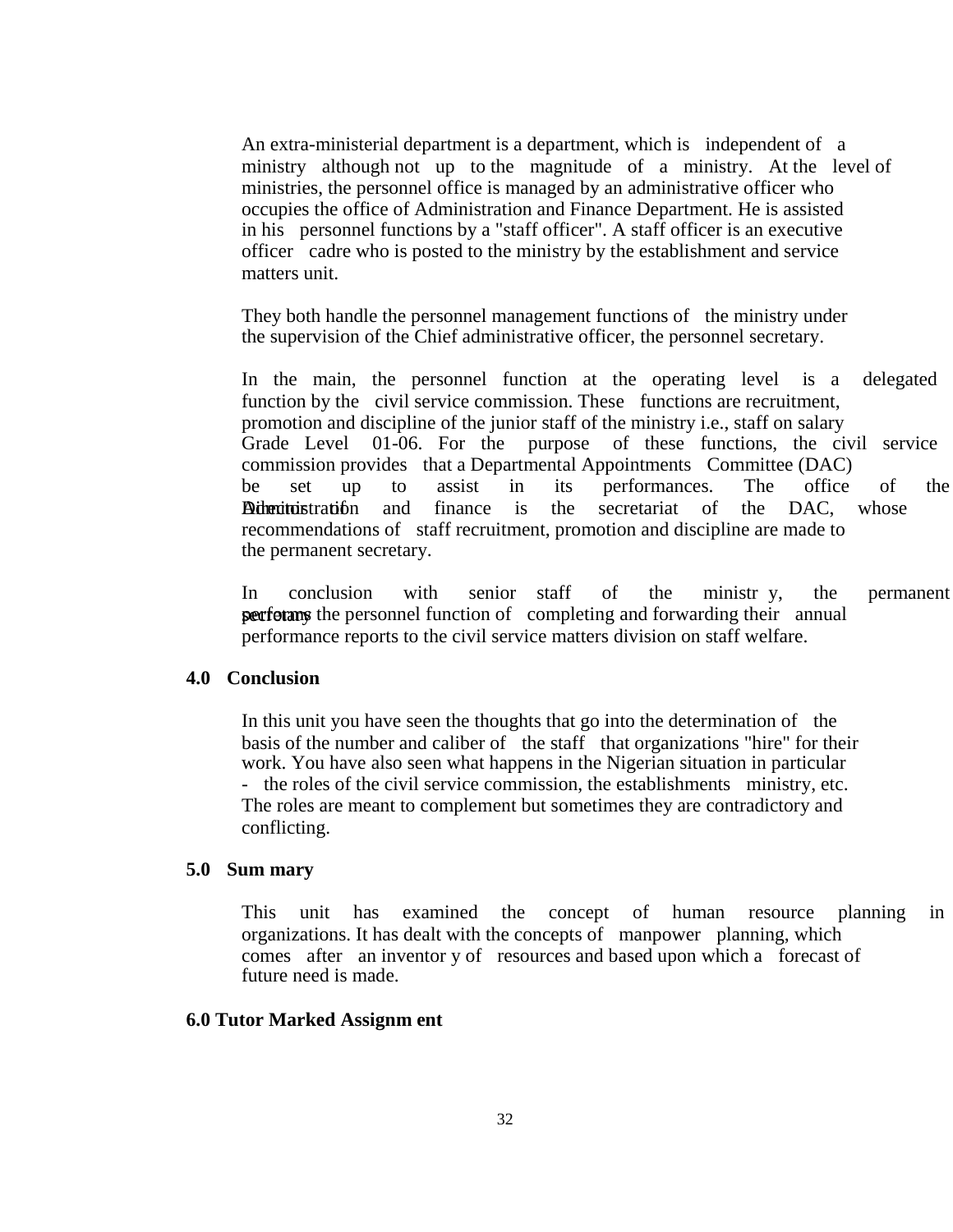Q.1 What effects do any two of the following factors have in an organization's human resource profile:- age, sex, promotability, minority groups - relate your answer to the Nigerian situation.

# **7.0 References and other resources**

# **References**

- Cole, G.A (1997) Personnel Management Theory and Practice (Fourth Edition) ELST with Letts Educational, London.
- Flippo, Edwin B (1984) Personnel Management (Sixth Edition) McGraw-Hill Book Company, New York.
- Omale, I "Past Practices in Personnel Management in the Nigerian Civil Service: Issues and Problems" in Yahaya, Ali D, and Akinyele, Caleb 1. (eds) (1992) New Trends in Personnel Management, Administrative Staff College of Nigeria, Topo Badagry.

 **UNIT 4**

# **RECRUITMENT AND RECRUITMENT POLICIES**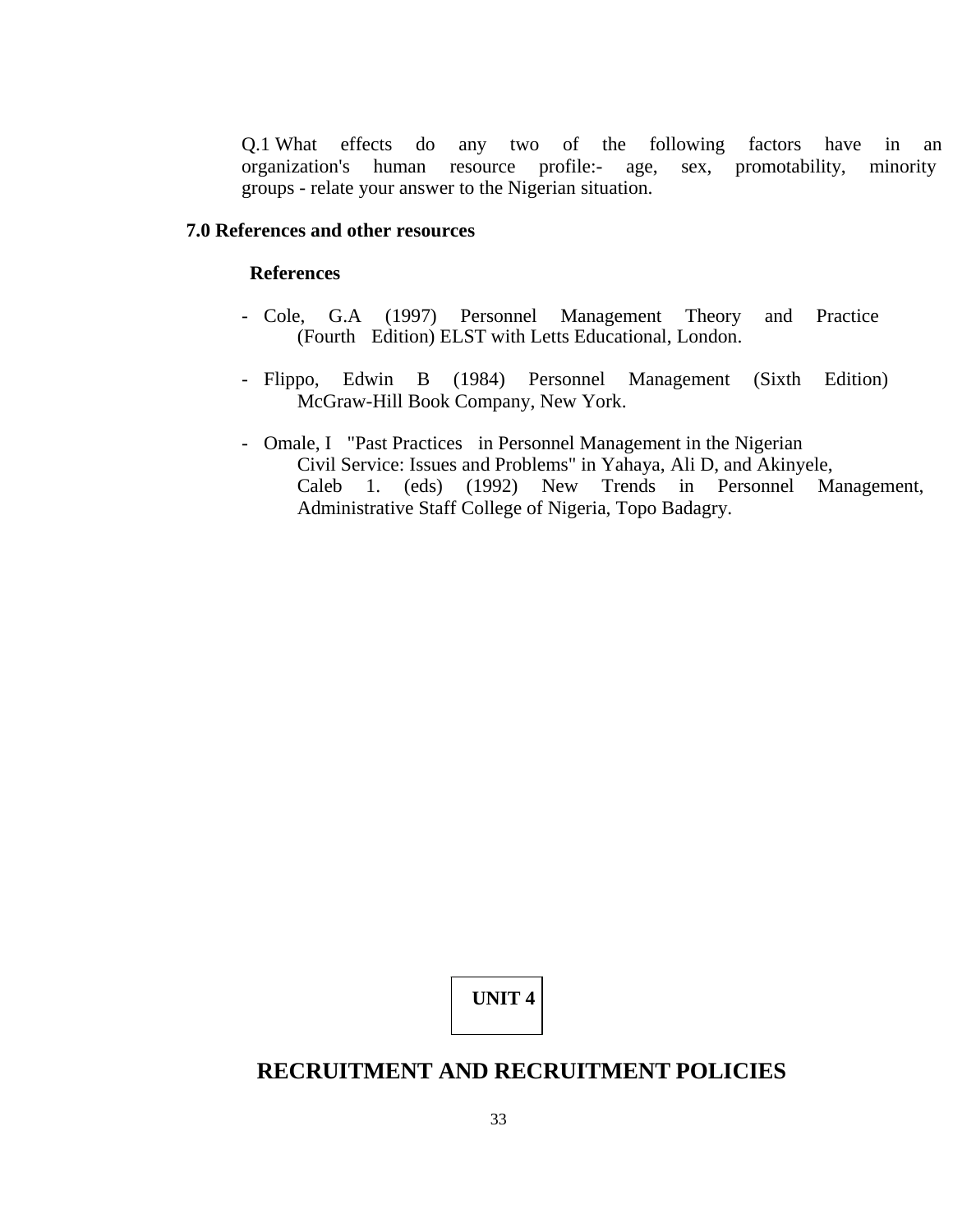# **AND METHODS**

| <b>Table of Contents</b> |                                |  |
|--------------------------|--------------------------------|--|
| 1.0                      | Introduction                   |  |
| 2.0                      | <b>Objectives</b>              |  |
| 3.0                      | Main contents                  |  |
| 3.1                      | Definition of recruitment      |  |
| 3.2                      | Methods of recruitment         |  |
| 3.3                      | Recruitment policies           |  |
| 4.0                      | Conclusion                     |  |
| 5.0                      | Summar y                       |  |
| 6.0                      | <b>Tutor Marked Assignment</b> |  |
| 7.0                      | References and other resources |  |
|                          |                                |  |
|                          |                                |  |

# **1.0 Introduction**

This unit focuses on one of the most crucial activities of **personal** end as you will see, it is a fairly misunderstood concept by personnel management practitioners. Also as you will by personnel management practitioners. Also as because it is the beginning of the processes of procuring staff for the organization, it is very important and deserves maximum attention of personnel specialists in organizations.

# **2.0 Objectives**

By the end of this unit you should be able to: define recruitment expertly

- distinguish the concept of recruitment in the context of its theory from the context of its practice
- identify all the "markets" open to an organization for recruitment purposes and their limitations
- identify and explain the various tools used in the recruitment process

# **3.0 Main content**

# **3.1 Definition of recruitment**

Ibrahim Omale, in his paper which is contained in chapter 4 of a book of readings edited by Professor Ali D. Yahaya and Dr Caleb I. Akinyele (1992)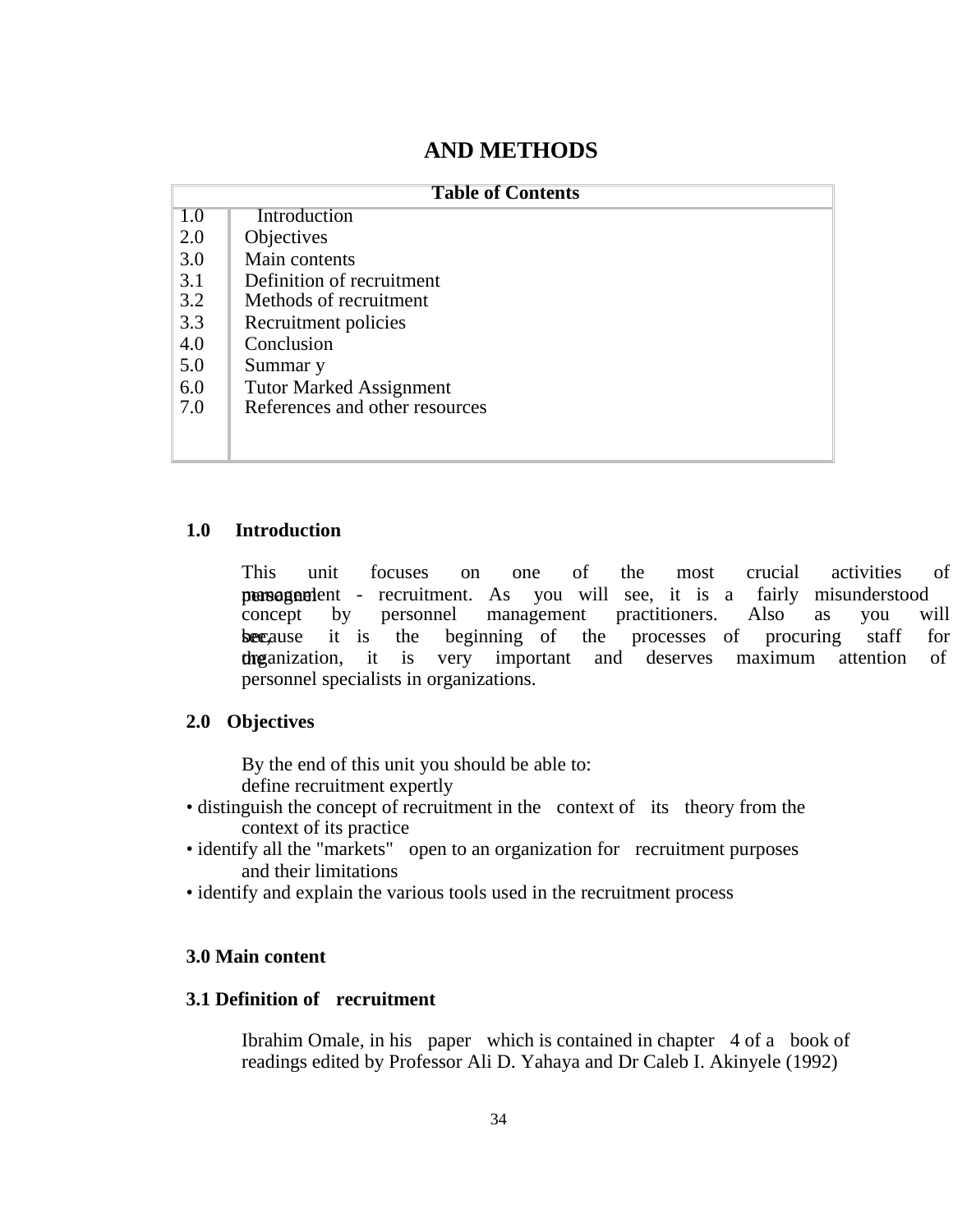talks about recruitment fairly differently from how practitioners of personnel management talk. He said, in defining recruitment that:

# **In its conceptual and restricted sense, however, recruitment is**  the process which starts from getting an applicant interested enough in a job **and in a particular organization to write an application, and the process stops when his application has been received in the organization.**

Omale continued the definition of recruitment by adding that "Thus, recruitment is the salesmanship which organizations do for themselves and the various jobs they have for filling".

This definition of recruitment is contained in what G. A Cole, in his book on Personnel Management: Theory and Practice says about recruitment. He said, "The principal purpose of recruitment activities is to attract sufficient and suitable potential employees to apply for vacancies in the organization". He thereafter distinguished this process from the very next step to recruitment i.e. selection, by saying, "The principal purpose of selection activities, by comparison, is to identify the most suitable applicants and persuade them to accept a position in the organization".

O. Glenn Stahl sums it all up when he says: "The goal of recruiting activities is the production of an adequate number of qualified applicants for employment. Recruitment ends with an application.

We shall conclude this issue of definition by giving you what Omale says in contrasting it with what happens in the Nigerian Public service. He said:

**The civil service hardly sees recruitment in its proper conceptual** perspective. In the civil service; recruitment is tantamount to **em ploym ent, i.e. all that it takes to get an applicant interested in a job in the organization, through examining or interviewing him, to issuing him a letter of appointment.**

The misunderstanding of the concept of recruitment in the civil service might be one of the reasons why the recruitment process is not given the attention it deserves.

#### **3.1.1 The field of recruitment**

O. Glenn Stahl, in his book Public Personnel Administration (1962) talks about the field of recruitment in the public sector as "The area open to public recruiting agencies". An organization desires to create a market from where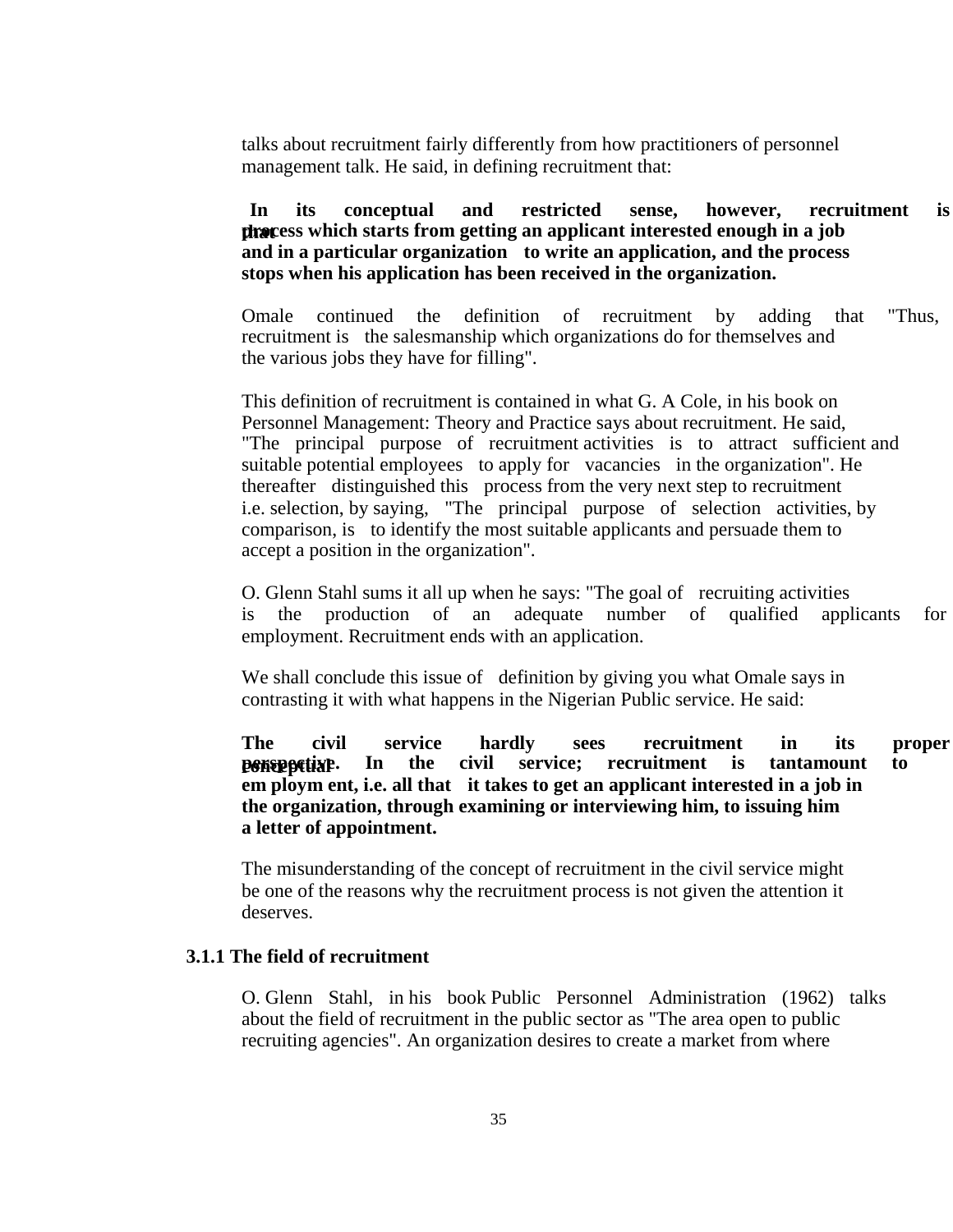to recruit staff, takes steps to "sell" itself to potential employees only when people are not willing to take up appointment with it.

Depending upon people's perception of an organization or a service, such organization or service may find it difficult to attract potential employees. In the U.S.A at one point in time, according to O. Glenn Stahl, ".... public service recruiting was a shadow, Business was a good, government an evil. It was to business that social prestige attached. It was there that your people of ability naturally looked for a career".

Those of you in your 50s now will remember that in the middle 60s to the middle 70s. government was the first choice of employment for your people of ability. This situation contrasts very sharply to today's scenario where university graduates with 2nd class and above degrees do not go **near example in the interpretent choices** are the oil companies, the banks, and other business houses. This leaves government choosing employees from 3rd class degree holders and drop outs **of** universities. It is this type of situation that makes recruitment a **conciation** in personnel management.

So, what are the areas open to public recruiting agencies and what are their limitations?

#### **(a) The Schools;**

 Schools are the largest markets from which the public as well as private agencies Main their work force. You are aware of the various Bevels - primary, secondary (mad up of secondary grammar and secondary technical schools) and the tertiary level at which we have universities, polytechnics and colleges of education where primar y and secondary school teachers are prepared.

Availability of potential employees in the school system thus depends on their areas of emphasis. If, for example, the system closes down its colleges of education, as it did its Grade Two teacher training schools a few years ago, the availability of potential employees as teachers is affected.

# **(b) Citizenship;**

Ordinarily, potential employees in the public sector service of a country is limited to its citizens. The area open to public agencies for recruitment is the generality of its citizenship, although limitation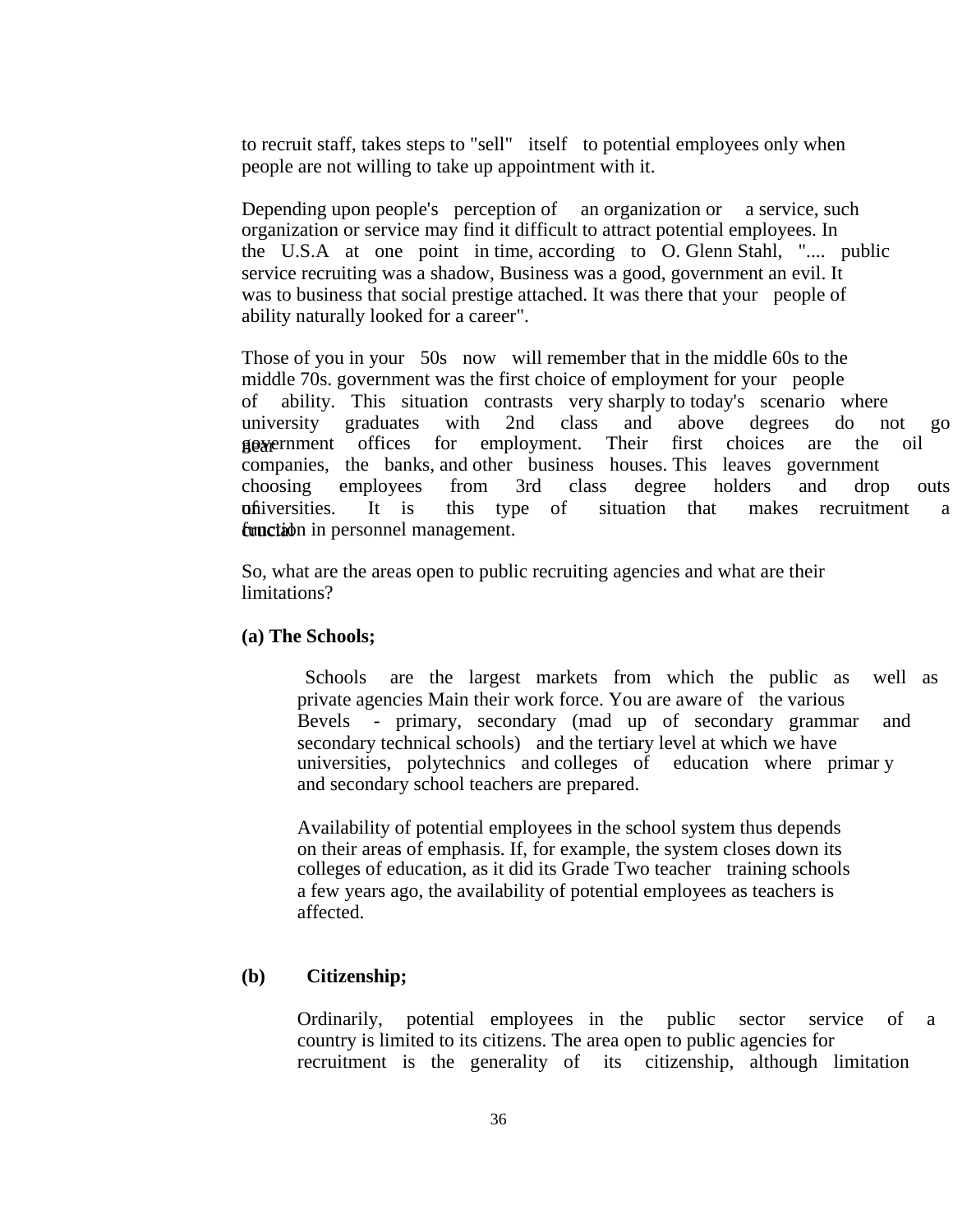relating to place of origin and age does limit the size of potential employees.

### **(c) Place of origin;**

It is usual, in order to prevent "monopoly" of jobs by only particular sector of society to require that jobs be spread. To do this requires representation by all areas concerned and therefore, even if the best potential employee comes from a given place, if it is not the turn of the place, or if the place has exhausted its share, this **pinaces** is not a limitation on it. Perhaps you are aware of the Nigerian **Feature character principle and the quota system. This is what they refer to. It** may interest you to know that this type of practice is not peculiar to Nigeria. Glenn Stahl says that the fact that "... the apportionment provisions of the federal civil service law, (requires) distribution of appointments in proportion to state population" is an operation of restriction on the basis of residence (or place of birth).

#### **(d) Age limits;**

Although the entire citizenry of Nigeria provides the market fortential employees, not ever y Nigerian is employable on the basis of age limits. Currently no one below the age of 16 may be employed in government. Also, no one above 50 years may be given a tenure job in the civil service. Tenure job is a concept we shall be discussing later in this course.

The other factors that affect, by limiting the recruitment market, are preferences given to certain groups in jobs. In the U.S.A. vetrans are given preference in certain jobs. Also, sometime in the given preference in certain jobs. Also, sometime in the past sex barriers existed to preclude females from jobs. The removal of such barriers has broadened the market.

 Exercise 1.1. Give and explain a comprehensive definition of recruitment. List out all the areas of recruitment open to a public agency and discuss three of them stating their limitations.

# **3.2 The Methods of recruitment**

The traditional methods of recruitment are advertisements in newspapers. the pasting of notices on bulletin boards of public buildings and other centers of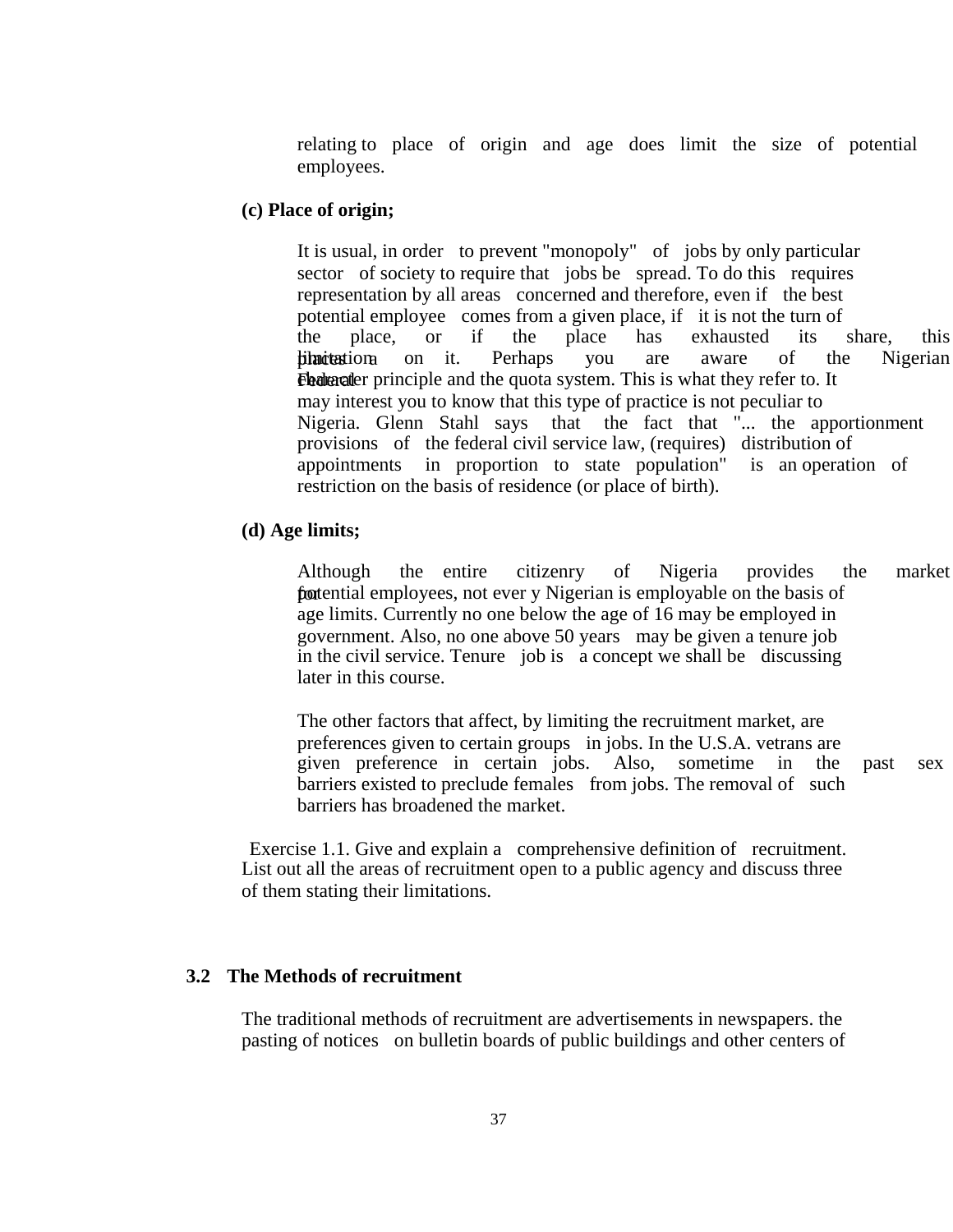congregation. and circulating information to individuals, organizations, and institutions that might be expected to be in touch with suitable applicants.

On the basis of the importance attached to this personnel function, O. Glen Stahl gives a list of what he terms "more enterprising" recruitment methods as follows:

Exercise 1.2. Q. Glenn Stahl has given you a list of recruiting methods above. choose 7 of them and explain what they mean and how you apply them in Nigerian organizations.

# **3.3 Recruitment policies**

In the words of G. A. Cole, a recruitment policy ".....represents the organization's Code of conduct in this area of activity". He then gives an example of a typical policy statement for recruitment as, "in the recruitment activities" the organization will:

- (1) advertise all vacancies
- (2) reply to every job applicant with the minimum of delay
- (3) aim to inform potential recruits in good faith about the basic details and job conditions of every job advertised
- (4) aim to process all applications with efficiency and courtesy
- (5) seek candidates on the basis of their qualification for the vacancy concerned
- (6) aim to ensure that every person invited for interview will be given a fair and thorough hearing.

The organization will not;

- (1) discriminate unfairly against potential applicants on grounds of sex, race, religion or physical disability.
- (2) Discriminate unfairly against applicants with a criminal record
- (3) Knowingly make any false or exaggerated claims in its recruitment literature or job advertisements.

Item number 2 (immediately above) making reference to criminal records in respect of pardoned criminals.

You will notice and likely be amazed at the details the literature **per** ruitment has gone to extol this function. It has been given such recognition for reason that organizations realize that first rate staff are a critical asset and that first rate applicants are difficult to attract even in times of high rate of unemployment.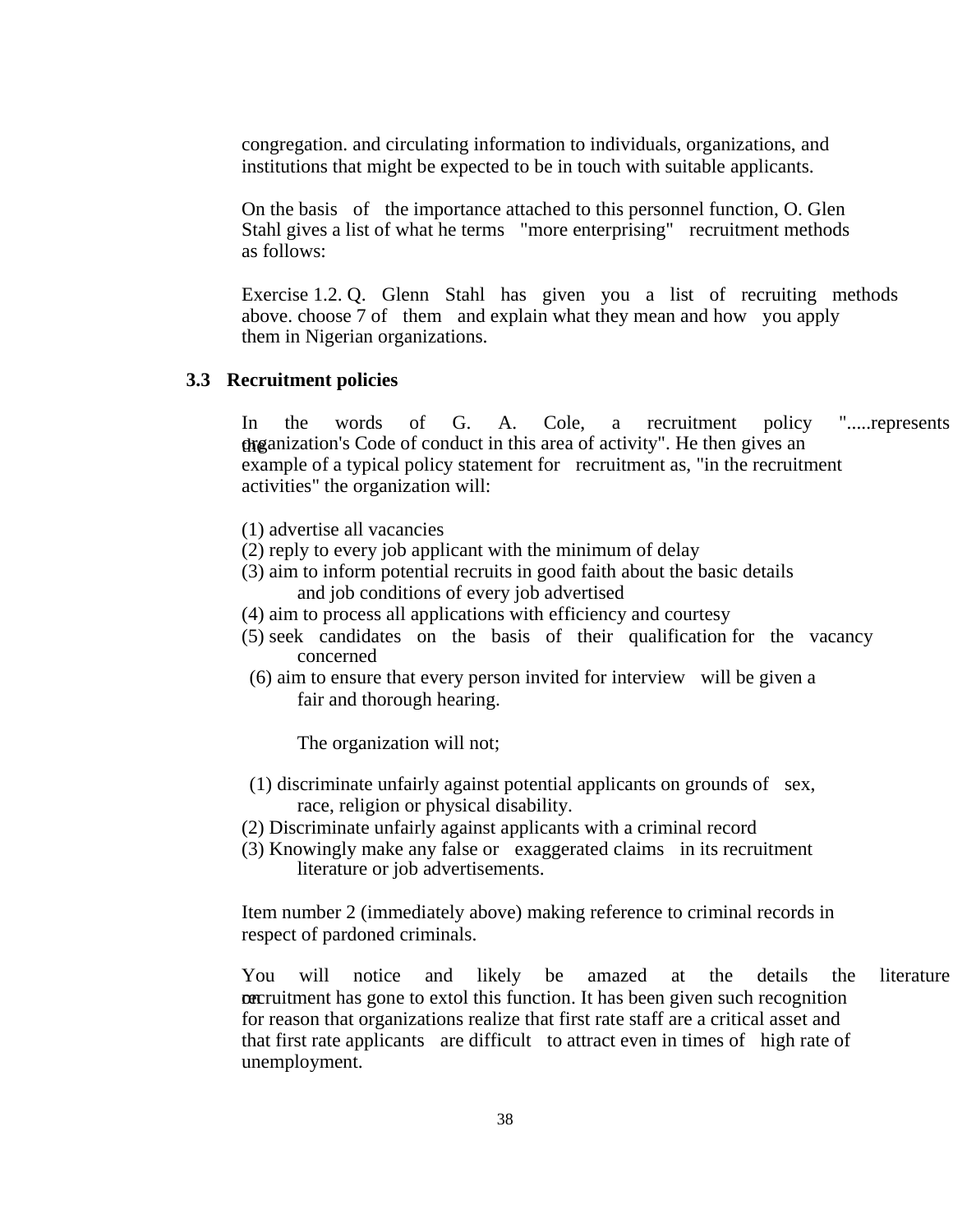# **4.0 Conclusion**

Recruitment is critical and one of the first steps in the personnel management functions of an organization. Once the need for staff has been established via the process of the study of the human resource in an organization, recruitment functions come next. However as you have seen in this unit becaustment entails salesmanship of the organization in the job market the recruit which entails such sales manship is an ongoing thing in the anization.

# **5.0 Sum mary**

Unit 4 has taken you from the definition of recruitment through the methods employed in carrying it out to the policies an organization should have in order to have a good image in the job mark and to be a respected employer.

# **6.0 Tutor marked assignm ent**

- (1) In your own words, give and then defend the definition of recruitment
- (2) Using the recruitment policies given in this unit, assess the performance of any organization you know on the basis of thesies.

# **7.0 References and other resources**

- Cole, G.A (1997) Personnel Management: Theory and Practice, (ELST) Letts Educational, London
- Omale, 1 (1992) "Past practices in Personnel Management in the Nigerian Civil Service: Issues and Procedures" in Professor Ali D. Yahaya & Dr Caleb 1. Akinyele (eds) New Trends in Personnel Management
- A Book of Readings, Administrative Staff College of Nigeria (ASCON) Topo, Badagry.

- Stahl, Glenn O (1962) Public Personnel Administration, Harper & Row Publishers, New York.

# **UNIT 5.**

# **STAFF SELECTION PROCESS**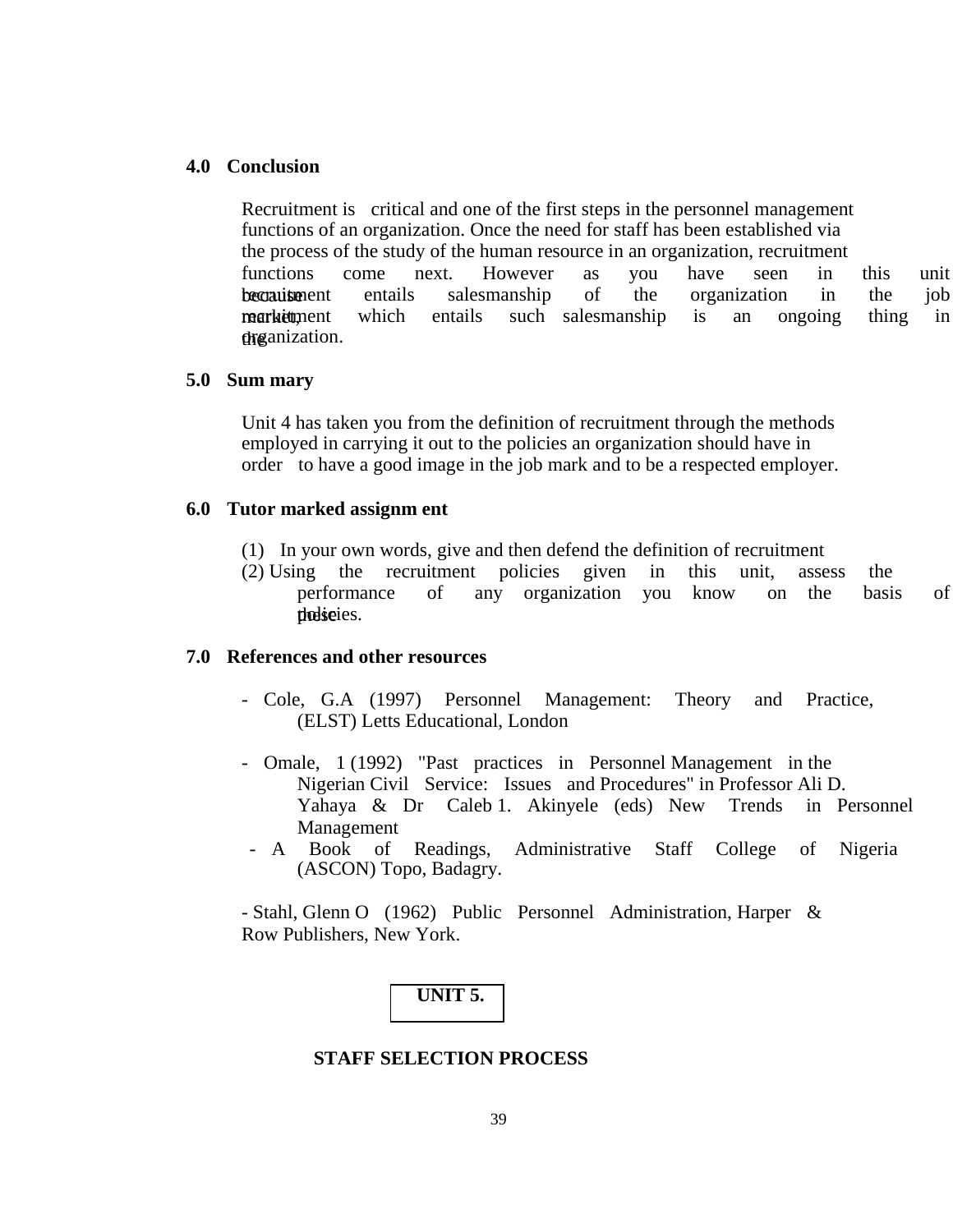|                                                             | <b>Table of contents</b>                                                                                                                                                                                |  |
|-------------------------------------------------------------|---------------------------------------------------------------------------------------------------------------------------------------------------------------------------------------------------------|--|
| 1.0<br>2.0<br>3.0<br>3.1<br>3.2<br>4.0<br>5.0<br>6.0<br>7.0 | Introduction<br>Objectives<br>Main content<br>What selection means (definition)<br>Types and uses of examination<br>Conclusion<br>Summary<br>Tutor marked assignments<br>References and other resources |  |
|                                                             |                                                                                                                                                                                                         |  |

# **1.0 Introduction**

Selection is a process in the personnel management field which not too many distinguish as a separate function from recruitment. As we said in unit 4 this failure to see them as separate function is more in the context of personnel management practice than theory. Having given you the meaning, methods and the processes of recruitment in Unit 4, we shall do same thing in respect of the selection process here.

#### **2.0 Objective**

By the end of this unit you should be able to:

- Identify the selection process in personnel management
- define what staff selection is
- explain the difference between selection and recruitment
- identify various forms of examination
- know the situations demanding the use of which type of examination aspects of selection

# **3.0 Main Content**

#### **3.1 Definition of Selection**

Some writers divide this process into two distinct functions. 1. Omale in his paper we have referred to earlier discusses recruitment examinations as a separate thing from selection of the qualified applicant. This is the method Glenn Stahl uses - he devotes a whole chapter of his book we referred to above to "Methods of Examination" in the staffing process and above to "Methods of Examination" in the staffing process and one to "Selection: from outside the service" and yet another to "Selection: from inside the service".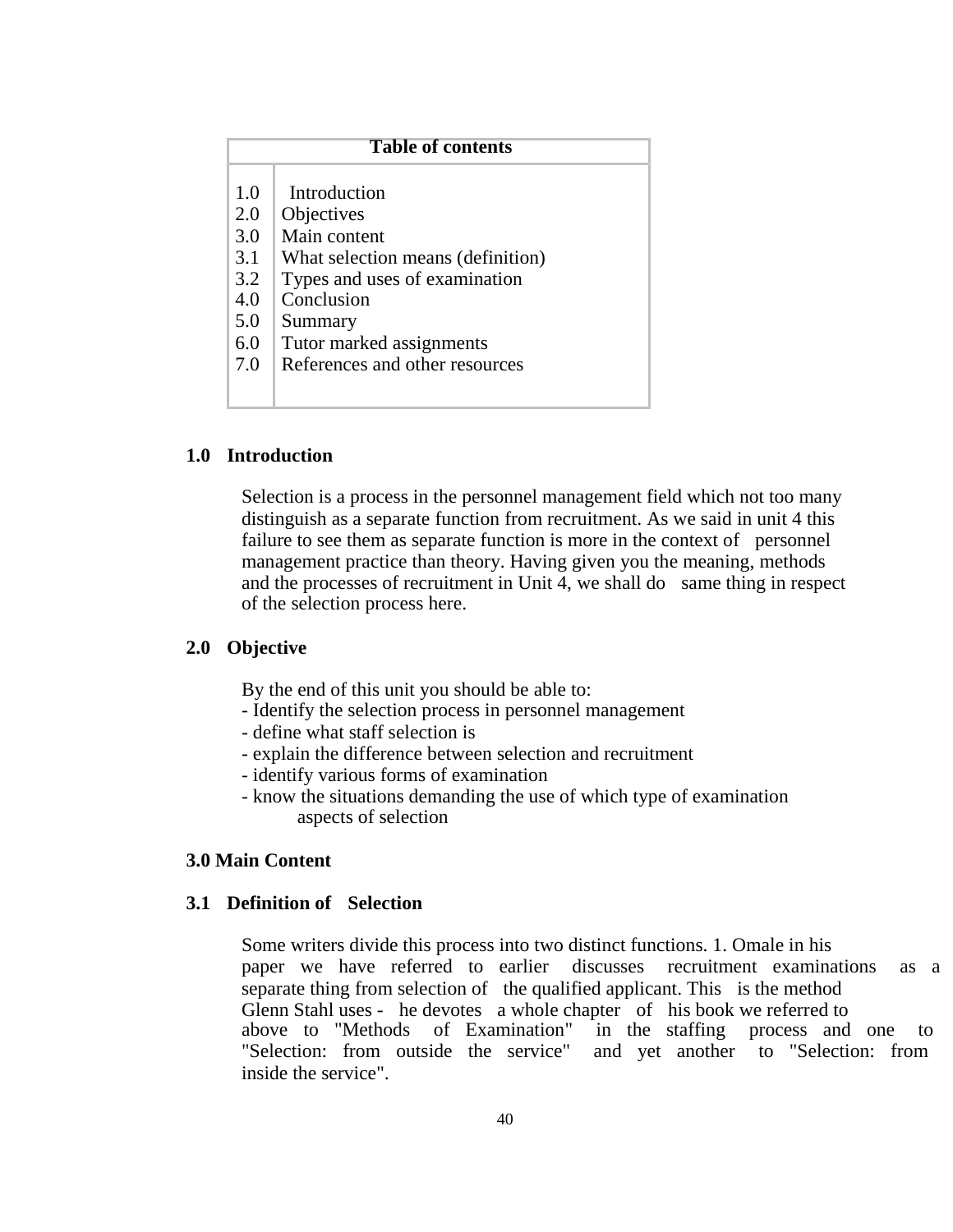On the other hand, G.A. Cole takes the process of selection to identification of the most suitable applicant. The process of identification involves examinations and other parameters established to distinguish one applicant from the other. On his own part Edwin Flippo. also in his work we alluded to earlier in this unit uses the American ter minology "Hiring". By this terminology he means all that is involved in getting an applicant selected from amongst many and this process in his own categorization ends with the "induction or orientation of the successful applicant.

The meaning we shall give to selection here is, after G. A. Cole;

That personnel function whose applicants amongst others who function includes examinations, eliciting the qualities of people purpose is to identify the most suitable have made a bid for employment. This interviews and other parameters used for recruitment.

 You should note in the definition above that we are being careful to maintain the distinction between recruitment and selection. Recruitment ends with the applications of those who have made a bid (submitted applications) to work in the organization (secure employment).

We will next turn our attention to the numerous ways in which we can measure the qualities of those who have applied for jobs in the organization in order to select from amongst them.

1.1 Exercise: Device your own definition of selection and itemize elements in it which will aid your remembrance of it.

#### **3.2 Examinations and their types**

#### **3.2.1 Examinations**

In order to make this aspect of the selection process have the importance you ought to accord it, let us give you two assertions that O. Glenn Stahl made about it. The first one is that "The cornerstone of the public persons programmeter is the process of selection by means of competitive examinations, a process .... By (which) means favoritism was to be excluded and the goal of securing the best man for every job achieved. The second one is, "other factors being equal, (examinations) can spell the difference between a topnotch service and a mediocre one. No merit system worthy of the name can afford to take less than a fully professional approach to examining applicants for employment. He ends this advocacy for examinations as a process in the selection of staff by saying, "In today's government, with its world-shaking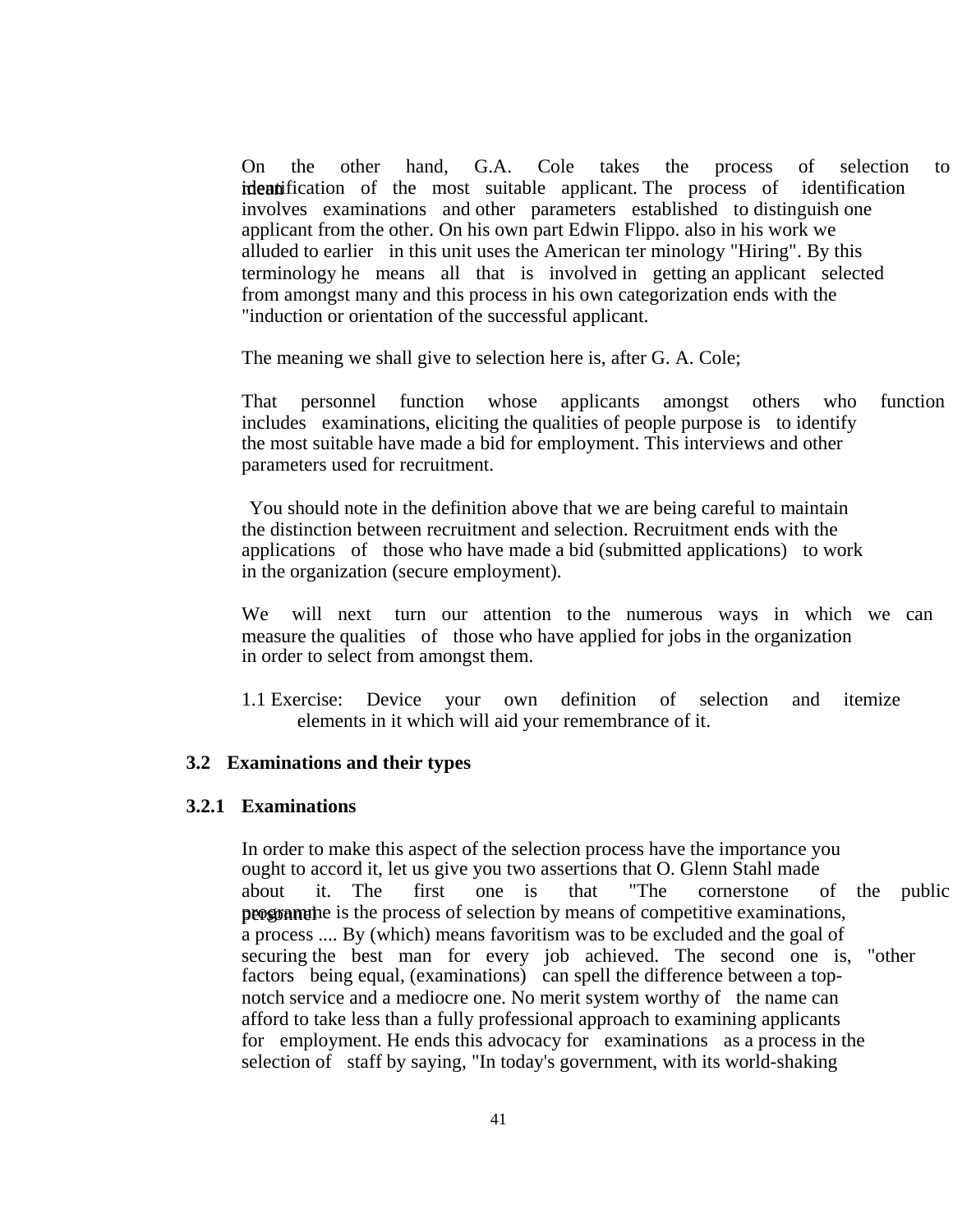responsibilities and its vast range of occupations and skills, nothing less than the best examination system ought to be tolerated".

Now that we have made you realize the need for examinations in the selection process. we turn attention to criteria for their effectiveness.

# **3.2.1 Criteria f or effectiveness of examinations**

O. Glenn Stahl gives three criteria for the effectiveness of (employment) examinations. The first one is Objectivity. An employment examination is objective if it succeeds in identifying those characteristics of mind and skill necessary to the given purpose. The second criterion is validity. An employment examination is valid if it measures what it purports to measure. A valid examination would rate prospective employees in exactly the same relationship to one another as they would stand after trial on the job. The third criterion is reliability. By reliability we mean the consistency with which the examination serves as a measuring instrument. In the words of Stahl, "if a test is reliable, a person taking it at two different times should make substantially the same score each time".

Exercise 2.1 List out the essentials criteria for effective examinations and criterate a brief description of each.

#### **3.3 Types of Examinations**

#### **3.3.1 Systematic Evaluation of Education and Experience**

If you have never applied for a job, you will know that either you submit an application written by yourself, or you fill out an application form (application blank) and submit to the organization concerned. What makes the organization interested in you to invite you for further processes in the bid to employ you would be your education and/or experience. However, in addition to your education and experience playing this role, they could be considered as an examination in themselves. Glenn Stahl puts this point this way. "...the evaluation of education and experience is also a kind of amination which can differentiate among candidates as to their degree of fitness for a position or occupation.

A good example of how this works is in the appointment of academic staff in universities. An evaluation of their education and experience assigns "weights" to each element of education, e.g. a first degree could be weighted 5 points if it is at a second class lower level and 7 points if second class upper and 10 points if first class; three years teaching experience in university could be weighted 3 points and 5 years experiences, 5 points. Done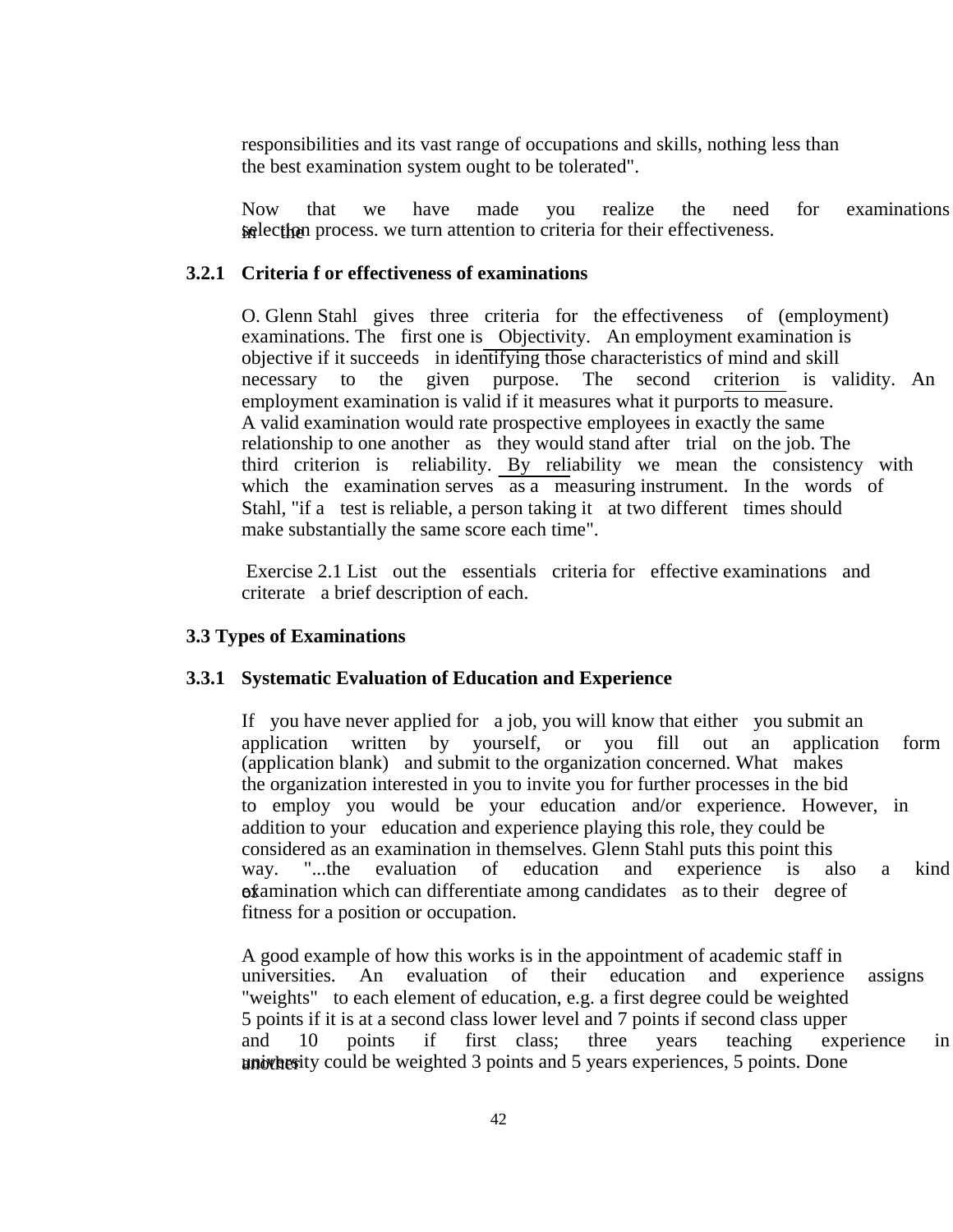this way, whether or not the applicants appear before the employer for a further examination, a differentiation can be arrived at amongst competing candidates.

# **3.3.2 Written Tests**

O. Glenn Stahl refers to this as "paper-and-pencil tests" and says they are included in examinations for which "aptitudes, intelligence, or concrete knowledge are prime determinants". They are most useful in cases where no experience is required. As a method, they hold greater promise of objectivity than many others.

Depending upon the use to which it is put, written tests may be divided into two - the essay and the objective (short answer) type. The essay type, more susceptible to subjectivity than the other type, is used where literary skill is being measured. The short answer type, much easier to administer **once** constructed and less liable to subjectivity, is used in testing intelligence or specific knowledge.

# **3.3.3 Perform ance Tests**

As you can see from its name this test is one that demands amount of the job demonstration of knowledge and especially, skills. O. Glenn Stahl speaks of them thus: "among the tests that may be classed in this group are actual demonstrations on the job (involving use of tools or equipment). What imaginary is them from other types is that they employ some kind **performance other than writing or speaking. The most common examples are** tests for stenographer, typists, mechanics, drivers, etc.

# **3.2.4 Reference Checks**

Stahl says, that, "candidates may meet all requirements, in terms of education and experience qualifications. have an excellent written test record. and still be unsuitable for employment by reason of character, temperament, quality of performance. or similar factors which cannot be fully weighed in the formal testing program". It is for this purpose that reference checks are useful. The most common method is the making of questionnaires to the candidate's former employers or acquaintances.

If the numbers of those involved is not too large, it is advisable to do the reference checks before embarking on other valuation processes. However, where the number is large, and mainly for managerial positions, such checks are done as a final or close to the final step.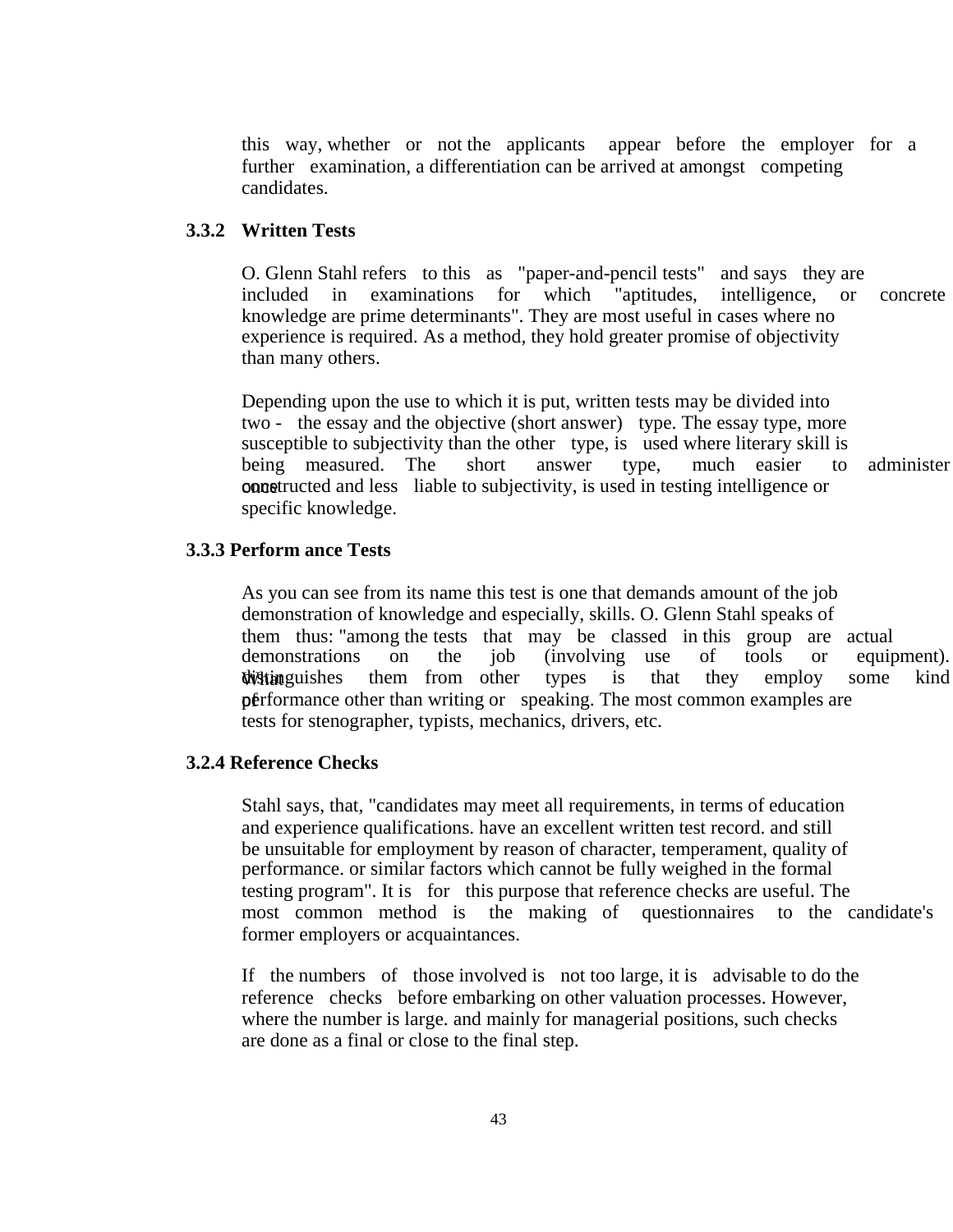#### **3.2.5 Physical Examination**

Edwin Flippo says that "The physical examination is an employment step found in most business (and notes that) it can vary from a **very** preprehensive examination and matching of an applicant's physical capabilities to job requirements to a simple check of general physical and well-being".

The first objective of this examination is to ascertain if the applicant is physically capable, e.g., if joining the fire-fighting corps, is he **Reivel** dexamination test eyesight and hearing, etc. The second objective is to safeguard the organization against untimely claims that may arise through deaths of unhealthy new entrants to the organization. The third objective is to prevent communicable diseases from entering the organization.

This examination is usually the last step in the selection process and the results of the examination form the first items to be submitted by the cessful candidate as he is being "documented" prior to induction into the organization.

#### **3.2.6 Selection**

It may seem to you out of place for us to now talk of selection at this tail end of a unit whose title is selection. The reason for this is that all we have done so far are processes necessary for this last and most important assignment which is what all the steps above have worked to achieve.

The end result of all the above steps except for the medical examination, is to arrive at what is known as a list of eligible. The list of eligible consists of all those who have scored the pre-determined pass mark and above. Anyone who has not scored below the prescribed pass mark is eligible for employment.

 Omale discusses this stage says, Because this is an eligible list, anyone picked out of it for employment is a qualified candidate. At this stage of employment it is advisable that some care be taken to ensure "spread" so that not only one interest is represented. This is the correct usage of an eligible list.

Exercise 3.1: Give a full list of all the types of examinations you have learnt in this unit. Explain any 3 of them, and above and assuming they are 8 in number. I will do a "reference check" on them. If all the 8 are of good standing, I will select the 5 required but I will be advised in this to ensure some element of spread to ensure representation of various interest e.g sexes,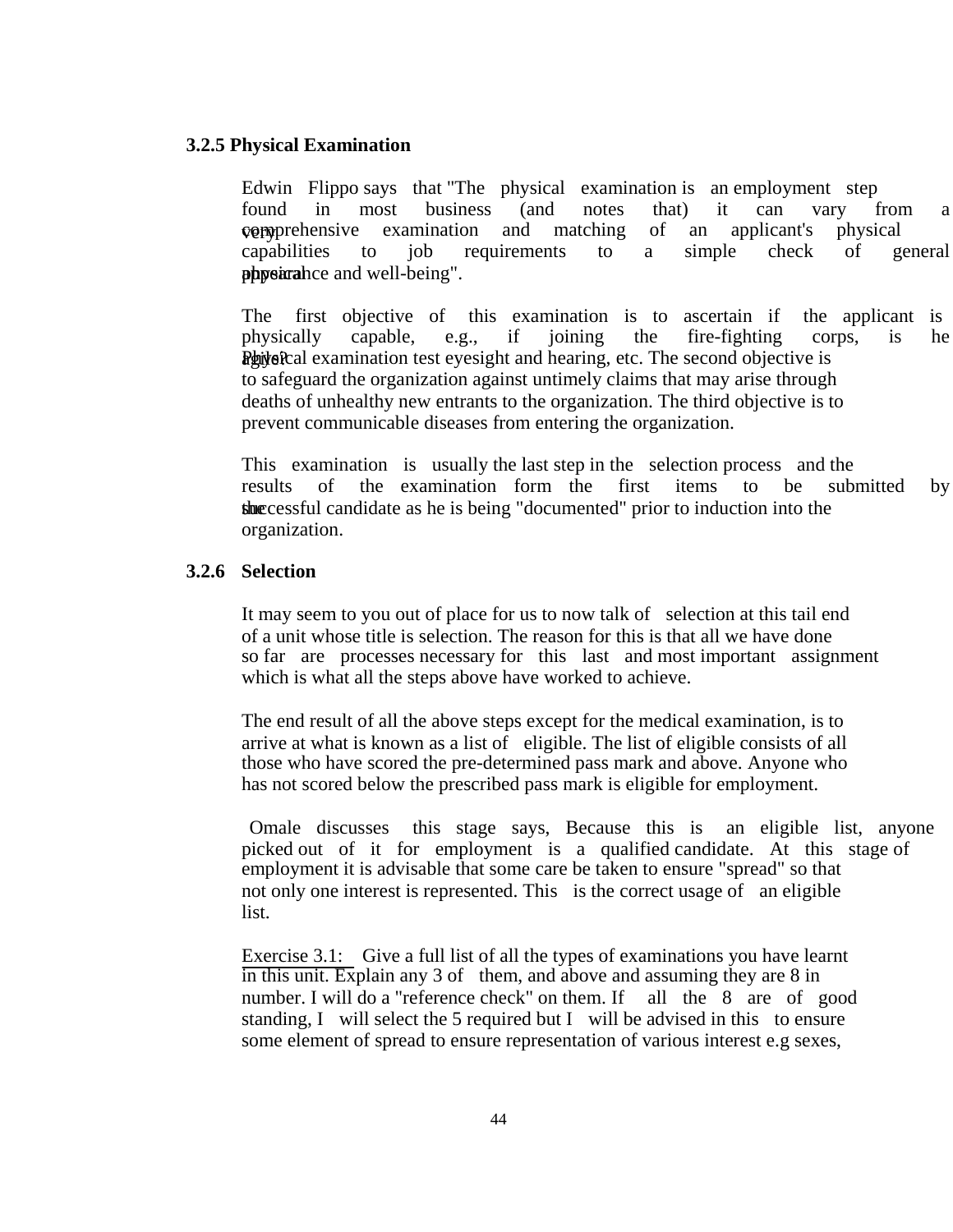ethnicity, religion. I will send these 5 for medical examination and if they all succeed, I will send them into the organization for documentation.

#### **4.0 Conclusion**

This unit has introduced you to the first of two parts in the selection process You can see from it the importance and separate consideration of selection from recruitment. You have also seen how important examinations are and seen also that there are various types available for different types of situations.

# **5.0 Sum mary**

This unit has taken a look at selection examinations. It has listed discussed various types of examinations and given their uses.

# **6.0 Tutor Mark Assignm ent**

Question 1: Given a total of 50 prospective journalists to choose five suitable ones for employment, state step by step what you will do from step by step what you will do from beginning to the "documentation stage".

#### **7.0 References and other resources**

References

- Flippo, Edwin B (1984), Personnel Management (sixth edition), McGraw-Hill Book company, New York.
- Omale, I "Past Practices in Personnel Management in the Nigerian Civil Service: Issues and Procedures" in Professor Ali D. Yahaya and Dr Caleb Akinyele (eds) 1992 New Trends in Personnel Management A Book of Readings, Administrative Staff College of Nigeria (ASCON) Topo Badagry.
- Stahl. Glenn O. (1962) Public Personnel Administration Harper & Row Publishers, New York.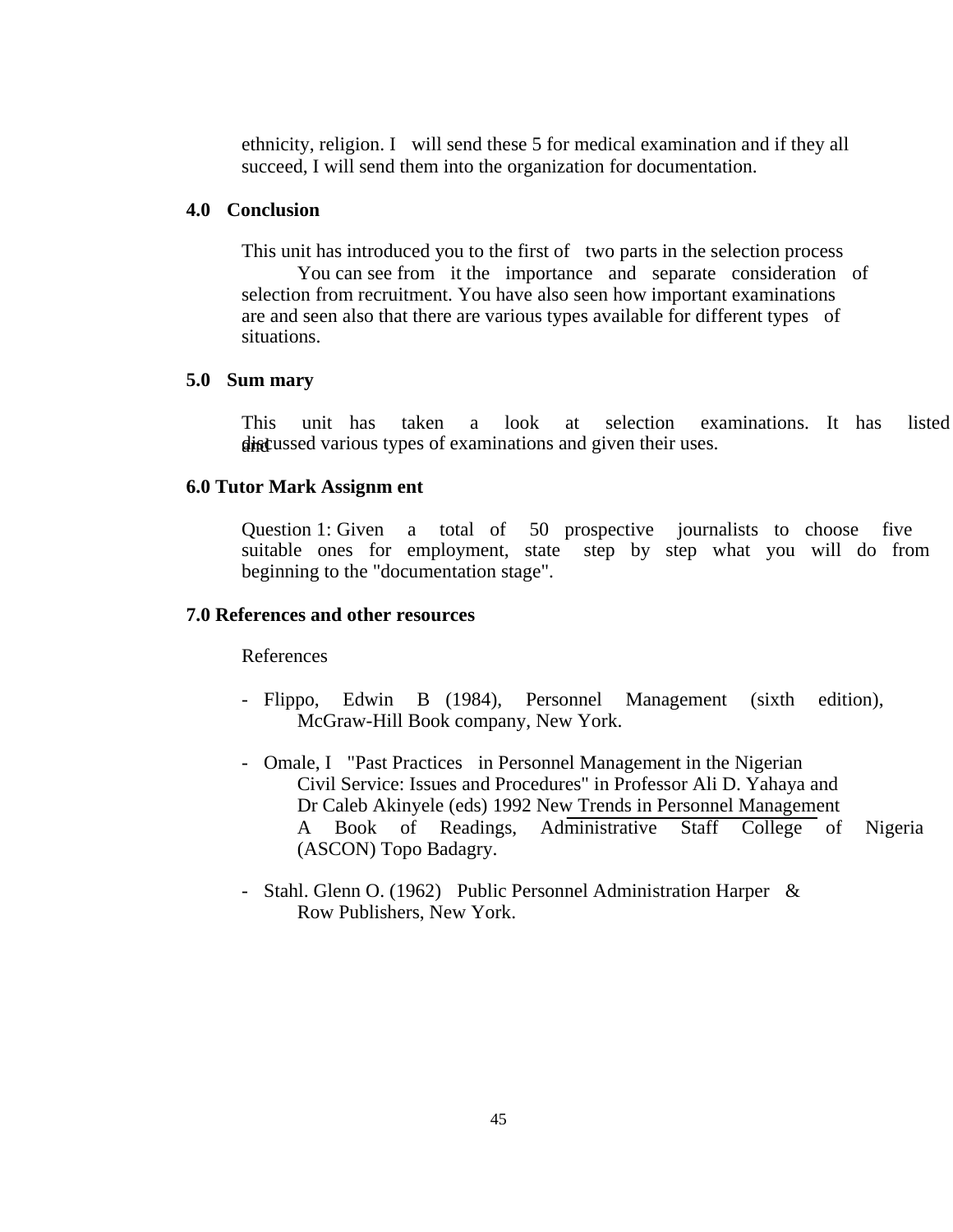# **UNIT 6**

# **INT ERNAL SELECTION**

**Table of Contents**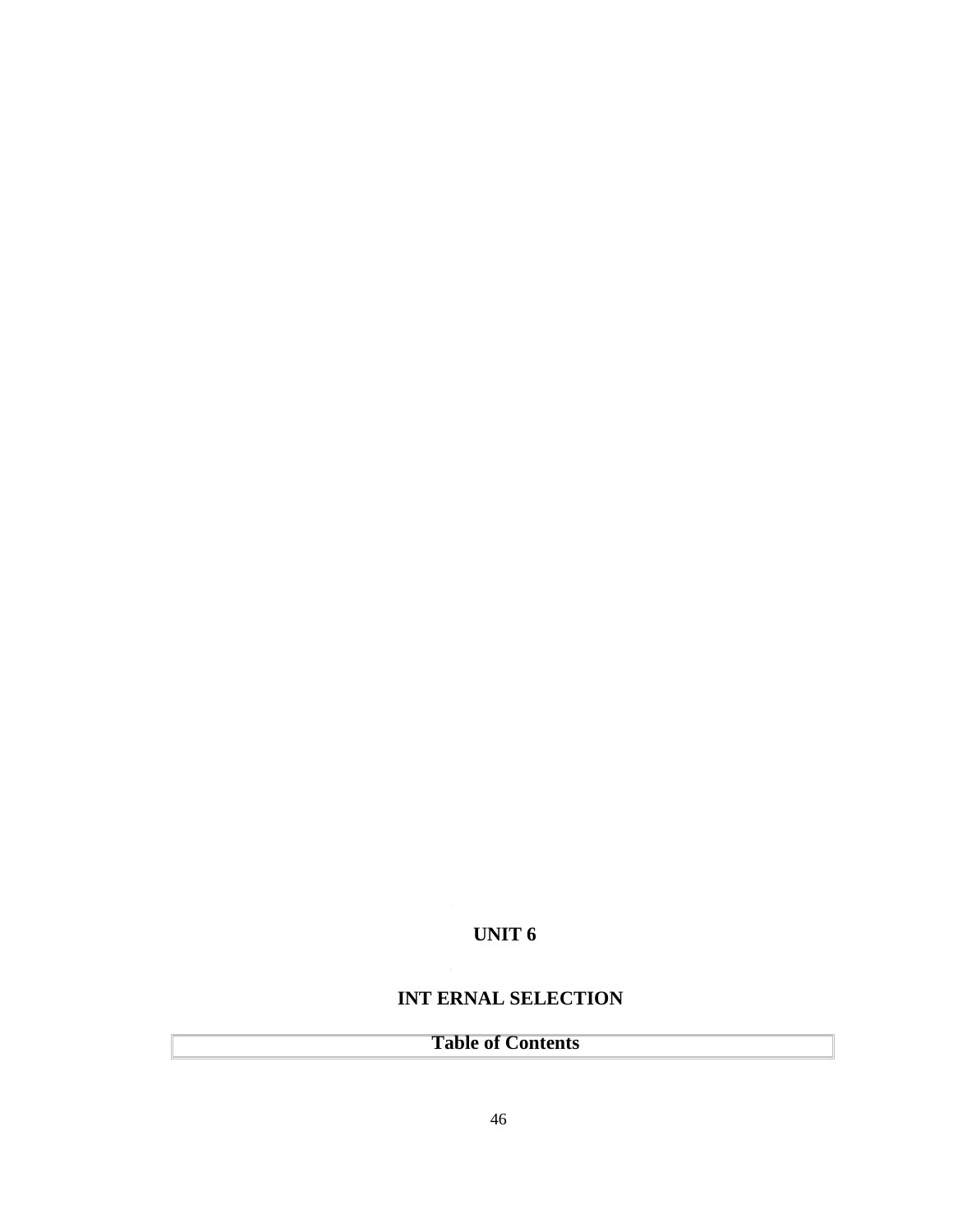| $\overline{1.0}$ | Introduction                     |
|------------------|----------------------------------|
| 2.0              | Objectives                       |
| 3.0              | Main content                     |
| 3.1              | Definition and types             |
| 3.1.1            | Definition                       |
| 3.1.2            | <b>Types</b>                     |
| 3.2              | Promotion                        |
| 3.3              | Measures and basis for promotion |
| 3.4              | Transfers and secondments        |
| 4.0              | Conclusion                       |
| 5.0              | Summary                          |
| 6.0              | Tutor Marked Assignments         |
| 7.0              | References and other resources   |
|                  |                                  |
|                  |                                  |
|                  |                                  |

#### **1.0 Introduction**

The recruitment and selection processes we considered in the preceding unit are recruitment and selection from outside the service or external recruitment. Through it, vacant positions in the service are filled by bringing in people from outside the service. Internal recruitment fills position in the service with those who are already in the service. The extent to which this requitment is done and how, is the concern of this unit.

## **2.0 Objectives**

By the end of this unit you should be able to:

- Define what internal selection is
- Identify the various types of internal selection processes
- Explain how each type of internal selection process is carried out

### **3.1 Definition and types**

# **3.1.1 Definition**

As you have seen in the preceding unit, when a vacancy occurs in **an** ganization, the processes for filling such a vacancy from outside the anization starts from the recruitment process. Also as you have seen, that recruitment process has to do with an external (outside the organization) job market. In contrast, when a vacancy occurs and it is the desire of the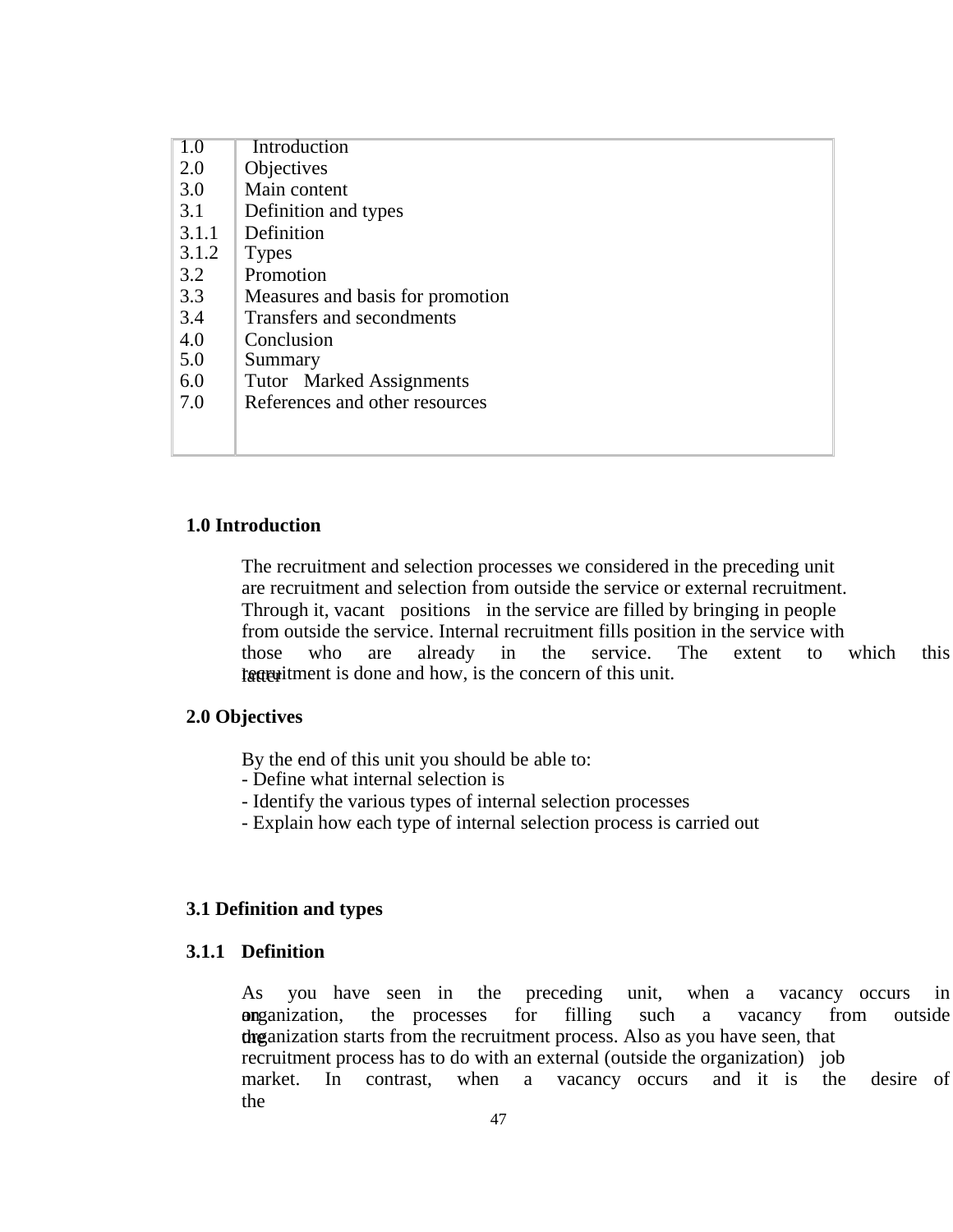organization to fill it from within the organization, the external job market is excluded from the process.

# **Internal selection is therefore the process of filling positions in anganization by the use of those who are within the organization rather than bringing in new entrants.**

One initial problem which we ought to guard against is this. In recruitment and selection from outside the organization, we are not so much concerned with the morale of the people in our recruitment field i.e. general public, not beyond maintenance of good publications. In internal selection however, if one amongst many staff on the same level is advanced, except for on the basis of very obvious outstanding performance, the rest may begin **to grumble and morale may sag.** 

#### **3.1.2 Types of internal selection**

There is one major type of internal selection and this is promotion. Other forms of internal selection are re-assignments, transfers and one that might not be too wide-spread but very much in practice in Nigeria is posting. It is a variant of re-assignment but because it is a massive and in stitutionalized variant, it will deserve special variation here. We shall take you through each at a time and explain how it is done.

#### **3.2 Promotion**

Promotion which is the advancement of a serving employee from a lower to a higher position and which usually implies an increase in compensation, is a personnel management function that has to be handled with caution. This is so because of its linkage to mor ale, motivation and careerism. Stahl says of it "opportunity for advancement and the chance to make the best possible use of one's capacities from one of the wellsprings of human motivation". He further says that "the proper determination of positions which can be filled bolection of the ablest employees for advancement, the development of employees to their maximum usefulness, and the proper balance between inside and outside recruitment lie at the very heart of good personistelation".

Some organizations have a promotion policy which guarantees advancements to serving employees from time to time. Others have a promotion policy which sees promotion as a general staffing programme, a policy for filling positions with the ablest available talent from within or outside the organization.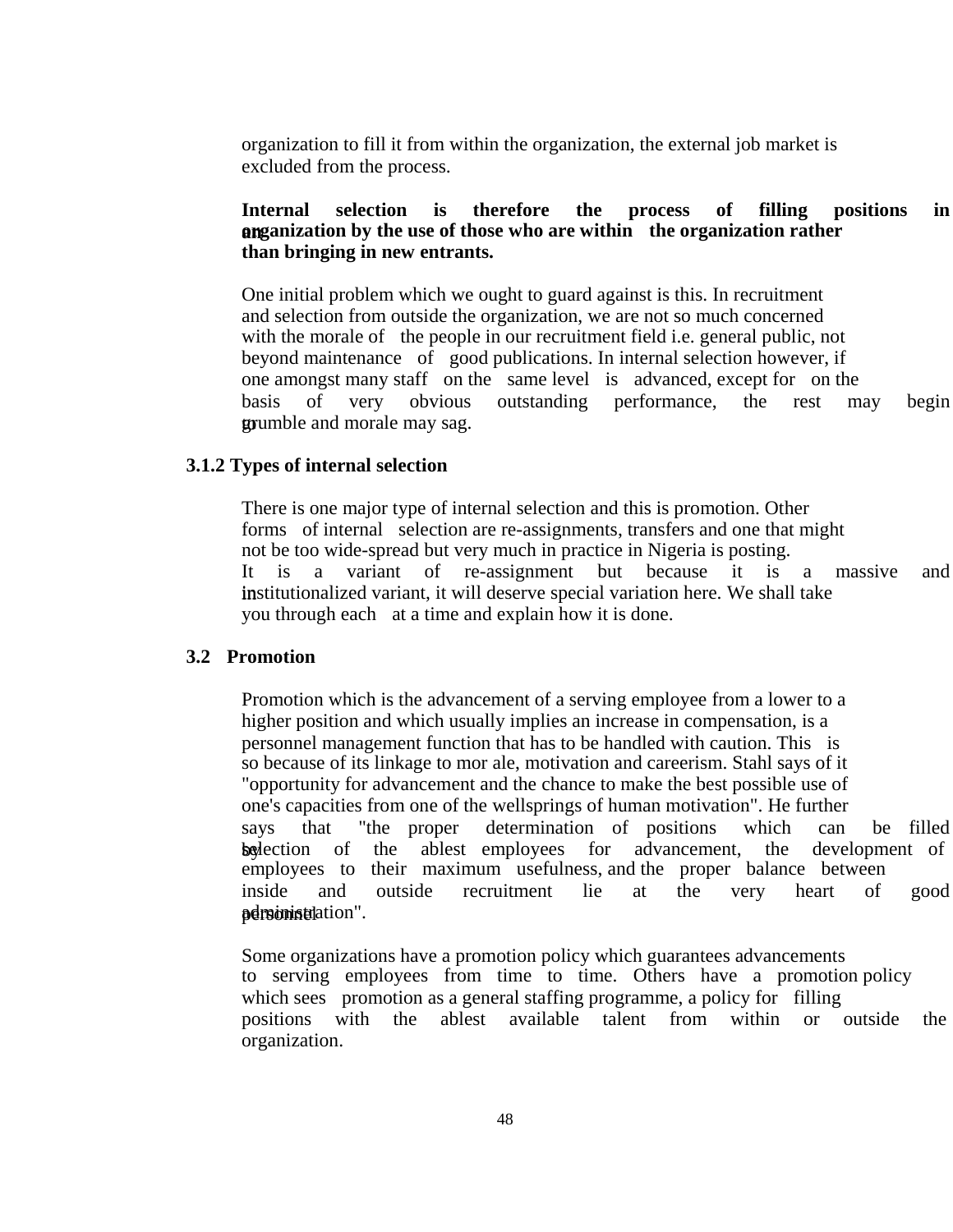The problem with the policy of guaranteed period promotion foe employees is that it is capable of placing an overemphasis on seniority. In the words of O. Glenn Stahl. :Overemphasis on `years of experience'... plagues many agencies in their effort to achieve objectivity in selections for promotion. Quite often the highly touted '20 years of experience' is merely one year of experience 20 times. Many are the clerks in executive jobs who are still operating them as clerical posts".

In-bred promotions are not in themselves bad. What makes them bad are in the words of Stahl. the lack of the following essential ingredients (1) adequate qualification standards for key positions; (2) adequate records and machinery which provide a means for finding the best candidates within the organization; (3) adequate measures of overall competence and potentiality; (4)comprehensive training programmes to keep the staff alert to new developments and to prepare promising men and women for advancement; (5) promotion and transfer across division lines within the organization and thus providing as broad a field of selection and promotion opportunity as possible and (6) clear distinction between clerical jobs, requiring certain manipulative skills and aptitudes, and ability, so that the latter are **automatically filled from the ranks of** the former but are filled by men with education, the capacity to deal with generalizations as well as with `things' and the gifts to lead and innovate that ought to be expected of all executives.

Organizations that have promotion policies that over emphasize the "injection" of new blood through filling vacancies from outside the organization, run the risk of firstly. being unattractive to new entrants at the lower levels. What attracts expert juniors to organizations is the knowledge that higher positions are available to aspire to in the organization. Indeed, without this prospect, the idea of a career is non existent.

The second reason is that, if an over emphasis is placed on filling vacancies from outside" the morale of serving officers will be dampened. In the words of Stahl, "The most important of all non financial incentives (in organizations) is the opportunity for growth and the stimulus to grow".

Exercise 1. List the qualities of an executive and contrast them with those of a clerk which make the latter unsuitable as mater ial for the position of the former.

#### **3.3 Measures and bases for prom otion**

O. Glenn Stahl lists four methods and bases for promotion as (1) comparative performance, (2) seniority, (3) examination and (4) trial on the job.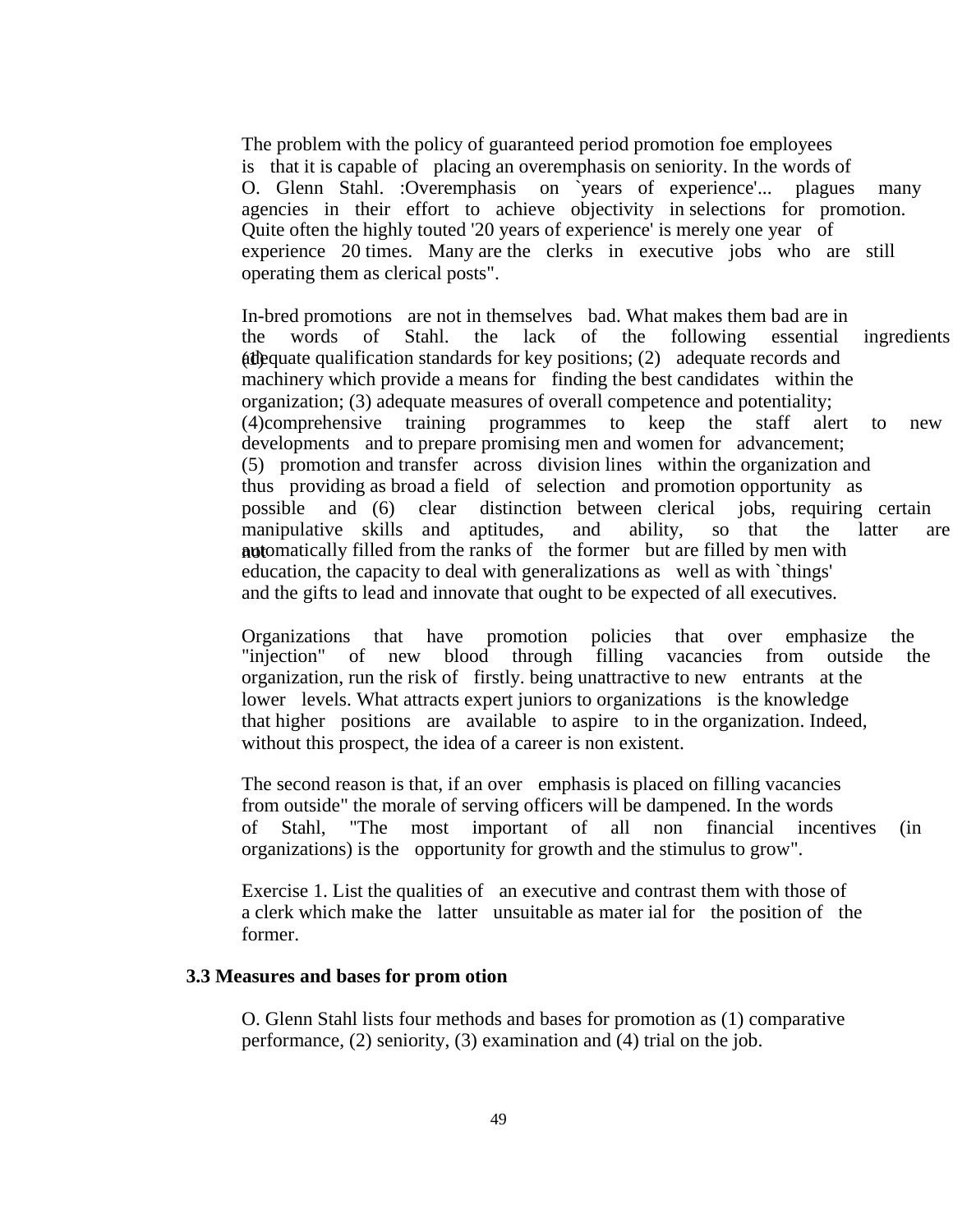#### **3.3.1 Comparative performance**

If this factor is to be used as a measure or a basis for promotion, it would be necessary to, firstly, have good, up-to-date records of performance and qualifications of all employees and secondly, an efficient method for finding those employees who should be considered for a given vacancy.

For the first requirement, i.e personal achievement records of the employee, it is necessary that a comprehensive record be available of such things as performance reports. education and training, experience, interests, hobbies etc.

The second requirement, the index of qualified candidates calls for an easy method of finding all those relevant for a particular vacancy. In developing this list, we are engaging in a process of internal recruitment. You remember recruitment in an earlier unit? Its purpose was to secure applications from all those interested in any particular job. In the same way, some organizations call for applications from their employees so that a list of those to bensidered in a promotion process can be compiled.

This first set of measures of promotion relate, as you can see, relate to the need for good recording and record keeping. In this aspect as noted by Omale (1992) the Nigerian Civil Service is found to be lacking. He noted that the civil service commissions which are the custodians of employee performance evaluation reports and which uses them as a measure for promotion had no way of ascertaining that they were being completed and/or countersigned by the rightful officers. Also on account of poor storage and retrieval methods many of such reports get lost.

When they get lost, and because reports of three consecutive years are required for consideration for promotion, they are filled in arrears for the concerned staff and usually not by the staff under whom he worked, such a staff probably having been re-assigned. left service or perhaps died.

#### **3.3.2 Seniority**

Discussing this factor Glenn Stahl makes very useful comments. He says that "....the simplest and most time-honored basis for promotion is the length of service of the employee, (but that) in most cases however, seniority is used in conjunction with other criteria for promotion". The assumption for the use of seniority as a measure for promotion is that long and efficient service is a guarantee for handling the functions of a higher position.Stahl says that this is a false assumption because "the character of the work in the lower grades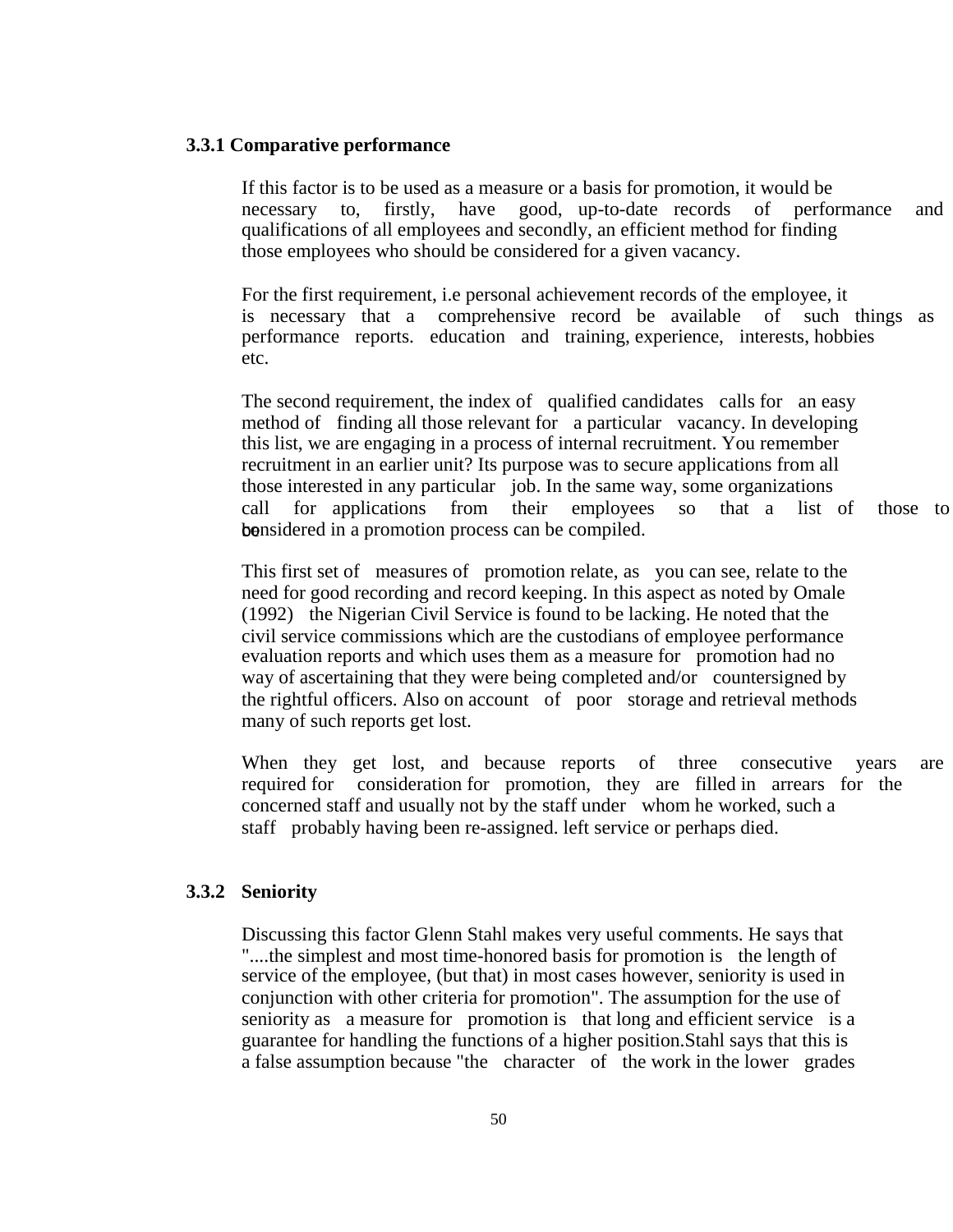may neither call into play nor develop the superior capacities required in the higher'".

The circumstance that seniority can be usefully brought in, is when all things are equal. If the performance of all officers on the same level is adjudged equal, seniority can then become a deciding factor otherwise, it should ordinarily be assigned a small weight.

# **3.3.3 Examination**

Written examinations are useful measures of promotability depending upon the type of position and the factor being tested. Testing for knowledge is comparatively simple and could be conclusive. However, as noted by Stahl, "...in the matter of personality traits, which play a larger role as the prosibilities of positions increase, there is no immediate prospect of conclusive tests. Here, must be included such dynamic traits as leadership, judgment, initiative, resourcefulness, and cooperativeness". Thus for lower level, routine, repetitive jobs, written examinations may suffice, but for supervisory and executive jobs, may not be sufficient.

Exercise: What remedy would you recommend to curb the problem of poor storage (retrieval of records in the Nigerian civil service and what would you do to curb the incidence of "make-up" performance evaluation reports some of which can be 3 years in arrears?

What weight is given to seniority in promotion exercise in any organization you know and what effect has it had on organizational performance?

#### **3.3.4 Trial on the job**

This is about the best measure with which to measure suitability for filling more responsible which are necessary for filling more responsible positions can be objectively analyzed using this method. Although opportunities for its use are limited as many times as they occur they should be used. The most conducive time for their use is in the normal course of operations, e.g a subordinate acting for a boss when he goes on leave or on a fairly long assignment.

#### **3.4 Transfers and re-assignm ents**

You will recall that when we discussed promotion above, we said it was an advancement from a lower to a higher position with increase in compensation. A transfer. according to O. Glenn Stahl, ".... Involves the movement of the employee to another position of the same class in another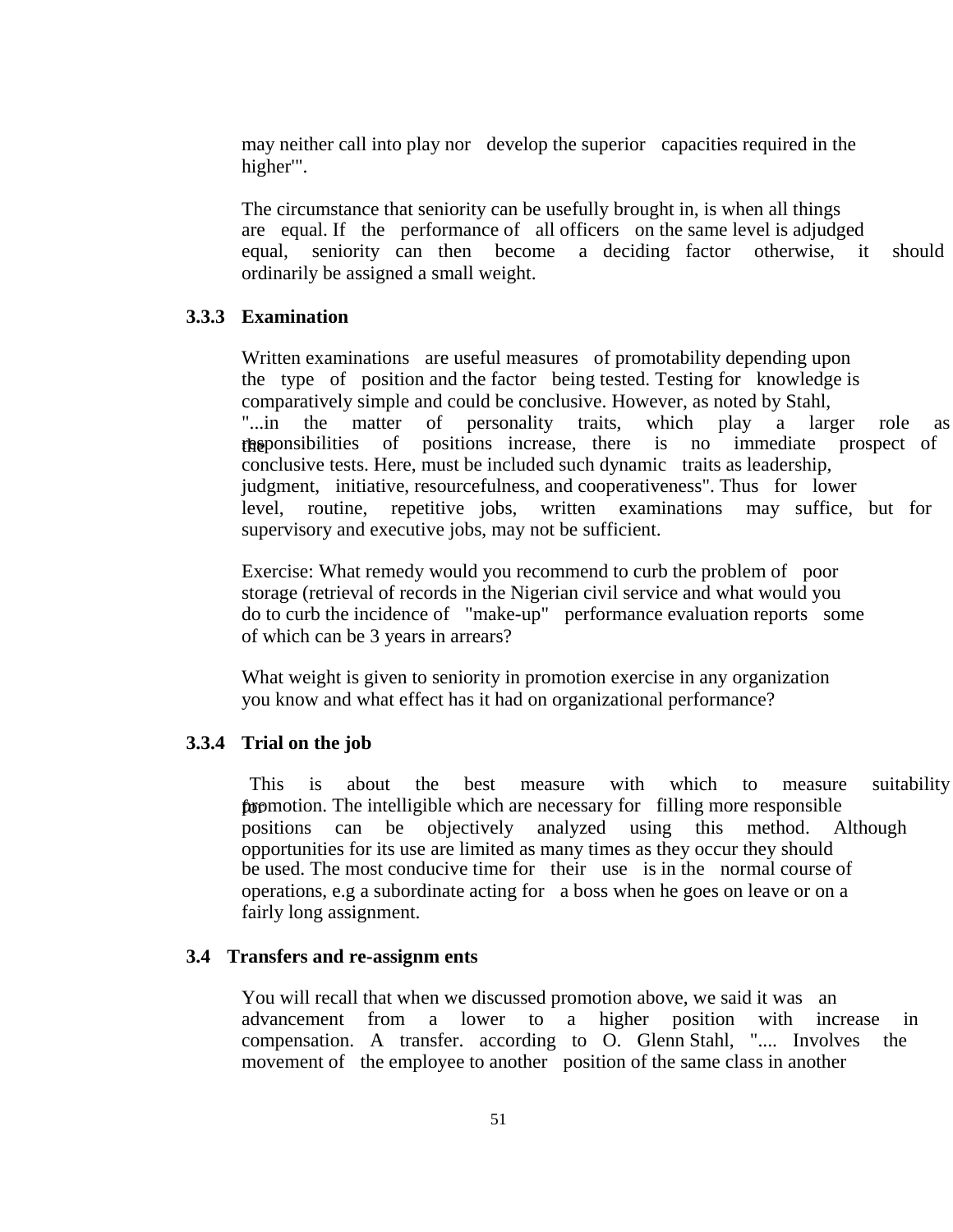organization unit. This is a horizontal movement". It does not involve a change of duties but only a change from the jurisdiction of one executive to that of another. On the other hand, reassignment is a change of work, not involving increased responsibilities, in the same office.

 There are many reasons that can account for transfers. One, as noted by Stahl, is "original placement cannot ...wholly assure that the appointee is fitted to his job. There always possibilities of round pegs in square holes....".

Another point you should note about transfers is that whereas some are within the same department (intra-departmental transfers) others are across (inter-departmental transfers). Usually the former are easier to effect, not involving the authority of the central personnel agency, the latter, is usually difficult to effect and usually involves the approval or the action of dentral personnel agency.

A variant of transfers which combines the characteristics of reassignment is posting. Posting is the reassignment of a given class or cadre of officers who are functionaries of a given office, e.g the office of the Head of Service or the Establishment Division. from ministry to ministry, department to department as the exigencies of office/functions demand. These class of officers are in a "pool" and are "rotated" from one ministry or department to another as a regular part of their character to improve growth of employee and of the organization. It has its advantages and disadvantages. The former is that it heightens morale by not tying one to a particular location and it engenders training in varied experiences. The latter is that it can take an employee to an undesired organization unit or location. If done too frequently it can lead to an employee not gathering any useful experience. With a reasonable use, its advantages out-weigh its disadvantages.

#### **4.0 Conclusion**

In this unit you have been introduced to the concept of internal recruitment with its varied types. You now know that promotion comes with higher duties/responsibilities and higher pay. You also know that transfers and reassignments are movements that do not involve higher positions or higher pay. You have also learnt, bases for promotion and what importance to place on each.

#### **5.0 Sum mary**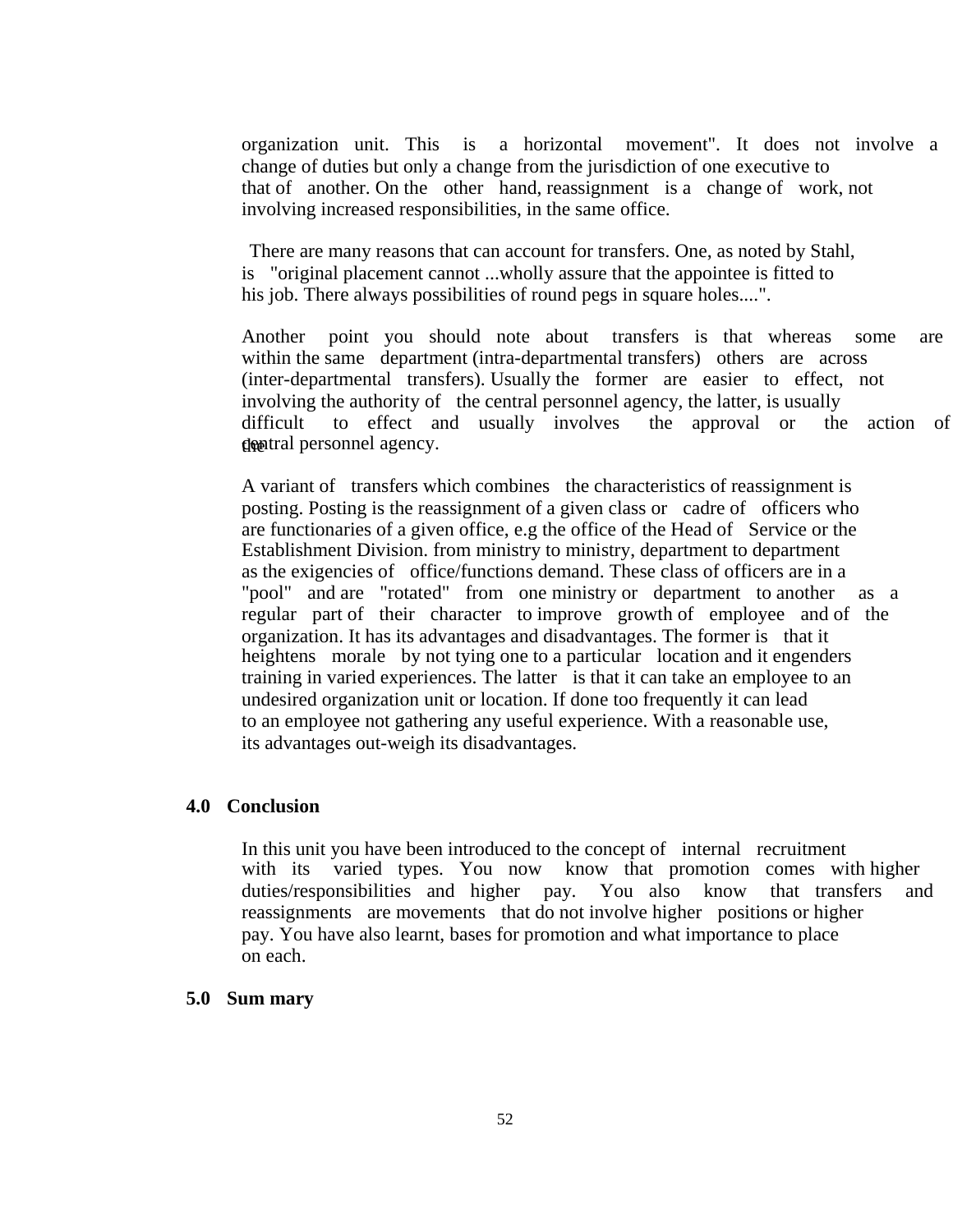In this unit you have covered quite a number of concepts - internal selection, promotion, transfers, reassignment. You have also seen how some of these concepts are operated in the context of Nigeria.

# **6.0 Tutor Marked Assignm ent**

(1) Define and distinguish promotion from transfer

(2) List all the measures or bases of promotion you have learnt here and give reasons for the one you recommend for Nigeria.

# **7.0 References and other resources**

References:

- Omale. I "Past Practices in Personnel Management in the Nigerian Civil service: Issues and Procedures in Ali D. Yahaya and Caleb I. Akinyele (eds) (1992), ASCON, Topo Badagry.
- O. Glenn Stahl (1992) Public Personnel Administration, fifth edition) Harper and Row, Publishers, New York.



# **CAREER SYSTEMS**

# **Table of contents**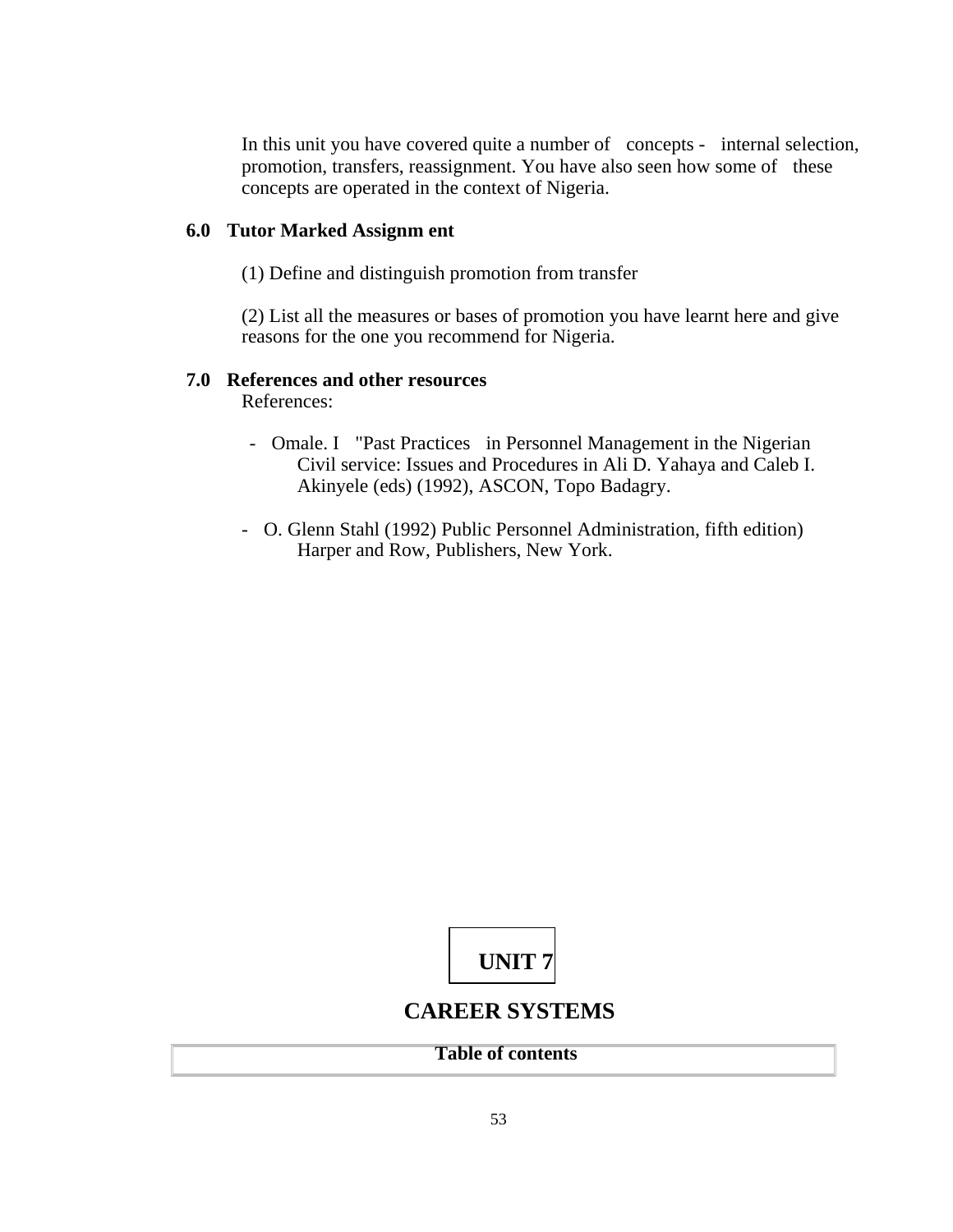| 1.0   | Introduction                               |
|-------|--------------------------------------------|
| 2.0   | Objectives                                 |
| 3.0   | Main contents                              |
| 3.1   | Definition                                 |
| 3.2   | Classification of career systems           |
| 3.2.1 | Programme careers and Organization careers |
| 3.2.2 | <b>Closed Careers and Open Careers</b>     |
| 3.2.3 | Job-Oriented Careers and Rank in the run   |
| 4.0   | Conclusion                                 |
| 5.0   | Summary                                    |
| 6.0   | <b>Tutor Marked Assignment</b>             |
| 7.0   | Reference and other resources              |
|       |                                            |

# **1.0 Introduction**

When one enters into an organization or a service, one does so on the bases of an occupation. Within the occupation, the employee moves from step to another on a ladder from the lower rungs to the highest. This progression is what will be discussed in this unit. This is a career. Here we shall identify and discuss the various types.

#### **2.0 Objectives**

By the end of this unit, you will be able to:

- Identify what a career is
- List various types of careers
- Explain what each type of career is
- List factors used to distinguish between one type of career from another
- choose between careers

#### **3.0 Main contents**

#### **3.1 Definition**

We shall avail you two definitions of this concept - career which O. Glenn Stahl is "an old" term. According to him career has been widely used to denote:

**The progression of an individual in a field of work throughout the em ployable years of his lif e**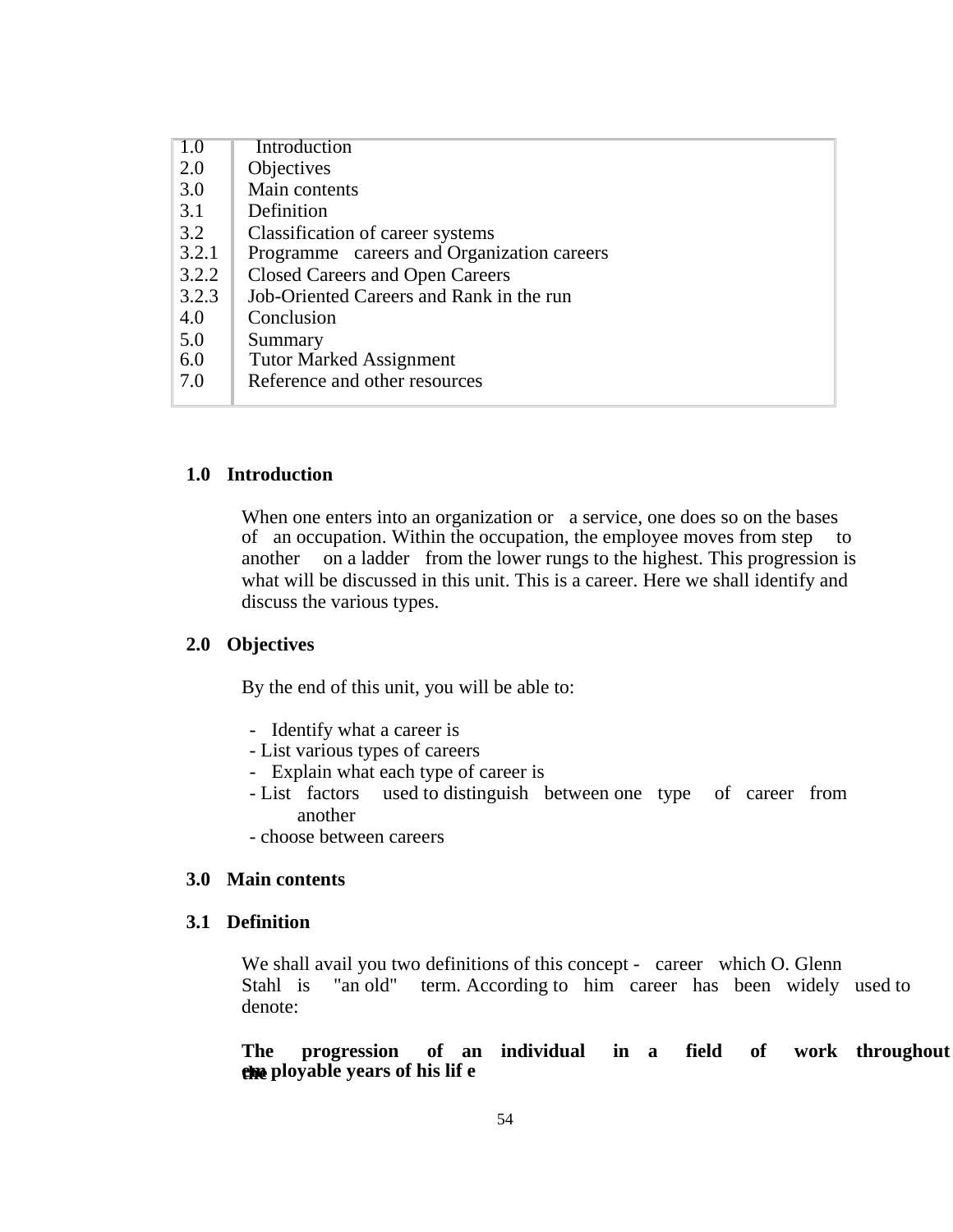In his own way, Edwin B. Flippo defines career as

# **A sequence of separate but related work activities that provides continuity, order, and meaning in a person's life**

Two factors are common to the two definitions above. Firstly, longevity. Both definitions allude to life-long work experience. Secondly, continuity. The first definition which is more relevant to public service relates careerism to a given or chosen field of work. The second definition speaks of separate, but related work activities. Such phenomena are more common in the private sector. Our preferred definition here is the first one which relates a career to one field of endeavor.

#### **3.2 Classification of careers**

O. Glenn Stahl identifies three methods for the classification of careers.The first is the Closed Careers and the Open careers.

#### **3.2.1 Closed career and Open careers**

A closed career system is one which utilizes the device of low maximum age limit for entrance and the filling of upper level positions almost entirely from within, to keep other entrants out. A closed career system does not permit entry at the middle or upper levels. Such a system is based on the concept that substantial opportunity for advancement can be ensured only if the hierarchy is refueled in personnel from the base, preserving upper ranks for the completion of those already in the service.

A Nigerian example that can approximate a closed career is the military. Virtually all military positions are entered into at the very base, in some cases at the Military School in Zaria at the age of 10 - 12 years. It is from this tender age that one climbs the rungs to the top most position. Even when there is entr y at 2nd lieutenant level of the officer corps, it is only at such a level and no other.

The Open career system on the other hand permits entrance at any or all grade levels (by rank or position) in the service. In some instances and places, even this entrance is limited by entry qualifications and examinations. In Nigeria however. such limitations are usually flouted. For example, although open, the administrative service had prerequisites for entry. However, with the politisation as well as militarization of the service especially at state government levels, quite a number of people who have had nothing near administrative qualification or experience are brought to the very top of the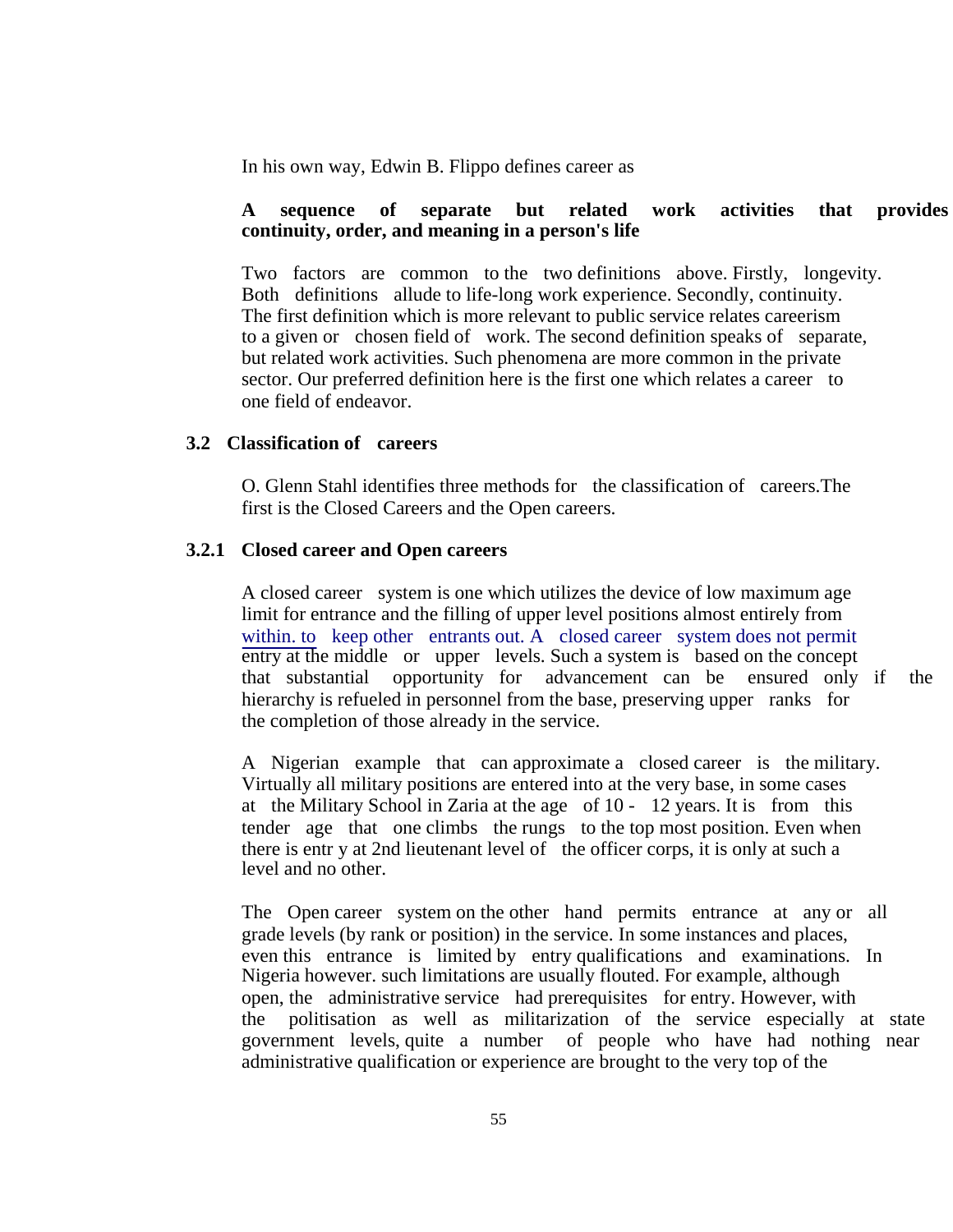ladder. Such were the times when professors in non management disciplines were taken into the civil service and made Heads of service. Of course, the outcomes were disastrous.

#### **3.2.2 Programme careers and Organization careers**

In a large organization with numerous activities and programmes, an employee may take a job that confines him to a section or a programme, whereas another employee may take a job that permits mobility from section to section. The former is a programme career and the latter an organization career.

In the Nigerian context what ties an employee down in a provector provides also the nature of career or occupation to which the employee belongs. Whereas, an agricultural officer for instance has to remain in the ministry soon finds himself in the ministry\_ of' commerce and industry by process of "posting" or reassignment.

# **3.2.3 Job-oriented careers and Rank in the man**

This classification, also known as the position and personal rank concepts, is important but very complex. Under the position concept,, individual career progression is a progression from one position of jobs sequentially' in an organization .For example, the career of a stenographer fits into this type of classification. The jobs he does are sequenced into levels as for example, stenographer Grade l does a given type/level of jobs; a senior stenographer does a given type/higher level job, etc.

 On the rank concept, let us give you a fairly long quote from Stahl to explain it: The rank idea says: `Hire broadly qualified people, and work out their assignments from time to time to suit the needs of the enterprise and the aptitudes of the individuals. Let their progress and recognition be based on the length and overall quality of their service, regardless of the significance of individual assignments which they periodically assume.

An example which approximates the rank concept is the Nigerian administrative class positions. Employees in the administrative service are hired on the bases of broad qualification and they are given **assignments.** For example, because the rank is in the man, not in the position, you find an Assistant Director, a Deputy Director, a Director, etc, all at certain times, doing the work of caretaker chair manship of local governments. During the military era in civil administration in Nigeria, it was commonplace to find a major, a lieutenant colonel, a full colonel, a brigadiergeneral etc. all holding the same position of Military governorships of states.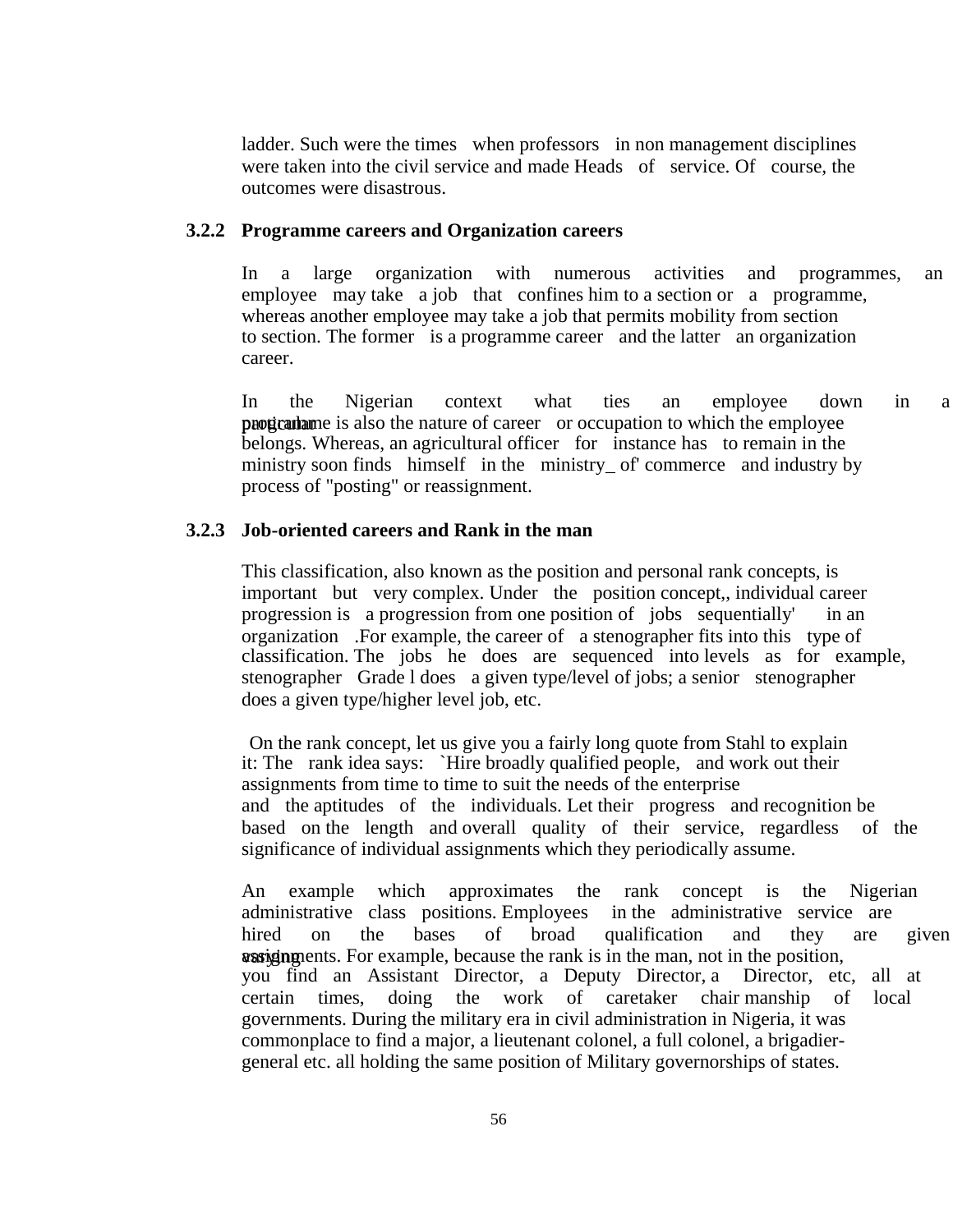This is the rank concept of careers.It ensures greater flexibility and produces greater adaptability of human resources to organizational needs. It may feature, to again quote Stahl, is that "... status (pay, prestige, rights, etc.) resides in the individual regardless of the nature of his assignment". Whereas in the position concept, "...status depends upon the work performed rather than upon the previous service of the individual".

# **4.0 Conclusion**

In this unit, the concept of career, which is the progression of the individual employee along a career ladder through his employable life span, has to be employed. The various ways of classifying careers - based on two essential characteristics - one permitting and the other, restricting mobility, have also been discussed.

# **5.0 Sum mary**

This unit has covered the career concept from definition through to forms and methods of classification of careers.

#### **6.0 Tutor Marked Assignm ent**

Question 1 State clearly, an acceptable definition of career. List the three methods of career classification and fully explain one of them.

#### **7.0 References and other resources**

- Flippo. Edwin B (1984) Personnel Management, (Sixth Edition) McGraw-Hill Book company, New York.
- Stahl, Glenn O. (1962) Public Personnel Administration, (Fifth Edition\_) Harper & Row Publishers, New York.

| UNIT 8 |
|--------|
|        |

# **COMPENSATION**

# **Table of Contents**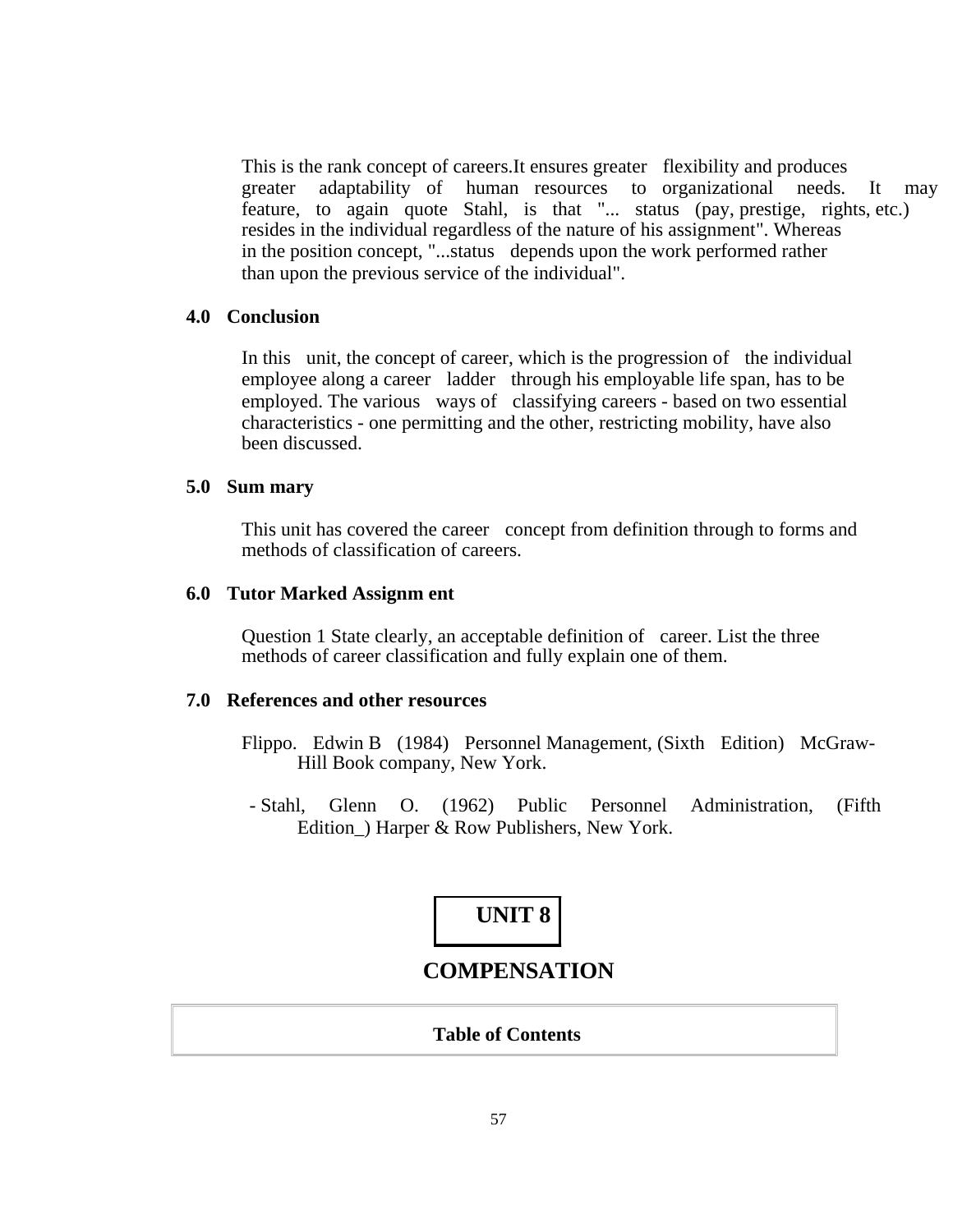| 1.0   | Introduction                               |
|-------|--------------------------------------------|
| 2.0   | Objectives                                 |
| 3.0   | <b>Main Contents</b>                       |
| 3.1   | Definition                                 |
| 3.2   | Factors Determining the General pay level  |
| 3.2.1 | Economic consideration                     |
| 3.2.2 | Social and Ethical considerations          |
| 3.3.1 | Pay ceilings                               |
| 3.3.2 | Additional factors in salary determination |
| 3.4   | The Nigerian situation                     |
| 4.0   | Conclusion                                 |
| 5.0   | Summary                                    |
| 6.0   | <b>Tutor Marked Assignment</b>             |
| 7.0   | References and other Resources             |
|       |                                            |

#### **1.0 Introduction**

Compensation is the payment an employee receives for the services he/she renders. In this unit we shall explore how it is determined, i.e., the factors that go into determining salaries and wages. We shall also look into influences on the level of salaries and wages payable by various organizations and employer.

#### **2.0 Objectives**

By the end of this unit you should be able to:

- Define what compensation is
- Explain the effects of economic, social, and ethical factors on salaries and wages
- Identify reasons why some employers in organizations pay higher wages than others
- Undertake a survey on how to gather facts to be used in establishing a pay scale a,

# **3.0 Main contents**

#### **3.1 Definition**

There is no terse definition of this concept. Its meaning is deduced from its purpose and policy. Edwin Flippo (1984) says that there are three purposes of employee compensation programmes, namely, (1) to attract capable employees to the organization, (2) to motivate them toward superior performance, and (3) to retain their services over an attended period of time.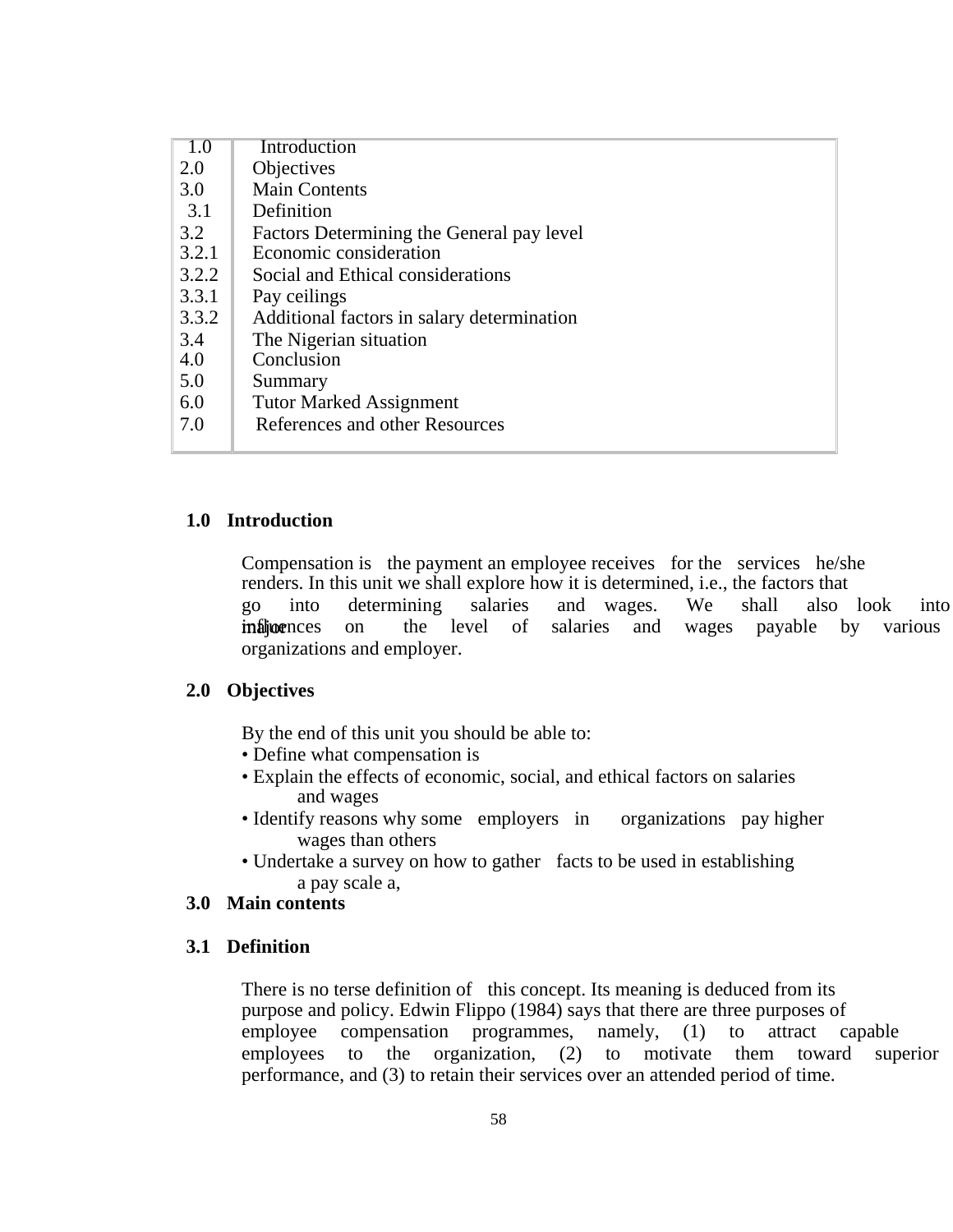A.G. Cole (1997) adds a fourth purpose, i.e that compensation is to reward employees for effort, loyalty, experience and achievement. Putting all these together, we will provide you a definition of compensation:

# **The money (salaries and wages) which an em ployer pays an em ployee for the services he the employee renders and which is meant to keep him rendering such services for an extended period of time.**

Wages and salaries form the most single obligation an employer owes to employees and this usually is the biggest item of an organization's expenditure. Cole notes that "typically, wages and salaries and related cost (pensions etc) make up about 60% of the total costs of running a major business.

This definition of compensation which talks about salaries and wages will not be complete if these two concepts i.e. salaries and wages are not defined and distinguished one from the other. James H. Donnelly Jr and his associates in their Fundamental of Management, do this by saying:

**The most com mon system by which non m anagerial employees agen** pensated is wages, which are based on time increm ents or **the num** ber of units produced. Non managerial employees traditionally have **been paid at an hourly or daily rate, although some are now being paid biweekly or monthly. Em ployees who are compensated on a weekly or longer schedule are paid salaries.**

#### **3.2 Factors in determining the general pay level**

#### **3.2.1 Economic considerations**

Even if you have not done economics before, you should not be discouraged by the economic concepts and ideas you will see here The first point to note here is that there is a vital relationship between the total amount spent for wages and the total productivity (i.e. the total amount of goods and services produced). The second truth is that there is a vital relationship between the amount spent on wages and the proportions of total income going to the other factors of production. For example, if an organization has a total of Nlm (one million naira), and needs N1/2m to procure raw materials for making say, bicycle tyres, and spends N700,000 on wages, what is left cannot procure the raw materials for the labor force to use.

O. Glenn Stahl, putting all these economic factors together, concludes that "As society is economically organized at present, there is a practical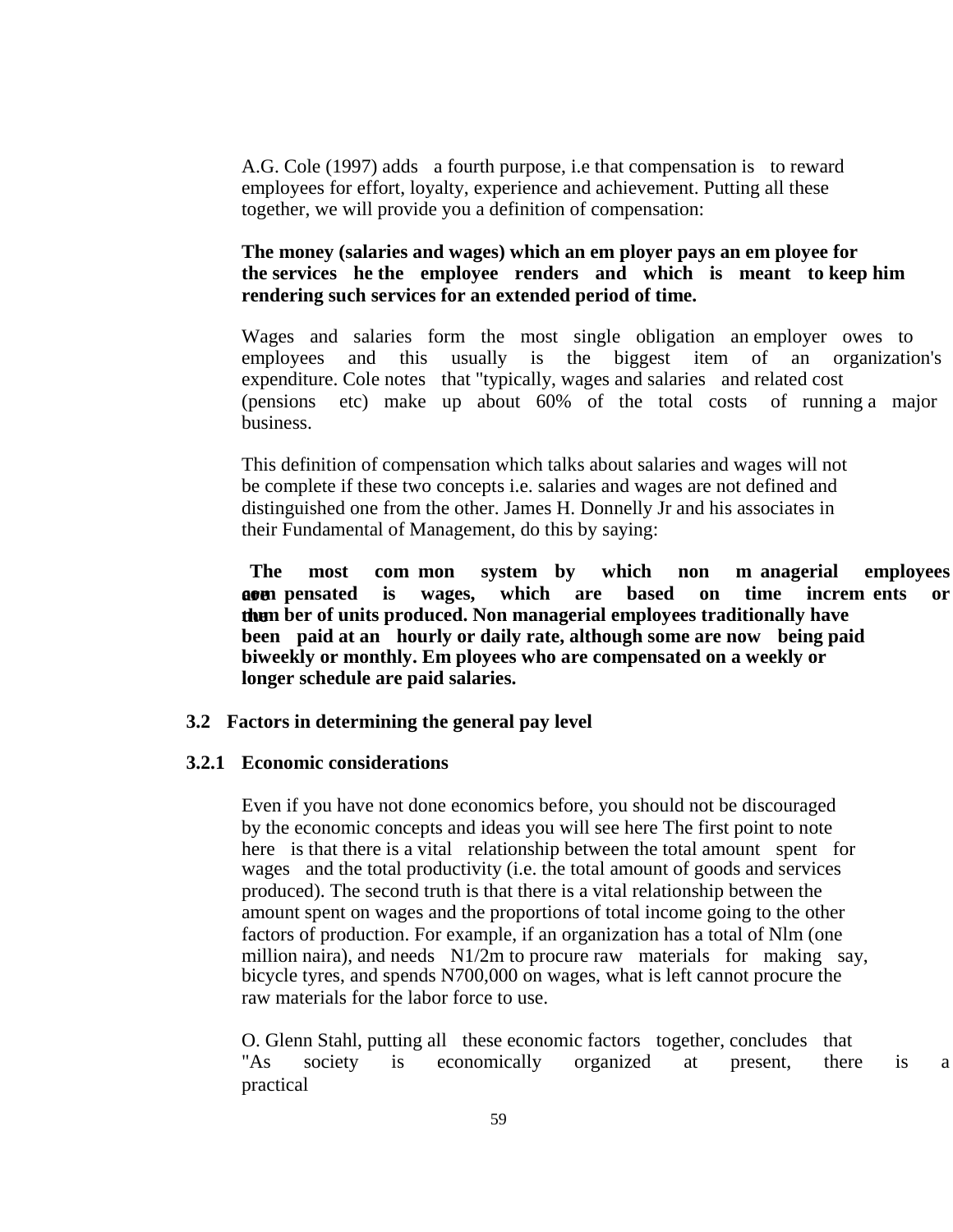limitation upon the height to which the general level of all compensation can go - a limitation determined first by the total productivity of industry, and second by the irreducible requirements of the various other factors in production. A wage set with due regard to these considerations is regarded as an economic wage, and private establishments paying `uneconomic' wages are likely to be forced out of business".

Of course government is not bound by the economic factor above. In theor y what sets a limit to what government can pay in wages and salaries is its income and the extent to which it has to compete in the labor **H**arketer, despite the fact that government is not bound by the economic argument, it behoves it to be guided by such arguments. **Competes exithetical competent competent competent competent in excess of what** industr y pays, labor will drain into public service and productivity of industry will suffer. If, on the other hand, it pays far below economic way, it (the government) will find it difficult to attract labor.

# **3.2.2 Social and ethical considerations**

O. Glenn Stahl says that, "Although from an economic stand point the government is somewhat freer in setting its pay policy than are **properative private establishments, from the social and ethical stand points it** is less free to do as it will'".

 This is so because the government is the body which is saddled with the responsibility of ensuring that every citizen of a given country lives a life that is adjudged "adequate" and to ensure that this is attained means paying a wage that cannot go below a certain level.

The reason that Stahl advances for the social and ethical consideration is that the bargaining power of public employees is limited as a result of (1) the absence of effective organization among many civil servants (2) limitations upon the right to strike and to engage in political activities, and (3) the special character of much government work. which makes it difficult for the civil servant to leave the service for private employment. He sums up this factor and its effects thus:- "The weak bargaining position in which many public servants find themselves produces a situation conducive to arbitrary and dissemination. The chief restraint against unfairness must be self imposed, on the ground that the government should be a model employer.

The social and ethical consideration is what gives rise to the idea of a living wage or what in the Nigeria of recent days you heard referred to as the minimum wage. Stahl says that "most contemporary references to a minimum wage are, in reality references to a minimum living wage ...(and) that the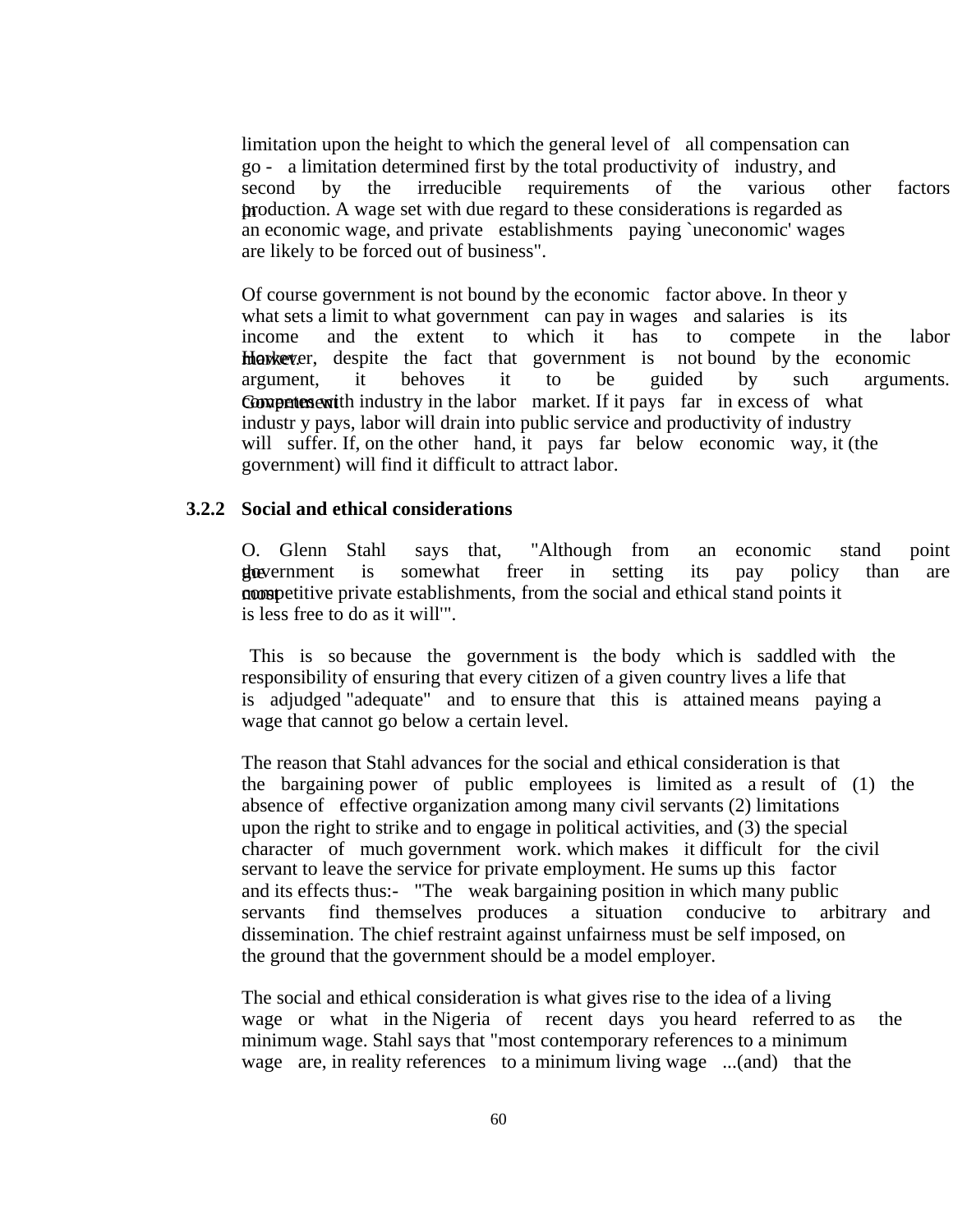government should pay its employees a salary based upon what it costs them to maintain an appropriate standard of living". This approach to the determination of salary has nothing to do with economic consideration but purely an ethical consideration. In the words of Stahl, "they are based upon the contention that ever y citizen of a civilized community should be assured the means to a reasonable sense of living according to the standard prevailing in the community"".

#### **3.2.3 Determining the minimum living wage**

To determine the minimum living wage requires two steps. Firstly, there is the need to deter mine the general living standard to be provided. Secondly, there is need for a study of the cost-of-living budgets as a **basis for determining the amount necessary to maintain that standard. Stahl adds** vet another necessary requirement, i.e. that "both of these are intimately related to the question of whether the minimum is to provide a living wage for a single man, a single woman, a married man, an average family or some other unit". He added that "obviously, what might be a living wage for a man with no dependants would not provide a living for a family of five".

One way of solving the problem is what is known as the family allowance system, under which a minimum living wage is set for a single person and increments are added for dependants.

With this done, there still remains the problems of the standard of living to be accepted as the minimum, below which a citizen of a civilized community should not be expected to go. Glenn Stahl says "various standards have been recognized - poverty level, minimum subsistence level, health and decency level, comfort level, cultural level, etc". Whichever concept is used, there will always be the problem of lack of precision.

 What should be guarded against is the fact that, whatever concept is adopted. care should be taken that employees should be paid wages that enable them to live at least at the health and decency level.

Having determined a given standard as the minimum acceptable as a health and decency level, the next step is the determination through cost-of-living and theoretical budget studies of the average pay necessary to maintain the acceptable standard. Here. two methods are available for use. The first is through actual investigation of expenditures of a sample of the individuals or families in the class chosen as the acceptable standard. Under this method the amount of money spent by a sample of people living at the acceptable health and decency level is studied for a period of say, one month. What this figure

61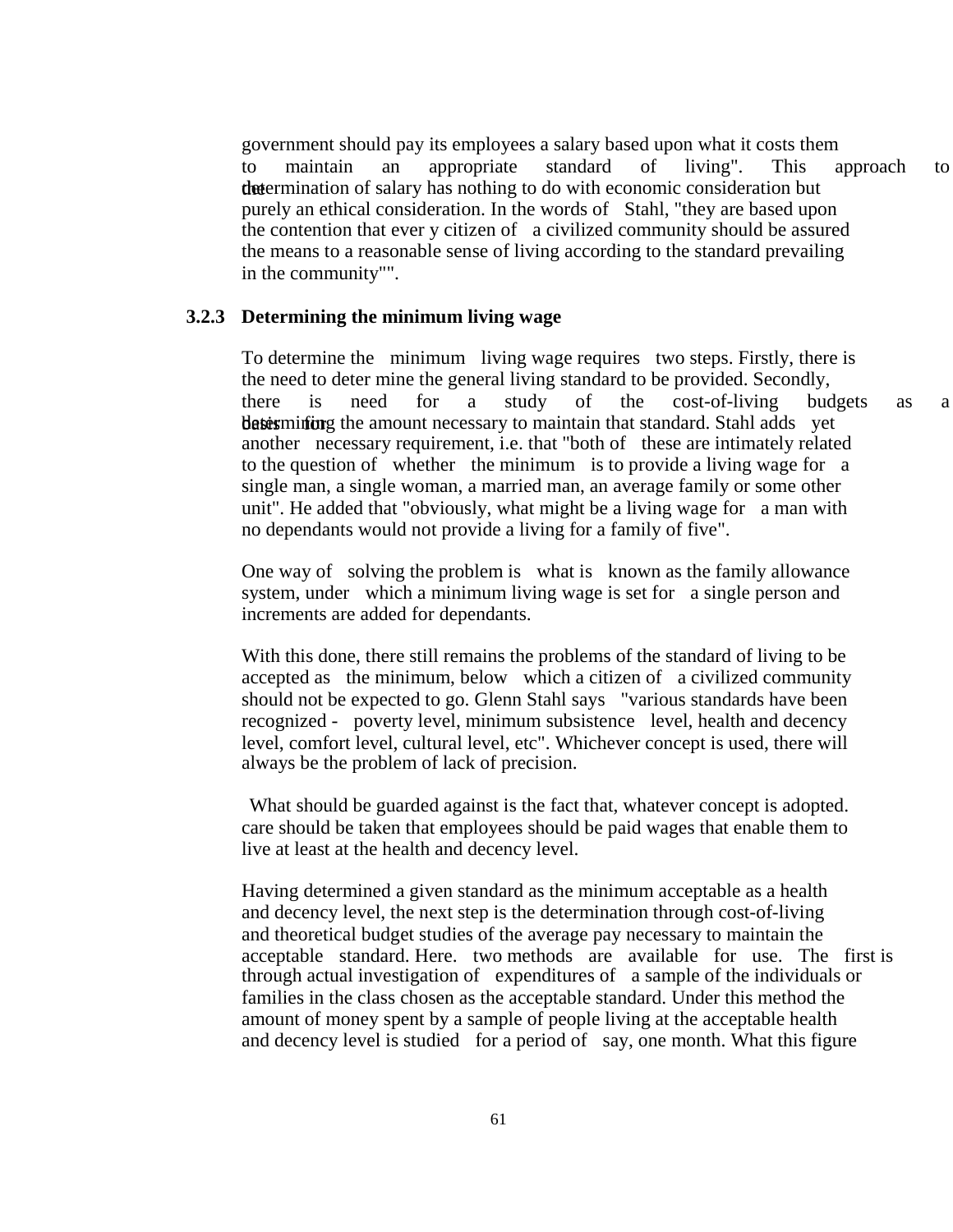gives will be a good estimate of a salary to be paid to employees to enable them live at such an acceptable level.

The second method is through setting up a minimum quantity but but by including the goods and services comprising the living standard of a broad and representative group, and then investigating the current market prices of such commodities and services. What this means is a compilation of goods and services that are needed to live at a level of health and decency for say a month. This compiled. the market prices are found. The amount arrived at is equal to the minimum wage that an employee should be paid to enable him live at that level.

#### **3.3.1 Pay ceilings**

Let us start the discussion by contrasting wages at the lower and higher levels in both government and private industry in the words of O. Glenn Stahl. He says:- (A) characteristic of the government wage structure, .... Is the tendency for public wage levels to be somewhat above those prevailing outside so far as the lower brackets are concerned, and lower for professional and executive employment. Thus, salaries and wages in the public service are concerned. employment. Thus, salaries and wages in the public service are confined within narrower limits than those outside. The most serious aspect of this compression of pay scales is the lag in executive salaries in government as compared with those in the industry".

What this means is that, an account of the social and ethical considerations discussed above, government is constrained to pay a minimum wage which is usually higher than what private industry pays, the latter not obligated the way government is. On the other hand, salaries at the top level of the services are higher in private industry than in government. The economic discussed earlier compels private industry to pay higher wages at the top or else it will not be able to attract adequate expertise. Government on the other hand is not under the same compulsion. Those at the higher rungs of government service have some altruistic satisfaction that keeps them on the job despite correspondingly lower salaries.<br>Also, whereas government salaries

government salaries are pegged by government action, especially. legislative action, salaries in private industry do not experience such inhibition but rather get propped up by union power which is virtually absent in the service of government.

#### **3.3.2 Additional factors in salary determination**

The additional factors which might affect salary determination which we shall consider here are factors which give reason for salary differentials. O. Glenn Stahl mentions two sorts of salary differentials, the first is geographic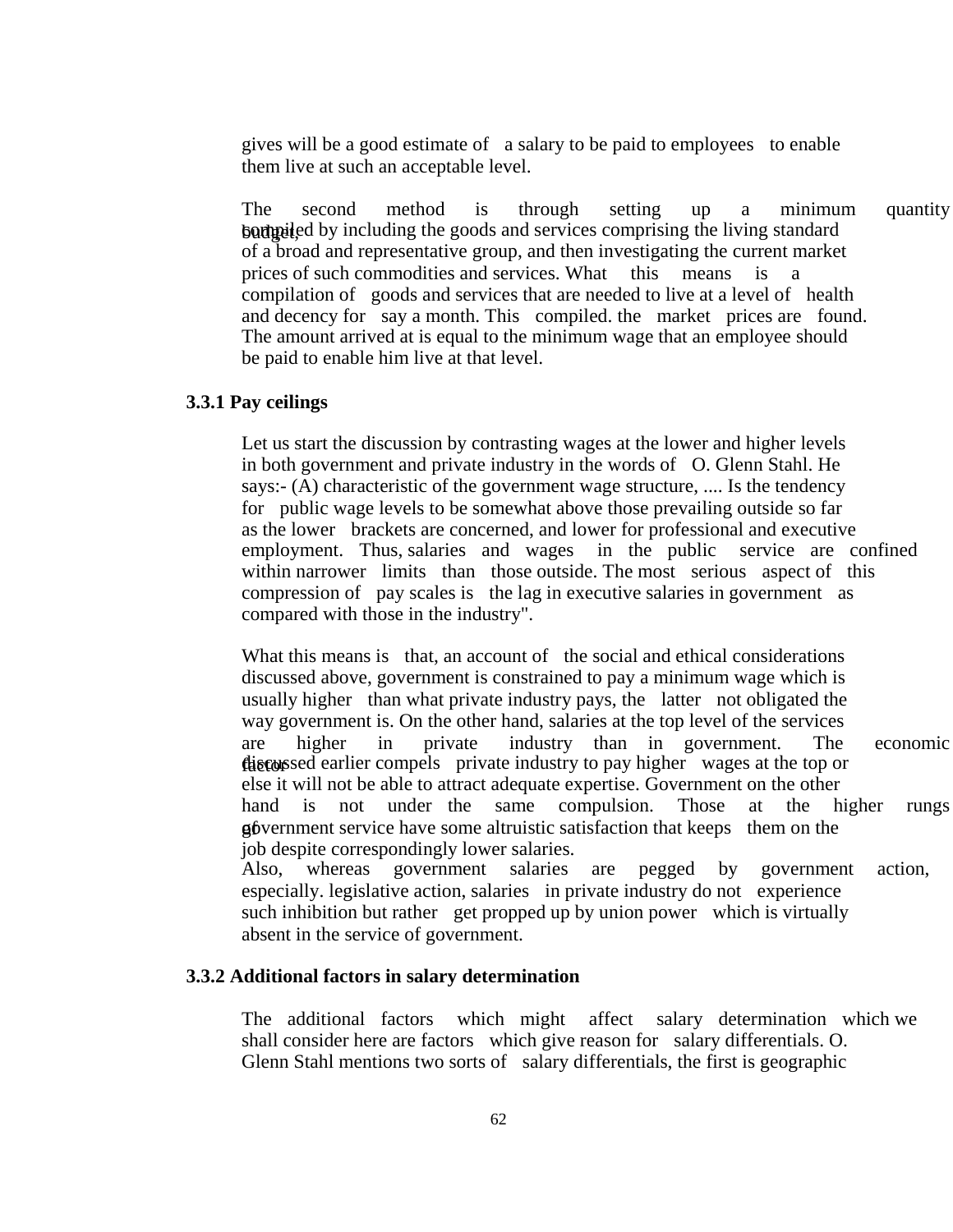and the second is special. According to Stahl, geographic differential "is that which is added to or subtracted from the basic vote of all employees in all classes in a given locality for the purpose of equalizing real earnings between employees in various localities". Stahl says further that geographic differentials in salary "arises only in those jurisdictions (i.e governmental bodies) employing a considerable field service and is based upon the and realization that equality of pay is really determined not by the number of dollars received but what they will buy in a given locality". Sound as the case for geographic differentials may appear, their practical applications is beset with difficulties. One basic difficulty is that there is no practical way of determining the geographical boundaries for particular rate areas. With regard to special differentials, Stahl says that the factors which occasion them are "...the isolated character of a particular post, unusual havard in a particular assignment, and especially undesirable climatic conditions". He says that "where these factors are present, it may conditions". He says that "where these factors are present, it may desirable, from the standpoint both of fair and equitable treatment to the employee and of recruitment necessities, to employ special differentials".

However, Stahl also says that special pay differential for hazardous work alone presents many perceiving problems. There are governmental jobs such as manufacturing, inspection, testing, laboratory, hospital, etc which pose danger to life in one way or the other. Rather than special pay differential, these factors should be taken into account when grading the job. Alternatively, rather than trying to meet the hazard problem by extra pay, many people, according to Stahl, "contend that hazard should be controlled by safety engineering and training, by careful selection of employees where special skills are required to avoid harm, and by careful adjustment **w**forking time or conditions, and that more adequate injury compensation and family benefits as the result of death should be looked upon as economic protection for the individual and his family".

Exercise 1. Define compensation. How would you distinguish between salary and wages.

1.2 Why can the government not totally do without the economic consideration in fixing salaries of its workers?

# **3.4 The Nigerian situation**

When the opportunity come in 1974 for a major work to be done concerning salaries and wages, among other things, in the public service, i.e. the work of the public service Review Commission, popularly referred to as the Udoji Commission, the salary policy was developed based upon the following premises: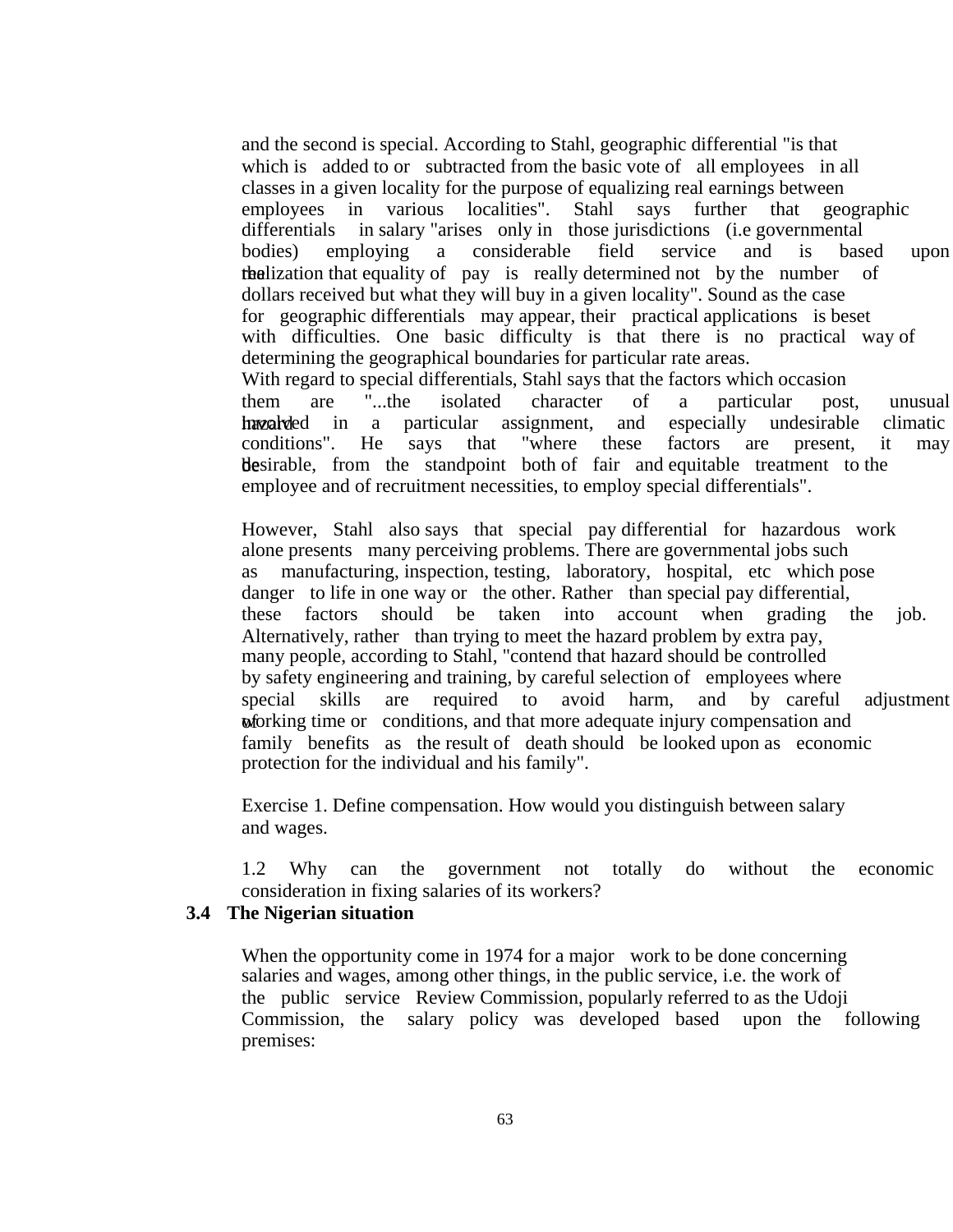- (i) Public service salaries, if they are to have any economic base. must be generally related to salaries for comparable work in the private sector, which reflect the economics of the market". You will notice that the economic consideration is here.
- (ii) In view of the super-abundance of labor at the lower level of skills, the market price of labor at these levels as reflected in private sector pay is likely to be below that which the public service should be willing to pay, and below that which will support a desirable standard of living for public servants". You will notice here the abundant influence of the social and ethical considerations discussed above.
- (iii) Similarly, at the highest levels of management, factors such as contributory pensions, security of tenure and psychic satisfaction contribute to salaries in the top management positions in the public sector being lower than those in the private sector". Here you will notice that the Nigerian situation advances what we might call more cogent reasons to explain why salaries in the upper brackets of the public service are lower than those in the same bracket in the private sector.
- (iv) The principle of equal pay for equal work militates against establishing regional or urban rural differentials between employees in the same grade". Here you will notice that the reason given against the adoption of geographic salary differentials is ideological rather than the practical ones given earlier under this topic.
- (v) Fringe benefits (see unit 9) such as pensions and allowances which are quantifiable should be taken into account in comparing compensation between the public and private sectors".

These are the salient and most relevant premises upon which compensation is based in Nigeria. As you can see, no government can do without both the economic as well as social and ethical considerations in determining salaries and wages. Also as it is in other countries and for the same reasons, salaries are found to be higher in the public sector for the lower rungs than in the private sector and higher for the upper echelons of the organization in the private sector than in the public sector.

# **4.0 Conclusion**

This unit has examined the topic - compensation. It has given its meaning and factors used in deter mining it. The most important factors being economic and social and ethical factors. The former is more relevant in the private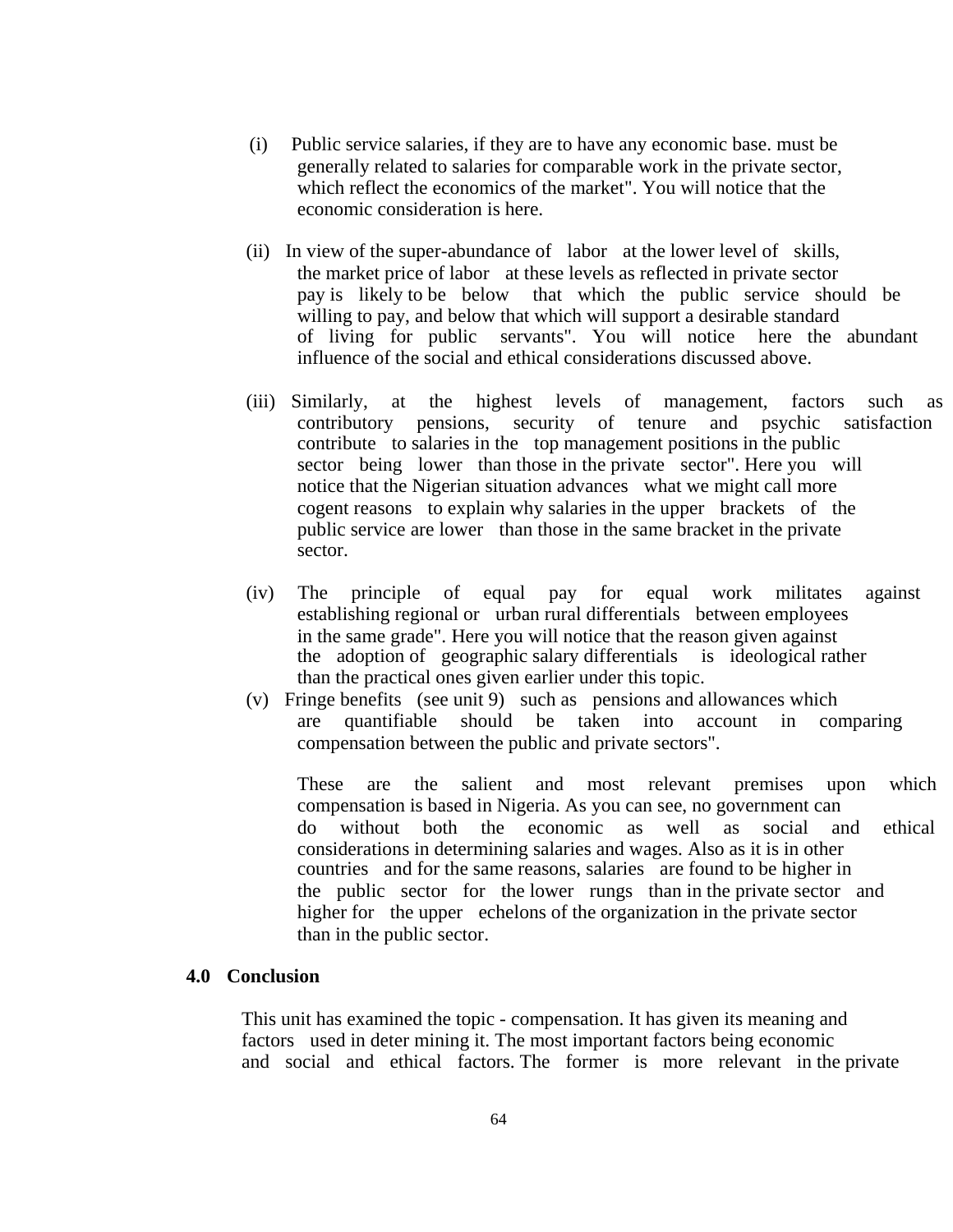sector whilst the latter is more relevant in the public sector although neither sector can do without them both.

#### **5.0 Sum mary**

Compensation is one, if not, the most important incentives that makes an employee offer his services to an employer. How it is determined has been the main concern of this unit.

#### **6.0 Tutor Marked Assignm ent**

Q.1 Use the Nigerian case to discuss the considerations to go into the determination of salaries and wages.

#### **7.0 References and other resources**

 Cole, A.G (1997) Personnel Management - Theor y and Practice (Fourth Edition) ELST. with Letts Educational, London.

Donnelly, James H. Jr, Gibson, James L, Ivancevich, John M., (1995) Fundamentals of Management, (Ninth Edition)

 Federal Republic of Nigeria (1974) Report of the Public Service Review Commission, Federal Government Press, Lagos.

Stahl, Glenn O (1962), Public Personnel Administration (Fifth Edition), Harper and Row Publishers Inc. New York.

# **UNIT 9**

# **FRINGE BENEFITS**

# **Table of Contents**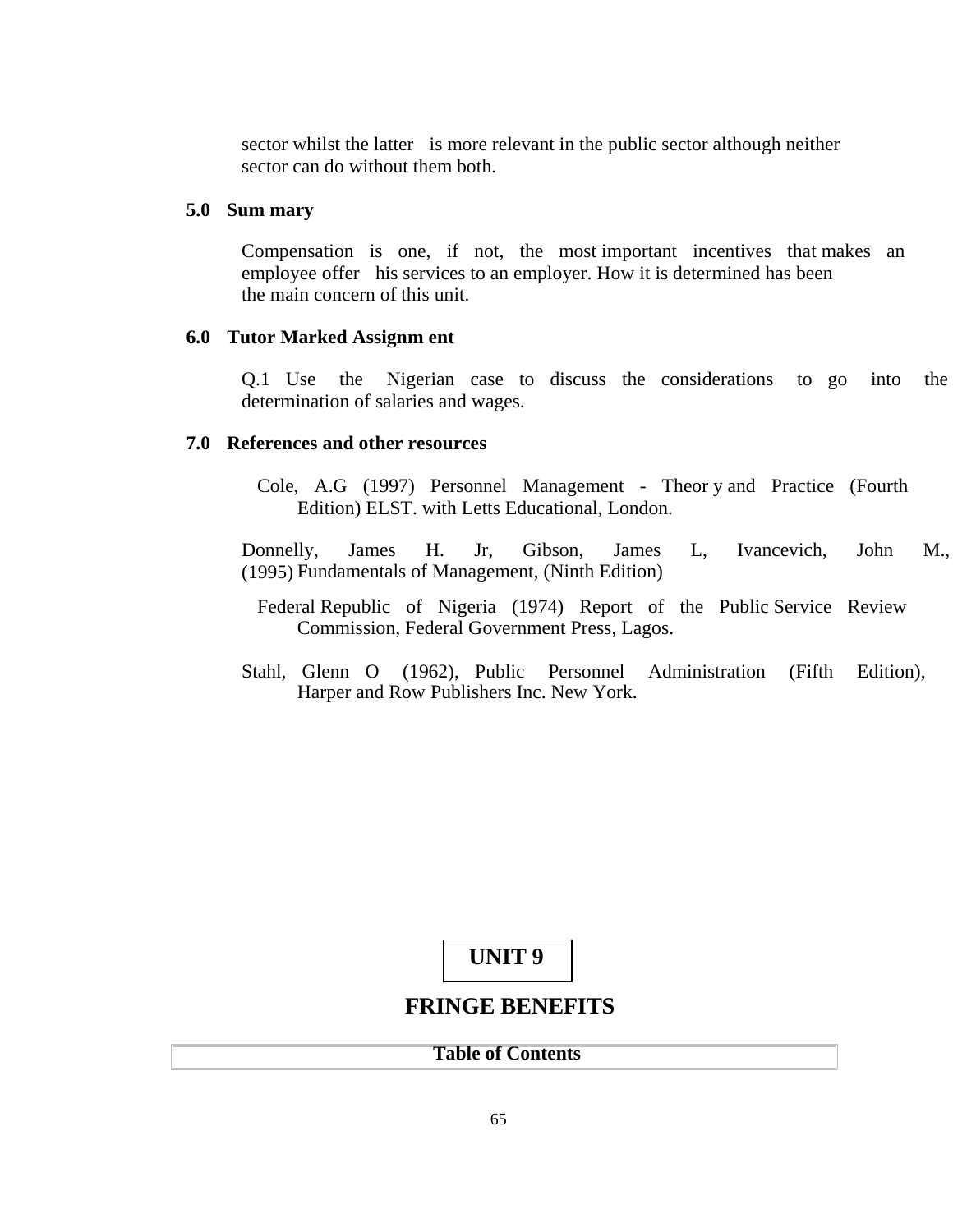| 1.0   | Introduction                                   |
|-------|------------------------------------------------|
| 2.0   | Objectives                                     |
| 3.0   | Main contents                                  |
| 3.1   | Definition and Scope                           |
| 3.1.1 | Definition                                     |
| 3.1.2 | Scope                                          |
| 3.2   | Philosophy and principles of employee benefits |
| 3.2.1 | Philosophy                                     |
| 3.2.2 | Principles of employee benefit programmes      |
| 3.3   | Economic protection against hazards            |
| (a)   | <b>Generated Annual Wages</b>                  |
| (b)   | Life Insurance                                 |
| (c)   | Credit Union                                   |
| 3.4   | Facilitative employee service                  |
| 3.6.1 | <b>Recreational Programmes</b>                 |
| 3.6.2 | Cafeterias                                     |
| 3.6.3 | Vanpooling                                     |
| 3.6.4 | Child care                                     |
| 3.6.5 | <b>Educational Tuition</b>                     |
|       |                                                |

# **1.0 Introduction**

Fringe benefits, also known as supplementar y compensation or allowances are payments made to employees in addition to salaries and wages. Flippo sees its benefit as helping to ensure the retention of the employee in the organization on a long term basis. Different organizations pay different fringe benefits. In Nigeria, there is a marked difference between the fringe benefits paid in the private sector as compared with those paid by government - the private sector pays higher than government does.

# **2.0 Objectives**

By the end of this unit, you should be able to:

- Define fringe benefit
- Identify a number of fringe benefits
- Recognize the philosophy and principles of fringe benefit programmes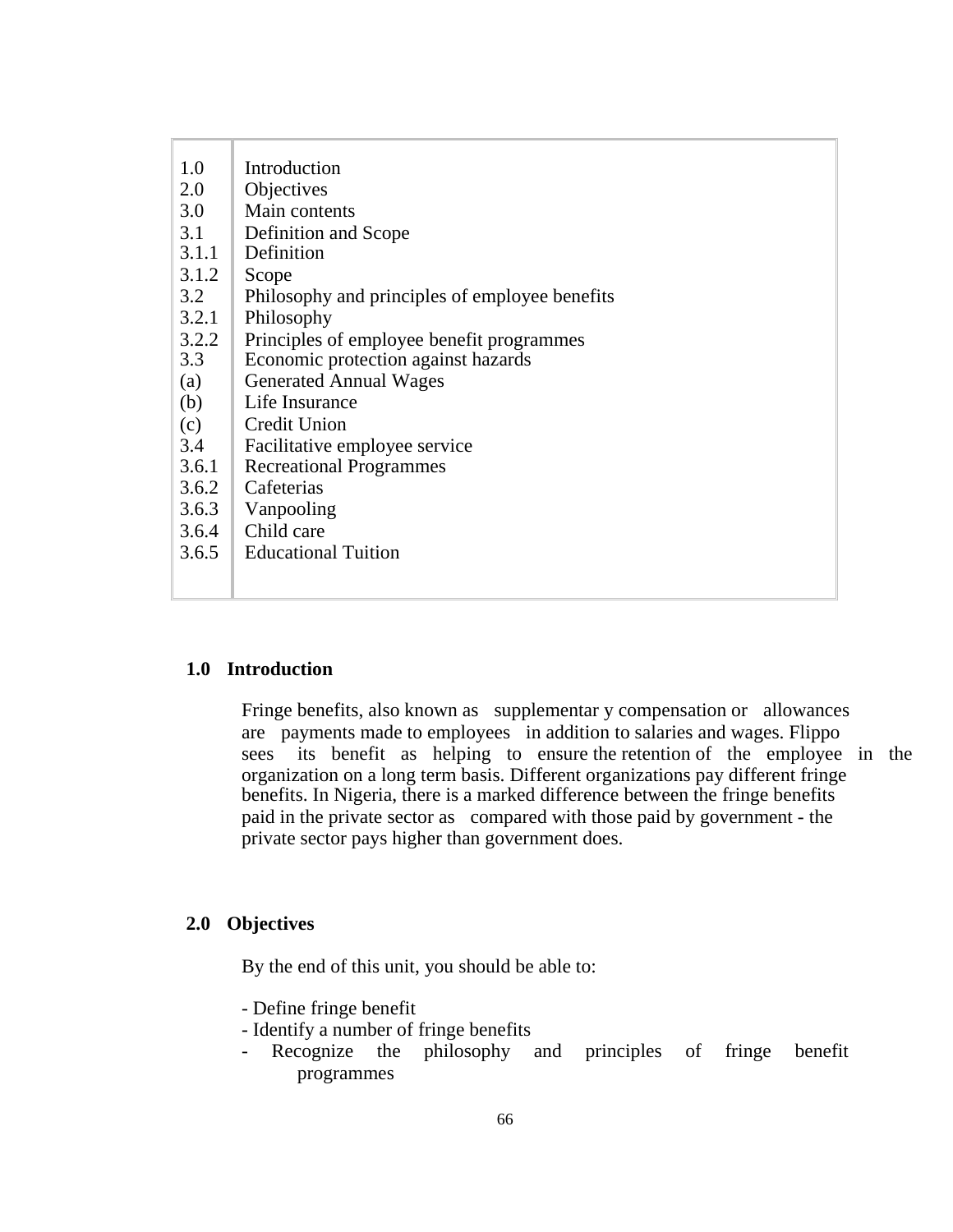#### **3.0 Main contents**

#### **3.1 Definition and scope**

Edwin B. Flippo discussing the nature of fringe benefits says:- "Different forms of supplementary compensation have a variety of titles in industry. Some refers to them as -service programs', others characterize them as `non wage payment' or `employee benefits', still others emphasize the costs and label them `hidden payroll'. Typically, they have been most often referred to as fringe benefits. Giving what looks like a definition, Flippo says:

# **In the broadest sense, such `fringes' can be construed to include all expenditures designed to benefit employees over and above regular base pay and direct variable compensation related to output.**

Flippo says that the "benefit" of fringe benefits is to retain the employee in the organization on a long term basis. He further says that there is little or not evidence that it serves to motivate employees to higher productivity. However, fringe benefits also known as "flexible benefits" by Stephen P. Robbins, now do have motivational value. He talks about flexible benefits (fringe benefits) thus: "Flexible benefits allow employees to pick and choose from among a menu of benefit options. The idea is to allow each employee to choose a benefit package that is individually tailored to his or her own needs and situations. It replaces the traditional 'one-benefit-plan-fits-all' programs that have dominated organizations for more than 50 years".

Linking benefits to motivation, Robbins says: "Giving all employees the same benefits assumes that all employees have the same needs. Of course, we know that this assumption is false. Thus, flexible benefits turn the benefits' expenditure into a motivator.

 Consistent with expectancy theory's thesis that organizational rewards should be linked to each individual employee's goals, flexible benefits individualize rewards by allowing each employee to choose the compensation package that best satisfies his or her current needs''.

#### **3.1.2 Scope of fringe benefits**

Flippo gives the following as major categories of fringe benefits:

1. Payment for time not worked. Flippo says that "Examples in this area would include paid rest periods, paid lunch periods, wash-up time, clothes-change time, get ready time, vacations, holidays, sick leave, personal leave, voting time, and injury duty. There is seemingly no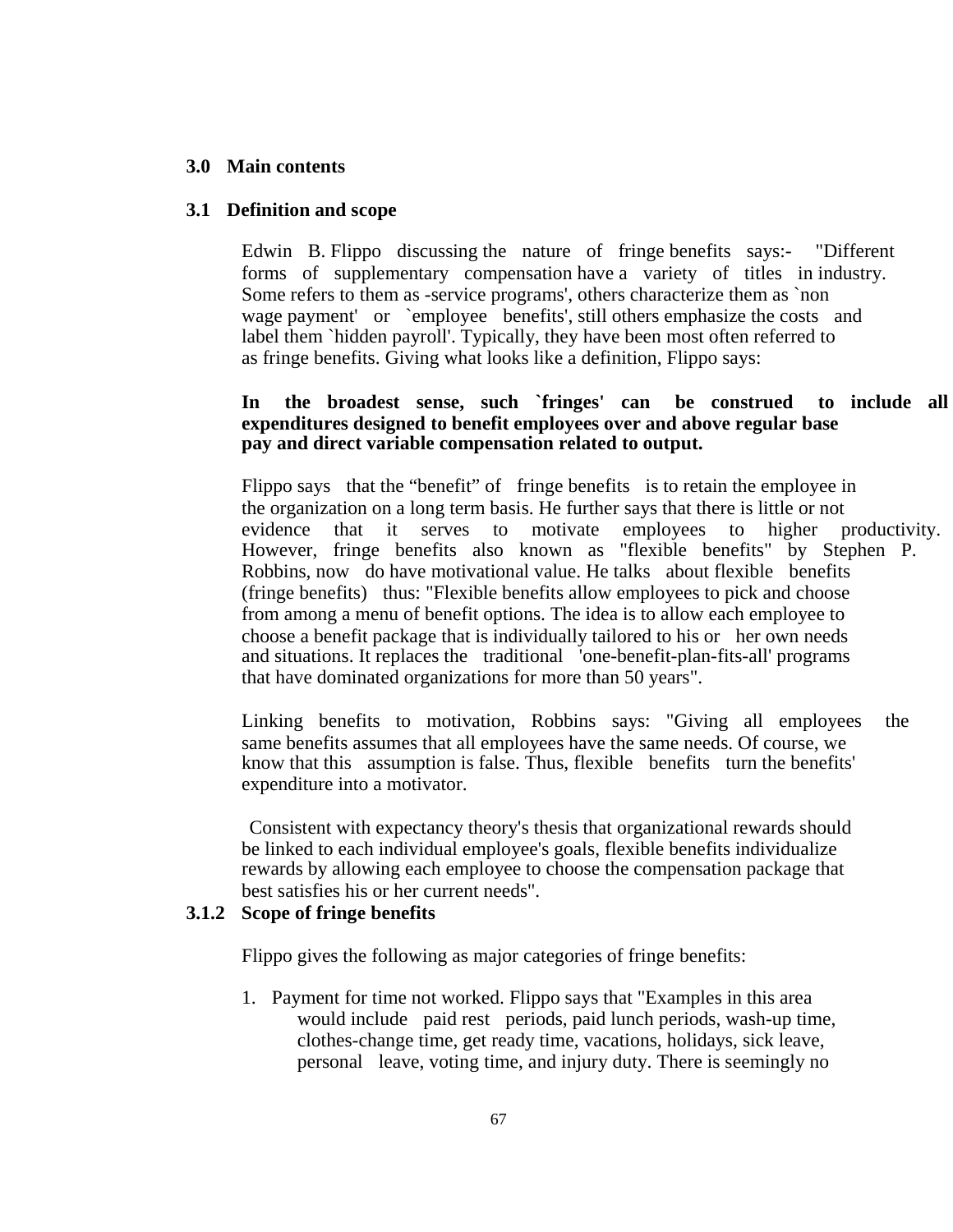end to the innovative determination of new reasons for not working for pay. Perhaps the ultimate is a newly negotiated 'to-hell-with-it' benefit: a certain number of days provided for the occasion when the employee simply doesn't feel like going to work".

- 2. Hazard protection. "There are a certain number of hazards that must be commonly faced by all. Income maintenance during these periods is the purpose of fringes designed to protect against the gards of illness, injury, debt, unemployment, permanent disability, old age and death".
- 3. Employee services. "All people must have certain services available on a continuing basis, such as housing, food, advice, recreation, and so on. The trend toward the organization's providing such routine and ordinary services in exemplified by such fringe benefit programs as cafeterias, paid legal services, career counseling, educational tuition, aid in housing, medical services, low-cost loans, use of organizations vehicles for personal reasons, day-care centers for children, and paid membership in certain organizations".
- 4. Legally required payments. An issue which is so far peculiar to the U.S.A.

Flippo talks about it thus: "Our society, through its government, has cleared that certain minimum levels of company expenditures will be made in the area of protecting employees against the major hazards of life. Thus, regardless of company policy, organizations covered by federal and state laws must pay for unemployment compensation, workers' compensation insurance, old age and survivors' insurance under social security, and Medicare".

With programmes as comprehensive as the listing above, no wonder the cost of fringes have become very large. Robbins says.  $\frac{d\Phi}{d\phi}$  are organization provides fringe benefits worth approximately 40 percent of an employee's salar v". Flippo on the percent of an employee's salar y". Flippo on the other hand  $\frac{1}{5}$ ay, total employee benefits as a percentage of payroll have moved from 18.7 percent in 1979. in 1951, to  $36.6$  percent in 1979. The **figuration** continuous to move upwards, with a reported 37.1 percent in 1980".

With the innovations coming into it, the cost of fringes will soar much higher in future. Some of the new fringes for -workers are longer vacations, no employee expense for major medical coverage, cost of living adjustment of pensions after retirement, earlier retirement ages, possible training when severed from the organization, etc. For executives, fringes such as the following are envisaged: facelifts for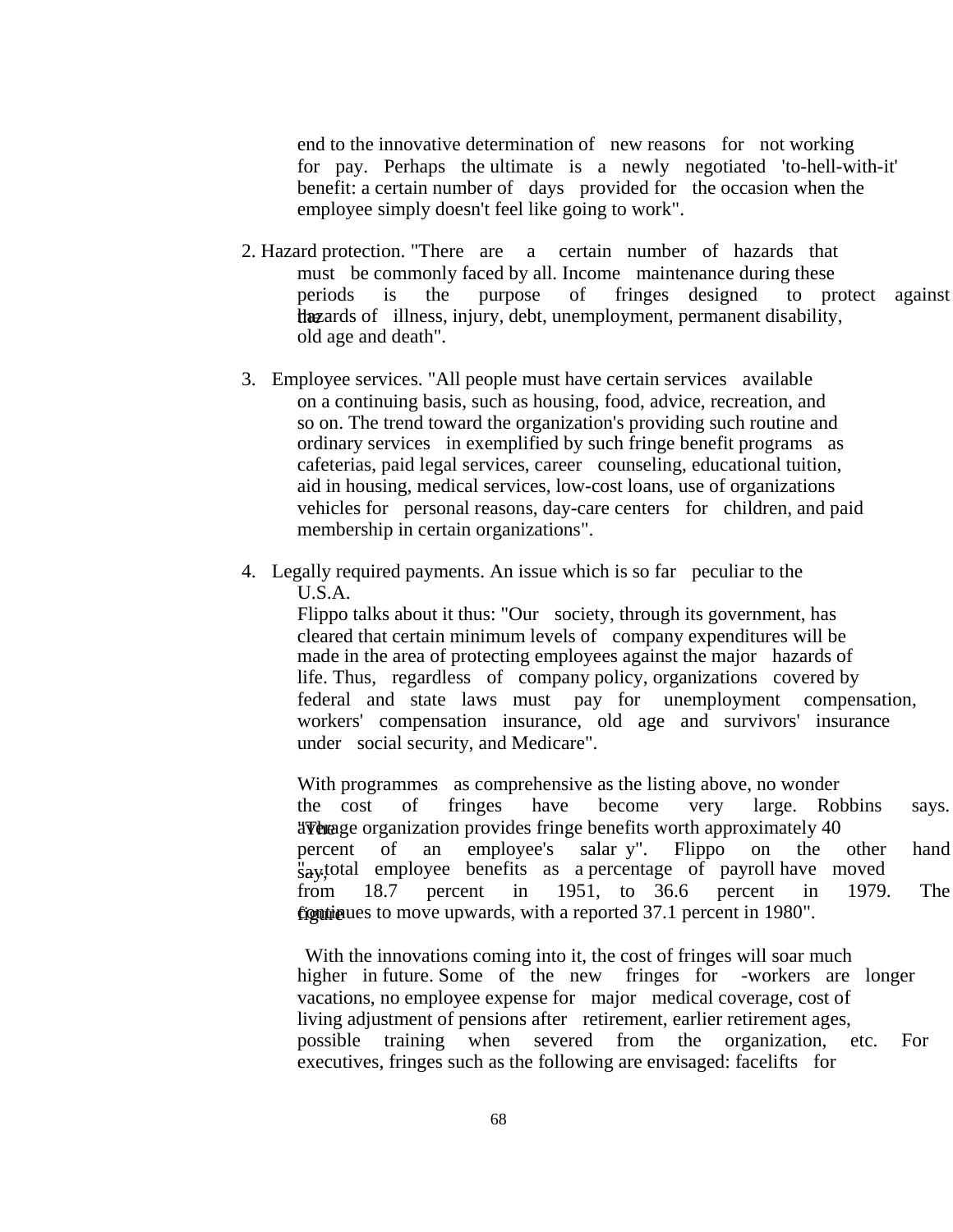executive and spouses, adoption fees, no-smoking pay, paternity leave, well pay, weight-loss pay. self defense training, chauffeured limousines, company apartment or hotel room near the office, financial counseling, club membership, home entertainment expenses, and no-interest loans etc.

Exercise 1.1 Fringe benefits are cost-intensive. Discuss.

# **3.2 Philosophy and principles of employee benefits**

As you have already noted, the growth of employee benefits has between the Flippo gives as a reason for such a growth in the 1920s, the then managerial philosophy labeled paternalism. The paternalistic approach occasioned such services as "company housing and company stores". This philosophy went into disrepute for two reasons. Firstly, the employees' desire for "industrial adulthood" and secondly, the depression of the 1930s which served to eliminate many employer-financed services.

Since world war 11, Flippo says "we have entered the era of the hat externalism" The attitudes of workers and the general public have changed toward service progrmmes. This coupled with massive government legislation in favor of services has made the fringes of 1920s "...pale into insignificance when compared with those of the present". In face of the social legislations, many now believe that the private firm, in the words of Flippo, "....is morally responsible for the lives of its employees. It is no longer a service initiated by a fatherly, benevolent employer, but a **requirement** imposed by government, competition, or the labor union".

In summary, Flippo said, "the rapid growth of such programs can be traced to sources as

- (1) a changed employee attitudes,
- (2) labor union demands,
- (3) governmental requirements,
	- $(4)$  competition that forces other employers to match benefits to attract and keep labor, and
- (5) period wage controls that freeze wages but permit the offering of services, since they can be bought with cheap dollars".

How can the manager rationalize the huge expenditure on employee services? In light of the fact that provision of certain employee services are mandated by government. the company has to bear them. However, even if the cannot recover its costs tangibly, it does so intangibly through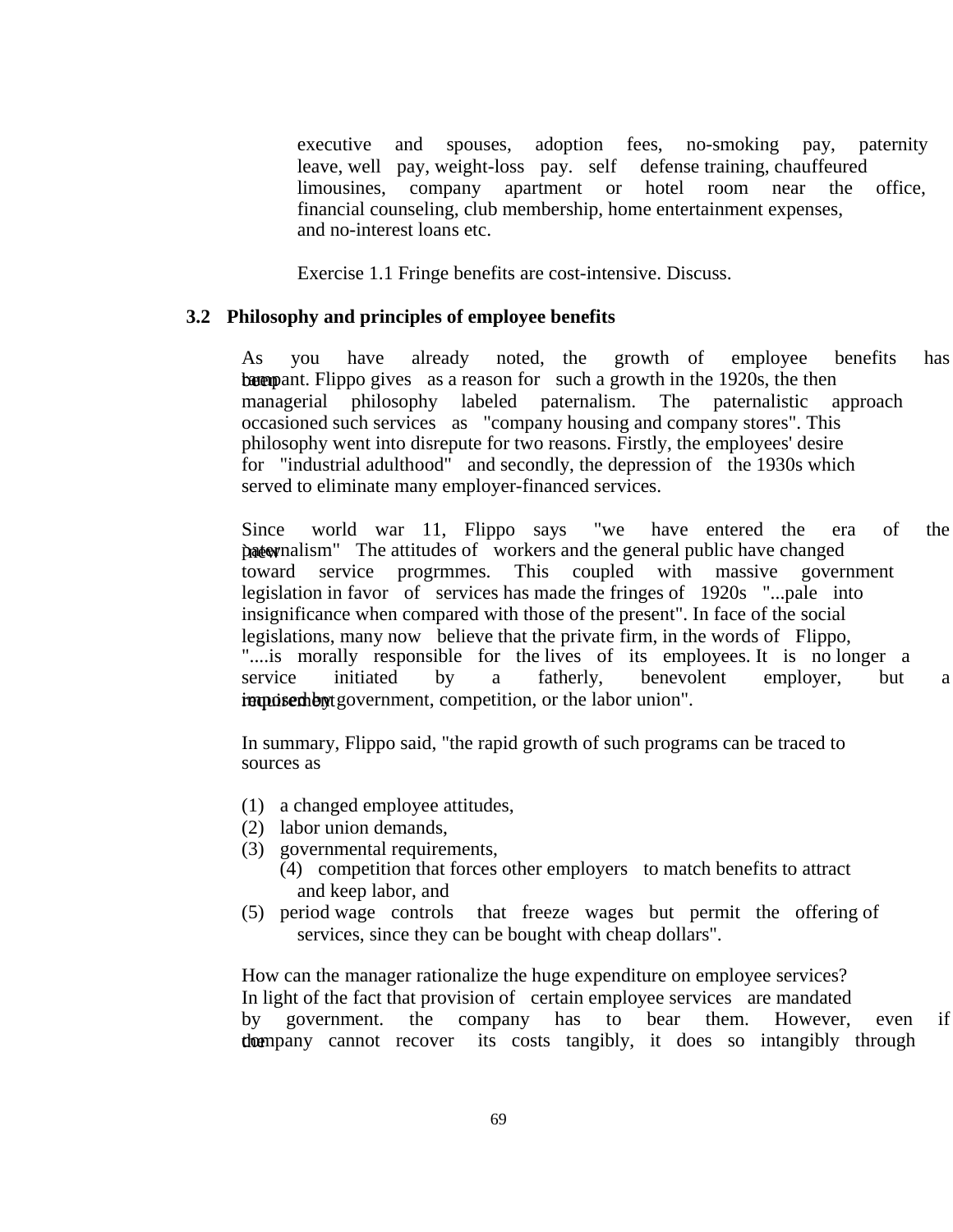various forms, many of which are not subject to qualification. Among such values are:

- (1) More effective recruitment you may wish to recall that in unit 2 where we discussed recruitment we did say that it was the salesmanship that organizations do of themselves to make them attractive to would be employees. Any organization that has attractive employee service, makes itself attractive to prospective employees.
- (2) Improved morale and loyalty (of its employees)
- (3) Lower turnover and absenteeism
- (4) Good public relations
- (5) Reduced threat of further government intervention
- (6) Increase in productivity arising from the fact of fringe benefits' conversion from mere services into motivators. This point, made by Stephen P. Robbins and noted above, may be the strongest point in support of employee benefit programmes.

### **3.1.2 Principles of employee benef it programmes**

About the most important principle of employees benefit programmes is that the benefit must make a contribution to the organization at least equal in amount to the cost of it. In addition to this Flippo states other principles as follows:

- 1. The employee benefit should satisfy a real need. With the point made above by Robbins, that employee services are now individually tailored to meet individual employees, this principle is no longer critical. Otherwise, its import is that before a programme is embarked upon, care must be taken to ensure that it answers to the felt need of the generality,i~1 employees. Flippo gives an example of an athletic service provided for the employees in an organization and when the whistle was blown to "play ball", no one turned out.
- 2. Benefits should be confined to activities in which the group is more efficient than the individual. This principle is valid for certain services only, e.g. group insurance cover. which is more cost effective than individual one, otherwise, individualized services are more effective.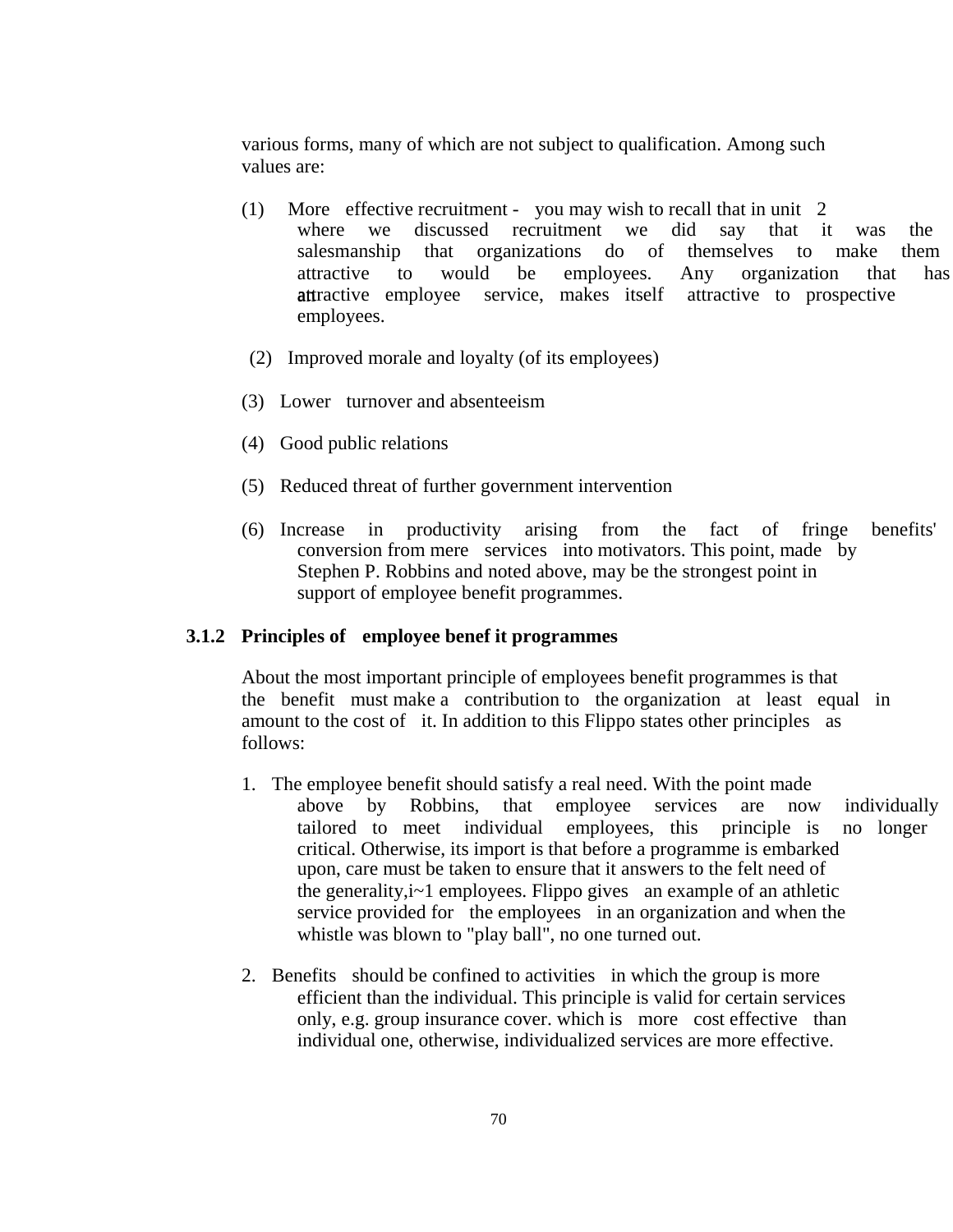- 3. The benefit programme should be characterized by sufficient flexibility to enable adaptation to varying employee needs. This, according to Flippo, "suggests that not all employees are alike in terms of age, family status, and financial requirements". He cites the case that "whereas the typical benefit offering assumes that it is for a male who has a family with a non working wife, the continuing changes in our society make this concept obsolete. Today, fewer males are the sole support of their families, and more couples are remaining childless. In 1970, 70 percent of all households were maintained by married couples; today the figure is just about 60 percent. Rather than one standard benefit program, it has been suggested that at least five are needed: (1) single workers (2) married workers with no children (3) married with young dependants (4) married with dependants in college and (5) `empty westers". One technique, according to Flippo, that can be "...utilized to inject this needed flexibility is the `cafeteria' style program. Though relatively few firms have undertaken this new approach. The system adheres to the principle of individual differences in that it allows the employee to choose from a varied offering those benefits that are the most valuable to her or him".
- 4. The cost of the benefit should be calculable, and provision should be made for sound financing. This is particularly important in the matter of employee pensions. With regard to this, Flippo advises that "sound actuarial estimates must be made, and adequate provisions for financing must be established before conceding the services over the collective bargaining table".

Exercise 1.2 Use the philosophy of the employee benefit service given by Edwin B. Flippo to defend it.

#### **3.3 Economic protection against hazards**

A number of countries have schemes that offer a measure of **protection hazards.** The U.S.A has the old age  $*$ survivors' insurance  $q$  and upden ployment compensation required by the social security Act, Workers' compensations, etc; in Nigeria, we have the pensions and gratuity scheme. In addition to these mandatory schemes, some organizations designed to help employees when faced with adversity. Some of such schemes are discussed below.

#### **(a) Guaranteed annual wage**

This is applicable in private organizations that do not offer full and tenure employments. Most of such organizations have employment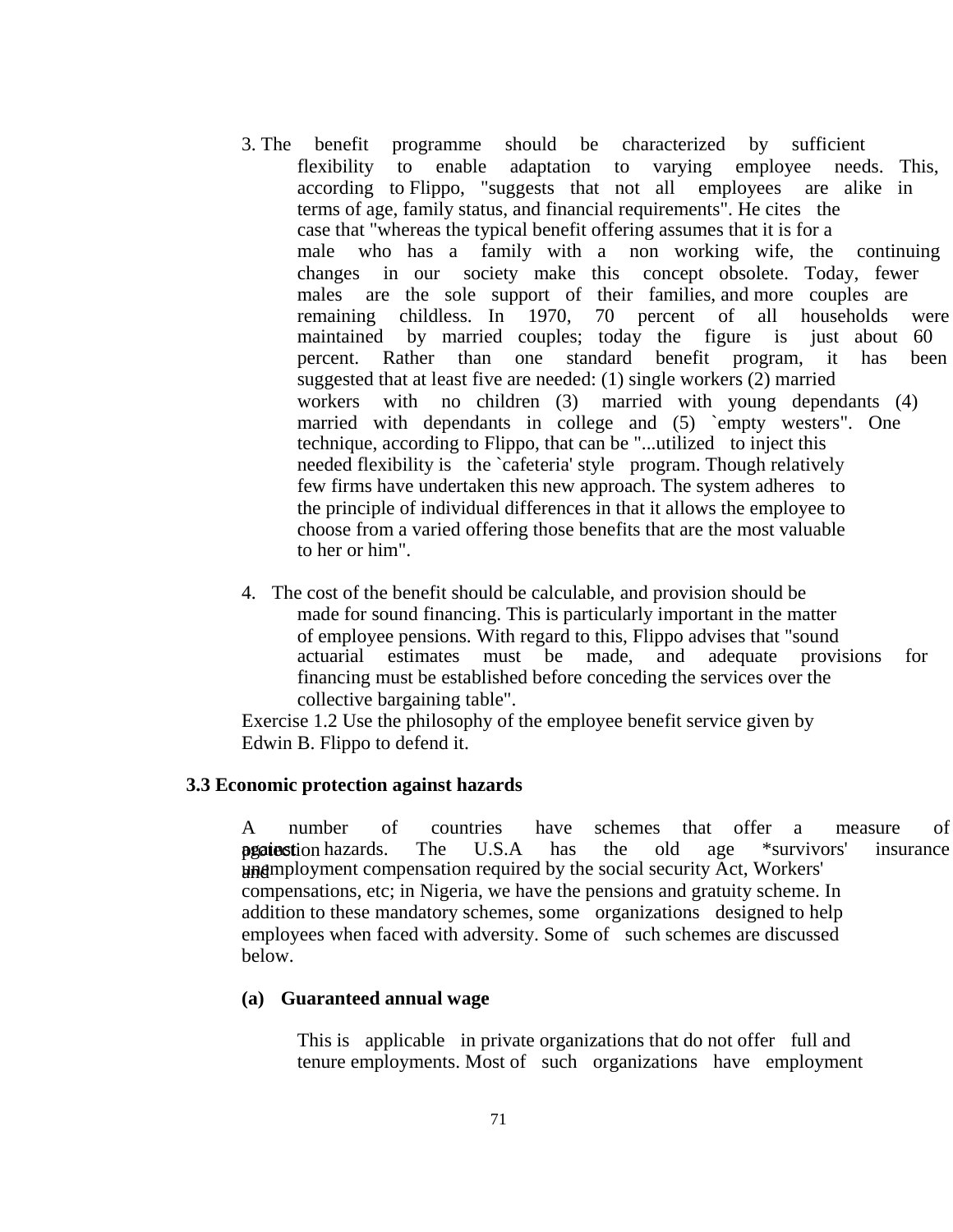schemes characterized by the following: (1) they guarantee only a certain number of weeks of employment and/or wages, (2) they restrict the number of employees who are covered, and (3) they suspend the operations of the plan under conditions of extermed emergency, such as fire, flood, explosion and strikes. When we speak of guaranteed annual wage, what we mean is that some organizations, despite situations calling for restrictions in employment,, have decided to guarantee a pay check for evey month of the year. Some also ensure a'no layoff policy.' The aims of this are to ensure stable operations for the organization and steady employee earnings.

# **(b) Lif e Insurance**

This is about the oldest form of employer sponsored band five the return to the company of this particular economic service, in the words of Flippo, "...comes from relieving the employee of worry about the security of his or her dependants. Relieve from worry should enable a person to devote greater attention to the job and the company .

# **(C) Credit union**

A credit union, according to Flippo, "...is an organized group of people who pool their money and agree to make loans to **angumer**". This relieves employees in credit unions of the worry over short term financial insecurity. Loans taken from such unions are not only at affordable interest rates, they do not fall under loans which if taken by employees can amount to financial embarrassment punishable by employers.

#### **3.4 Facilitative employee services**

Facilitative services are activities that employees must normally take care of themselves in their daily lives. Organizations, in order to relieve employees of some of the burdens of these "cares" of life and thus free body and mind to concentrate on work, come in to provide relief services. Some of these are as follows:

(a) Recreational programmes

There are two types or levels at which organizations do promote sports. One is that in which a particular organization floats a sporting club and have a team that can compete in National and International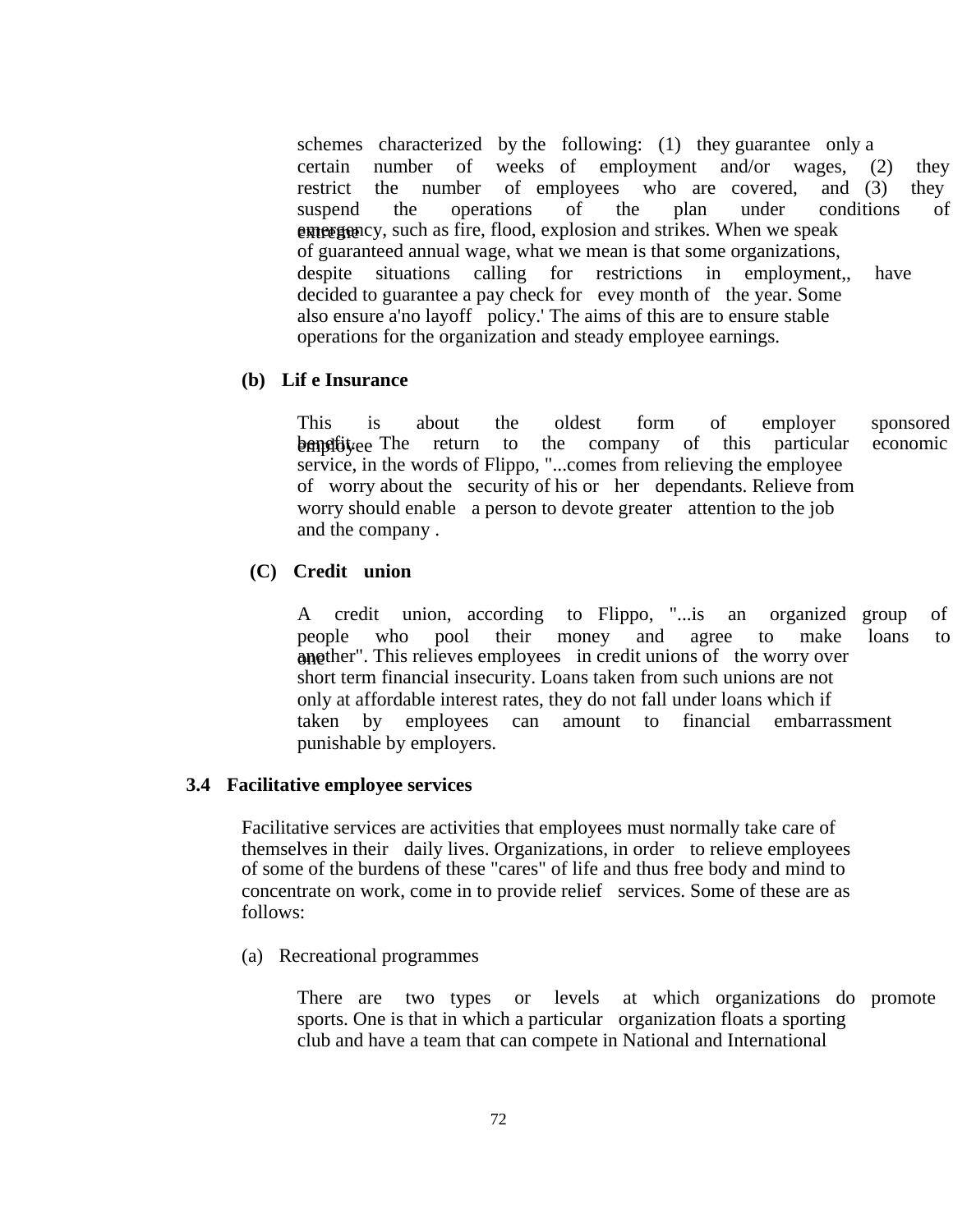sporting events. The use such a sporting activity to give publicity and perhaps nothing else by way of increased productivity.

The other level of sporting activity is intramural. In this case the organization establishes sporting facilities for its employees to "enjoy". Such sports are golf, tennis (lawn and table), swimming, etc. Here again, the sporting activity hardly Contributes directly to productivity. Perhaps it can be argued that sports contribute to the ''employee health and for sports lovers, may boost morale and thus indirectly contribute to productivity.

(b) Cafeterias

The most important contribution of company cafeteria is improved nutrition. Without it, employees are likely to settle for unsatisfactory snacks, or on the other eat very heavy food elsewhere which may reflect in greater fatigue and reduced productivity during the late afternoon. For these and other reasons, it is a wise decision forganizations to run cafeteria services for their employees.

( c ) Child care

Flippo says that "Approximately half of all women with children under the age six are in the workforce (and that) for families with both parents working, it is estimated that day care expenses for children average 10 percent of gross income...." For this reason a number of companies either assist employees by counseling as to where to find the services and helping to link up service providers with employees needing such service, or the company runs such child care services for its employees. The relief from worry and the cost-saving nature of inhouse childcare services serve as motivators which can contribute towards greater productivity on the part of employees.

(d) Employee purchase

This is a practice under which the company allows the employees to purchase its own goods at a discount or under which the company buys the products of another company and sells them to its own employees at a reduced rate. The effect it has is on morale which may lead to increased productivity.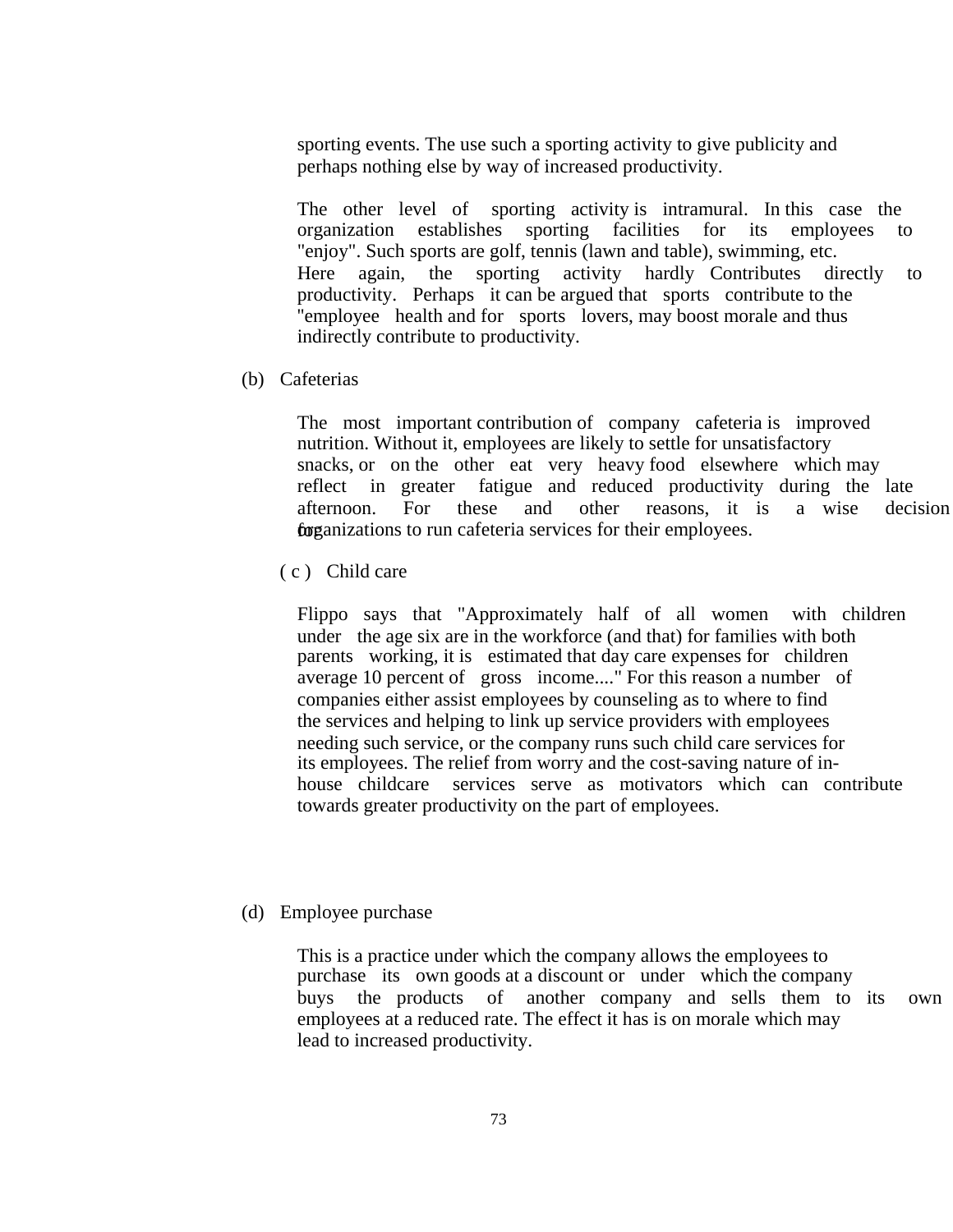(e) Educational tuition

This is a process where the employer assists the employee to acquire education. Except that, as Flippo states, there is low interest in it by employees, it is a weapon with a double edge - the employee gains additional knowledge and skills that contributes to personal development, the organization gains when these skills are put to work on the job.

These are some of the more common ones or ones used in the this country. There are more. e.g. vanpooling, and other employee service programmes, which can be used to increase morale and consequently productivity.

## **4.0 Conclusion**

Unit 9 has examined the topic - fringe benefits. It is also kunow het meature compensation and recently as flexible benefits. Ordinarily, in its traditional conceptualization, it was not thought of as a motivator, but seen as flexible benefit. and applied that way, has become a motivator.

We have also discussed the philosophy on which is hinged and principles guiding its adoption and implementation. We have seen that fringe benefits are of two major types - one is that involving measures taken as economic protection against hazards, and the other has to do with facilitative services to make living more conducive for working.

#### **5.0 Sum mary**

Fringe benefits are a part of general compensation. It is part of what new entrants use in deciding whether to work for one organization rather than another. As such. organizations have to pay some attention to it.

#### **6.0 Tutor Marked Assignm ent**

Q. l List all the principles of employee benefits. Explain any two of them fully using examples in your experience to do so.

## **7.0 Reference and other resources**

#### **References**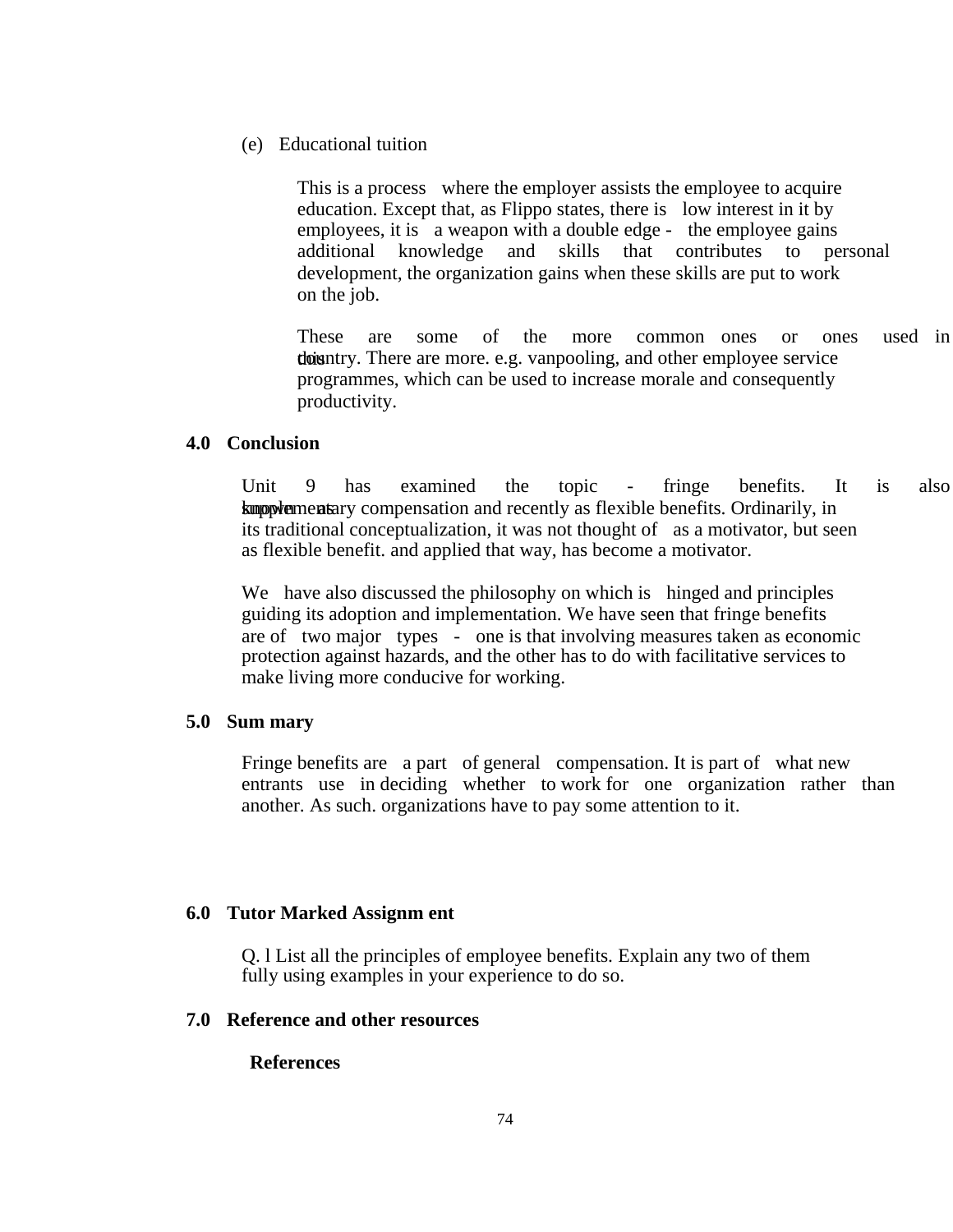- Flippo. Edwin B (1984) Personnel Management (sixth edition), McGraw- Hill Book Company, New York.
- Robbins, Stephen P (2001) Organizational Behavior (Ninth Edition) Prentica Hall of India. New Delhi.

 I like to explain numbers 1 and 4 above. The pointiest number says that the employee benefit to be instituted should serve a real need. This make it compelling to study the situation existing in an organization before the adaptation of a plan. In this modern situations where "things" exist and can be copied from one organization to another, care must be taken to adopt any existing systems. The new approach to fringe benefits especially, that along the thoughts of Stephen P. Robbins, says that employee services should be tailor- made to suit individuals. For example, there will be, little need to institute an employee service under which a room is equipped with toys for kids to play with in an organization of nursing mothers. The idea of tablishing that a real need exists before instituting an employee benefit service is also in congruence with my experience of community development projects for rural dwellers. Usually projects for rural dwellers are conceived and implemented by government officials who invariably live and work in urban areas for rural people. In most cases such projects are not appropriate and hardly used by the rural people.

The second principle is that which says that the cost of the benefits should be calculable and that provision should be made for sound financing. In Nigeria, especially at state levels the pension benefits of retired employees are hardly paid on time, and the cost-of living adjustments which are supposed to be made are hardly made. This problem is a problem arising from lack of calculations ab initio, and making adequate financial provision for this vital employee benefit service.

## **MODULE TWO**

# **UNIT 10**

#### **EMPLOYEE PERFORMANCE APPRAISAL**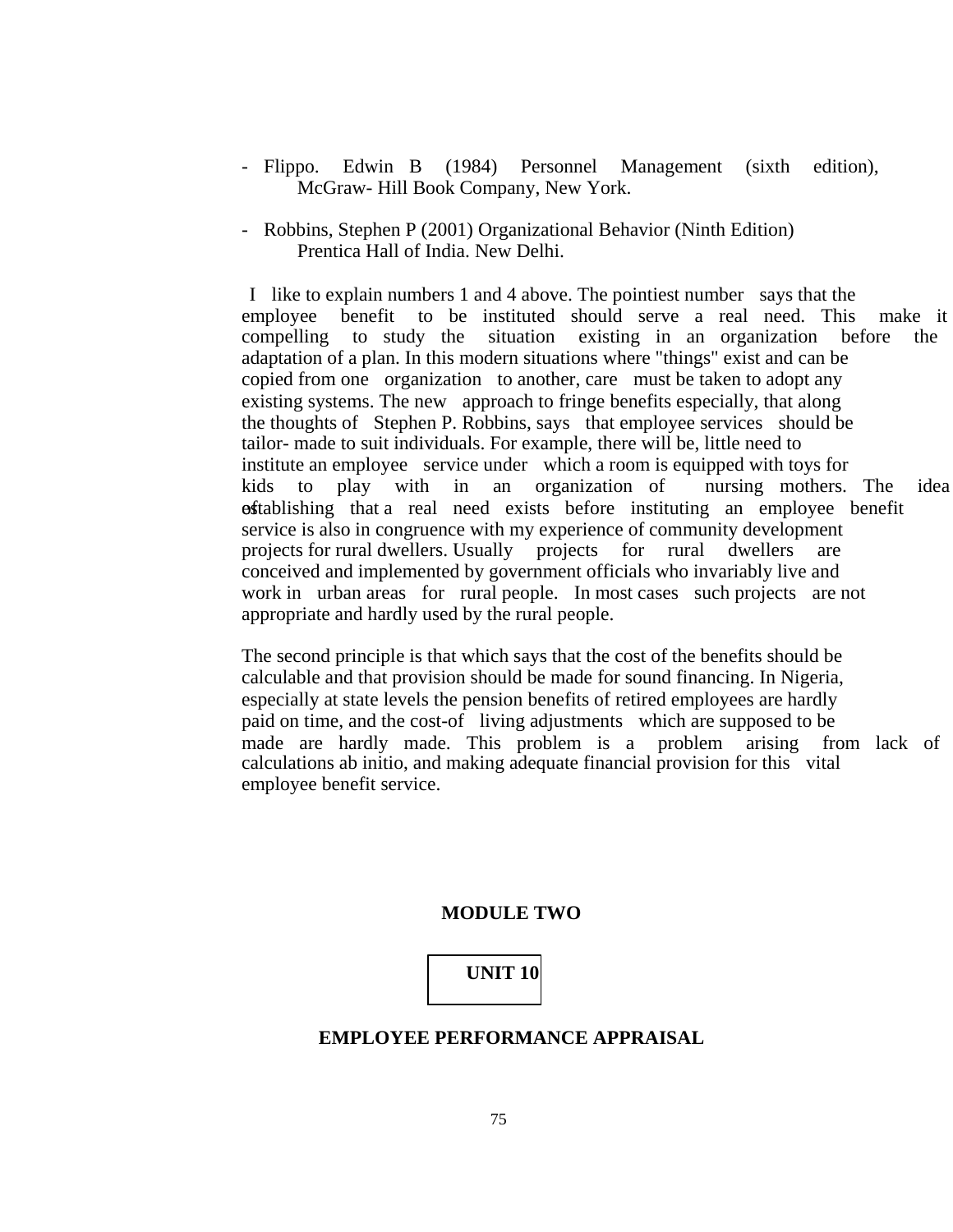| <b>Table of Contents</b> |                                |
|--------------------------|--------------------------------|
| 1.0                      | Introduction                   |
| 2.0                      | Objectives                     |
| 3.0                      | <b>Main Contents</b>           |
| 3.1                      | Definition and scope           |
| 3.2                      | Reasons for appraisal          |
| 3.3                      | Difficulties with appraisal    |
| 3.3.1                    | Appraisal forms                |
| 3.3.2                    | Appraisal rating               |
| 3.3.3                    | Appraisal interviews           |
| 4.0                      | Conclusion                     |
| 5.0                      | Summary                        |
| 6.0                      | Tutor marked Assignments       |
| 7.0                      | References and other resources |

## **1.0 Introduction**

According to G. A. Cole, employee performance appraisal is one out of only 3 of the numerous personnel functions that evaluates the employee individuals. It is as a result.  $L\%$  ~ important because it is sensitive. In his words, this is "....a task that is delicate as well as complex". In Nigeria, this task has been carried out at one time as a "confidential annual report" i.e. done by the manager/supervisor without the knowledge or any input by the employee being appraised; and at another time as an "open performance appraisal" system. Whatever it is or should be, is the concern of this unit.

## **2.0 Objectives**

By the end of this unit, you should be able to;

- Define the concept of employee appraisal
- List the reasons for which appraisals are done
- Recognize an appraisal form
- Construct a rating scales for employee appraisal
- Conduct an appraisal interview

#### **3.0 Main contents**

Definition and scope of employee performance appraisal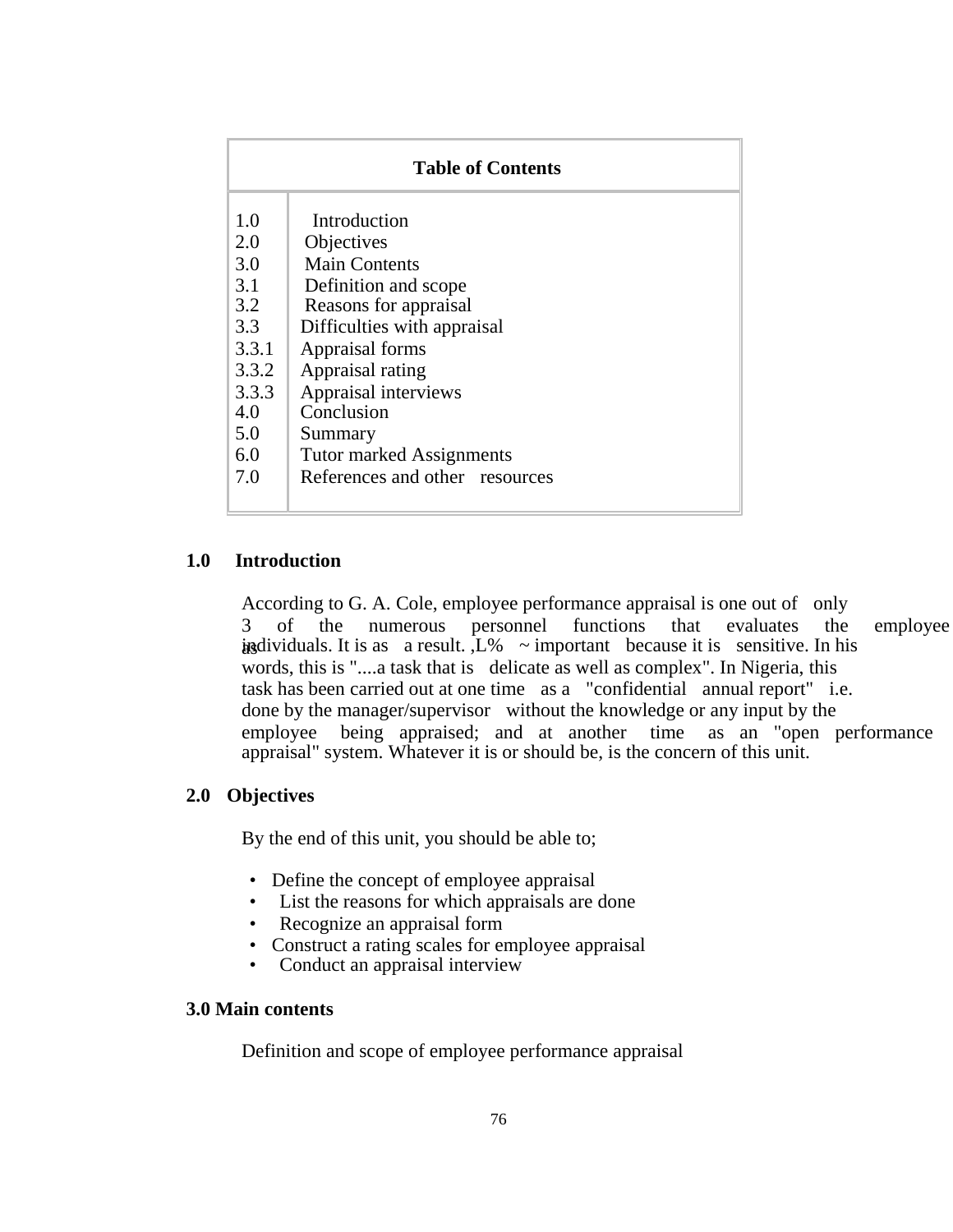## **3.1.1 Definition**

In their book. Human Resources Management, Theory and Practice, John Bratton and Jeffrey Gold (in the glossary of the book) define performance appraisal as an

**"Analysis of an employee's capabilities and potential drawn from assessment data of past and current work, behavior , and performance. allowing decision to be m ade in relation to purpose - for example HRD needs"**

The say of HRD (Human Resource Development), among other things, as "A term used to indicate training and development ...."

## **3.1.2 Scope**

Seen in the light of the definition above, performance appraisal has quite a number of factors in it to be considered. Firstly, it is an appraisal of the employee's capabilities and potential capabilities. As will be seen later, it is in Part therefore a rating of an employee's traits. Secondly, it is an assessment of data on work done.

 Therefore, it is not alone an appraisal of an individual's trait, but an objective measure of work done, using facts and figures. Taking these two factors together, performance appraisal can be seen to be concerned with assessment of both behavior and performance.

Thirdly, it has an aim, which is to allow decision to be made in relation to training, development, and as will be seen later, promotion, increase in salary etc.

We have isolated these factors and emphasized them because in the context of Nigeria, as noted by I. Omale in a chapter of a book - Planning and Budgeting in Nigeria - Institutional and Policy Reforms (1994) these factors are singled out and weighted in a performance appraisal policy in the civil service. He enumerated the factors as follows:

- (a) actual performance compared with prescribed performance standards,
- (b) character traits,
- (c) attendance and punctuality at work (d) leadership performance.

Exercise 1.1 Define performance appraisal and list all the factors to be considered in an appraisal.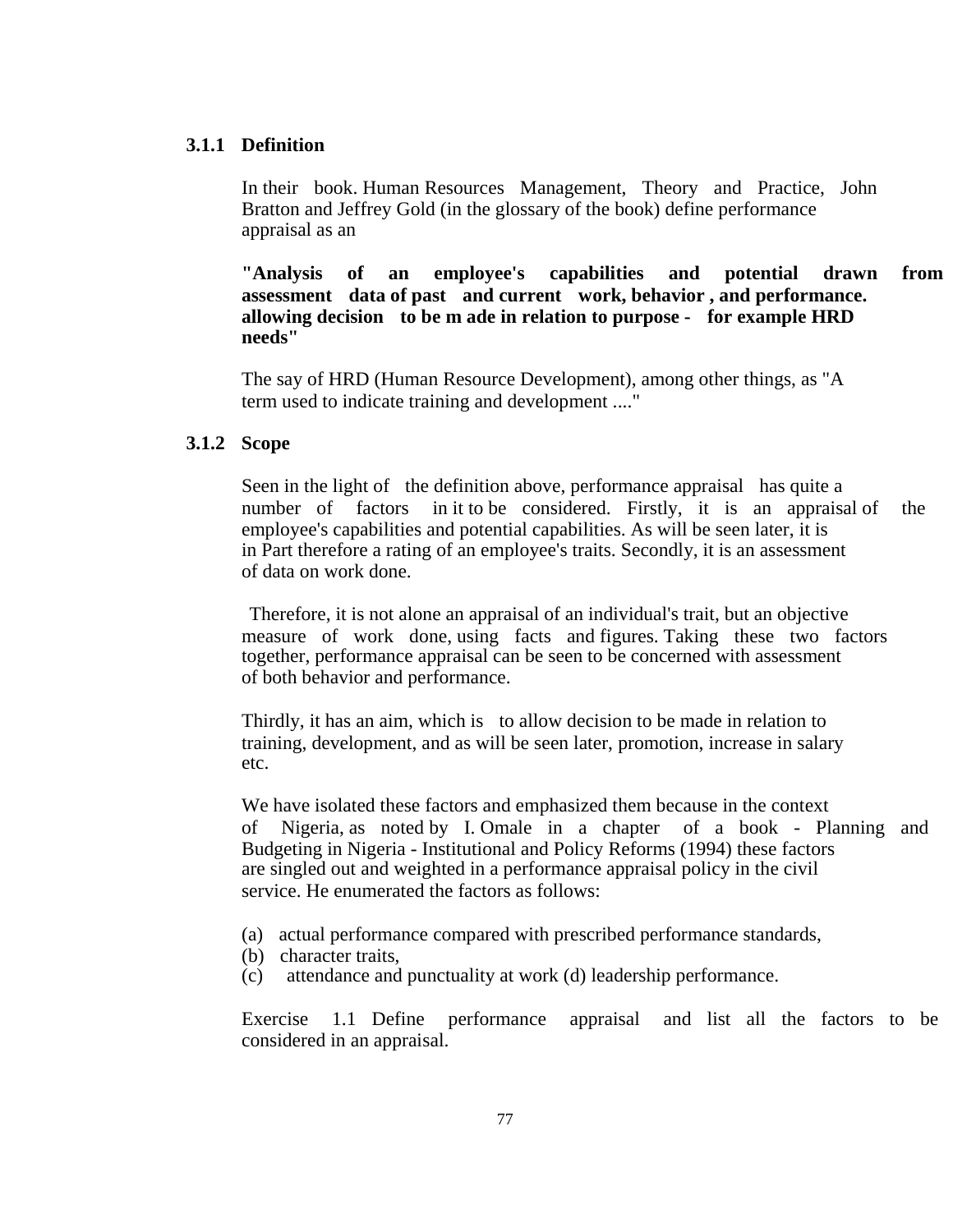## **3.2 Reasons for performance appraisal**

Some of the reasons for employee performance appraisal are contained under the topic "Scope" above. However, the reasons for it are numerous and G. A. Cole provides a list as follows:

- to identify an individual's current level of job performance to identif y employee strengths and weaknesses
- to enable employees to improve their performance
- to provide a basis for rewarding employees in relation to their contribution to organization goals
- to motivate individuals
- to identify training and development needs
- to identify potential performance
- to provide information for succession planning

Summing the reasons for appraisal, Cole says "The most likely reason for the adoption of staff appraisal is to draw attention to present performance in the job in order to (a) reward people fairly, and (b) to identify those with potentials for promotion or transfer".

#### **3.3 Difficulties with appraisals**

As we noted earlier performance appraisal is an intricate and complex affair. A. C. Cole cites three difficulties concerning both accuracy and fairness of appraisals.

They are:

- the construction of the appraisal documents
- the style in which the appraisal is approached
- the culture of the organization

## **3.3.1 The appraisal document i.e. the form)**

As seen above under scope, the target of appraisal can be either performance or behavior of an employee. The instrument or form or document used for appraisal usually indicates what it is that is being appraised. A. G. Cole gives the characteristics of forms which seek information about the person rather than about his performance as:

(i) generalized criteria

(ii) generalized ratings of performance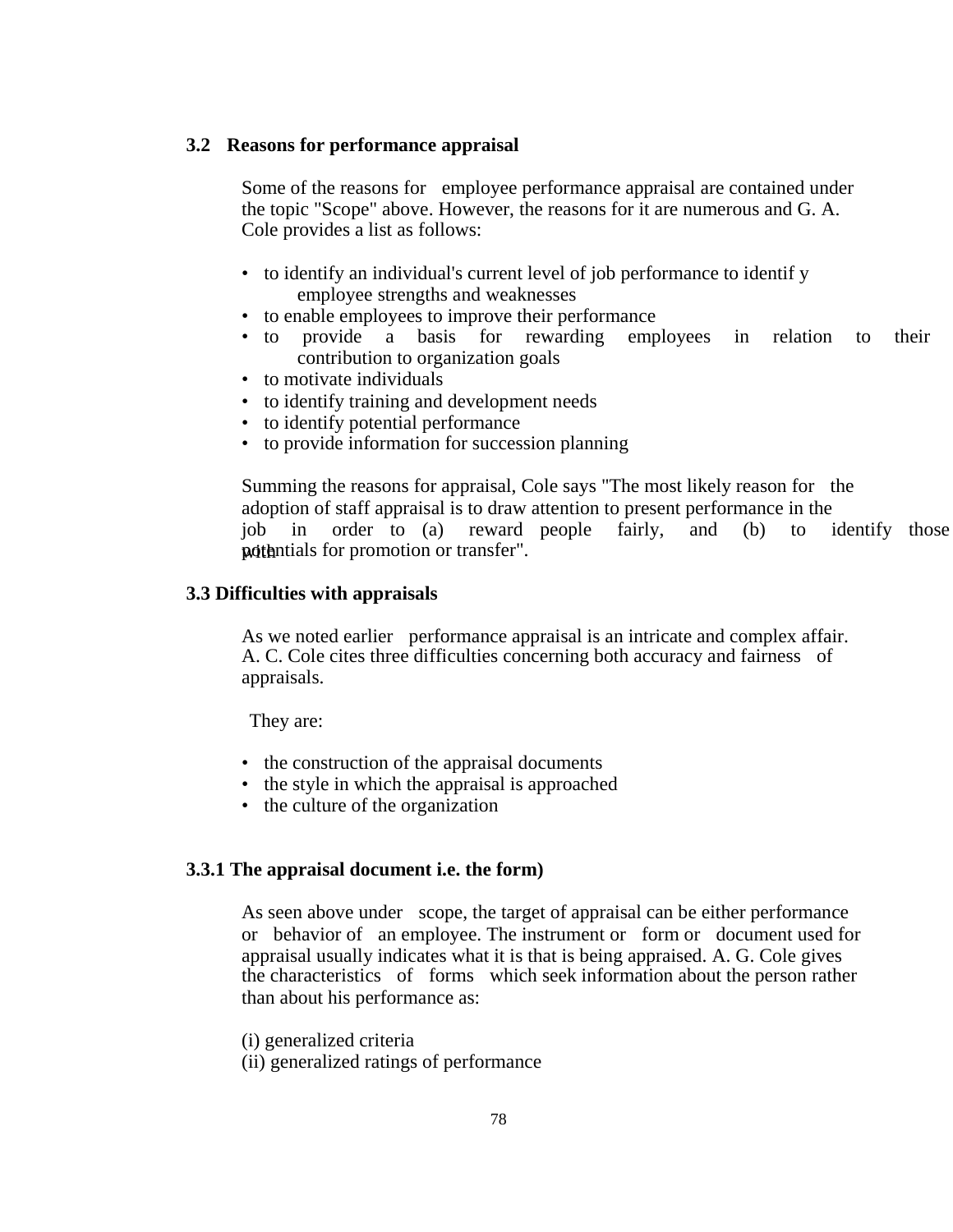#### (iii) individual qualities rather than results

(iv) box ticking as method of performance

An appraisal form that seeks information about the employee rather than his performance is at fig.  $1.1$  below

| Personal attributes                                           | 1. Always at the center of activity          |
|---------------------------------------------------------------|----------------------------------------------|
| leadership                                                    | 2. capable of leading smallish groups        |
|                                                               | 3. has no real leadership qualities          |
| Initiative                                                    | 1. Always acts on own initiative             |
|                                                               | 2. Will act on own initiative in minor       |
|                                                               | ways                                         |
|                                                               | 3. Never acts unless instructed              |
| <b>Judgment</b>                                               | situation<br>with<br>Assesses a<br>bool      |
|                                                               | discernment                                  |
|                                                               | Sometimes confused<br>by<br>2.<br>strong     |
|                                                               | counter-arguments, but generally makes       |
|                                                               | sound assessment                             |
|                                                               | 3. Totally lacks any critical faculty        |
| Decision-making Ability 1. Makes sound decisions at all times |                                              |
|                                                               | 2. Cannot always foresee the outcome of      |
|                                                               | his decisions                                |
|                                                               | 3, Decisions are more like guesses           |
| <b>Customer Awareness</b>                                     | 1. Aware of need for quality, timeliness     |
|                                                               | and price                                    |
|                                                               | 2. Only partially aware of the importance    |
|                                                               | of the customer during the working day       |
|                                                               | Customers' needs<br>are<br>3.<br>seen<br>las |
|                                                               | secondary to his own                         |
| Self-disciple                                                 | 1. Has well-balanced<br>attitude<br>towards  |
|                                                               | work and leisure                             |
|                                                               | 2. Concentrates on work he prefers           |

Fig 1.1 Appraisal form emphasizing individual qualities

## **Appraisal styles**

Maier (1958) identified three basic approaches to the appraisal interview. These were as follows:

- (1) TELL AND SELL approach, in which the manager tells his subordinate how he is doing, and endeavors to persuade him to accept what has been decided for him in terms of improvement.
- (2) TELL AND LISTEN approach, where the manager tells his subordinate how he is doing, but then sits back and listens to the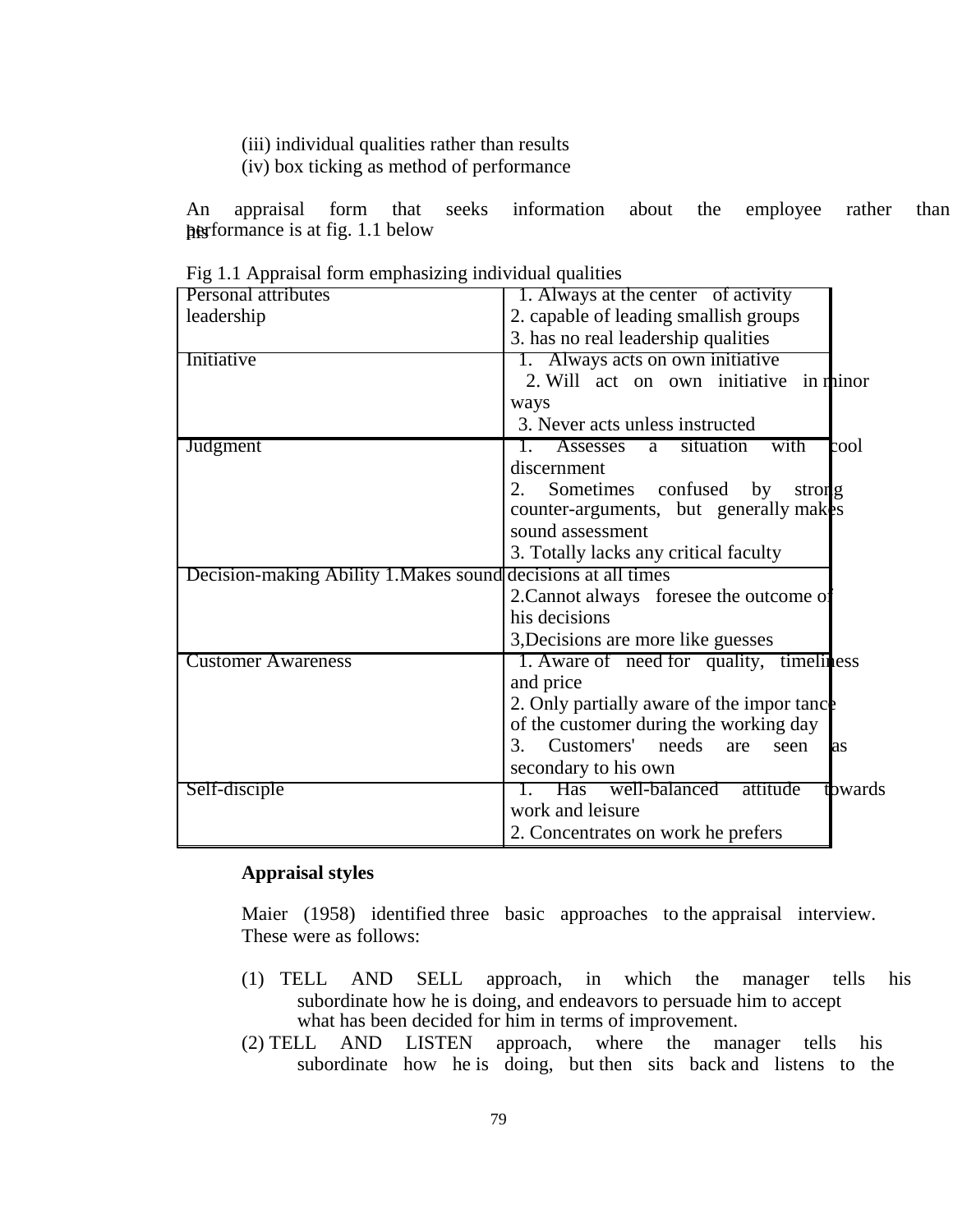individual's point of view both about the appraisal and about any follow- up action required.

(3) PROB LEM-SOLVING approach, in which the manager effectively puts aside the role of judge in order to join the subordinate in mutual reflection on progress and mutual discussion about required action.

Maier has in effect described a continuum of interviewer behavior ranging from a relatively autocratic style to one that is fully participative. The tinuum may be described graphically as below:

Interview dominated By manager

> **A continuum of appraisal interview styles (after Maier)**



80 Interview shares between Manager and subordinate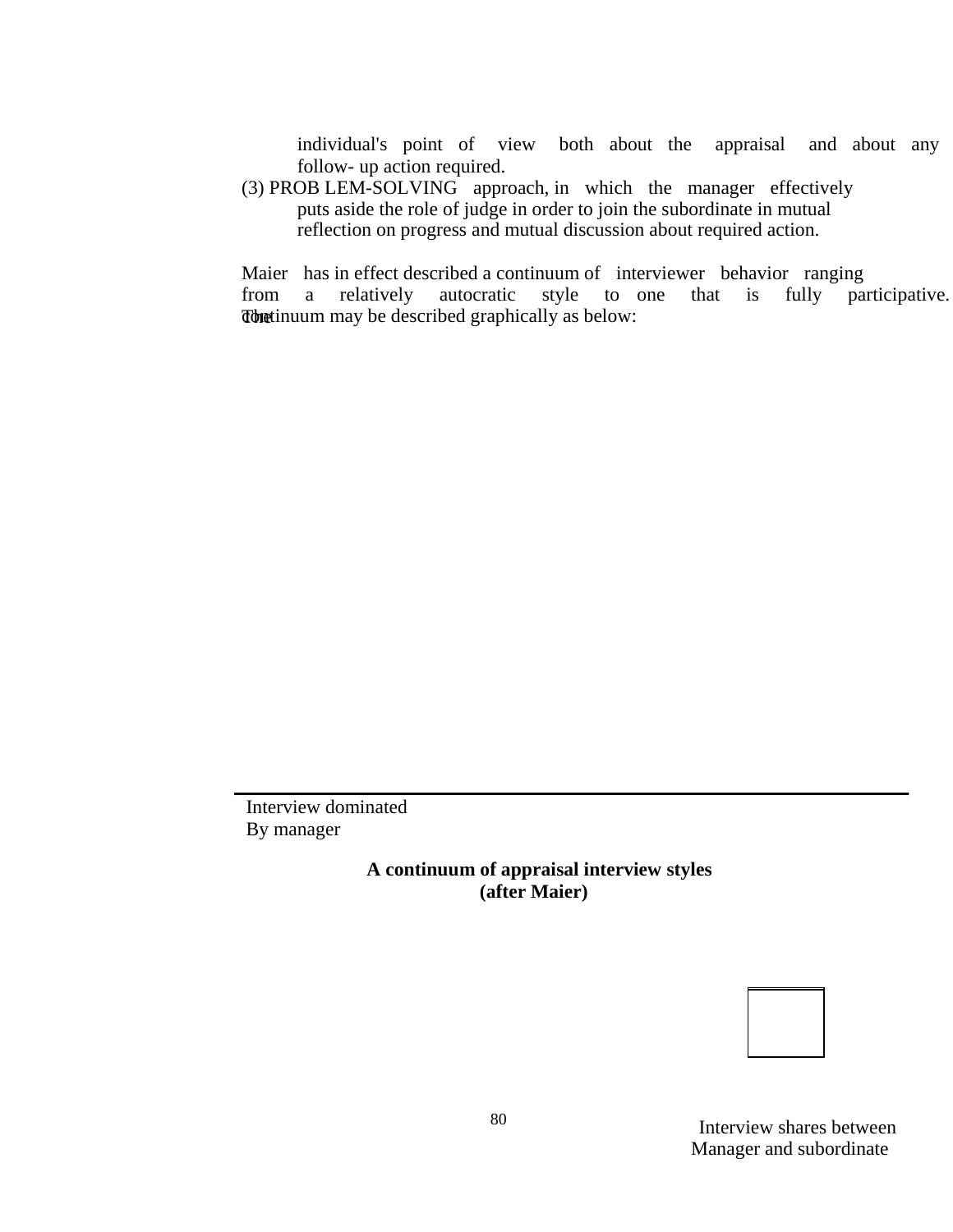

 A. G. Cole notes the following as being the difficulties with appraisals utilizing the above form, i.e individual qualities appraisal.

The first difficulty with this approach is that of measurement. How can a manager fairly assess qualities of leadership or judgment, for example? The second difficulty is that of relevance How central to success are diligence and cost consciousness, for example'? Hard work is not synonymous with effective work; awareness of costs may be disadvantageous if it discourages initiative or decision-making. The third difficulty is that the **nonpleting** the form have to rely on subjective impressions instead **of** concrete evidence. Fortunately, the senior management of the company concerned found it too difficult to operate such a generalized instrument and eventually substituted a results-oriented system.

On the other hand, all appraisal which focuses attention on performance could have a form as the one of fig. 1.2 below.

 Fig. 1.2 Results-oriented appraisal form Company: Office Equipment Sales Position: Managing Director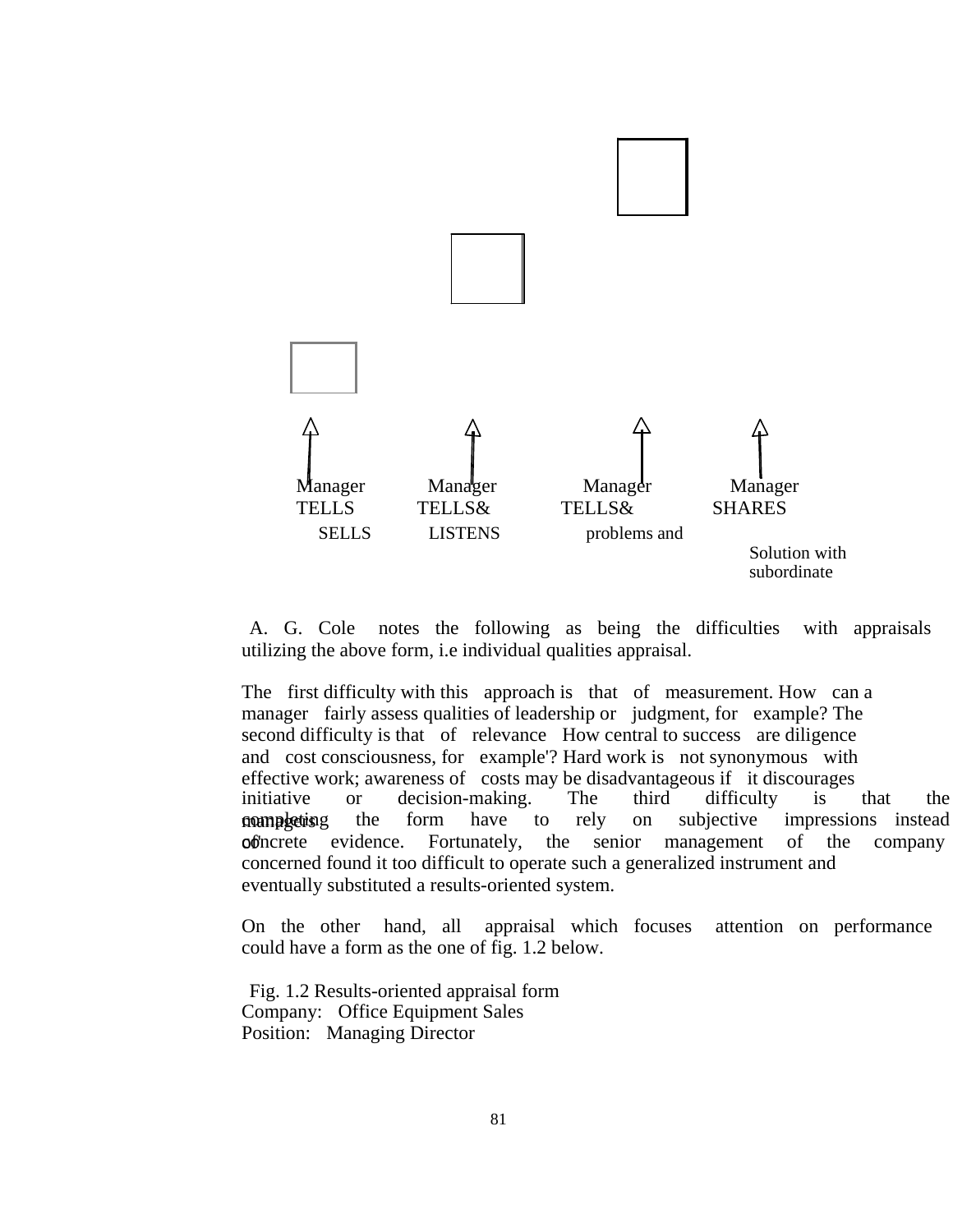| Key Result Areas         | Targets Set for the<br>Period*                                               |                 | Achieved             | Evidence                                   | <b>Notes</b> |
|--------------------------|------------------------------------------------------------------------------|-----------------|----------------------|--------------------------------------------|--------------|
| Profitability            | Increase profit sales Yes<br>ration by 5%                                    |                 | Annual<br>Accounts   |                                            |              |
| <b>Market Share</b>      | Maintain present<br>market share at 15%<br>by Andrew gross sales of<br>N150m | No $(13%)$      | <b>Industry</b>      | Price-cutting<br>statistics<br>competitors |              |
| Sales                    | Reduce average No<br>delivery time to four<br>weeks                          |                 | Annual<br>(N 148m)   | Accounts                                   |              |
| Delivery                 | Ensure staff costs $d\phi$ yes<br>not exceed 5\$% of<br>total expenditure    |                 | Customer<br>Accounts |                                            |              |
|                          |                                                                              | *Financial year |                      |                                            |              |
| <b>Staff Performance</b> | yes                                                                          | Annual Budget   |                      |                                            |              |
|                          | Summary                                                                      |                 |                      |                                            |              |

An appraisal using the above form will find it possible to identify the relevant aspects of the job and to set measurable targets against which to assess the employee's performances in a fair and accurate manner. What is beta approximately approximately quality (how well?), time (by what time?) and cost (at what cost?)

In concluding this section however, it is advisable perhaps to adopt the Nigerian variant stated under scope above. There the two factors of behavior and performance, are being appraised. This is necessary because employee who deals with customers may have a very high quality job, accomplished in ver y good time, but delivers it in a ver y impolite manner. Not only can such a service or a good be rejected, the organization that harbors such an impolite staff may also be rejected. It may therefore be advisable to use the two forms above together for better result.

## **3.3.2 Rating scales in perf ormance appraisal**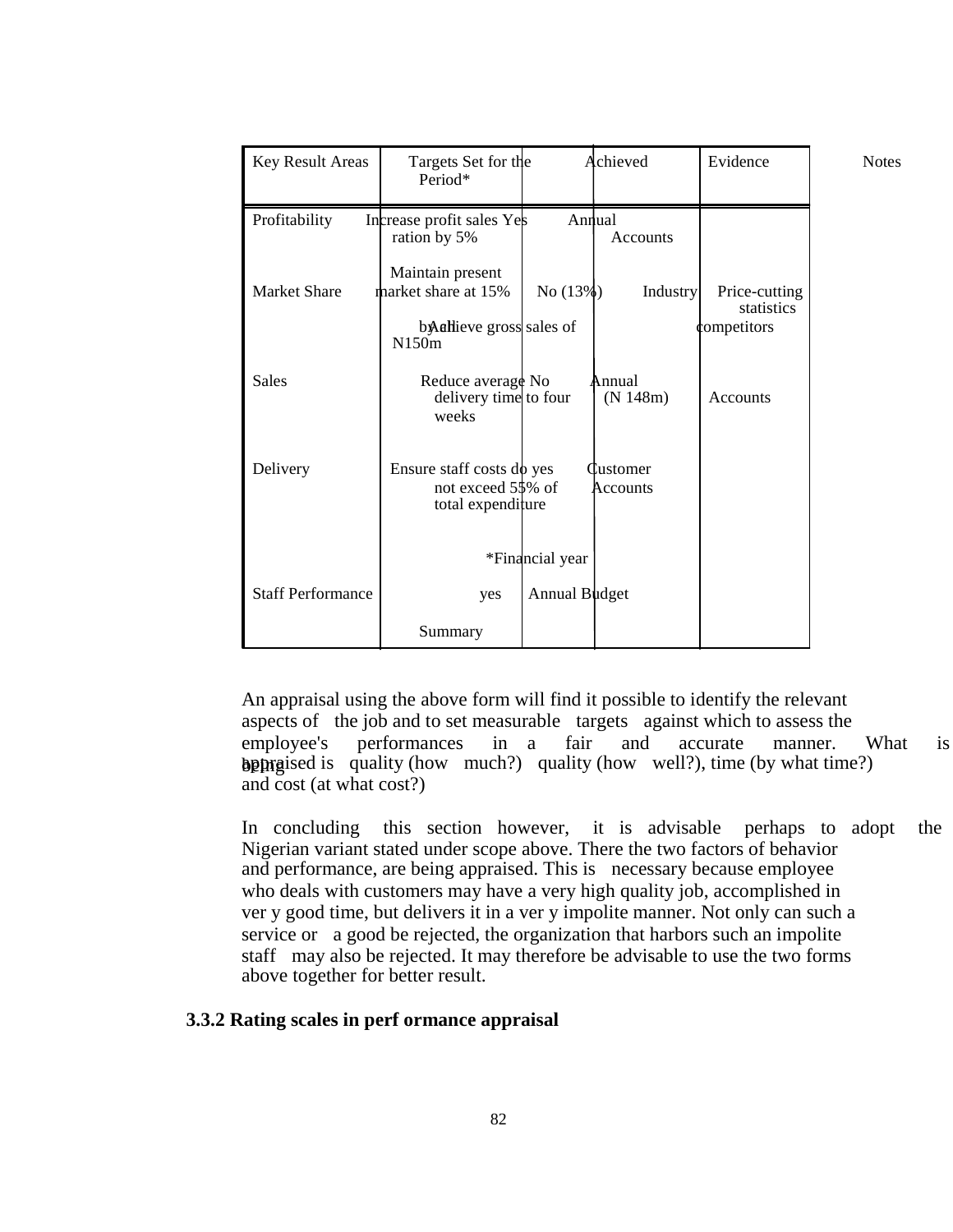Whichever factor we are measuring - behavior or performance - appraisers still have to measure individual performance which they do by use of one or more scales. Cole lists and explains them as follows:

## **1. Linear or Graphic Rating Scales**



Initiative Excellent..................Good..................Average................Poor

- 2. Behavioral Scales -this is the type shown in fig. 1.1 above
- 3. Results/Targets Set this is the example in fig. 1.2
- 4. Free Written Reports in this, the appraiser writes essay type answers to questions set on the appraisal document.

#### **3.3.3 Appraisal Interviews**

This is a face- to-face meeting the employee and his manager or supervisor. Its"aim is to discuss the subject of each item on the appraisal form. This is related to the open rather than the confidential appraisal method. It has a number of objectives. As listed by Cole these are:

- (1) to evaluate the subordinate's recent performance
- (2) to formulate job improvement plans
- (3) to identify problems and/or examine possible opportunities related to the job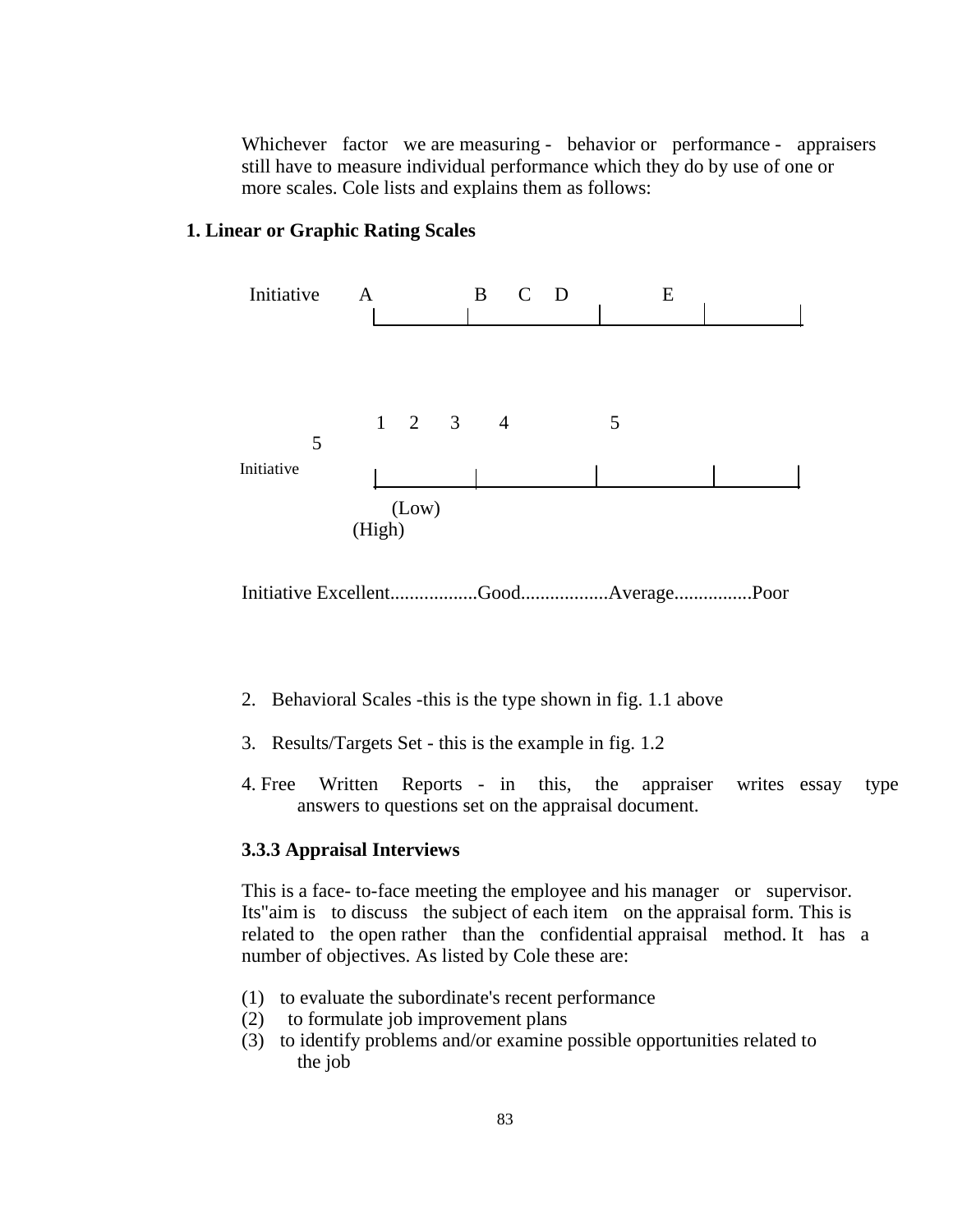- (4) to improve communication between superior and subordinate
- (5) to provide feedback on job performance to the employee
- (6) to provide a rationale for salary reviews
- (7) to identify potential performance/possibilities for promotion or transfer
- (8) to identify training and development needs.

## **4.0 Conclusion**

This unit has dealt with a critical, sensitive personnel function. From it you have learnt that appraisal rates both behavior and performance. You have also learnt the role of appraisal interviews and how it helps to bring manager/supervisor in close collaboration with the employee for the good of the organization.

## **5.0 Sum mary**

In this unit, as much as possible, all that you need to know about performance appraisal have been discussed. It covers definition, scope and the format of appraisal as well as style.

#### **6.0 Tutor Marked Assignm ent**

Question. In this unit allusion was made to the Nigerian situation. How does it differ from the other examples discussed? How would you reflect the Nigerian variant on a form?

#### **7.0 References and other resources**

Bratton, John and Gold, Jeffrey (1999) Human Resource Management - Theory and Practice (Second Edition) Macmillan Press Ltd, London

Cole, G.A (1997) Personnel Management Theory and Practice (Fourth Edition) ELST with Letts Educational, London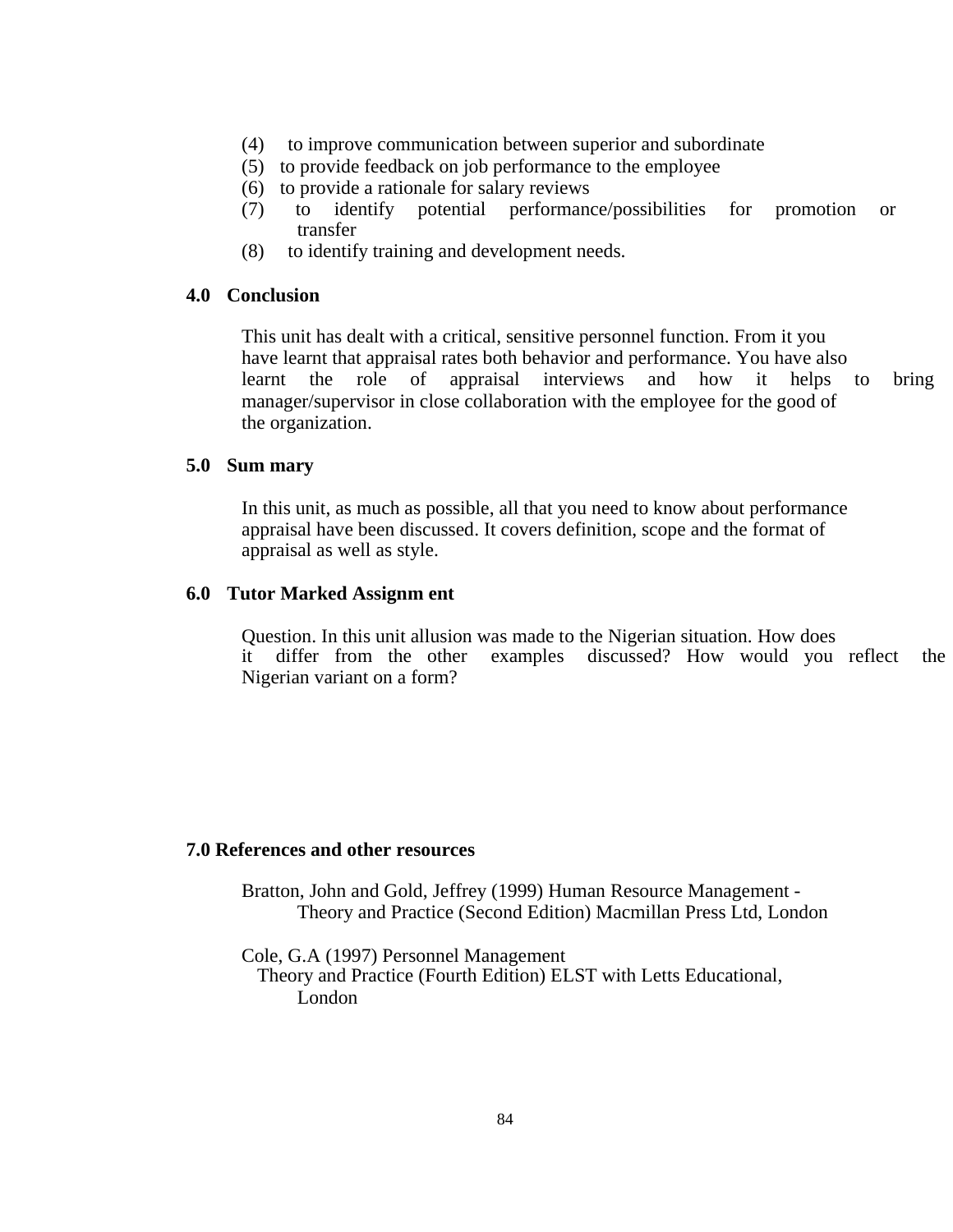- Omale, I "Complementary Institutional Reform Programme: The Civil Service Reform, in Obadan, Mike I, and Ogiogio, Gene O (1994) Planning, and budgeting in Nigeria
- Institutional and Policy Reforms, National Centre for Economic Management and Administration, (NCEMA), Ibadan.

## **MODULE TWO**

# **UNIT 11**

## **TRAINING**

## **Table of Contents**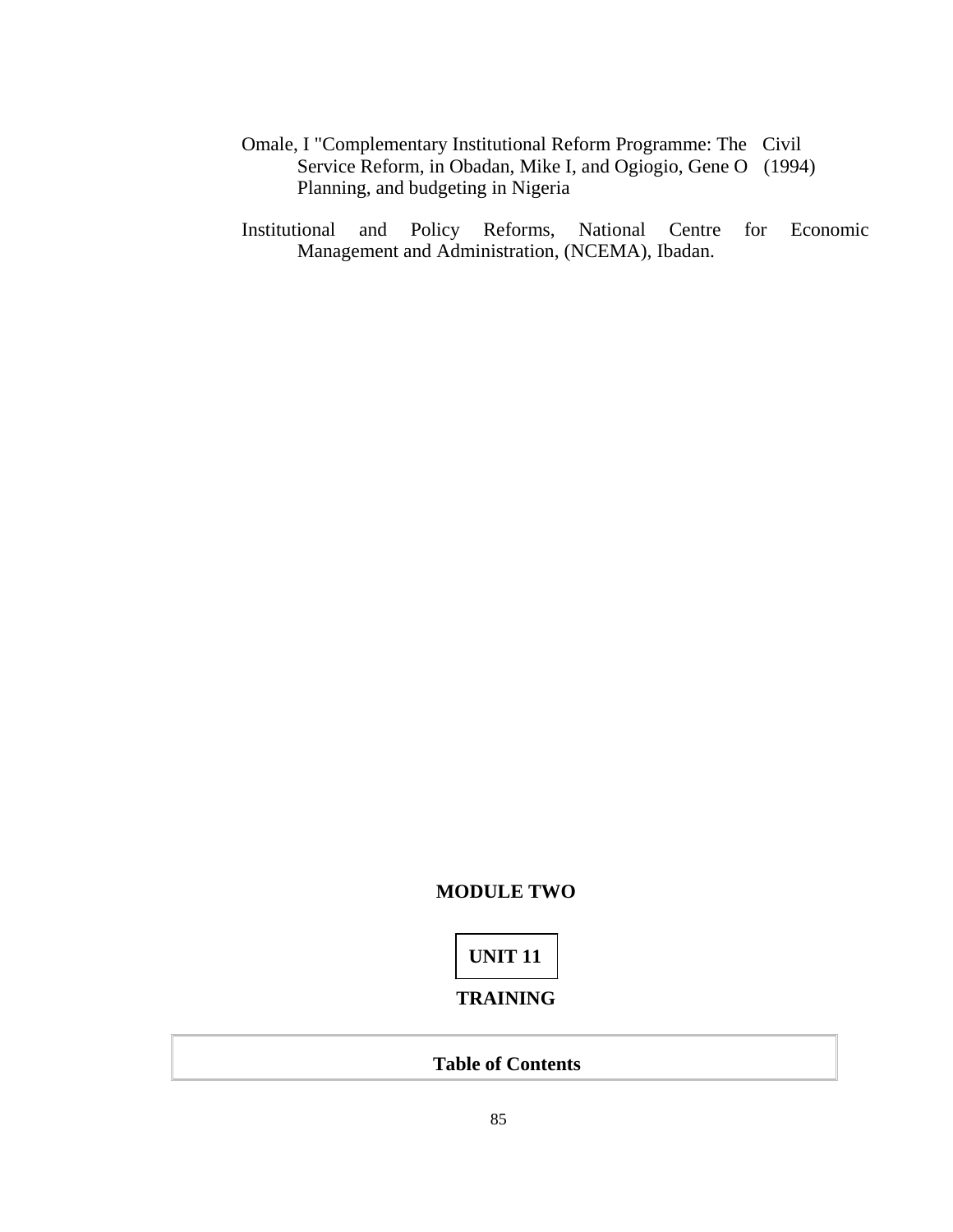| 1.0   | Introduction                               |
|-------|--------------------------------------------|
| 2.0   | <b>Objectives</b>                          |
| 3.0   | Main content                               |
| 3.1   | Definition and scope                       |
| 3.1.1 | Definition                                 |
| 3.1.2 | Scope                                      |
| 3.2   | <b>Pre-entry Training</b>                  |
| 3.2.1 | The liberal Arts School of thought         |
| 3.2.2 | The science oriented school of thought     |
| 3.2.3 | Professionals with administrative training |
| 3.3   | In-service Training                        |
| 4.0   | Conclusion                                 |
| 5.0   | Summary                                    |
| 6.0   | <b>Tutor Marked Assignment</b>             |
| 7.0   | References and other resources             |

## **1.0 Introduction**

Training is a very impor tant personnel function to which every organization must pay special attention. The contribution\_ of individual workers depend on what knowledge of the work they have and the skills they possess to carry out the work. These contributions will increase/improve with new knowledge and skill obtainable in most cases from training.

#### **2.0 Objective**

By the end of this unit you should be able to:

- Identify what training is
- Define training Identify training needs
- Device training plans
- Conduct training needs surveys

## **3.0 Main contents**

#### **3.1 Definition and Scope**

## **3.1.1 Definition**

As we embark on the definition of training, we want you to reflect whether the twin concept development is or is not the same as training; and whether both of them are or are not the same as education. Let us now, give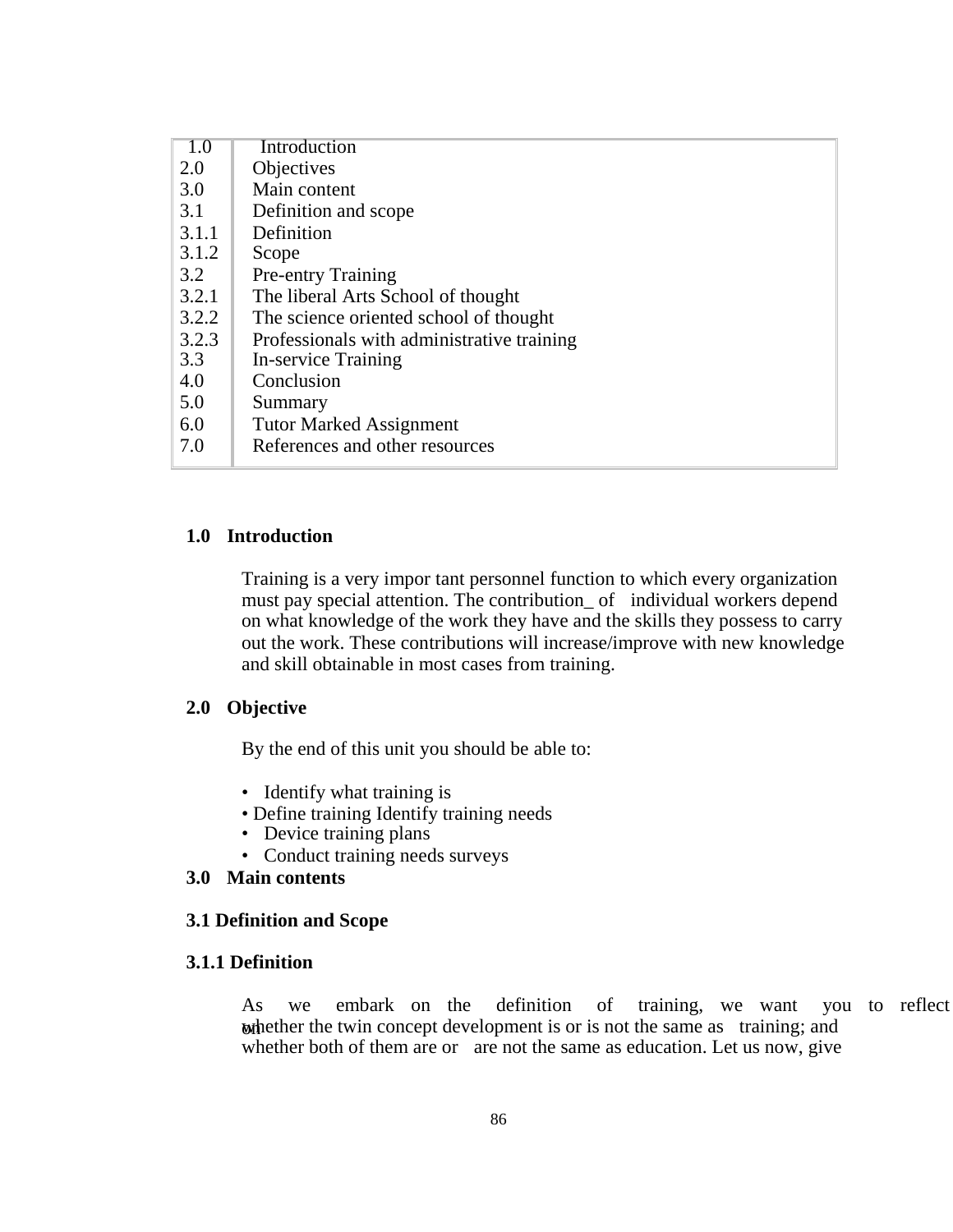the definition of training. We shall leave that of development to its own unit which comes later. G. A. Cole defines training as:

## **Training [is].... any learning activity which is directed towards acquisition of specif ic knowledge and skills for the purpose of an occupation or task. The focus of training is the job or task.**

## **3.1.2 Scope**

By scope here, we mean quantity and quality of training. G.A. Cole gives a long list of what determines the quantity and quality of training ing anizations. They are:

- Degree of change in the external environment (technological change, new legislation, etc)
- Degree of internal change (new processes, new markets, etc)
- Availability of suitable skills within the existing work force
- Adaptability of existing work force
- The extent to which the organization supports the idea of internal career development
- The commitment of senior management to training as an essential part of economic success
- The extent to which management sees training as a motivating factor in work
- Knowledge and skills of those responsible for carrying out the training.

The quantity and quality of training an organization has depends on its policy toward training. In some organizations, and this is common in government agencies in Nigeria, training is adhoc, unplanned and haphazard. Orther organizations are careful about training and are systematic about identifying training needs, then designing training activities in a rational manner to meet the needs, afterwards evaluate the results. This is how it ought to be.

The knowledge and skills that are or are not available in the public service as a result of training or lack of it are a function of two phenomena. The first is pre- entry training and the second is in-service training. We shall start by discussing pre-entry training.

#### **3.2 Pre-entry training**

 Pre-entry training is the training an employee has undergone before he joins a service or an organization. You may be led into thinking that this being the case, it should not feature prominently in the discussion of training that goes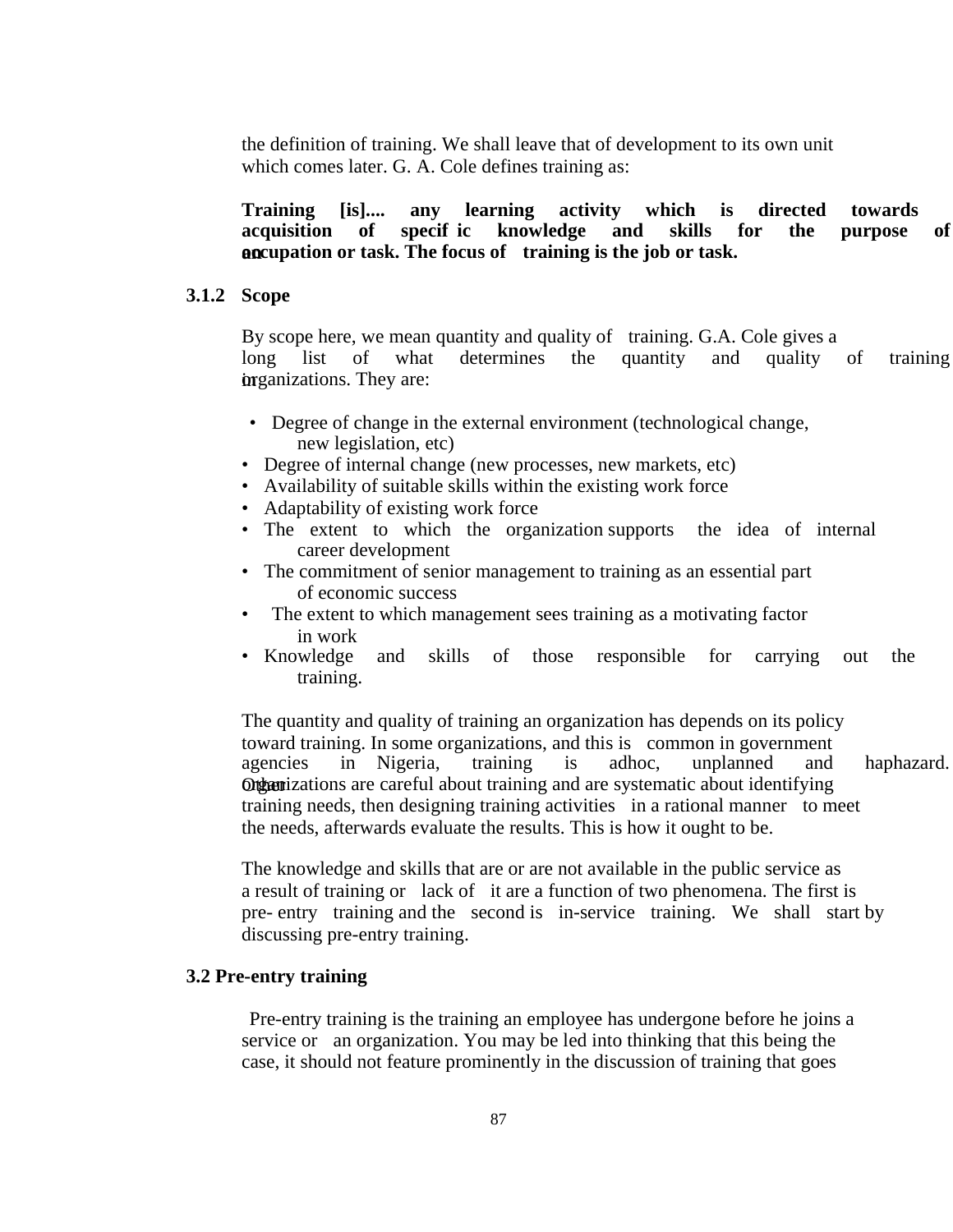on in the service or in an organization. There are a number of reasons why it should. Firstly, in some countries or organizations, the training that takes place in institutions from which government or such organizations get their staff is influenced by government or such organizations. Let us make this clearer by an example.

In the early 60s, and Institute of Public Administration was set up in Zaria, Nigeria. Its aim, among others, was to prepare administrative officers for the government. Although the training that took place there was "pre- entry" into service by those who attended it (and by the way not all who attended went into government service) was influenced by government needs. The curriculum was drawn up to reflect the needs of government Secondary, as noted above, the scope of training needed in an organization is determined, among other factors, by availability of suitable skills within the existing work force. Much of this existing skill comes from preining.y

In order to ensure some appreciable level of pre-entry knowledge and skills two schools of thought h have guided in-take into public services of countries and/or organizations. The first school of thought is associated with Britain.

## **3.2.1 The liberal arts school of thought**

O. Glenn Stahl states that: "In connection with the preparation of students for an administrative career, two schools of thought exist. One follows the lead of the United Kingdom which has been successful in recruiting for administrative duties the pick 14W graduates from Oxford, Cambridge, the London School of Economics, and other established universities". This is done on the assumption that: "..,the best administrators are those who have had a general liberal education, which makes for flexibility of ming, imagination and breadth of outlook". In the words of Lord Haldone (quoted by Stahl, in a learning before the Royal Commission of the Civil Service, he said "We still consider it worthwhile for our administrators to know their Aristotle and Plato".

 To a large extent, in the initial years of the Nigeria Civil Service, it was guided by this school of thought, The requirement for entry into the administrative class of the Nigerian Civil Service was mainly a liberal arts degree of not lower than a second class. And for many years, this entry qualification was sufficient (without any additional training/to take one through the career rungs to the topmost position - that of a Head of Service.

#### **3.2.2 The Science Oriented School of Thought**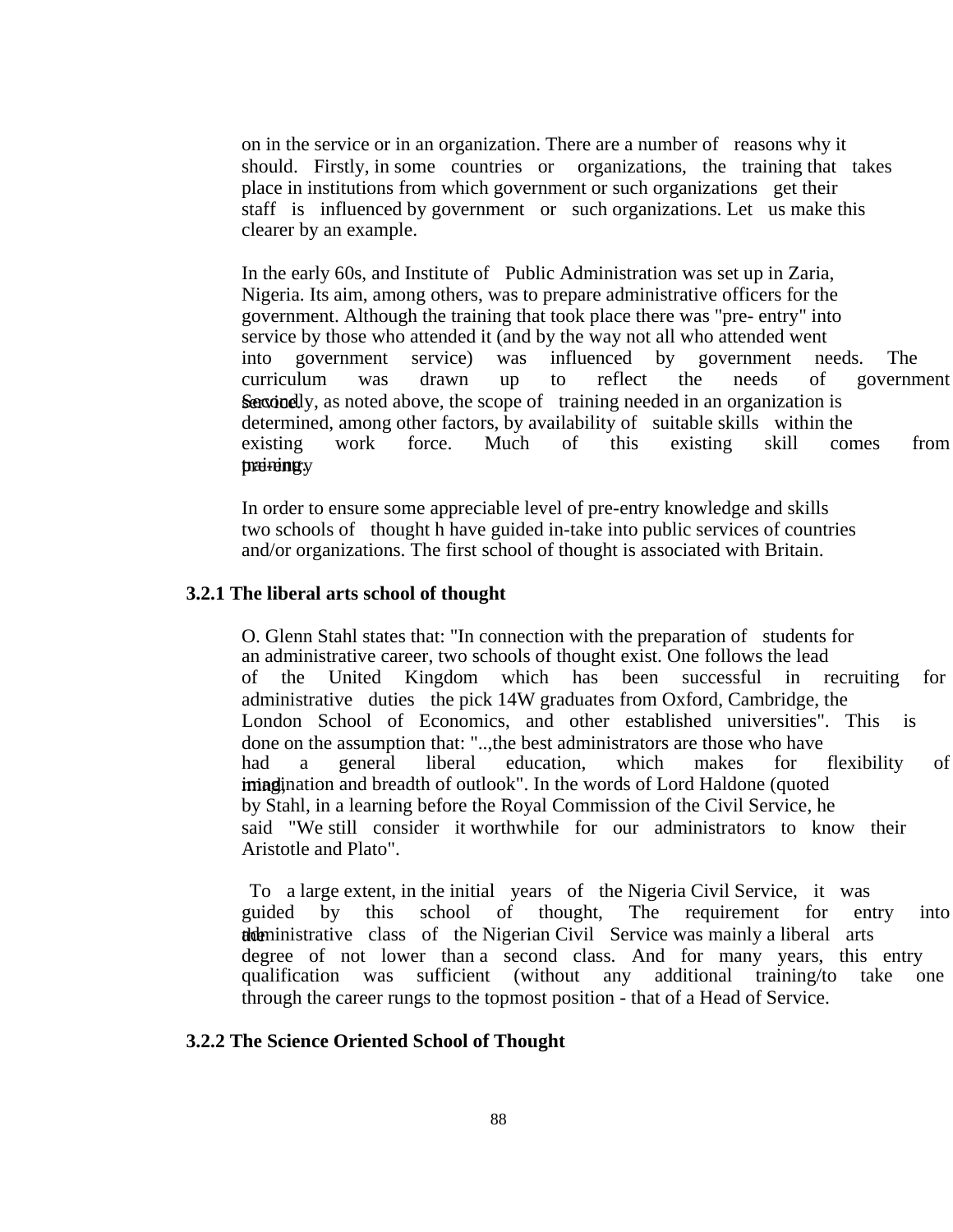In this school of thought it is maintained that administration is not all art but also science. This being the case, principles can be deduced from its practice which can be taught and learnt. This school believes that a student with a liberal arts degree can be given specialist training in the technicalities of administration. Such teaching combined with internship opportunities can qualify young people for a career in administration. This school of thought argues that it is possible to provide vocational training in administration subjects covered in such a training being determined by what an administrator actually does. Such courses will include according to Stahl, "administrative law, budgetary theory and practice, personnel administration, purchasing and handling of supplies, office procedures, reporting, statistics, research methods, and the like". The aim of training in this way is to produce a generalist, one who "....should be acquainted with these various subjects, not as a practitioner or a specialist but one who should know how to utilize practitioners and specialists most effectively". Stahl say, in this connection that "An honest analysis of the work of the administrator will show that he is called upon to know more and more but probably never enough about any of the many fields subject to his direction to qualify as a specialist".

The shortcoming of the training emanating from this school of thought is that the generalists it produces, fit only into government administr ative work and not much else i.e. its products have a small job (opportunities) market within which to operate.

#### **3.2.3 Professionals with administrative training**

What looks like a third school of though is the availing of graduates in various specialties with exposure to the art and science of leadership. This is premised on the belief that, in the words of Stahl, "The bulk of the nonclerical public jobs necessarily calls for technical knowledge in some field or the other". What this third school of thought aims at is to turn the expert in one field or the other to an administrator in order to rid him of what Stahl calls "the provincialism of the expert". By character, experts view issues from a narrowness of their expertise. Given some administrative training, the narrowness is minimized. This is on the premise that, again in the words of Stahl, "....cannot escape administrative responsibility at some time in their careers if they are to rise above mediocrity....."

He adds therefore that, "....chemists, and lawyers and doctors and statisticians<br>and similar specialists should be expected to have and similar specialists should be expected to have in their profession certain minima of the social sciences, social psychology, literature, and English, as a liberal dose of administration or management science". He ended this by saying that, "Few vocations are without the need for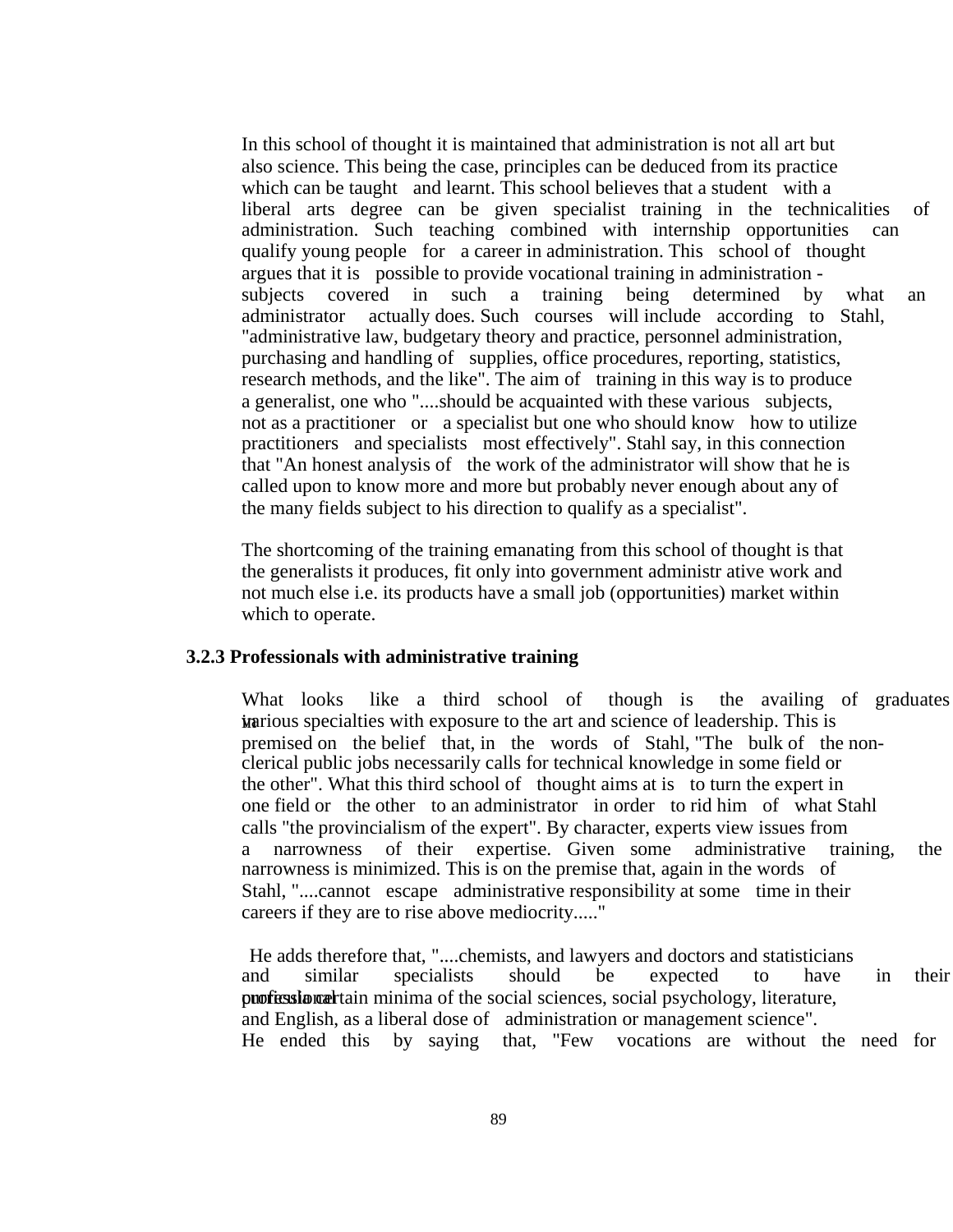executive capacity and an understanding of how to lead and to work with people".

In Nigeria of recent times, the second and third schools of thought discussed here are now the guide-posts for administrative training. A part from the limited number of people who opt to read public administration as a first degree course, quite a number now come from the social sciences, the arts and the professions - engineering, law, the natural sciences, etc; to do postgraduate and higher\_ degree courses in administration and management. In public service, a medical officer with a diploma in administration is likely to function more effectively as a per manent secretary in the ministry of health than a liberal arts graduates, so is an engineer with a higher degree management, a more effective chief executive in the ministry of works, etc.

Exercise 1.1 State the characteristics of each of the three schools of thought giving rise to a pre-entry training into public service discussed in this unit so far.

## **3.3 In-service Training**

In-service training starts from the application of the knowledge which an employee brings into service on the job to which he is assigned. It continues and includes making older employees more efficient in the performance of their present duties and even to equip them to qualif y for advancement in one or more direction. In the words of Stahl. "Viewed thus broadly, in-service training is never accomplished, it is always in process".

Here, we shall avail you of the forms and methods of in-service training, starting from:

- (a) Group training. Most of the pre-entry training we have discussed above are done in groups. However within the organization, conferences and seminars are held, field trips are undertaken. These are all training sessions. One that is, but not usually? thought as training is a regular staff meetings. If well handled, and not made an order- giving and order-taking period, it could be very profitable training for both subordinate and supervisor. Initial induction courses where large numbers of people are involved take this format.
- (b) One-the-job-instruction. This is the commonest form of training especially for the new entrant. The supervisor goes round to the work desk or bench and gives instruction on how the particular work is done.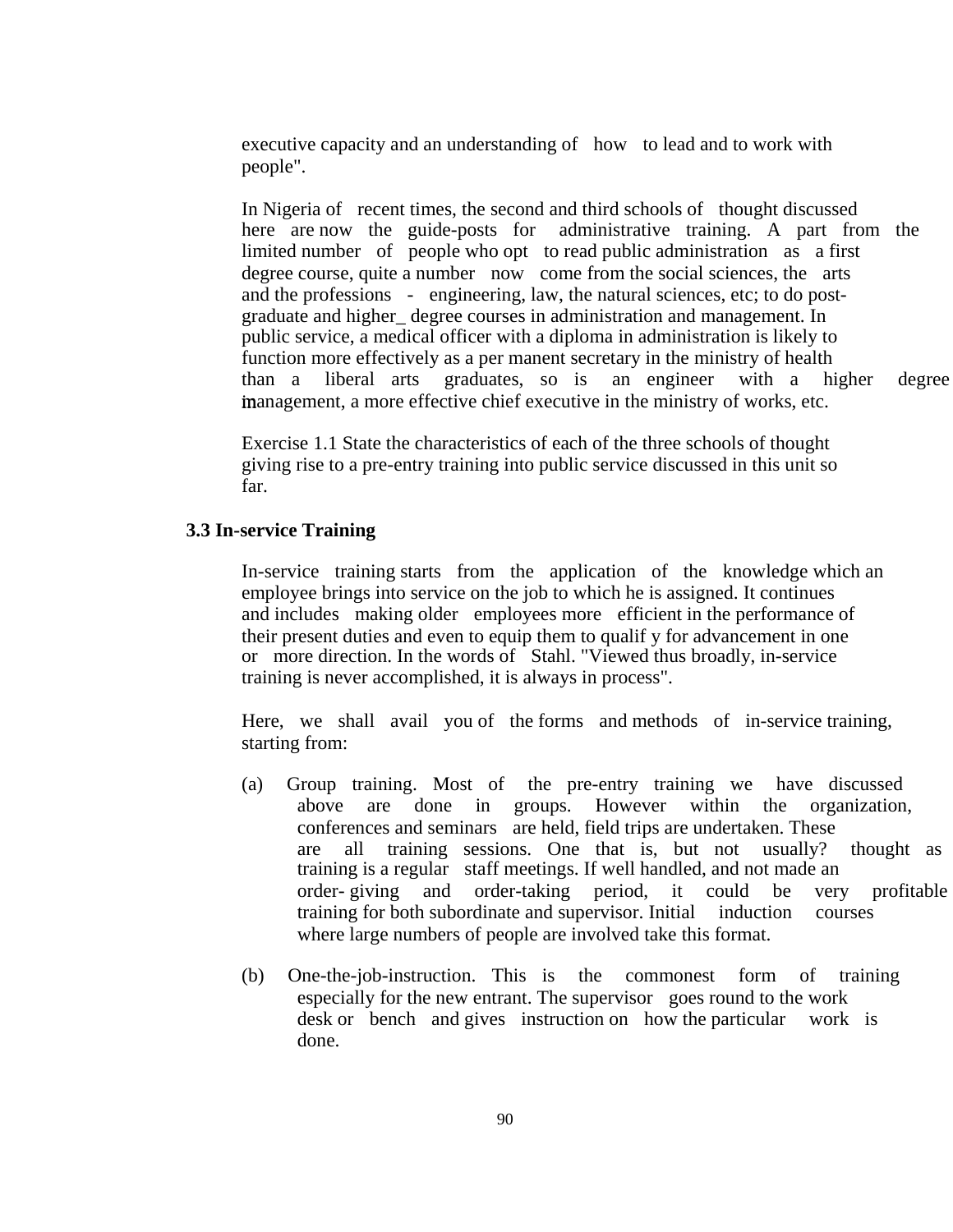- ( c ) Manuals and Bulletins Handbooks, procedure manuals, or periodic bulletins, made attractive and readable are a great method of training in an organization. In Nigeria, the work of administration -the handling of personnel, of finances, of stores, of procedures are all taught mainly via manuals, the most important being the Civil Service Rules, the **Regulations, the Stores Regulations** and the Civil Service Handbook. No administrator, however long he has been in service has a table that lacks these documents - they are the administrator's companion.
- (d) Correspondences Courses This is similar to what you are doing right now. When the circumstances is such that some employees are in the field, recourse is taken to the use of correspondence courses. Young administrative officers who were in the Colonial Service of Britain were taught here in Nigeria by notes written and sent from Britain. This was continued in independent Nigeria by circulars sent round Divisional Offices (now Local governments) by headquarters' staff. Instructions in such circulars were training instructions.
- (e) Use of Audiovisual Aids You are also familiar with this in this Open University programme. O. Glenn Stahl has this to say about this method; "Few training devices have quite the appeal and force of graphic or auditor y presentations. They include such media as still pictures, models, specimens, posters, maps, charts, film strips, slides, and. most important, motion pictures".

A final note on in-service training is the Nigerian understanding of it. In Nigeria, any training undertaken whilst an employee is in service, whether done in an institution outside the organization is regarded as  $triangular$  Thus when, in the early 60s to late 70s many Nigerian administrators were sent on course to the Graduate School of Public and Internal Affairs (GSPIA), in Pittsburgh, U.S.A they were on traineing.ce

Exercise 2.1. What is in-service training? List any 3 methods of carrying it out and explain them fully.

## **4.0 Conclusion**

In this unit you have been given what training means. You have known the importance and types of training which takes place before an employee joins a service or an organization. Such training is the source of the reservoir of knowledge and skills available in an organization before in- service training

91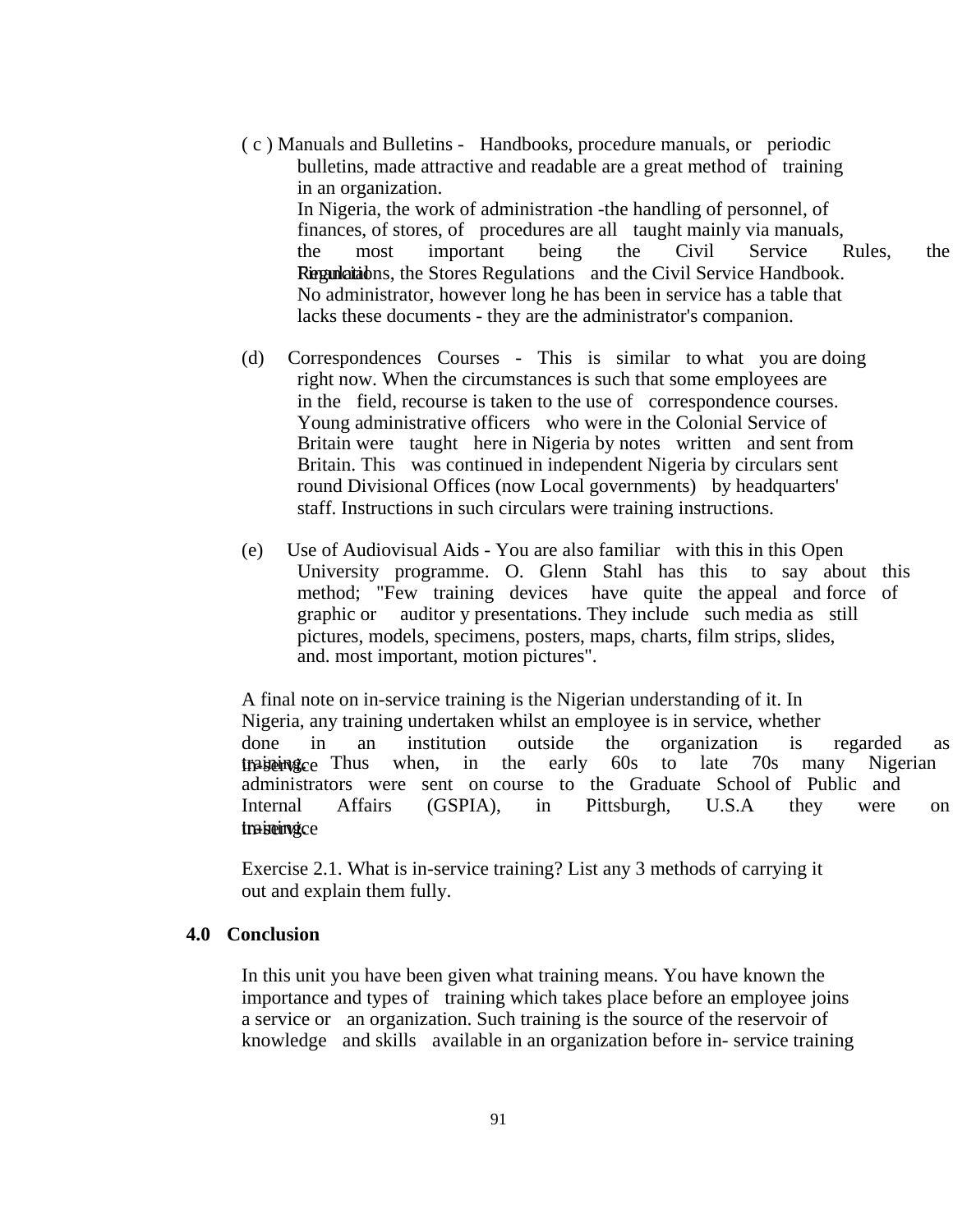comes in to augment it and lend to greater efficiency and to a preparation for higher duties.

#### **5.0 Sum mary**

This unit has dealt with the meaning of training, discussed pre-entry as well as in- service training. It has also given the scope of training.

## **6.0 Tutor Marked Assignm ent**

Question 1. Why is it necessary to require that an employee come into service of government with some knowledge and skill concerning the work for which he is employed; and which of the three schools of thought discussed in this unit influencing training, would you recommend for the unit influencing training, would you recommend for the Nigerian Sevies and why?

## **7.0 References and other Resources**

## **References**

- Cole G. A (1997), Personnel Management: Theory and Practice (Fourth Edition), ELST. Letts Educational, London.

- Stahl, Glenn O (1962) Public Personnel Administration (Fifth Edition) Harper & Row, Publishers, New York.

#### **MODULE TWO**

# **UNIT 12**

#### **MANAGEMENT DEVELOPMENT**

#### **Table of Contents**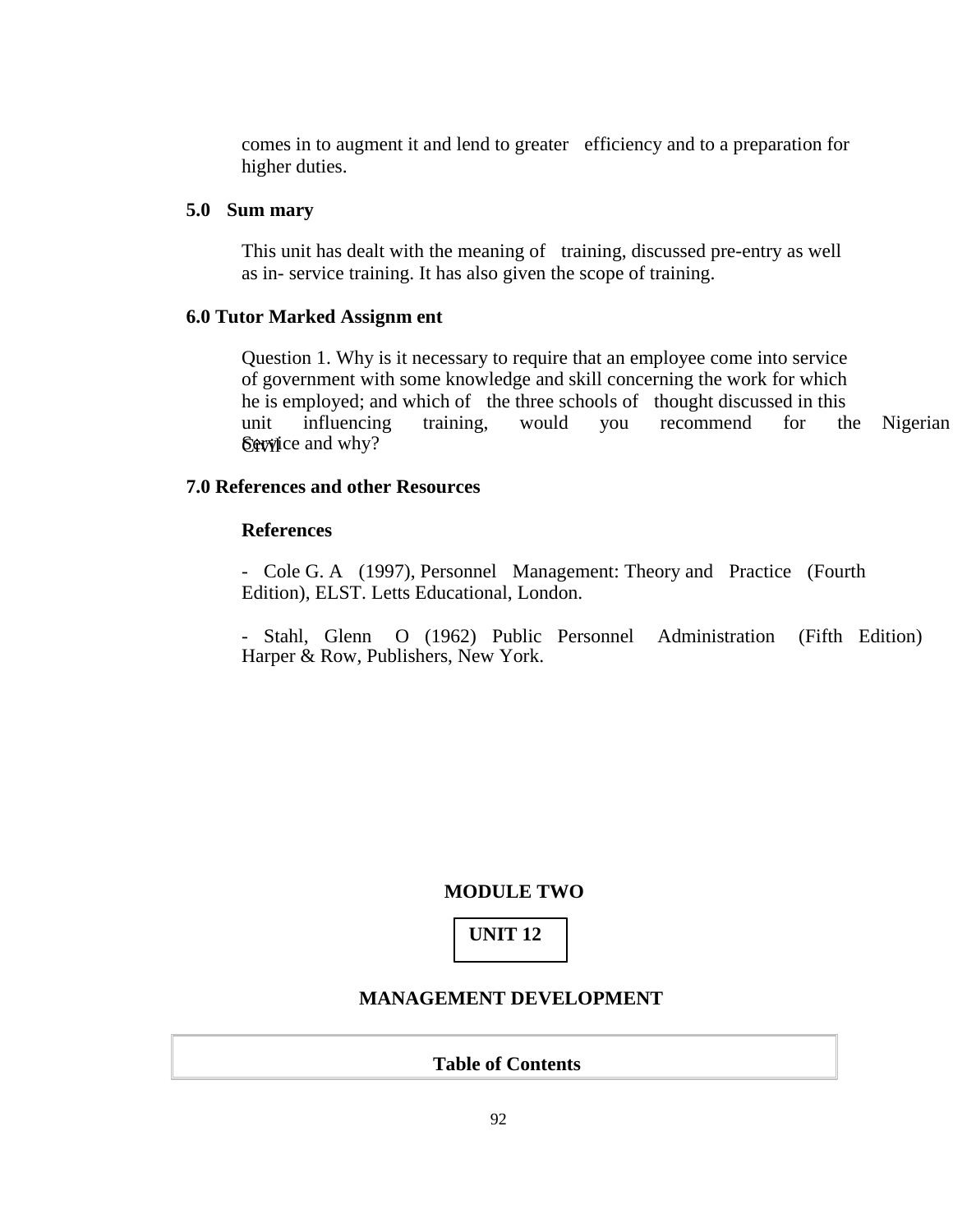| 1.0   | Introduction                                        |
|-------|-----------------------------------------------------|
| 2.0   | Objectives                                          |
| 3.0   | <b>Main Contents</b>                                |
| 3.1   | Definition and Scope                                |
| 3.2   | Management - knowledge and skills                   |
| 3.3   | Management development methods                      |
| 3.3.1 | Coaching/guided experience                          |
| 3.3.2 | Mentoring                                           |
| 3.3.3 | Delegation                                          |
| 3.3.4 | Doing the work of a superior officer in his absence |
| 3.3.5 | Projects and secondments                            |
| 4.0   | Conclusion                                          |
| 5.0   | Summary                                             |
| 6.0   | <b>Tutor Marked Assignment</b>                      |
| 7.0   | References and other resources                      |

## **1.0 Introduction**

You may wish to recall that in unit 11 where you learnt about training, we said it was the twin brother of management development. In this unit, we shall show you what management development is, and the various ways to bring it about.

## **2.0 Objectives**

By the end of this unit you will be able to:

- Define management development
- Identify management knowledge and skills
- List and explain various methods used in management development

## **3.0 Main contents**

#### **3.1 Definition and Scope**

## **3.1.1 Definition**

As you must now be very much aware, almost all important concepts in our field of study have many definitions depending upon the perspective or focus of the writer. A.G. Cole gives a number of definition of dearedgement, himself quoting from other colleagues. Quoting Drucker, A.G. Cole, says;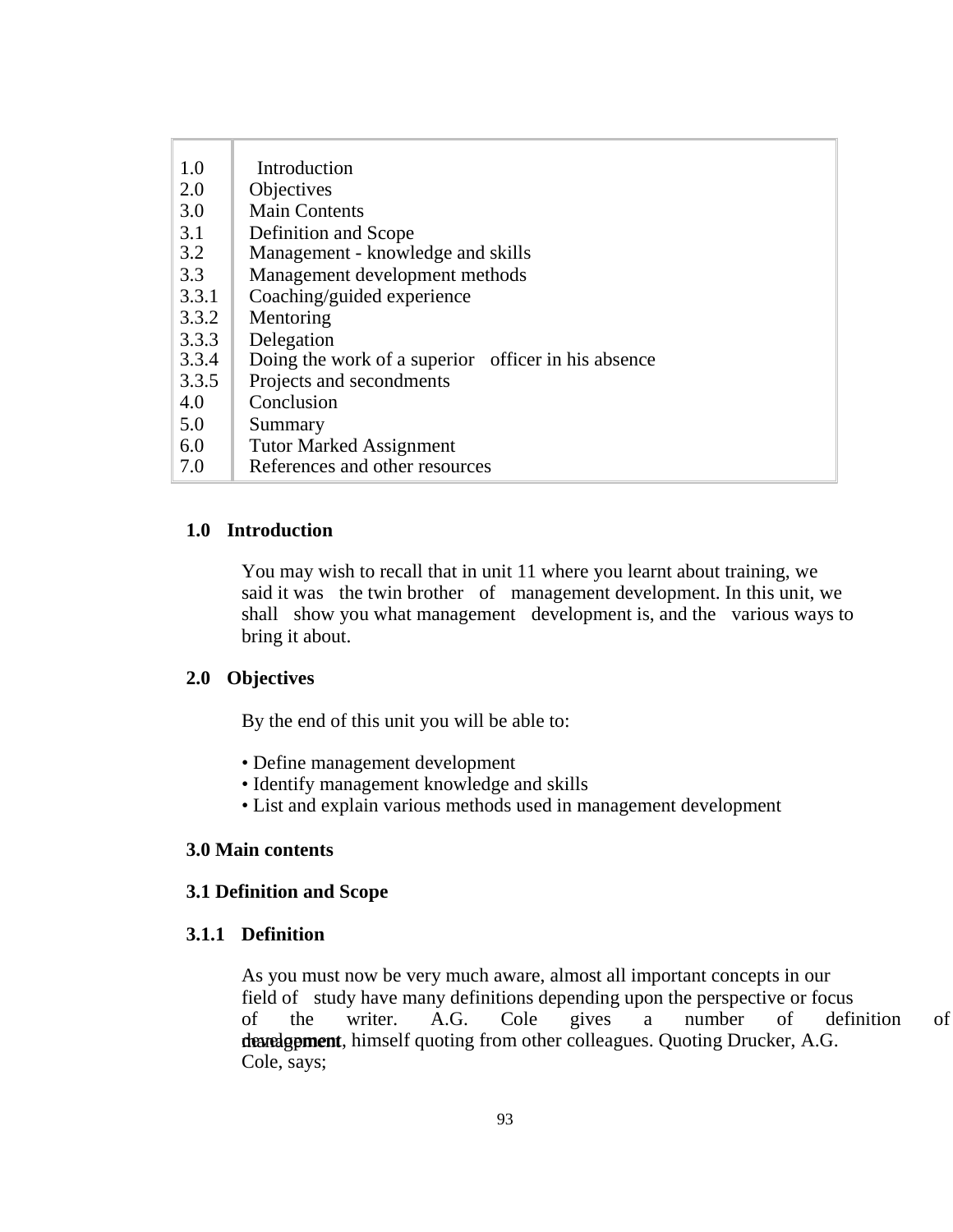**.....management developm ent must embrace all m anagers in the enterprise. It must aim at challenging all to growth and self developm ent.** 

**It must focus on performance rather than on promise, and tomorrow's requirem ents rather than those of today** 

Also, quoting from an Msc policy paper on Management Development, Cole says that Management development is

## **.....any attempt to improve managerial effectiveness through a planned and deliberate learning process**

Yet another definition, and this time A. G. Cole quoting Professor Morris, says of management development that:

**....developm ent is a continuing improvement of effectiveness within a particular system, which may be a person, but in the case of anagement** development is within the m anagem ent function of **anganization.** 

#### **3.1.2 Scope of Managem ent Development**

By Scope here we mean the field of managerial definition and expertise needing improvement so that the gap between present performance and expected performance may be bridged by management development. The following is a list of such activities. provided by Cole who adopted the list from Pedler etal:

- 1. Command of basic facts
- 2. Relevant professional knowledge
- 3. Continuing sensitivity to events
- 4. Analytical, problem-solving, decision-making, and judgment making skills
- 5. Social skills and abilities
- 6. Emotional resilience
- 7. Pro-activity, i.e. the inclination to respond purposefully
- 8. Creativity
	- 9. Mental agility
	- 10 Balanced learning habits and skills
	- 11 Self- knowledge

Management development is needed in order to keep the manager in possession of expertise so that he is not wanting in skills and knowledge in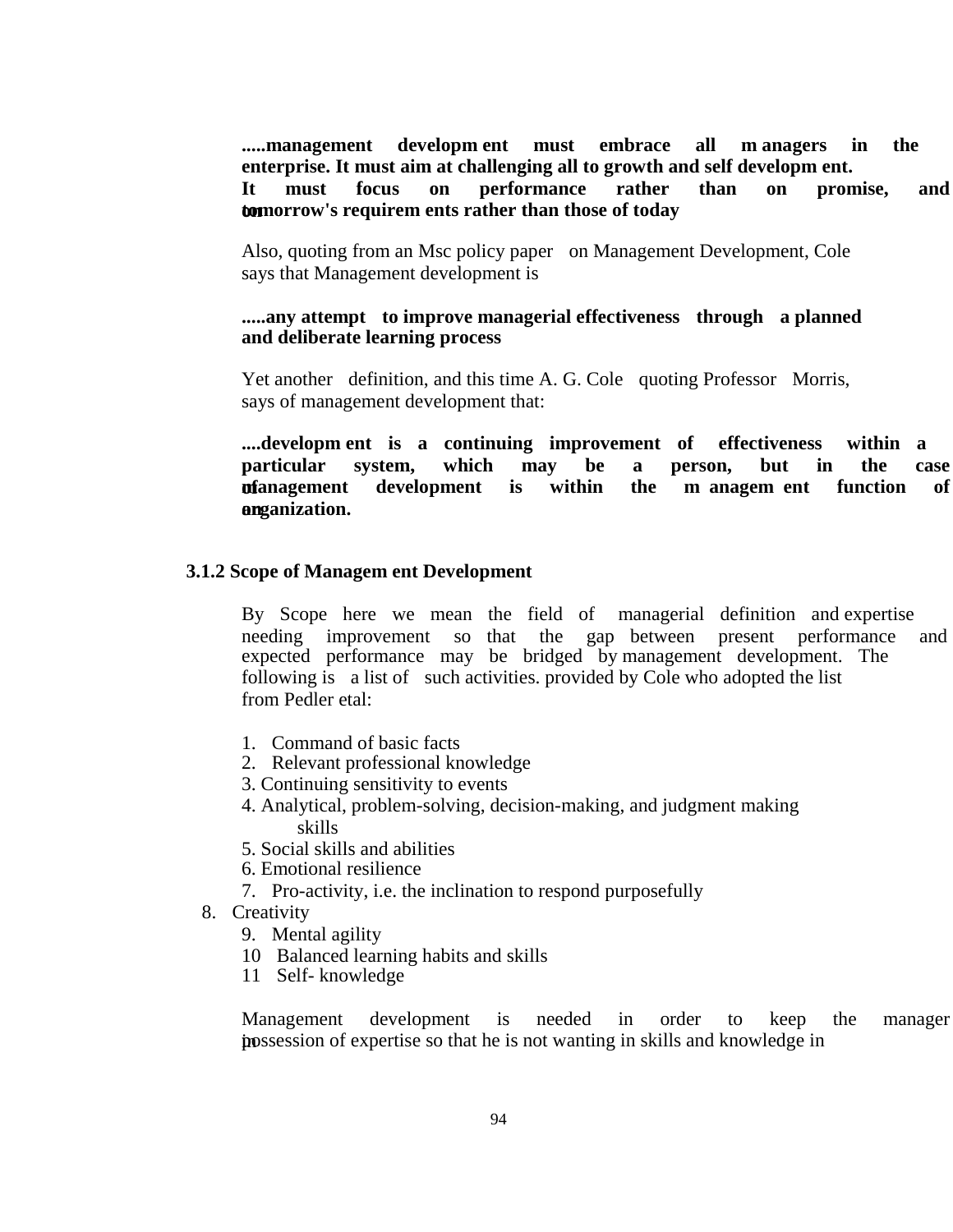any of the above activities. This is how wide the scope of management development needs are.

## **3.3 Managem ent Development Methods**

A. G. Cole has identified three methods of management **development.** Because the first two (a) Management education and (b) **Management Management is verify that we have already considered under unit 11, we** shall concentrate effort here on the third, (c) Experiential learning which Cole talks about as "...learning by doing; on-the-job experience usually with guidance from superior or colleague". In experiential learning he identifies and discusses the following:

## **3.3.1 Coaching/guided experience**

Taking his definition from the word "coach" he defines coaching in this context as "...intensive training of one or more persons by another who uses instruction, demonstration and practice as his or her prime methods". He says, "unlike other forms of instruction which are often concerned with passing on facts or theoretical knowledge. coaching is about helping others to learn how to do things. "....it is centered around a skilled individual who passes on his or her skills in a fairly intimate way to an individual or small group".

The areas in which managers need to develop skills and competence are areas such as communication skills, group leadership, staff appraisal, handling grievances. planning and budgeting. It is in areas like this, in which cognitive knowledge - the learning of theories and facts will not do, that, in the words of Cole, "The presence of a skilled and valued colleague to help talk things to handle selected situations can avoid embarrassment and major errors of judgment..."

## **3.3.2 Mentoring**

The name "Mentor" is that of a trusted friend used by one of the Greek Illysses to train his son in the art of war fares. A mentor, in Cole's words "....has come to mean someone mature and experienced who advises (and gives practical assistance where required) to a younger and less experienced person". He then says "Mentoring is a learning relationship which is broader than that in coaching. The latter is definitely skills or competency focused whereas the former is concerned with passing knowledge, insight and attitudes as well as skills". A mentor is usually not one's line manager but one higher and a person who has qualities that he passes unto a younger person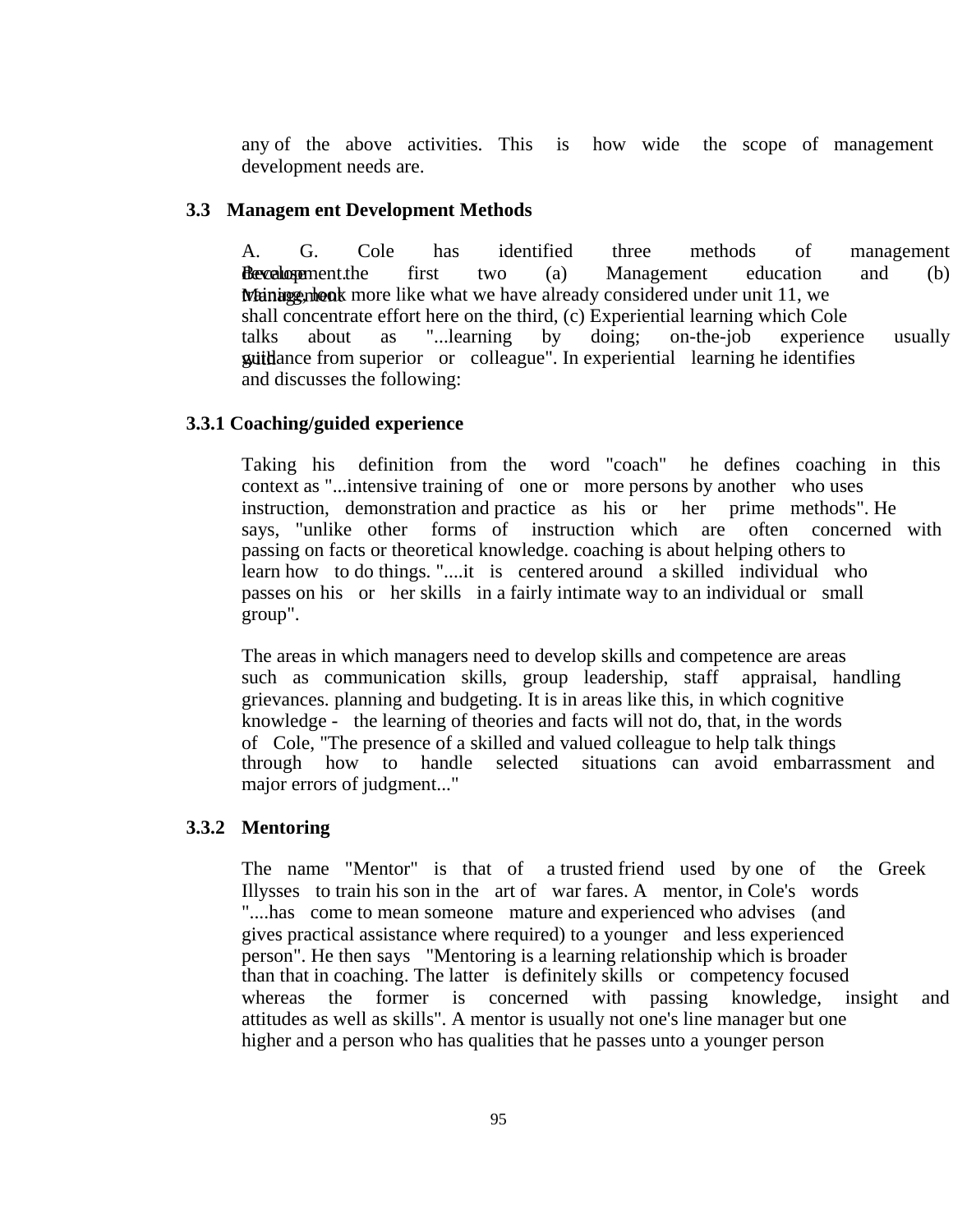without the stress of accountability or boss-subordinate relationship being present.

The following words of Cole capture the latter and spirit of the methods of coaching and mentoring very succinctly:

**Organizations that are using mentoring and coaching approaches in their Management development are attempting to gain added value from the Talents, experience and wisdom of their senior staff by encouraging them To pass their store of experience to junior colleagues, and to do so in the Workplace rather than at a business school, staff college or some other E xternal provider.**

#### **3.3.3 Delegation**

Cole defines delegation as "....essentially a power sharing process in which a manager transfers part of his or her authority to another, more junior person". The aim is to encourage practice by doing. In his words, Cole says "There are few better ways of assessing someone's suitability for a possible task than giving them a similar tasks and observing how well they perform". Coles ends his discuss on delegation by saying that "when delegation is backed up by mentor ing and the support of the senior manager, it is likely to prove a powerful development tool".

#### **3.3.4 Doing the work of a superior officer in his absence**

For a number of reasons, a superior officer may be absent from office for a fairly long period of time and his subordinate may be required to perform his duties. Some of 'such reasons for absence may be annual leave, sickness, prolonged tour, etc. Such "acting for" duties offers a good opportunity for management development. In a number of instances a subordinate does the work that has been "pending" and defying solution on the desk of his superior officer during such absences.

## **3.3.5 Other forms**

 A. G. Cole cites projects and secondments as opportunities for management development. Concerning projects he says, staff could be sent as teambers of a special team put up to handle a special project. Participation on such projects avails a staff of special knowledge and skills not available on a regular job schedule. The same advantage can be derived from secondments,

96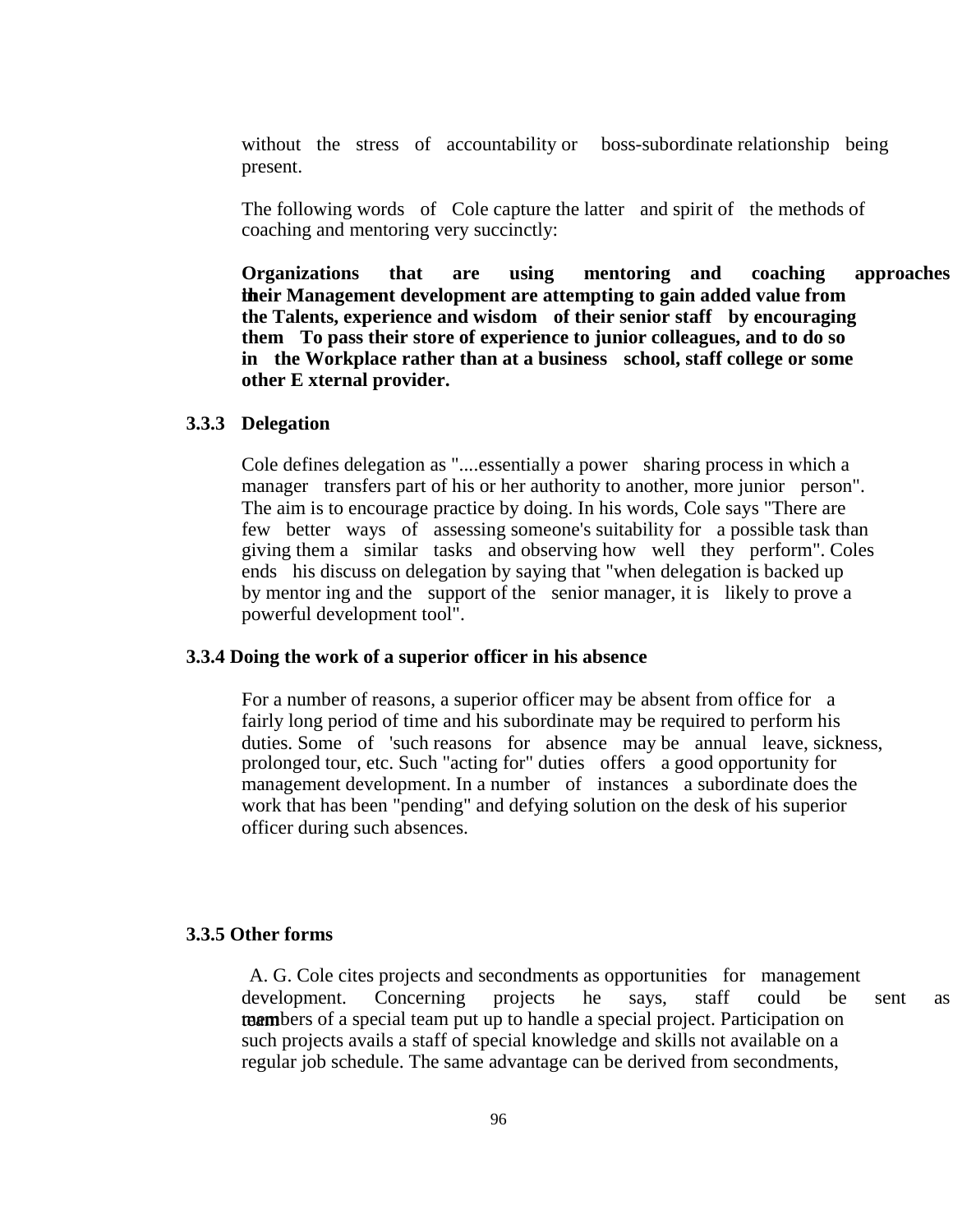i.e being put a job outside a regular job assignment. Similar to reassignments under unit 11, the aim to give more knowledge and skill by making staff do varied assignments. Concerning secondment, Cole concludes by saying "secondment is a good way of testing an individual's capacity for coping with a particular role".

## **4.0 Conclusion**

In this unit we have provided you a number of definitions of management development. We have said that a number of reasons bordering on **between** knowledge and skills that managers possess and what they should possess make it imperative for undertaking management development initiatives. In this unit we availed you of various methods of management development.

#### **5.0 Sum mary**

This unit has covered the definition, scope and methods of management development.

## **6.0 Tutor Marked Assignm ent**

Q. l Define management development. List the various methods used for management development and discuss one of them in detail.

A list of management development From 3.3.1 to 3.3.4 above

Discuss one in detail. Pick one out of the 4 discussed above e.g. that of mentoring.

## **7.0 References and other resources**

- Cole, G.A (1997) Personnel Management: Theory and Practice (Fourth Edition), ELST, Letts Education, London.

## **ODULE THREE**

| <b>UNIT 13</b> |  |
|----------------|--|
|                |  |

## **MOTIVATION: THE MECHANISTIC THEORIES**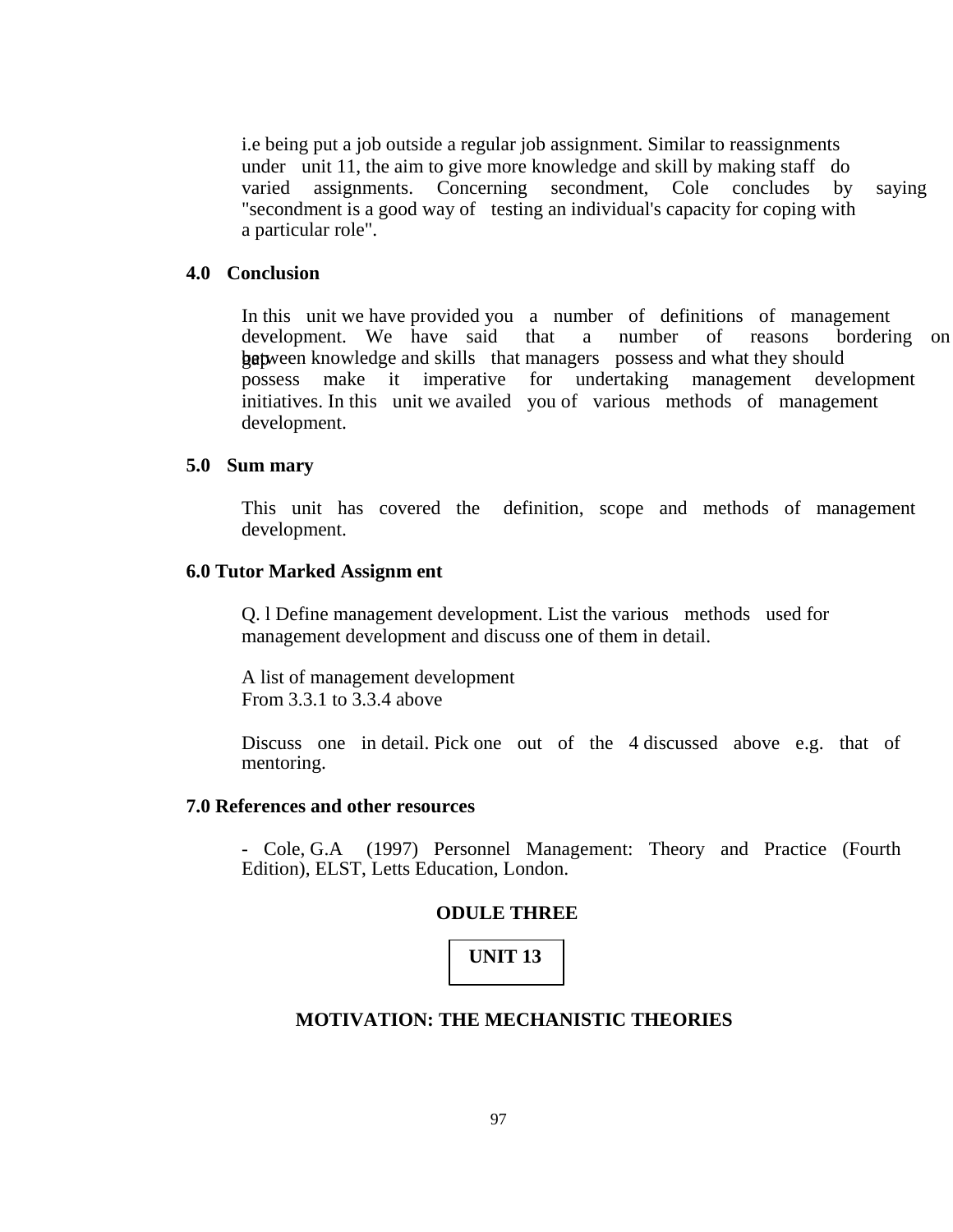|                  | <b>Table of Contents</b>                                                 |
|------------------|--------------------------------------------------------------------------|
| $\overline{1.0}$ | Introduction                                                             |
| 2.0              | Objectives                                                               |
| 3.0              | <b>Main Contents</b>                                                     |
| 3.1              | Genesis of Scientific Management Theory                                  |
| 3.1.1            | Genesis                                                                  |
| 3.1.2            | Nature of Workers and how to motivate them the scientific management way |
|                  | <b>Planning in Scientific Management</b>                                 |
| 3.2              | Scientific Management and Human Behavior                                 |
| 3.2.1            | Others in the scientific management movement                             |
| 3.2.3            | Conclusion                                                               |
| 4.0              | Summary                                                                  |
| 5.0              | <b>Tutor Marked Assignment</b>                                           |
| 6.0              | References and other resources                                           |
| 7.0              |                                                                          |
|                  |                                                                          |

## **1.0 Introduction**

 From the time that work ceased to be individual and family- based concerns, i.e. from the days the factory came into existence, the will to work began to decrease. Motivation theories are efforts at getting worker to do equal<br>work for equal pay and to make workers do more work f work for equal pay and to make workers do more work for more **Motivation** theory, like personnel management as well as general management, has undergone evolution.

In this unit, we shall start from the early theory of motivation, i.e. Frederick Taylor's Scientific Management Theory.

## **2.0 Objectives**

By the end of the unit, you will be able to:

- State Frederick Taylor's Scientific Management Theory
- List out the various components of scientific management
- Explain each component of scientific management theory

## **3.0 Main Contents**

## **3.1 Genesis of Scientific Management Theory**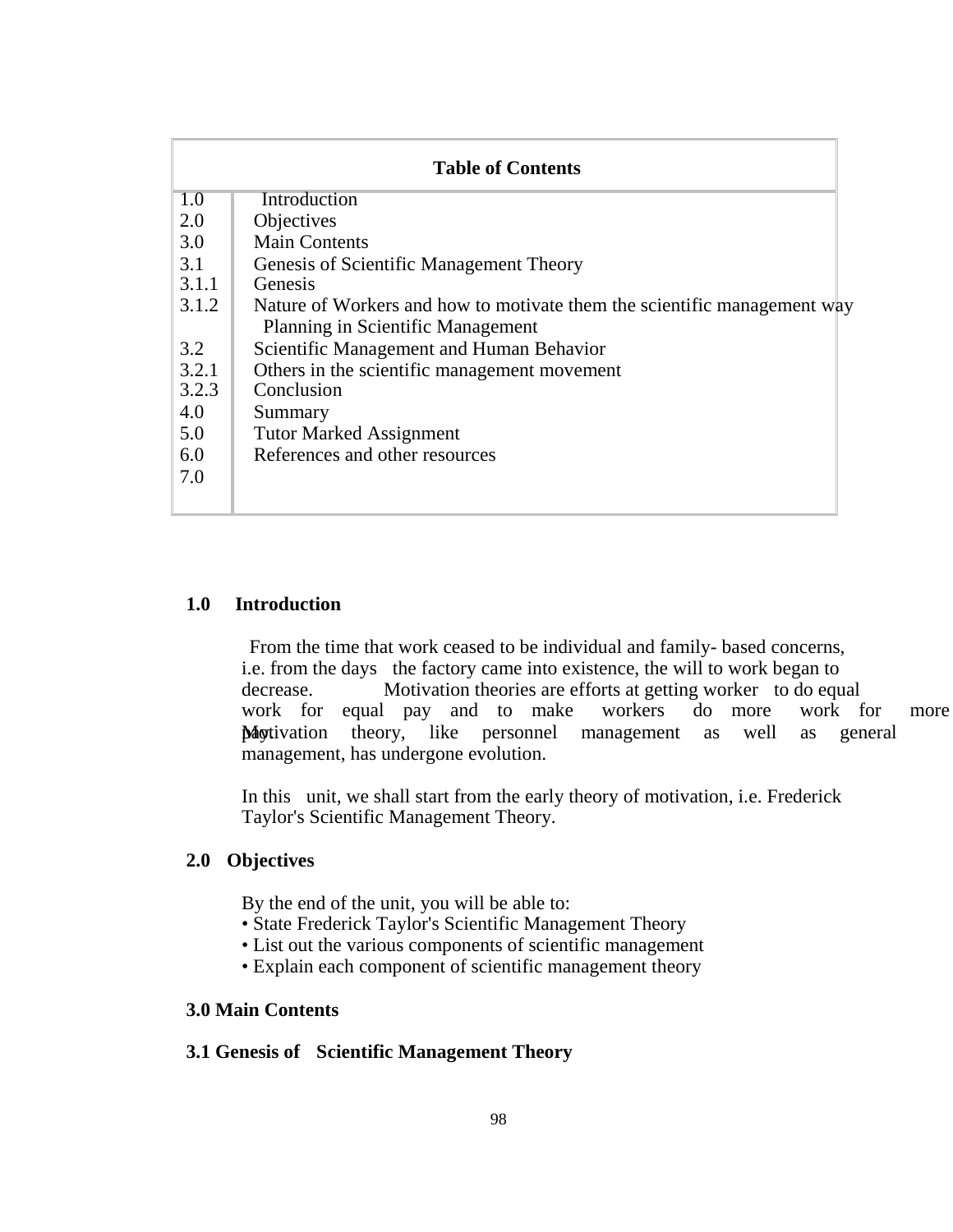#### **3.1.1 Genesis**

Scientific Management is the brain- child of Frederick Taylor giving his early histor y. Henry Albers said: Taylor was born in German town, Pennsylvania in 1856. He attended school in France and Germany and traveled extensively in Europe. As a result of poor eyesight, this first-rate scholar was forced to take up appointment as a laborer rather than take up studies at **Harvard** the entrance into which he had passed with "honors' although he started as a laborer, Taylor, according to McKinney and Howard, at different times, was a Mechanical Engineer, a production specialist, a business executive and a consultant.

Scientific Management meant quite a number of things. For instance, McKinney and Howard identify three outstanding contributions of Taylor i.e.

- (1) he applied the analytical and scientific approach to improving production methods;
- (2) he popularized the view that management could be systematically organized as a body of knowledge that could be taught and learnt;
- (3) he introduced the concept of functional supervision.

However, the aspect of Taylor's work that is of common purpose to us here is that which relates to motivation. These are the ones which McKinney and Howard classify as

- (1) the scientific education and development of workers and managers;
- (2) the intimate friendly cooperation between management and workers.

 Referring to this motivation aspect of Taylor's work, Bratton and Gold say that "Taylor was appalled by what he regarded as inefficient pracking and the tendency of workers not to put in a full day's work - what Taylor called `natural soldering' Bratton and Gold further said that Taylor "...saw workers who do manual work to be motivated by money, the "greedy robot, and to be too stupid to develop the `one best way' of doing a task."

## **3.1.2 Nature of workers and how to motivate them the scientific management way**

McKinney and Howard say that "In Taylor's view, humans are rational economic beings; thus, the best way to motivate them is by **excentives**". Also, they maintain that "In Taylor's view, people are malleable and can be manipulated by pay incentives and cooperative friendly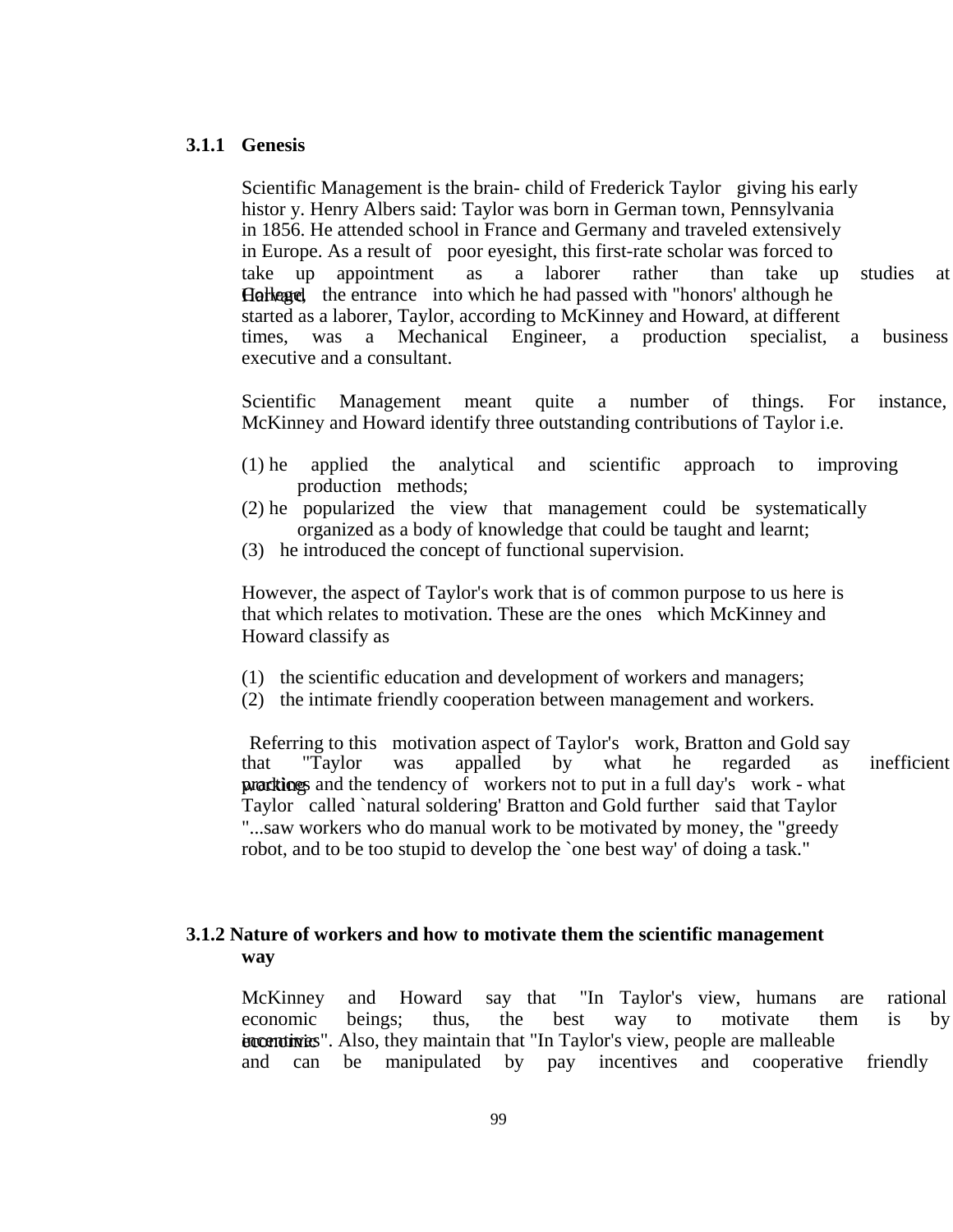relationships into greater productivity". These views of human beings were experimented upon and to a great extent, he was proved correct. Before we report the result of some of his experiments, let us show you the ways he said human beings should be handled for greater productivity.

- (l) Taylor suggested that each worker should be (scientifically) selected and trained for the job for which he or she is best suited.
- (2) He suggested that a careful study should be made of the worker's body movements to discover the one best method for performing an activity in the shortest time possible.
- (3) Workers should be paid according to their individual output.

The following two experiments and their results show the success of the motivation aspect in Taylor's scientific management theory.

(a) The Bethlehem Experiments. "Pig Iron handling"

Albers reports that at Bethlehem (Pennsylvania) steel company, a group of 75 men were involved in loading pig iron. Before the intervention of Taylor's methods, each man loaded about 12 -' /2 long tons of pig iron per day. He reported that "A fourfold increase in output resulted from a scientific study of pig iron handling, a better selection of workmen, and training workers in the improved methods". After a series of experiments, Taylor arrived at the fact that a man should be able to handle  $47 - 7/2$  long tons per day. In order to do this much work, Taylor worked into his experiment a rest period of about 57% of the time. With this done, he succeeded in getting a subsequently all men in the gag of workers to handle  $47 - 7/2$  long tons of pig iron per day. An economic incentive followed as rather than \$1.15 per day, the average wage rose to \$1.85 per day.

(b) Another experiment he performed was in connection with shoveling of coal. Before Taylor's intervention, each worker brought his own shovel. Taylor's experiment brought about the factory supplying shovels and the matching of men with appropriate shovel size and length. The end result was in the words of Albers, "phenomenal". As a result of the success of the Taylor's experiments:

The number of yard laborers were reduced from between 400 and 600 to 140. The average number of tons handled by each man per day increased from 16 to 59; handling cost per ton decreased from 7.2 to 3.3 cents .... and increase in wages from  $$ 1.15$  per day to  $$ 1.88$ .

## **3.2 Planning in Scientific Managements**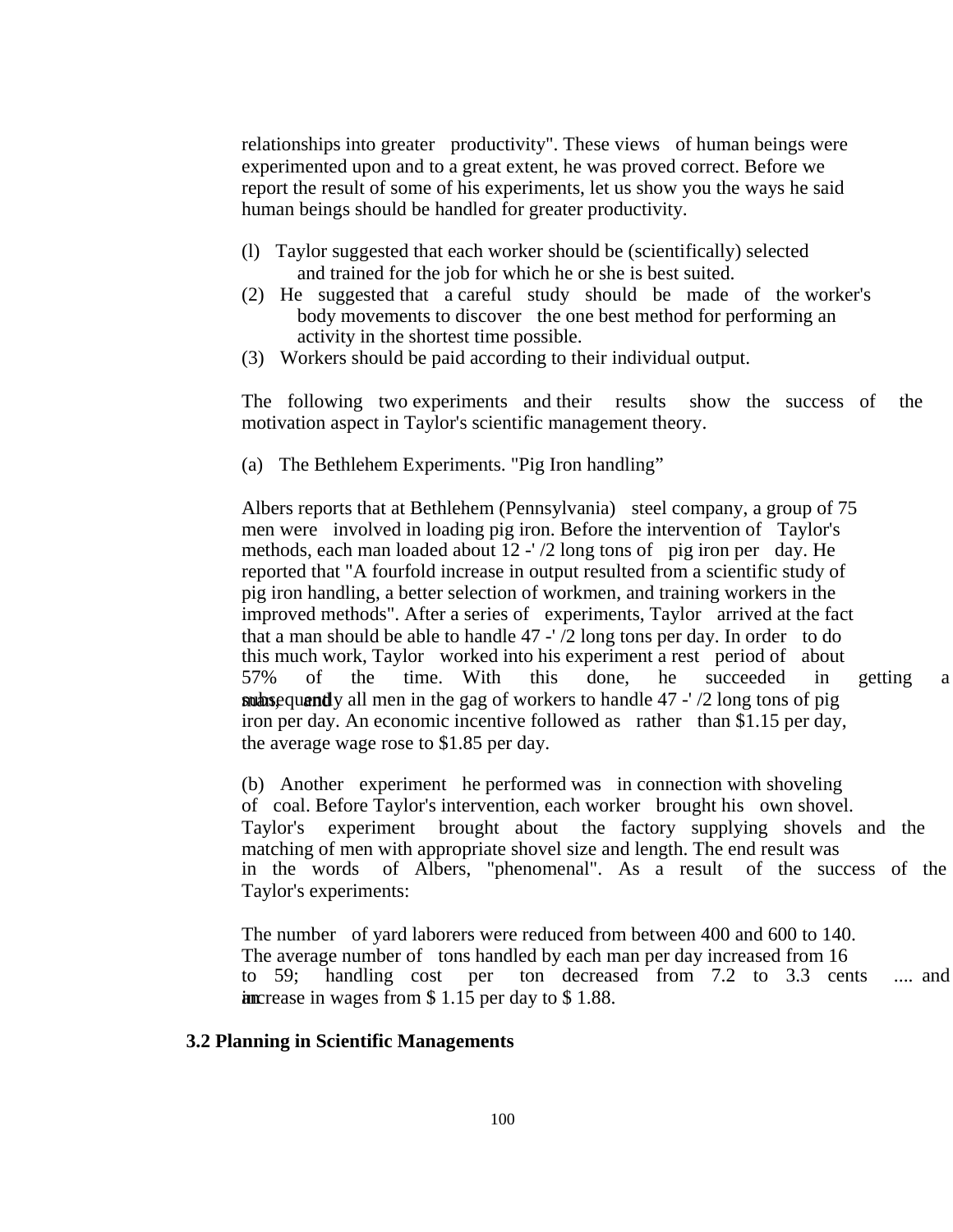Scientific management did separate the planning function for that of the doing function. The former the responsibility of management and the latter that of the worker. The rationale for this, Henry Albers recounts in Taylor's words thus:

**All of the planning which under the old system was done by orkthan, as a result of his personal experience, m ust of necessity under the new system be done by the management in accordance with the laws of science; because even if the workman was well suited to the developm ent and use of scientif ic data, it would be physically impossible for him to work at his m achine and at a desk at the same tim e. It is also clear that in most cases that one type of man is needed to plan ahead and an entirely different Type to execute the work.**

#### **3.2.1 Scientific Management and hum an behaviour**

According to Henry Albers, "Taylor's ideas on cooperation were predicated on the assumption that the primary interest of management and the worker is economic gain in the form of lower labor costs and higher wages". In Taylor's view, once the worker became aware of the great advantages of scientific management, he would acquire "a friendly mental attitude towards his ployers and his whole working conditions".

As much as possible Taylor attempted to isolate worker from beliveling that if they come together, they would unionize and create problem for management. Scientific management was based solely on the individual worker who, in Taylor's vievti- was motivated by the love of money to work. Thus, to him (Taylor) either unions (collective bargaining) nor negotiation should be allowed to determine working conditions or working hours. These decisions were the prerogative of management. The strength to lay behind the dynamics of human behavior in organizations were to await another set of experiment which would begin at Hawthorne in 1924 and which is the issue to be discussed in unit 13 that follows.

#### **3.2.3 Others in the Scientific Management Movement**

Taylor was not alone in development of the scientific management theory. He was the father of it all right but other joined him and some carried it on after him. Prominent amongst these are their contributions are as follows: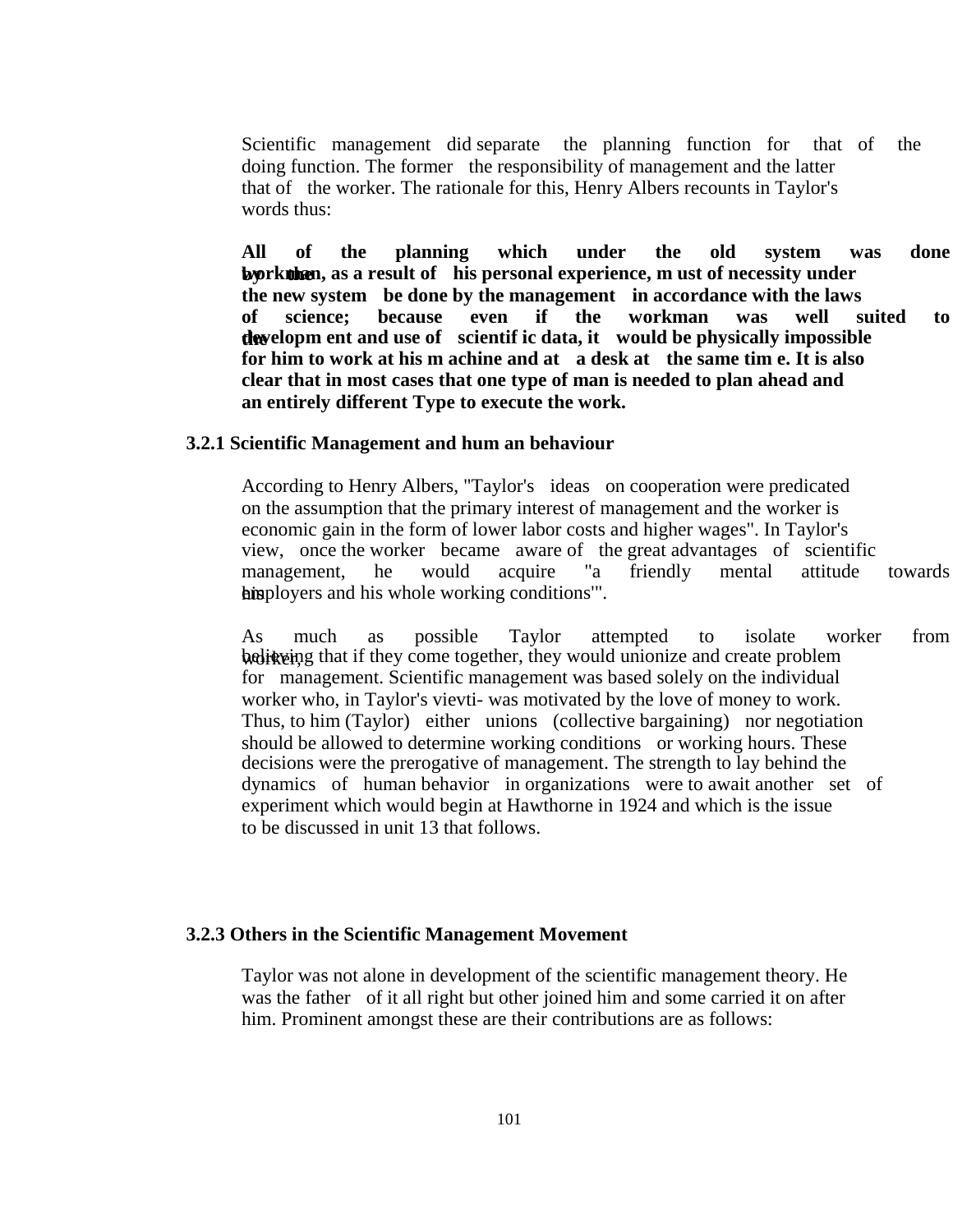- (a) Henry L. Gantt. He was an associate of Taylor. His own contribution in the area of motivation was, in the words of Robert J. Thierauf et.al. "he contributed to the scientific approach by considering the human aspect of management's attitude toward labor. The creation of the personnel department was recommended by Gantt as an integral part of Taylor's scientific approach".
- (b) The Gilbreths. The contribution of Frank B. Gilbreth and Lillian E. Ginreth was in the area of motion and time studies which they did to an almost unbelievably high degree of minuteness and reliability.
- (c ) Harrington Emerson. He was best known for his "betterment work". He did not contribute in the areas of motivation.
- (d) Morris L. Cooke. He is noted for introducing time and motion studies into the public sector i.e. municipal government. He is reputed to have instituted effective cost-reducing policies among the various government agencies. In the area of motivation or personnel management in general, he is said to be responsible for introducing increased job security and workmen's benefits into government service.
- (e) Concluding the contribution of the scientific management approach to motivation, Thierauf et-al, noted:

By the mid twentieth century, Taylor's `scientific management revolution' had been accomplished. Scientific management had come to include such diverse activities as industrial psychology, job evaluation, employee training, personnel administration, and the entire field of industrial relations. Work simplification, by which a job and the required motions are analyzed to make the job easier to perform, is based in part on motion and time studies. So are work study, work improvement, and work sampling. All these activities have a common goal raising production standards by cutting costs and effort and by improving employer employee relations.

## **4.0 Conclusion**

This unit has examined the contents of the motivation aspect of the first mechanistic theory of management - the scientific management theory. Most of what can be considered as motivation theories in this approach are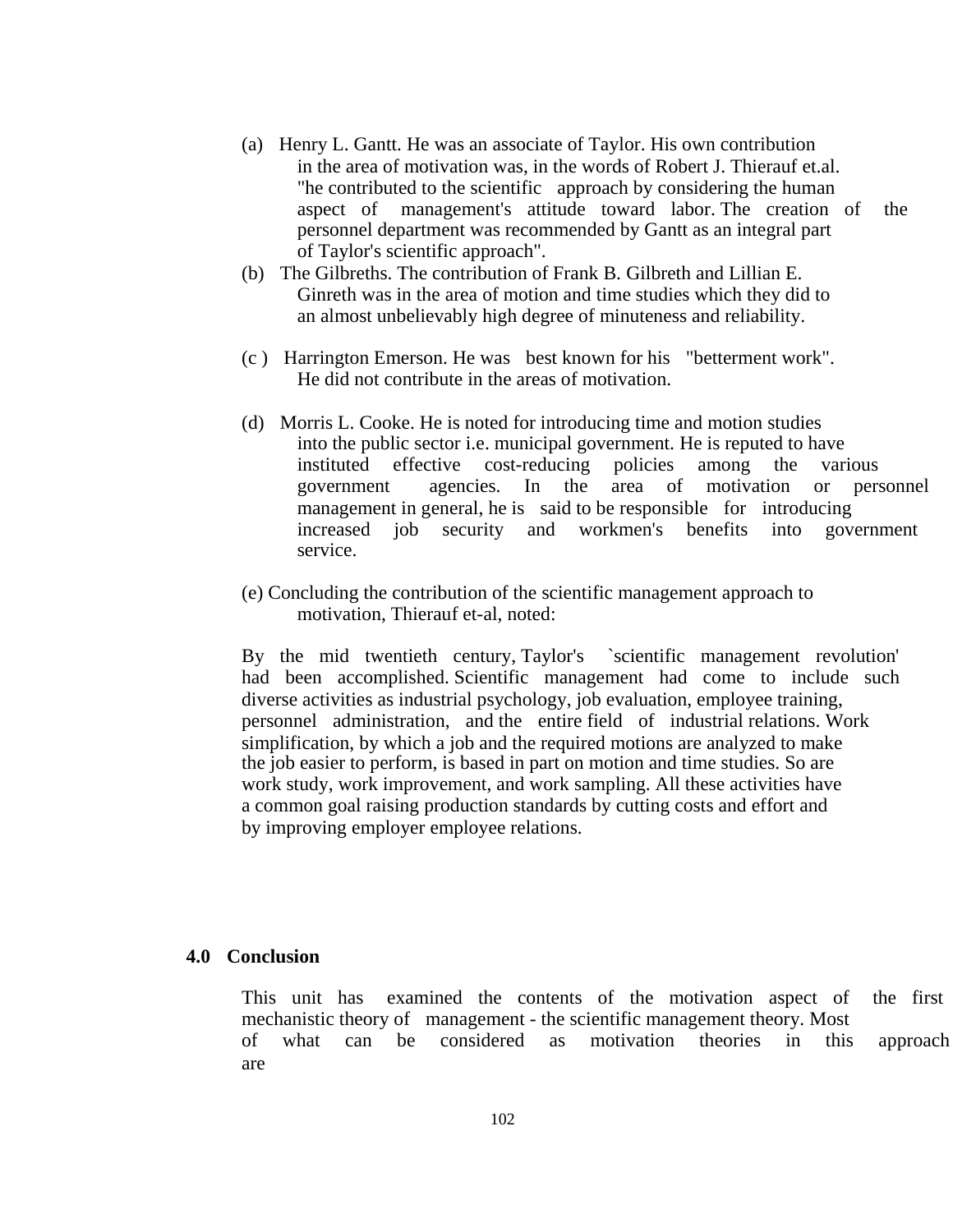training, increased pay for increased output, time and motion studies which enhance greater productivity and thus greater pay.

## **5.0 Sum mary**

This unit has dealt with the work of Frederic Taylor, exploring only the aspects of motivation. The detail to which we would have done if studying the whole concept has been skipped.

## **6.0 Tutor Marked Assignm ent**

Q.1 Scientific management has been classified as a mechanistic management approach, explain how, it can at the same time be considered a motivation theory.

Q.2 Why is it advantageous to separate "planning" from "doing"

## **7.0 References and other resources**

## **References**

- Albers, Henry H (1974) Principles of Management A Modern Approach (Four Edition). John Wiley & Sons, N. York.
- Bratton, John and Gold, Jeffrey, (1999) Human Resource Management Theory and Practice (Second Edition) Macmillan Business
- McKinney, Jerome B. and Howard, Lawrence C. (1979) Public Administration: balancing power and accountability. Moore Publishing C ompany, Inc Oak Park, Illinois.
- Thieruf, Robert J. Klekomp Robert C. Geeding Daniel, E. (1977) Management Principles and Practices, John Wiley & Sons, Santa Barbara.

## **MODULE TWO**

# **UNIT 14**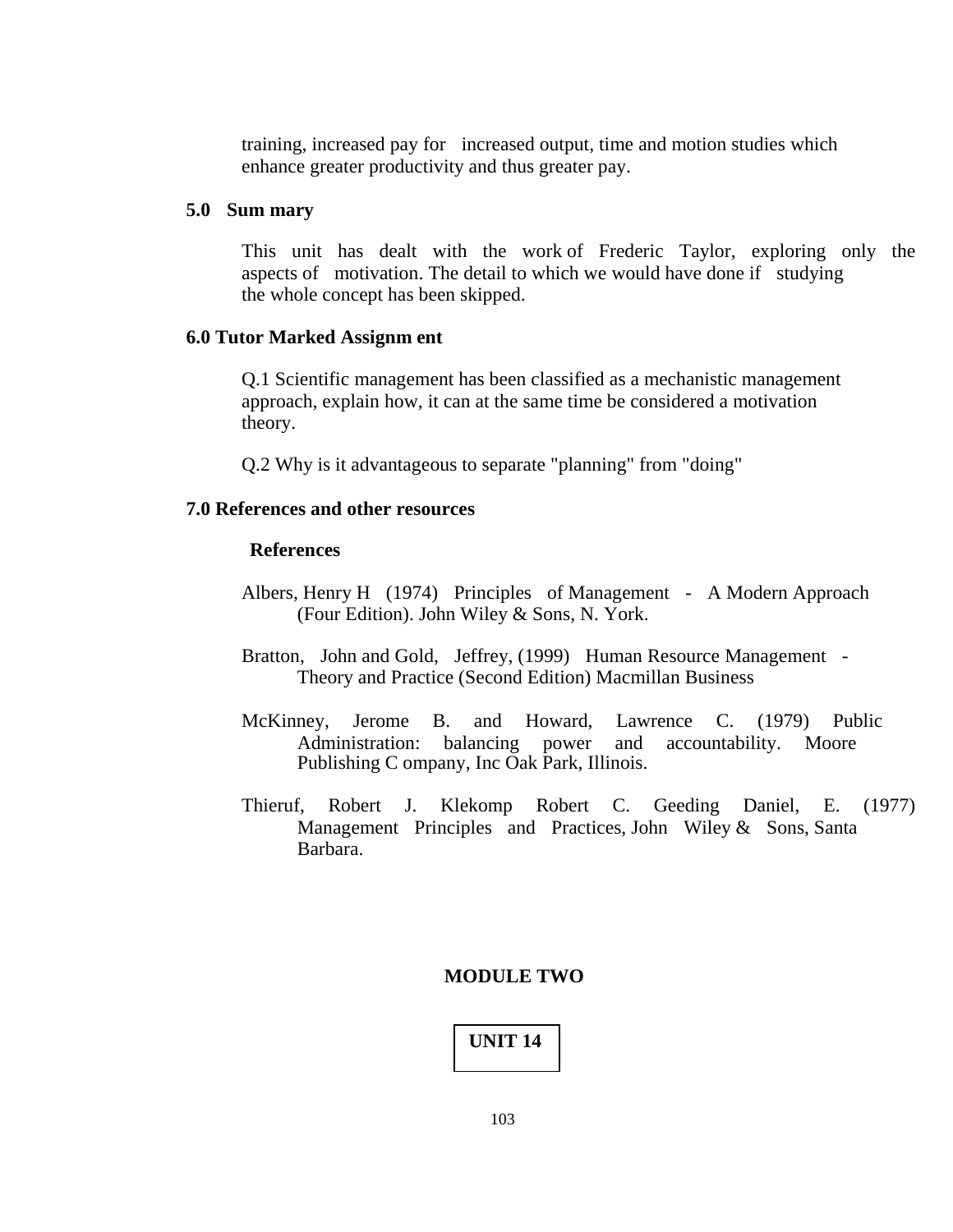## **MOTIVATION: THE HUMAN RELATIONS MOVEMENT**

| <b>Table of Contents</b>                                                        |                                                                                                                                                                                                                                                                                             |
|---------------------------------------------------------------------------------|---------------------------------------------------------------------------------------------------------------------------------------------------------------------------------------------------------------------------------------------------------------------------------------------|
| 1.0<br>2.0<br>3.0<br>3.1<br>3.1.1<br>3.1.2<br>3.1.3<br>4.0<br>5.0<br>6.0<br>7.0 | Introduction<br>Objectives<br><b>Main Contents</b><br>Elton Mayo and the Hawthorne Experiments<br><b>Illumination Studies</b><br>Experiment with rest breaks<br>The Bank Wiring Room Experiments<br>Conclusion<br>Summary<br><b>Tutor Marked Assignment</b><br>References and other sources |
|                                                                                 |                                                                                                                                                                                                                                                                                             |

## **1.0 Introduction**

In his book - Modern Organizations, Amitai Etzoni, opens discussion on the human relations movement in an unusual but graphic style. We shall adopt his style here. I-le started by noting that the human relations approach was borne out of a reaction to the classical, formal approach, amongst which our mechanistic approach of unit 12 is notable, He then graphically "unsays" what the former had said thus amongst others: "

- (1) the amount of work carried out by a worker (and hence the organizational level of efficiency and rationality) is not determined by his physical capacity but by his social `capacity':
- (2) non-economic rewards play a central role in determining the motivation and happiness of the worker" and so on and so forth.

In this unit, you will be shown how these new "facts" did emerge and why.

## **2.0 Objectives**

By the end of this unit you will be able to:

• Recognize what the human relations movement or approach is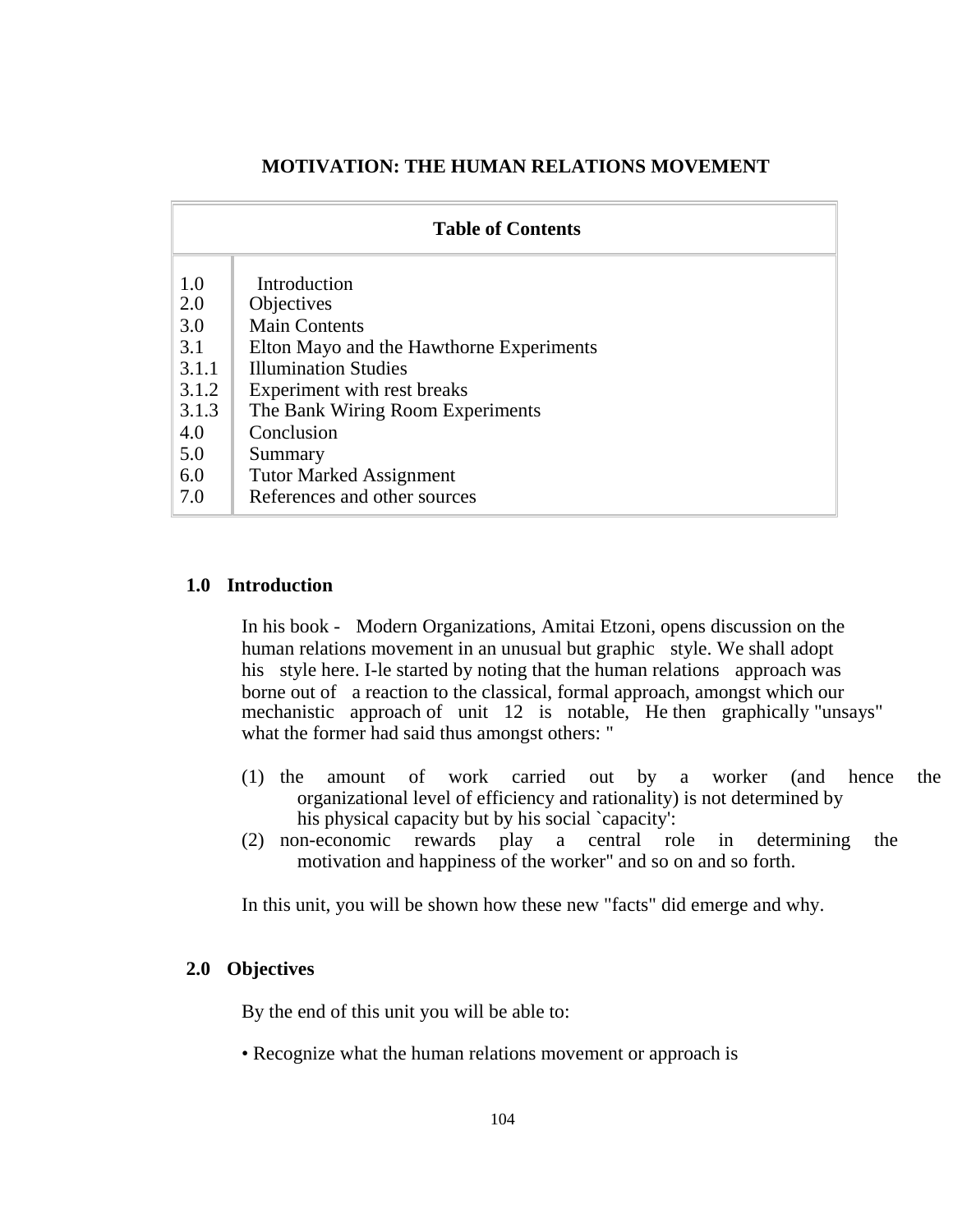- Distinguish the human relations approach from the mechanistic approach
- List and explain the various experiments that brought out these new "facts"

## **3.0 Main Contents**

## **3.1 Elton Mayo and the Hawthorne Experiments.**

You will recall that in unit 12 we did refer to Frederick Taylor as the father of the scientific management approach. Elton Mayo is generally accepted as the father of this approach or this school of thought. Amitai Etzioni says "John Dewey indirectly and Kurt Lewin most directly also contributed much to its initiation".

Also you will recall that most of the experiments of the mechanistic approach of Taylor's scientific management theor y took place in a steel works in Bethlehem, Pennsylvania. The first of the studies of the human relations approach took place at the Western Electric Company's Hawthorne Works in Chicago, Illinois from 1927 to 1932, as a result of which they have come to be known as the Hawthorne studies. To make it clear to you, we shall take one experiment after the other, state its hypothesis, say briefly how it was conducted and give its finding(s).

## **3.1.1 The Illumination Studies**

The aim of this experiment was to test the effect of increased (or decreased) illumination on workers performance. You will recall that the mechanistic approach had said that the performance of workers depended on the conduciveness of the physical environment in which they worked. Indeed, this was why Taylor went into the details he did in designing shovels to fit each "size" of worker.Using the theories of scientific management. The Hawthorne studies proposed a hypothesis, or made a prediction. that better illumination would result in increased productivity -just as a more appropriate shovel was to increase productivity in a shoveling coal under unit 12.

The result of this experiment was that, the investigators were amazed to find that no relationship existed between these two variables, illumination and productivity. In fact, in one of the studies, the results indicated the productivity continued to increase even when illumination was decreasing. It only dropped off after the light became so dim that workers could not see properly.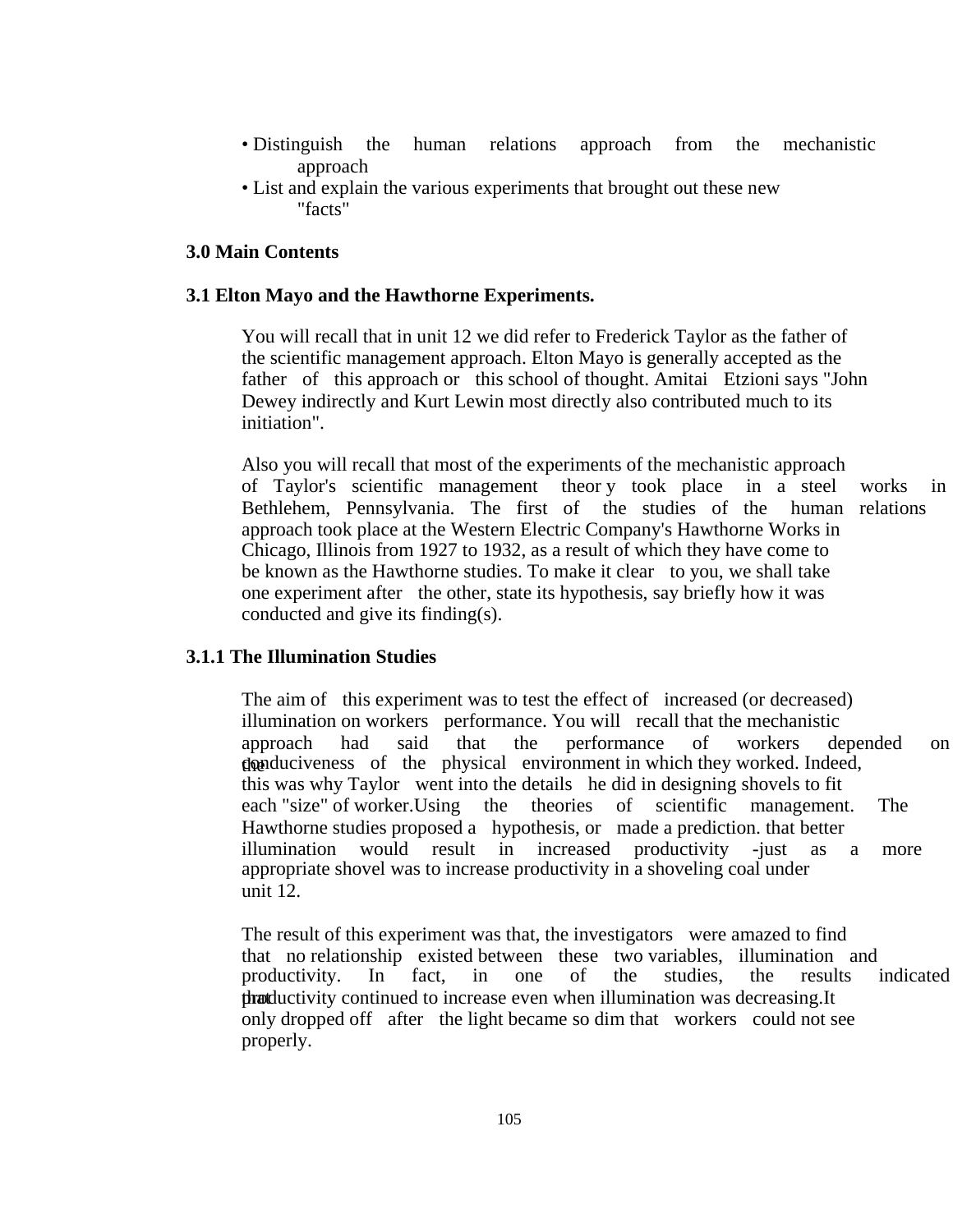#### **3.1.2 The experiment with rest breaks**

You may also recall that under scientific management, Taylor had said that a worker produced much more when he was given a rest break of 57% of the time. At Hawthorne. 5 workers were taken out of a group of workers on the same job for the purpose of experiment. They were put in a special room with a special working condition - this condition was that unlike the large work group, they (these 5) were given rest breaks. It varied from 5 minutes to 10 to 15 minutes. The result was in the words of Etzioni. that "while the rate of production showed a fairly consistent and general increase, it was related to increases in the rest breaks and hence could not be attributed to them". Further, "this fact was surprisingly demonstrated when after the rest breaks were abolished at the end of the experiments, and the longer "fatiguing" work day was restored, production continued higher in the experiment (5 worker group) than the general factory rate". The conclusion was that "there was `..... no evidence in support of the hypothesis that the increased output rate ...was due to relief from fatigue".

These findings became the bases for another set of hypothesis for further study. The new hypothesis was that "increased production was the result of the changed social situation of the workers, modification in their level of psychological satisfaction, and new patterns of social interaction, brought about by putting them into the experiment room and the special attention involved". This new hypothesis led to the most involving of the Hawthorne studies:

#### **3.1.3 The Bent Wiring Room Experiment**

You will recall that under scientific management (unit 12) all efforts were made to keep worker from worker. At the time of this experiment, worker groups were already in existence and had made ineffectual the pay system which management had set up. Etzioni says, "The workers were producing far less than they were physically capable of, they were following a social norm enforced by their co-workers which defined the proper amount of production, rather than trying to fill the quota management thought they could achieve even though this quota allowed workers to earn as much a they physically could. The phrase `artificial restriction of output' was coined by observers of this phenomenon, to contrast it with the `natural' output that was physically possible".

 The bank wiring experiment consisted of 14 workers who worked for 6 weeks. The condition set to guide their output was that the workers were paid individual hourly rates based on their individual average output plus a bonus that was determined by the average group output. In line with Taylor's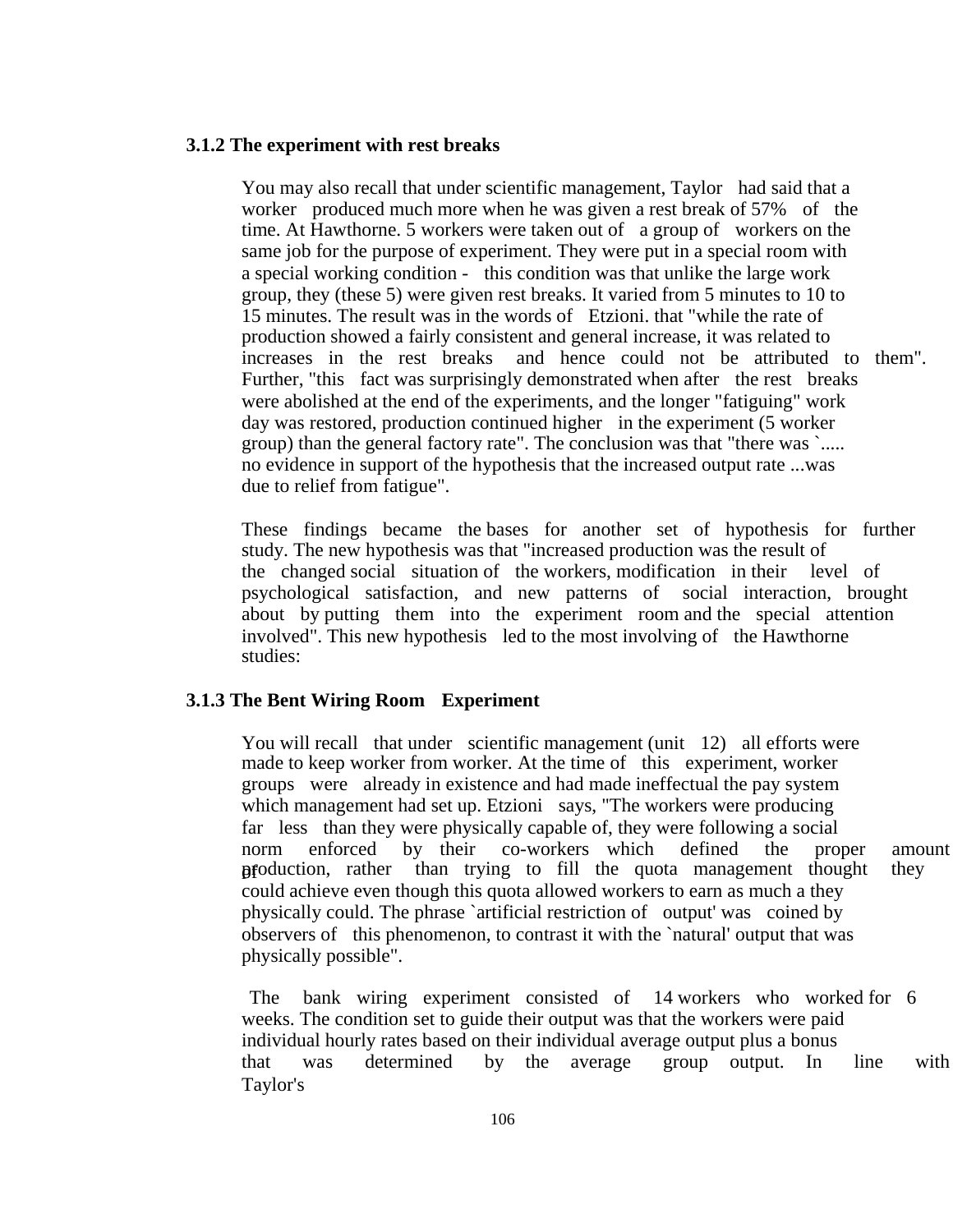theories on incentives, the managerial assumptions were that the workers would work as much as, people since that would bring the individual worker more money, and that the group would cooperate and produce more to earn more money. In practice however, the men set a norm for what constituted the day's work and anyone who "broke" the rules was ridiculed for being a "speed king" or "rate buster" if he exceeded the group norm or labelled as a "chiseler" if he performed far below expectation.

3.1.4 At the end of the experiments, the following, in the words of Amitai Etzioni, are the findings and conclusions of the Hawthome;

- (1) The level of production is set by social norms, not by physiological capacities.
- (2) Non-economic rewards and sanctions significantly affect the behaviour of the workers and largely limit the effect of economic incentive plans. In the experiments above, two rewards and sanctions which are symbolic rather than material, were particularly powerful. Workers who did confirm to the group norms lost the affection and respect of their co-workers and friends. It was found in the wiring room experiment that all the workers preferred the amicable relations with their friends to making more money. Although Amitai Etzioni reported that a later study by Melville Dalton point to the fact that it is not always the case, it did not debunk the Hawthorne findings. Later studies by Dalton found that "those who were `rate busters' were individuals whose education and social experience taught them how to get along with less affection and respect, at least in the work context". Dalton also found that Catholics were fewer rate busters than Protestants. This is based on the belief that Catholics are more "sociable" and sensitive to affection and respect of others while Protestants are believed to be more self-oriented.

 Dalton also found that the rate busters "often grew up on farms or in small towns, while the conformers came from big cities where they learnt loyalty to their peer groups in street gangs".

One other non-economic factor that influence the rate of production of the workers was their belief - that if they worked harder and thus produced more, their pay rates would be reduced, and that if they did not produce a given amount, they would be unfair to management and might be fired. Meanwhile, management had not given optimum rate of production it expected from workers, although it desired increased production. Thus, in the words of Etzioni they influenced, if not determined, the level of production in the factory".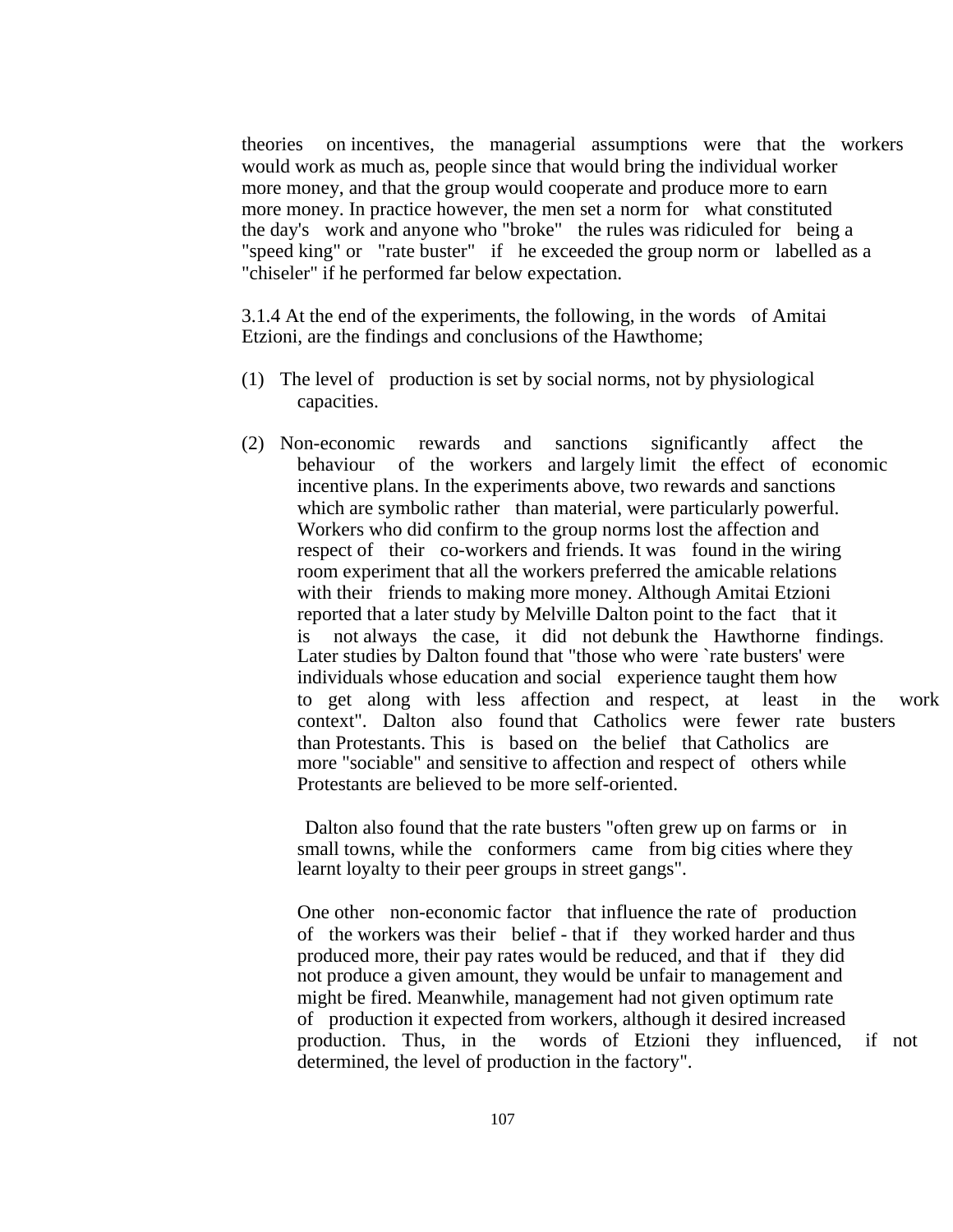- (3) Often, workers do not act or react as individuals but as members of groups. A group norm is set by the group and individuals  $\frac{1}{2}$  depointed from it and are penalized by their workers l. 1
- (4) The importance of Leadership for setting and enforcing group norms and the difference between informal and formal leadership constitutes another major modification of scientific management caused by these studies. Scientific management placed the onus of getting things done on the foreman and supervisors. In the wiring room experiment one of the workers emerged as an informal leader in the group. He was the most liked. It was he whose advised was solicited. In the funallysis, he helped the workers to function as a group. This is the human relation approach. It is in many ways diametrically opposed to the scientific management approach.

## **4.0 Conclusion**

This unit has shown that the human relations approach to motivation is. It has cited and explained the experiments that gave it its existence. The tenets on which the scientific management approach was built were used as hypotheses for the numerous studies and in the end the findings of the human relations approach say that non-economic factors are more important in influencing productivity than the economic ones.

## **5.0 Sum mary**

This unit has explored and explained all the bases of the human relations approach including all the experiments performed to establish it.

#### **6.0 Tutor Marked Assignm ent**

Q.1 List all the non-economic factors that influence productivity. Explain any one of them supported by an appropriate Hawthorne experiment.

#### **7.0 References and other resources**

Etzioni, Amitai (1964) Modern organizations, Prentice - Hall, Inc, Englewood Cliffs, New Jersey.

#### **MODULE THREE**

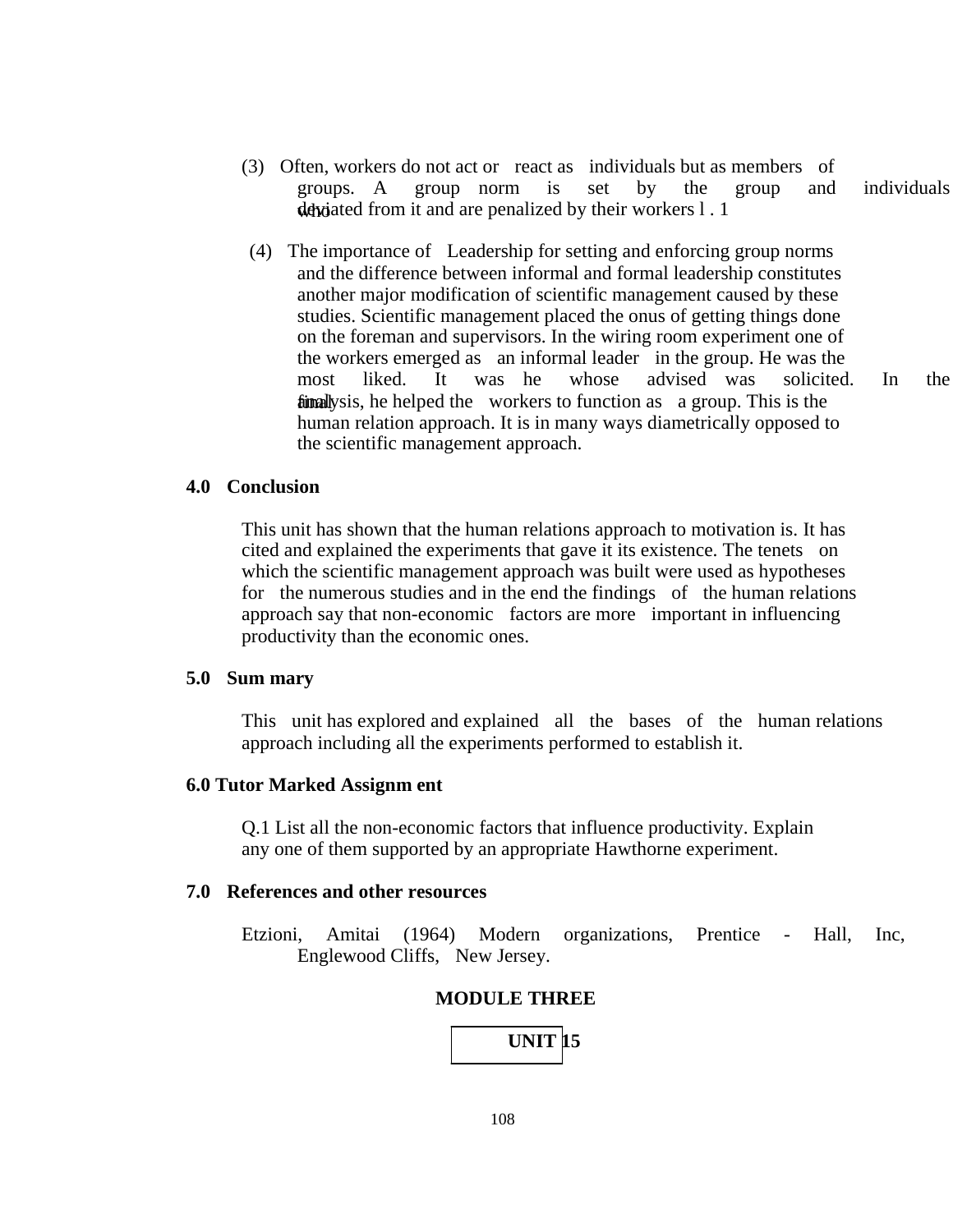# **MOTIVATION: THE BEHAVIORAL SCIENCES MOVEMENT**

| <b>Table of Contents</b> |                                       |  |
|--------------------------|---------------------------------------|--|
| S                        |                                       |  |
| 1.0                      | Introduction                          |  |
| 2.0                      | <b>Objectives</b>                     |  |
| 3.0                      | <b>Main Contents</b>                  |  |
| 3.1                      | The Work of Douglas McGregor          |  |
| 3.1.1                    | The Conventional View - Theory X      |  |
| 3.1.2                    | Is the Conventional View Correct?     |  |
| 3.1.3                    | The Carrot-and-Stick Approach         |  |
| 3.2                      | A New Theory of Management - Theory Y |  |
| 4.0                      | Conclusion                            |  |
| 5.0                      | Summary                               |  |
| 6.0                      | <b>Tutor Marked Assignment</b>        |  |
| 7.0                      | References and other Sources          |  |
| 7.1                      | References                            |  |

## **1.0 Introduction**

Unit 13 dealt with the mechanistic theory of motivation. Unit 14, with the Human relations approach to motivation. This unit - unit 15 deals with the behavioral science approach to motivation. Its major thrust, as its naggests, is on the behavior of the individual in the work place. It is a natural follow-up of the human relations approach. Whilst the human relations approach shifts attention to the human elements as a collectivity, the behavioral approach shifts attention to the individual.

## **2.0 Objectives**

By the end of this unit, you should be able to:

- Identify the behavioral science approach to motivation
- Identify the contributions of Abraham Maslow and Douglas McGregor to this
	- approach
- List and explain the various steps in Abraham Maslow's hierarchy of needs
- Distinguish between McGregor's theory X and theory Y

## **3.0 Main Contents**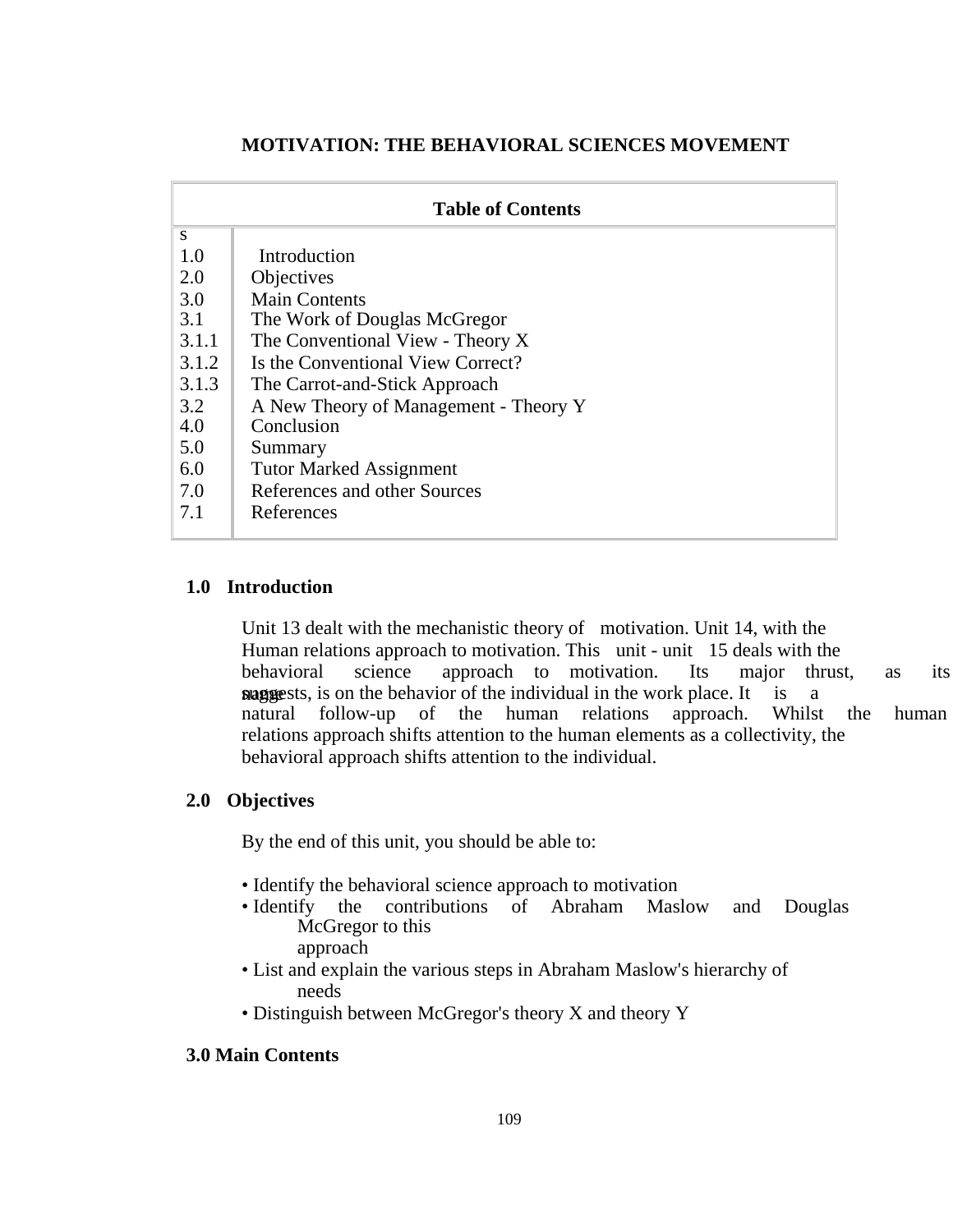#### **3.1 The work of Douglas McGregor**

To put it in its proper context, the work of Douglas McGregor is classified under a movement called "industrial humanism" and it is a standing between the human relations movement and that of the behavioral scientists. As we shall see later in this unit, so closed was the industrial humanism movement to that of the behavioral scientists' that McGregor's theory Y was born as a result of the work of the behavioral scientists.

Robert J. Thierauf and his associates, giving account of the humanism movement, regard Douglas McGregor as the father of the movement. They said:

**Early in 1960, a movement called `industrial humanism arose ....The leader of this movement was Douglas McGregor. Although he died in 1964 before his work as fully developed, his contributions - in particular those set forth in his well-known book, The Human side of Enterprise were instrum ental in furthering the movement.**

At the time McGregor postulated his theory X and theory Y, most incomponent organizations operated under the mechanistic theory contained in our unit 12 which as you may recall was propelled by Taylor's scientific management theory. McGregor found, in addition to what was the main tenet of the mechanistic theory, that it operated with an underlying assumptions concerning man. These are the assumptions which gave rise to McGregor's theory  $X$ . Let us now show you what theory  $X$  is.

#### **3.1.1 The Conventional View - Theory X**

The conventional conception of management's task in harnessing human energy to organizational requirements, McGregor says, can be stated broadly in terms of three propositions which for ease of reference be called theor y X. Under this,

- (1) Management is responsible for organizing the elements of productive enterprise - money, materials, equipment. people - in the interest of economic ends.
- (2) With respect to people, this is a process of directing their efforts, motivating them, controlling their actions, modifying their behavior to fit the needs of the organization.
- (3) Without this active intervention by management, people would be passive - even resistant - to organizational needs. They must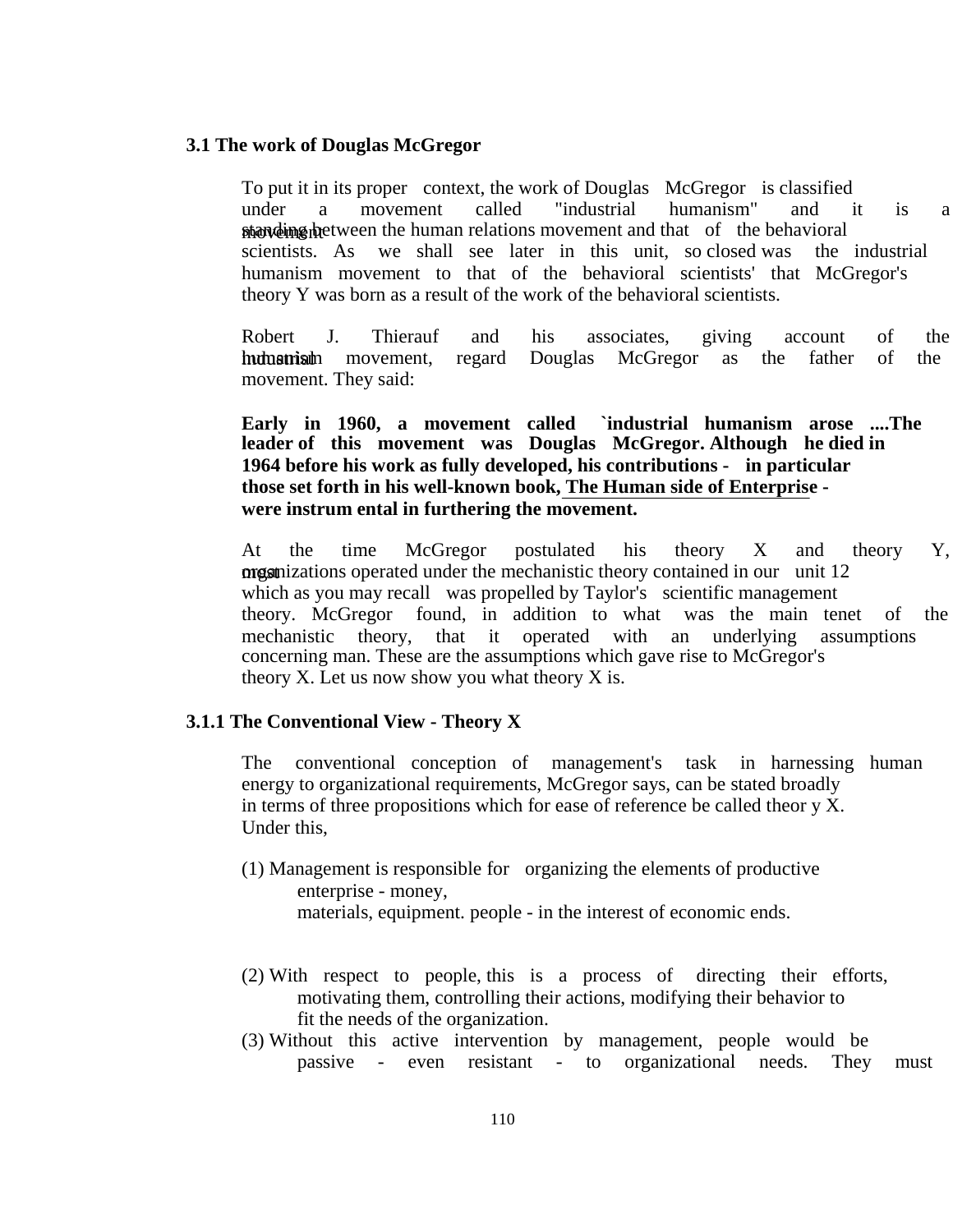therefore, be persuaded, rewarded, punished, controlled - their actions must be directed - this is the task of management of getting things done through other people.

## **Behind this theory, there are several assum ptions though less explicit, but widespread, nevertheless.**

- (1) The average man is by nature indolent he works as little as possible.
- (2) He lacks ambition, dislikes responsibility, prefers to be led.
- (3) He is inherently self-centered, indifferent to organization needs.
- (4) He is by nature resistant to change.
- (5) He is gullible, not ver y bright.

Conventional organizational structures and management policies, practices, and programmes reflect these assumptions.

Using these assumptions as guides management has tried two options to control and direct human behavior - the hard and soft approaches. The hard<br>approach involves coercion and threat (usually distinguished) approach involves coercion and threat (usually distinguished), close supervision, and tight controls over behavior the modern day Nigeria, such hard approaches will be exemplified by such acts as locking out late-comers to office, getting subordinates to obtain permission every time they go out of the office and ensuring that they return at a given time, issuing query for every slip made, meting out punishments such as written warnings, cut in salaries. suspensions reductions in rank etc, for every offence, according to law. The soft approach is a method involving being permissive, satisfying people's demands, achieving harmony. The soft approach is typified by listening to staff and waiving punishment particularly on compassionate grounds. For example, an employee is absent from duty without leave and the law says he is to be disciplined in a given way, but the boss waives this punishment because the employee had to take his sick wife to hospital or the like.

The soft approach also entails listening to suggestions on work and work procedures made by subordinates and "giving in" to such suggestions if found workable. In the final analysis the soft approach is all that gives **the** pression of weak leadership. Both the hard and soft approaches have met with difficulties.

In the hard approach, it has been found that force breeds counter-force in form of restriction of output, antagonism, militant unionism subtle bifective sabotage of management objectives. The hard approach is especially difficult during times ol' Bill employment.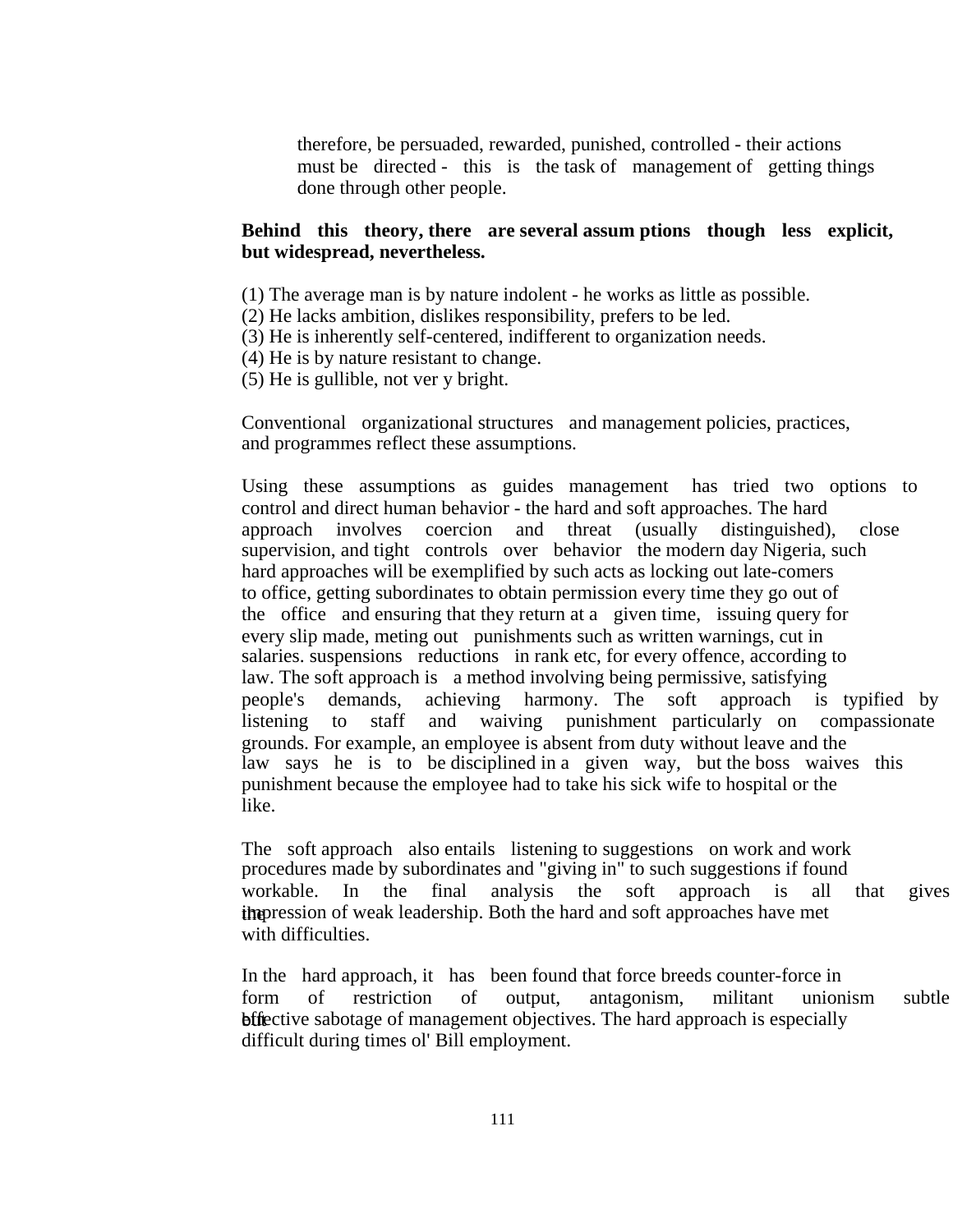The soft approach leads frequently to the abdication of management, to indifferent performance. People take advantage of it, constantly expecting more but giving less and less.

Some try to tread the middle course by preaching the doctrine of "firm and fair" in an attempt to take advantage of both the hard and soft approaches.

## **3.1.2 Is the Conventional View Correct**

It was discovered that social science findings challenged this whole set of beliefs about men and human nature and about the task of management.

The social scientist does not deny that human behavior in industrial organization is approximately what management perceives it to be. But he is pretty sure that this behavior is not a consequence of man's inherent nature. It is a consequence rather of the nature of industrial organizations, of management philosophy, policy and practice. The conventional approach of theory X is based on mistaken notions of "what is cause" and "what is effect."

To explain this, McGregor used the findings of Maslow on the hierarchy of needs, which summarized as thus:

## **(1) Physiological Needs**

As is already too well known, these are needs for food and drink and even air to breath - which only become motivators of behavior when man is deprived of them.

## **(2) Safety Needs**

When the physiological needs are satisfied, the safety needs emerge. They are needs for protection against danger, threat, deprivation. They include need for secured jobs and steady income.

#### **(3) Social Needs**

These are needs for belonging, for association, for acceptance by one's fellows. for giving and receiving friendship and love. They become important after the first two level needs have been fulfilled.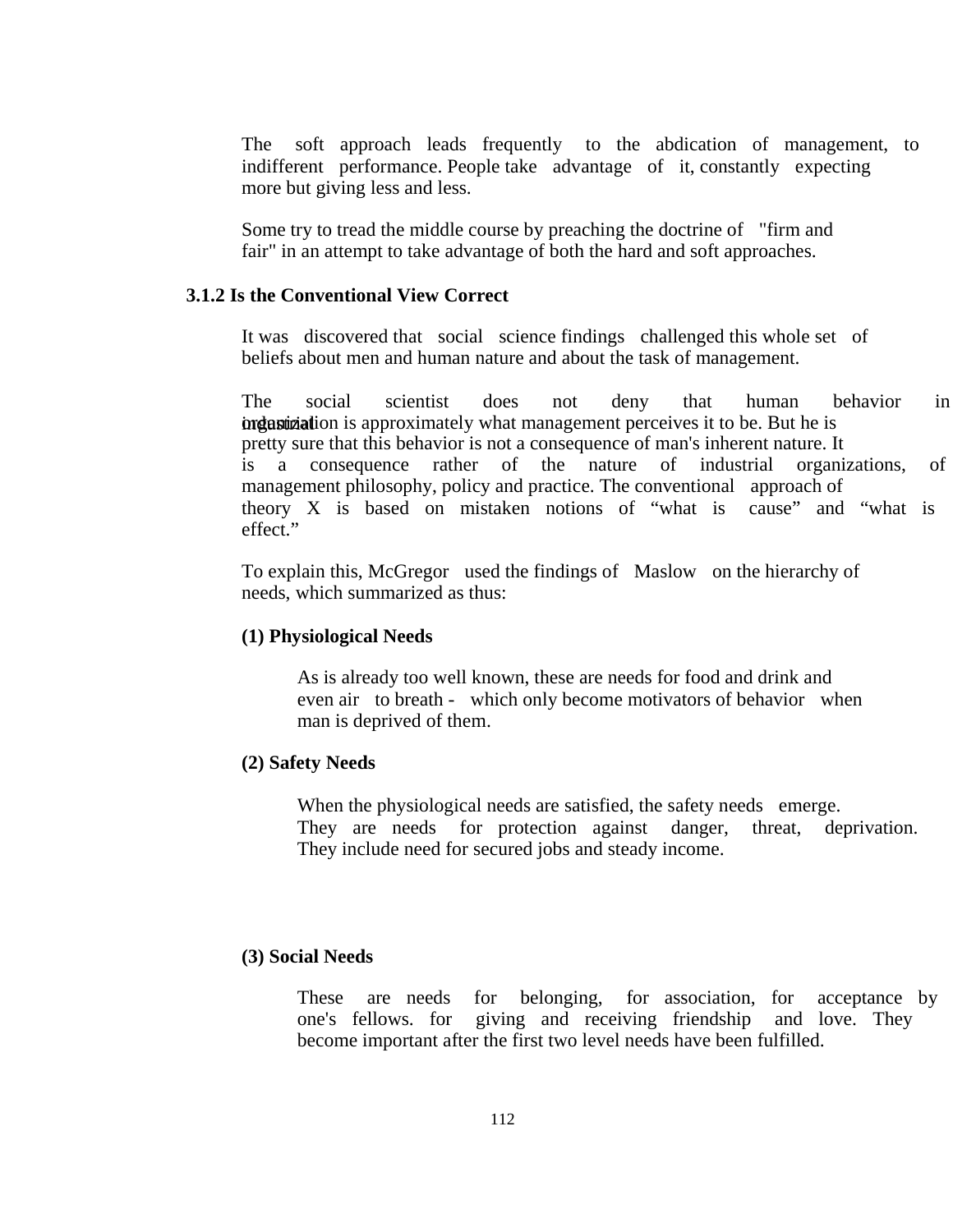## **(4) Ego Needs**

Above the social needs - in that, they do not become motivators until lower needs are reasonably satisfied - are the needs of significance to management and to man himself. They are the egoistic needs, and they are of two kinds:

- (a) Those needs that relate to one's self esteem needs for self confidence for independence, for achievement, for competence, for knowledge.
- (b) Those needs that relate to one's reputation needs for status, for recognition, for appreciation, for the deserved respect of one's fellows. Unlike lower needs, these are rarely satisfied; man seeks indefinitely for more satisfaction of these needs once they have become important to him. However, the typical industrial organization offers few opportunities for the satisfaction of these needs to people at lower level in the hierarchy. The conventional methods of organizing work,

particularly in mass-production industries give little heed to these aspect of human motivation.

## **(5) Self -fulf illm ent Needs**

Finally, a capstone on the hierarchy of man's needs, are what we may call the needs for self fulfillment. These are needs for realizing one's own potentialities, for continued self development, for being creative in the broadest sense of this term. Modern life gives only limited opportunity for these relatively weak needs to obtain expression. The deprivation most people experience with respect to other lower level needs diverts their energies into the struggle to satisfy these needs, and the needs for self-fulfillment remain dormant.

#### **(6) Managem ent and Motivation**

McGregor notes that the man whose needs for safety, association, independence or status are thwarted is sick, and his sickness will have behavioral consequence. We will be mistaken if we attribute his resultant passivity, his hostility, his refusal to accept responsibility, to his inherent "human nature". These forms of behavior are systems of illness - of deprivation of his social and egoistic needs.

The man whose lower - level needs are satisfied is not motivated to satisf y these needs any longer. Management often asks, "why aren't people more productive?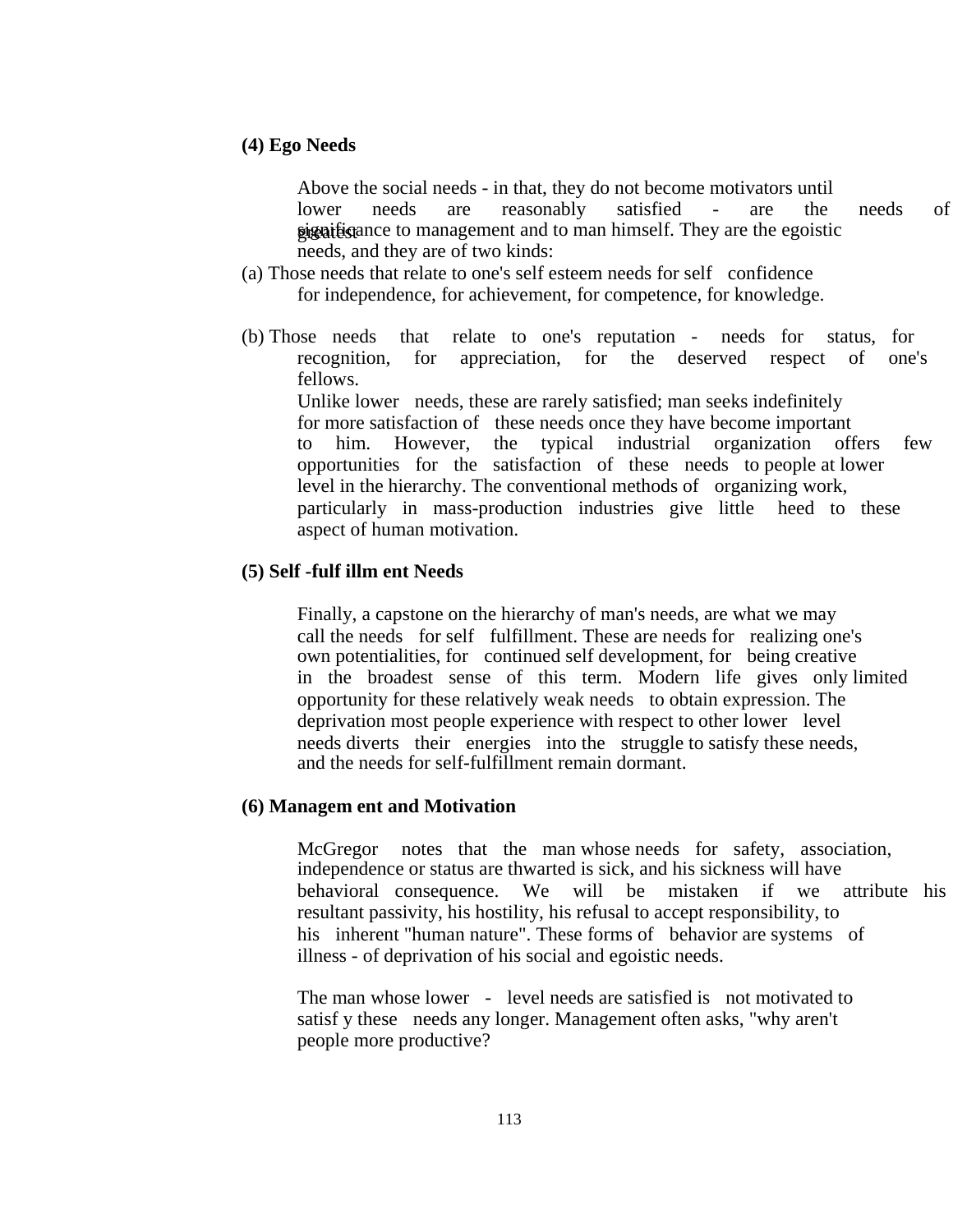We pay good wages, provide good working conditions, have excellent fringe benefits and steady employment. Yet people do not seem to be willing to put forth more than minimum effort".

The fact that management has provided for these physiological and safety needs has shifted the motivational emphasis to the social and perhaps to the egoistic needs. Unless there are opportunities at work to satisfy these higher- level needs, people will be deprived; and their behavior will reflect this deprivation. Under such conditions. if management continues to focus its attention on physiological needs, its efforts are bound to be ineffective. McGregor says that people will make insistent demands for more money under these conditions. It becomes more important than ever to buy the material goods and services which can provide limited satisfaction of the thwarted needs. Although money has only limited value in satisfying many higherlevel needs it can become the focus of attention if it is the only means available.

## **3.1.3 The Carrot-and-Stick Approach**

The carrot-and-stick-theory of motivation, McGregor says, works reasonably well under certain circumstances. The means for satisfying man's physiological and (within limits) his safety needs can be provided or withheld by management. Employment itself is such a means, and so are wages, working conditions, and benefits. By these means, the individual can be controlled so long as he is struggling for subsistence.

But the carrot-and-stick theory does not work at all once man has reached an adequate level of subsistence and is motivated primarily by higher needs. Management cannot provide a man with self-respect, or with respect of his follows, or with the satisfaction of needs for self fulfillment. It can create such conditions that he is encouraged and enabled to seek such satisfaction for himself, or it can thwart him by failing to create these conditions.

However, the creation of conditions is not in control. It is not a good device for directing behavior. And so management finds itself in an odd position, The high standard of living created by our modern technology provides quite adequately for the satisfaction of' physiological and safety needs. But by making possible the satisfaction of low-level needs, management has deprived itself of the ability to use as motivators the devices on which velocity has taught it to rely, i.e rewards; promises, incentives, or threats and other coercive devices.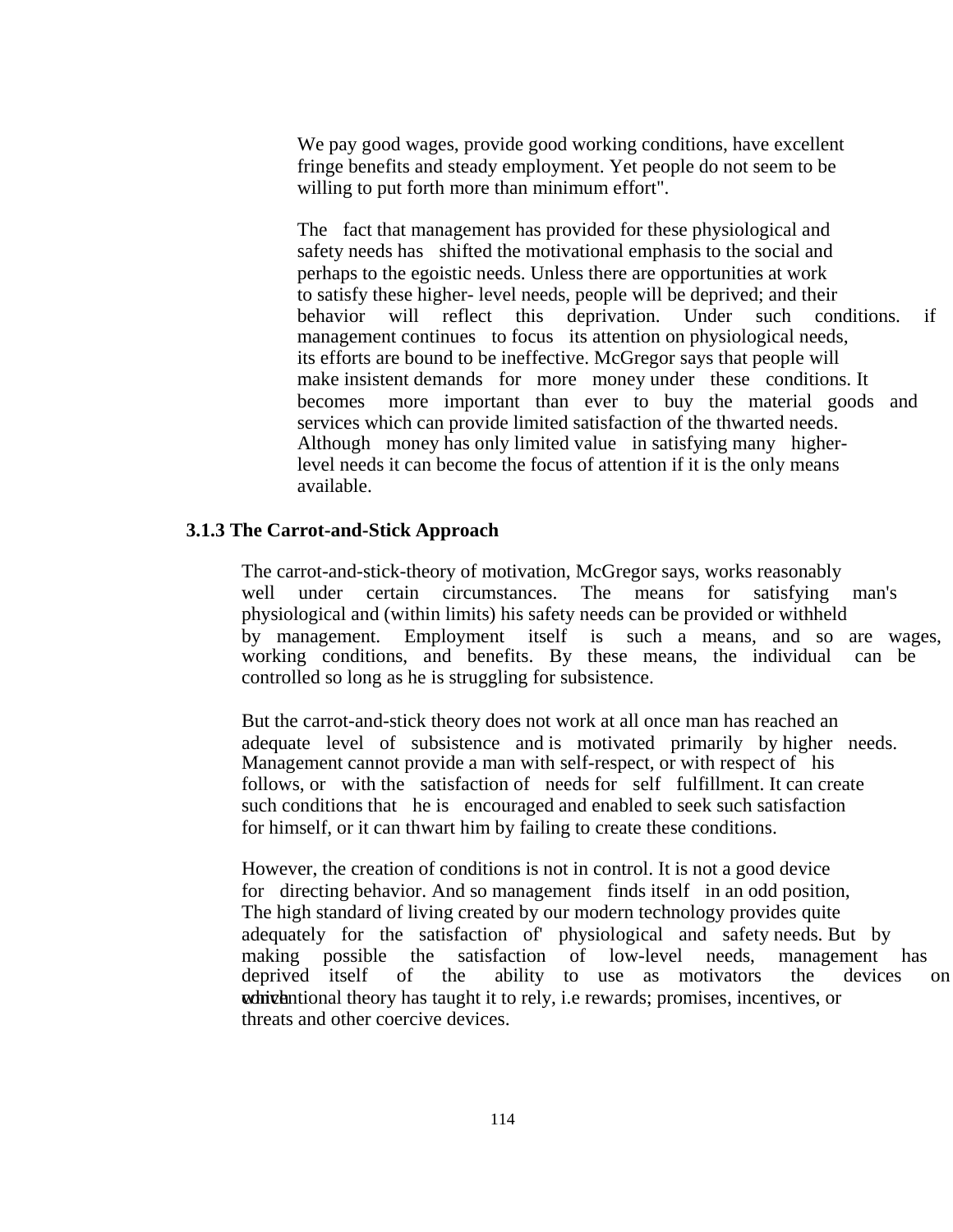The philosophy of management by direction and control, regardless whether it is hard or soft is inadequate to motivate because the human needs on which this approach relies are today unimportant motivators of behavior. Direction and control are essentially useless in motivating people whose important needs are social and or egoistic. Both the hard and soft approaches fail today because they are simply irrelevant to the situation.

People deprived of opportunities to satisfy at work the needs which are most important to them, behave exactly as we might predict - with indolence, passivity, resistance to change, lack of responsibility, unreasonably demands for economic benefits. It would seem that management is caught in a web of its own weaving.

## **3.2 A New Theory of Management - Theory Y**

McGregor says that for these (above) and other reasons, we relations a different above of the task of managing people based on more adequate assumptions about human nature and human motivation. The broad dimensions of such a theory is what McGregor played bold to call "Theory" Y". They are:

- (1) Management is responsible for organizing the elements of productive enterprise - money, materials, equipment, people - in the interest of economic ends.
- (2) People are not by nature passive or resistant to organizational needs. They have become so as a result of experience in organizations.
- (3) The motivation, the potential for developing the capacity for assuming responsibility, the readiness to direct behavior toward organizational goals, are all present in people. Management does not put them there. It is a responsibility of management to make it possible for people to recognize and develop these human characteristics for themselves.
- 4) The essential task of management is to arrange organizational conditions and methods of operation so that people can achieve their own goals best by directing their own efforts toward organizational objectives.

This is a process primarily of creating opportunities releasing potential, removing obstacles, encouraging growth, providing guidance. It is, as McGregor noted, what Peter Drucker has called "Management B y Objectives", in contrast to "Management By Control". It does not involve the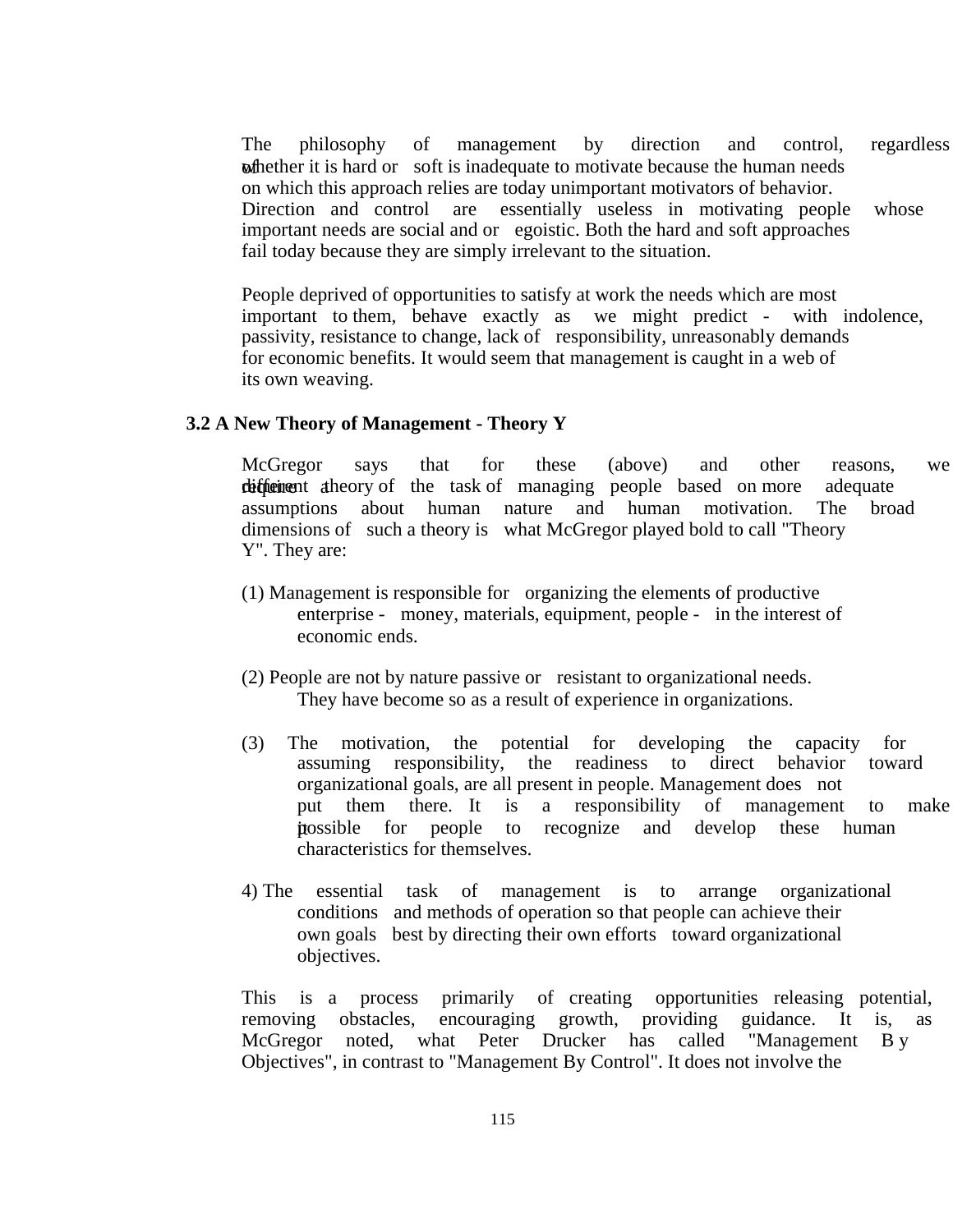abdication of management, the absence of leadership. the lowering of standards, or the other characteristics usually associated with the "soft'" approach under theory X.

## **4.0 Conclusion**

In this unit, you have been introduced to the works of two prominent scholars - Douglas McGregor and Abraham Maslow. Their work is in the areas of motivation known as industrial humanism movement and behavioral scientist approach. Whilst McGregor is well known for his theory X and theory Y, Maslow is known for his hierarchy of needs.

The conversion from theory  $X$  to theory  $Y$  as a result of the findings of social science - the human needs arranged in a hierarchy, shows the place of science in human life and human affairs. This holds bright prospects for science and shows how science knowledge can be used to benefit mankind.

## **5.0 Sum mary**

This unit has dealt with one set out of the two to three sets of writers in the behavioral science approach to motivation theory. Unit 16 will deal with yet another in the same behavioral science approach.

#### **6.0 Tutor Marked Assignm ent**

Question.1 What is McGregor's theor y X. How did he leave theory X to theory Y.

#### **7.0 References and other resources**

- McGregor, Douglas (1960) The Human Side of Enterprise, Company, New York. McGraw-Hill Book
- Thierauf, Robert J, Klekamp, Robert C, Geading, Daniel Principles and Practice, John Wiley & Sons, Santa Barbara. W. (1977) Management

## **MODULE THREE**

# **UNIT 16**

## **MOTIVATION: THE WORK OF MCCLELLAND**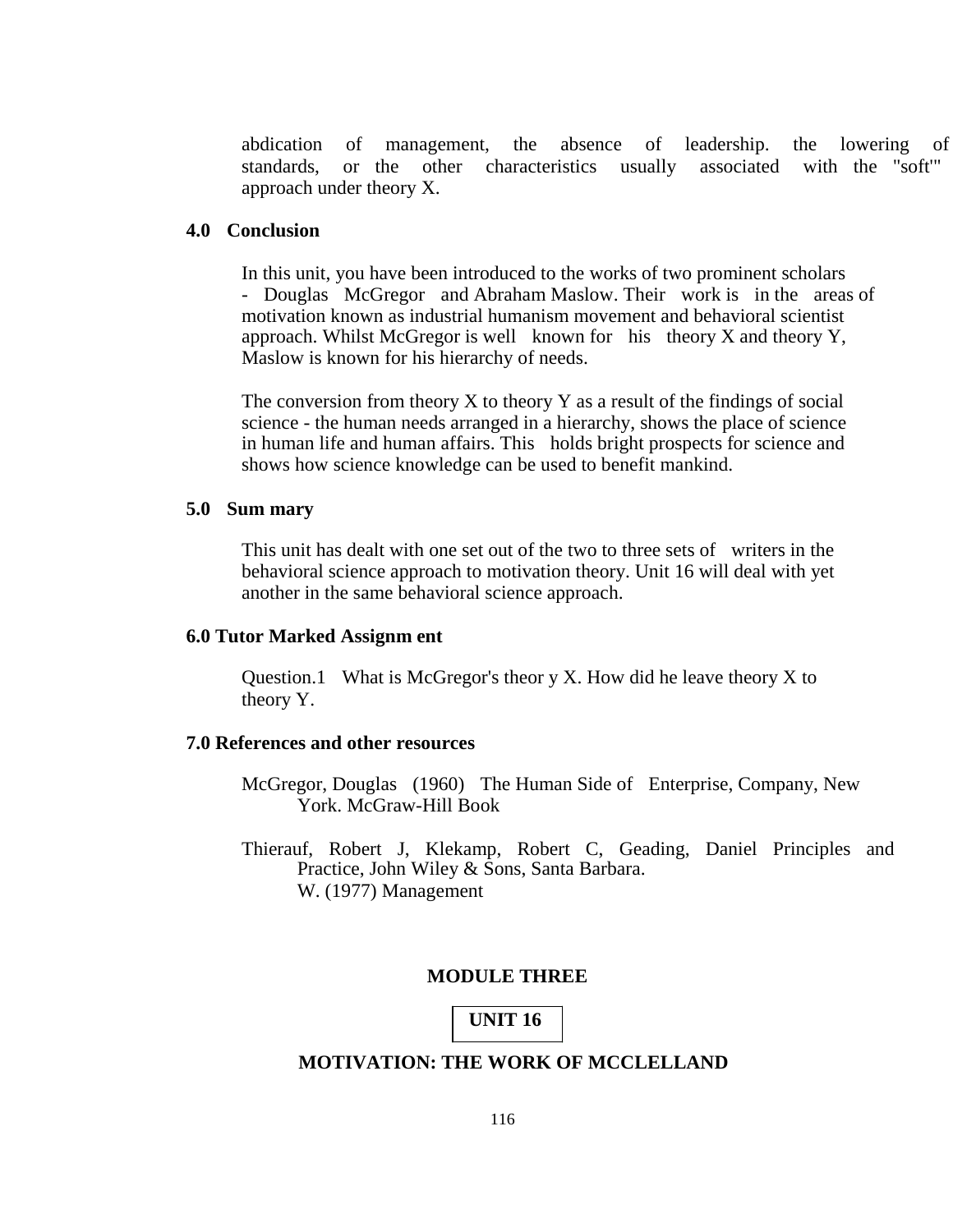| <b>Table of Contents</b>                 |  |  |
|------------------------------------------|--|--|
| Introduction                             |  |  |
| Objectives                               |  |  |
| <b>Main Contents</b>                     |  |  |
| The works of McClelland and Hertzberg    |  |  |
| McClelland's Need for Achievement Theory |  |  |
| Hertzberg's Two-factor Theory            |  |  |
| Conclusion                               |  |  |
| Summary                                  |  |  |
| <b>Tutor Marked Assignment</b>           |  |  |
| References and Other Sources             |  |  |
|                                          |  |  |

#### **1.0 Introduction**

In unit 15 we examined the works of McGregor and Maslow among the behavioral science contributions to motivation theory. Here we are going to examine the contribution of McClelland. In his own case his theory was built on the concept of achievement. Christened Need for Achievement Theory, it linked motivation to an inborn (a trait) desire to achieve which some people have and some others do not have. The theor y does not leave those who do not have in their desperation, it propounds a method by which the need for achievement can be cultivated.

## **2.0 Objectives**

By the end of this unit you should be able to:

• recognize McClelland's Need for "Achievement Theory

• list the factors present in a person who has a high need for achievement

- list what a person with a high need for achievement does and how to
- identify method for creating a high need for achievement in one who does not have it

#### **3.0 Main Contents**

#### **3.1 McClelland's need for achievem ent theory**

One thing makes this theory and therefore, this unit peculiar. Out of all the units so far handled, this is the only one with a significant amount of research conducted in a developing area. As a result, as we shall see later, there is a lot of reference made to Nigeria and India, among other developing countries.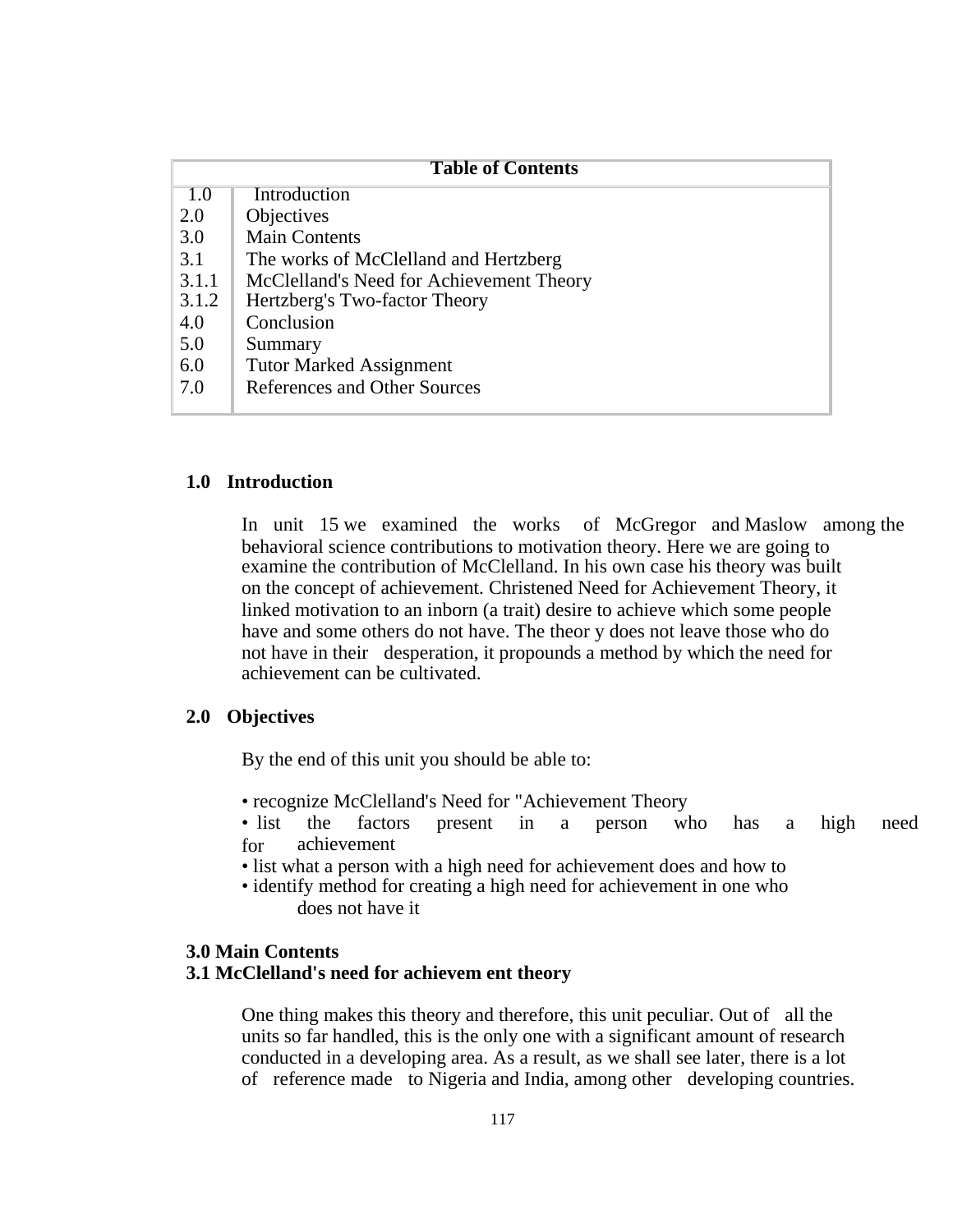Peter Blunt, in his book, Organizational Theory and Behavior, An African Perspective, put this point thus: "It has been argued that the theory of the vertex of the canadieconentrepreneurial activity and economic growth in developing countries".

What is the need for achievement theory? As reported by Peter **BloGtelland's theory of motivation is based on three major motives - the need** for achievement and fear of failure, the need for power, and the need for affiliation. He said however that "most of McClelland's research and writing is based upon the first of these, the need for achievement (n-arch)

The main tenet of n-arch is that, "it is said that there are two basic types of people: on the one hand, there are those who strive for success, aballenged by opportunity and are willing to spare no effort in order to attain a desired goal. On the other hand, there are those who do not really care very much at all whether or not they are successful. That is to say, some people have an urge to achieve while others do not. "So much has been the work on this that there exists a test used in assessing the achievement of need in people. One such test is known as the Thematic Appreciation Test (TAT). We shall not be going into what this is. It is sufficient here for us to note what years of study have revealed.

Peter Blunt reports that "many years of researching achievement of motivation have shown that people who have high needs for achievement display certain common characteristics" which are:

#### **3.1.1 Common Characteristics of high n-arch people**

- (1) They set themselves goals which are moderately difficult to attain and pose a certain amount of challenge to their energy and resourcefulness. If goals are too easily achieved, they feel little sense of accomplishment.
- (2) People with high n-arch are attracted by work situations which allow them to take personal responsibility for goal achievement. Peter Blunt says further that "they have high confidence in their own abilities to accomplish moderately complex tasks, and feel that their chances of success are greater than most other people's. This inclines them to avoid committees and other work situations where they may beguired to work towards goals other have set. Similarly, they are averse to gambling situations where they again have no personal control over outcomes"
- (3) Concrete feedback on performance is essential for people with high narch, so that they know how well they are doing. Where concrete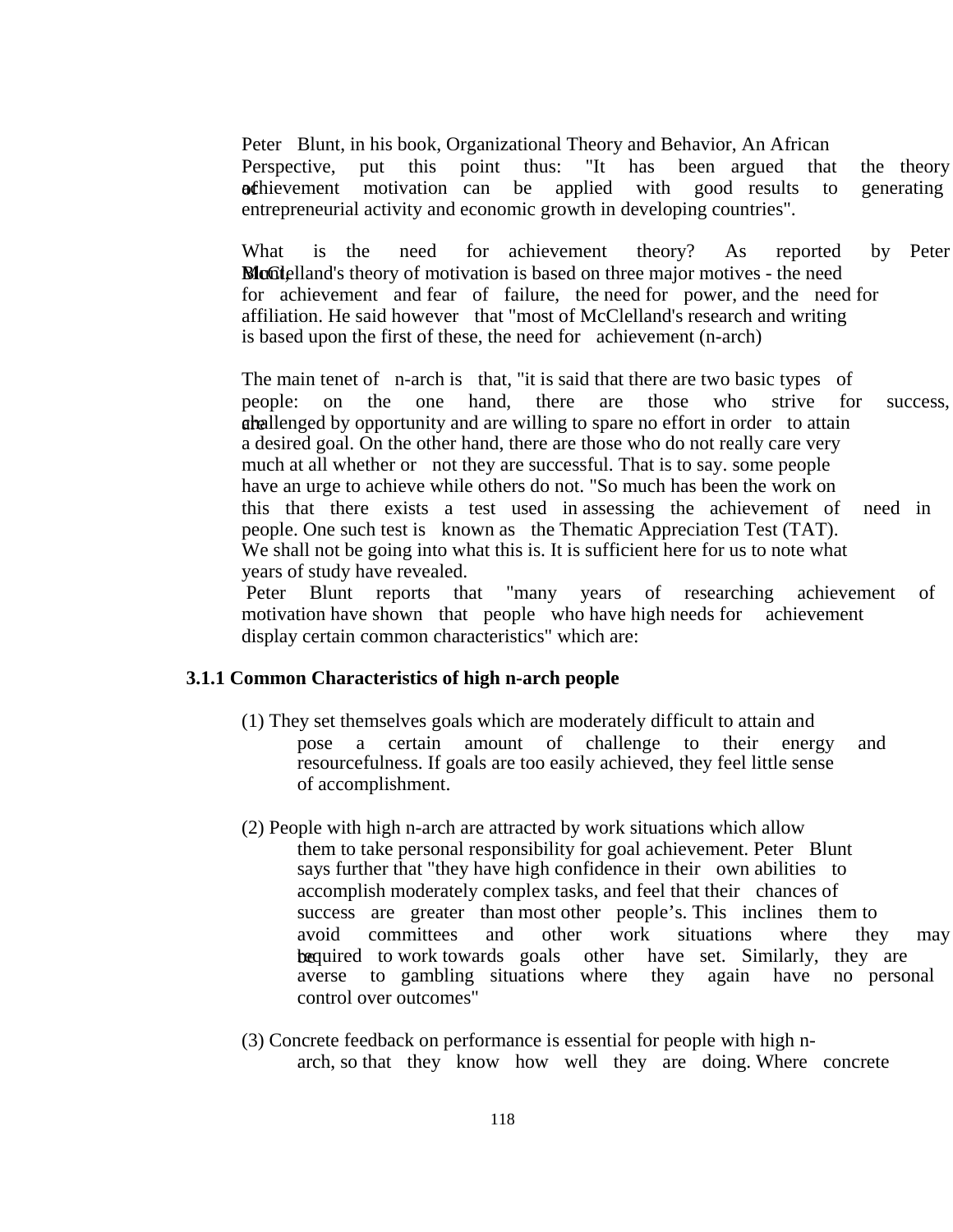feedback is not the outcome of an effort, money is used as a surrogate. Thus people with high n-arch who go for money do so as a symbol of success not as a motivator, the motivator for high n-arch people is goal achievement.

- (4) People with high n-arch are more inquisitive about their environments. They search them more thoroughly; they travel more, and are generally more open to new experiences. This behavior is interpreted as demonstrating their desire for new opportunities to test their achievement skills. Peter Blunt, citing a study by Levine reports that they Igbo of Nigeria are more economically successful and hold a disproportionately higher number of senior positions in public and private enterprises than do the Hausa of Northern Nigeria. He attributes this to the Igbo showing much more initiative and readiness to explore new places and methods than have other people facing similar problems.
- (5) A final characteristic of individuals who have high needs for achievement is that they are more inclined to think spontaneously about how they might achieve this or that desired objective. Peter Blunt says further that "They spend considerable time going over possible strategies in their minds, and even dream about achieving certain goals".

LeVine, scoring essays on the question "What is a successful man? "for narch written by Hausa and Igbo students was able to arrive at the fact the Igbo students scored significantly higher on n-arch.

#### **3.1.2 Need for achievem ent theory, and national development**

McClelland has extended this theory beyond individuals to nations. The "readers" that school children use have been assessed for n-arch contents. It was found that textbooks used by school children in India contain stories which are fatalistic and score very low on n-arch assessment, which accounts for that country's readers are rated high on n-arch assessments.

An interesting account is given of Britain at two different times in history by McClelland. Using school children readers, Britain scored high on n-arch assessment in 1925 and that period coincided with a period when its economy did well. In 1950, it rated very low on n-arch going by school children's readers. This period also coincided with that of a loss in the spirit prise in Britain.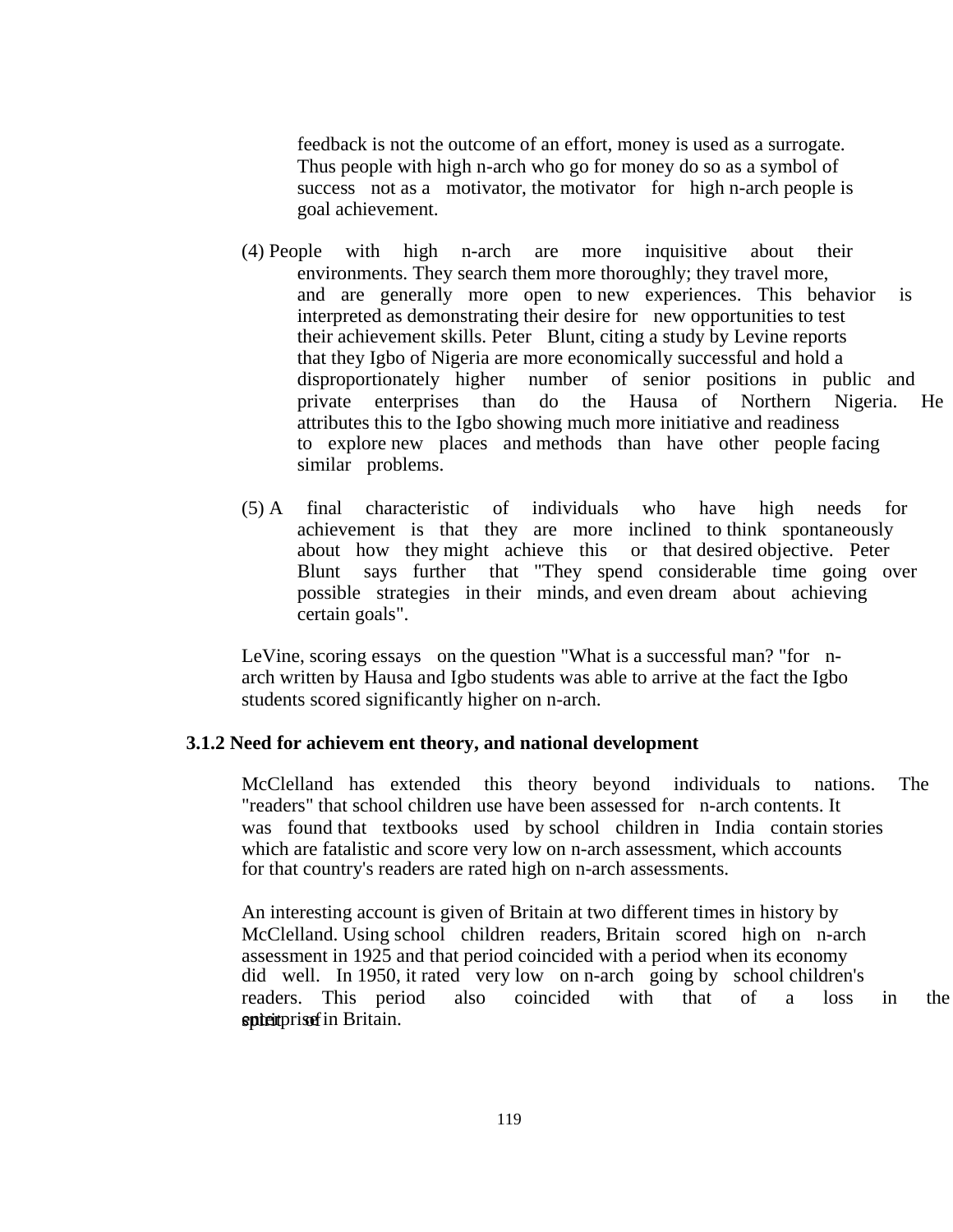A pertinent issue to which fits into this section is the issue of the type of fictions that a nation produces and reads; the stories that the young ones of a nation are exposed to. We do not have too much information on this but we know vaguely that at a point in the United States of America, rather than tell (in writing or orally) folk-love on animals and birds etc, the nation's novelists went into "science fiction". These are highly imaginative and creative stories of how things ought to be but are not and possible ways to bring them about. There are writings like Alvin Toffler's Future Shock, .....'s The Age **A** fquarius, and so on. There are movies in cartoon form like Star Trek, etc.

We are told that what is today the wonder machine - the computer was once the science fiction of an imaginative and creative writer. We know that folklore like the "Tortoise and the Hair's" "Agude Ego", "How the Fly lost his Tongue", the "Washerman Donkey", etc will continue to have their place in our "Tales by Moon Light". However, in order to hope to land a Nigerian on the moon or another celestial body some day, we have to go into imaginative and creative writing which by their nature score high on n-arch assessments. This is how to build a nation of "goal getter". Tomorrow's heroes are made of heroes about whom they read today, even in fiction.

## **3.1.3 How to increase n-Ach in people**

McClelland has been part of team which designed a course for the purpose of increasing n-arch in people. The course had the following 4 aims:

- (1) The courses were designed to teach the participants how to think, talk and act like a person with high n-Ach.
- (2) The courses stimulated the participants to set higher but carefully planned and realistic work goals for themselves.
- (3) The courses utilized techniques for giving the participants knowledge about themselves
- (4) The courses created a group espirit-de -corps from learning about each other's hopes and fears, successes and failures and from going through an emotional experience together.

The need for training or for courses like this is that, as noted from the beginning of this unit, high n-Ach is there in a person or it is not there. If there; the individual thinks and acts in line with its dictates. If not there, the individual does not think and act in the way of high n-Ach man. That there is a possibility of its being taught and learnt, there is the possibility to turn a low n-Ach individual or a collectivity to a high n-Ach man or notion.

## **4.0 Conclusion**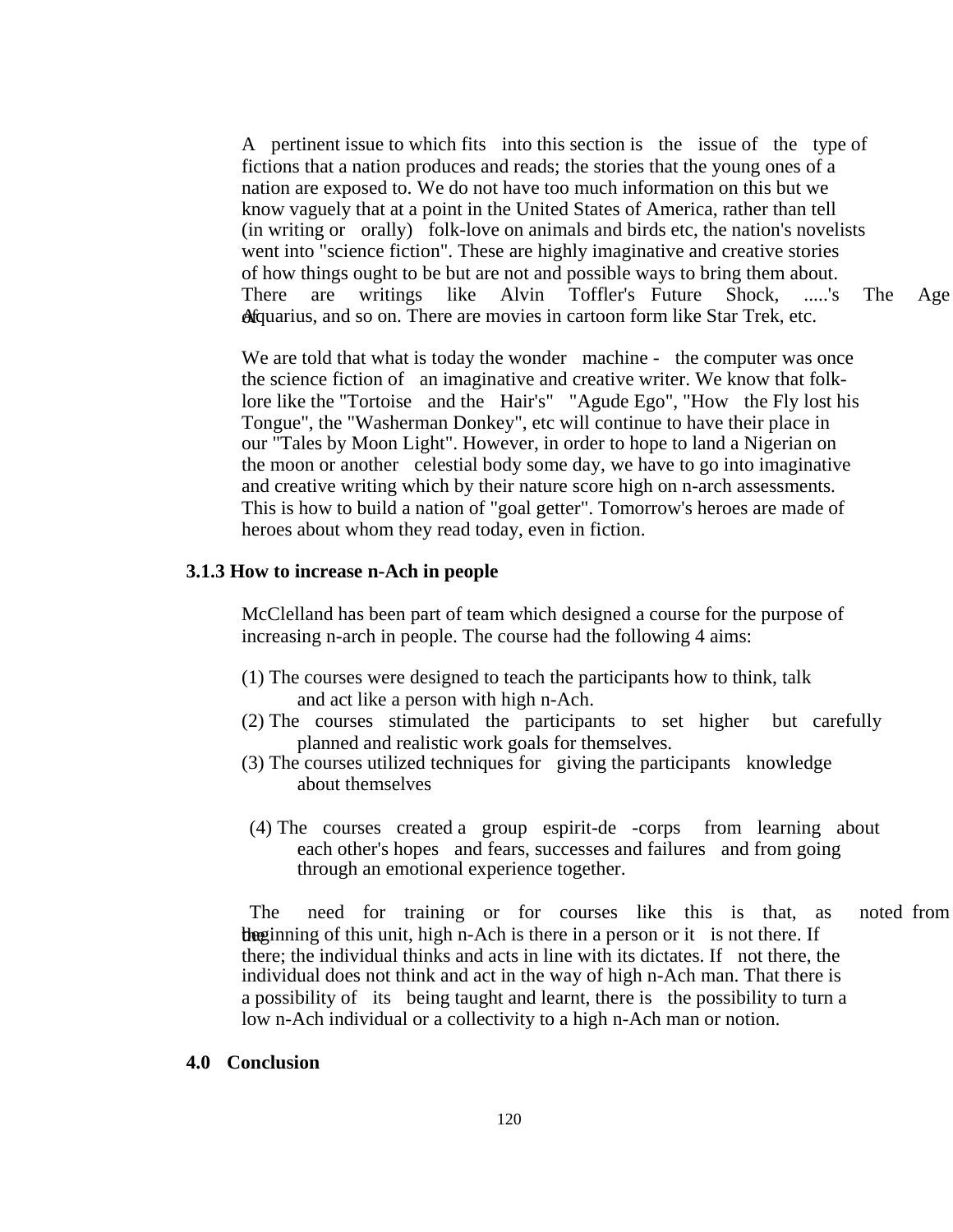Unit 16 has treated McClelland's need for achievement theory. Unlike the other theories considered so far which are under the control of the individual or group, this is not so.

#### **5.0 Sum mary**

This unit has handled yet another of the numerous theories of motivation - McClelland's need for achievement theory. It is a theory which is built on the individual human being rather than on a group.

## **6.0 Tutor Marked Assignm ent**

Question.1 List out all the characteristics of high n-Ach people and explain fully, any two of Question .2 Since high n-Ach is in-born, how can we transfer it?

## **7.0 References and other resources**

- Blunt, Peter (1985) Organizational Theory and Behaviors An African Perspective. Longman London & New York
- McClelland, David C. (1978) "That Urge to Achieve" in Natemeyer (ed) Classics of Organizational Behavior, Moore Publishing Company, Inc. Oak Park, Illinois.

## **UNIT 17**

## **MOTIVATION - THE WORK OF FREDERICK HERTZBERG**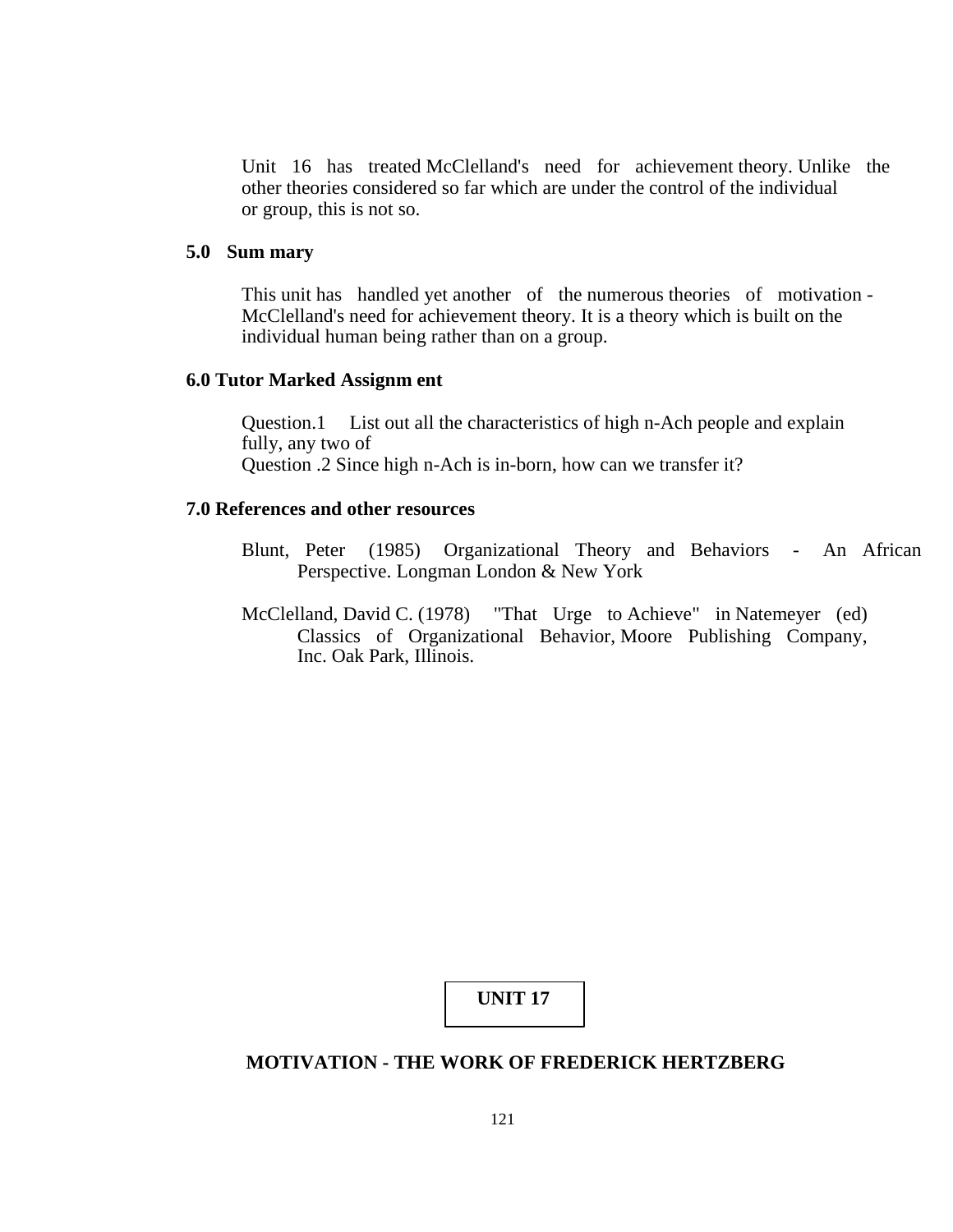| <b>Table of Contents</b> |                                          |  |
|--------------------------|------------------------------------------|--|
| 1.0                      | Introduction                             |  |
| 2.0                      | Objectives                               |  |
| 3.0                      | <b>Main Contents</b>                     |  |
| 3.1                      | Scope of Hertzberg's Theory              |  |
| 3.1.1                    | Motivating with KITA The Hygiene Factors |  |
| 3.2                      | <b>Hygiene vs Motivation</b>             |  |
| 3.2.2                    | The Motion factors                       |  |
| 4.0                      | Conclusion                               |  |
| 5.0                      | Summary                                  |  |
| 6.0                      | <b>Tutor Marked Assignment</b>           |  |
| 7.0                      | References and Other resources           |  |
|                          |                                          |  |

## **1.0 Introduction**

The work of Frederick Hertzberg which we shall consider in this unit is yet another of the works of the behavioral scientists. He is popular funding a two factor theory of motivation - the hygiene factors and the motivator factors. What these concepts mean and what the theory states using them is the concern of this unit.

## **2.0 Objectives**

By the end of this unit you should be able to:

- Identify the basis of Hertzberg's theory
- Get introduced to what he calls KITA
- List the hygiene factors in his theory
- List the motivation factors in his theory
- Explain why hygiene factors do not motivate

#### **3.0 Main Contents**

## **3.1 Hertzberg's theory and its scope**

As if to say Hertzberg had given too much and fruitless attention to the concept of motivation, he wrote a piece titled "One More Time: How Do You Motivate Employees? In an effort to answer his own question, Hertzberg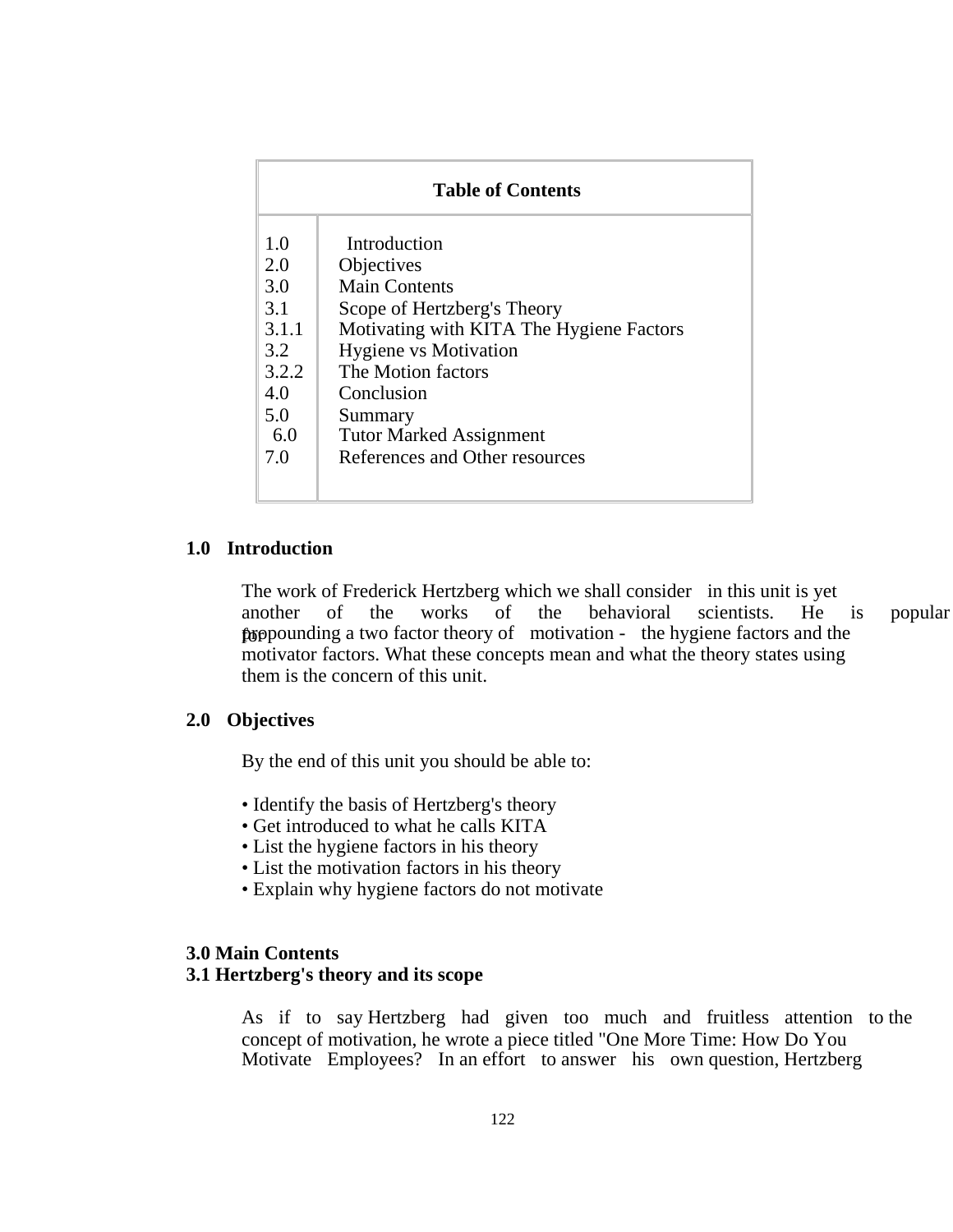gives a number of methods. We shall explore some of them. Later, he then goes into his hygiene Vs Motivators idea and this is the aspect of his work that he is most widely known. However, we shall introduce you to this as well as the less known one.

#### **3.1.1 "Motivating with KITA"**

Hertzberg starts this section of his work with the question "What is the simplest. Surest, and most direct way of getting someone to do something? He goes through prospective answers and states the problems which each prospective answer faces. A first answer might be that you "ask him" to do the work. He, in turn might respond that he does not want to do it. This gets up a "psychological consultation to determine the reason for his obstinacy, which is a long and complex process. A second method might be that you "tell him". You have a response that indicates that he does not understand you. This calls for some expertise in the communications field to make him understand. Finally. Hertzberg says, "Every audience contains the `direct action' manager who shouts, `kick him!' And this type of manager is right. The surest and least circumlocuted way to getting someone to do something<br>is to kick him in the pants - give him what might be is to kick him in the pants - give him what might be called the KET taberg identifies various forms of KITA, as follows:

## **(a) Negative Physical KITA**

This is a literal application of the term. You want your driver to jump into the car and go somewhere smartly and he shows some rude reluctance, and you slap him. Hertzberg notes that negative physical KITA has three drawbacks, namely, it is inelegant, it contrasts the image of benevolence that organizations cherish; since it is a physical attack, it directly stimulates the automatic nervous system, and this often results in negative feedback - the employee (your driver) may slap you in return.

#### **(b) Negative Psychological KITA**

Rather than use physical force, psychologists have devised effective weapons. For example, one who is being "forced" to comply, may begatively psychologically "hurt"' by say, being denied what colleagues have, e.g. a carpet, an air-conditioner, etc, for his office. He may be given "bad" workers e.g.; rude drivers, tardy messengers, poor typists, etc.

Negative psychological KITA has lots of advantages. Firstly, because it is not a physical attack, it does not stand the danger of physical Seachdash, the person administering it stands aloof and the sufferer is made to look like a complainer about everything and made to look paranoid. Thirdly,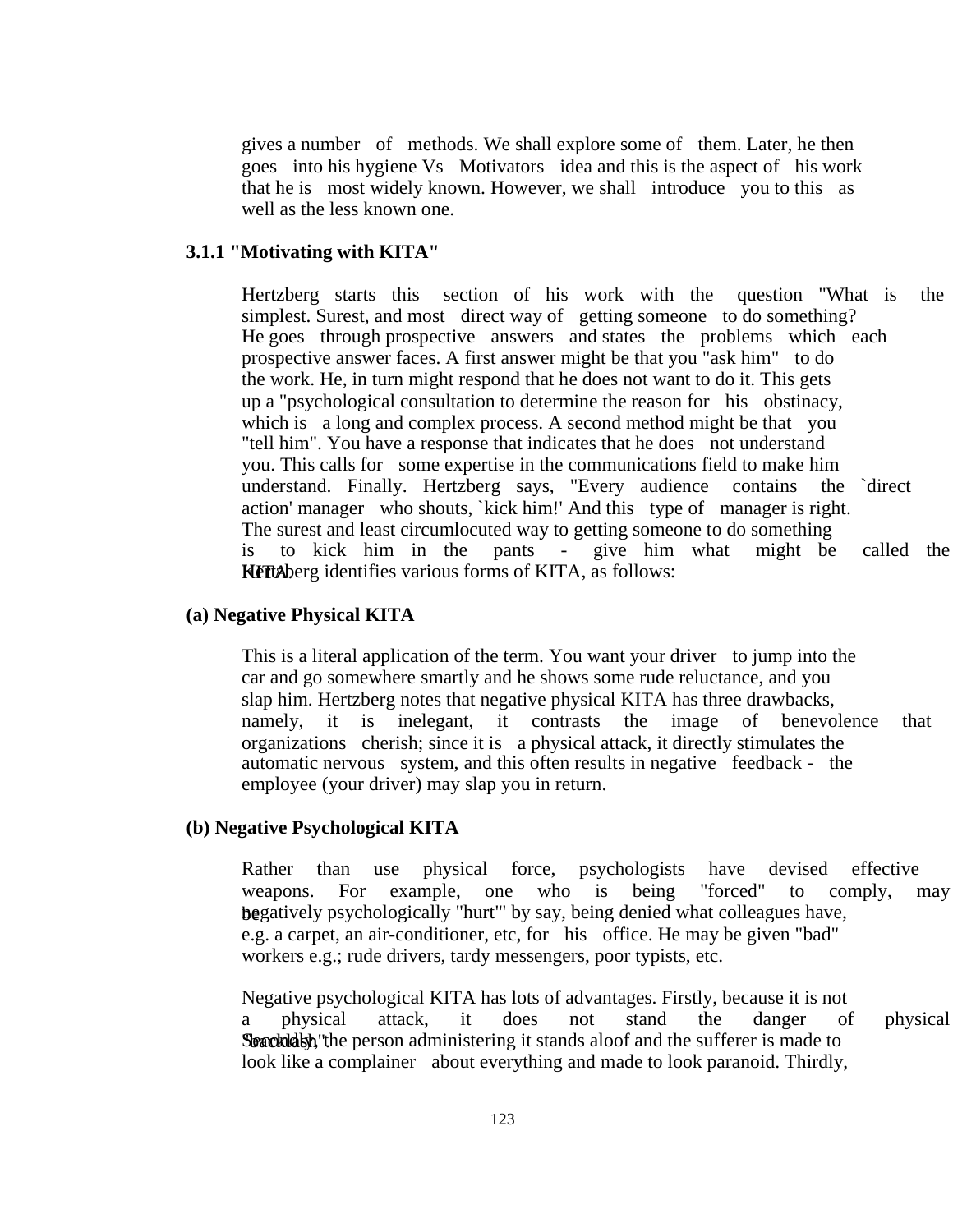those who practice it live like "saints" who would not physically "hurt" a fly but do more damage to the "ego" of the than physical hurt; etc. Hertzberg concludes discussion of negative KITA by saying that if you make someone do a piece of work by kicking him, you have "motivated" but have "moved" him into doing something. Negative KITA does not lead to motivation. He thereafter turned attention to:

#### **(c ) Positive KITA**

Hertzberg starts discussion on this by asking the question: "If I say to you, 'do this for me or the company and in return I will give you a reward, incentive {for example} more status, a promotion  $\dots$ , am I motivating you?" He says the overwhelming answer from management people is "yes, this is motivation" To Hertzberg, this is not motivation. If you promise to give a worker some time off from work for agreeing to do something this cannot be motivation because, a motivated officer seeks (or should seek) more time at work and not less. If you give an employee more pay, does this lead to his being motivated? The experience of getting a salary rise today, and asking for another tomorrow shows that a salary increase is not a motivator. And so are<br>the various methods that have been tried, e.g human the various methods that have been tried, e.g human relations terisitivity training, two way communication, job participation, employee counseling, etc. NOT, motivators.

 Hertzberg gives a beautiful analogy that demonstrates why KITA is not a motivation. He says: "...I can charge a man's battery, and then recharge it, and recharge it again. But it is only when he has his own generator that we can talk about motivation. He then needs no outside stimulation. He wants to do it".

Exercise 1.1

Compare negative physical KITA to negative psychological KITA. Which of the two in your opinion and in your environment is more effective?

#### **3.2 Hygiene Vs Motivators**

Hertzberg rephrased what he termed the "perennial question" of "how do you motivate employees to "how do you install a generator for an employee? This comes from the battery charging analogy above. Hertzberg undertook his studies of employees - accountants and engineers in the main, in **The EXECUTE:** The USA. His study has been replicated over 16 times in var ying environments, some in the Communist countries. The following are some of the findings and postulates.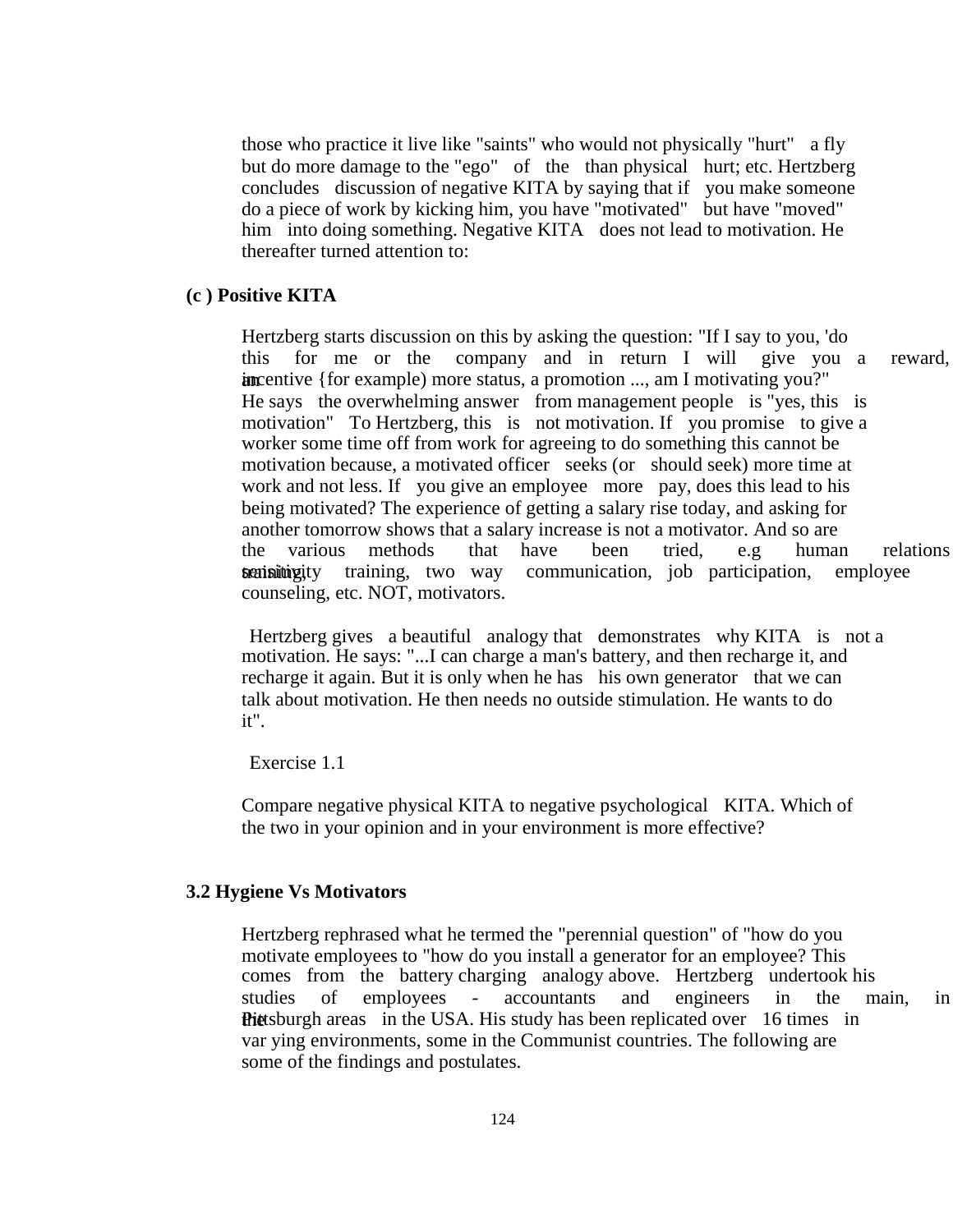(a) One of the most important and distinguishing finding of Hertzberg's was that "....the factors involved in producing job satisfaction (and motivation) are separate and distinct from the factors that lead to job dissatisfaction". Hertzberg then says that "since separate factors need to be considered, depending on whether job satisfaction or job dissatisfaction is being examined, it follows that these two feelings are not opposite of each other". According to him, the following are the opposites one of the other.

#### **Words/phrases opposites**

- (i) Job satisfaction no job satisfaction
- (ii) Job dissatisfaction no job dissatisfaction

From this "construct", it follows that something that is not satisfying does not mean it is dissatisfying and vice-versa What this means is that satisfaction and dissatisfaction are addressing two different needs of man. One set of needs stems from "his animal nature - the built-in drive to avoid pain from the environment, plus all the learned drives which become conditioned to the basic biological needs. For example, hunger, a basic biological drive, makes it necessar y to earn money, and then money becomes a specific drive". The other set of needs, Hertzberg says "...relates to that unique human characteristic, the ability to achieve any, through achievement, to experience psychological growth. The stimuli for these are the job content whilst the stimuli for the former are found in the job environment.

He then sets out the growth or motivator factors that are also intrinsic to the job as: "achievement, recognition for achievement, the work itself, responsibility, and growth or advancement" what this means is that if an employee sees in his job an opportunity for all these factors, he will have satisfaction and the motivation to work.

On the other hand, the dissatisfaction avoidance, what Hertzberg by the factors and which are extrinsic to the job, include: "company policy and administration. supervision, interpersonal relationships, working conditions, salary, status and security".

 What this means is that however good and however appealing these factors are to the employee, they cannot lead to satisfaction that will motivate him to work. The best they can do is to lead to a situation of "no dissatisfaction".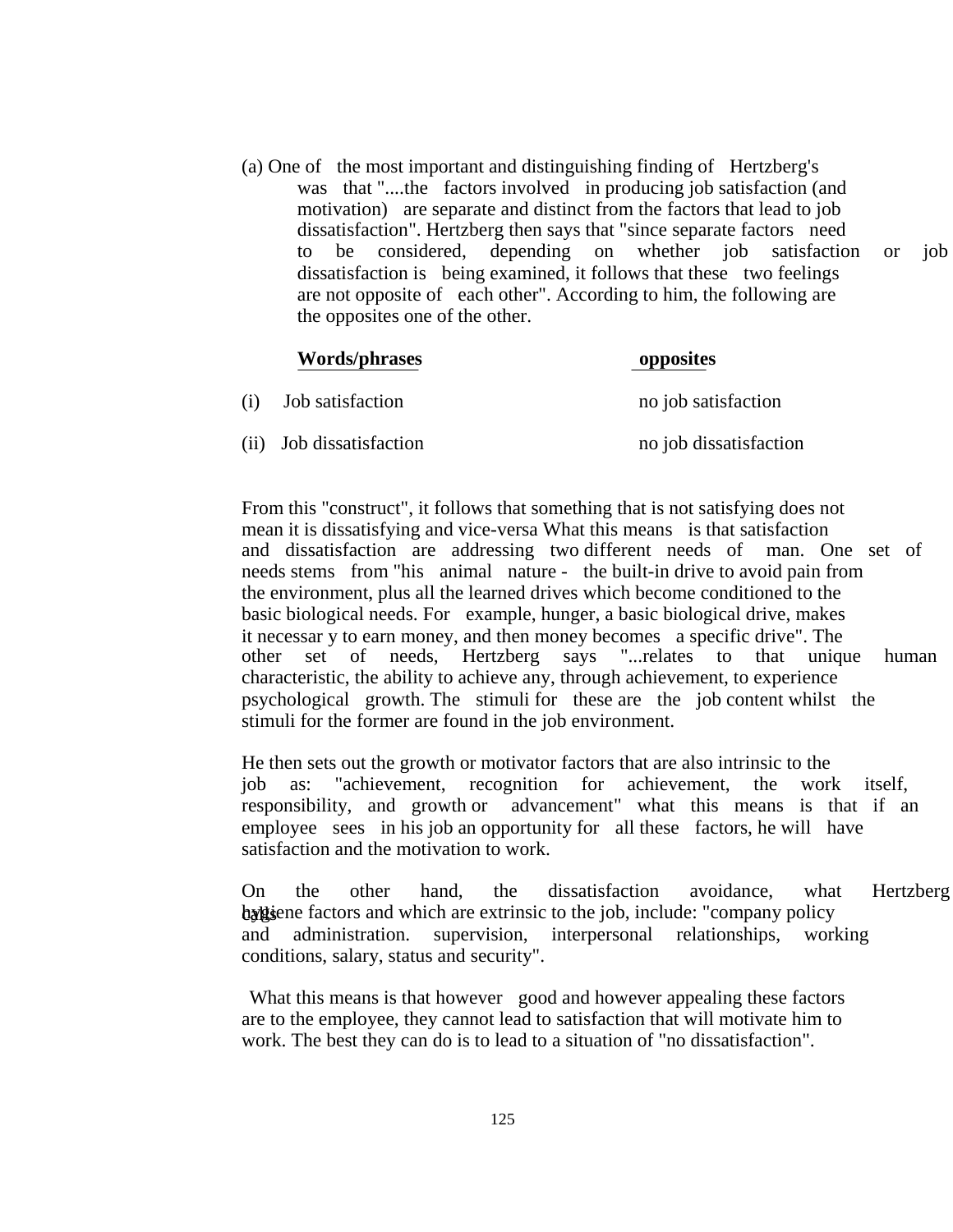Peter Blunt states Hertzberg's theory "no dissatisfaction". You will understand it easier. He says that Hertzberg's theory consists of two general propositions as follows:

- (1) Individual motivation at work is a function of the intrinsic characteristics of the job which include:
	- (a) Achievement,
	- (b) Recognition,
		- (c) Work itself,
		- (d) Responsibility
		- (e) Advancement
		- (f) Personal development. These factors are referred to as motivators"

On the other hand, the second proposition is:

- (2) Dissatisfaction at work is a function of a set of job conditions called hygiene factors. When operating to a sufficient degree, these factors prevent dissatisfaction, but they cannot act as motivators. Such factors include:
	- (a) Salary
	- (b) Job security
	- (c) Working conditions
		- (d) Personal life
		- (e) Relationship with supervisors
		- (f) Relationship with fellow workers and subordinates
		- (g) Company policies
		- (h) Fringe benefits.

Peter Blunt says, inputting the theory down in its totality that, "The theory assets, then, that no matter how high a worker is paid or how good his working environment may be, this type of factor alone will not be sufficient to induce high levels of motivation or satisfaction. By the same **tolespective** of how interesting or how challenging a job might be  $\langle$ **interinsically** motivating), there will be dissatisfaction if pay or worthing conditions are inadequate". We will add here that such dissatisfaction notwithstanding, the employee stays motivated and performs.

Exercise 1.2 List out the motivators and hygiene factors and explain how 3 each of motivators and hygiene factors (in practice) motivate or fail to do so.

#### **4.0 Conclusion**

This unit has examined Hertzberg's of theory of motivation. Here you have seen his ideas which he calls KITA and how they are classified and operate.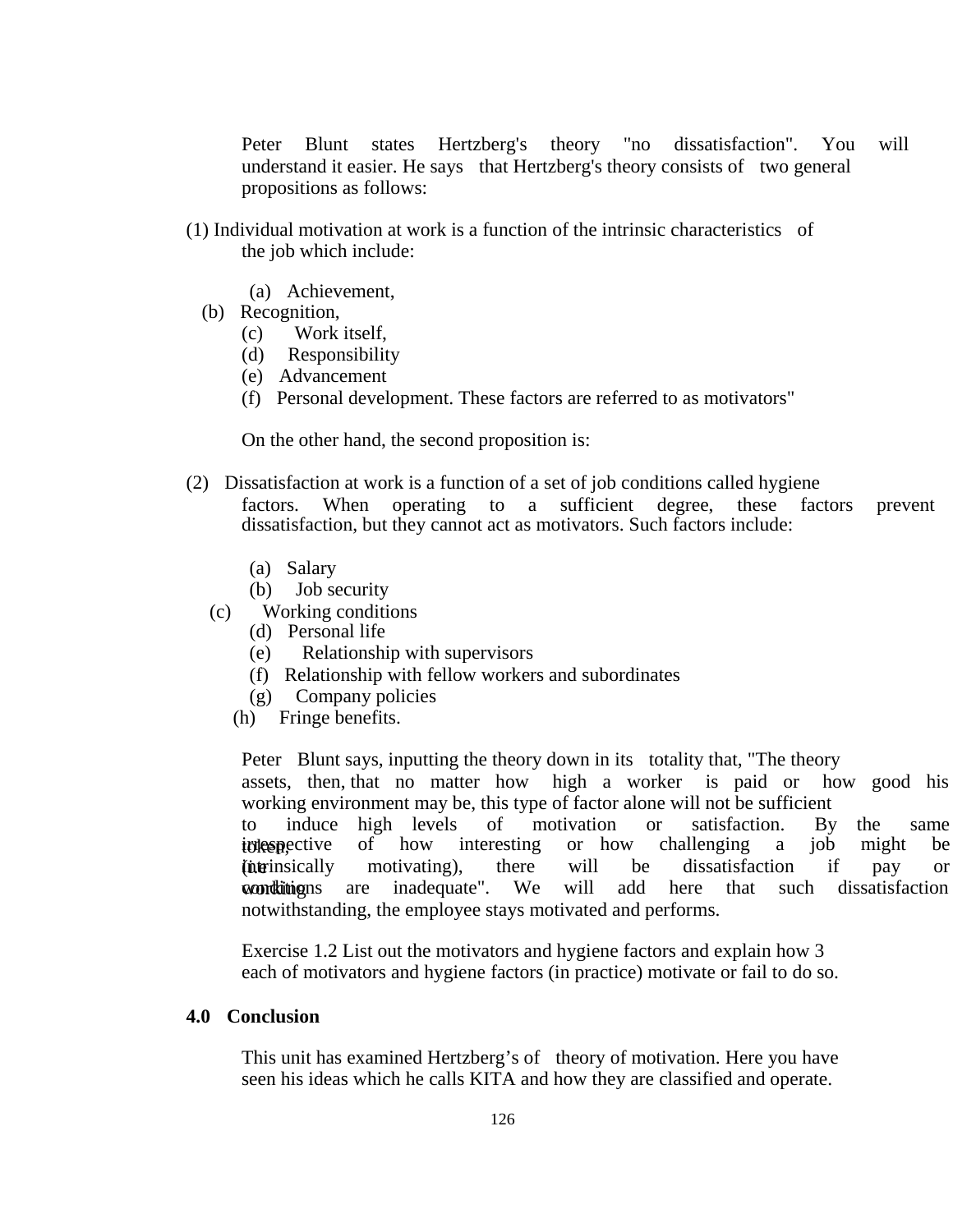Also, deviating from the common use of words, Hertzberg has differentiated motivators from non-motivators, under what is popularly referred to as his two-factor theory.

## **5.0 Sum mary**

Unit 17 has dealt with two sets of thought of Hertzberg's. The most common is his two factor theory of motivation. The KITA ideas are fairly uncommon but they present some real life problems and provide their solutions.

## **6.0 Tutor Marked Assignm ents**

Question 1: What is negative physical KITA and why will you not use it.

Question 2; State and explain the propositions of Hertzberg's motivation theory

## **7.0 References and Other resources**

- Blunt, Peter (1985) Organizational Theory and Behavior: An African Perspective, Longman Inc. New York.
- Hertzberg, Frederick "One More Time: How Do You Motivate Employees?" in Natemeyer, Walter E (1978) Classics of Organizational Behavior, Moor Publishing Company Inc., Oak Park, Illinois.

## **MODULE FOUR**

## **UNIT 18**

## **EMPLOYEE/INDUSTRIAL RELATIONS**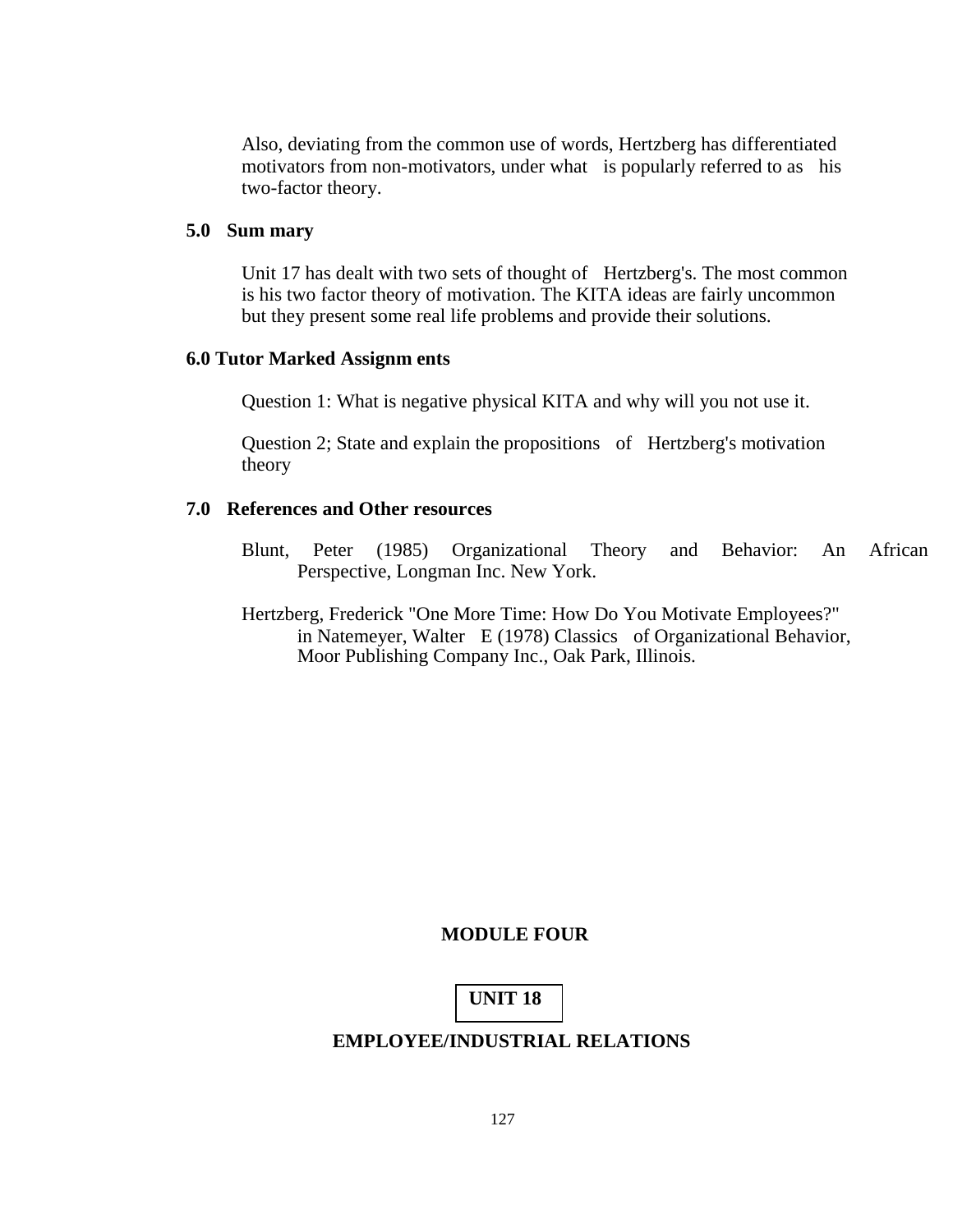| <b>Table of Contents</b> |                                   |  |
|--------------------------|-----------------------------------|--|
| 1.0                      | Introduction                      |  |
| 2.0                      | Objectives                        |  |
| 3.0                      | <b>Main Contents</b>              |  |
| 3.1                      | Definition and origin in Nigeria  |  |
| 3.1.1                    | Definition                        |  |
| 3.1.2                    | Origin of trade unions in Nigeria |  |
| 3.2                      | Types of trade unions             |  |
| 4.0                      | Conclusion                        |  |
| 5.0                      | Summary                           |  |
| 6.0                      | <b>Tutor Marked Assignments</b>   |  |
| 7.0                      | References and other resources    |  |

#### **1.0 Introduction**

Employee relations or industrial relations are the links that exist between employers and employees, the latter not as single individuals but as collectivities known as Labor Unions or trade unions. This unit is concerned with such unions and examines what they are, how they are formed and how they operate..

#### **2.0 Objectives**

By the end of this unit you should be able to:

- Define a trade or a labor union
- Trace the origin and evolution of trade/labor unions in Nigeria
- List the functions of trade unions

## **3.0 Main Contents**

### **3.1 Definition and origin in Nigeria**

## **3.1.1 Definition**

Labor unions and trade unions mean the same thing and the two terms are used interchangeably. Thus defining this term, Edwin B. Flippo says:

**"A labor union or trade union is an association of workers form ed to promote, protect, and improve, through collective action, the social, econom ic, and political interests of its members".**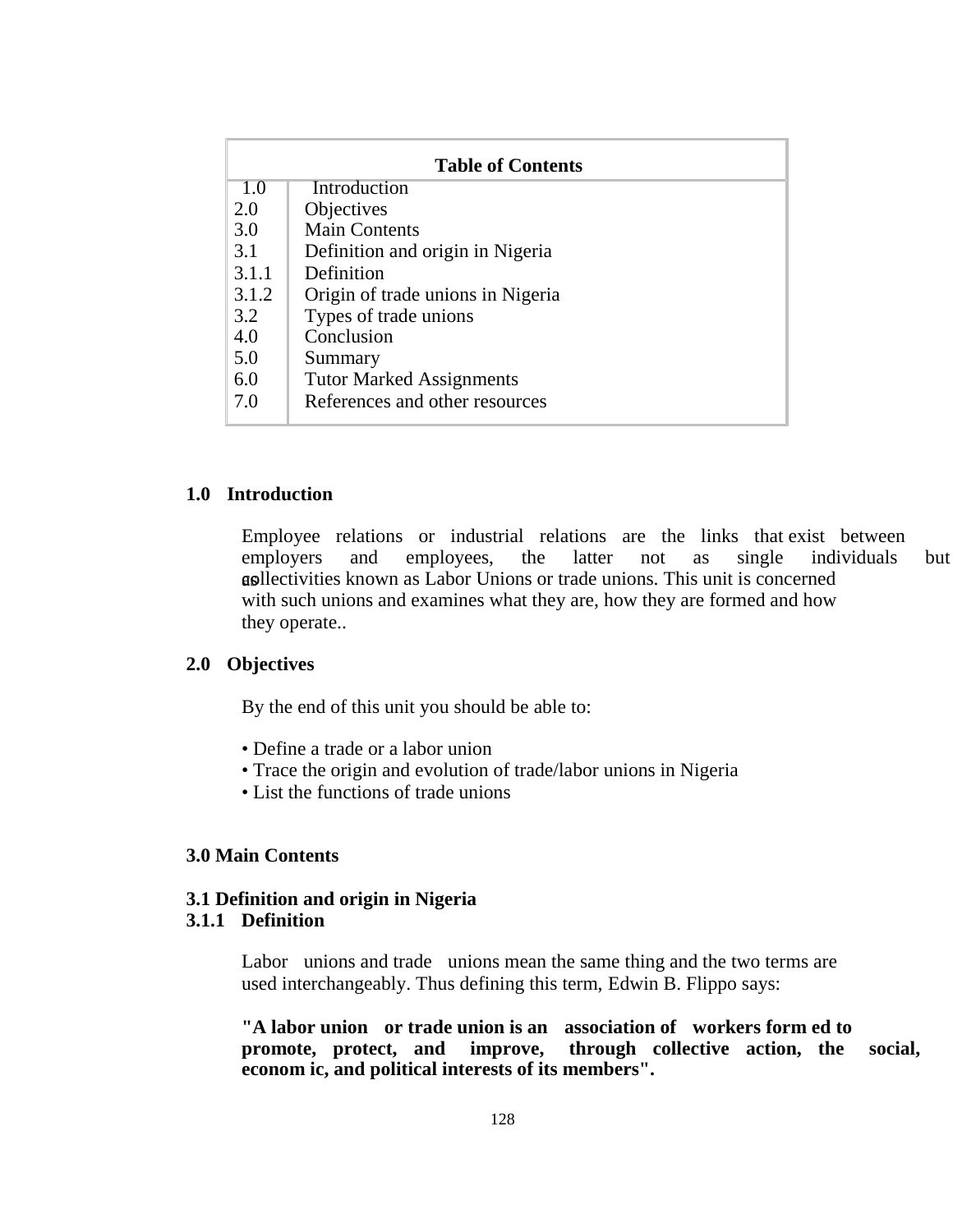Flippo adds that the "dominant interest with which the union is concerned is economic". And that "in this area desires and demands, for improved wages, hours, and working conditions are foremost".

E. E. Uvieghara on his own part defines trade union, (quoting from the Trade Union Decree, 1973) as "any combination of workers or employers, whether temporary of permanent, the purpose of which is to regulate the terms and conditions of employment of workers..." According to him, "the definition has only two important criteria for determining a trade union - (1) **the combination must be of workers** or employers; (2) it must have the proper purpose: that of regulating the terms and conditions of the employment of workers".

## **3.1.2 Origin of Trade Unions in Nigeria**

In his book, Trade Union Law in Nigeria, E.E Uvieghara says that, "There is no evidence that trade unionism, as it is known today existed in any part of present day Nigeria earlier than 1912 when the Nigerian Civil Service Union was formed".

 As noted by Yesufu, and quoted by Uvieghara, numerous trade associations predated the Nigerian Civil Service Union, for example, organizations of hunters, blacksmiths, carvers and weavers. These, like a longer list provided by Elias, who also said that they had "... been associating together from very early times in order to regulate admission and expulsion from their respective associations and to lay down conditions under which persons were allowed to practice these professions, "as well as the Nupe blacksmiths, brass and silversmiths, glass-makers, weavers, bead-workers, etc, were not the origins of the modern day trade unions.

Rather, the origin of the modern day trade union in Nigeria was the Southern Nigerian Civil Service Union, which later became the Nigerian Civil Service Union and which was formed "to promote the welfare and interests of native members of the civil service". In 1931, the Railway Workers' Union and the Nigerian Union of Teachers were formed. This was the origin of trade unions in Nigeria. Whereas, talking about the early Nigerian Civil Service Union, Mr. Wogu Ananaba, quoted by Uvieghara said, "The Nigerian Civil Service Union was `was hardly a trade union as trade unions are known today; it was more or less a petition-writing body heard only when a crisis was developing or an important official was retiring or proceeding on transfer or coming to assume duty", the Nigerian Union of Teachers was the best-run and well organized. It had the following aims, among others: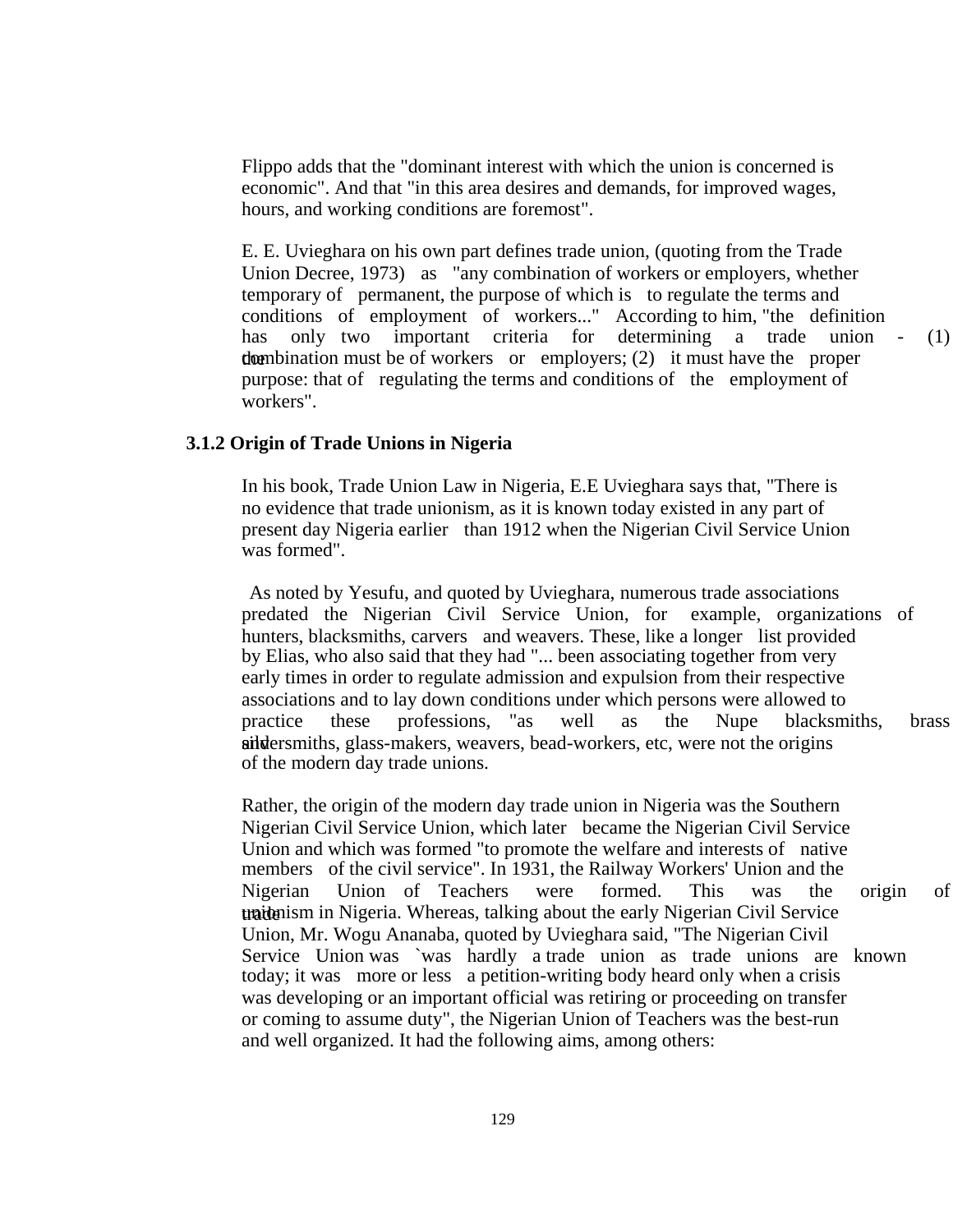- (i) to study, promote and improve conditions affecting the teaching profession in Nigeria;
- (ii) to submit to government the opinions of teachers on matters directly or indirectly affecting the teaching profession in Nigeria.
- (iii) to cooperate with the Education Department and various missionary bodies on matters relating to education.

As can be seen from these aims and what is said about trade unions in the definition above, modern trade unionism had started.

## **3.2 Types of trade unions**

Edwin B. Flippo notes that there are two types of labor unions, the industrial and the craft, and that these are often referred to as the **bertical and inducedual** Flippo says that the industrial union "is vertical in the sense that it includes all workers in a particular company or industry regardless of occupation". Giving examples of such unions he cites the "United Automobile Workers and the United Steel Workers" - both of the USA. Nigerian examples will include the United Textile Workers and the already much talked about, Nigerian Civil Service Union.

In the words of Flippo, "The horizontal or craft union is an organization that cuts across many companies and industries. Its members belong to one craft or to a closely related group of occupations". Examples of such are the Union of Typists, and the already mentioned Nigerian Union of Teachers, as well as Nigerian Union of Journalist.

 Talking about types of trade union we would like to cap it up with the growth and existence of central labor organizations in Nigeria. By 1942 when the first central labor organization came into existence there were already over 50 (fifty) unions. In an introductory remark to the growth of a central labor organization, Uvieghara gives the reason for it as disunity and chaos that had pervaded the trade unions in the countr y. He said: "The histor y of the growth and development of labor centers in the Nigerian trade union movement shows, more than any thing else, the disunity and utter chaos which have plagued the movement soon after what may be regarded as a healthy start".

He cites as concrete problems of the movement, the inability to "fashion for themselves a working man's creed; (and that) it was the story of constant allegations of greed and avarice, dishonesty and corruption, incompetence and indifference of a leadership clique and of an apathetic and inert rank and file". These were the problems which led, in 1941 to "representatives of some unions - the Railway Workers' Union, the Nigerian Marine African Workers' Union and the Public Works Department Workers' Union - (meeting and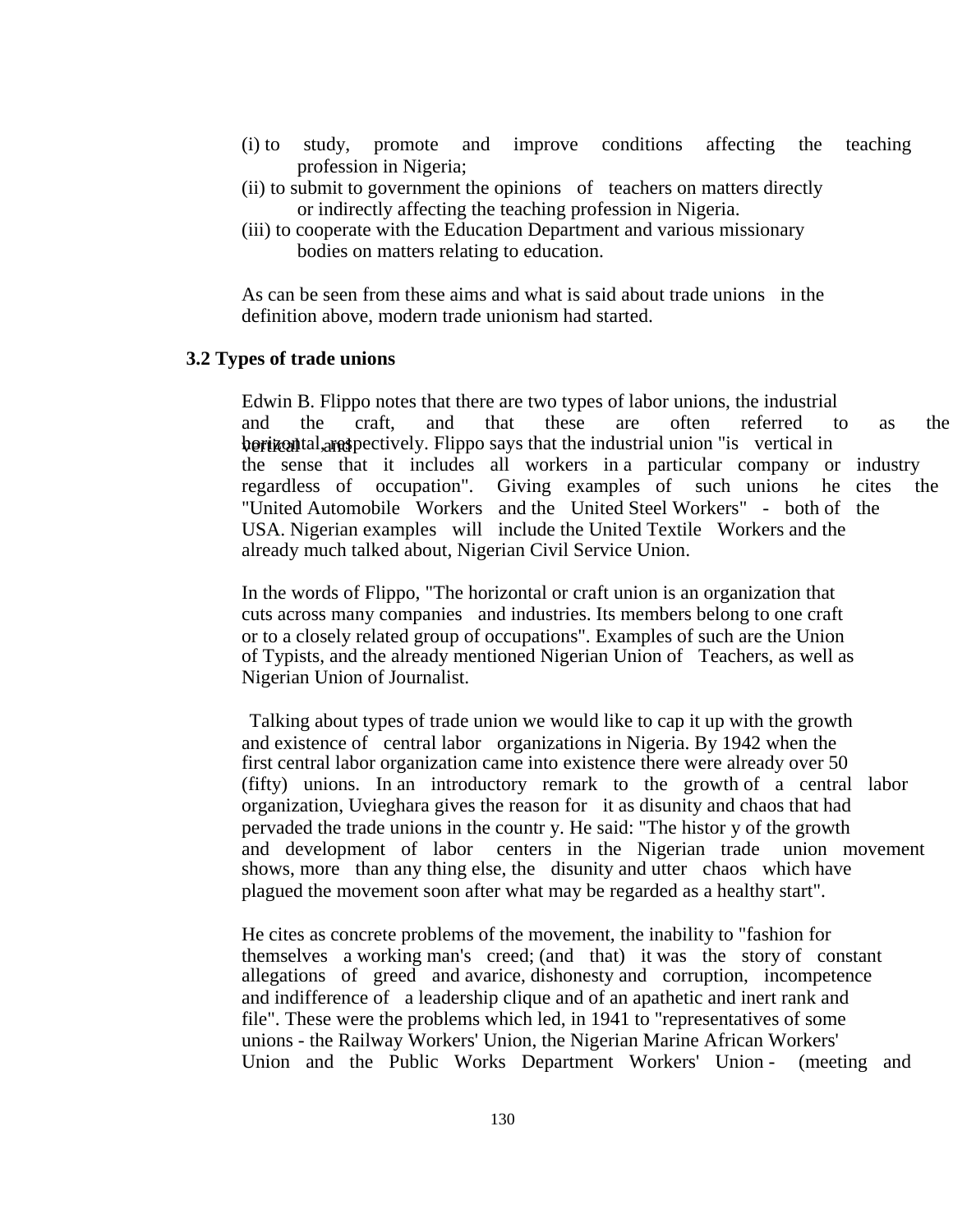founding) the African Civil Servants Technical Workers' Union" which was the nucleus of the first central labor organization in Nigeria. In 1942, it metamorphosed into the Federated Trades Onion of Nigeria, the first ever truly central labor body in Nigeria. The following year, it became the Trade Union Congress (TUC) with the following aims, among others;

(i) to unite all trade unions into one organized body

(ii) to deal with general labor problems affecting workers in the country

(iii) to protect the legal status of and rights of trade union organizations

(iv) to help with the proper organization of trade unions. Etc.

The T.U.C bedeviled by political ambitions got disunited into three different organizations - the Nigerian National Federation of Labor, the Federation of Government and Municipal Non-clerical Workers' Union, and the remnants of the T.U.C. It is these 3 which, in the words of Uvieghara, in April, 1950 "...sank their identities" into the then new Nigeria Labor Congress (NLC) as we know it today.

#### **3.3 Public Servants and Unionism**

Although as noted above, trade union in Nigeria started from the sevilice, not all civil or public servants are permitted to unionize or take part in trade union activities . Writing on this, and using the then available ion of the land, Akin Emiola said: "In spite of the provisions of section 37 of the Nigerian Constitution and section 12 of the Trade Unions Act, some categories of public officers are, however, denied either express statutory provisions or by necessary implications the right to join a trade union or participate in trade union activities".

 The category of public officers so exclude persons employed in the police. the prison and armed services; the customs preventive service, employees of the security section of the Nigerian Security Printing and Minting Company. The same provision is extended to employees of the Central Bank of Nigeria as well as to workers of the Nigerian External Telecommunications Limited. Emiola said, concerning this exclusion list that "In fact. the staff of any service - be it of Federal or of state government - authorized to bear arms are all prohibited from being members of, or taking part in, the activities of a trade union".

Emiola says two more things touching. the prohibition of certain members of the public service from unionism. Firstly, he says: "The categories of workers prohibited in this way are not closed. The minister of Labor is **funtherentially** empropered to specify by regulations, 'other establishments .....from time to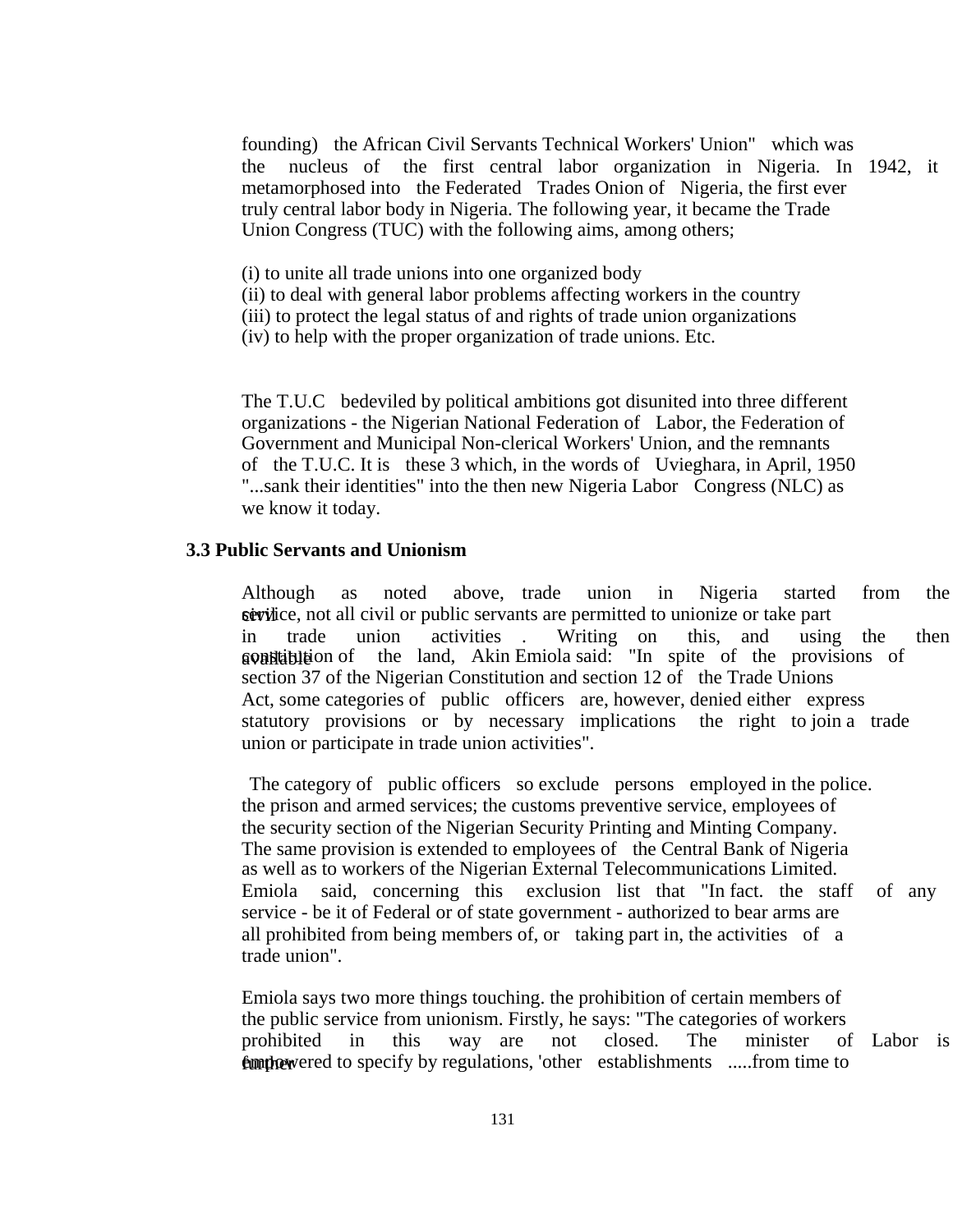time' whose staff may be brought with In the provision prohibiting them from belonging to, or taking part in, the activities of a trade union". Secondly, according to Emiola, "...the Trade Unions Act applies to a limited scale and job categories in the public service. It follows that ...there are apparently certain scale or job grades within the enumerated services to which the Act does not apply and who are for the same reason outside the prohibition". He says that. "It is pertinent, of course, to say that ...the Act still preserves the right of the affected classes of workers to take part in the setting up of joint consultative bodies in the establishments concerned. Such bodies cannot, however, be brought within the definition of 'trade union' and are in no way substitutes for trade unions".

#### **3.4 Labor negotiations in the public service**

Emiola says that strikes or positive industrial actions are "far-fetched in the traditional public services". When there has been need for negotiations, as there was following the strike by the railway workers in 1945, the method the government used was negotiation through Whitley councils.

Explaining what these councils are, Emiola said: "Whitleyism is a legacy inherited from the British system of industrial relations". Discussing Whitley councils, O. Glenn Stahl said that they are "...an elaborate plan of joint industrial councils, named after J. H. Whitley, their founder, in 1919. These are councils made up of equal representation of management and worker and providing the machinery through which in the words of Stahl, "virtually all phases of public personnel policy are discussed and the contending interest ameliorate'

Giving an account of how well the Whitley councils in Britain, Glenn Stahl states: "In the early years its existence, the National {Whitley} Council made a number of significant achievements, including adoption of a plan for reclassifying the whole service, acceptance of a cost-of-living bonus system, the creation of promotion boards in the departments, and the facilitation of transfers".

Much later, Stahl says, emphasis shifted to the departmental  $C$ White idea is the method themselves with the day-to-day problems of administration. In general, Whitleyism was a success in Britain as concluded by Stahl thus "Nevertheless, there seems to be a consensus among British and American authorities that Whitleyism has been a success in the British public service".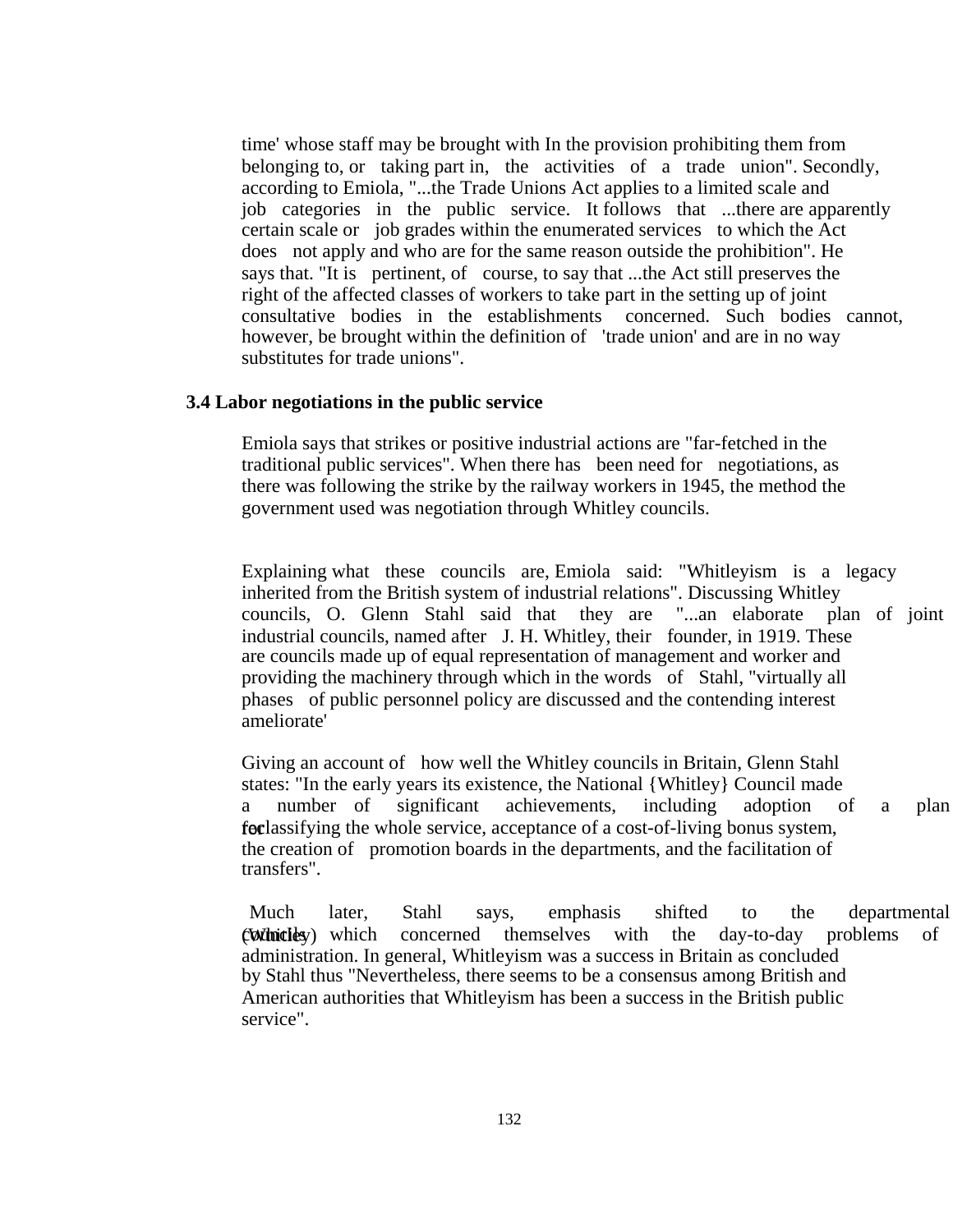What could be said about Whitleyism in Britain could not however be said about its Nigerian counterpart.

Emiola, reviewing the performance of the Whitley Councils in Ninented thus: "However, the system of negotiating wages and conditions of service through the Whitley Councils turned out to be a lame duck". Quoting Professor Adeogun, Emiola says "It is clear that collective bargaining between the government and their employees through the Whitley Councils has hardly been effective ... It seems very odd that despite the establishment of Whitley Councils since 1948 for negotiations between government and its employees, practically every major demand by workers for wage increase or review since the second world war has been settled, not through **the** difference industrial machinery but by special committees, commissions or arbitrations". When you hear of such commissions as the Gorsuch Commission, the Harragin Commission, the Mbanefo Commission, the Adebo Commission and the most popular, the Udoji Commission, they all were put in place to settle some labor issues, especially salary increases/reviews.

The ineffectiveness of the Whitley Councils gave birth not only to commissions, tribunals and committees but to some active bargaining mechanisms which are the issues we shall consider in the next unit.

## **4.0 Conclusion**

In this unit you have been introduced to the definition of labor or trade unions, their origin in Nigeria, the types of trade unions and the machinery for labor negotiations especially in the public sector. The effectiveness of Whitleyism in its country of origin and its ineffectiveness in Nigeria have also been examined.

## **5.0 Sum mary**

This unit has dealt with one section of a two part subject - trade unionism.The next section deals with collective bargaining.

#### **6.0 Tutor Marked Assignm ent**

Q. l Who may not belong to a trade union and why not?

7.0 References and other resources

Emiola, Akin (1985) Public Servant and the Law, University of Ife Press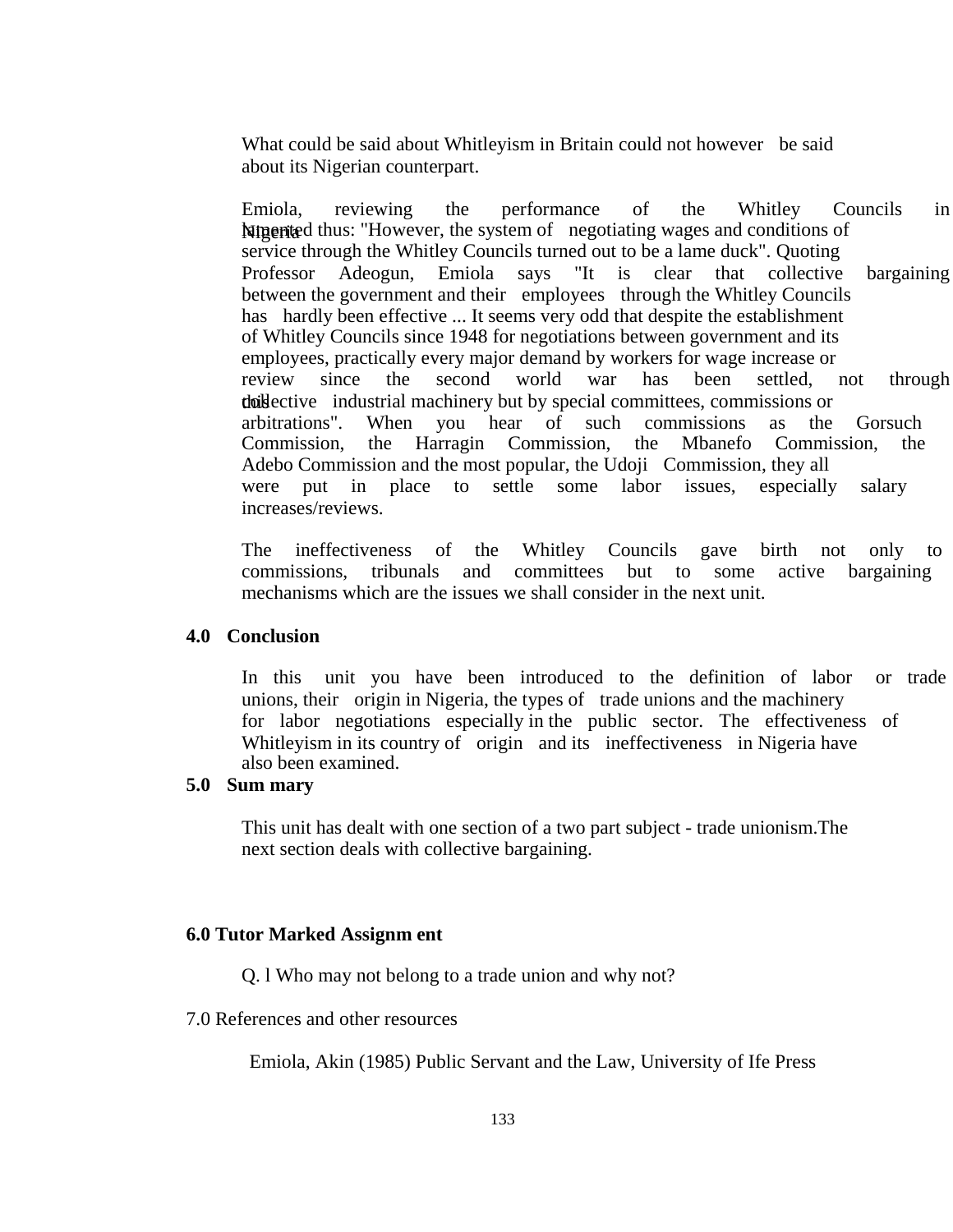- Flippo, Edwin B. (1984) Personnel Management (Sixth Edition), McGraw-Hill Book Company, New York.
- Stahl, Glenn O (1962) Public Personnel Administration (Fifth Edition) Harper & Row Publishers, New York

## **MODULE FOUR**

**UNIT 19**

## **COLLECTIVE BARGAINING**

**Table of Contents**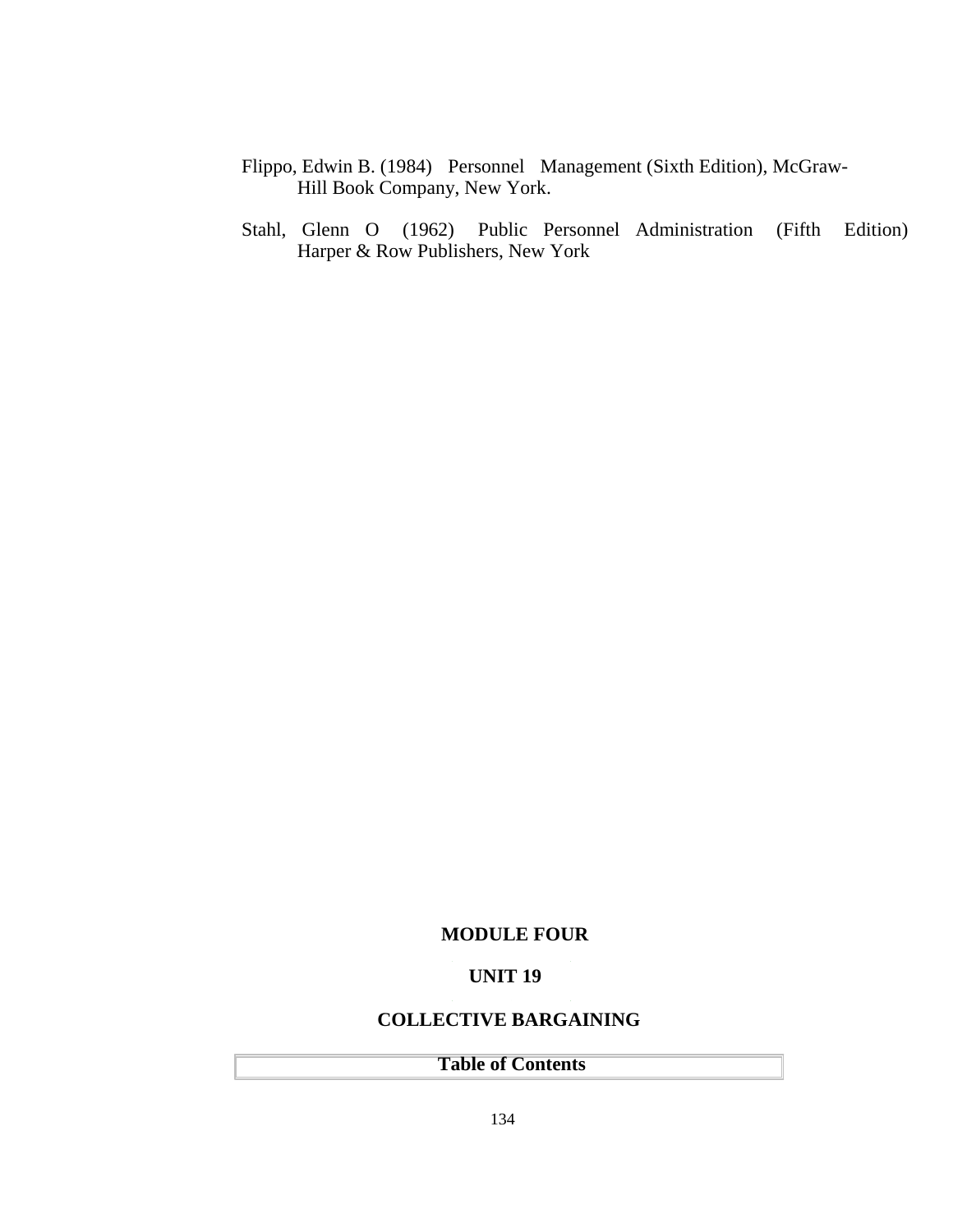| 1.0   | Introduction                           |
|-------|----------------------------------------|
| 2.0   | Objectives                             |
| 3.0   | <b>Main Contents</b>                   |
| 3.1   | Definition and Scope                   |
| 3.2   | The Processes of collective bargaining |
| 3.3   | Strategy of bargaining                 |
| 3.4   | Union bargaining pressures             |
| 3.4.1 | <b>Strikes</b>                         |
| 3.4.2 | Picketing                              |
| 4.0   | Conclusion                             |
| 5.0   | Summary                                |
| 6.0   | <b>Tutor Marked Assignment</b>         |
| 7.0   | References and other resources         |

## **1.0 Introduction**

You will discover here that the traditional methods of doing business with one's workers in an organization in which management decides on what to do and merely informs worker is now out-of-date. Writing on the subject of collective bargaining, Edwin B. Flippo notes that "The National Raboritions Act (of the USA) specifies that it is an unfair labor practice for the employer to refuse to bargain collectively with chosen representatives of a certified labor organization". By the same token, "The Labor Management Relations Act specifies that it is an unfair practice for the representatives of a labor organization to refuse to bargain in good faith with the employer'". This is now the mandatory nature of collective bargaining that we examine here.

## **2.0 Objectives**

By the end of this unit you should be able to:

- Define collective bargaining
- Identify the processes of collective bargaining
- Identify and be able to apply the strategy of bargaining
- Recognize and be able to apply the various union bargaining pressures

## **3.0 Main Contents**

## **3.1 Definition and Scope**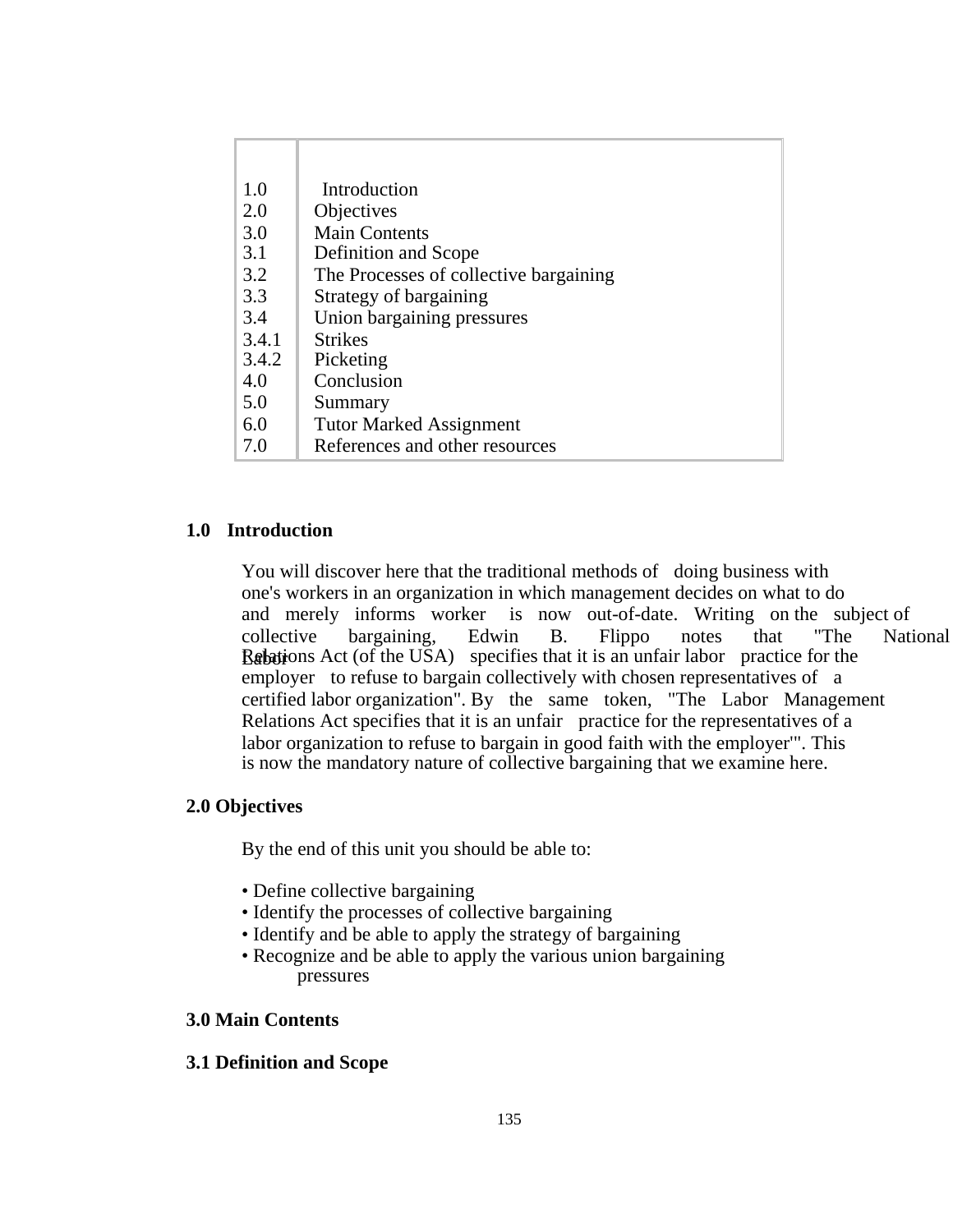According to Edwin B. Flippo, collective bargaining is

## **A process in which representatives of two groups meet and attempt to negotiate an agreement that specifies the nature of future relationships between the two.**

Flippo emphasizes this definition by saying that "On subjects where bargaining is required by law, the employer is no longer free to make and enforce unilateral decisions. And on matters not so legally mandated, the employer is influenced by such risks as strikes, slowdown, and withholding of cooperative efforts".

## **3.2 The processes of collective bargaining**

## **3.2.1 The pre- negotiation phase**

To a labor organization, full time negotiation is its business. On the contrar y. in the words of Flippo, "The company, whose major objective is  $\overline{p}$  production and distribution of an economic good can ill afford to consider collective bargaining as a fringe duty that merits little special attention.

Negotiations between unions and employers end up in contracts and contracts are valid for certain periods only. Flippo notes that the signing of a particular contract signals the beginning of the preparation for the next. This is the time to begin to assemble data e.g. facts and figures on wages, hours, pensions, vacations, etc. for use in the negotiation for the next contract.

## **3.2.2 Negotiating teams**

On the side of the employer, it is usual to have a team or a committee. This broadens the base of participation. It is also usual to have a **legale** sentative. In order to leave some room for reflections on point at issue, the chief executive of the organization is usually not included in the gotiating team.

On the side of the union, the team usually includes local officials of the union, some employees of the organization and "representatives of the the international union". Most of the union bargainers are full time specialists in the art of bargaining and negotiating with various managements.

## **3.2.3 Strategies for bargaining**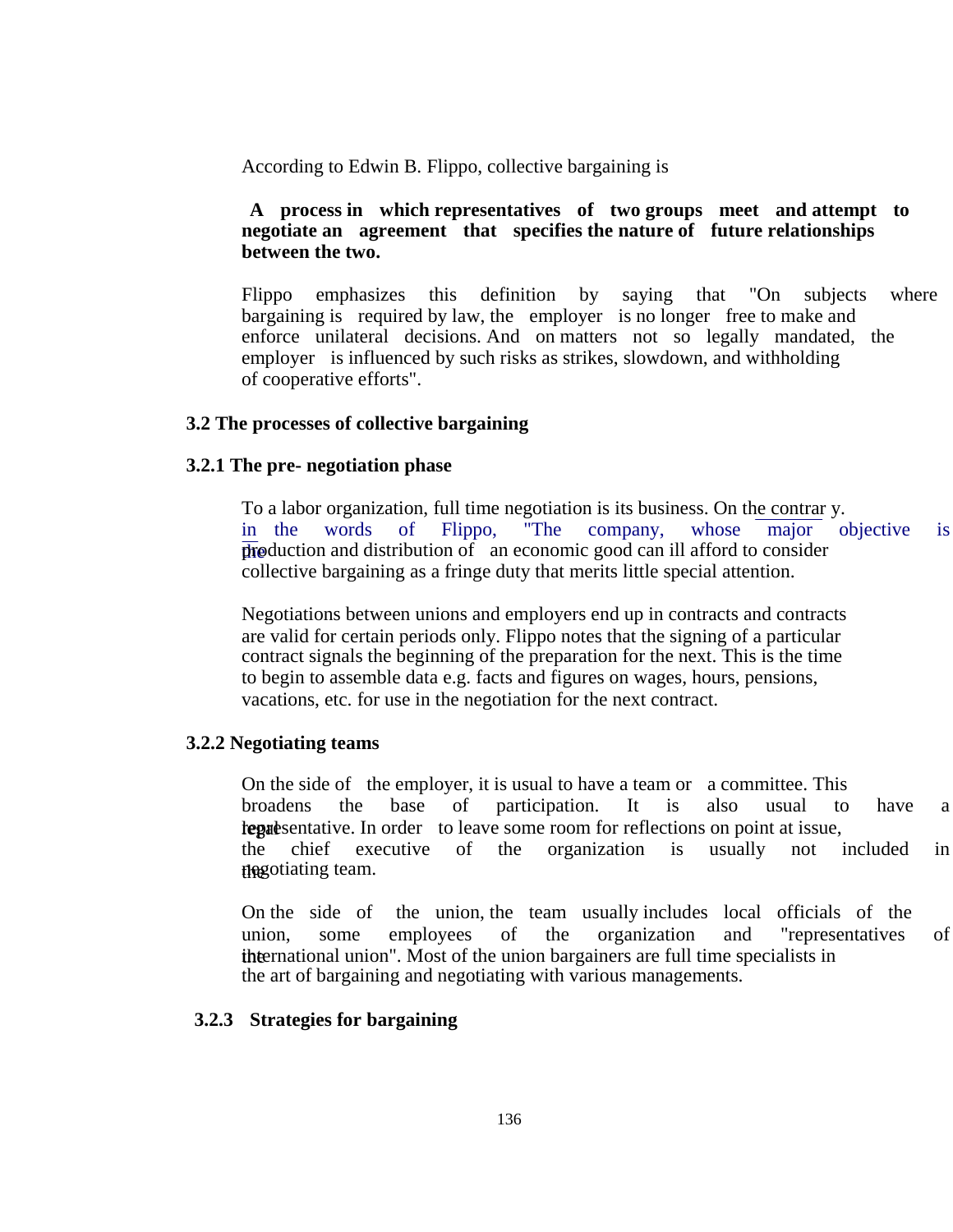Flippo opens discussion under this heading by making the following remark: "Because of the considerable importance of the labor agreement, it is essential for management to plan its strategy and tactics carefully in preparation for the bargaining sessions'". Strategy involves mapping out the plan and deciding on the policy which will guide the organization in the bargaining process. The union on its own part also does the same thing - it maps out its plans and decides on guiding principles.

What follows at a real collective bargaining session is very similar to the bargaining that a buyer and seller engage in our markets. For **Example** market (Lagos), Owode market (Offa), Bosso market (Minna) Kawo market (Kaduna) and Terminal market (Jos).

Before management enters the conference room for bargaining its negotiators must agree on the maximum concessions that can be granted to the action and the union. Often the union files it demands in advance of the meeting. The company must know the point above which it will not go, preferring to risk a strike instead.

As illustrated in figure 1.1 above, management will not go beyond a 10% wage offer and union will not accept a less than 8% wage increase. But as can be seen, and similar to the bargains you must have been engaged in our markets, union, ready to settle for 8% wage increase in the final analysis, starts its bargain by demanding 16%. Management on its own part, willing, in the final analysis to go as far as to accept a 10% wage increase for the workers, starts negotiation by offering only 4%. The usual process of giving and taking then plays itself out until union settles for nothing less than 8% increase and management offers nothing more than 10% salary increase.

 In collective bargaining, Flippo advises that on organization's strategic plan could include the following:

- 1. Avoid mutual agreement clauses that would prevent management action. Management should retain the right to manage the  $f$ ith,  $g$  is the union under the contract.
- 2. Keep one's eyes on the entire package. A work procedure concession may eventually cost more than a substantial pay increase.
- 3. Keep the company personnel infor med of the progress of bargaining sessions. Supervisors must be involved, and union members are also employees.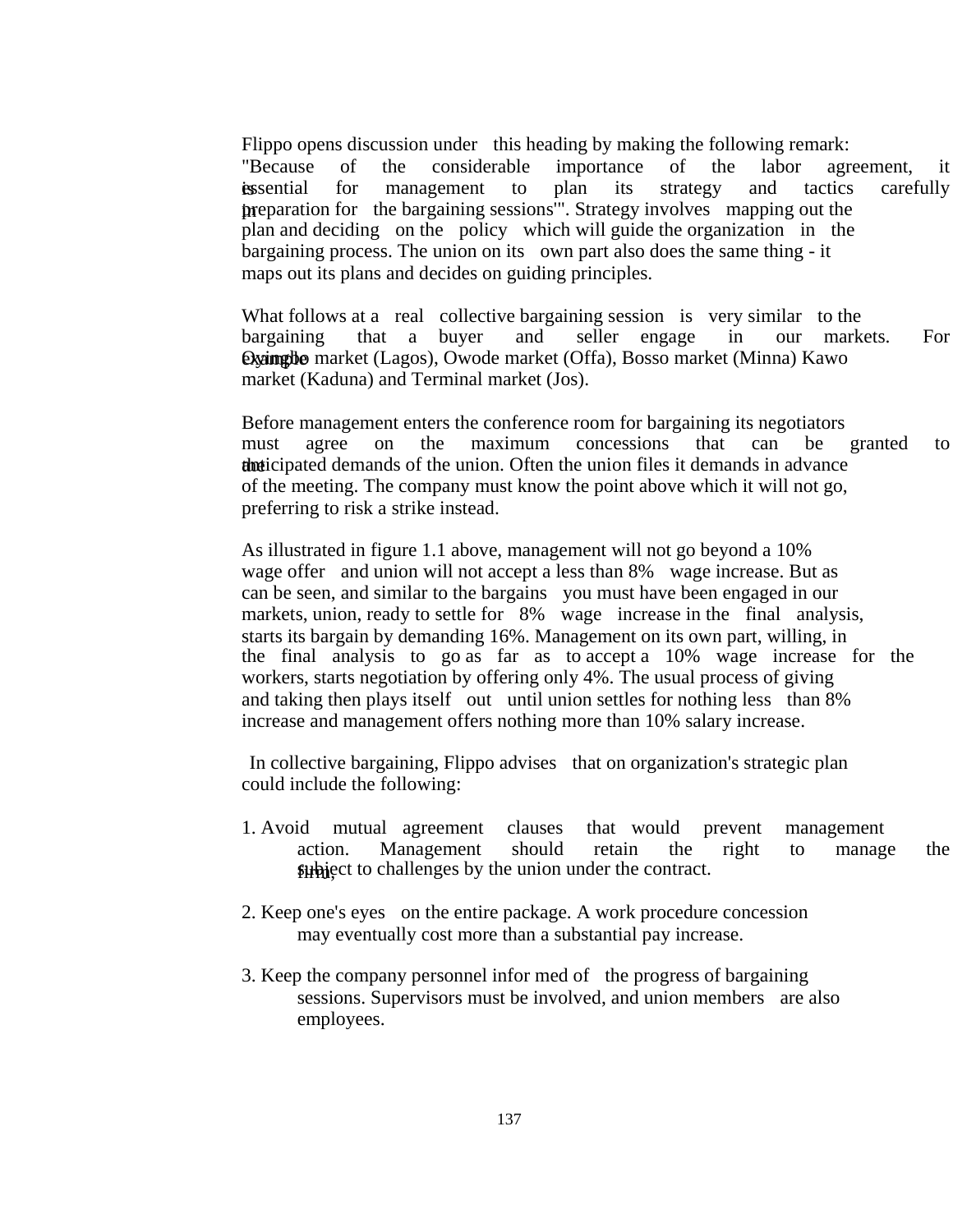- 4. Develop agreements where the union leaders can always maintain that they "won". Union leaders have to run for reduction on their record and management can more frequently afford the appearance of having "lost".
- 5. Determine the point at which the organization is willing for the union to go on strike. The union is fully aware of the fact that frequently used in its "threat" form. Management must adopt a basic attitude of not being afraid of a strike.

Exercise

Fully discuss collective bargaining strategy.

## **3.3 Union Bargaining Pressures**

On their own part, labor unions have strategies and tactics which they employ in extracting greater concessions from management. The strategies used by management as discussed above are also used by unions. In addition, there are certain stronger types of pressures available to unions. These are strikes, picketing and boycotts, and they will be discussed briefly here.

## **3.3.1 Strikes**

Flippo defines a strike as "....a concerted and temporary withholding of employee services from the employer for the purpose of exacting greater concessions in the employment relationship than the employer is willing to grant at the bargaining table". He says further that the possibility of a strike is the ultimate economic force that the union can bring to bear upon  $f(x)$  employer. Without the possibility of a strike in the background, there can be no true collective bargaining.

There are various types of strikes. The most important to you here are listed and explained below' taken from Flippo:

- 1. Recognition strike this is a strike to force the employer to recognize and deal with the union.
- 2. Economic strike this is the typical strike, based on a demand for better wages. hours, and working conditions than the employer is willing to give.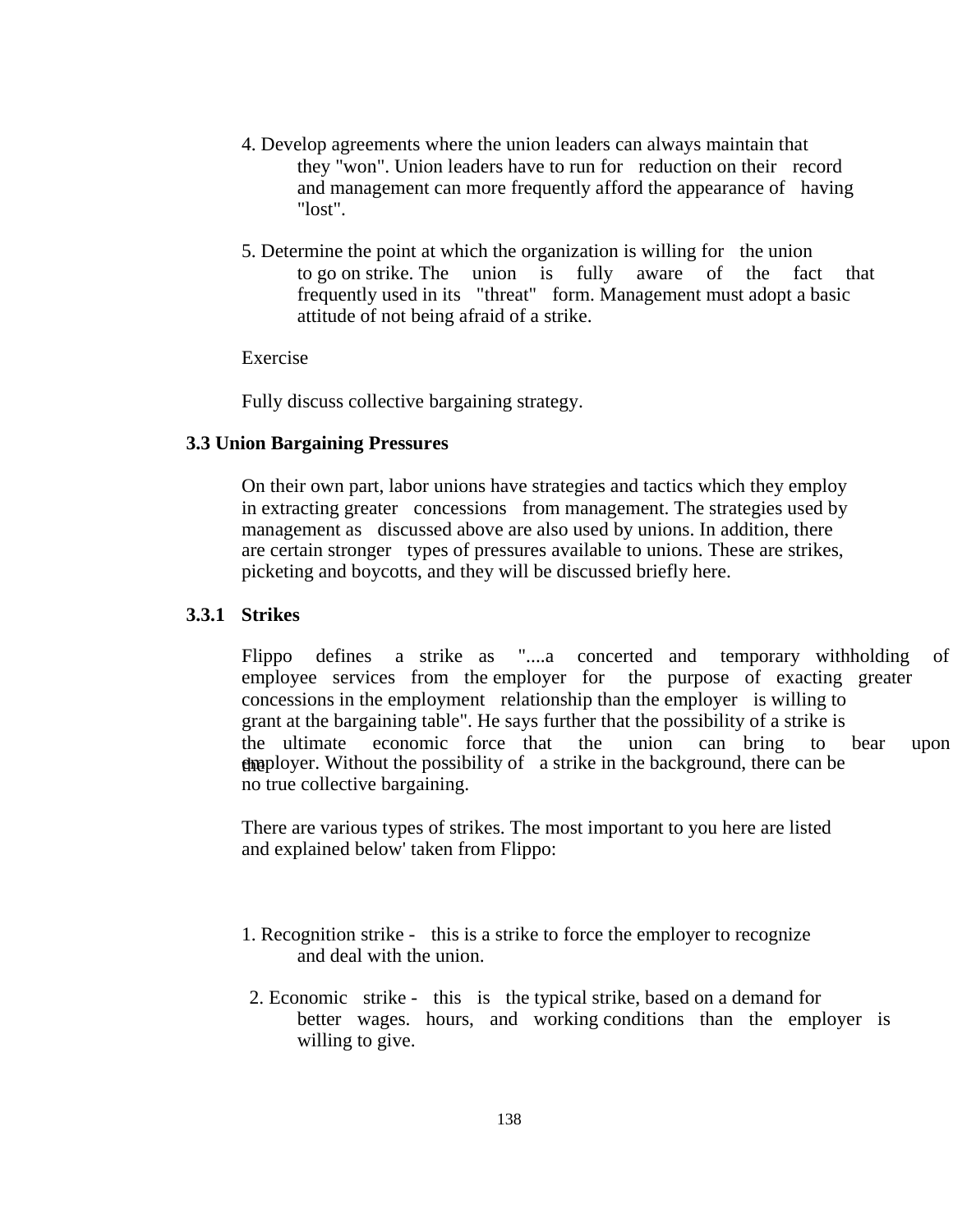- 3. Wildcat strike these are the quick, sudden and unauthorized types of work stoppages. Such strikes are not approved by union leadership and are contrary to the labor agreement. They are sometimes viewed as a form of "fractional bargaining" by a subgroup of employees who have not achieved satisfaction through regular grievance processing or collective bargaining procedures.
- 4. Sit- down strike this is when the employees strike but remain at their jobs in the organization. Such strikes are illegal since they constitute an invasion of private property. Employees are free to strike for certain objectives but they must physically withdraw from the organization's premises.

## **3.3.2 Picketing**

Picketing is the patrolling of strikers in front of the entrance of **an**ganization's premises in order to ensure total work stoppage. If the employer accepts the strike and shuts down the organization, such picketing will be routine and peaceful. However, if the employer attempts to use nonstriking workers or any other to keep the organization "going" the picketing might turn violent as strikers seek to prevent work at the factory. Picketing is legal. Its' only illegality is when it turns violent and so steps should be taken by the employer and the union to prevent this.

#### **3.3.3 Boycotts**

Flippo discusses boycotts under the heading secondar y boycotts. Perhaps, for their intentions, this is about the only way it makes sense to classify them. According to him "secondary boycott takes place when a union, which is seeking a concession from employer A, places pressure on employer B to influence employer A to grant the concession". This may entail the union attempting to make employer B and any others whose company has dealings with A refusing to deal with employer A until it grants the demand of its union. This works this way:- Organization A produces fast food which is purchased and consumed by organizations B, C and D. If the union in purchased and consumed by organizations  $\overline{B}$ , C organization A succeeds in getting organizations B, C and D to boycott the food produced by A, A will be forced to shut down. To avoid this, A may be forced to "give in" to the demands of its union.

### **3.3.4 The public servant and strikes**

Citing certain provisions the Trade Disputes Act 1976, Akin Emiola states that "...it is illegal for any public servant ... to call out their men on strike. Alluding to the same phenomenon in the USA, Flippo says "some have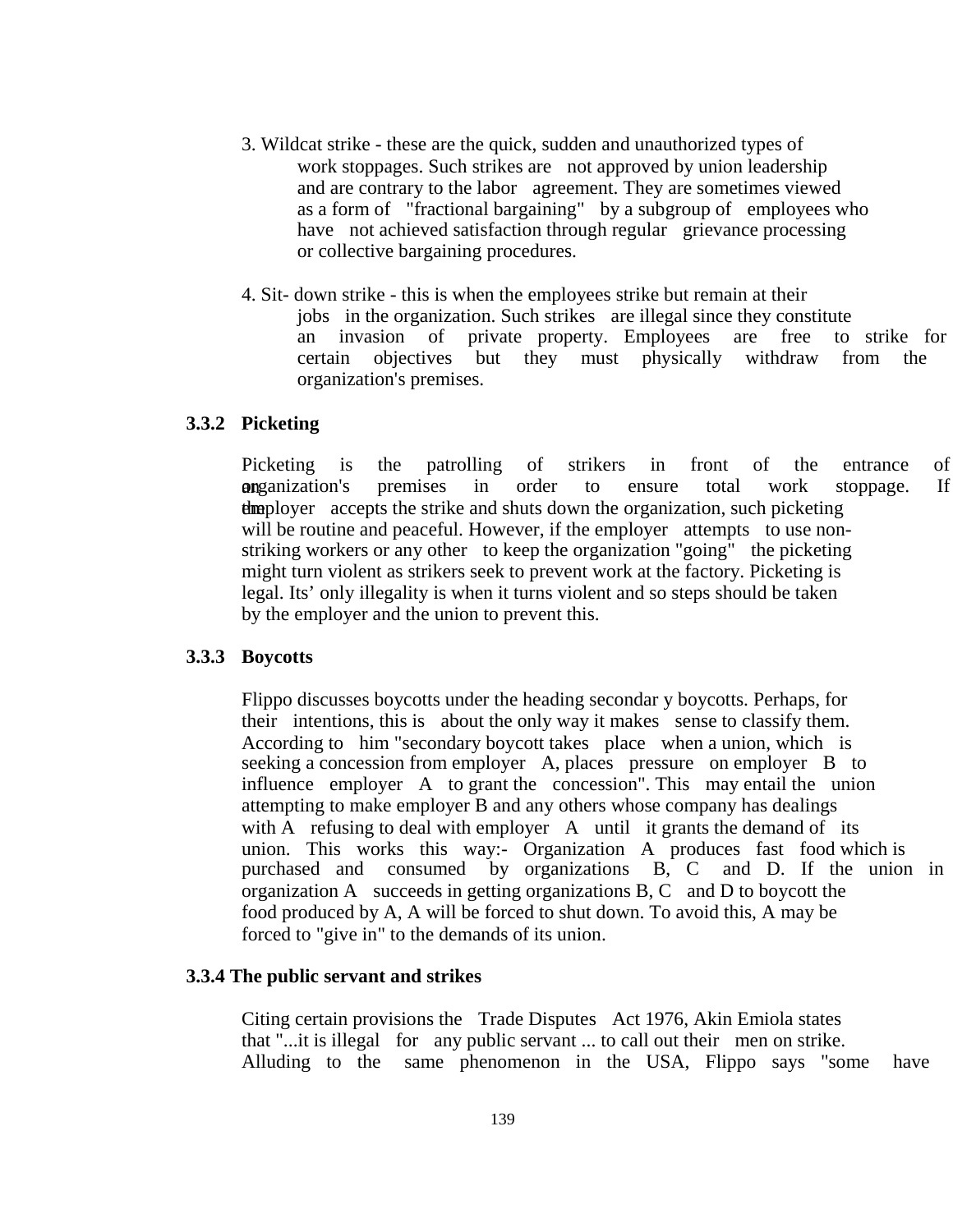decried the prohibition of strikes by public employees as affecting a type of second-class citizenship". He gives a rationale for this ban by saying that "Others feel that public employment offers unusual degrees of job security, for which the employees should be willing to give up some other economic rights".

 As noted earlier, the possibility of a strike is the ultimate economic force that the employee has in dealing with the employer. This is perhaps the reason behind Emiola's apprehension to the effect that "whether the provisitions can, in fact, be enforced in practice is an entirely provisions can, in fact, be enforced in practice is an entirely different then goes on to cite the breaches of the provisions by saying: It is relevant to note that in spite of the purported ban on the right of the worker to strike or the employer to impose a lockout, teachers throughout Nigeria did engage in a successful nationwide strike in December 1978 in the same way as the Lagos State Government ordered a lockout of teachers in its teaching service in 1977 following the teachers withdrawing of labor".Of course strikes in the core public service, i.e the civil service, here become so routine and so rampant that one has to completely agree with Emiola that "It will be seen that the provisions of the Act banning workers from positive industrial action are honored in the breach than in observance".

## **4.0 Conclusion**

This unit has examined the concept of collective bargaining. It has provided you a definition of it and given you the processes of collective bargaining. It has given the preparation necessary on the part of the management and union which leads to successful bargaining which is underscored by a process of giving-and-taking. The pressures available to be applied by unions which give necessar y "bite" to bargaining, particularly, strikes were also examined in their various formats. With these, you should be in a position to undertake collective bargaining on either side - management or labor.

#### **5.0 Sum mary**

Unit 20 which is a follow-up of unit 19 which discussed trade unions, has taken a look at one of the most important functions of trade **unitary** and  $\alpha$  is examined this concept from its pre-negotiation stage throughout to the final contract stage. The place of the public service in collective bargaining and strikes have been so examined.

#### **6.0 Tutor Marked Assignm ent**

Question. l Explain the following concepts: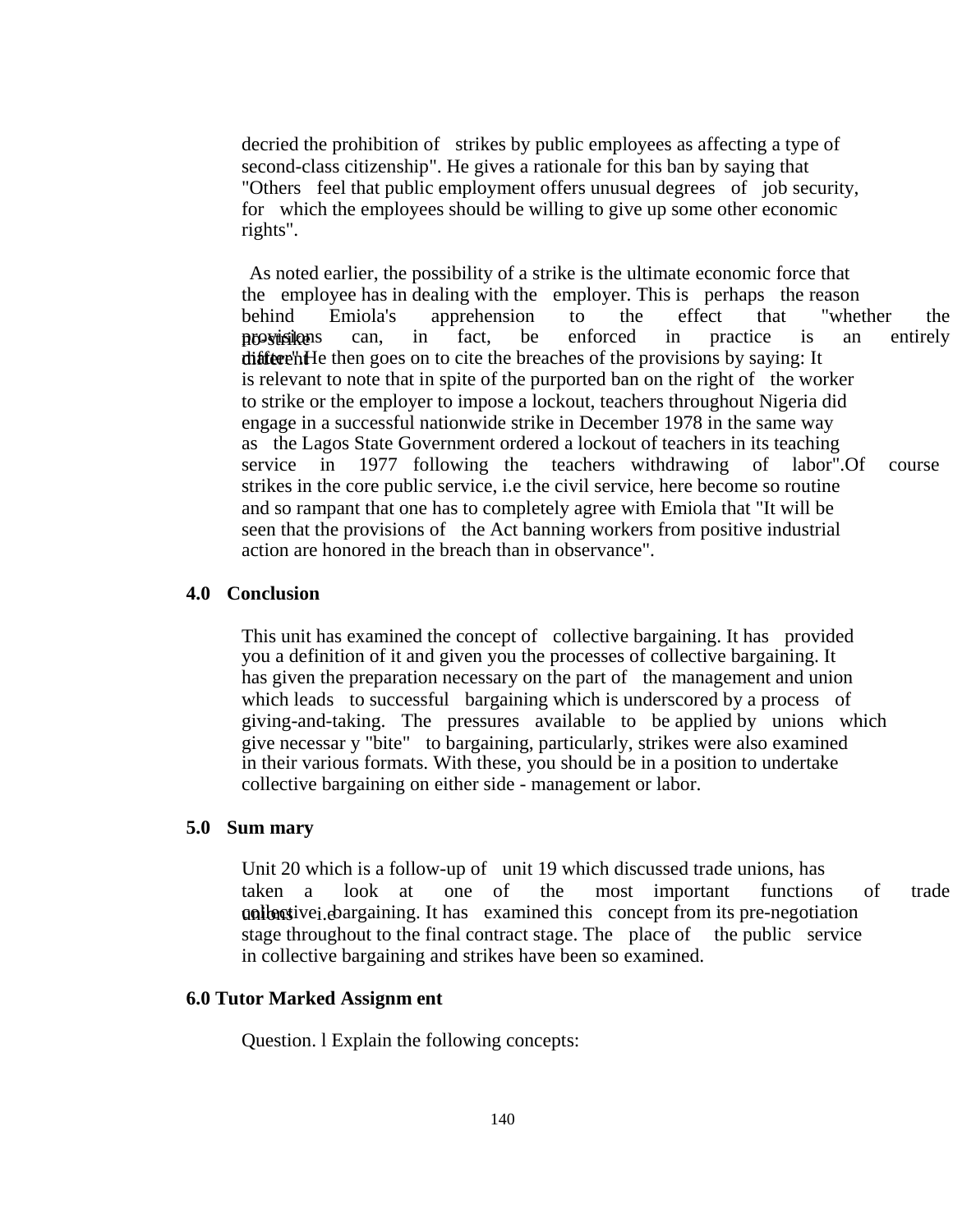- (a) Economic strike
- (b) Wildcat strike
- (c ) Boycott

Question .2

How would you, being part of management team, prepare for collective bargaining with a union?

## **7.0 References and other Resources**

Emiola, Akin (1985) Public Servant and the Law, University of Ife Press

Flippo, Edwin B (1984) Personnel Management (Sixth Edition) McGraw-Hill Book Company, New York.

## **MODULE FIVE**

**UNIT 20**

## **ETHICS IN PUBLIC SERVICE**

## **Table of Contents**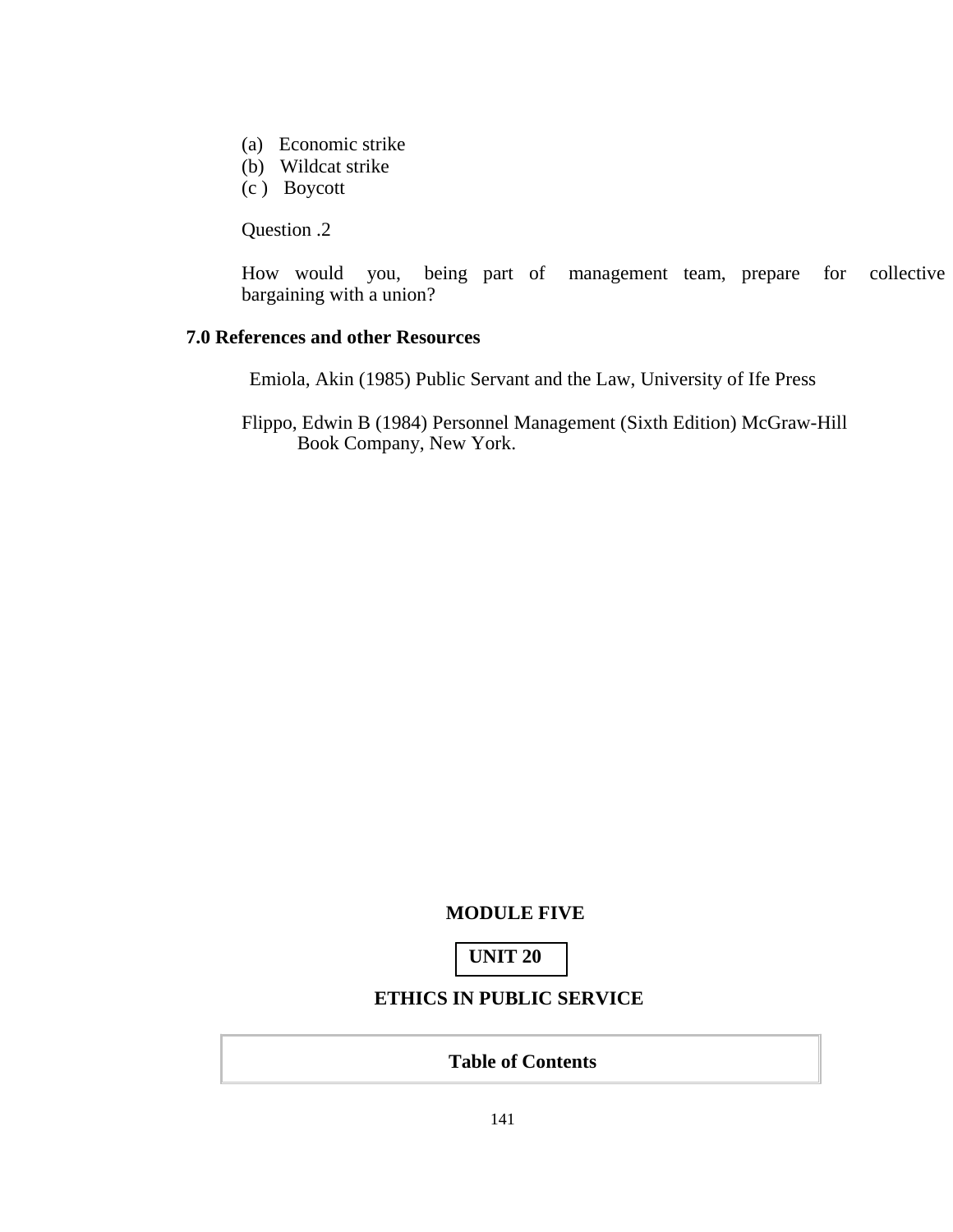| 1.0   | Introduction                                               |
|-------|------------------------------------------------------------|
| 2.0   | Objectives                                                 |
| 3.0   | <b>Main Contents</b>                                       |
| 3.1   | Definition and Scope                                       |
| 3.1.1 | Definition                                                 |
| 3.1.2 | Scope                                                      |
| 3.2   | Elements of ethic in practice.                             |
| 3.2.1 | Discipline                                                 |
| 3.2.2 | Good conduct                                               |
| 3.2.3 | Courtesy, Cooperation, Tact, Industry, avoid area of delay |
| 3.2.4 | Attitude to public funds                                   |
| 3.2.5 | Flexibility and decision making                            |
| 4.0   | Conclusion                                                 |
| 5.0   | Summary                                                    |
| 6.0   | <b>Tutor Marked Assignments</b>                            |
| 7.0   | References and other resources                             |
|       |                                                            |

## **1.0 Introduction**

Ethics is inherent in man. This is why/how it is the concern of personnel management. It belongs to the evolutionary stage of the study of personnel management we have tagged the behavioural science movement. Whether one is courteous at work or not, whether one handles one's position in trust for the public or as a personal property, etc. are issues of ethical dimensions. This unit deals with what ethics is and the methods employed to get it ingrained in public and also private servants.

## **2.0 Objectives**

By the end of this unit, you should be able to:

- Define ethics
- Identify its significance in organizations
- List attitudes which can be termed as good conduct

## **3.0 Main contents**

#### **3.1 Definition and scope**

Ethics has been defined in the glossary at the end of the book by John Bratton and Jeffrey Gold as: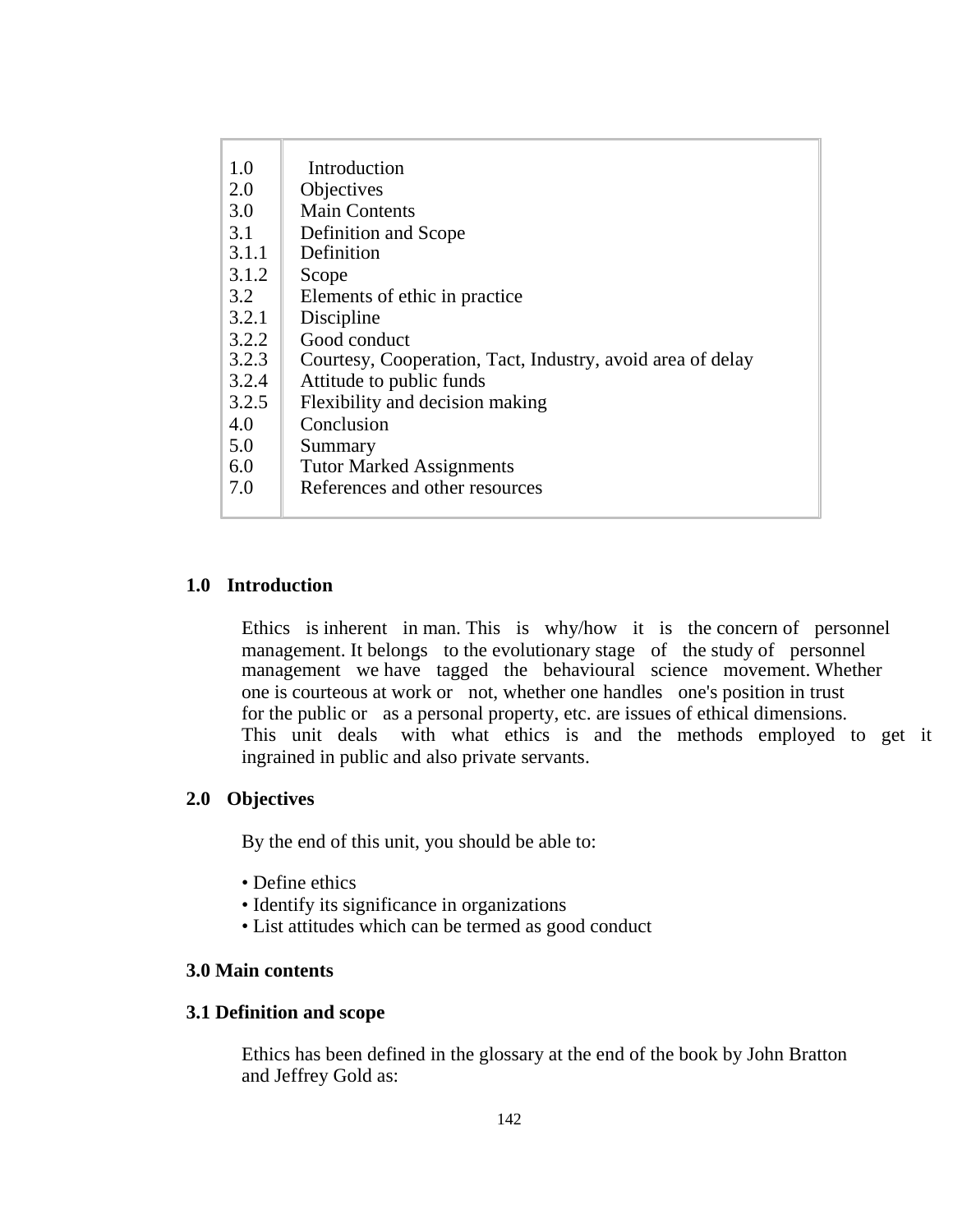## **The code of moral principles and values that governs the behaviour of individual or group with respect to what is right or wrong.**

The scope of ethics in organizations covers both management and leadership. Writing on the management aspect under the heading "Managing Ethically" Joseph W. Weiss says: "Business ethics is the art and discipline of applying ethical principles to examine and solve complex moral dilemmas. Business ethics asks, "what is right or wrong? Good or bad? in business transactions"

Talking of scope of ethics in organizations, Weiss gives an interesting set of statistics of top ethical issues. He says: "In an international survey, of 300 companies worldwide. over 80% of Chief Executive Officers and senior managers listed the following as the top ethical issues facing businesses: employee conflicting interests (91%) inappropriate gifts (91%) sexual harassment (91%), unauthorized payments (85%) and affirmative action issues (84%)" He also cites another sets of figures in a national survey of 1,400 working women which showed that "....the most frequently occurring unethical practices in business include managers lying to employees; expense account abuses at high levels; nepotism and favoritism; and taking credit for other's work".

 Discussing the "Ethical dimensions of leadership", Weiss says that "leading effectively also means leading ethically and morally. He says that "While businesses expand over geographic and cultural boundaries, questions concerning the sense of right and wrong of leaders and followers in their business practices gain in importance".

Ethical decisions are not easy to take as the question of right or wrong is so much "person-dependent". However, Weiss gives three criteria that define the limits of ethical reasoning, thus

- (1) Ethical reasoning should be logical; assumptions should be based on facts, and judgments made explicit.
- (2) Facts and evidence should be accurate, relevant and complete. And
- (3) Standards used in one's ethical reasoning should be consistent, if not, those standards should be modified".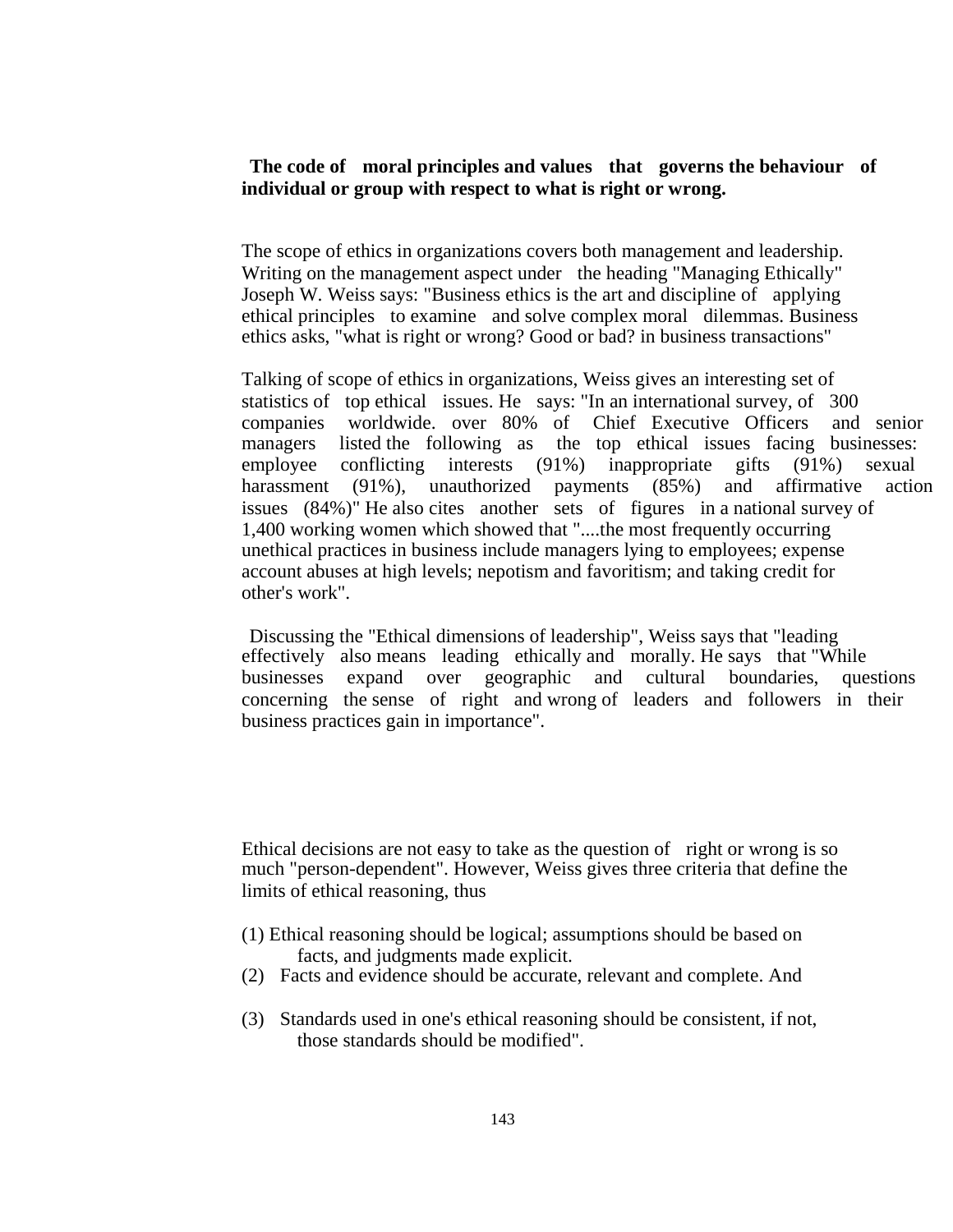## **3.1.2 Ethical principles**

Weiss gives a list of ethical principles which might be of help to test the right or wrong of decisions or policies. They are:

- 1 Ethical relationship. He says under this that "Moral authority is based on individual or cultural self-interests customs, or religious principles". That, "An act is morally right if it serves the one's (or the culture's) self-interests, needs or standards". Whilst one who is in Rome is enjoined to do as the Romans do, one also has to give regard to one's national laws and moves. Weiss gives as an example, an intriguing case. He says: "....at a cultural level, an American manager working in Mexico ...may be forced to choose between wining a contract illegally by not following U.S standards or winning the contract by following local practices.
- 2. Utilitarianism. A morally or ethically sound decision or policy is the one that, judged on the basis of cost-benefit analysis, the benefits exceed the cost for the majority of people.
- 3. Rights. The principle of utilitarianism above notwithstanding, moral and ethical authority is based on the "...inalienable rights and entitlements of individuals or groups guaranteed to all in their pursuit of freedom of speech, choice, happiness, and selfrespect".A manager who overlooks the rights of even one individual or group **indep**referent implementation of a decision, policy or procedure.
- 4. Universalism. Weiss says that "Moral authority is based on the extent to which the intention of an act treats all persons as ends (not means) in themselves and with respect". This rule enjoins managers to give individuals unique treatment if their cases so demand and that they be not treated as a statistic.
- 5. Justice. Weiss, on this principle says: "Moral authority is based on the extent to which opportunity, wealth, and burden are fairly distributed among all. Here, fairness and equity govern the decision".

 He then notes that "Justice has three components: procedural (how rules, procedures, and the means of distributing burden and wealth are deter mined). compensatory (how fairly people are compensated for injustices done to them), and distributive (does the punishment fit the crime?)".

Weiss says that leaders can use these principles to understand their underlying ethics in their policies, procedures and decisions.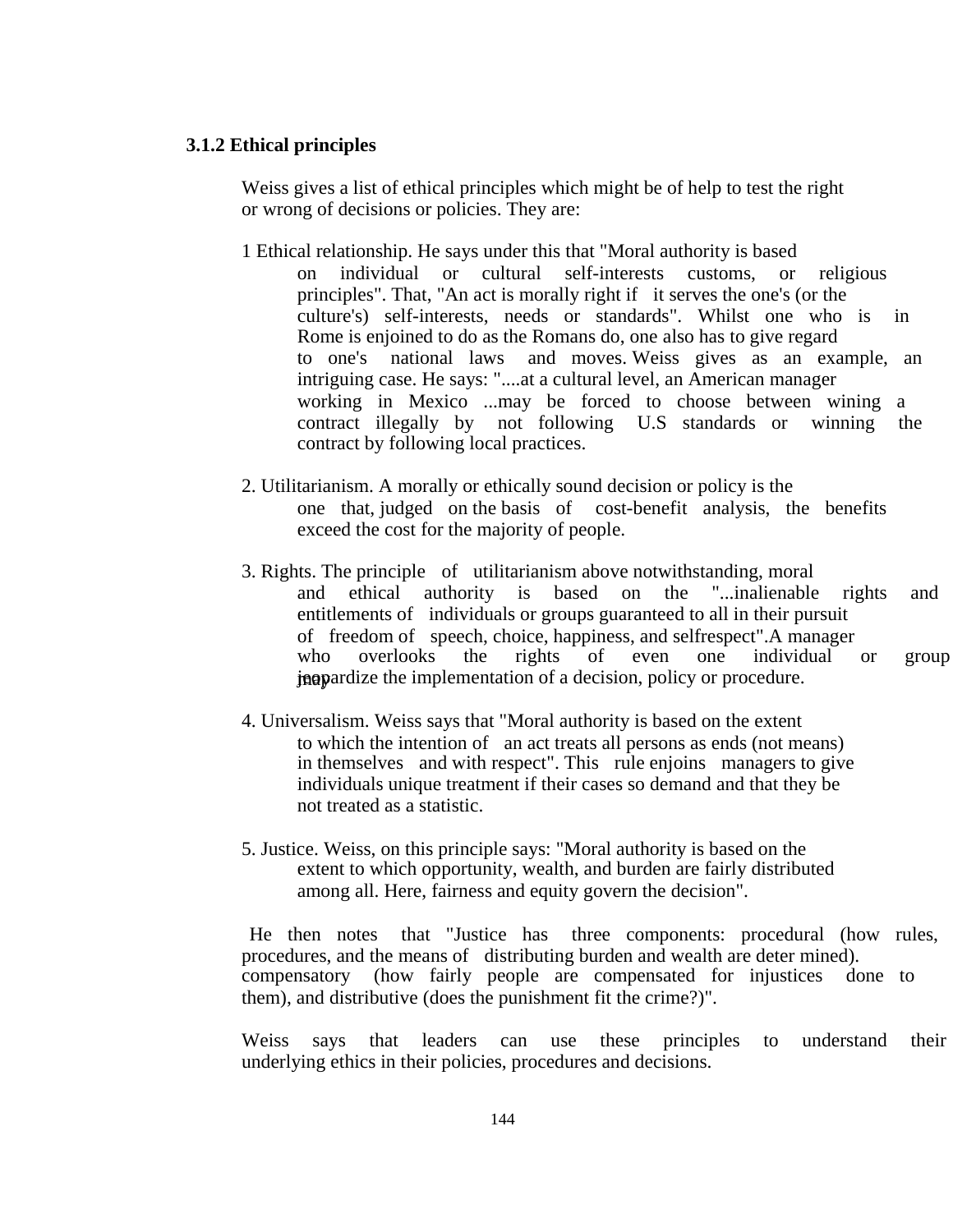Exercise 1.1 Define ethics. How would you test a decision for ethical soundness?

### **3.2 The Practice of Ethics**

In a chapter titled "Code of ethics on Government Service", the Civil Service Handbook, an official manner (issued by the Federal Ministry of Establishments and Service Matters. a number of "how-to-do" things (ethically) is given. We shall give you some of them here.

#### **(1) Discipline**

Here it enjoins the civil services in the country to be disciplined, to obey rules and regulations and ensure that the interest of the service is paramount in whatever is done. It calls on senior officers to prescribe codes of conduct which they themselves can and should comply with. It says that "Those who wish to lead other people should always remember that effective leadership involves exemplary character, hard work and transparent integrity.

# **(2). Good conduct and ideals**

Under this heading, the following issues are discussed, among others:

- (a) Loyalty a civil servant is required to serve the government loyally and give adequate service in return for the salary or wage paid.
- (b) Honesty civil servants should be honest in their dealings with the public and "demand or receive nothing in money or kind from anyone in the performance of their duties".
- (c ) Courage the manual says that a civil servant should possess the courage to work hard. Another type of courage it says, "involves doing what is morally right even though one does stand to gain personally from such action". It says: "You should do the right thing especially if it will enhance the reputation of your service and the sate. You should at all times resist temptation from whatever quarters. Where the prior consent of a superior authority is necessary, beurteous in getting it.
- (d) Courtesy The civil service Hand book requires the public employee to be polite and courteous to both those in the service and the general public. It says (to senior officers) that "polite instructions are usually more easily obeyed, (and that) courtesy in the office and to the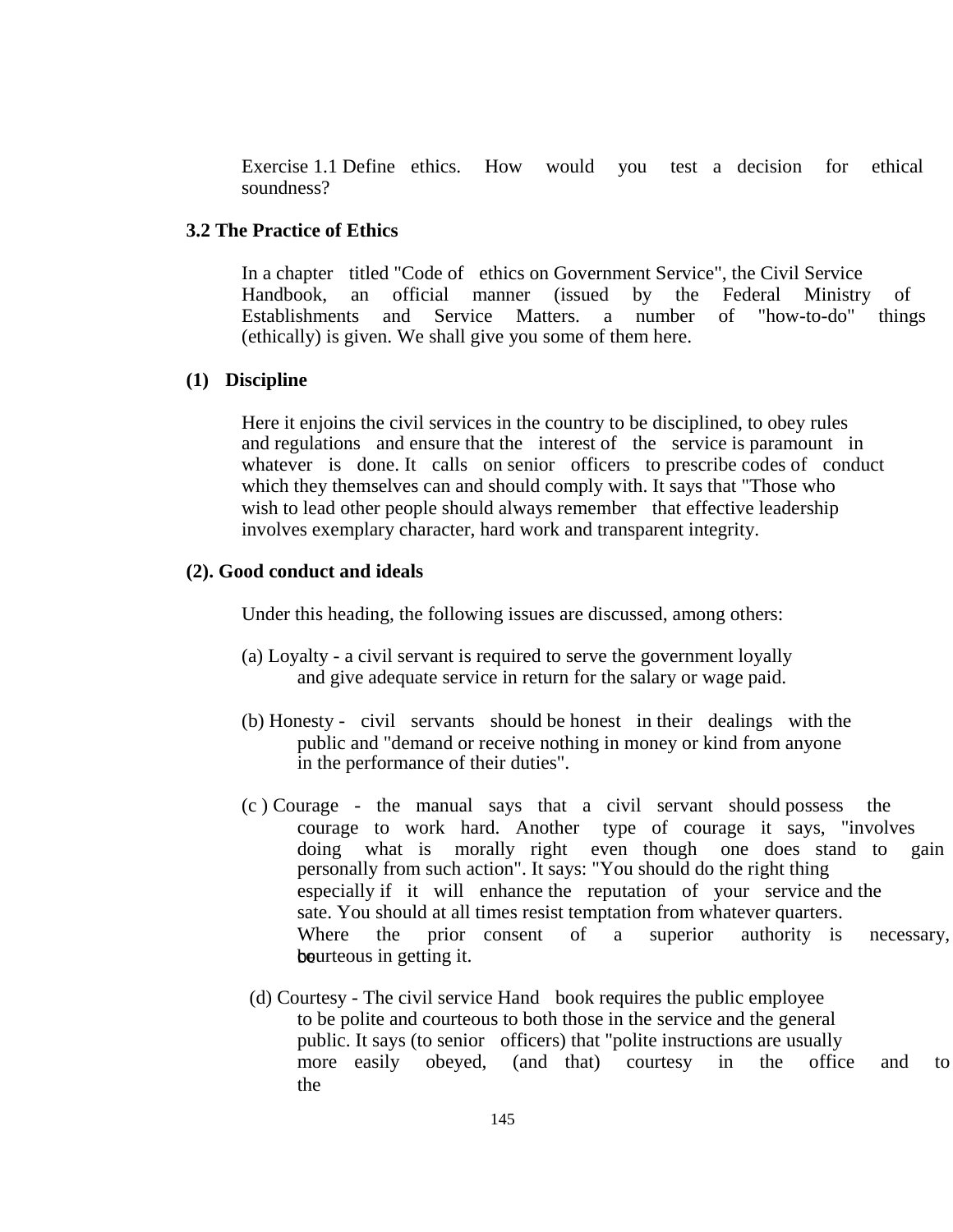general public makes it easier to get on with other people, (and that) A heavy schedule of duties or any other circumstance cannot justif y bad temper by civil servants".

- (e) Cooperation The civil service or any section of it needs the cooperation of a lots of members to succeed. When any member(s) isolate themselves in the belief that they are as good as the rest put together, success in jeopardized.
- (f) Tact The manual of the civil service says concerning this that "Tact means skillfulness in handling a difficult situation without giving offence to the people involved. This is very necessary in the service".
- (g) Industry The civil service Handbook says that this means "...useful hard work" because, "some workers work furiously to get little or nothing done". To be industrious is to know one's work. well and to stay within bounds and establish schedules of when to start and to finish any given assignment.
- (h) Avoidance of delay To avoid delay is to work hard, to devote time to (only) official work during work and to take time off to get well, if sick.
- (i) Tidiness a tidy office is impressive to visitors and it also gives an idea of the state of mind of its user. The Civil Service Handbook also enjoins civil servants to be properly dressed to .duty. It says "It is a good idea to dress in a business - like manner, not as if one were going to a formal party or a beauty queen parade. It does not cost much to dress simply with carefully chosen material. It is useful to remember that how people dress tells keen observers a great deal of the general character and taste of such people".
- (j) Helpfulness It is enjoined in the Civil Service Handbook that help be offered without regard to kinships or friendships. Also, the senior civil servants are enjoined to help junior ones, in particular encouraging them to apply themselves to study rather than waste time and resources on playing pools.
- (k) Kindness this, according to the Civil Service Handbook does not mean giving to what they are not entitled to. Rather it involves "...respecting the privileges and rights of officers, employees and members of the public in respect of the fact that those concerned are unknown to you. A civil servant ... should ... serve impartially".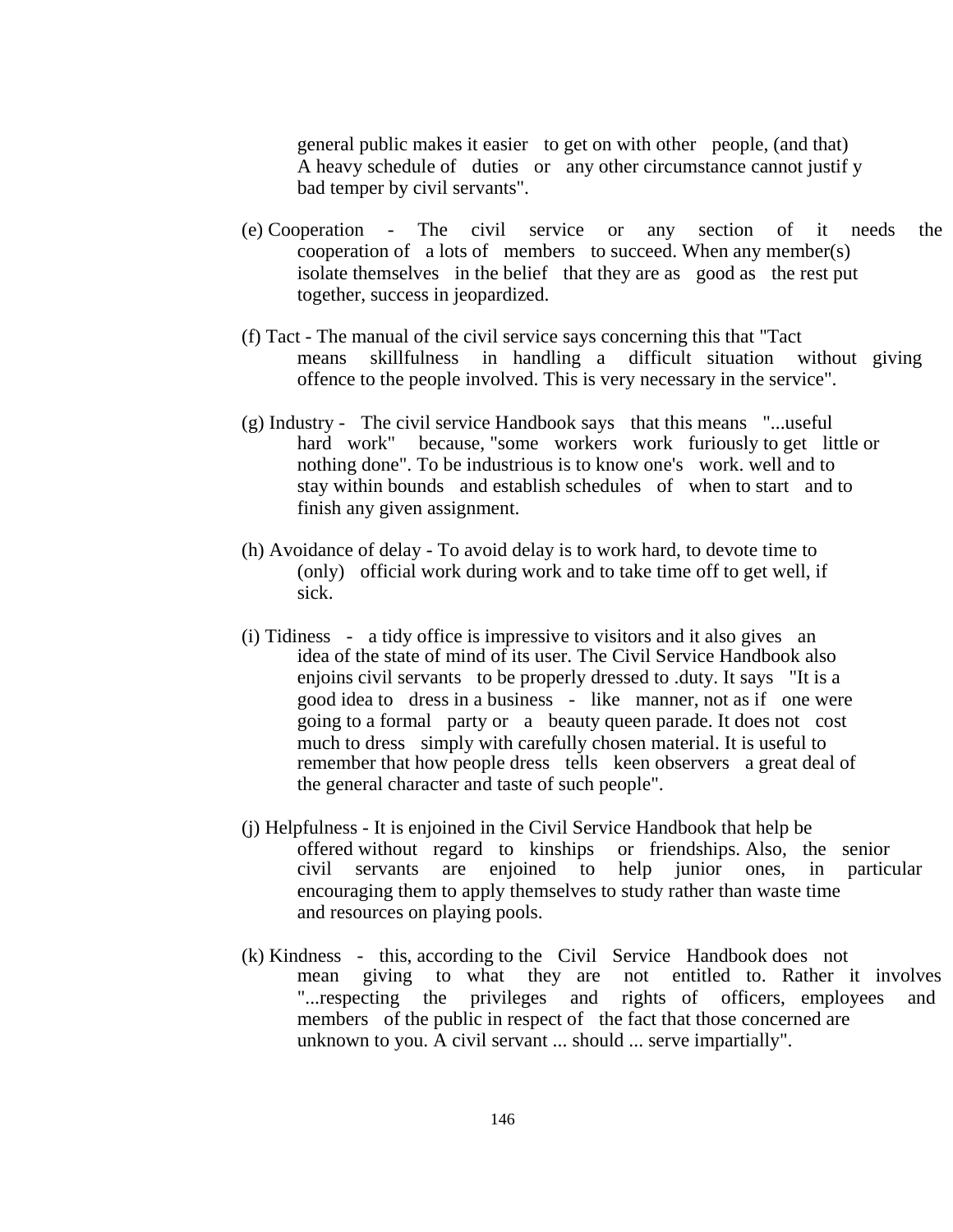This manual also says that kindness "involves having a humane approach in dealing with people indifferently. This applies to staff as well as members of the public". Doing this should however be without breach of the regulations.

Another set of ethical behaviors has to do with a very important and sensitive issue i.e. attitude to public funds. In this respect, the civil service Handbook requires civil servants to be frugal in spending and conscientious in revenue collecting.

Other sets of ethical attitudes that a civil servant should have e.g national consciousness, good image of the civil service as well as social problems and social justice is emphasized.

Exercise 1.2 What should the attitude of the civil servant be to such things as gift-giving and gift-taking; kindness, and courtesy?

# **4.0 Conclusion**

In this unit, we have explored the topic of ethics. As you might have noted, this concept is a very personal issue. The question of doing right datesting evil and the more basic one of knowing which is right and which is wrong of two things in a situation of competition, urgency and especially scarcity and inaccuracy of information can be very intriguing. However, we hope the tips from literature given here as to how to know what is ethical and what not, as well as the principles governing ethics here provided some help. Also the practical "dos" and "don'ts" from the Civil Service Handbook, we believe have aided a lot.

#### **5.0 Sum mary**

This unit has done the following: given the definition of ethics, state the two broad types - management and leadership in ethics; it has given a "test" to be used in knowing if a decision, a policy, a procedure is a not ethical, it has given principles of ethics and using the Nigeria case, it has examined ethics in the practical realm.

#### **6.0 Tutor Marked Assignm ent**

Question 1. What is ethics? How would you know if a decision made by a Chief Executive of an organization is not ethical?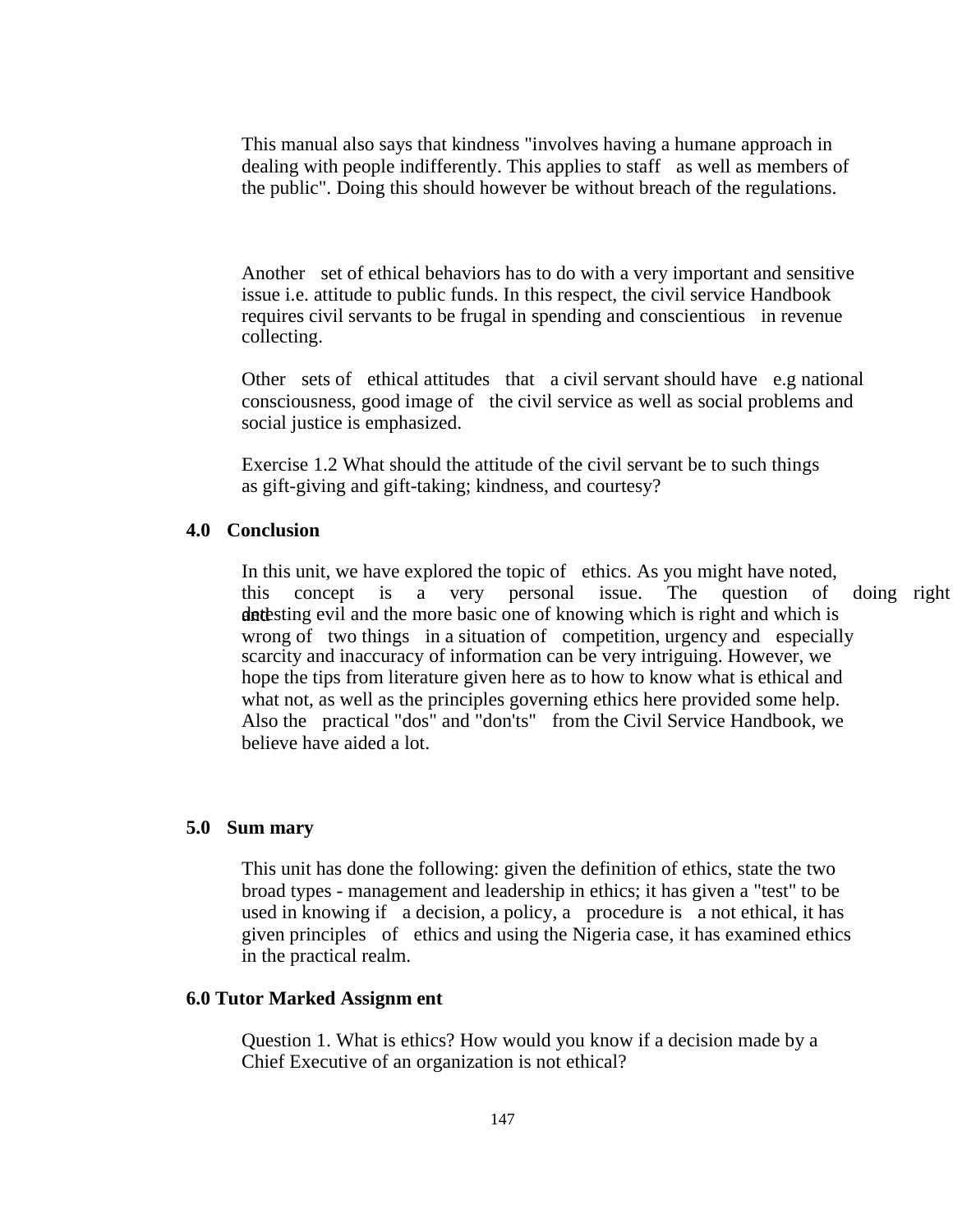# **7.0 References and other Resources**

- Bratton, John and Gold, Jeffrey (1999) Human Resource Management Theory and Practice (Second Edition) Macmillan Press Ltd, London
- Federal Republic of Nigeria, Civil Service Handbook, Federal Ministry of Establishment and Service Matters, Lagos.
- Weiss, Joseph W. (1996) Organizational Behavior of Change Managing Diversity, Cross-cultural Dynamics, and Ethics. West Publishing Company, Minneapolis/St. Paul.

#### **MODULE FIVE**



# **DECISION-MAKING**

**Table of Contents**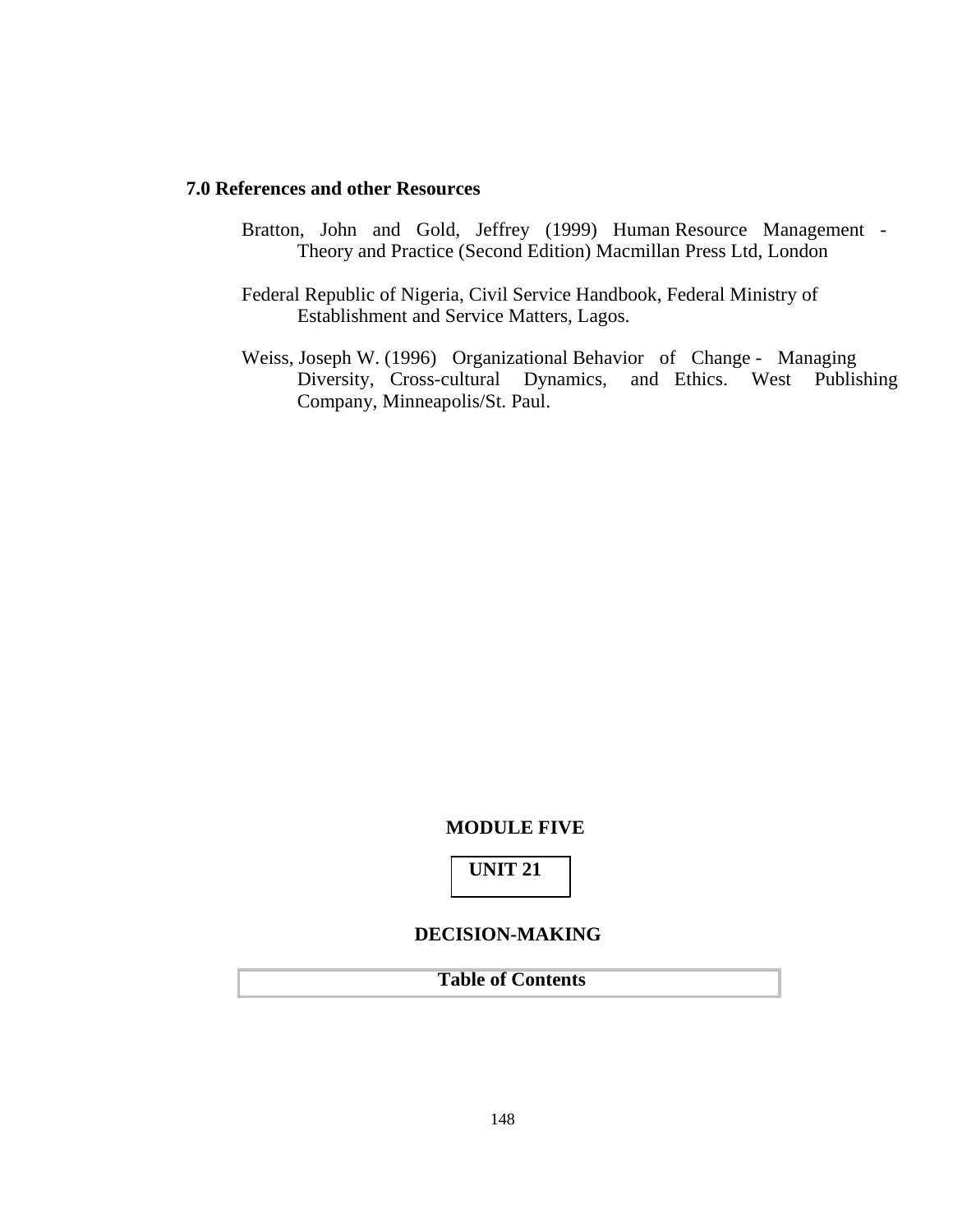| 1.0 | Introduction                                    |
|-----|-------------------------------------------------|
| 2.0 | Objectives                                      |
| 3.0 | <b>Main Contents</b>                            |
| 3.1 | Definition and Scope                            |
| 3.2 | Enlarging decision making capacity              |
| 3.3 | Steps in decision-making                        |
| 3.4 | Improving decision-making ability of executives |
| 4.0 | Conclusion                                      |
| 5.0 | Summary                                         |
| 6.0 | <b>Tutor Marked Assignments</b>                 |
| 7.0 | References and other resources                  |
|     |                                                 |

# **1.0 Introduction**

Decision-making, as you will see later on, is the responsibility of the man you scouted for in unit 2 and gave an appointment thereafter. It is the responsibility of the man you trained, the executive you appraised developed. Decision-making, at whatever level an employee is found, is one of his most important functions.

### **2.0 Objectives**

By the end of this unit you should be able to:

- Define decision-making
- Locate where decision-making capacity can be enlarged
- List steps in the decision-making process
- Recognize how decision-making ability can be improved

#### **3.0 Main Contents**

#### **3.1 Definition and Scope**

Decision comes from the action word "deciding" which Harold F. Smiddy defines as implying "....freedom to choose from among alternatives without externally imposed coercion, freedom to conceive alternatives from which to choose". He was quick to circumscribe this definition within the appropriate boundaries. He said, "Decision are made within boundaries set up by many constraints" out of which he enumerated the following: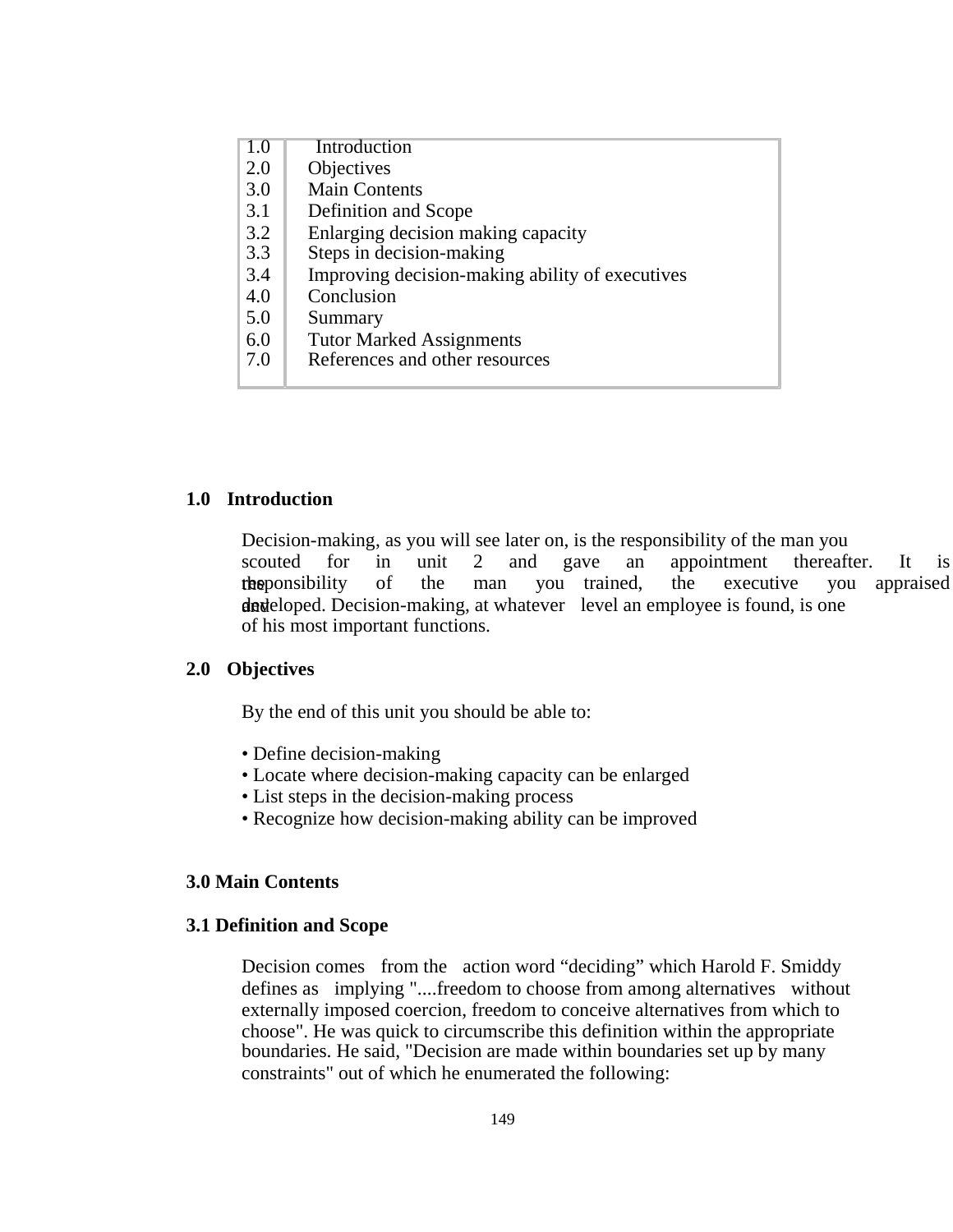**Prevailing and unalterable features of the social, political econom ic and technological environment. The individual's interpretation of the legal, moral, ethical and religious limits to possible courses of action. The** the `culture' that has been `inherited' and `learnt' by individual, at least to the extent that he cannot perceive that **the i**vidual, at least to the extent that he cannot perceive that **possible** course of action are unavailable to him as a result **subconscious interpretation of `custom '.** 

Expatiating on the meaning of the concept of decision, he says decision making is both creative and judicial. By creative he means ".....imagination in visualizing alternatives...." This entails "...imagination to consider more, different and better alternatives" (underlining in place of italics in original text). The import of this is that whereas it is possible to be hemmed in by traditional limits in considering alternatives amongst which to make a choice, it is also possible and it is creative to do so, to expand the alternatives outside the traditional limits and thus to encapsulate better alternatives and make better decisions.

By judicial is meant that decision making juxtaposes values with facts and information available as well as the likely impact and consequences of what each alternative entails.

In the words of Smmidy, "Deciding is thus a matter of value judgment and of wisdom. The quality of value judgment will be improved to the extent that they are influenced by factual rather than erroneous or inaccurate information....."

If one accepts that the judgments used in deciding are value judgments, and that in the words of T. Ross Moore, decision making" .....depends too much upon the individual" then ".....effective `deciding' ...requires a well developed sense of values" inherent in the individual decision maker.

One way to develop the sense of values of the individual in order to improve his decision making ability and thus the quality of his decisions is to orient him toward the objectivities of the organization for which he works.

Now that we are reasonably settled on the issue of the definition  $\frac{d}{dx}$  decision/decision making, let us turn attention to the nature and focus of decision making in organizations. In the first place, we partially agree with one of Smiddy's propositions that "decisions are made only by individuals, not by groups". From the way we have talked about decision thus far, for example, that (among other things) they are a product of value judgment, perhaps they cannot be much else than individual responsibilities. Smiddy is so emphatic on this point that he says: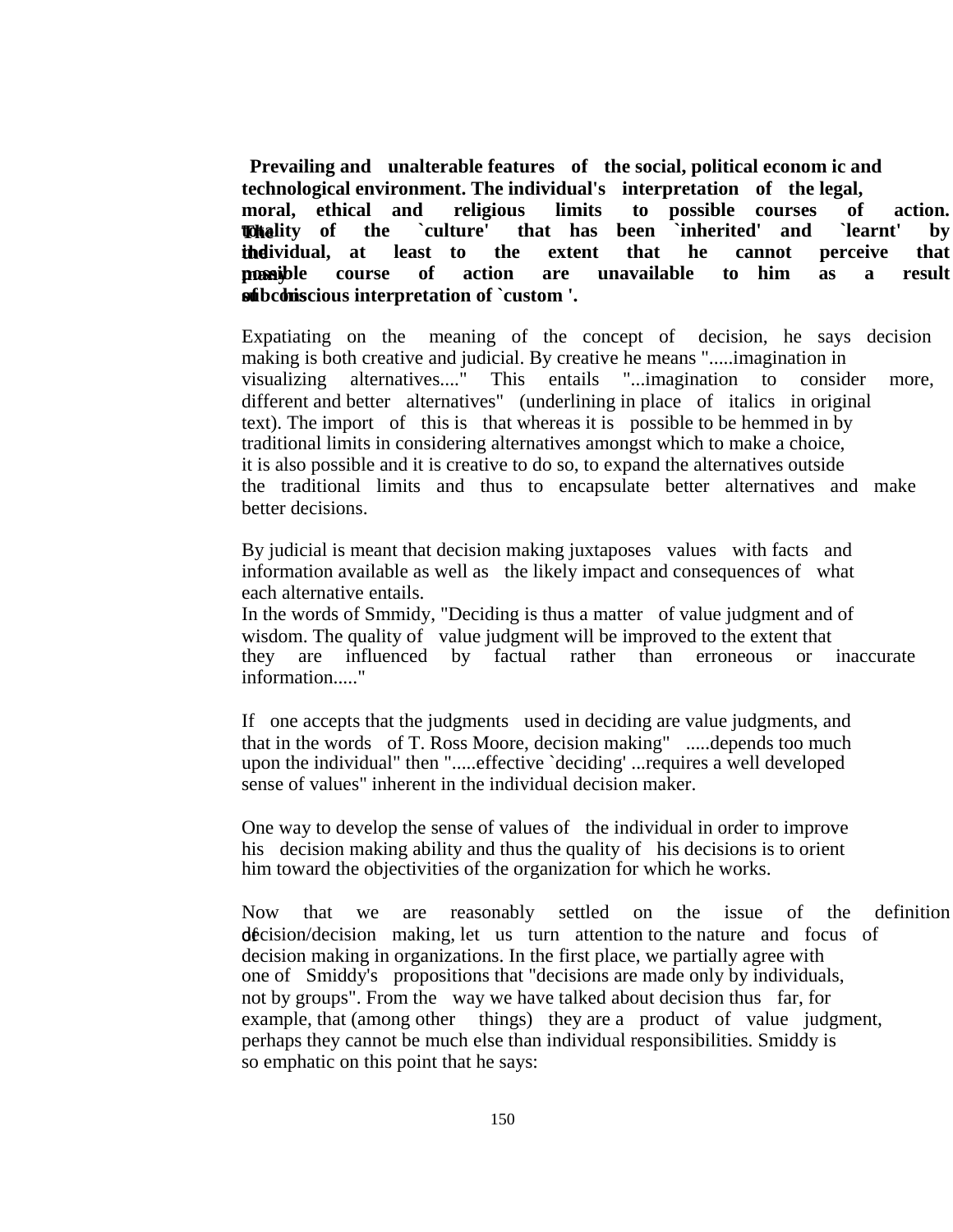**Each decision can be specifically defined as the responsibility of apecif ic Position.** The incumbent of this position is personally **and individually** Responsible and accountable for the results and the **consequences of The decisions so designated as his responsibilities**

Much as one would want to agree with Smiddy, it is to be borne in mind that these days, lots of decisions are made, and the responsibilities of committees. This is most visible in higher educational institutions e.g. universities where practically every decision is made the responsibility of one committee or the other.

# **3.2 Enlarging decision-making capacity**

However, where a decision is made the sole responsibility of an individual much as it is advisable to tap the knowledge of others (colleagues and bordinates), it is crucial to bear in mind that the final decision is the responsibility of the one into whose hands it is entrusted. A beneficial way to use the knowledge of subordinates and supervisors is to utilize any of steps 1-5 in the scheme on the figure below:



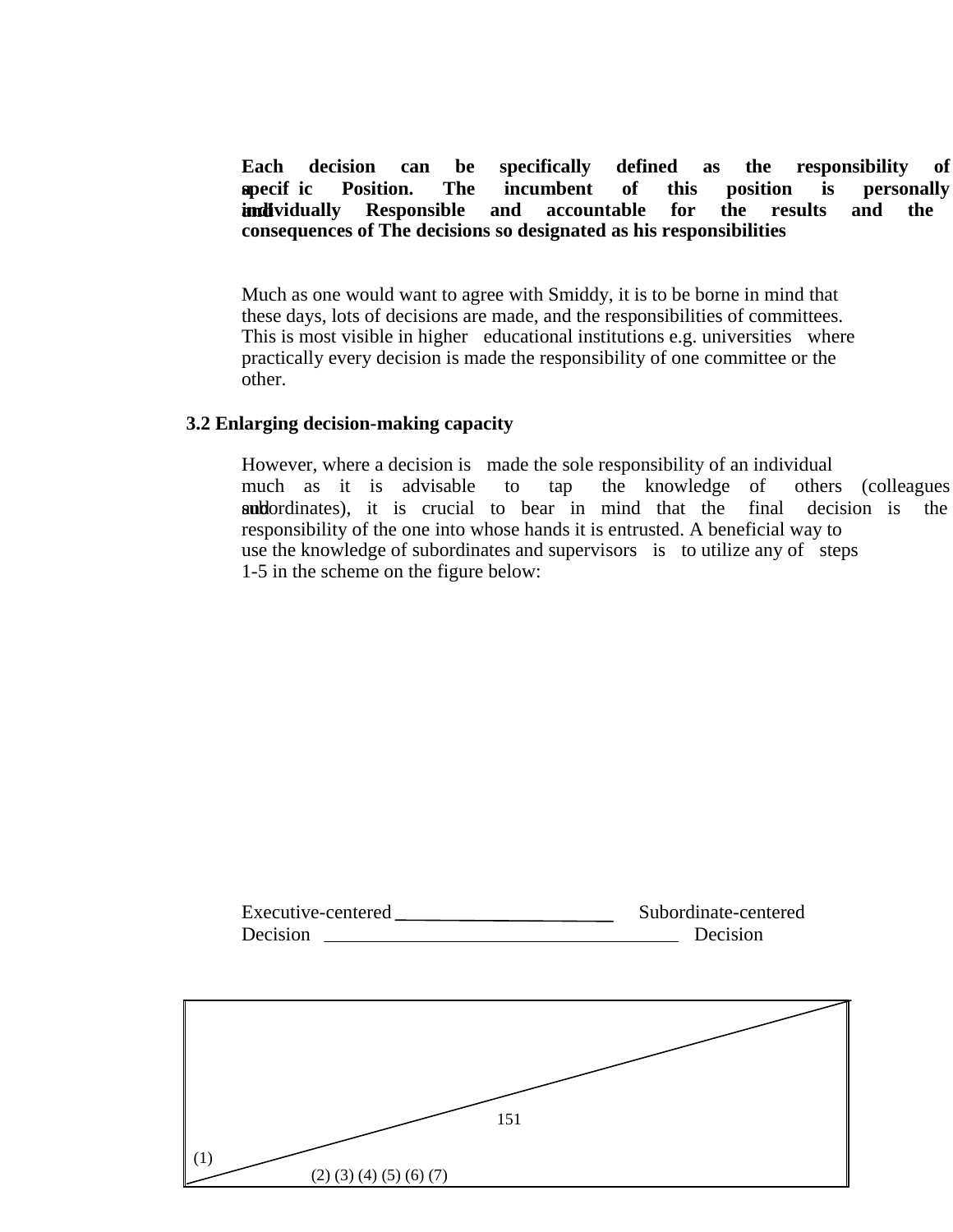| Leader<br>Makes<br>Decision<br>And<br>Announces<br><b>It</b> | Leader<br>"selles"<br>decision | Leader presents<br>idea & invites<br>questions | Leader<br>present<br>tentative<br>decisions<br>subject<br>to change | Leader<br>presents<br>problem<br>gets<br>suggestions<br>makes<br>decision | Leader defines<br>limits, asks<br>group to<br>make<br>decision | Leader permits<br>subordinates to<br>function within<br>limits defined<br>by superior |
|--------------------------------------------------------------|--------------------------------|------------------------------------------------|---------------------------------------------------------------------|---------------------------------------------------------------------------|----------------------------------------------------------------|---------------------------------------------------------------------------------------|
|--------------------------------------------------------------|--------------------------------|------------------------------------------------|---------------------------------------------------------------------|---------------------------------------------------------------------------|----------------------------------------------------------------|---------------------------------------------------------------------------------------|

#### **Adapted from (Robert Tennenbaum, Irving R. Wechsler, Fred massarik**

### **Leadership and organization McGraw-Hill Book Company 1961.p.69**

The operational interpretation of each of the point are follows;

### **I . Leader Makes Decision and Announces it**

In this case, the leader identified a problem or realizes the existence of a problem, he ponders over possible solutions and chooses one. In doing this, he does not consult with or make use of any input from his subordinates.

### **2. The Leader "Sells" his Decision**

;

Here, the leader keeps problems and decision making to himself. However, rather than announce the decision he has made, he sells it or persuades his subordinates to accept it for fear of resistance.

#### **3. The Leader Presents his ideas, invites questions**

Here again, the decision is made, indeed, already made by the leader. He invites questions on it as an avenue to make it clearer to his subordinates.

### **4. The leader presents a tentative decision subject to change**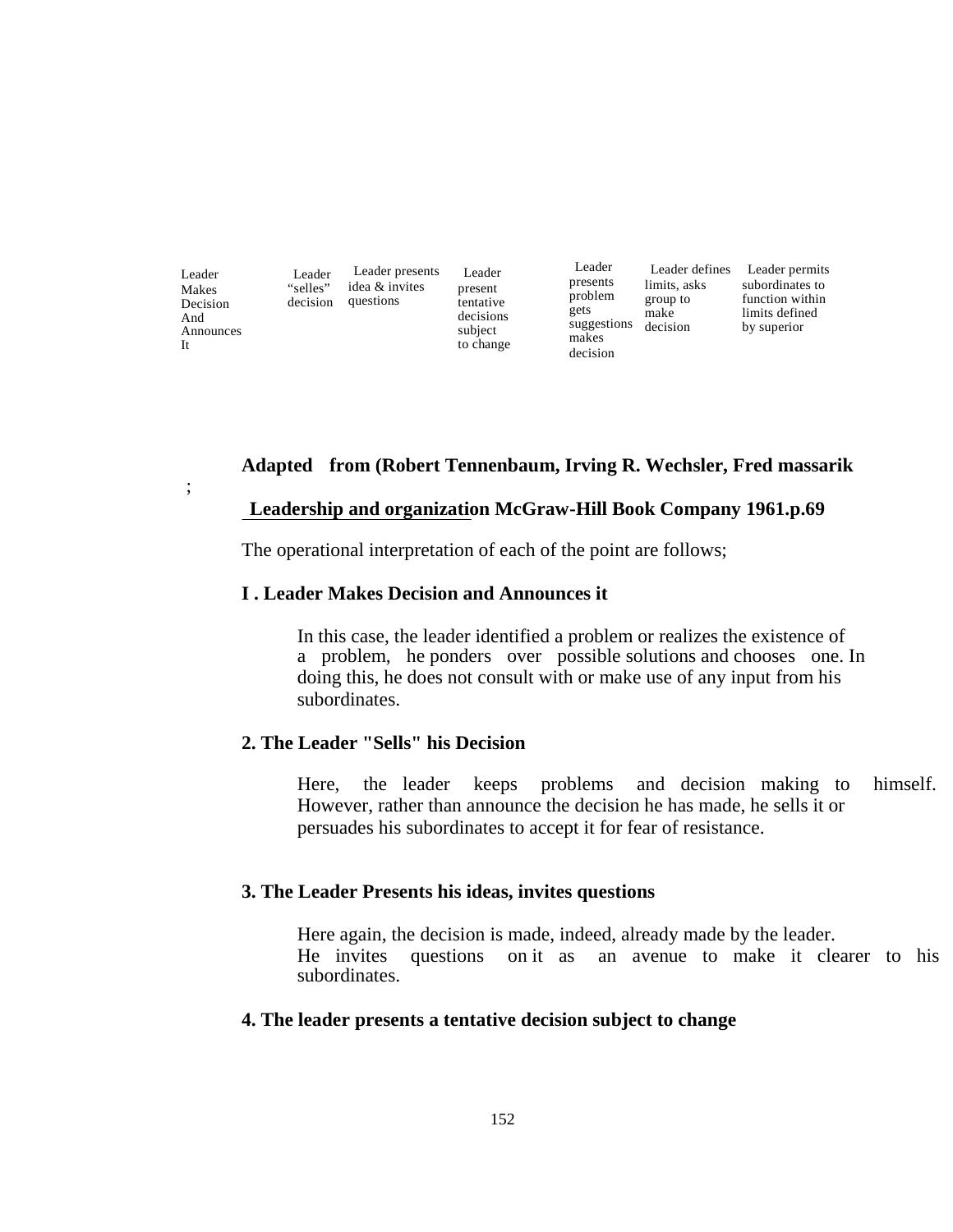This is a situation where as the one above, the leader has thought over the problem and found the solution. In fact, he has earmarked a solution. The problem and the tentative solution are tendered for debate but the final decision is the leader's.

# **5. The leader presets the problem, gets suggestions and then makes his decision**

This time unlike others above, the leader comes to his group without a preconceived answer. He uses his group as a resource base to obtain answers. At the end however, he alone takes the decision.

# **6. The leader defines the limits and request the groups to take a decision**

This time, the leader passes to the group usually with himself as a member, the right to make decision. Before doing this, he defines the problem and the boundaries within which the decision must be made.

# **7. The leader permits the group to make decision within prescribed limits**

Here the group has almost absolute freedom to identify and diagnose the problems, develop alternative procedures for solving it, and deciding on the alternative to use.

The executive, depending upon the urgency surrounding the issue and the knowledge his subordinates are likely to have on the issue may use any of numbers 1-5 above in making decision. Involving his subordinates is a morale booster and is highly recommended.

On the issue of the level of organization at which decision making takes place, here we wholly agree with both Smiddy, and McKinney and Howard that it takes place virtually at all levels of the original say: "Decision making the analytical Howard say: "Decision making falls within the province of all levels of management though it is generally assumed to be reserved essentially to individuals fairly high in the administrative hierarchy. Smiddy proposes that: "All individuals rather than only managers, make decisions and need to do so responsibly.

What these authors mean is that there is need to decentralize decision making in organizations. Smiddy was specific as to the locus (level)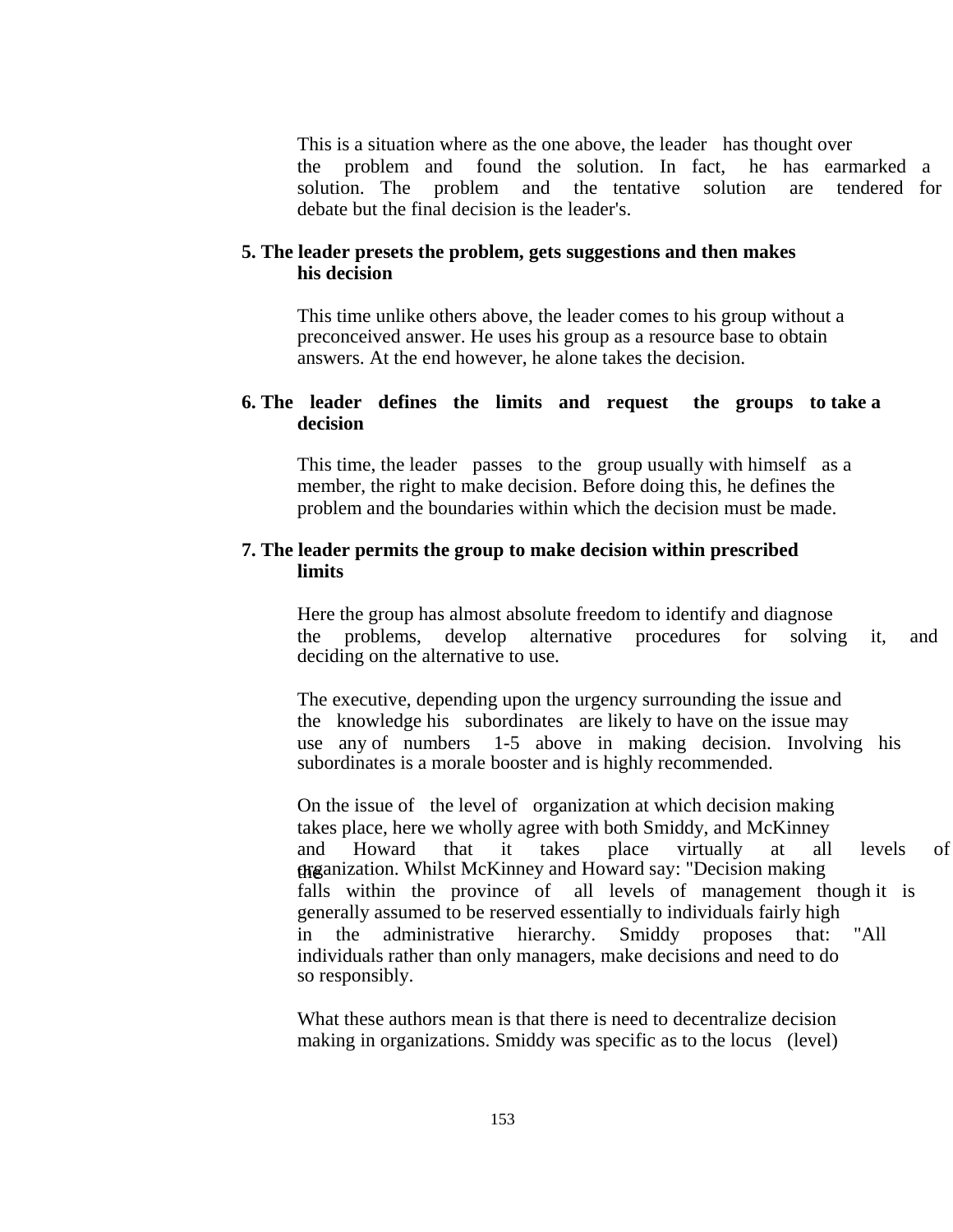of each decision. He put it as comprehensively (and a little difficult to comprehend) as follows:

**The determinant position level for responsibility and authority to make a particular decision should be that organizational level nearest the work where both needed skills and com petence on the one hand and the needed inform ation embracing under standing of both direct and environm ental probable impacts of the decision - on the other hand can reasonably be brought to exist; so that such inform ation and understanding be brought to bear in choosing wisely from among possible alternatives, or risks as responsibility and need for decision, Smiddy recommends that not only m anagers (igneralist)** but specialists be assigned decision making responsibility.

 This is an important point in Nigeria of today wherein emphasis is shifting from the generalist to the specialist (the professional) in the administration of public affairs. In the past the specialist were unfortunately marginalized even in the decisions on professional issues. The shift to professionalisation should open avenues for specialists to exert themselves in decision making.

### **3.4 Step to Decision Making**

Although time and space will not permit a detailed analysis of this, it behoves us to at least sketch out here the steps which lead to sound decision making. The following five steps are as given by an eminent management scholar, Peter Drucker:

- l. Defining the problem
- 2. Analyzing the problem
- 3. Developing alternative solutions
- 4. Deciding upon solution
- 5. Converting the decision into effective action.

It is pertinent to state here that not all decisions have to go through these five<br>steps in order to be made. Management scholars has steps in order to be made. Management scholars have divided dealising into two broad categories - programmed and non - programmed decisions.

Programmed decisions are those which deal with problems permitting well defined search and choice procedures to be used each time they occur. The problems giving rise to them are repetitive and so solutions can almost be prefabricated. Non-programmed decisions on the other hand involve problems which "...are often new and highly ill-defined making it difficult to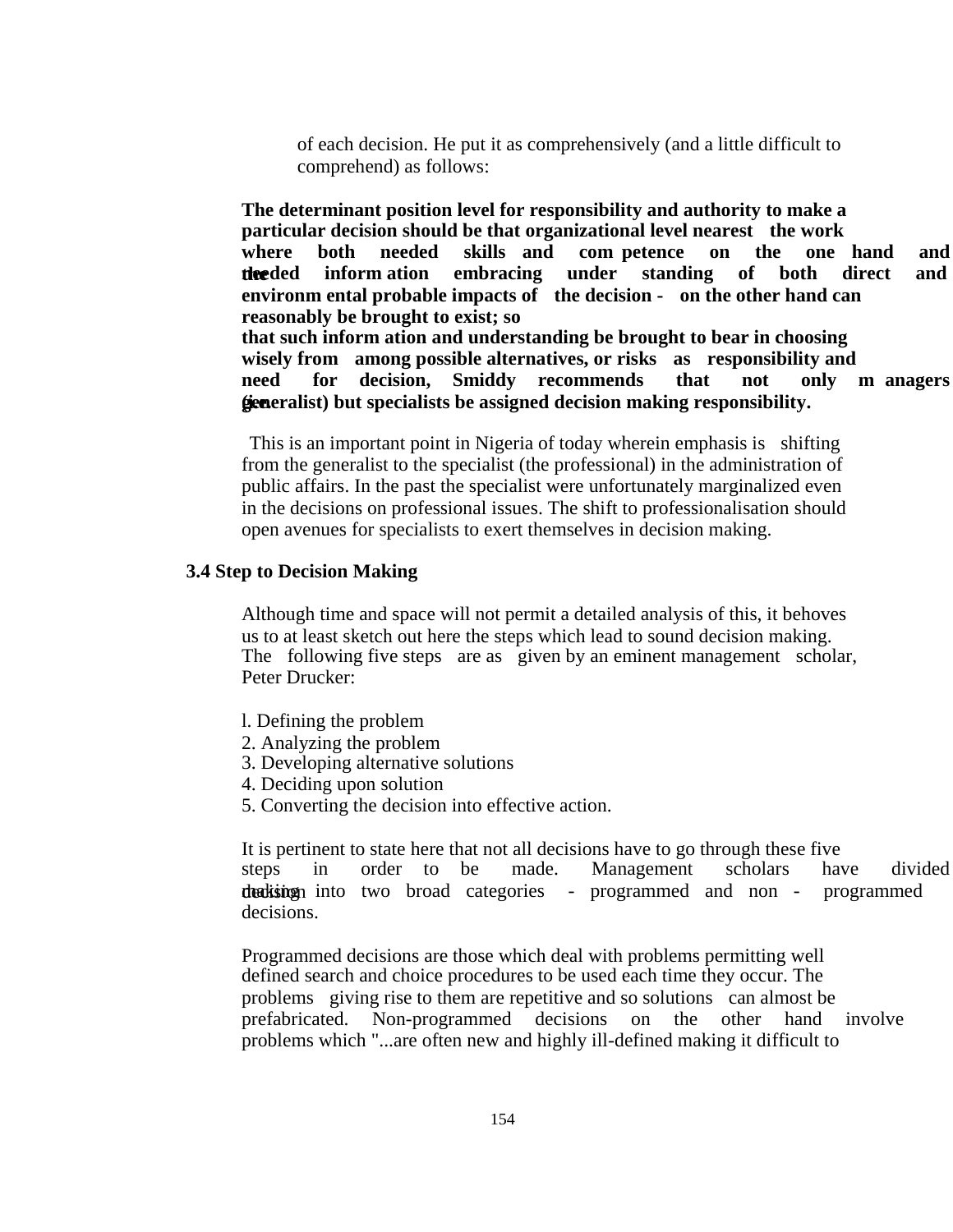tell what factors are applicable for obtaining a desired solution". Normally for such problems, need arises to shift the focus of decision making "upstairs".

#### **Improving Decision Making Ability of E xecutives**

Since we have said in clear terms that decision is a products of **undgement, that it depends too much on the individual; and since we know that** individuals are gifted differently, how can decision making ability be improved?

Pondering over such issues, T. Ross Moore, gives the following response to his own question - "Can Decision Making be learnt?"

# **It would be very convenient and comfortable merely to say that decision making is something which springs from the intuition of certain types of people. This would make our problem quite simple. We could go back to the old saying that either a m an has it or he doesn't.**

 However, Moore believes that just like enterpreneurism which was thought irreplaceable has been replaced quite successfully by management, decision making can be learnt.

Time will not allow us to go into details on how this can be done but a few tips will be given.

One way in which it can be learnt is picking the brain of the successful decision maker to catalogue the process he utilizes in so doing. Such a process can then be studied, adopted and taught. However, this is not easy as many as. good decision makers does not know how they were made

Another way of improving decision making ability is making more of them. Ross Moore says the following in this regard: "I have personally found one further ver y important thing about the decision making process indecentiation indicates that it can be learnt. The more decisions I make, the better is their quality".

Another way of improvement in the quality of decisions in organizations rather than decision making ability of individuals is to drop those who are incapable of making decisions from so doing. Ross Moore puts this point thus:

**I have also observed that there are those who seem to be unable to m ake decision .....Others are actually afraid to take chance. Still others simple do not want the responsibility of any form of decision m aking. When I**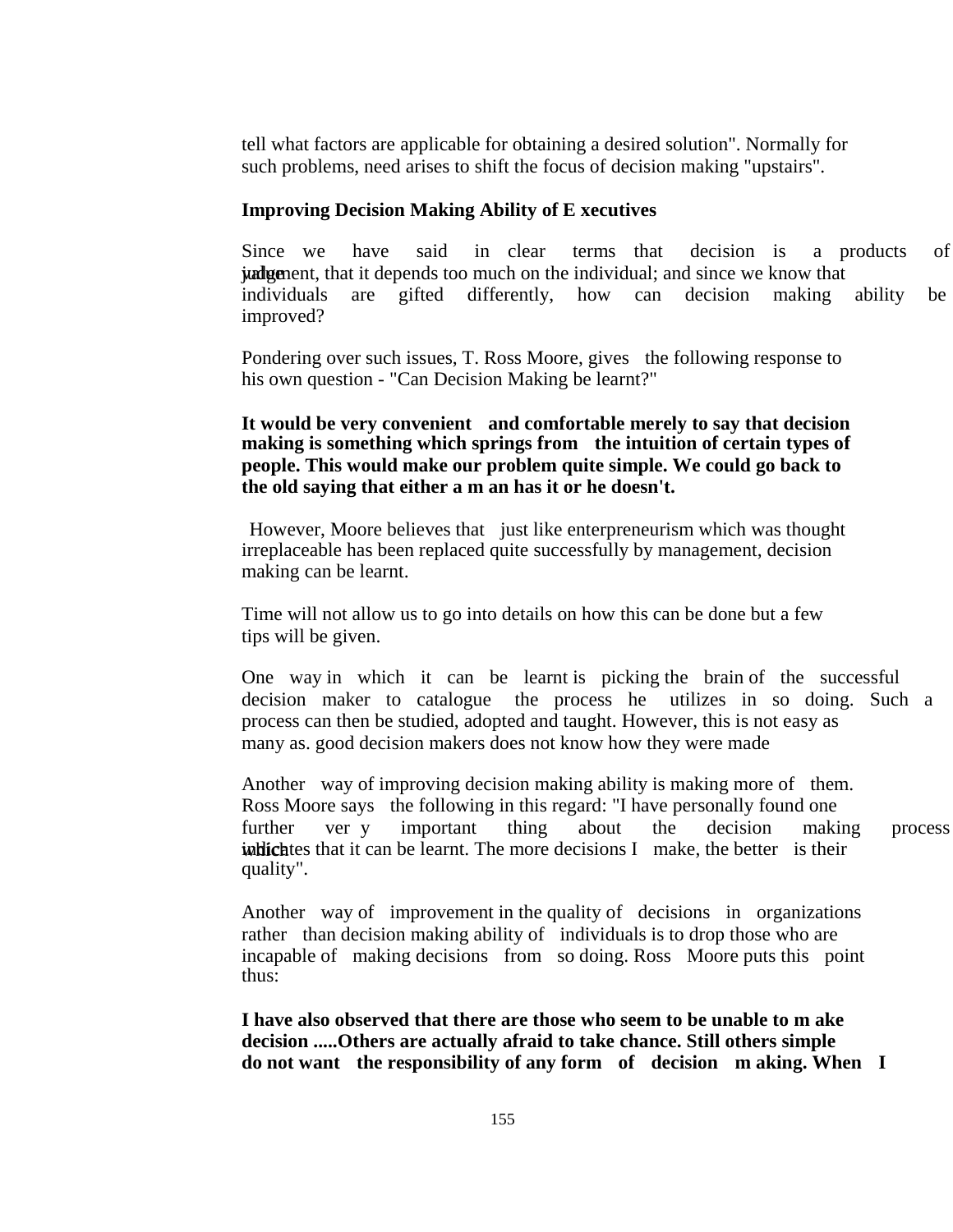**run into these situations. I try to peg the man immediately at the level to which he has risen. There should be no further promotion for him. A man unable to make decision merely adds a form of paralysis in any organizations.**

#### **4.0 Conclusion**

This unit has examined the topic - decision-making. In it you have given the meaning and scope of decision- making in organizations. You have told how it is not the responsibility of only those on top of organizational hierarchies. You have also learnt how decision- making capacity can be enlarged by the "tapping" of the knowledge of colleagues and subordinates. You have also learnt how to increase the ability of decision making in executives.

#### **5.0 Sum mary**

Decision making is a critical function in organizations. It is a personnel function because it is one of the important things the employee does in terms and in respect of which he is given additional training and which also forms the basis for his performance appraisal.

#### **6.0 Tutor Marked Assignm ent**

Define decision-making. How would you improve this process lr'an `executive?

#### **7.0 References and other resources**

 Moore, Ross T "Synthesizing Information" in H.B Maynard (ed) (1960) Top Management Handbook, McGraw-Hill Book Company, New York

Smiddy, Harold F. "Deciding" in H. B. Maynard (ed) ibid

Tennenbaum, Robert, Wechsler, Irving R, Massarik, Fred (1961) Leadership and Organization, McGraw-Hill Book Company, New York

### **MODULE FIVE**



# **CONFLICT MANAGEMENT**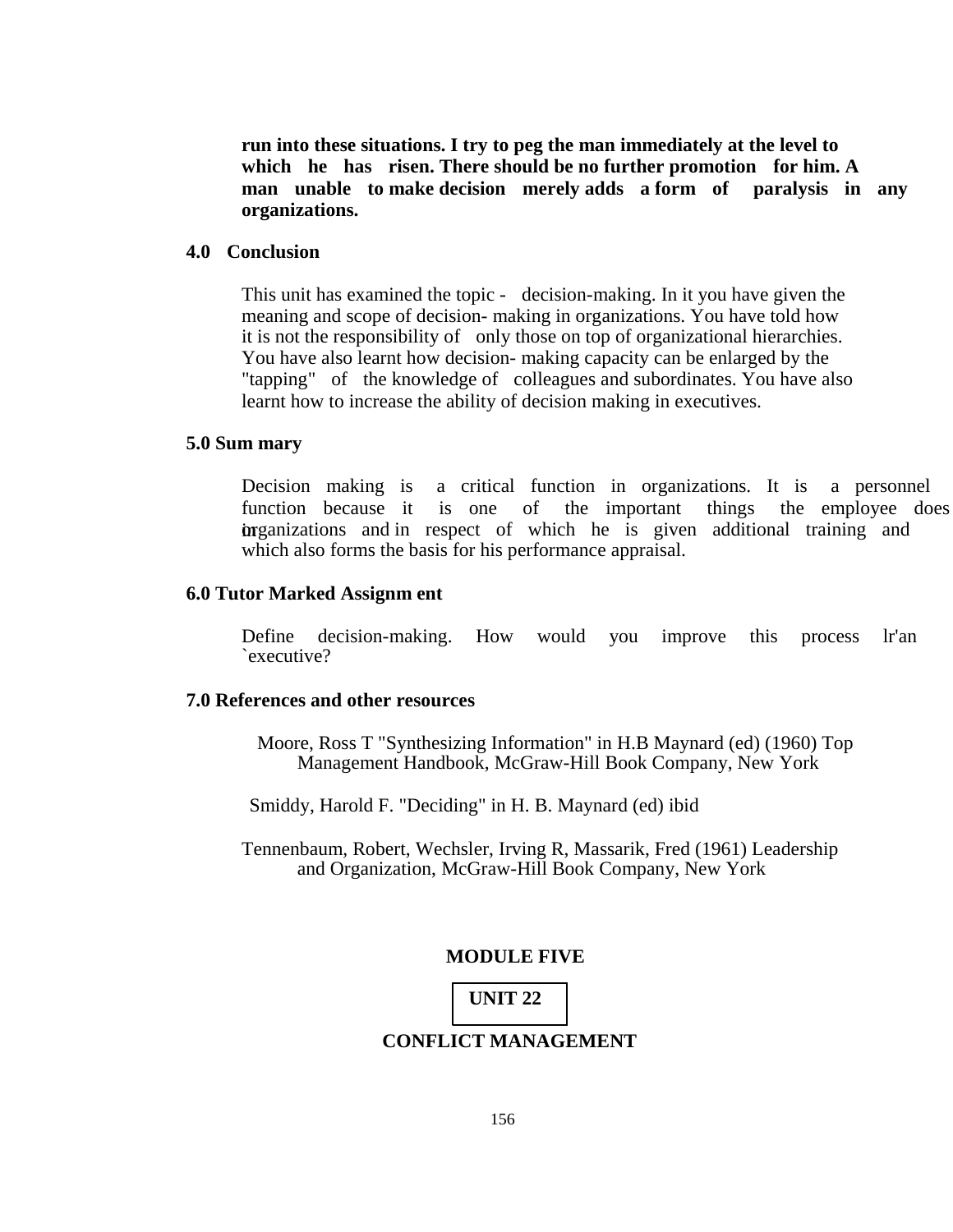| <b>Table of Contents</b> |                                    |  |  |  |  |  |
|--------------------------|------------------------------------|--|--|--|--|--|
| 1.0                      | Introduction                       |  |  |  |  |  |
| 2.0                      | Objectives                         |  |  |  |  |  |
| 3.0                      | <b>Main Contents</b>               |  |  |  |  |  |
| 3.1                      | Definition                         |  |  |  |  |  |
| 3.1.2                    | Discovery of conflicts of interest |  |  |  |  |  |
| 3.1.3                    | <b>Types of Conflicts</b>          |  |  |  |  |  |
| 3.1.4                    | <b>Conflict Resolution</b>         |  |  |  |  |  |
| 3.1.5                    | Conclusion                         |  |  |  |  |  |
| 4.0                      | Summary                            |  |  |  |  |  |
| 5.0                      | <b>Tutor Marked Assignment</b>     |  |  |  |  |  |
| 6.0                      | References and other Resources     |  |  |  |  |  |
|                          |                                    |  |  |  |  |  |

### **1.0 Introduction**

This unit treats a negative aspect of inter-personal and inter- group relations in organizations, i.e. conflict and its management. It defines what conflict is, says how dysfunctional it could be and how it can says how dysfunctional it could be and how it can be managed **next**blaced. A number of management theorists see it as not neces are set in present in the constituted and what good it could be, will be examined here.

### **2.0 Objectives**

By the end of this unit you should be able to:

- Define conflict
- List a number of conflict situations
- Manage conflicting situation to prevent getting worse
- Resolve conflicts

# **3.0 Main conf licts**

### **3.1 Definition and scope**

In a glossary of management terms at the beginning of his book, G.A Cole defines conflict thus: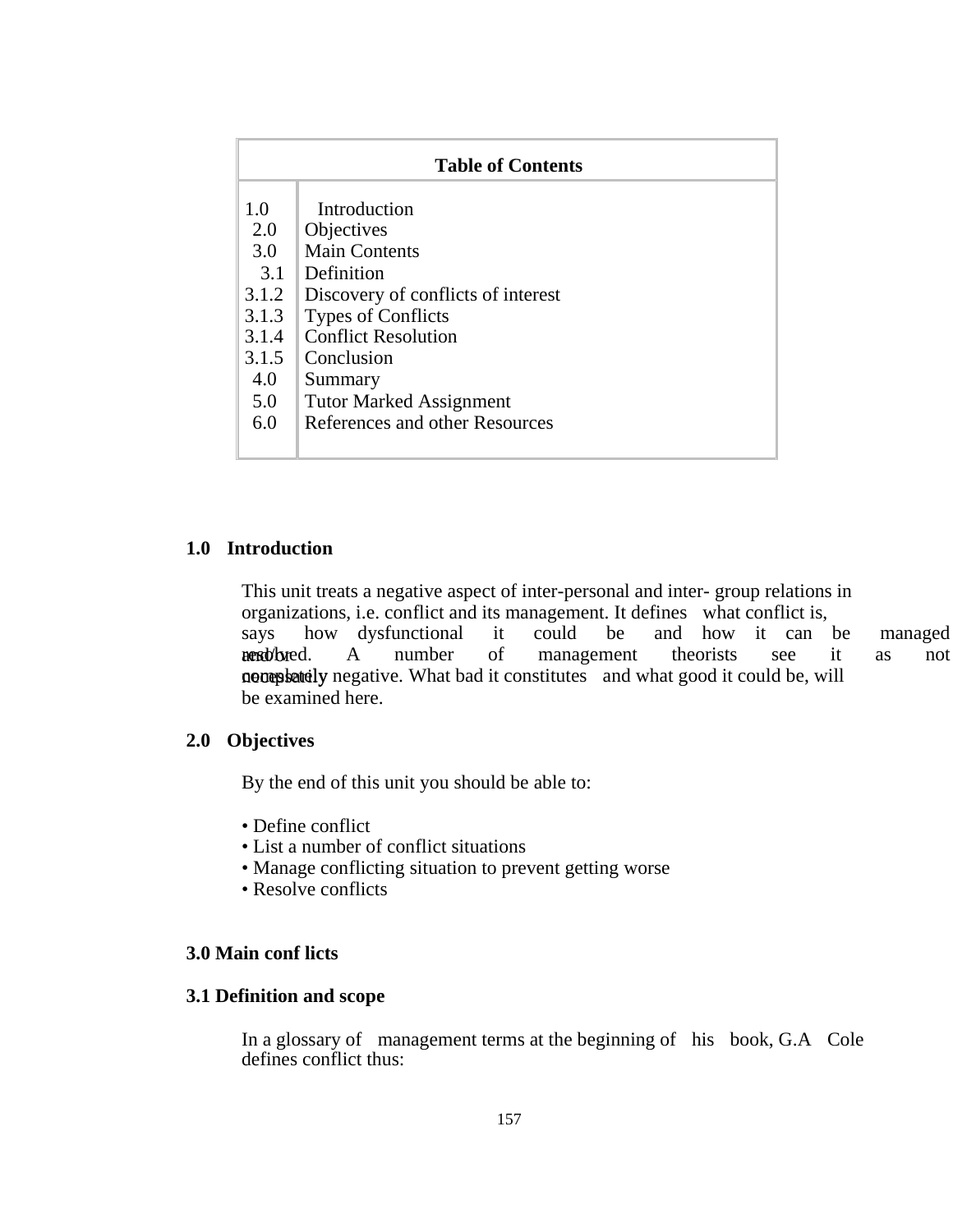**Conf lict is a condition that arises when two or more individuals <u>eroups</u>** perceive their own interests as being challenged by the other(s), **and when strong feelings can be aroused.**

Whilst not giving a definition, Etzioni talks about conflict thus:

**Supervisors, organizational units, or staff divisions often come into conflict** with one another either because of the principles that divide the **labor among them and prescribe their relations are not clear, or because the prescribed rules are being adhered to by some but not by others, or because differences of interest, view point, or personalities need to be reconciled**

Flippo defines conflict as:

**".....any discontent or dissatisfaction that af fects organizational perf ormance. As such it can be either stated or unvoiced, written or oral, legitim ate or ridiculous. The only major restriction in this definition is that the discontent m ust affect worker performance".**

 Also talking of conflicts, he further says: "Despite the best of management practices in acting and communicating, conflicts between employees and the organization will occur". He further says that "A total absence of conflict would be unbelievable, boring. and a strong indication that such conflicts are being suppressed".

#### **3.1.2 The discovery of conflicts of interests**

For many reasons, there is now more communication in organizations than before. The human relations movement as well as the activities of labor unions have led to this development. The louder voice of employees in business is viewed by some as evidence that the amount of disagreement and trouble has been on the increase. On the other hand, as observed by Flippo, "it may be that such trouble has always existed, but now it can rise to the top and be observed". The following are some of the ways given by Flippo through which conflicts are discovered:

#### **(a) Direct observation:**

Flippo says that "A good supervisor knows the customary behavior of subordinates, and when significant changes in that behavior occur, he or she is concerned with possible motives. Observations are also made on productivity which may show a decline. Also such statistics as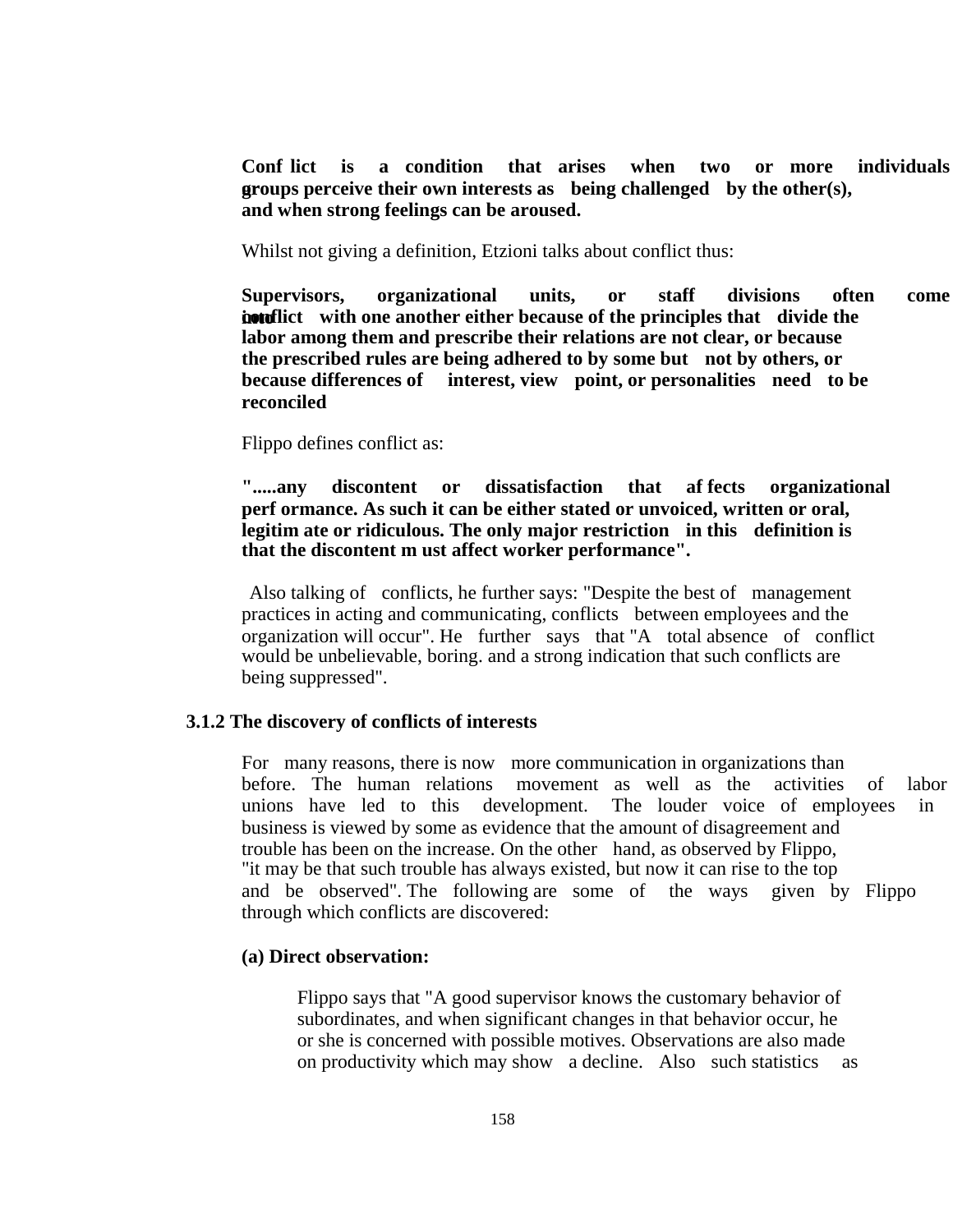grievance rates, accident rates, requests for transfer, resignations and disciplinary cases, etc may reveal that an unspoken conflict exists. -

### **(b) Suggestions box**

The type of suggestion box referred to have is what Flippo calls "a gripe box". He says, concerning it, "The company that establishes an anonymous gripe system is concerned with the problem of bringing all conflicts of interest to light. Anonymity may provide the courage to submit a dissatisfaction that will otherwise go unvoiced".

### **(c) Open door policy**

Flippo accurately describes this policy as "....commonly announced but seldom works". The higher level executives usually say they operate an open-door policy by which they mean anyone could come in discuss any problems concerning them or the organization. However, whoever tries to use this policy soon realizes that the open door ends at the secretary's office and for most people, at the receptionist's. If open-door policies work beyond window-dressing, they are capable of detecting and removing grievances even before they mature.

#### **(d) Exit interview**

This an interview granted by a departing employee. If the truth can be told, it is a good source of discovering the causes of dissatisfaction in organizations. However, the departing employee owes no obligation to grant it and because he might be looking unto the organization for references for the next job.

 Some organizations go around this difficulty by mailing exit interview questions three months after the employee's departure by which time he must have already settled in another job and can be now "tell it as it is".

### **(e) The Om budsman**

 The ombudsman in an organization is an additional ear for the chief executive. Although he is meant to receive and resolve grievances, the use he serves in this section of discovery of conflicts is to serve as a source of data. Complaints taken to him which an employee is not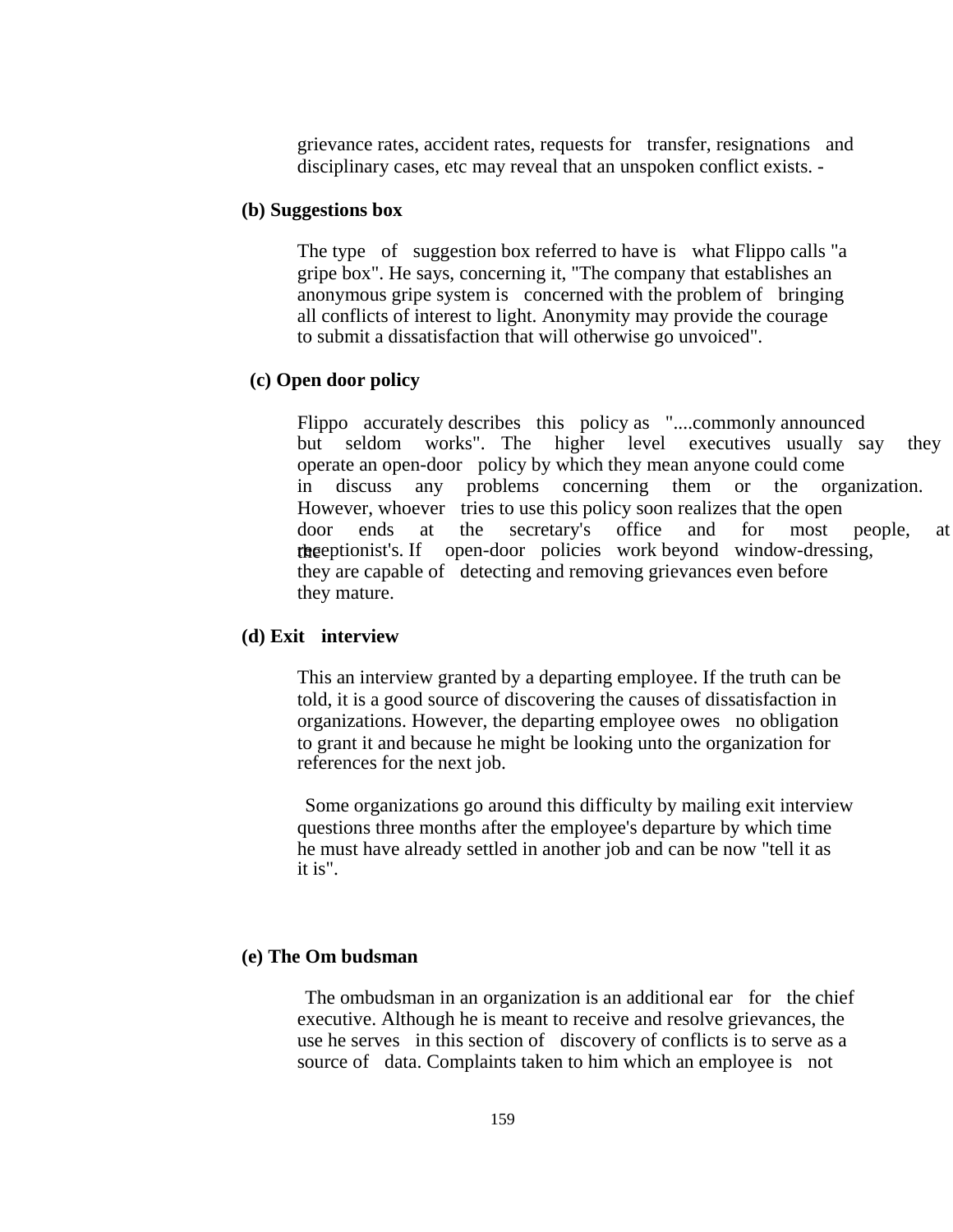able to take to his direct boss serves as a source of data for types and prevalence of conflicts in organizations.

### **(f) Group meetings**

Some chief executives or supervisors do solicit for complaints publicly at group meetings. At such meetings, individuals who cannot complain on their own pick courage and reveal hidden conflicts.

Some executives use this soliciting method in individual interviews with present employees to discover sources of difficulty. These are some, but certainly not all methods used in unearthing difficulties or conflicts in organizations. Our next effort will be on the processing of grievances.

Exercise 1.1 Define conflict. List 4 ways which you would use to discover the existence of conflicts in an organization.

# **3.3 Types of Conflicts**

Joseph W. Weiss identifies 5 types of conflicts. They are: structural, intrapersonal, interpersonal, inter-group and inter-organizational. According to him (a) Structural conflict occurs because of cross functional departmental differences over goals, time horizons, rewards, authority, line and staff activities, status and resources. The different parts of organizations, sales research and development (R&D) production, finance. legal and personnel, etc, have in Weiss's words, "...different goals, different cultures, different approaches and resources, and conflicts can naturally be expected to arise between them''. He gave examples of how structural conflicts can arise. In one example he says:

**Production personnel have traditionally clashed with R&D people because production is sometimes given new but untested production designs by R&D. If The design is faulty, both the product and sales people later feel the 'heat' from customers. And Conf lict ensues.**

In the second place;

The legal, finance and human resources departments are classified as `staff positions; that is, they are not directly related to direct production operations. Staff positions are usually appointed by the upper level managers. Staff professionals' rewards, resources, status,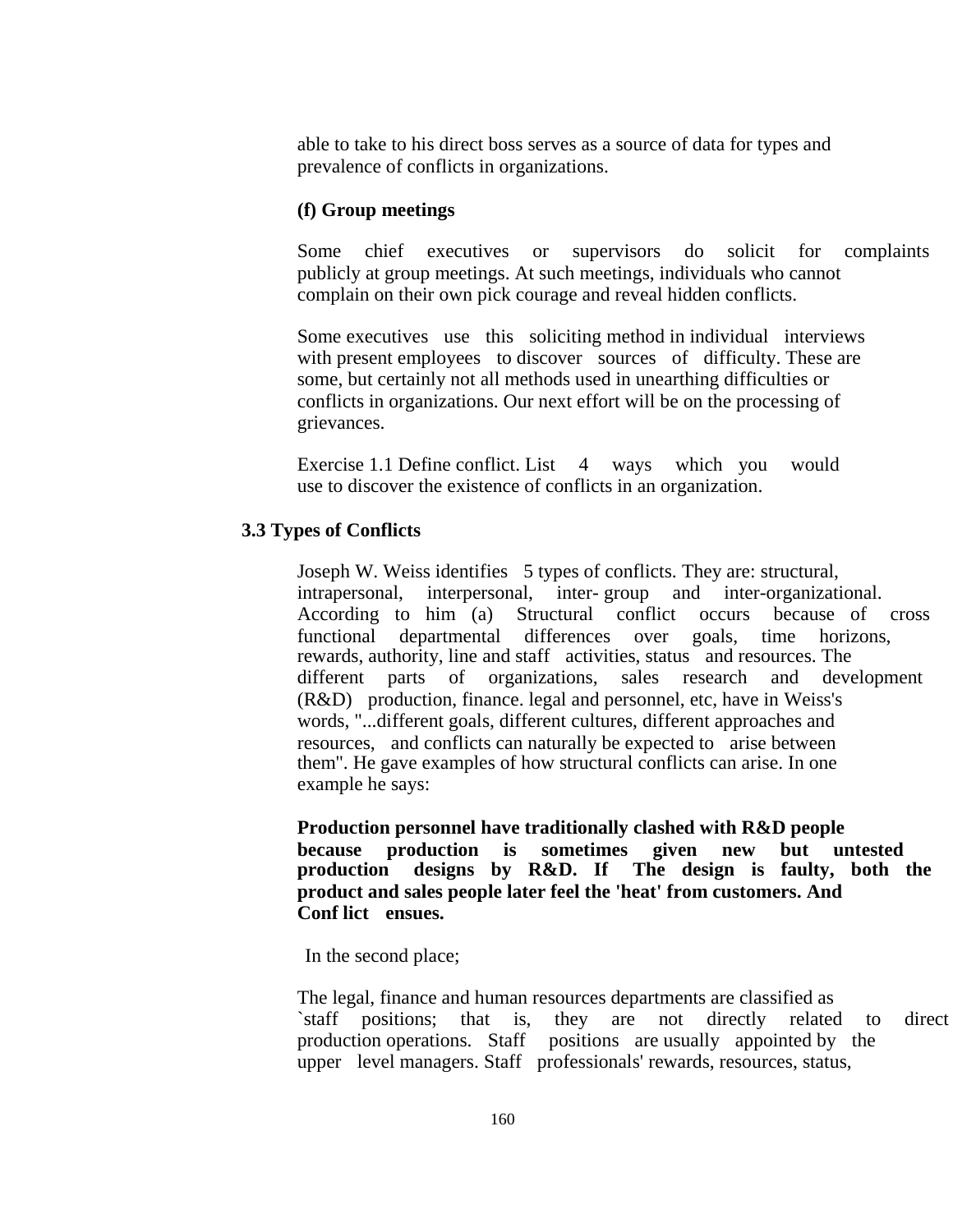authority, goals, and specialization are usually not directly linked to market performance. Conflict can occur between staff and line positions over status and authority differences.

#### **(b) Intra-personal conflict**

According to Weiss, this occurs within an individual. This type of conflict is divided into three, namely, intra-role conflict, inter-role conflict and person-role conflict. The first refers to a situation where a person receives conflicting information from others concerning a particular role. For example, a sale's person is given an award for good performance by his supervisor and shortly he is invited by the Chief Executive and confronted with a complaint from a major client that his method is aggressive. This creates a conflict of confidence in the one and same individual.

The second of this type of conflict - inter-role - occurs, according to Weiss, "....when an individual experiences pressure over several roles in their job or life. For example, a working mother (who may also be single) may experience conflict over the nurturing single) may experience conflict over the nurturing needs of her a a the same time, she must also meet the same work and starts of her male counterparts".

The third of this type of conflict - the person-role conflict occurs finds his clashing with his job requirements. Giving an example of this type, which is perhaps more common in life, Weiss says: "....an R&D professional who is a perfectionist is required to speed up new duct design and to over look the zero based defects policy. This person may experience conflict over being pressured to follow standards other than his own'".

# **(c) Interpersonal Conf lict**

This type of conflict occurs between two or more individuals. Weiss says that "...the nature (of it) in organizations can be emotional or content based and is caused by many factors: personality differences, values, judgments, perceptions, competencies and management styles".One of the causes of this type of conflict is, as noted by Weiss. a "difficult" person. Quoting Bremson, Weiss identifies seven types of "difficult" persons. We do not intend to go into details by listing and discussing each type. We shall discuss only two which are most common in organizations. Firstly, the Hostile- aggressive. This type "surprise and attack people at emotional and substantive levels". When they attack, the attacked is advised to be assertive and to "stand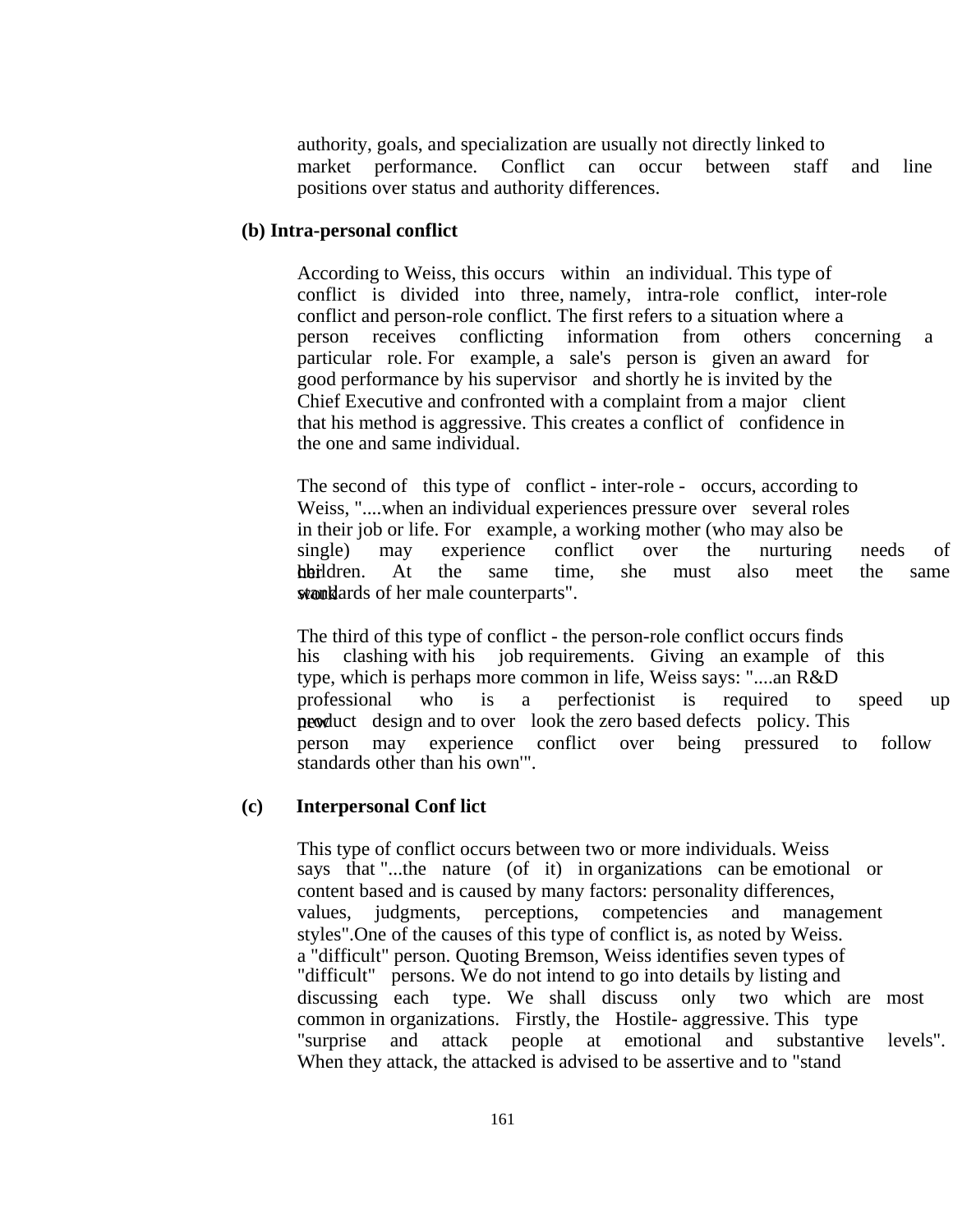up" to them. The second type is the "know it all" type which is subdivided into "bulldozers" and "balloons". Bulldozers are people who do know a subject competently but use their competency to bully others. The way to handle these is to prepare very well for them; to listen and paraphrase their main points and use questioning to raise problems. Balloons on the other hand are people who do not know a subject well and bluff instead.

They should be confronted, but in private (to help them save face). When they state perceptions as facts, they should be offered factual evidence.

#### **(d) Inter-group conflict**

This according to Weiss, "occurs as a result of disagreement over any number of tongue or substantive issues. Also basic differences in group structure ... can often be sources of pressure between groups".

#### **(e) Inter-organizational conflict**

This occurs between enterprises and external stakeholders. Largescale strikes, e.g the ones known in Nigeria here between the Association of Staff Union of Universities (ASUU) and the university system, is one such conflicts.

Exercise 1.2 List out the various types of conflicts and explain any two of them.

### **3.4 Conf lict- Resolution (Managem ent)**

Joseph W. Weiss, adapting from K. Thomas's Conflict Resolution Approach gives five styles of conflict management. This is reproduced for you in table 1.1 below. As can be seen, it suggests what can/should be done given certain conditions surrounding the conflict.

| Conflict-Handling | <b>Appropriate Conditions</b>                           |
|-------------------|---------------------------------------------------------|
| <b>Style</b>      |                                                         |
| Competing 1.      | When quick, decisive action is vital (e.g. emergencies) |
|                   | On important issues where unpopular actions need        |
|                   | implementing (cost cutting, enforcing unpopular rules,  |

 **Table 1.1 Five Styles of Conflict Management**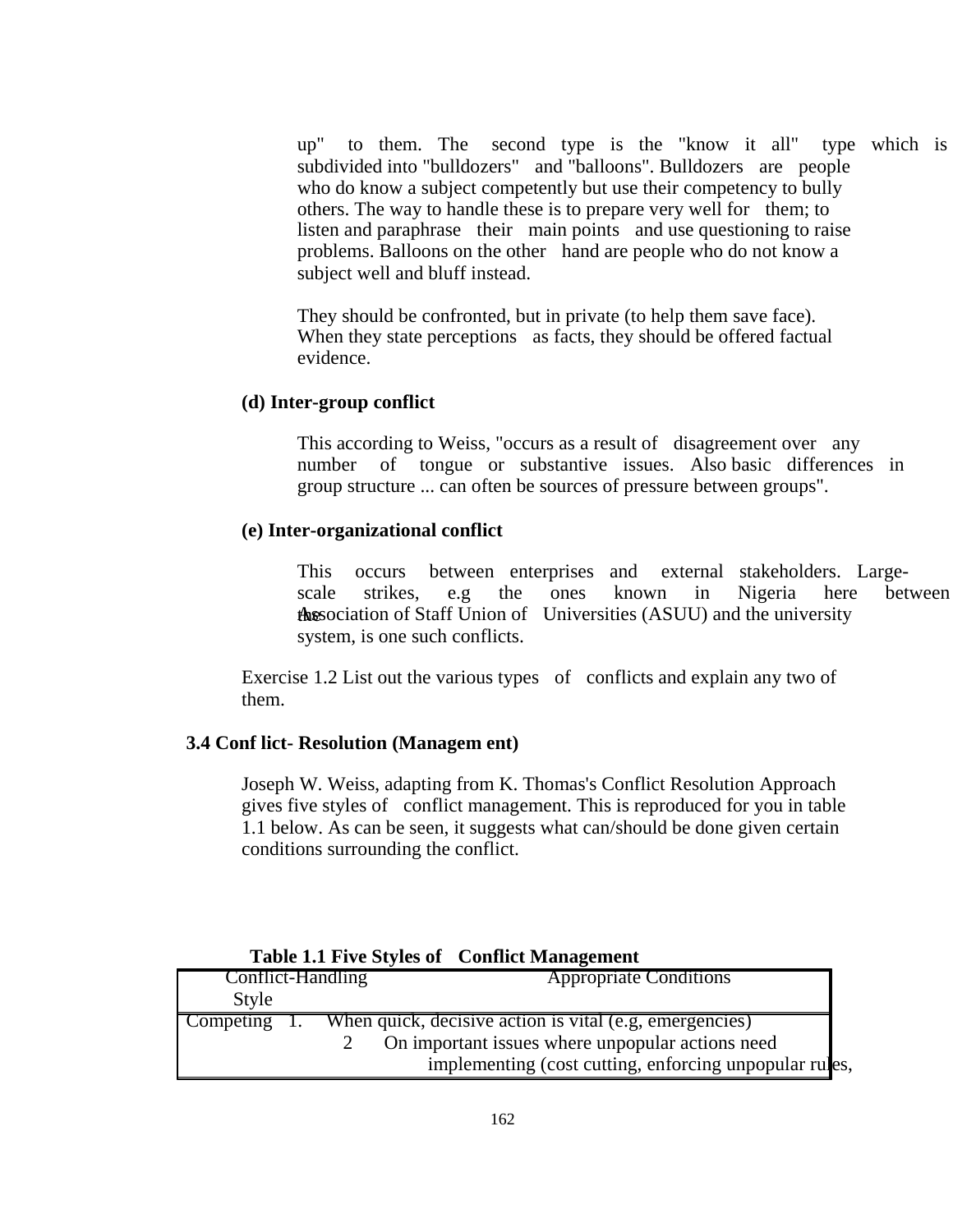| discipline).                                                                              |
|-------------------------------------------------------------------------------------------|
| On issues vital to company welfare when you know you are right.<br>3.                     |
| Against people who take advantage of noncompetitive behavior.<br>4.                       |
| 1. To find an integrative solution when both sets of concerns are<br><b>Collaborating</b> |
| too important to be compromised.                                                          |
| When your objective is to learn.<br>2                                                     |
| 3<br>To merge insights from people with different perspectives.                           |
| To gain commitment by incorporating concerns into a consensus.<br>4.                      |
| To work through feelings that have interfered with a relationship.<br>5.                  |
| Compromising 1. When goals are important, but not worth the effort or potential           |
| Disruption of more assertive modes.                                                       |
| When opponents with equal power are committed to mutually<br>2.                           |
| Exclusive goals.                                                                          |
| 3<br>To achieve tempor ary settlements to complex issues.                                 |
| To arrive at expedient solutions under time pressure.<br>4                                |
| As a backup when collaboration or competition is unsuccessful.<br>5.                      |
| When an issue is trivial, or more important issues are pressing.<br>Avoiding l.           |
| When you perceive no chance of satisfying your concerns.<br>2.                            |
| 3<br>When potential disruption outweighs the benefits of resolution.                      |
| To let people cool down and regain perspective.<br>4                                      |
| 5.<br>When gathering information supersedes immediate decision.                           |
| When others can resolve the conflict more effectively.<br>6                               |
| 7<br>When issues seem tangential or symptomatic of other issues.                          |
| Accommodating                                                                             |
|                                                                                           |
| 1. When you find you are wrong - to allow a better position to be                         |
| heard, to learn, and to show your reasonableness.                                         |
| 2. When issues are more important to others than to yourse $\mathbf{f}$ - to              |
| satisfy others and maintain cooperation.                                                  |
| To build social credits for later issues.<br>3                                            |
| To minimize loss when you are outmatched and losing.<br>4                                 |
| 5<br>When harmony and stability are especially important.                                 |
| To allow employees to develop by learning from mistakes.<br>6.                            |
| $\overline{S}\Omega$ UPCE, $V$ W Thomas "Toward Multi Dimensional Values in Teaching"     |

SOURCE: K. W. Thomas, "Toward Multi-Dimensional Values in Teaching: The Example of Conflict Behaviors," Academy of Management Review 2(1977) 484-490.

# **4.0 Conclusion**

This unit has given you a number of definitions of conflict; it has given you ways of detecting the existence of a conflict, the various types of conflict and a scheme for the management of conflicts. It started by stating what might first seem to be a contradiction, i.e that conflict is not necessarily bad.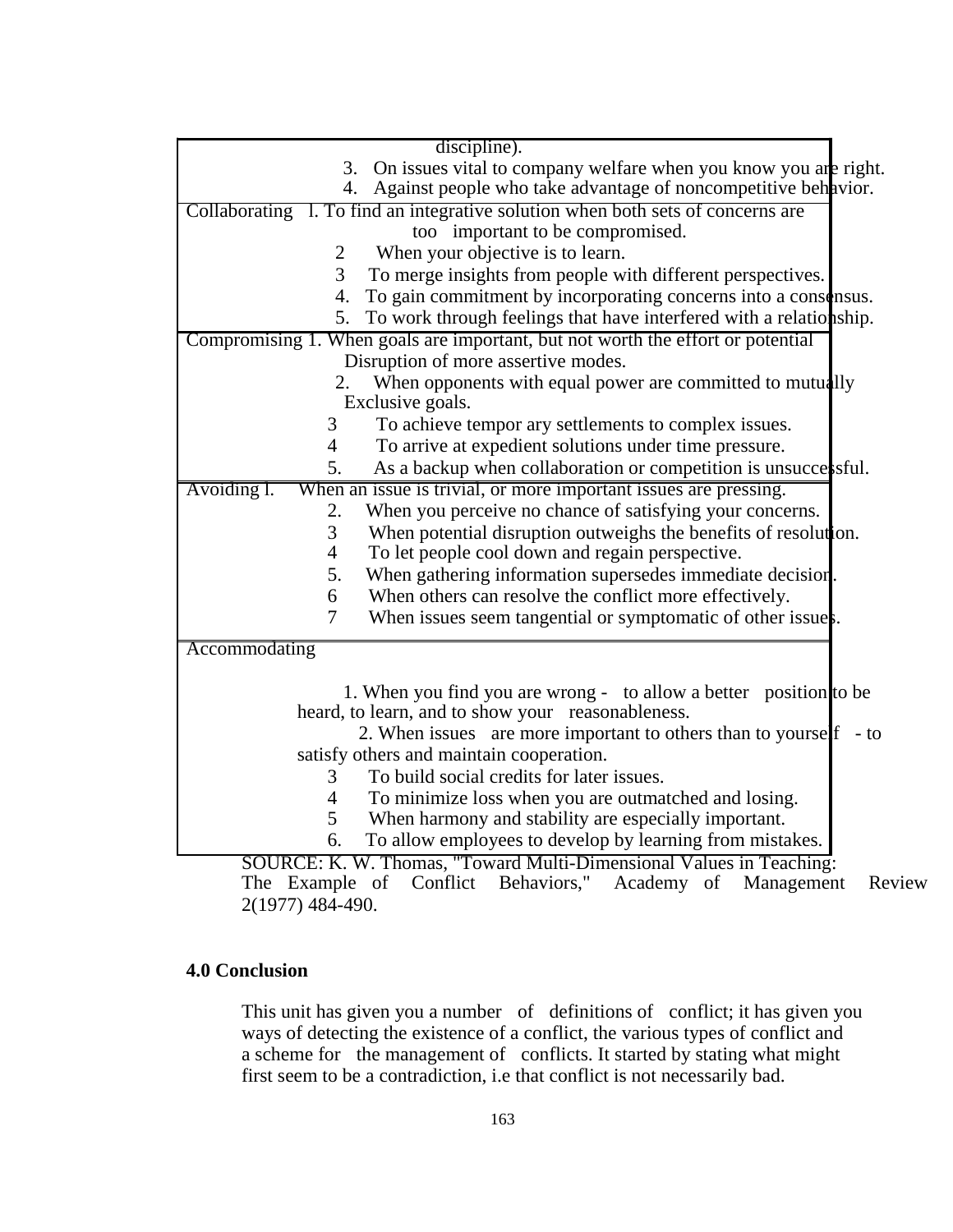Some of the ways of discovering conflict are direct observation, suggestions box, open-door policy, etc. some of the types of conflicts are structural conflict, intrapersonal conflict, interpersonal conflict, interorganisational<br>conflict, etc. Lastly, some of the styles used in managing co conflict, etc. Lastly, some of the styles used in managing conflict are oiding, collaborating, compromising, competing, etc.

#### **5.0 Sum mary**

This unit has taken a fairly comprehensive look at conflict and **confluct** ment. It has offered you definitions and methods/procedures in recognizing conflicts and managing them.

#### **6.0 Tutor Marked Assignm ents**

Question .1 Explain two ways of discovering conflict; two types of conflicts and two ways of managing conflicts

#### **7.0 References and other resources**

- Cole, G.A (1997) Personnel Management, Theor y and Practice, (Fourth Edition) ELST with Letts Educational
- Etzioni, Amitai (1964) Modern Organizations, Prentice-Hall, Inc. Englewood Cliffs, New Jersey
- Flippo. Edwin B (1984) Personnel Management (Sixth Edition MCGraw-Ilill Book Company, New York.
- Weiss, Joseph W (1996) Organizational Behavior and Change- Managing Diversity, Cross-Cultural Dynamics, and Ethics, West Publishing Company, Minneapolis/St Paul.

#### **MODULE SIX**

# **UNIT 23**

#### **LEADE RSHIP: STUDY AND THEORIES**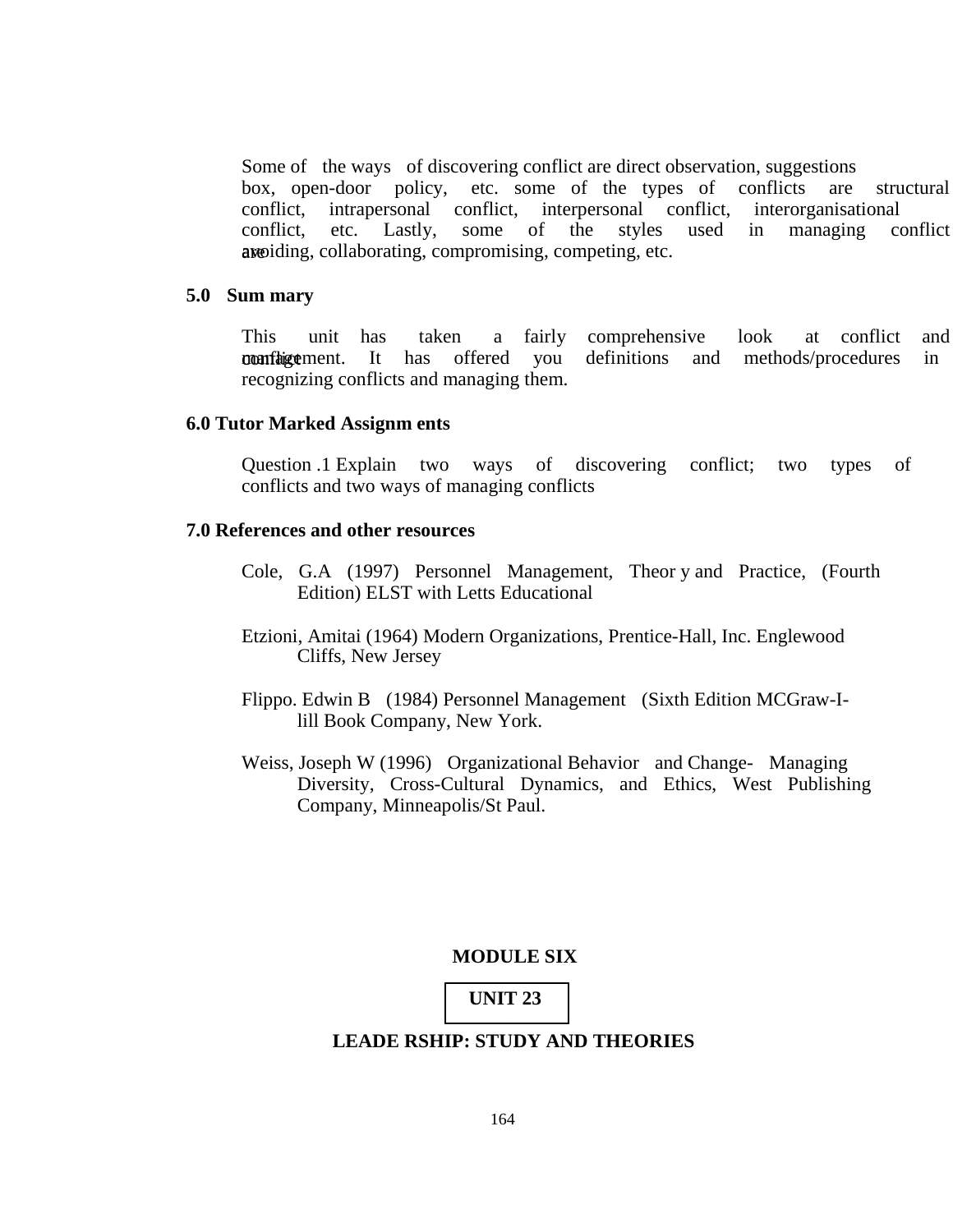| <b>Table of Contents</b> |                                                            |  |  |  |  |
|--------------------------|------------------------------------------------------------|--|--|--|--|
| 1.0                      | Introduction                                               |  |  |  |  |
| 2.0                      | Objectives                                                 |  |  |  |  |
| 3.0                      | <b>Main Contents</b>                                       |  |  |  |  |
| 3.1                      | Definition                                                 |  |  |  |  |
| 3.2                      | Study of the concept of leadership and leadership theories |  |  |  |  |
| 3.2.1                    | Trait theory                                               |  |  |  |  |
| 3.2.2                    | The group basis of leadership                              |  |  |  |  |
| 3.2.3                    | The situational approach to leadership                     |  |  |  |  |
| 4.0                      | Conclusion                                                 |  |  |  |  |
| 5.0                      | Summary                                                    |  |  |  |  |
| 6.0                      | <b>Tutor Marked Assignment</b>                             |  |  |  |  |
| 7.0                      | References and other Resources                             |  |  |  |  |
| 7.1                      | References                                                 |  |  |  |  |

### **1.0 Introduction**

Leadership is one of the most critical aspects of organizations. Leonard D. White underscores its importance in 1950 when he wrote; and quoted by McKinney and Howard, thus:- "The life and spirit of an organization do not spring from its structure. Quality depends on the motivations that energizes staff. They derive in large measure from the character of the leadership." A one time vibrant and very successful organization under one leader can become very dull and fail woefully under another. This is the concept we shall examine in this unit.

#### **2.0 Objectives**

By the end of this unit, you should be able to:

- Define leadership
- Identify and explain a number of theories of leadership

#### **3.1 Definition**

Talking about leadership, McKinney and Howard did say what captures the essence of leadership beautifully and comprehensively, as:

 **The person who can mesh divergent and conflicting forces, recognize and create opportunities, use the influence and moral basis of his or her**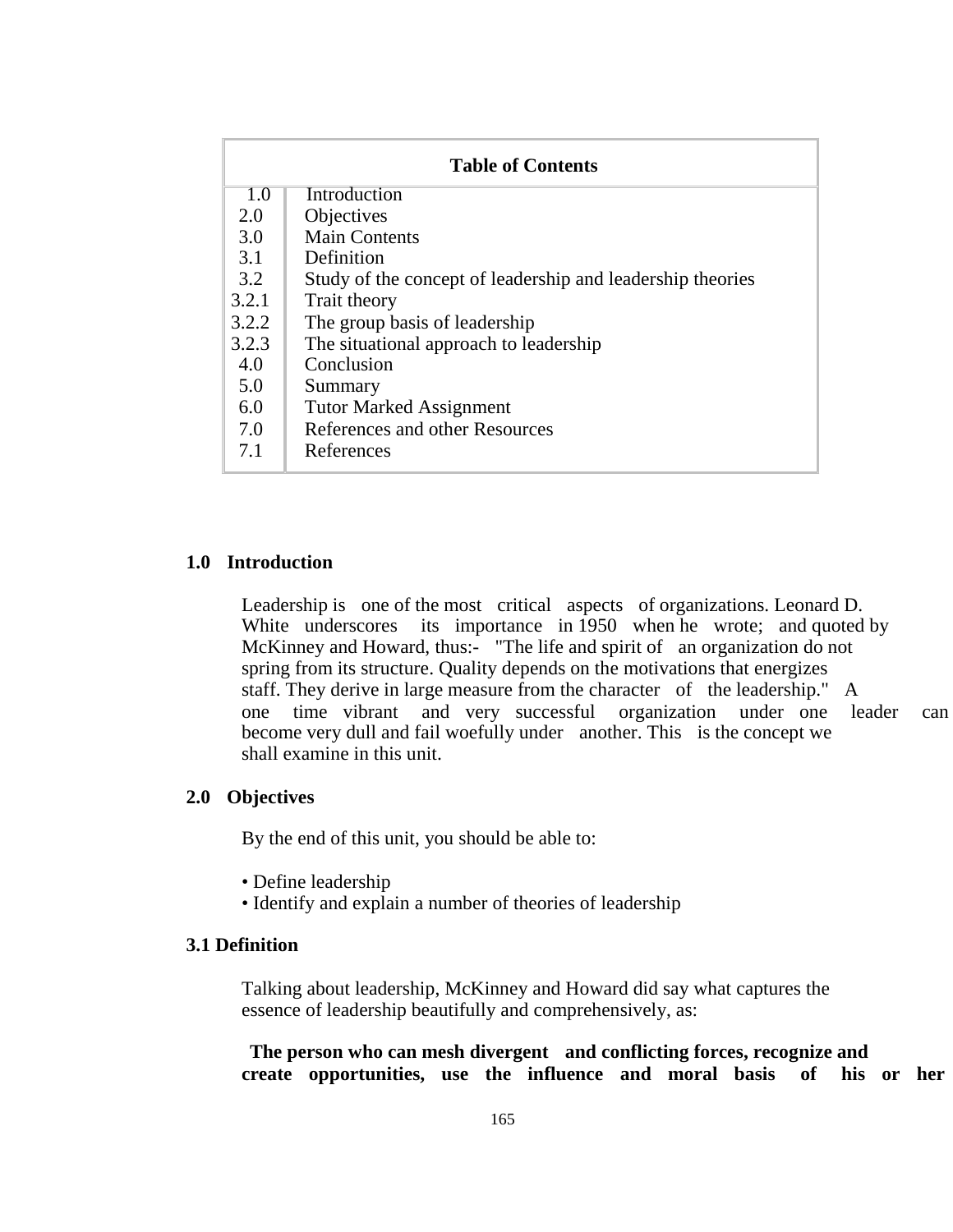# **position, and employ the minimal amount of resources, and employ the minim al am ount of resources to maximally achieve publicly desired ends.....**

Since we shall be giving another dimension to the definition of leadership later in unit 22, we shall stop at this for now.

## **3.2 Study of the concept of L eadership**

Despite the obvious importance of leadership, the concept has been difficult to understand and the skill even harder to develop. When the average person thinks of leadership the most common association is usually to charisma - a Greek word meaning divine right. In this view, leadership is regarded as a gift of influence over the behavior of others. Some of us have this gift and others simply do not.

Generally, the discussion and practice of leadership has involved there are the set of strength set of the set of the set of the set of the set of the set of the set of the set of the set of the set of the set of the set of the set of the set of the set of the set of the set of the set o

- (1) attributes related to or emanating directly from the leader,
- (2) conditions created from interpersonal and group influence, and
- (3) conditions determined largely by environmental and situational factors.

#### **3.2.1 The Leader's attributes (Trait theory)**

Leadership was traditionally presented in terms of the traits that the leader possessed and how they influenced the achievements of organizational goals. For centuries, writers examined the lineage of great personalities in search of the qualities that all successful leaders possessed in common. A number of factors turned up: for example, that leaders were generally taller the followers; that they had greater retention ability than the average person; that saints lived longer than the average peasant during the Middle Ages. In var ying degrees this approach was carried over into the writings of public administration. Leonard D. White in the 1950s spoke of leaders' command of symbols, skills in inventing policies and plans, courage in deciding, and what he called the Leaders' "touch - and allusive quality initiative in nature".

#### **Leadership in this mode involves:**

(1) Single-mindedness - (which) is sufficient to sustain striving for the fulfillment of' a goal.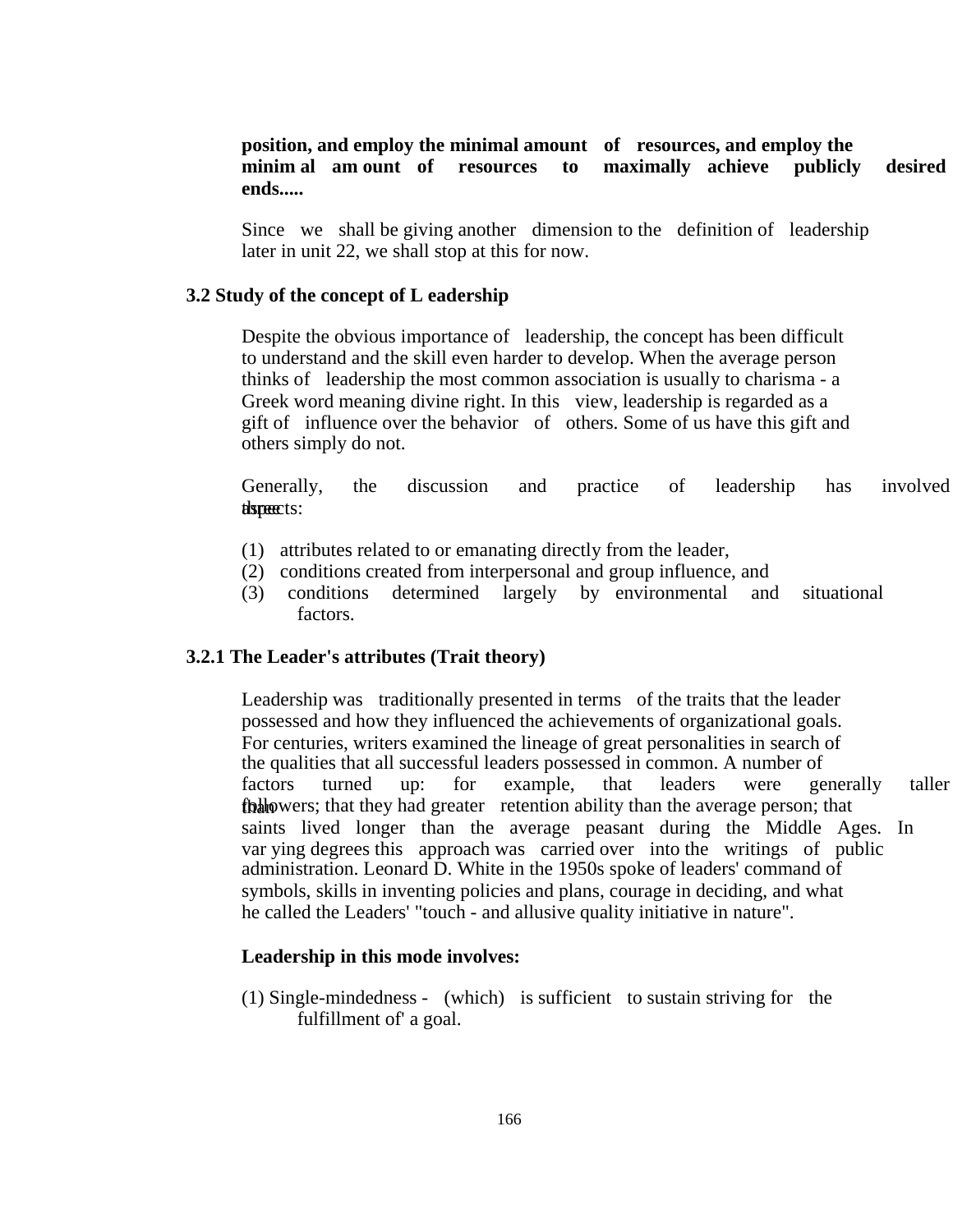- (2) Basic intelligence not necessarily esoteric intellectual gifts but a demonstrated ability to think. One of the objectives of early public administration courses was to teach the student to "think administratively".
- (3) Physical energy. No one without an abundance of energy can ever be a leader.
- (4) Personality balance. Without sacrificing integrity of purpose, the leader must relate personal needs to the organization's goal.
- (5) Self- confidence. Without loosing sensitivity and empathy for others, the leader must present an image of assurance, the capacity to deal fairly with others, self control and decisiveness.
- (6) Character and integrity. Leadership is also associated with striving for higher purpose er the public interest. - "Ask not what your country can do for you. but what you can do for your country".

The theory of leadership that stresses personal characteristics has largely fallen into disuse. "Fifty years of study," comments Eugene E. Jennings, "have failed to produce one personality trait or set of qualities that can be used to discriminate leaders from nonleaders" Nonetheless, the traitist theory remains important. The absence of supporting research has not deterred the continual use of traits in the selection of leaders. The most promiplent elections, which often are "referendums on personality traits".

In the administration of organizations, the use of personality traits vary with the level of leadership as shown in the diagrams below

Leadership in Public Management

# **LEADERSHIP TRAITS**

Technical Human Relations Conceptual Supervisors skills Facility Capacity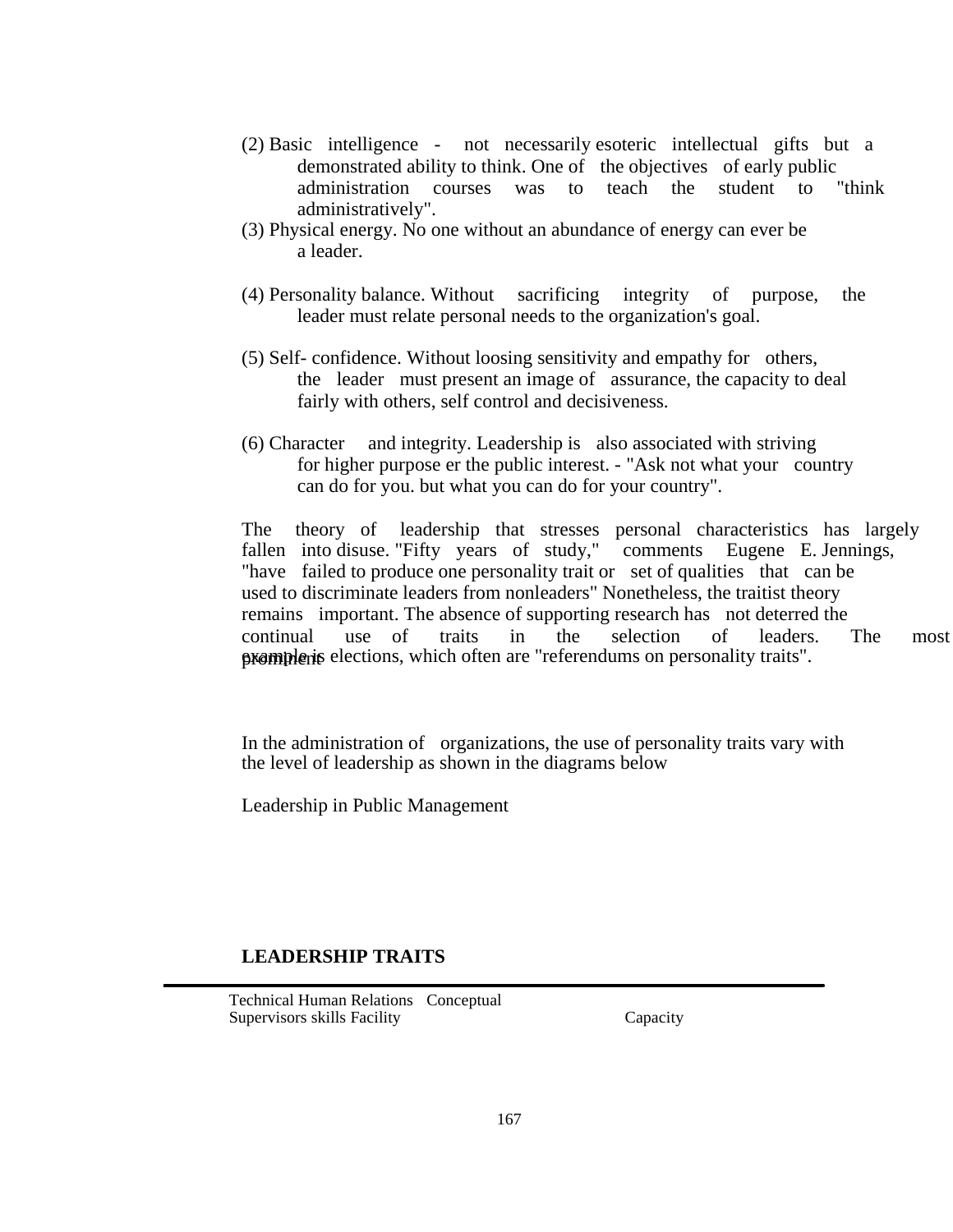

#### **LEADERSHIP TRAITS**



MLM = Middle Level Managers

## **The Group Basis of Leadership**

While the traitists tended to look at the organization, in the **McK**inney fand Howard, "as consisting of leaders without people, the human relations theorists emphasized people almost without leaders". This alternate look at leadership took cognizance of the worker's feelings, beliefs, perception, and ideas.

The major assumption at the outset was that greater leadership could be complished through fulfilling certain sociological needs of operators. Ideas of efficiency, deeply embedded in the trait approach, were balanced with a new emphasis on organizational stability and the building of a sense  $o6$ mmunity at the work place. In the middle 1950s, group theorists generally identified five key differences between the group and trait approaches as is shown in the table below:

# **LEADERSHIP IN PUB LIC MANAGEMENT TRAIT VS. GROUP LEADERSHIP APPROACH**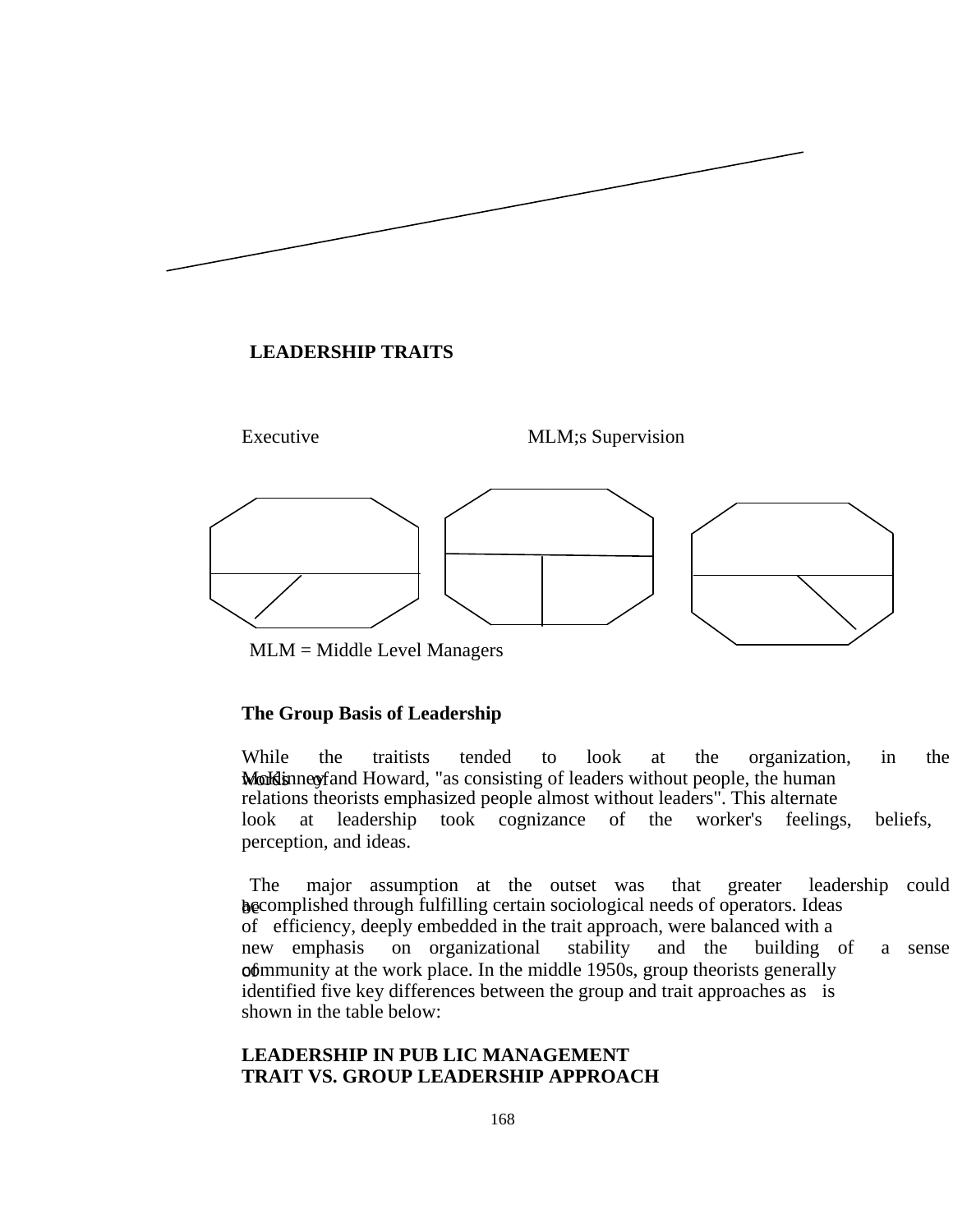Trait Approach

- (1) decision-making centralized in an administrator
- (2) interactions reflect a person's position in the hierarchy
- (3) authority is the basis of integrative force in the organization
- (4) communication channeled through formal organization structure
- (5) control of operation for the sake of performance

## **Group Approach**

- (1) wide participation in decision-making
- (2) face-to-face group interactions
- (3) mutual confidence is the primary integration in the organization
- (4) inter-group and inter-group communication
- (5) growth for members of the organization is recognized as a priority objective

As the group approach to leadership become acceptable in theory the detacher's role become primarily one of helping the group to clarify applieve it's goals. One important consequence of this change was s shift in emphasis or even displacement of organisiation goals for the group's ( c p a tribal clique in an organisiation/instution the aim becomes to secure jobs for the clique rather than achieve original goals). Another was an almost unnoticed shift of leadership from executive to managerial and supervisory levels. The group approach also did the following:

- (a) produced a functional leadership that varied with group needs;
- (b) recognized the latent power-over time of group norms to transform externally (from legislature from a higher level in the breginal hy introduced rules:
- (c) transformed the leader into coordinator partly leading and partly led.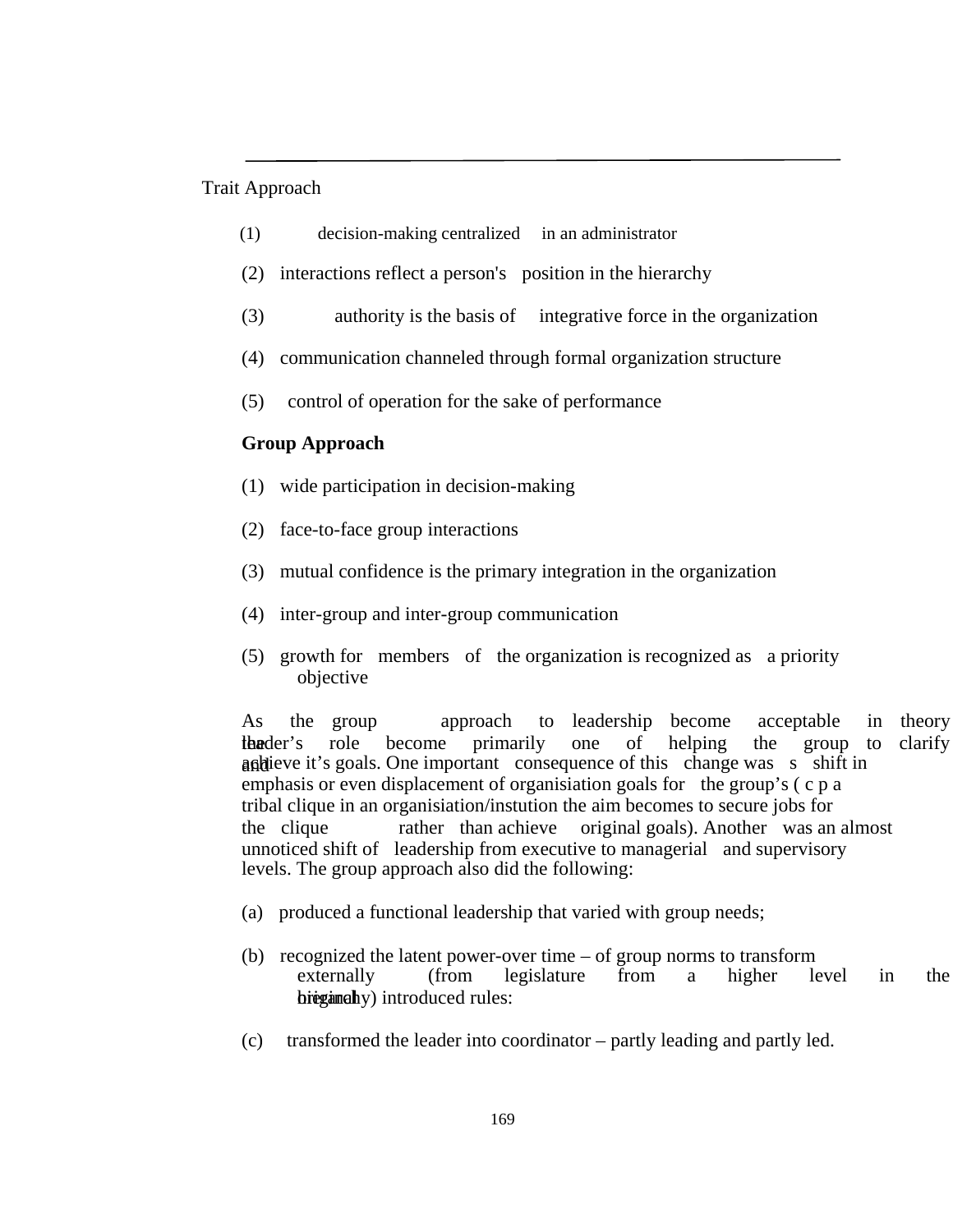# **The situational approach to leadership**

Following the traitist and human relations groups is the situational theory this approach maintains that the situation dictates the qualities of leadership and that ear for a different leadership capacity. Rather than adjusting the organization to fit the leader, here the leader is adjusted to the organizational requirements. Among the situational variables identified are:

- (1) expectations of following,
- (2) technology associated with the task to be performed,
- (3) pressures of schedules and the delivery environment,
- (4) required degrees of interpersonal contact,
- (5) various stages of the organization's development.

Gordon Lippitt and Warren Schmidt have identified six stages of organizational development that call for different kinds of leadership:

- (1) creation of a new organization
- (2) survival of a continuing system
- (3) attainment of stability
- (4) gaining reputation and prestige
- (5) achieving uniqueness and adaptability and
- (6) contributing to society.

It is obvious that each condition calls for different qualities. The leader, in the situational approach, is at best a coordinator of internal and **externate**s. It is believed that the Lippitt and Schmidt approach applies to executives dealing with the overall configuration of the organization rather than with its administrative dimensions. Again, like in the other theories, the data of situational theories are more a priority than empirical.

# **4.0 Conclusion**

In this unit, we have dealt with leadership in the context of its traditional meaning and we have examined its study. The three most common theories in which its study is carried out have been explored i.e, the trait, group and situational approaches to the study.

This unit has also shown you what leadership skills you need for what type of operation in an organization. These are the issues discussed and presented in the schemes on page 5.

#### **5.0 Sum mary**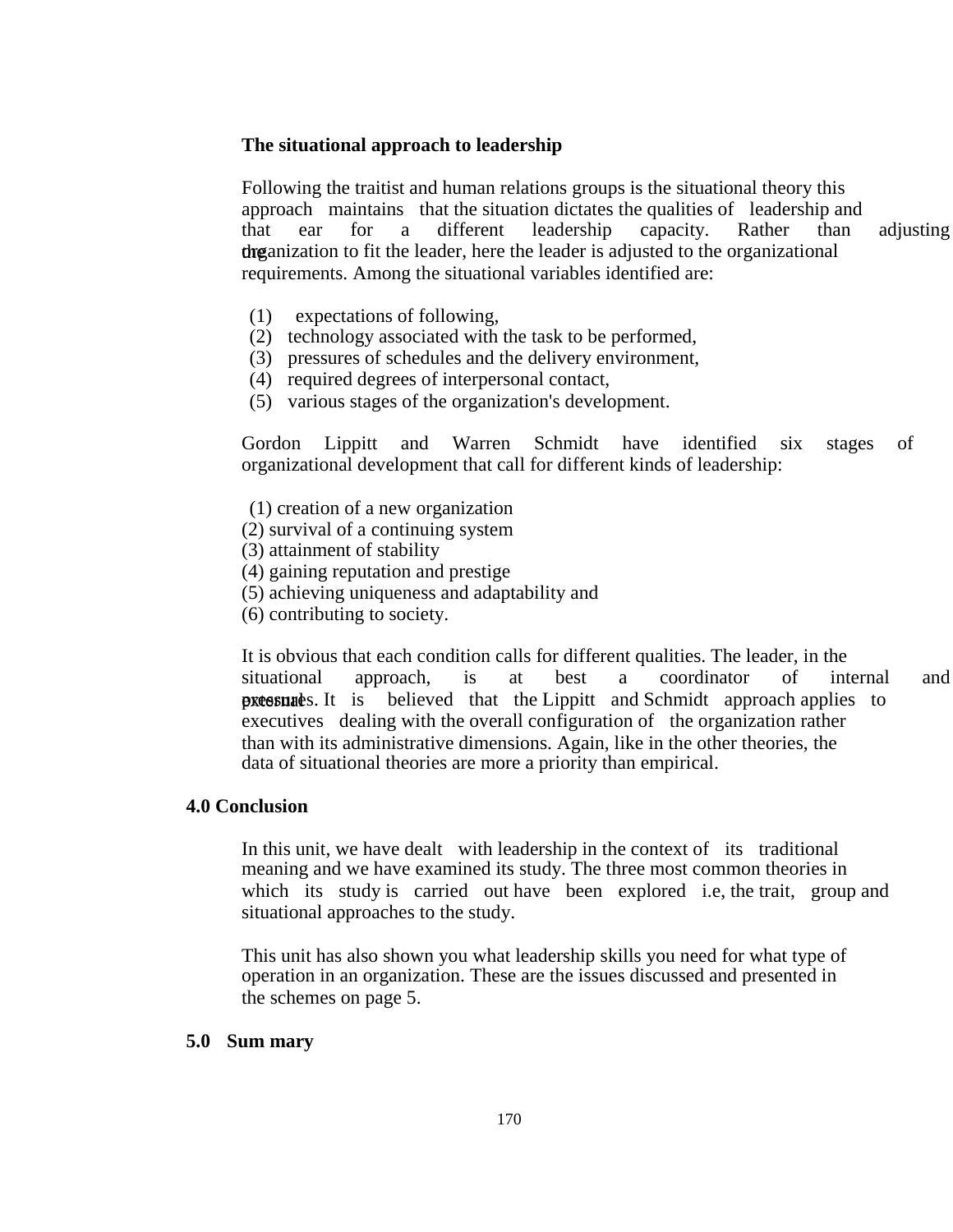This unit covers the definition and theories of leadership as it is traditionally conceived. The next unit takes a view of leadership that is subordinate based.

#### **6.0 Tutor Marked Assignm ent**

Question .1Argue for and against the trait theory of Leadership.

### **7.0 References and other resources**

McKinney, Jorem B, and Howard, Lawrence C. (1979) Public Administration balancing power and accountability, Moore Publishing Company, Inc. Oak Park, Illinois.

# **MODULE SIX**

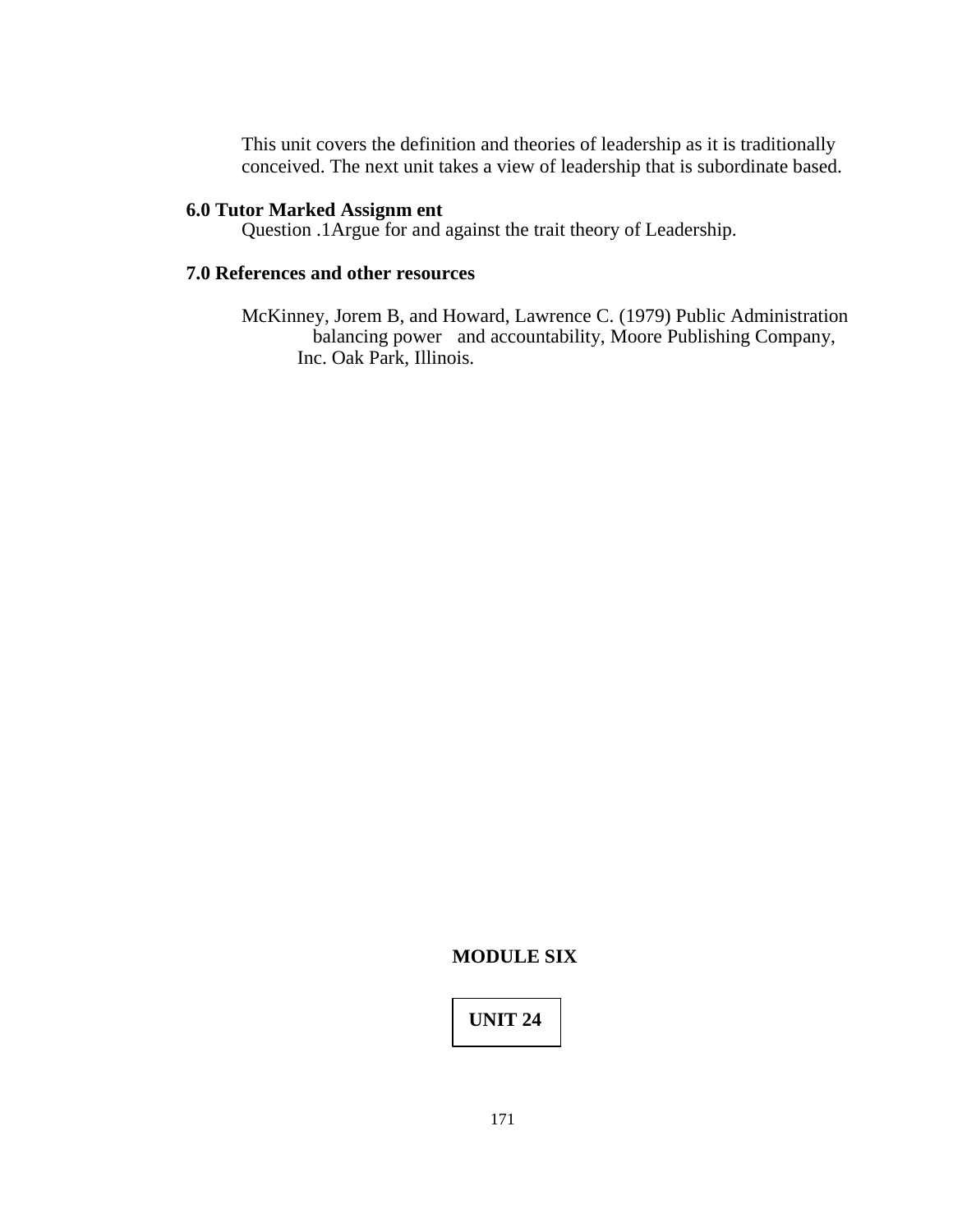# **LEADERSHIP: FROM THE PERSPECTIVE OF THE SUBORDINATE**

| <b>Table of Contents</b>        |  |  |  |  |
|---------------------------------|--|--|--|--|
| Introduction                    |  |  |  |  |
| Objectives                      |  |  |  |  |
| <b>Main Contents</b>            |  |  |  |  |
| Definition                      |  |  |  |  |
| Forces in the subordinate       |  |  |  |  |
| Range of leadership behavior    |  |  |  |  |
| Key questions                   |  |  |  |  |
| Conclusion                      |  |  |  |  |
| Summary                         |  |  |  |  |
| <b>Tutor Marked Assignments</b> |  |  |  |  |
| References and other resources  |  |  |  |  |
|                                 |  |  |  |  |

### **1.0 Introduction**

The preceding unit, i.e unit 21 examined the concept of leadership from somewhat I. traditional viewpoint. In this unit you will be introduced to a fairly different definition and conceptualization of leadership. Here you will see how leadership is "led" by subordinates, so to say.

# **2.0 Objectives**

By the end of this unit you should be able to;

- Re- define leadership
- Recognize various ranges of leadership behavior
- Choose from the various styles of leadership which one you will need for which situation.

# **3.0 Main contents**

# **3.1 Definition**

Offering what they term as a basic definition of leadership. Tennenbaum and his associates in their book titled Leadership and Organization, defoloeship as: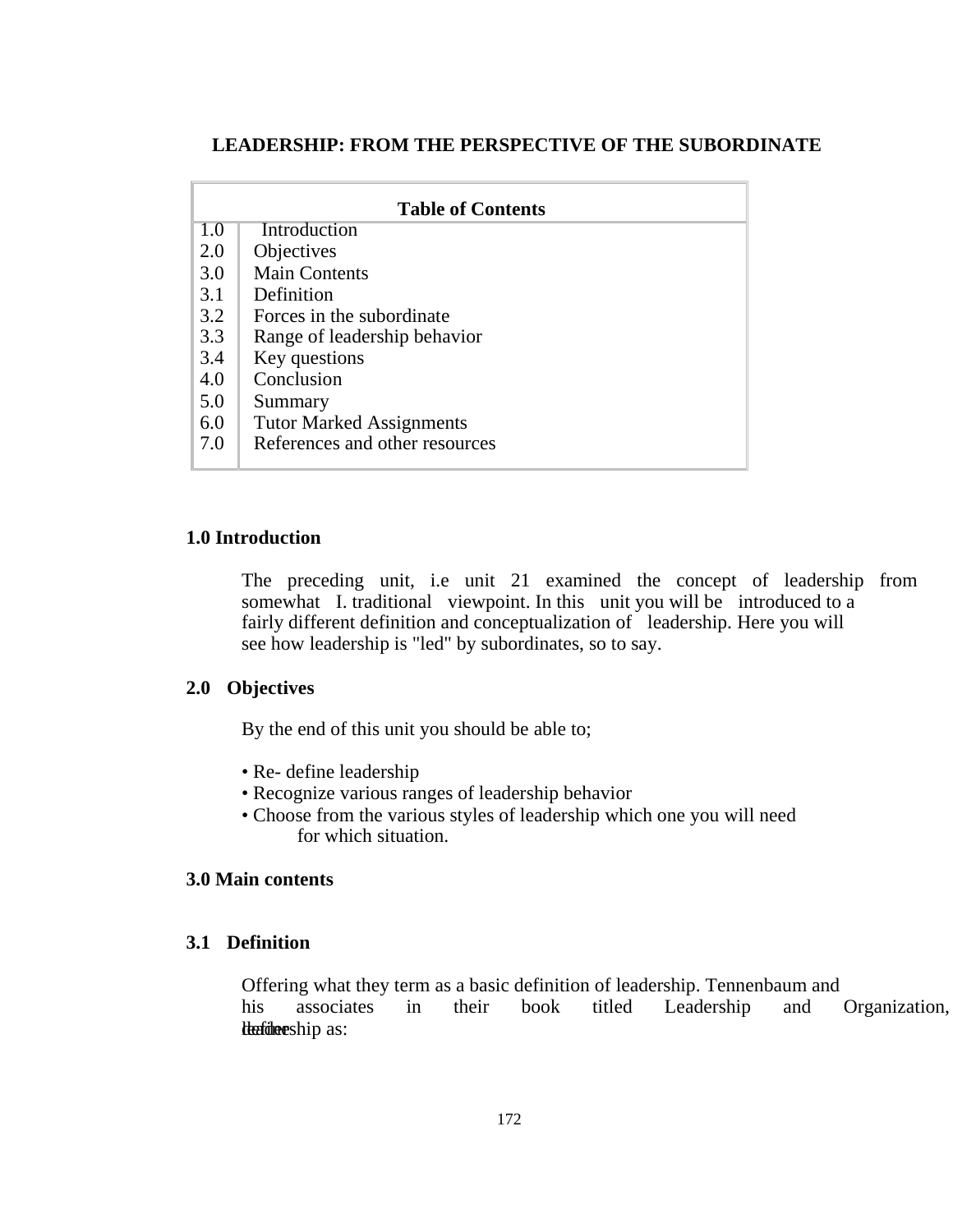**"Interpersonal influence, exercised in situation and directed, through the com munication process, toward the attainment of a specific goal or goals"**

They further said that;

# **Leadership always involves attempts on the part of a leader (influencer) to affect (influence) the behavior of a follower (influencee) or followers in situation**

This definition has the virtue of generality. It does not limit the leadership to formally appointed functionaries or to individuals whose influence `potential rests ,upon the voluntary consent of others. Rather, it is applicable to all interpersonal relationships in which influence attempts are involved. Relationships as apparently diverse as the supersubordinate, the line-staff, the consultant-client, the teacher-student, the husband-wife, or the parent-child are all seen as involving leadership.

One way of characterizing this definition of leadership is to say that it treats leadership as a process or function rather than as an exclusive attribute of a prescribed role. The subordinate often influences the superior, or members, the chairman, and of course the wife, the husband. In any given relationship, the roles of the influencer and the influence often shift from one person to the other.

 In the public service the Executive cadre as well as its technical counterpart is a vital bridge between the top and the bottom of the service. As a result of this, functionaries in the Executive cadre are both subordinates and superiors at the same time. To the top echelon, the Executive cadre is a subsequently subsequently subsequently subsequently subsequently subsequently subsequently subsequently subsequently the Executive cadre is a vital super-ordinate group.

As subordinates you will be doing great service to your organization if you are aware of the fact that you are one of three vital forces that affect the way a manager may decide to manage. The other forces (which do not concern us directly today), are forces in the manager himself and forces in the situation of management. Let us therefore focus attention on:

#### **3.2 Forces in the Subordinate**

Before deciding how to lead a certain group, the manager will also want to consider a number of forces affecting his subordinates' behavior. He will want to remember that each employee, like himself, is influenced by many personality variables. In addition, each subordinate has a set of expectations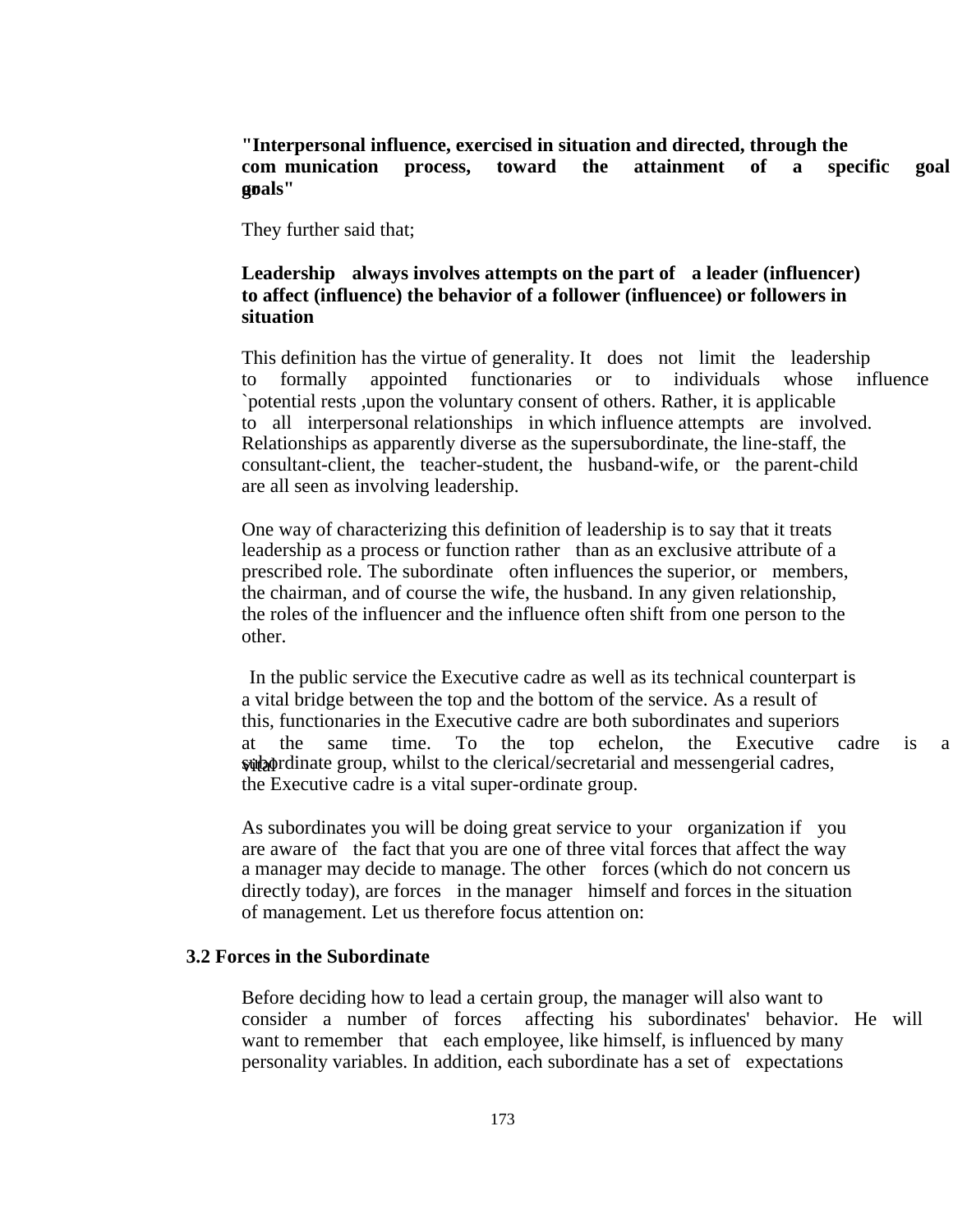about how the boss should act in relation to him (the phrase "expected behavior" is one we hear more and more often these days at discussions of leadership and teaching). The better the manager understands these factors, the more accurately he can determine what kind of behavior on his part will enable his subordinates to act most effectively.

Generally speaking, the manager can permit his-subordinates greater freedom if the following essential conditions exist:

- 1. If the subordinates have relatively high needs for independence. (As we all know, people differ greatly in the amount of direction that they desire).
- 2. If the subordinates have a readiness to assume responsibility for decision making. (Some see additional responsibility as a tribute to their ability; others see it as "passing the buck").
- 3. If they have a relatively high tolerance for ambiguity. (Some employees prefer to have clear-cut directives given to them; others prefer a wider area of freedom).
- 4. If they are interested in the problem and feel that it is important.
- 5. If they understand and identify with the goals of the organization.
- 6. If they have the necessary knowledge and experience to deal with the problem.
- 7. If they have learnt to expect to share in decision making. (Persons who have come to expect strong leadership and are then suddenly confronted with the request to share more fully in decision making are often upset by this new experience. On the other hand, persons who have enjoyed a considerable amount of freedom resent the boss who begins to make all the decisions himself).

The restrictive effect of many of the forces will, of course, be **greatly** modified by the general feeling of confidence which subordinates have in the boss. Where they have learnt to respect and trust him, he is free to vary his behavior. He will feel certain that he will not be perceived as an authoritarian boss on those occasions when he makes decisions by himself. Similarly, he will not be seen as using staff meetings to avoid his decisionmaking responsibility. In a climate of mutual confidence and respect, people tend to feel less threatened by deviations from normal practice, which in turn makes possible a higher degree of flexibility in the whole relationship.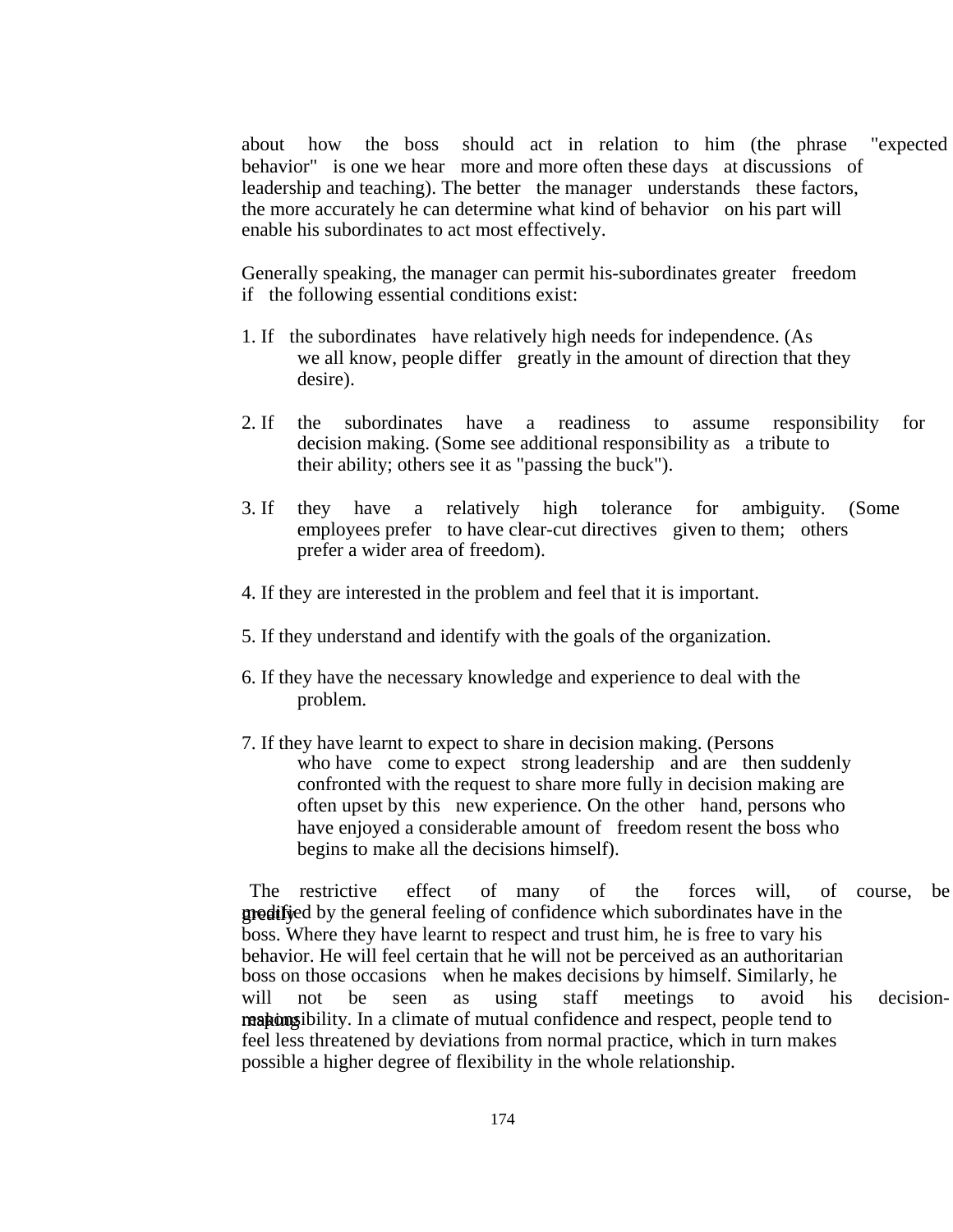# **3.3 Range of Leadership Behavior**

 As a leaders the Executive cadre functionary has been aware of the existence of several ways in which to lead, depending upon age of organization and situation. The figure below presents the continuum or ran situation. The figure below presents the continuum or range of **possible leadership** behaviors available to a manager. Each type of action is related to the degree of authority used by the boss and to the amount of freedom,

| <b>Boss</b> |            |
|-------------|------------|
| Subordinate |            |
| centered    | centered   |
| leadership  | leadership |

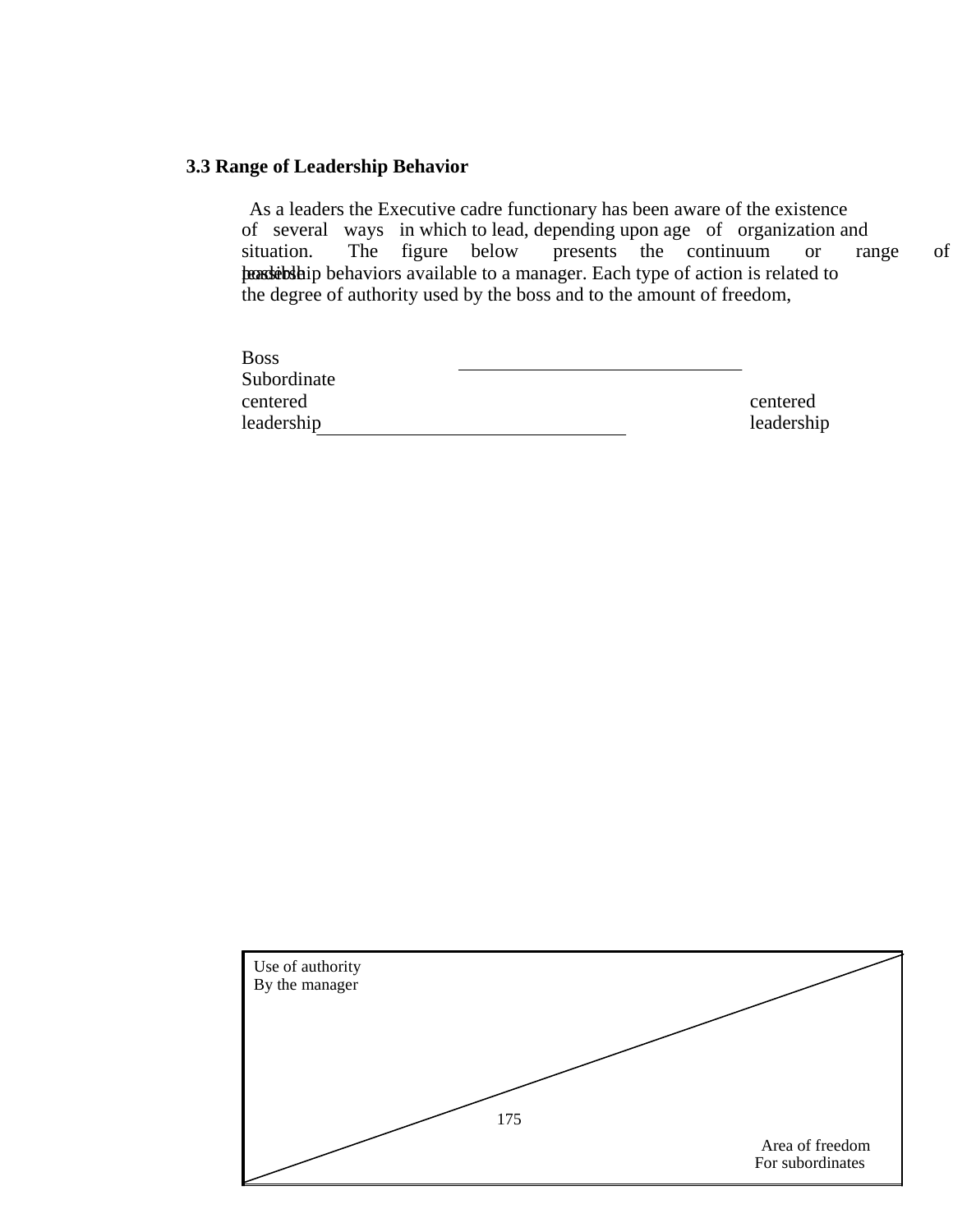| Leader<br>Makes<br>Decision<br>And<br>Announces<br>- Tt | Leader<br>"selles"<br>decision | Leader presents<br>idea & invites<br>questions | Leader<br>present<br>tentative<br>decisions<br>subject<br>to change | Leader<br>presents<br>problem<br>gets<br>suggestions<br>makes<br>decision | Leader defines<br>limits, asks<br>group to<br>make<br>decision | Leader permits<br>subordinates to<br>function within<br>limits defined<br>by superior |
|---------------------------------------------------------|--------------------------------|------------------------------------------------|---------------------------------------------------------------------|---------------------------------------------------------------------------|----------------------------------------------------------------|---------------------------------------------------------------------------------------|
|---------------------------------------------------------|--------------------------------|------------------------------------------------|---------------------------------------------------------------------|---------------------------------------------------------------------------|----------------------------------------------------------------|---------------------------------------------------------------------------------------|

Available to his subordinates in reaching decisions. The actions seen on the extreme left characterize the manager who maintains a high degree of other control, while those seen on the extreme right characterize the manager who release a high degree of control. Neither extreme is absolute; authority and freedom are never without their limitations.

Now let us look more closely at each of the behavior point occurring along this continuum:

### **The Manager Makes the Decision and Announces It**

In this case the boss identifies a problem, considers alternative solutions, chooses on of them. and then reports this decision to his subordinates for implementation. He may or may not give consideration to what he believes his subordinates will think or feel about his decision; in any case, he provides no opportunity for them to participate directly in the decision-making process. Coercion may or may not be used or implied.

# **The Manager "Sells" His Decision**

Here the manager, as before, takes responsibility for identifying the problem and arriving at a decision. However, rather than simply announcing it, he takes the additional step of persuading his subordinates to accept it. In doing so, he recognizes the possibility of some resistance among those who will be faced with the decision, and he seeks to reduce this resistance by indicating, for example, what the employees have to gain from his decision.

#### **The Manager Presents His Ideas, Invites Questions**

Here the boss who has arrived at a decision and who seeks acceptance of his ideas provides an opportunity for his subordinates to get a fuller explanation of his thinking and his intentions. After presenting the ideas, he invites questions so that his associates can better understand what he is trying to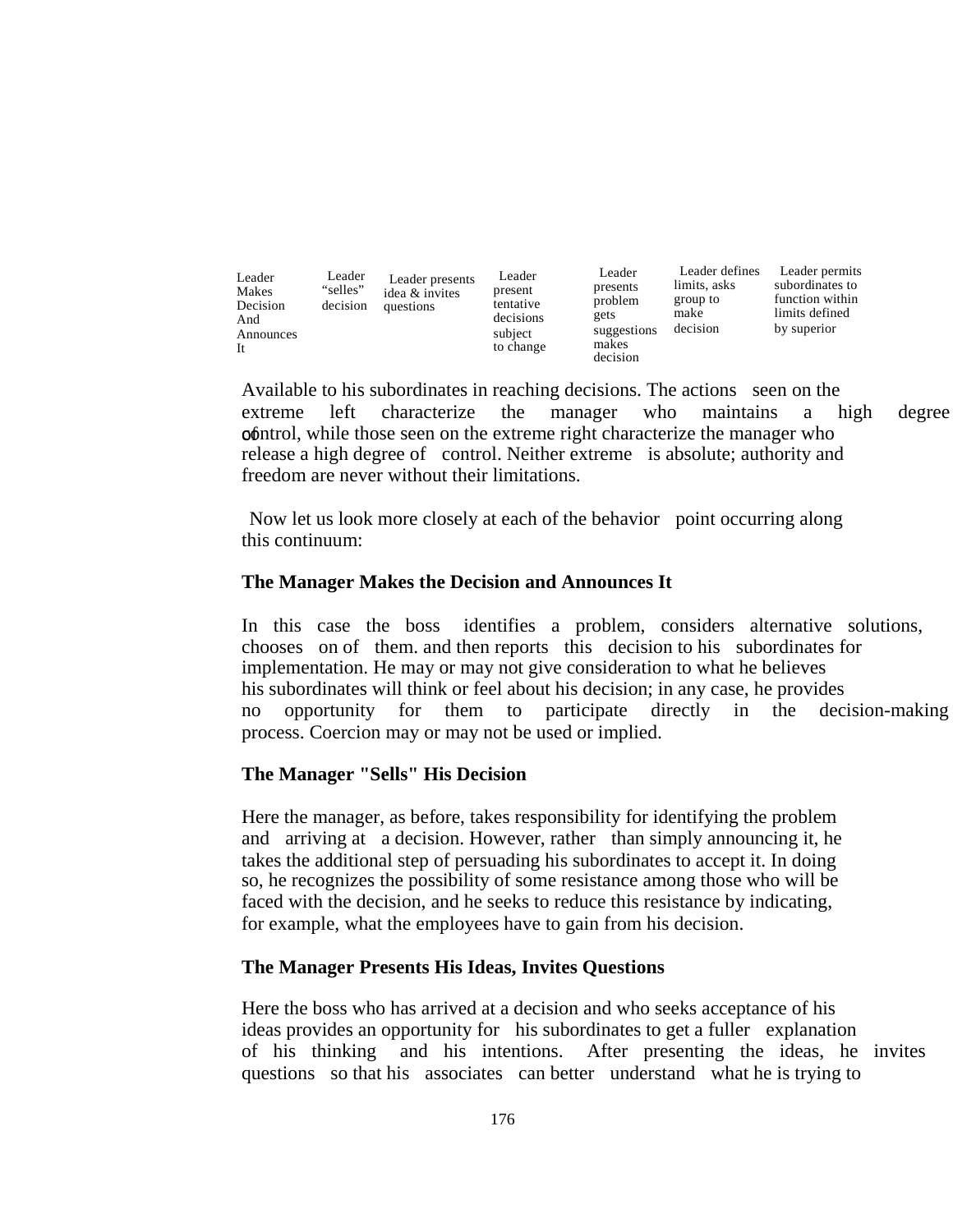accomplish. This give and take also enables the manager and the subordinates to explore more fully the implications of the decision.

# **The Manager Presents a Tentative Decision Subject to Change**

This kind of behavior permits the subordinates to exert some influence on the decision. The initiative for identifying and diagnosing the problem remains with the boss. Before meeting with his staff, he has thought the problem through and arrived at a decision - but only a tentative one. Before finalizing it, he presents his proposed solution for the reaction of those who will be affected by it. He says in effect, "I'd like to hear what you have to say about this plan that I have developed. I'll appreciate your frank reactions, but will reserve for myself the final decision".

# **The Manager Presents the Problem, Gets Suggestions and Then Makes His Decision**

Up to this point the boss has come before the group with a solution of his own. Not so in this case. The subordinates now get the first chance to suggest solutions. The manager's initial role involves identifying the problem. He might, for example, say something of this sort. "We are faced with number of complaints from newspapers and the general public on our service policy. What is wrong here? What ideas do you have for coming to grips with this problem?

 The function of the group becomes one of increasing the manager's repertory of possible solutions to the problem. The purpose is to capitalize on the knowledge and experience of those who are on the "firing line". From the expanded list of alternatives developed by the manager and his subordinates, the manager then selects the solution that he regards as most promising.

# **The Manager Defines the Limits and Requests the Group to Make a Decision**

At this point the manager passes to the group (possibly including himself as a member) the right to make decisions. Before doing so, however, he defines the problem to be solved and the boundaries within which the decision must be made.

As example might be the handling of a parking problem at a plant. The boss decides that this is something that should be worked on by the precople ed, so he calls them together and points up the existence problem. Then he tells them: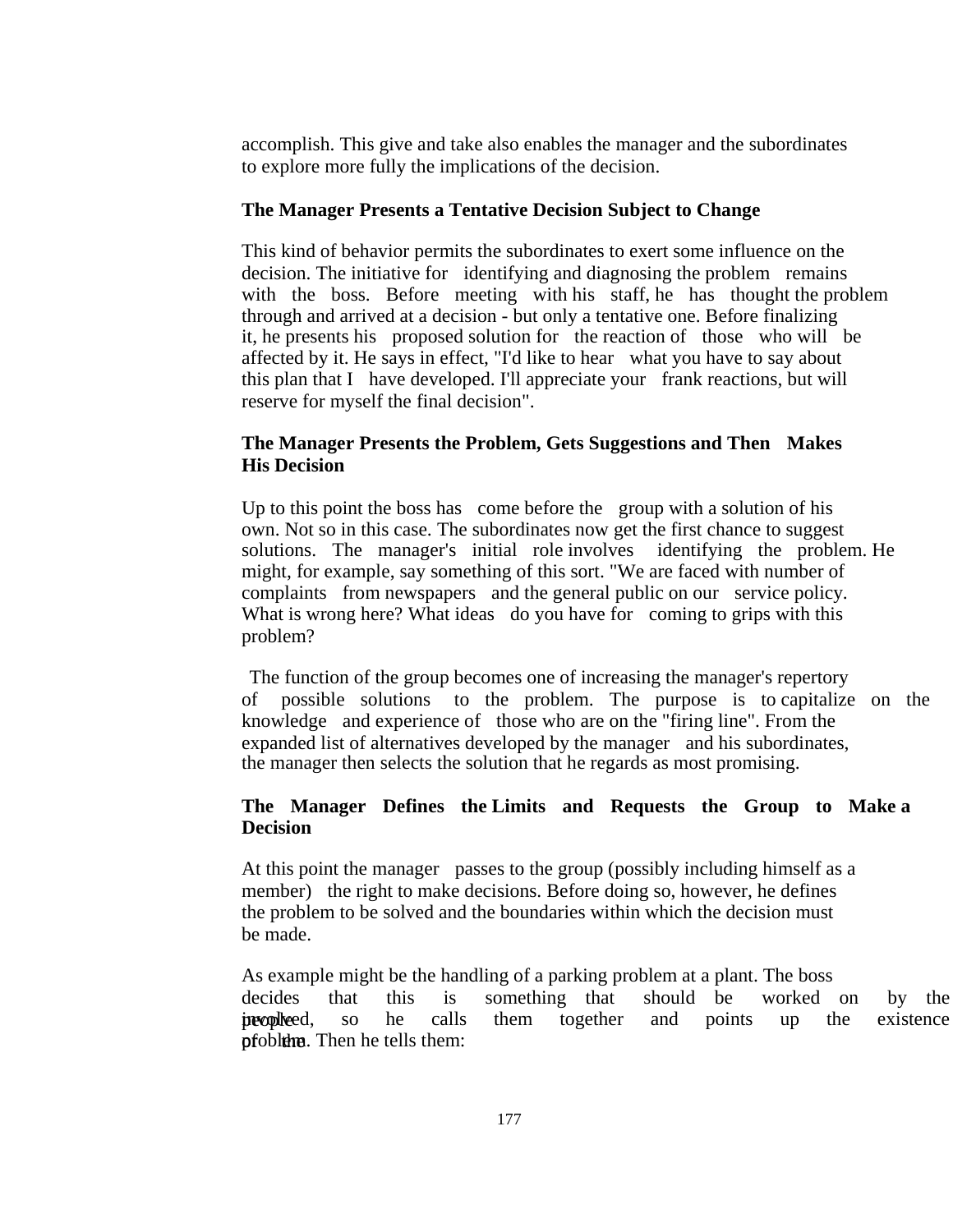There is the open field just north of the main plant which has been designated for additional employee parking. We can build underground or surface multilevel facilities as long as the cost does not exceed \$100,000.00. Within these limits we are free to work out whatever solution makes sense to us. After we decide on a specific plan. the company will spend the available money in whatever way we indicate.

### **The Manager Permits the Group to Make Decision within prescribed limits**

This represents an extreme degree of group freedom only **occasionexel in** formal organizations, as, for instance, in many **groups.** Here the team of managers of engineers undertakes the identification and diagnosis of the problem, of develops alternative procedures for solving it, and decides on one or more these alternative solutions. The only limits directly imposed on the group by the organization are those specified by the superior of the team's boss. If the boss participates in the decisionmaking process, he attempts to do so with no more authority than any other member of the group. He commits himself in advance to assist in implementing whatever decision the group makes.

### **3.4 Key Questions**

As the continuum in the figure above demonstrates, there are a number of alternative ways in which a manager can relate himself to the group or individuals he is supervising. At the extreme left of the range, the emphasis is on the manager - on what he is interested in, how he feels about them. As we move toward the subordinate centered end of the continuum. however, the focus is increasingly on the subordinates - on what they are interested in. how they look at things, how they feel about them.

When business leadership is regarded in this way, a number of questions arise. Let us take four of special importance:

 (1) Can a boss ever relinquish his responsibility by delegating it to someone else`? Our view is that the manager must expect to be held responsible by his superior for the quality of the decisions made, even though operationally these decisions may have been made on a group basis. He should, therefore, be ready to accept whatever risk is involved whenever he delegates decision-making power to his subordinates. Delegation is not a way of "passing the buck". Also, it should be emphasized that the amount of freedom the boss gives to his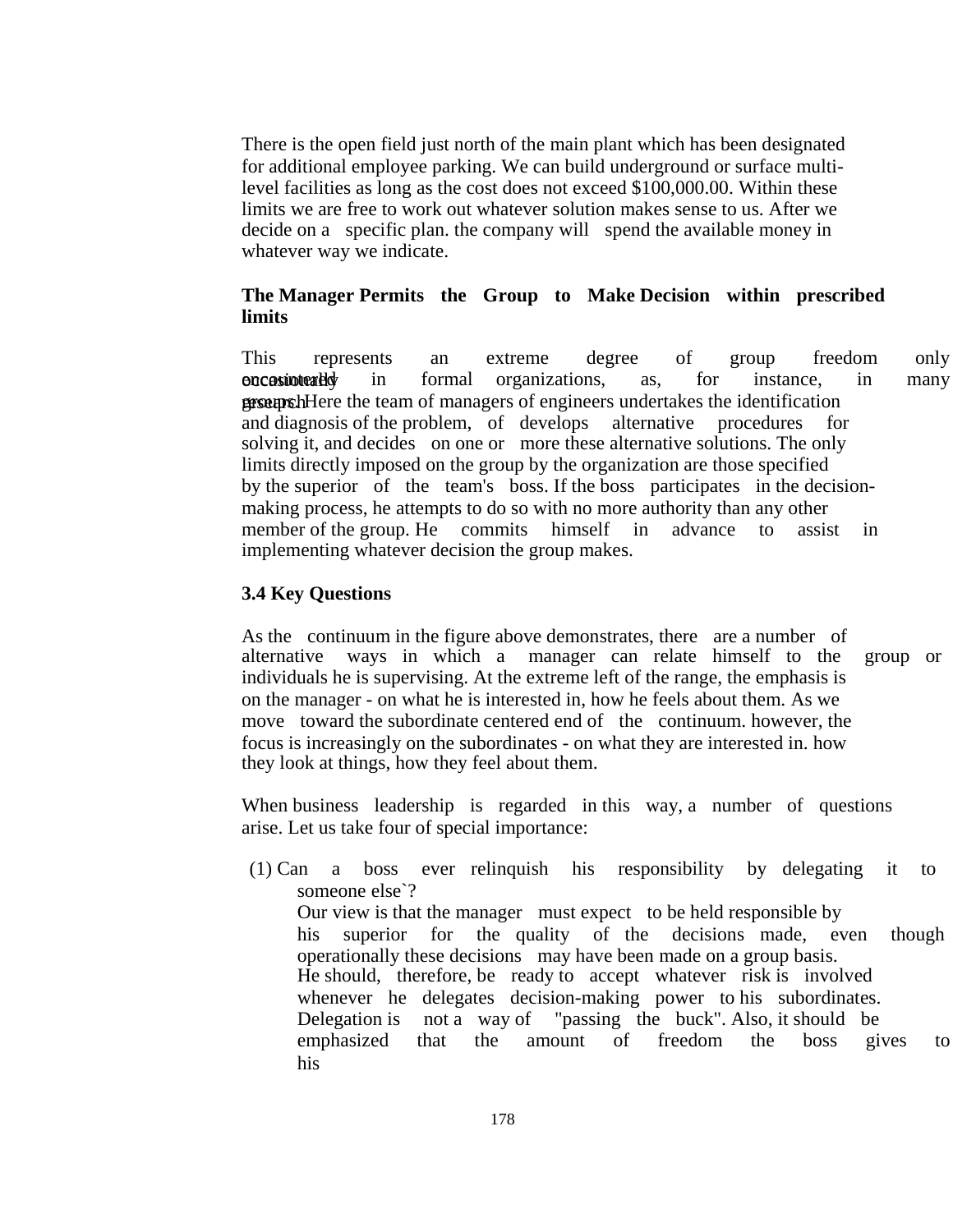subordinates cannot be greater than the freedom which he himself has been given by his own superior.

- (2.) Should the manager participate with his subordinates once he has delegated responsibility to them? The manager should carefully think over this question and decide on his role prior to involving the bordinate group. He should ask if his presence will inhibit or facilitate the problem-solving process. There may be some instances when he should leave the group to let it solve the problem for itself. Typically, however, the boss has useful ideas to contribute, and and should function as an additional member of the group. In the latter instance. it is important that he indicate,,.clearly to the group that he sees himself in a member role rather than in an authority role.
- (3.) How important is it for the group to recognize what kind of leadership behavior the boss is using? It makes a great deal of difference.Many relationship problems between boss and subordinate occur because the boss fails to make clear how he plans to use his authority. If, for example, he actually intends to make a certain decision himself, but the subordinate group gets the impression that he has delegated this authority, considerable confusion and resentment are likely to follow. Problems may also occur when the boss uses a "democratic" façade to conceal the fact that he has already made a decision which he hopes the group will accept as its own. The attempt to "make them think it was their idea in the first place" is a risky one. We believe that it is highly important for the manager to be honest and clear in describing what authority he is keeping and what role he is asking his bordinates to assume in solving a particular problem.
- 4. Can you tell how "democratic" a manager is by the number of decision; his subordinates make? The sheer number of decisions is not an accurate index of the amount of freedom that a subordinate group enjoys. More important is the significance of the decisions which the boss entrusts to his subordinates. Obviously a decision on how to arrange desks is of an entirely different order fro arrange desks is of an entirely different order from a deconstraining the introduction of new electronic data processing equipment. Even though the widest possible limits are given dealing with the first issue, the group will sense no particular degree of responsibility. For a boss to permit the group to decide equipment policy, even within rather narrow limits, would reflect a degater of confidence in them on his part.
- **4.0 Conclusion**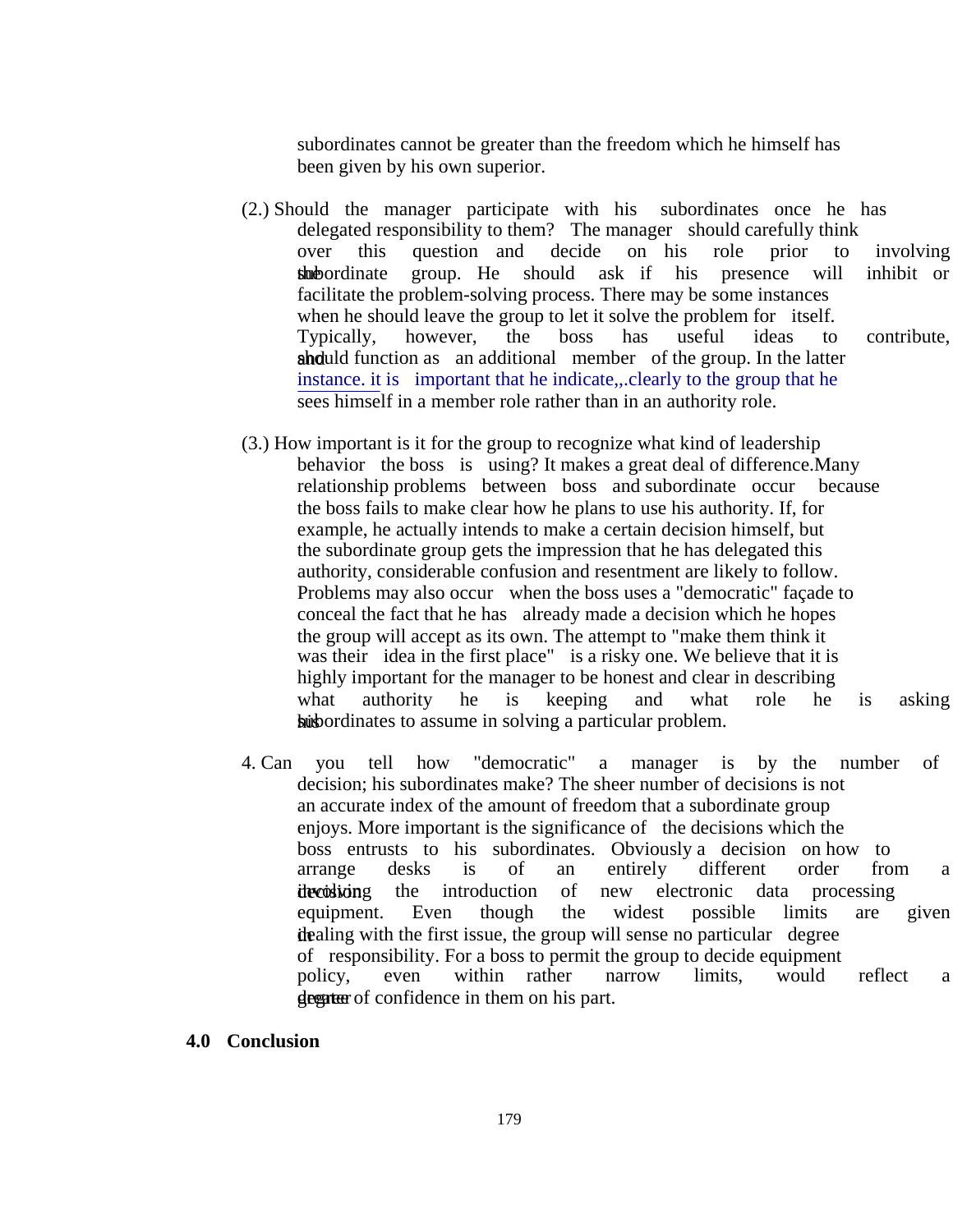This unit has shown you another dimension of leadership this show the ability to influence. Seen this way, the chief executive is not always leading but sometimes is `led' even by his messenger or driver. It has also given you a range of leadership behavios or styles, to choose from, as is contained on a sevenscale continuum.

# **5.0 Sum mary**

This unit discusses only two issues - firstly, unlike the traditional approach, leadership here is fluid. Secondly, depending upon the audience, one style or behavior rather than another is appropriate.

# **6.0 Tutor Marked Assignm ent**

Question. l Choose three problem situations and identify a suitable leadership behavior

# **7.0 References and other Resources**

Tennenbaum, Robert, Wechsler, Irving R., Massarik, Fred (1961) Leadership and Organization, McGraw-Hill Book Company, New York.

 **UNIT 25**

## **DISCIPLINARY ACTION**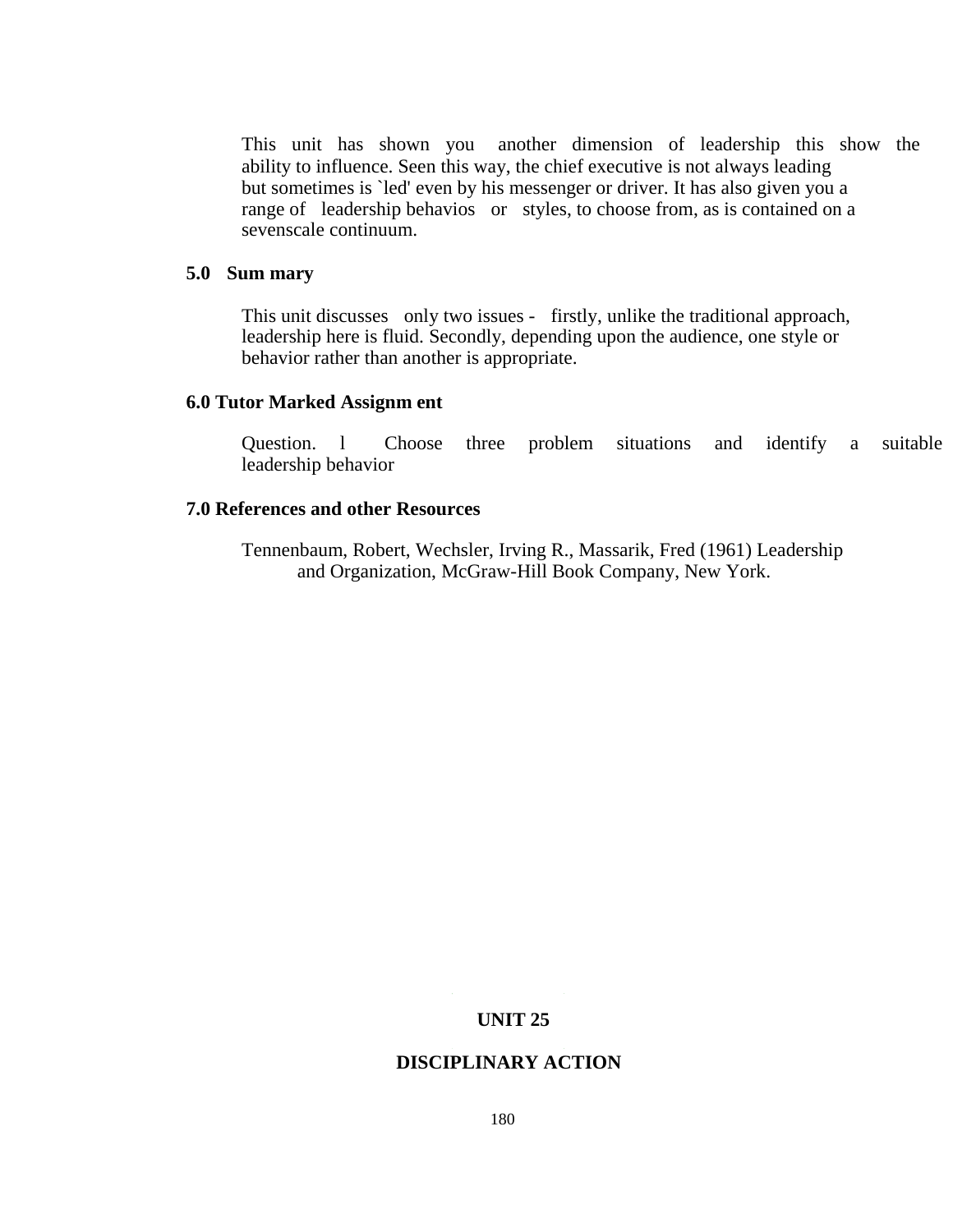| <b>Table of Contents</b> |                                 |  |
|--------------------------|---------------------------------|--|
| $\overline{1.0}$         | Introduction                    |  |
| 2.0                      | Objectives                      |  |
| 3.0                      | <b>Main Contents</b>            |  |
| 3.1                      | Definition and Scope            |  |
| 3.1.1                    | Definition                      |  |
| 3.1.2                    | Scope and types of offences     |  |
| 3.2                      | Forms of disciplinary action    |  |
| 3.3                      | Guides to Disciplinary Action   |  |
| 4.0                      | Conclusion                      |  |
| 5.0                      | Summary                         |  |
| 6.0                      | <b>Tutor Marked Assignments</b> |  |
| 7.0                      | References and other resources  |  |

## **1.0 Introduction**

This course started at unit 1 with methods of getting people outside **an** ganization interested enough in it to apply to join it, through all the energy ou have seen involving examinations/interviews (for entry) the processes you have seen involving examinations/interviews (for entry) compensation, fringe benefits, appraisal of performance, training, motivation etc; up until this point. Unit 22 deals with disciplinary action. As will be seen, this is an action taken to convert some malfunctions in the system and taken to ensure that employees are on course, promoting the interest of the original as well as their.

#### **2.0 Objectives**

By the end of this unit you should be able to:

- Define disciplinary action
- Identify various types of methods/processes employed in disciplinary action
- Recognize different forms of indiscipline leading to disciplinary action
- Relate an offence to any appropriate disciplinary action

## **3.0 Main Contents**

## **3.1 Definition and Scope**

## **3.1.1 Definition**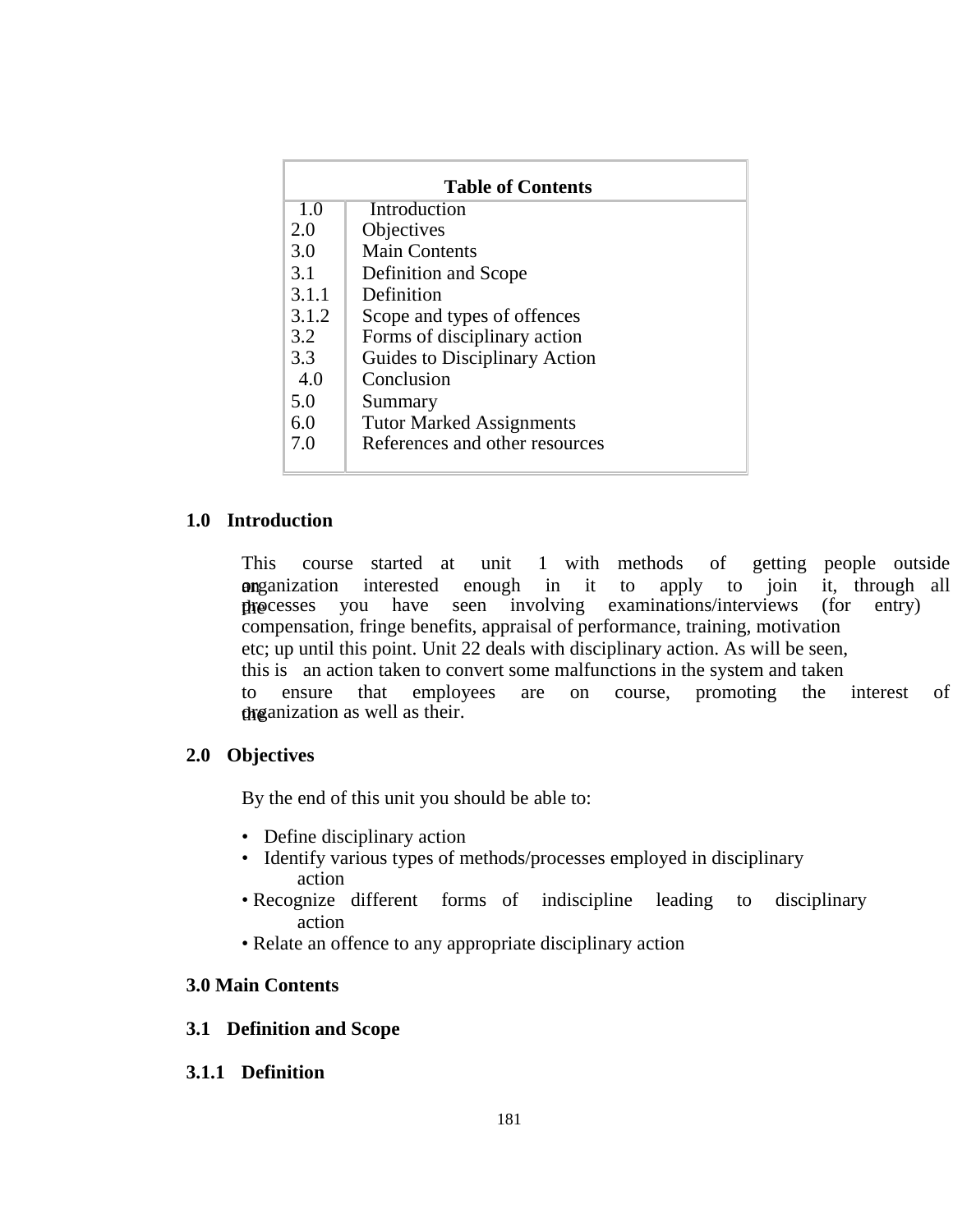Edwin B. Flippo defines disciplinary action thus:

#### **".....disciplinary action is confined to the application of penalties that lead to an inhibition of undesired behavior.**

G. A. C ole on the other hand defines disciplinary action or procedure as:

## **A set of rules or guidelines for dealing with instances of bad behavior or rule breaking am ongst em ployees; the m ost common sanctions are warnings, suspensions and dism issals.**

On types of disciplinary actions, Flippo lists the following:

- (1) Oral reprimand
- (2) Written reprimand
- (3) Loss of privileges
- (4) Fines
- (5) Lay off
- (6) Demotion
- (7) Discharge

#### **3.12. Scope and types of offences**

The scope of disciplinary action is determined by the scope of offences subject to discipline. The rules governing the Nigeria civil service known as the Public Service Rules, categorizes offences into 4 and defines eater cheque follows:

- (1) General Inefficiency this "consists of a series of omissions or incompetences the cumulative effect of which shows that the officer is not capable of discharging efficiently the duties of the office he holds".
- (2) Misconduct this is "......defined as a specific act of wrong-doing or improper behavior which can be investigated and proved". It includes:
- (i) Willful act or omission or general misconduct to the scandal of the public or to the prejudice of discipline and proper administration of the Government e.g. dishonesty, drunkenness, false claims against Government, foul language, insubordination, negligence, falsification or suppression of records, failure to keep records, sleeping on duty, loitering, unruly behavior, dereliction of duty, etc;
- (ii) engaging in trade or business without authority;
- (iii) improper dressing to office or while performing official duties;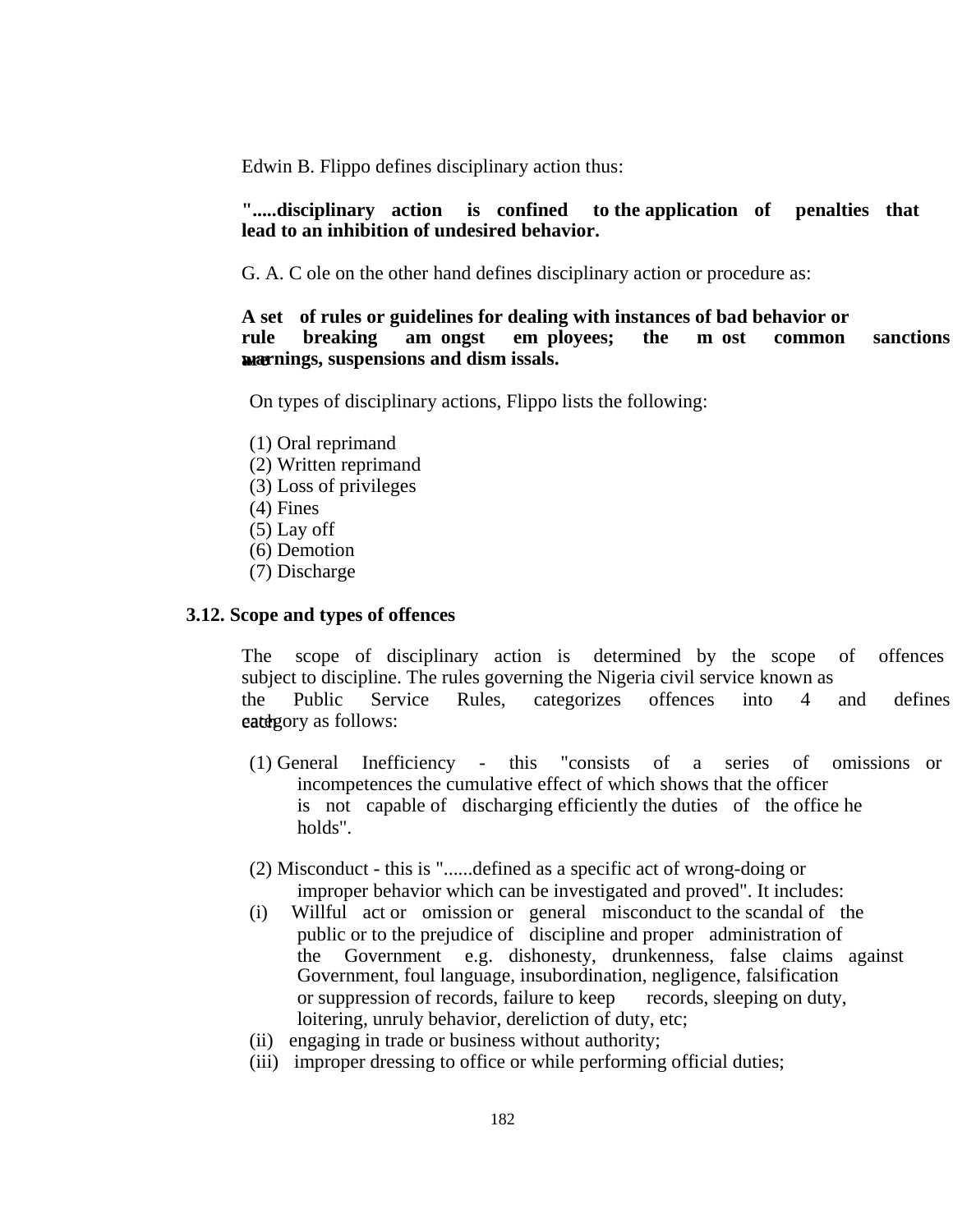- (iv) hawking merchandise or engaging in any other form of trading on office premises during office hours.
- (3) Serious Misconduct (gross misconduct) this is a specific act of very serious wrongdoing and improper behavior which can be investigated and proved. It includes:
- (i) Willful act or omission or general misconduct to the scandal of the public.
- (ii) Conviction on a criminal charge (other than a minor traffic or sanitary offence or the like)
- (iii) absence from duty without leave
- (iv) disobedience of lawful orders, such as refusal to proceed on transfer or to accept posting, etc.
- (v) negligence;
- (vi) suppression of records;
- (vii) false claims against Government (ix) engaging in political activities;
- (x) unauthorized disclosure of official information etc; (xi) corruption;
- (xii) embezzlement;
- (xiii) fighting while on duty
- (xiv) membership of secret societies;
- (xv) violation of section 14(3) of the 1979 Constitution of the Federal Republic of Nigeria;
- (xvi) contravention of any provision of the Public Service Rules and Financial Regulations;
- (xvi) dishonesty
- (xviii) drunkenness;
- (xix) insubordination;
- (xx) Falsification of records; (xxi) failure to keep records; (xxii) foul language;
- (4) Conduct prejudicial to the security of the state the public service Rules say that where an officer has committed a misconduct involving the security of the state or prejudicial to it, the officer shall be subject to the normal disciplinary procedure but that the punishment shall be aggravated.

Exercise 1.1

Distinguish between misconduct and serious misconduct.

## **3.2 Forms of disciplinary action**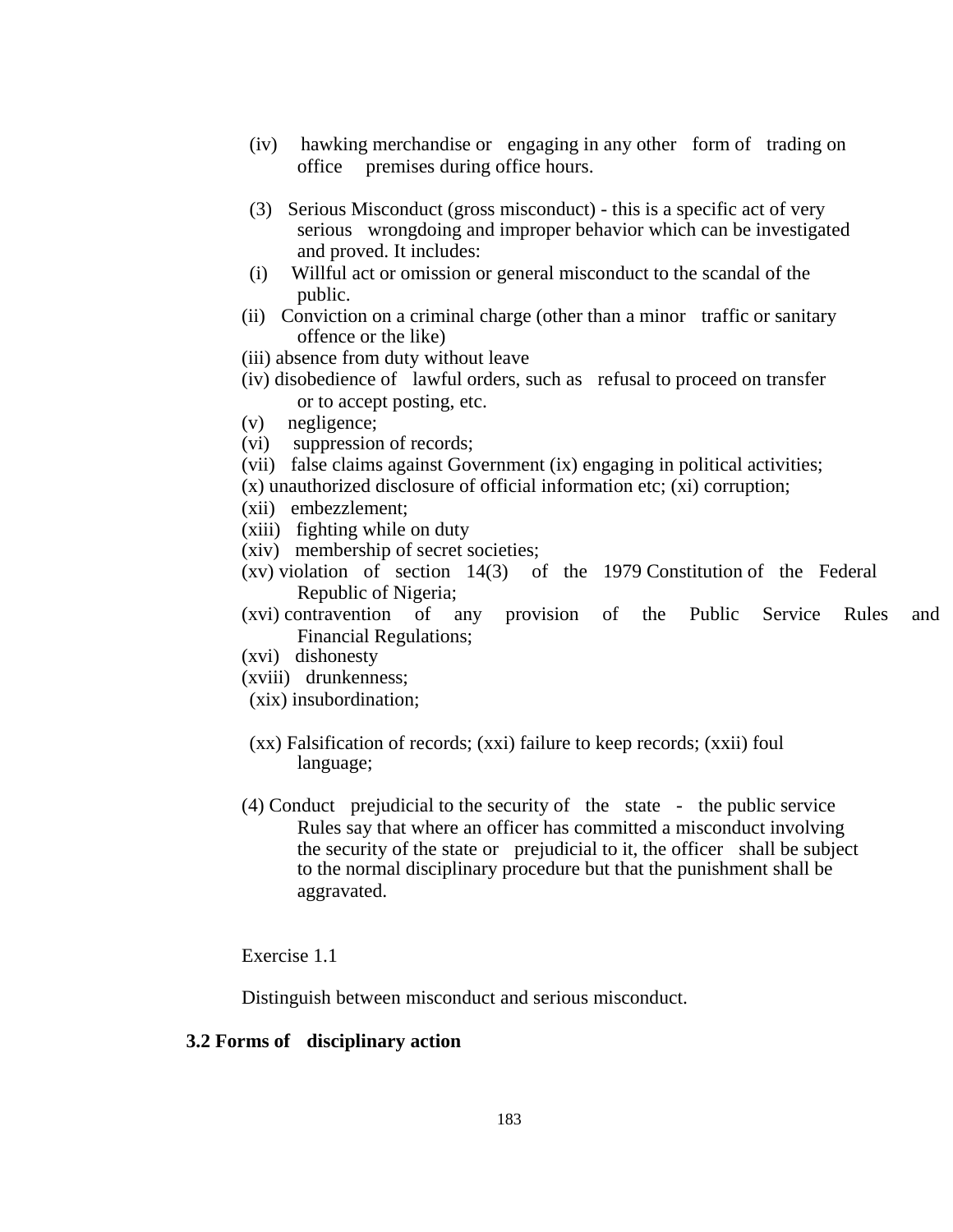As we have already listed above, oral reprimand is the wildest and most common of the disciplinary types available. It is used when the offence is light and is a first offence. Some e.g. A. G. Cole says after an oral reprimand has been used, the fact that is oral notwithstanding, this action should be recorded i.e. it should be indicated in the employees record that on such a date, he/she was orally warned.

Following the oral warning, in order of gravity, is the written warning. In business as opposed to government organizations, what follows written<br>warning could be loss of privileges. Flippo puts this form of disciplinar warning could be loss of privileges.Flippo puts this form of disciplinar getion thus: "For such offences as tardiness or leaving work **permission**, fines or loss of various privileges can be used. The fines usually have some relationship to the work time actually lost. The loss of privileges include such items as good job assignments, right to select machine or other equipment, and freedom of movement about the workplace or company".

Layoffs, which are known in public service as suspensions, in the words of Flippo "....can vary in severity from one to several days' loss of work without pay".

Demotion is a reduction in rank and usually accompanied by reduction in pay. In the words of O. Glenn Stahl, "The employee who suffers demotion is subject to a continuing penalty, since his monthly earnings are permanently less than before the action was taken. In addition, the stigma is greater, and the new duties to which he is assigned may be less agreeable".

Discharge in the words of Flippo "....is the most severe penalty that a business organization can give and constitutes `industrial capital punishment'. In the Nigerian public service, there are two variants of discharge, termination of appointment and dismissal.

In Nigeria, dismissal is removal or discharge from service which involves not only loss of income and status but also, and in the words of Stahl, "loss of pension privileges (and) with continuing disability so far as re-entrance into the service is concerned" In Nigeria not only does a dismissed officer lose his ability to re-enter the organization or service from which he is dismissed, but from any government or other service.

 The form of removal or discharge from service which does not involve loss of pension and re-entry rights is known in Nigeria as termination oppointment.

Exercise 1.2 Distinguish between recorded oral warning and written warning. termination of appointment and dismissal.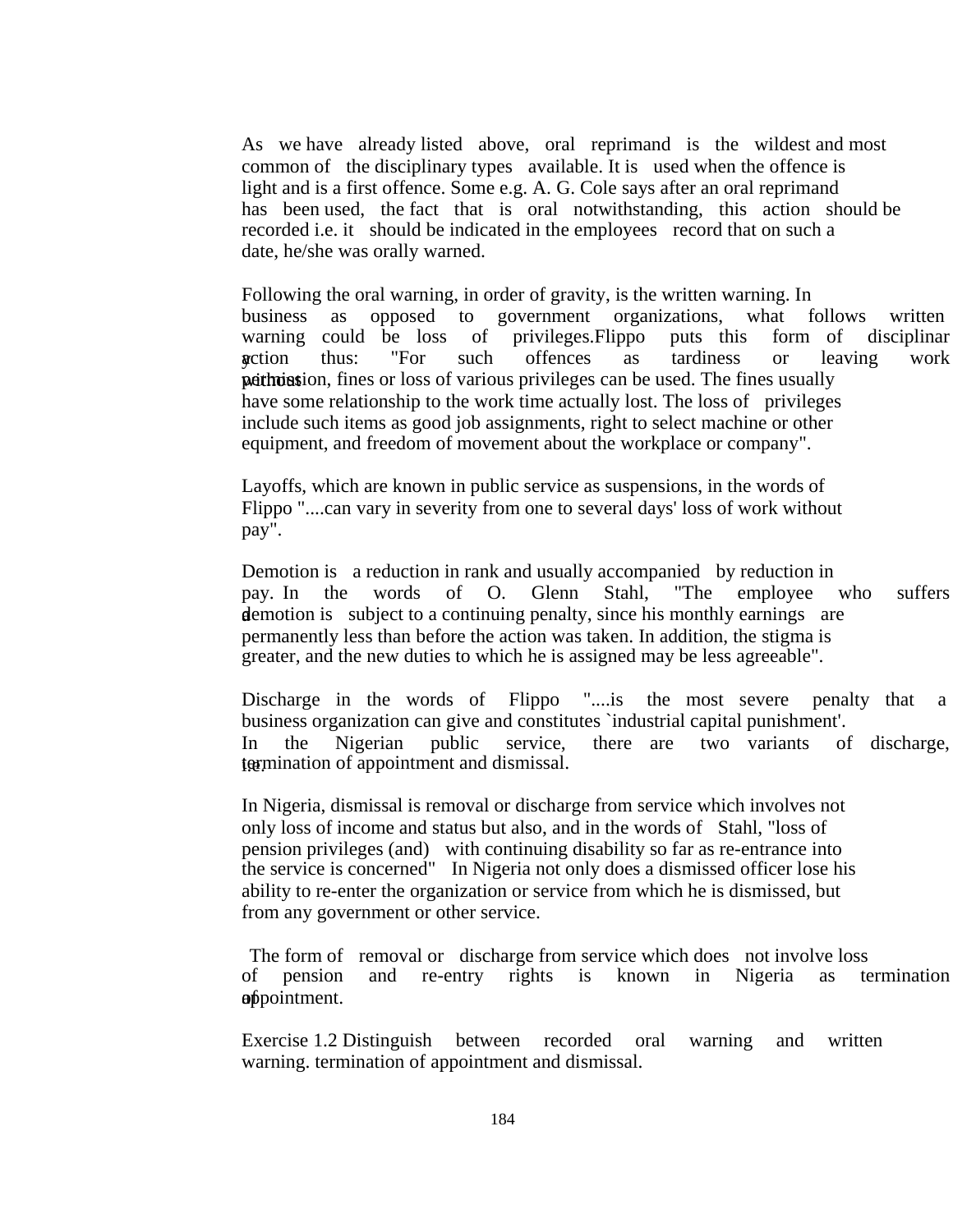#### **3.4 Guides to Disciplinary Action**

Edwin B. Flippo gives the following list as being among the most commonly cited concepts:

- (a) Disciplinary action should be taken in private. The reasoning behind this is that disciplining is an act of conditioning behavior, and not to punish. The harm done to pride and dignity by open disciplinar y action has the opposite effect of conditioning of behavior. It is however worth noting that disciplinar y action also is meant to deter would-be offenders .
- (b) An application of penalty should always carry with it a constructive element. The way to do this is to tell the individual involved in clear and precise language the reasons for the punishment and be told how to avoid such penalties in future.
- (c) Disciplinary action should be applied by the immediate supervisor. This is very often violated especially in organizations with a central personnel unit. In the university for example, the Dean of a faculty should be the one to apply penalty to all employees under him. What happens however is that the Registry which is the central personnel office or unit, is charged with such a responsibility. This delays the process and leads to inappropriate punishment for the offence.,
- (d) Promptness is important in the taking of disciplinary action. Flippo cautions that "The desire for promptness should not lead to quick but unfair punishments. Yet on the other hand, if punishment is delayed too long, the relationship between the penalty and the offensive act becomes hazy. The penalty not only tends to lose its positive effect on behavior but also seems to stimulate greater resentment than if it were applied earlier".
- (e) Consistency in the administration of disciplinary action is highly essential. This means, among other things, that two people who have committed the same offence should be given equal punishment assuming that neither has more offences in the past than the other. .
- (f) An immediate supervisor should never be disciplined in the presence of his own subordinates. Concerning this, Flippo says: "the of his own subordinates. Concerning this, Flippo says: "the concept of privacy would forbid the disciplining of anyone in the presence of others. It is doubly important in the case of managers, who must preserve a position of status and power in addition to the formal authority granted by the organization. The importance of this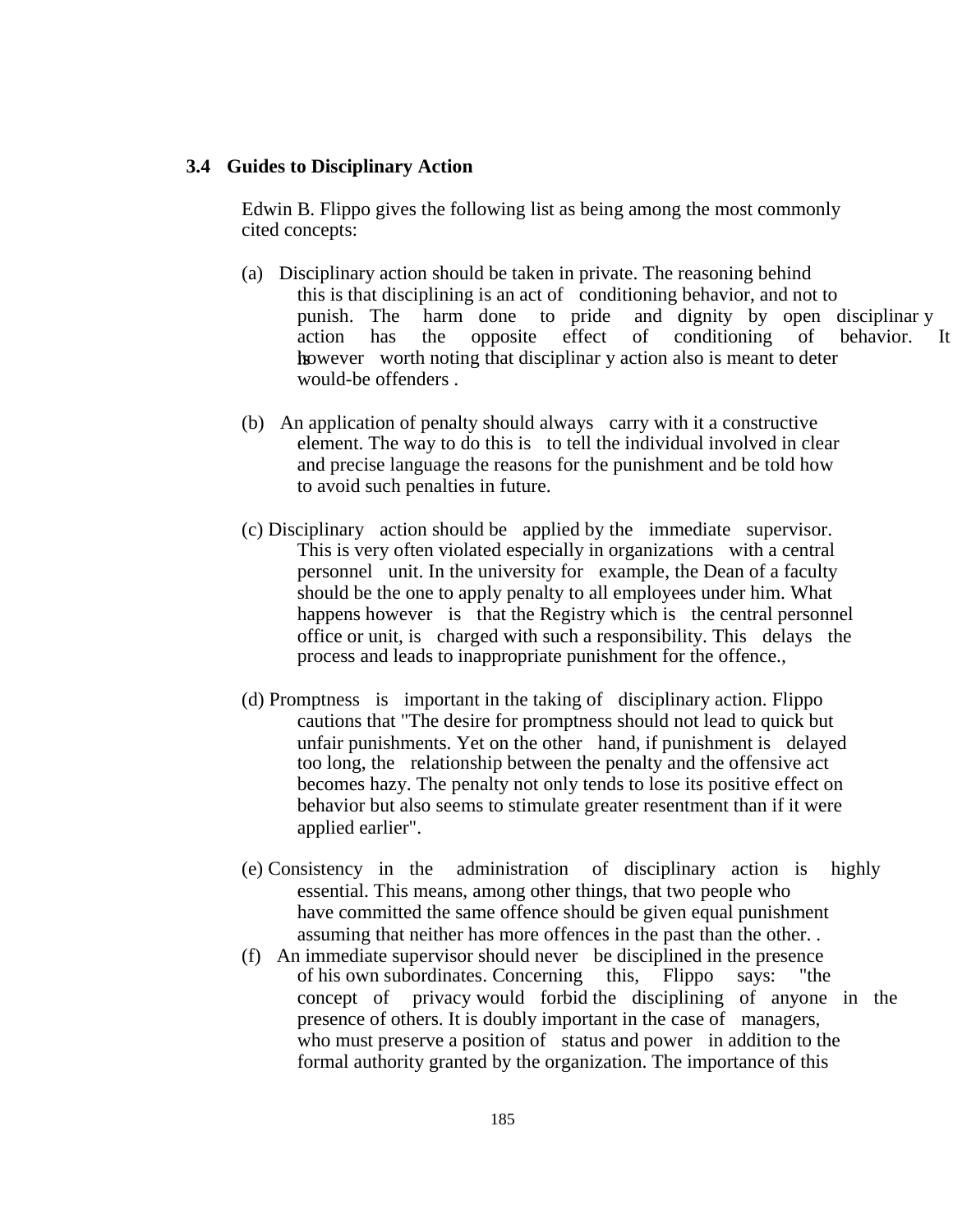guide should be obvious but the author has observed more than one occasion when it was violated. The grapevine will be active enough when managers are discipline, without their status being completely destroyed by public action".

(g) After the disciplinary action has been taken, the manager should attempt to assume a normal attitude toward the employee. Flippo notes that this is an important but difficult guide to follow. After a punishment, it is advisable to assume that the incident is closed. Steps should be taken to effect healing and behavior correction. The supervisor should not go about seeming to wait for the next offense.

#### **4.0 Conclusion**

This unit has examined the concept of disciplinar y action - one of the negative aspects in personnel management. The reward that disciplinary action gives is penalty/punishment. It is not a palatable reward but it is a necessary part of organization life. Known to be bitter, the most un-offensive way it can be given will aid its acceptance and lead faster to its aim of behavior reformation.

#### **5.0 Sum mary**

Unit 22 has explored the concept of disciplinary action. It is availed you of a number of definitions of the concept, given you the scope of the concept judged by the scope of the offenses which lead to disciplinary action. We have also seen various forms of disciplinary actions as well as explained the important guidelines in the process of administering disciplinary actions.

#### **6.0 Tutor Marked Assignm ent**

Question. I Select any three of the guides to disciplinary action and explain them using your experience in a work situation to enrich your answer.

#### **7.0 References and other resources**

G. A. Cole (1997) Personnel Management - Theory and Practice (Fourth Edition), EL ST vv-ith Letts Educational, London.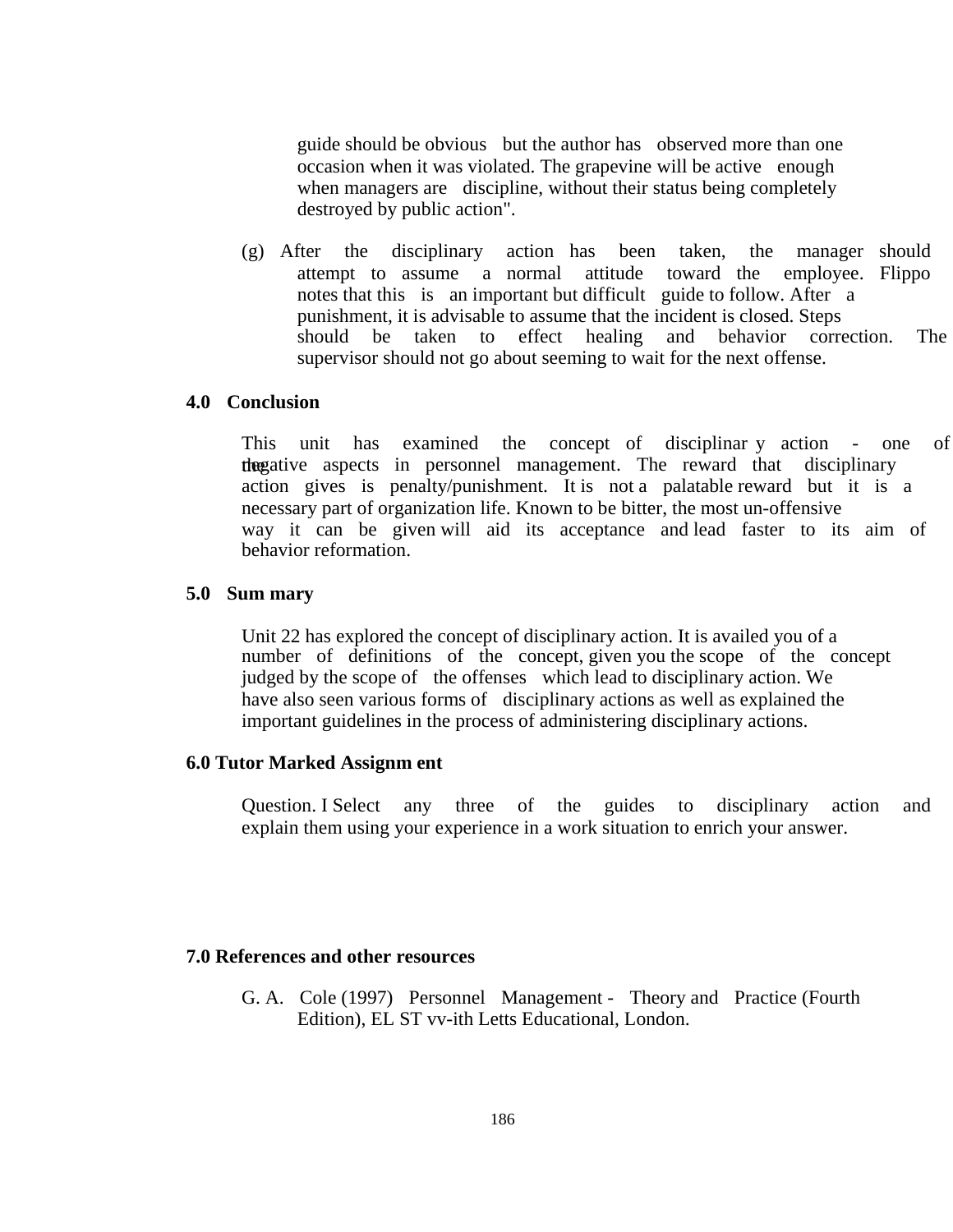- Federal Republic of Nigeria (2000) Public Service Rules, Federal Government Press, Apapa Lagos.
- Flippo, Edwin B (1984) Personnel Management (Sixth Edition) McGraw-Hill Book Company, New York
- Stahl, Glenn O (1962) Public Personnel Administration, Harper and Row, Publishers, New York.

 **UNIT 26**

## **SEPARATION - 1 (TENURE & TURNOVER)**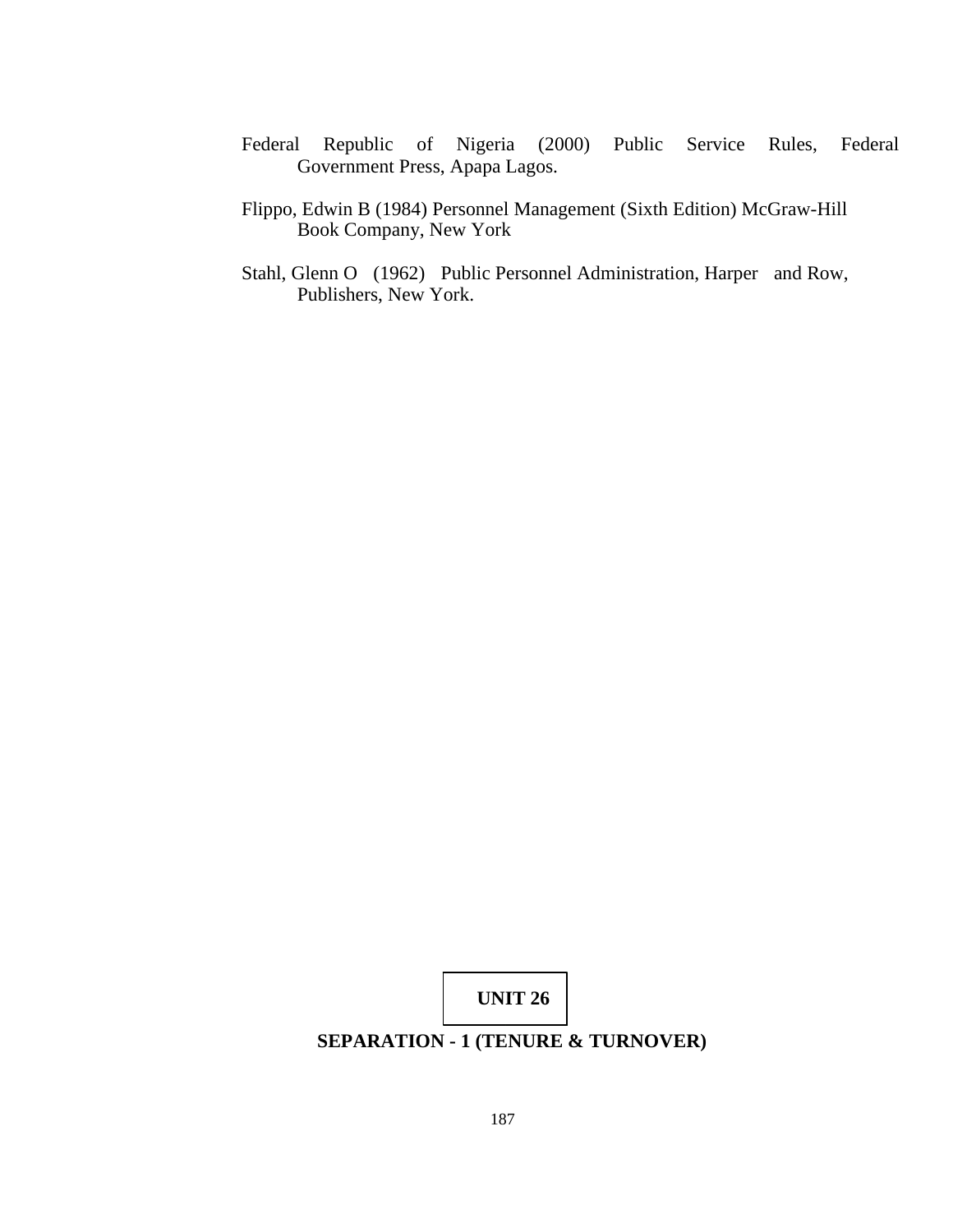| <b>Table of Contents</b> |                                 |  |
|--------------------------|---------------------------------|--|
| 1.0                      | Introduction                    |  |
| 2.0                      | Objectives                      |  |
| 3.0                      | <b>Main Contents</b>            |  |
| 3.1                      | Definition and scope            |  |
| 3.1.1                    | Tenure                          |  |
| 3.1.2                    | Turnover                        |  |
| 3.2.3                    | The amount of turnover          |  |
| 4.0                      | Conclusion                      |  |
| 5.0                      | Summary                         |  |
| 6.0                      | <b>Tutor Marked Assignments</b> |  |
| 7.0                      | References and other resources  |  |
|                          |                                 |  |

# **1.0 Introduction**

This unit deals with concepts which are virtually at opposite ends of pendulum. Tenure has to do with security of employment whilst turnover has to do with departure from employment. This unit says what each concept means and how, being at opposite ends, they are nonetheless treated together.

#### **2.0 Objectives**

By the end of this unit you should be able to:

- Define tenure and turnover
- Identify various types of tenure
- List various reasons and types of turnover
- Recognize the methods of controlling turnover

## **3.0 Main Contents**

## **3.1 Definition and scope**

#### **3.1.1 Tenure**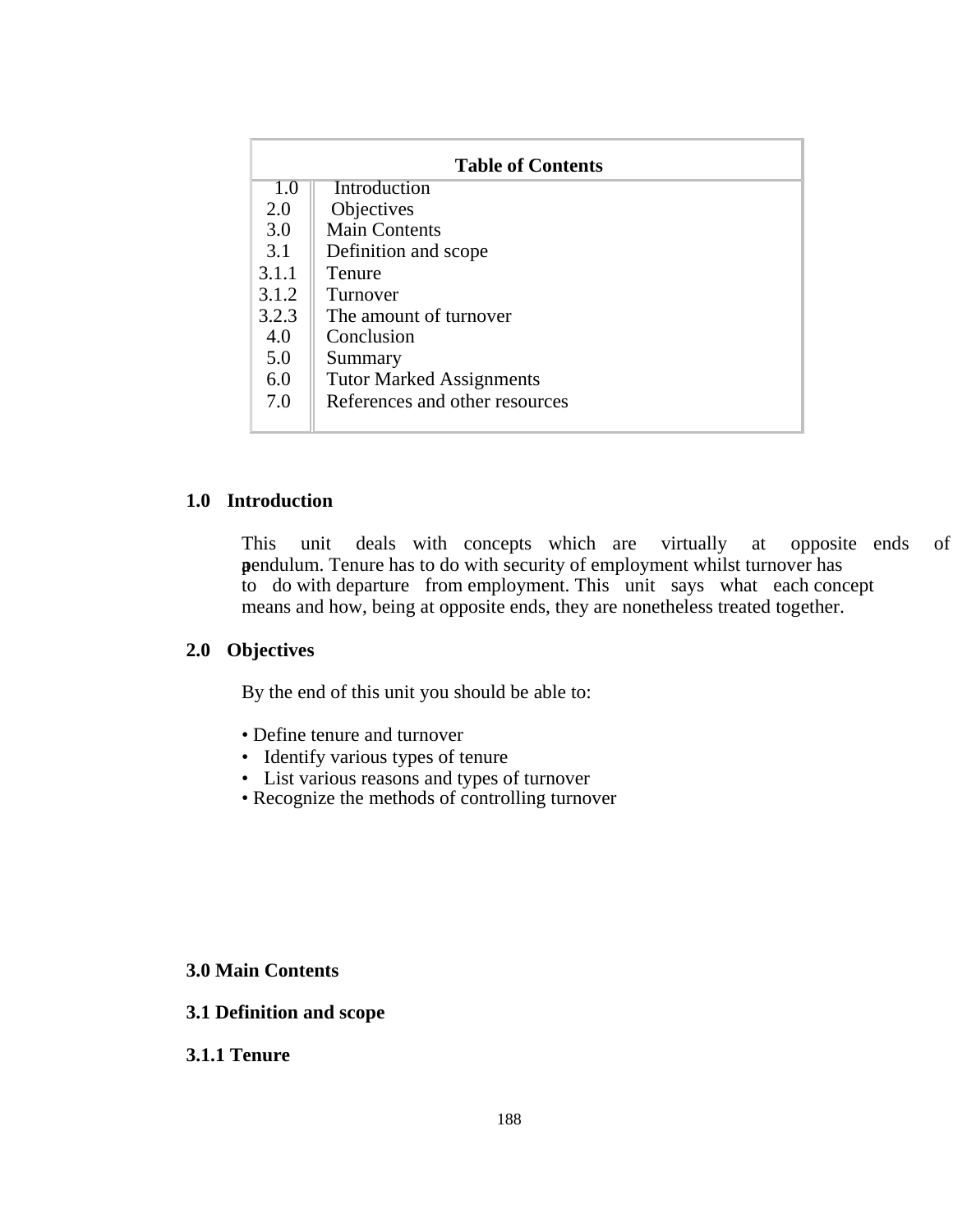Writing under the caption of "Tenure and Turnover" O. Glenn Stahl, speaks of tenure as relating to "The desire to be secure, to be protected, to find equanimity, to fulfill one's desires...." Tenure we shall define here as:

## **The job characteristic that spells out the conditions and length of time that an employee holds it, all else being equal**

The scope of tenure is decided by the number of types of appointment that are available in a particular service. In the Nigerian Ci are available in a particular service. In the Nigerian Civil Service for example, there are a number of types of appointments each with its conditions and length of service or tenure. Thus, under types of appointment, the Public Service Rules gives the following:

- (a) Trainee or pupil "when a candidate for employment requires additional professional experience before he can be regarded as fully qualified for appointment to a specific post, he may be appointed as a trainee or pupil for a normal service of two years in the post". In this respect, the tenure of the employee is two years and the employee is bound by a condition of additional professional qualification. If this condition is not fulfilled, there will be a turnover (a departure from service) at the end of the second year.
- (b) Probation Except where transfers are involved, all new entrants to the service are on probation for the first two years. Within this period, their performances are under observation and appraisal reports are being submitted on them. If their performances are judged unsatisfactory, there would be a discharge (turnover) at the end of the second year. In some cases, officers on probation are required to pass certain prescribed examinations; failure to pass which may lead to employee turnover.
- (c) Contract appointment this is an appointment for a given and stated period of time. It does not attract pension. Except it is extended, contract appointments ends on the period stated in the appointment.
- (d) Pensionable appointments these are the full-term appointments which employees have, which enable them to run a career system. In Nigeria it is entered to at an age not less than 15 years and barring any causes for early turnover, it is for a period of not less than 35 years.

## **3.1.2 Turnover**

Edwin B. Flippo defines turnover "in the broad sense" as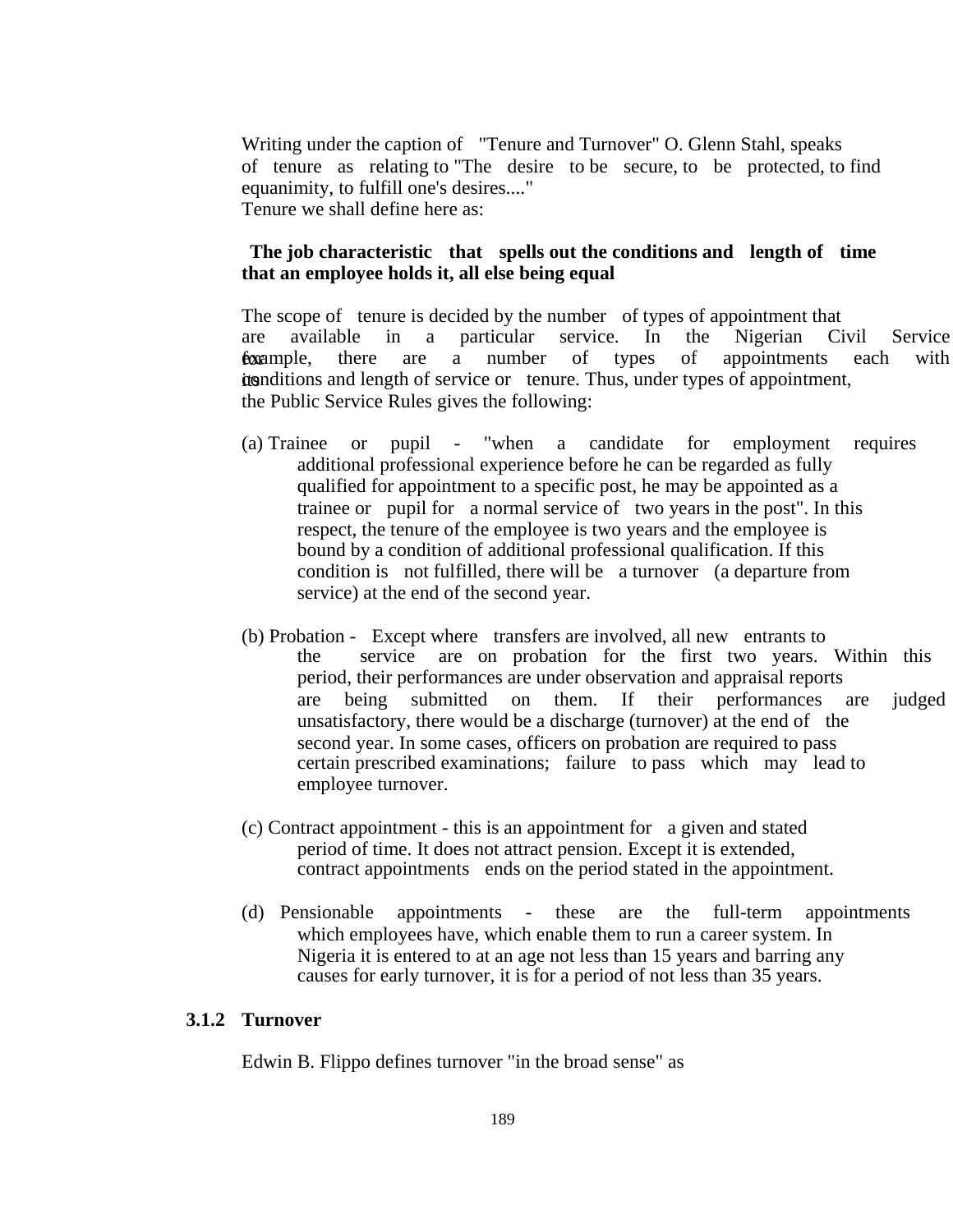## **Turnover ref ers to the movement into and out of an organization by the workforce.**

From this definition of turnover, you can now see how and why turnover and tenure have to be taken together. Whereas the "movement in" to a service is the beginning of tenure, and the "movement out" defines turnover, the the two concepts together. The other reason for taking them together is found in a correlation established between them by Stephen P. Robbins in his book - Organizational behavior. However, before we go into that correlation, let us take note of his own definition of turnover which he says is:

## **Turnover is the voluntary and involuntary permanent withdrawal from an organization.**

Robbins establishes a relationship between tenure and turnover in the following words:"Tenure has consistently been found to be negatively related to turnover and has been suggested as one of the single best predictors of turnover". Even if we do not go into depth to find reasons, we can see this relationship from the types of appointments discussed above. For example the appointment as a trainee or pupil has it tenure,pegged at 2 years, so also has that of appointment on probation and many contract appointments.

#### **3.1.3 The significance of turnover**

Flippo says that turnover is an index of stability of the workforce in an organization and that an excessive movement is undesirable and expensive. When an employee leaves an organization, Flippo says the following costs are incurred:

- (1) Hiring costs, involving time and facilities for recruitment, interviewing, and examining and replacement.
- (2) Training costs, involving the time of the supervisor, personnel department, and trainee.
- (3) The pay of a learner is in excess of what is produced
- (4) Accident rate of new employees are always higher
- (5) Loss of production in the interval between separation of the old employee and the replacement by the new.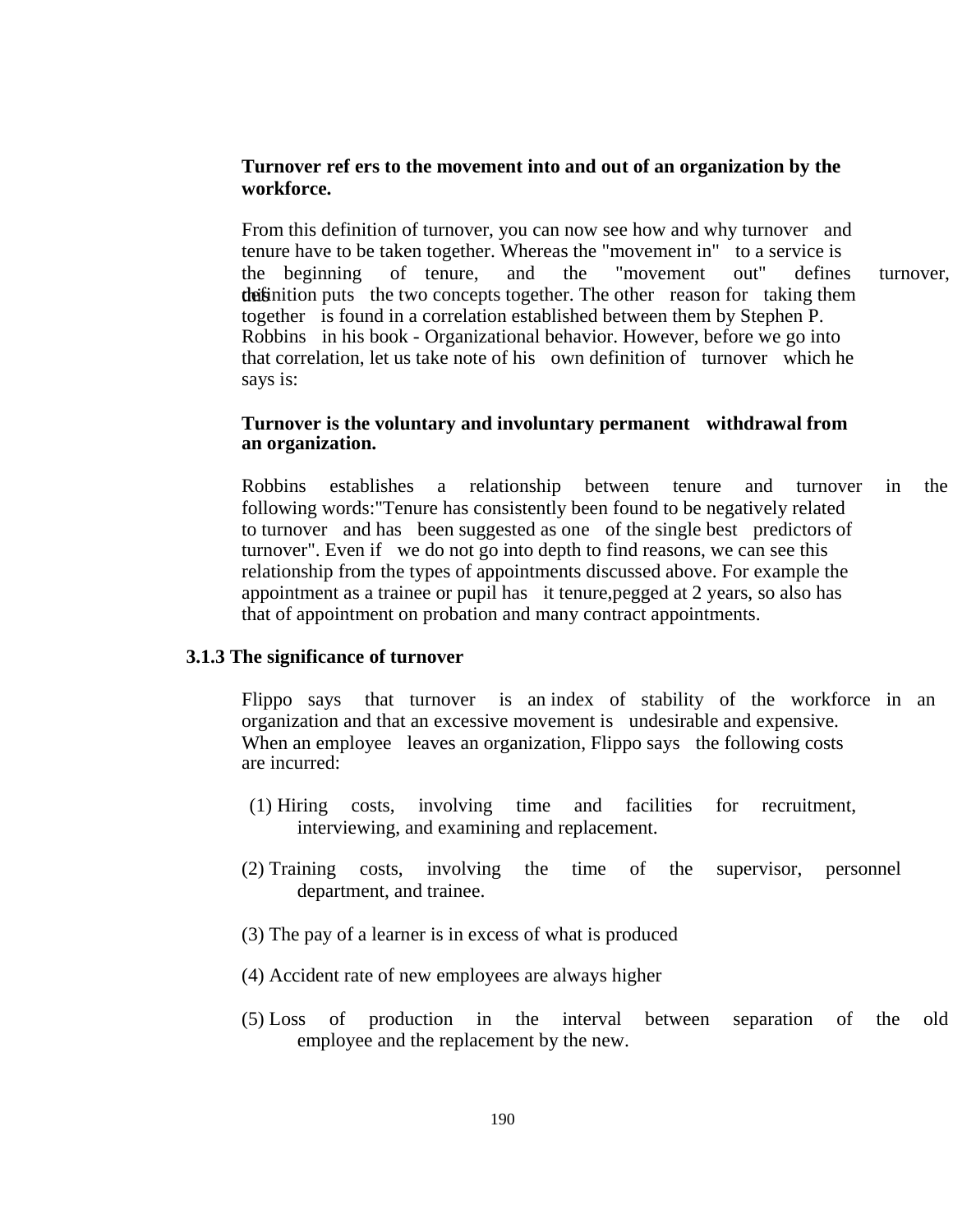- (6) Production equipment is not being fully utilized during the hiring interval and the training period.
- (7) Scrap and waste rates climb when new employees are involved
- (8) Overtime pay may result from an excessive number of separations, causing trouble in meeting contract delivery dates.

Writing on the same issue as above, Robbins says "A high turnover rate results in increased recruiting, selection and training costs....A conservative estimate would be about \$15,000 per employee. A high rate of turnover can also disrupt the efficient running of an organization when knowledgeable and experienced personnel leave and replacements must be found and prepared to assume positions of responsibility". One positive significance though is that stated by Robbins thus: "All organizations, of course, have some turnover. In fact, if the "right" people are leaving the organization - the marginal and sub marginal employees - turnover can be positive. It may create the opportunity to replace an underperforming individual with someone who has higher skills or motivation, open up increased opportunities for promotions, and add new and fresh ideas to the organization". One other significance added by Flippo is that of lower salary bill as older, high-seniority persons are replaced by lower- paid entrants.

Another significance of turnover rates is the amount of it that exists in an organization and its causes. Turnover rate is measured in a number of ways but the most used method is the comparison between the "movements out" as a percentage of the "movements in" within a given period - say a month or a year. With this rate known, sub rates can also be known for each department or unit or for each cause of departure, e.g. and according to O. Glenn Stahl, "death rate, retirement rate, voluntary quitting rate, lay-off, and removal rates, and so forth".

Finally, turnover rate is significant as a gauge. Stahl says in this regard that:

**In general, the separation rate supplies a gauge of the general**  attractiveness of the service as a whole, in comparison with **other ployment opportunities. It is also an aid in analyzing differences** rious units within a given service and between various grades **and classes of em ployees. Furthermore, it throws light on the relations between em ployees of differing seniority, eff iciency, and so forth.**

The turnover rate, according to Stahl, should provide a guide to the blowing: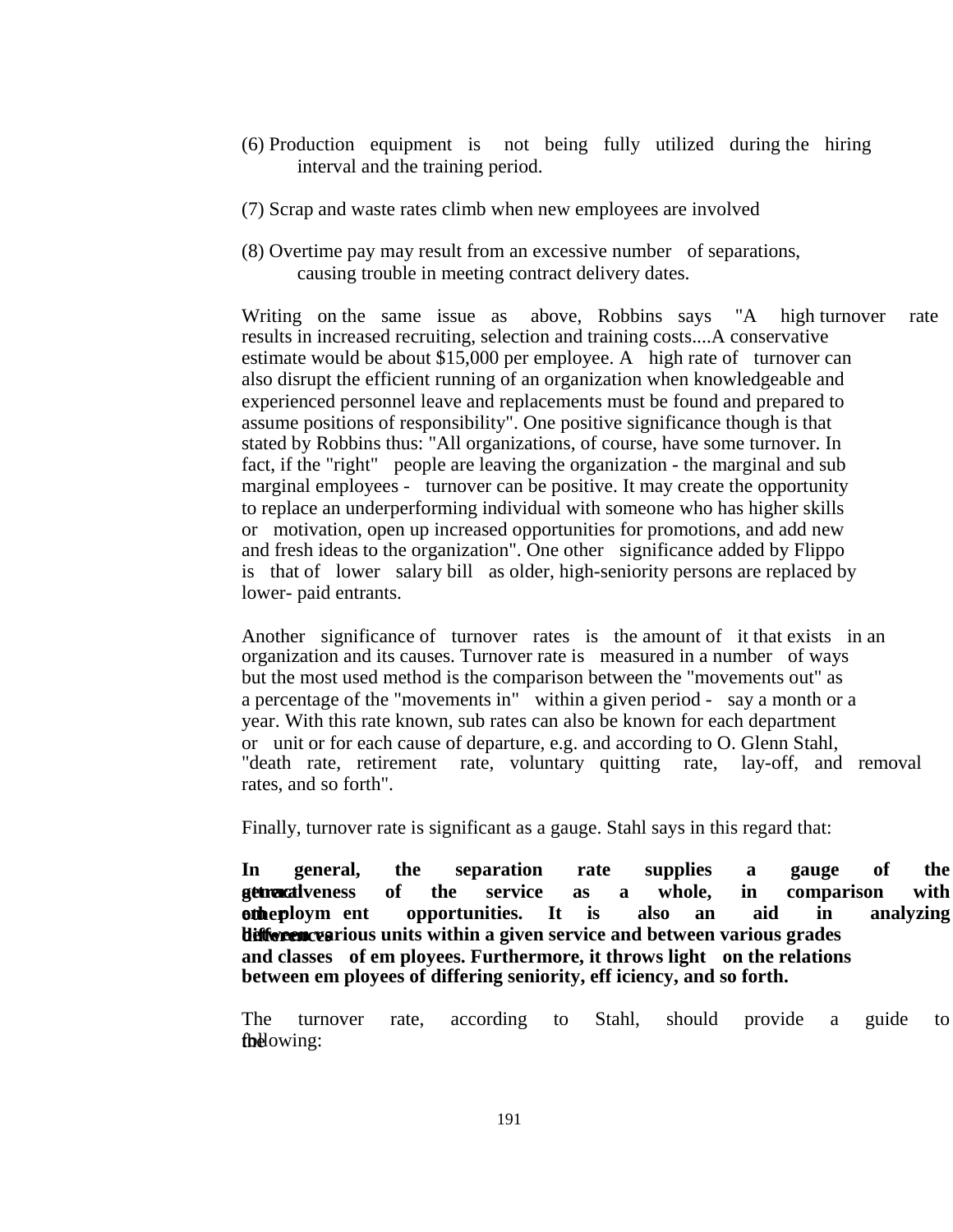- (1) Trouble areas in the organization
- (2) The relation of the various types of separation to:
- (a) Types of employment
- (b) Salary classes
- (c) Length of service
- (d) Performance
- (3) Compatibility of employment conditions in the several establishments or in the headquarters as compared with the field services.
- (4) Detects in the whole employment process, but particularly in the policies affecting recruitment, selection, placement and compensation.

Exercise 1.1

Go through the significance of turnover given above by Robbins. Note that he says among others, "if the `right' people are leaving the organization...." When does he mean by the "right" people?

#### **3.2 The Control of turnover**

O. Glenn Stahl states that "the problem of controlling turnover may bevided into two parts: first, determining the causes of the various types of separation; second, adjusting and developing the personnel program in the light of these causes".

 Regarding the first problem, one of the methods for determining the causes of turnover is the exit interview. This is the process of interviewing **amployee** to find out his reason for leaving the organization. In addition to serving this purpose, Glenn Stahl says, the exit interview is also "...a means for smoothing out misunderstanding and preventing avoidable separations". In specifics, the functions of an exit interview are the following:

- (1.) To learn all pertinent facts about each employee and his reasons for seeking employment elsewhere.
- (2). To give information, whenever advisable, regarding opportunities in the organization and how the employee may best take advantage of them.
- (3) To serve the employee, taking into consideration his own best interests and the interests of the organization and consequently to create good- will toward the organization. It is to be noted however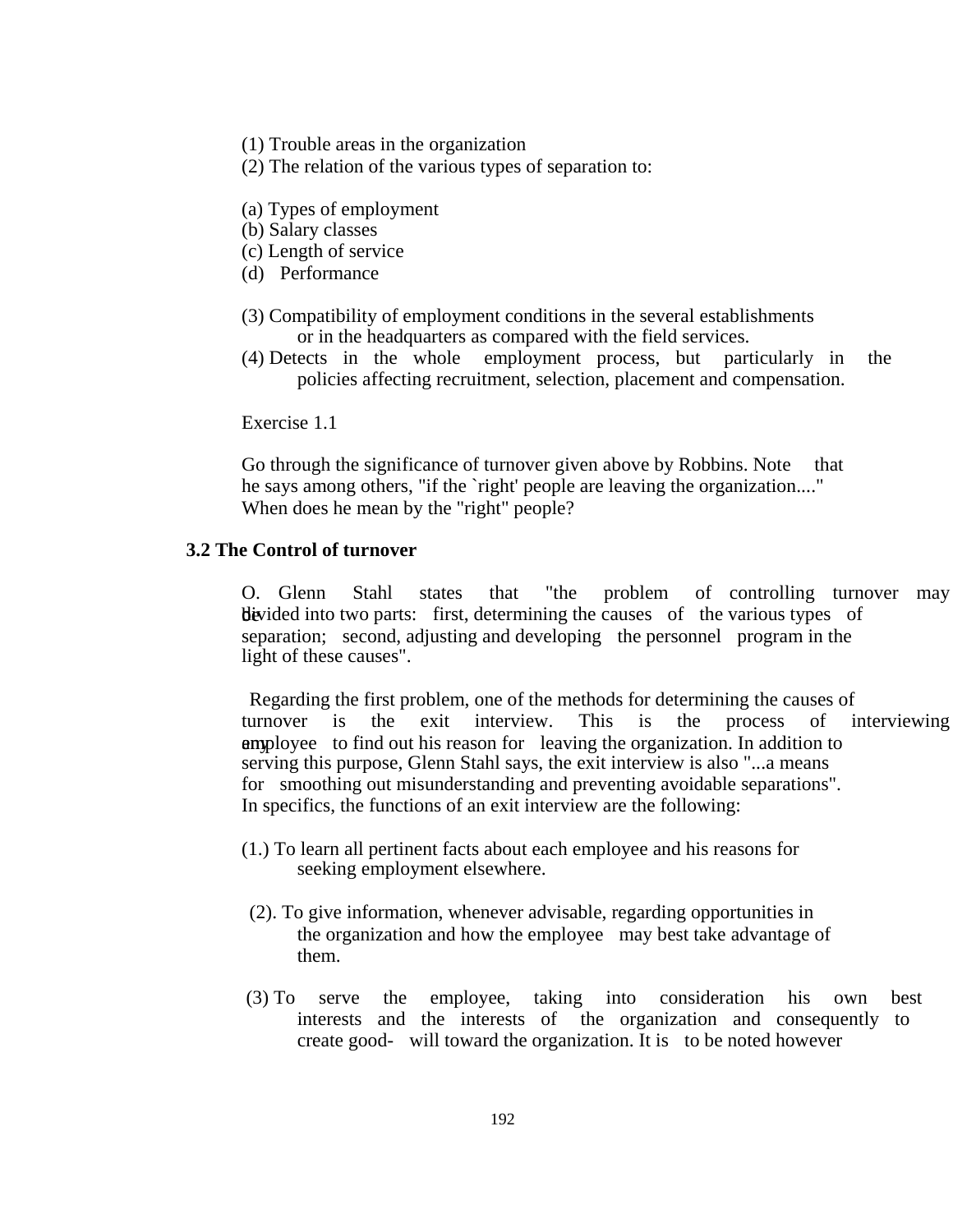that the first objective is not usually achievable as departing employees hardly disclose the true reasons for their action.

The point we are making here is that if the reason for departure is known, steps can be , taken to prevent it, For example, if an employee is quitting for lack of progress, he can be informed that it is in the pipe line an' d that a month hence, he is due to be promoted a zonal director of a new zone to be created.

Also, if the reason for departure is known, even if it is too late to something about the departing employee, that reason can be worked on so that it ceases to be a reason for the departure of other employees in future. This is the point made as part of the second problem below.

O. Glenn Stahl says:

**The second phase in the process of controlling turnover consists inaking adjustments in employment conditions and policies which have been suggested by the analysis of the reasons for turnover.**

Such adjustments will vary as the number of reasons for departures from organizations vary. In general however, Stahl says that employment dissatisfaction may be explained by either

- (1) failure to fit the man to the job, which implies unsatisfactory recruitment, selection, and placement procedures or
- (2) undesirable employment conditions". Whichever is the cause should be traced and properly taken care of in order to prevent excessive turnover with its attendant high costs to the organization.

## **4.0 Conclusion**

Tenure and turnover are critical aspects of personnel management. Tenure relates to the conditions of employment in an organization. Such conditions make it conducive or unconducive for employees. If conducive, they promote long tenure and reduce turnover rate, if unconducive they heighten the rate of turnover and increase cost of running the organization.

Turnover has numerous causes. If the causes are known, the organization can take steps to nip them in the bud and ro prevent excessive turnover.

#### **5.0 Sum mary**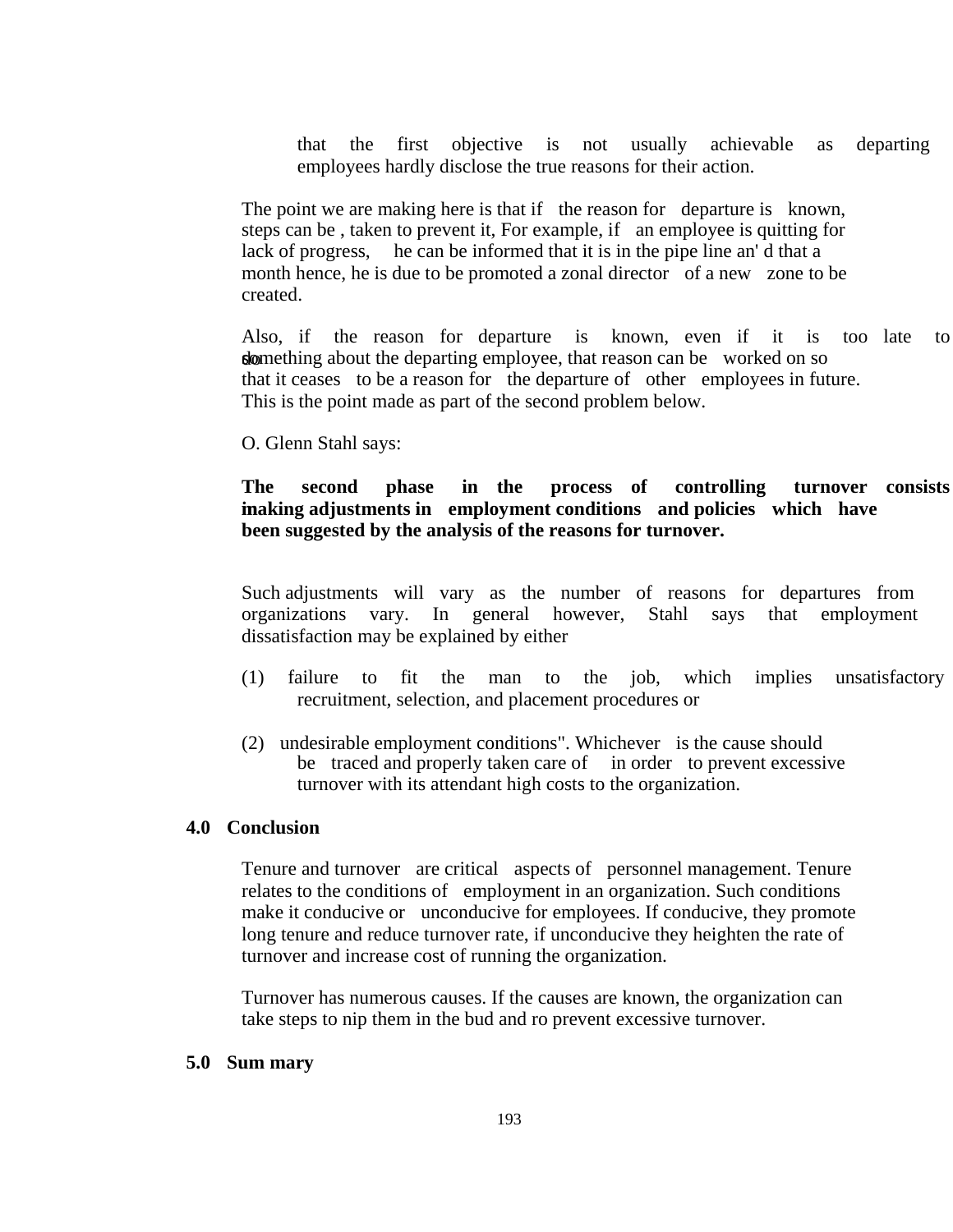This unit has explored the various aspects of tenure and turnover. It has given the definitions of the concepts and listed and explained the various types of employment, the various reasons for turnover and given methods for the control of turnover.

## **6.0 Tutor Marked Assignm ents**

Question.1 Tenure relates to entry into service, turnover is all about leaving service. Why/how should they be treated together in one unit?

## **7.0 References and other resources**

- Federal Republic of Nigeria, (2000) Public Services Rules, Federal Government Press, Apapa, Lagos
- Flippo, Edwin B (1984) Personnel Management, (Sixth Edition) McGraw-Hill Book Company, New York
- Robbins, Stephen P (2001) Organizational Behavior, (Ninth Edition), Prentice-BHall of India, New Delhi.
- Stahl, Glenn O (1962) Public Personnel Administration (Fifth Edition), Harped Row, Publishers, New York.

#### **MODULE SEVEN**

# **UNIT 27**

#### **SEPARAT ION - 2 (RETIREMENT)**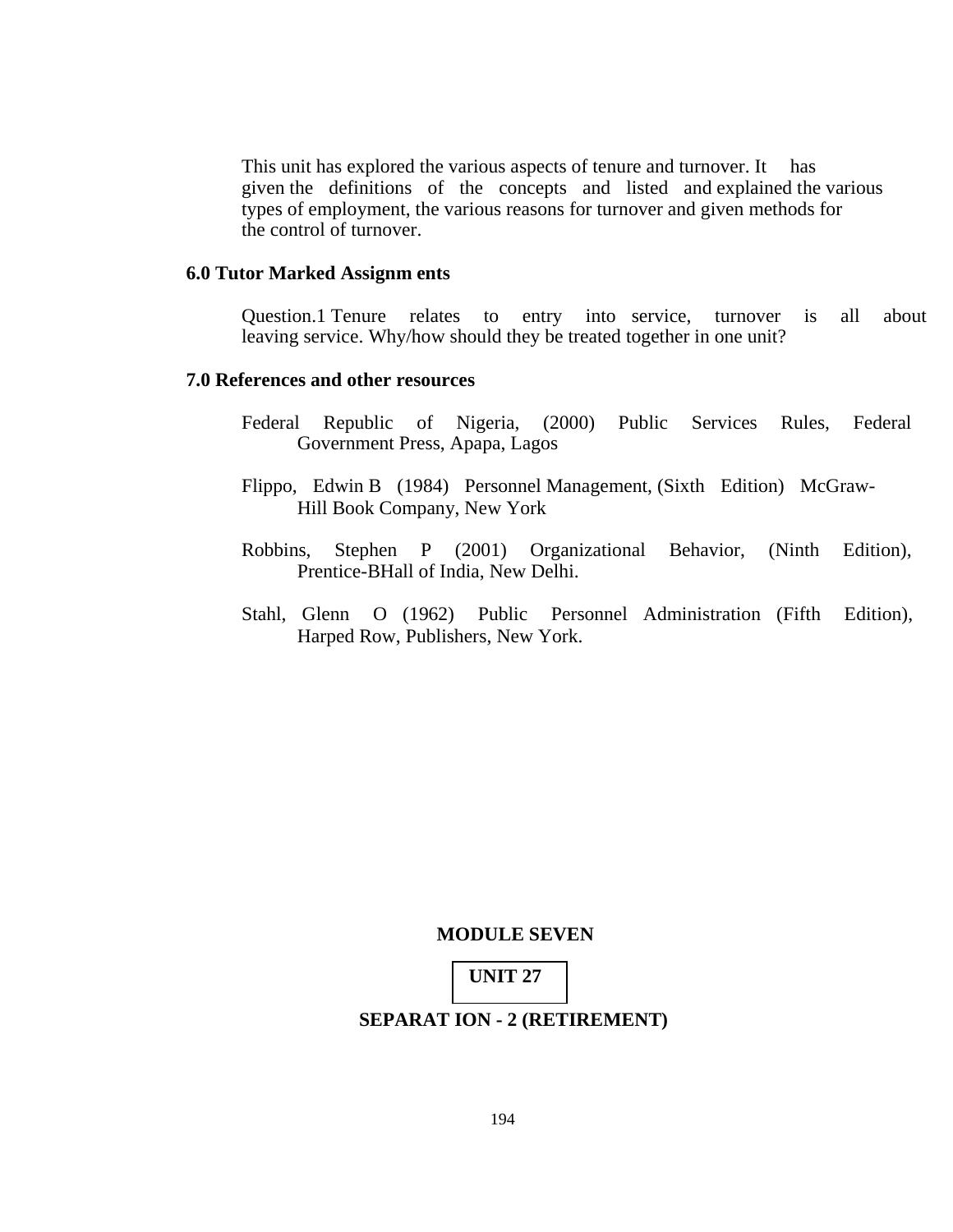| <b>Table of Contents</b> |                                               |  |
|--------------------------|-----------------------------------------------|--|
| 1.0                      | Introduction                                  |  |
| 2.0                      | Objectives                                    |  |
| 3.0                      | <b>Main Contents</b>                          |  |
| 3.1                      | Definition and Scope                          |  |
| 3.1.1                    | <b>Types of Retirement</b>                    |  |
| 3.1.2                    | <b>Mandatory Retirement</b>                   |  |
| 3.2                      | <b>Pension and Gratuities</b>                 |  |
| 3.2.1                    | Contributory versus non-contributory pensions |  |
| 3.2.2                    | Qualifying period for pensions                |  |
| 4.0                      | Conclusion                                    |  |
| 5.0                      | Summary                                       |  |
| 6.0                      | <b>Tutor Marked Assignments</b>               |  |
| 7.0                      | References and other resources                |  |
| 7.1                      | References                                    |  |

# **1.0 Introduction**

 We have, in the preceding unit, examined the process of "movement in" and "movement out" of service. This unit examines what to some, if not most people, is a terminal "movement out" of service whilst one leaves, because the final "movement out" is really, death. Retirement is a terminal movement out because it is age-related, and as we shall see in this unit, age may be related to other factors such as ability, sickness, reduction in capacity etc.

#### **2.0 Objectives**

By the end of this unit, you should be able to:

- Define retirement
- Distinguish retirement from other "movements out" of service
- Explain causes that lead to retirement
- Identify types of retirement
- Identify programs instituted to benefit those in retirement

## **3.0 Main Contents**

#### **3.1 Definition and Scope**

#### **G.A. Cole gives a very short but complete def inition of retirement thus:**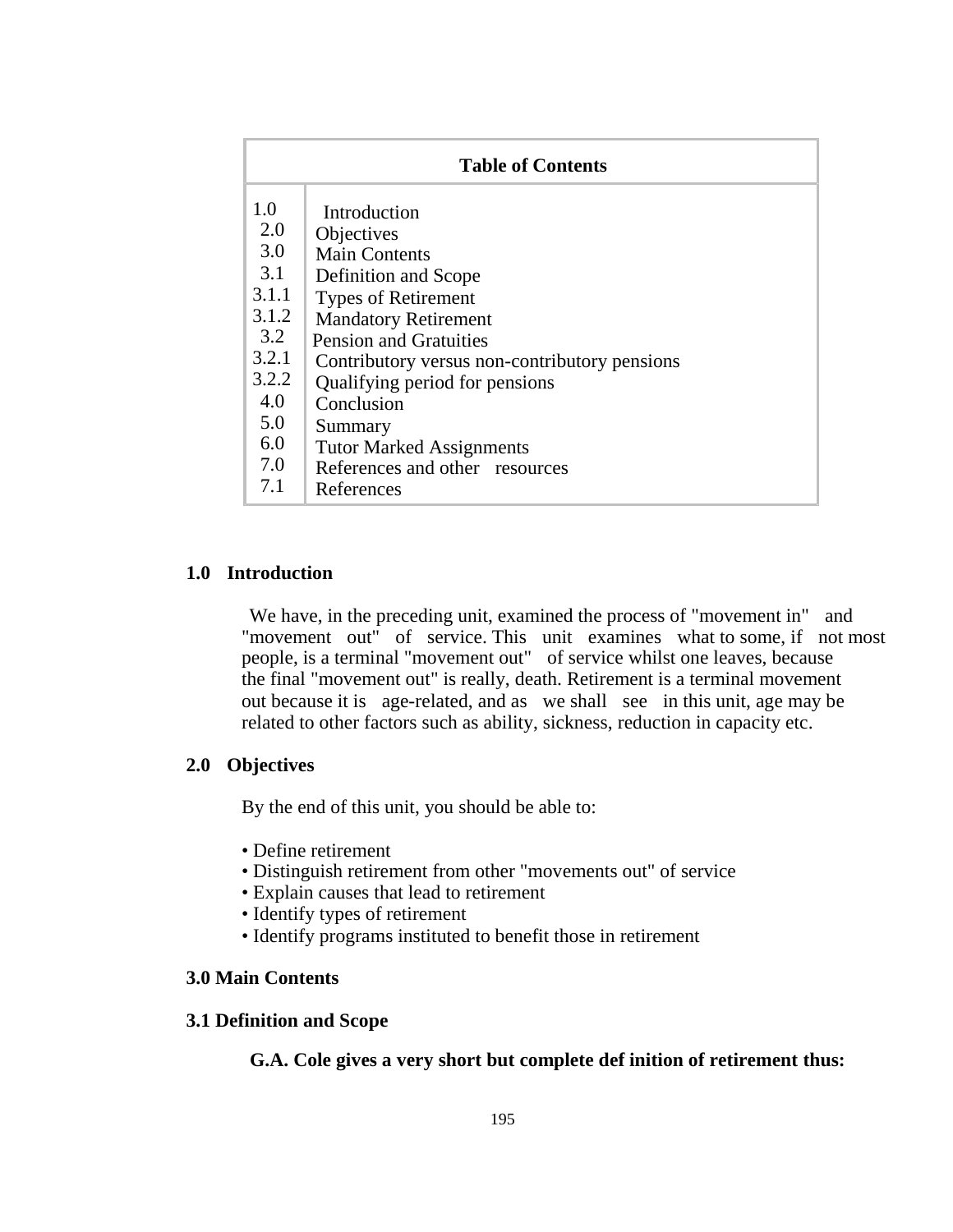## **Retirement refers to the time when an employee reaches the end of his working life.**

The most important factor in retirement and a factor that sets it apart from other movements out of organizations is the "time" factor. So time dependent it is that Edwin B. Flippo opens discussion on it by dealing in chronologies and life expectancies. He says for example:

# **Around the beginning of this century, the average life expectancy of a Citizen of the United States was 49 years. By 1981, this had risen to 70.3 years for males and 77.9 years for females. On the basis of these figures, it is apparent that large numbers of employees will live beyond the usual working age, thereby requiring an event known as retirement.**

Not only is retirement age-related or dependent, governments and other organizations have predetermined the span of a working life for employees. According to G. A. Cole, this span covers the time a man enters work until the age of 65 years, and for a woman until the age of 60 years. He refers to this as "statutory retirement age", i.e., it mandated by law that men and women attaining these ages must retire.

## **3.1.1 Types of retirement**

There are two main types of retirement - mandatory and voluntary retirement.

Discussing these types of retirement, Flippo says:

"One of the key issues in modern times is whether the decision to retire should be made by the organization or left to the employee concerned".

He thereafter cited the results of a survey that showed that out of 460,000 workers retired, 30% said a compulsory retirement age had been established in their organizations. He also noted that the most common age set was 65, "a practice that dates from the 1880s when the German Chancellor Otto Von Bismarck initiated a social security system and arbitrarily picked that particular age".

## **3.1.2 Mandatory retirement (age)**

As can be seen here, the mandatory age of 65 years which seems to have a wide- spread acceptance was arbitrarily picked and in a era where Flippo says "Of course in those days few workers lived long enough to hit the retirement age". Therefore, in light of the life expectancy of modern times, amendments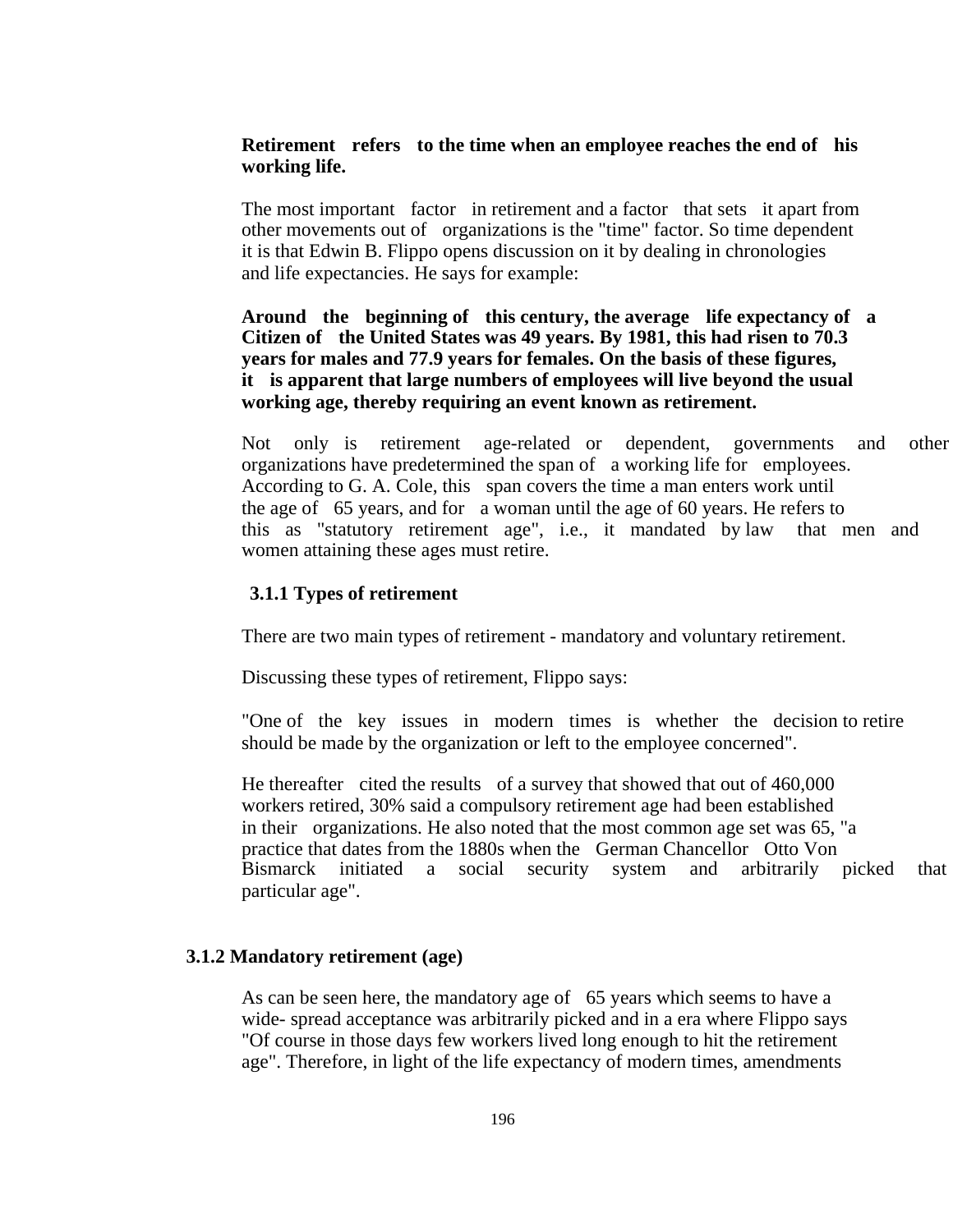have been made to this age stating movement positions Flippo states: "The 1978 amendment to this act raised the limit to 70 years. Thus, it is currently illegal to require an employee to retire solely for reasons of chronological age prior to reaching 70 years".

Flippo say that "Many organizational managers have maintained that compulsory retirement at a fixed age for all is beneficial. The following are the reasons given:

- (1) it is simple to administer with no implications to prove that the older employee no longer meets job requirements.
- (2) openings are created to which younger employees can advance.
- (3) human resource planning is facilitated when retirement schedules are known.
- (4) graceful exists are provided for employees who are no longer qualified in as much as the firm will wait out the final few years of declining productivity.

it stimulates employees to make plans for retirement in advance of a known date.

Arguments against a fixed and compulsory retirement age are also plausible and rife. The main one is that it deprives individuals of a right to choose and fails to realize that individuals vary in talents. Also, in terms of productivity, energy and creativity, people age at different rates. Flippo notes that "forced retirements would result in insignificant losses of real talents; consider the contributions after age 65 of such persons as Winston Churchill, Averill Hairman, Margaret Mead, and Arthur Fielder".

Perhaps the answer to the question of retirement tied to age, is to treat each case on its own merit. Flippo says in this respect that "some people should be retired at the age of 60 while others can still make a valuable contribution beyond the age of 70". This seems to be the line which the President and the Federal Executive Council of Nigeria took recently with respect to academic staff were required to mandatorily retire at age 65, but the new thinking is that each university is to decide when academics of the rank of Associate Professor and above are to retire. The yardstick for retirement in case is now to be productivity rather than chronology.

A final advantage of workers continuing on the job beyond 65 years, as noted by Flippo, is that, "it will lessen the strain on our (America) social security system. Twenty years ago, the ratio of employees working to those collecting benefits was 56 to 1. It is currently down to 3 to I".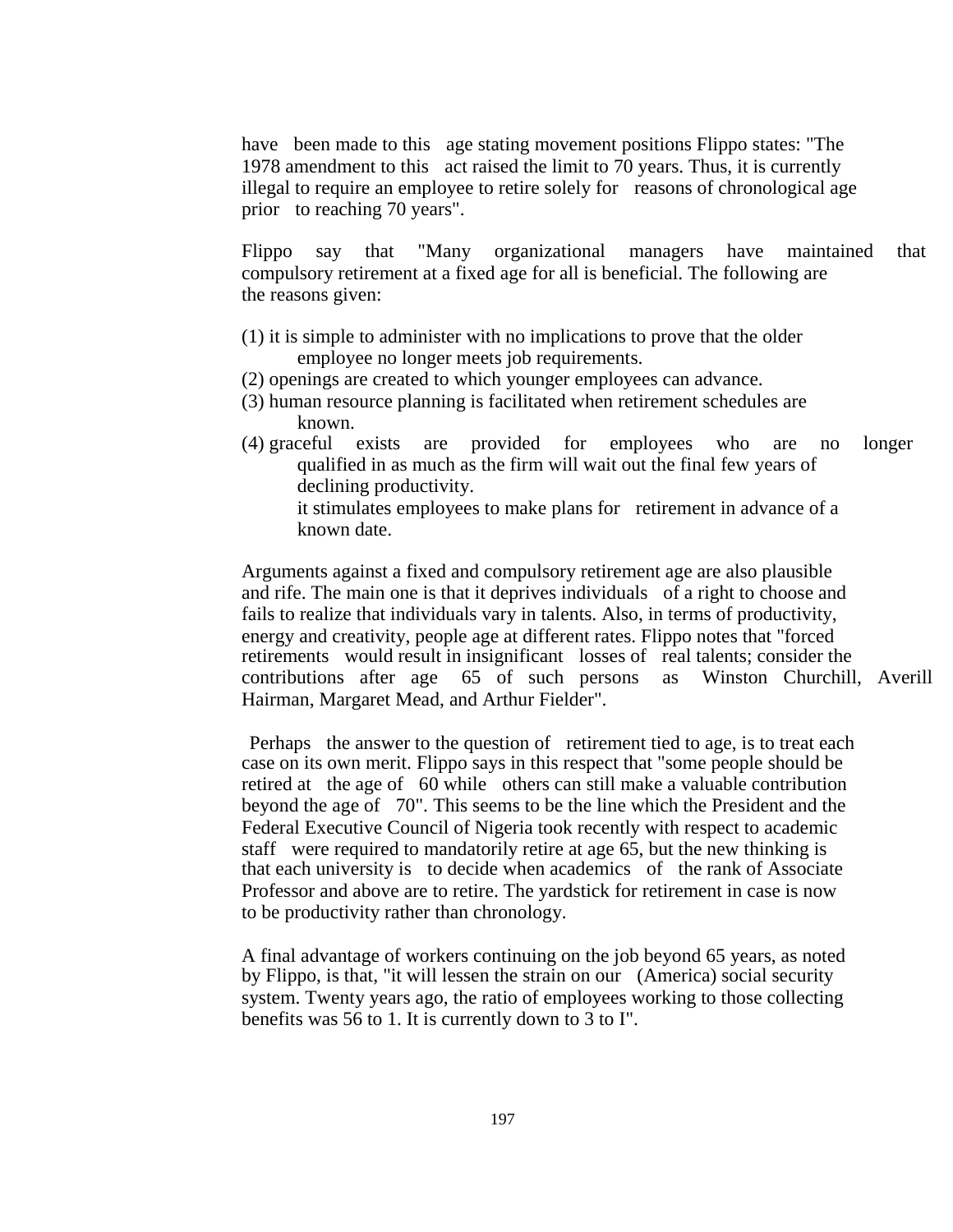In Nigeria where the retirement age is low for civil servants (it is 60 years), the pension wage bill has become disturbingly high. The knowledge, skills and talents outside the service are likely to be superior to and more numerous than what is in the service. And rather than do for the civil service what is being done for academics, some governments in Nigeria are thinking of further lowering the retirement age to 55. The implication of a low retirement age is that rather than retire at an advanced age into idleness, despondency and usually early death, today's retired people's corps is a vibrant, healthy and agile group that go in for other jobs and are virtually collecting double salary i.e. a pension, now made as handsome as a whole salary, and another salary in a new work place.

Before we leave the issue of mandatory versus voluntar y retirement, let us note one more variant. This is the one, which like the Nigerian case combines the voluntary and the mandatory systems. In Nigeria an employee under the pensionable service has an option to retire voluntarily at any age from 45 years to 65. At 60 years of age or 35 years of service however, he has to retire mandatory.

Exercise 1.2 Argue for and against a low retirement age.

#### **3.2 Pensions and gratuities**

We shall consider two issues here. Firstly, the contributory versus noncontributory pension schemes and secondly, the issue of qualifying year for pensions and gratuities.

#### **3.2.1 Contributory Versus Non-contributory Pensions**

In some organizations employees are made to contribute to their pension scheme. However even where they are not ostensibly made to contribute, it is not unconceivable that they do contribute. Stahl says, concerning this, thus: "Even under the so-called noncontributory systems, although the employing agency presumably bears the entire burden, it may in part be borne by the employees through lower salaries'".

 The contributory pension scheme, Stahl says, has the following advantages: it is easier to establish because the burden is divided, it checks extravagant demands on the part of the employees since it is clear that a part of the cost would be borne by themselves. The employee accepts a joint responsibility to fund a scheme which plans for the depletion of his faculty in the interest of the organization as well as himself. In organizations where there exists a qualifying period for the enjoyment of a pension, a contributory scheme gives the employee his own portion of the contribution even if he has not attained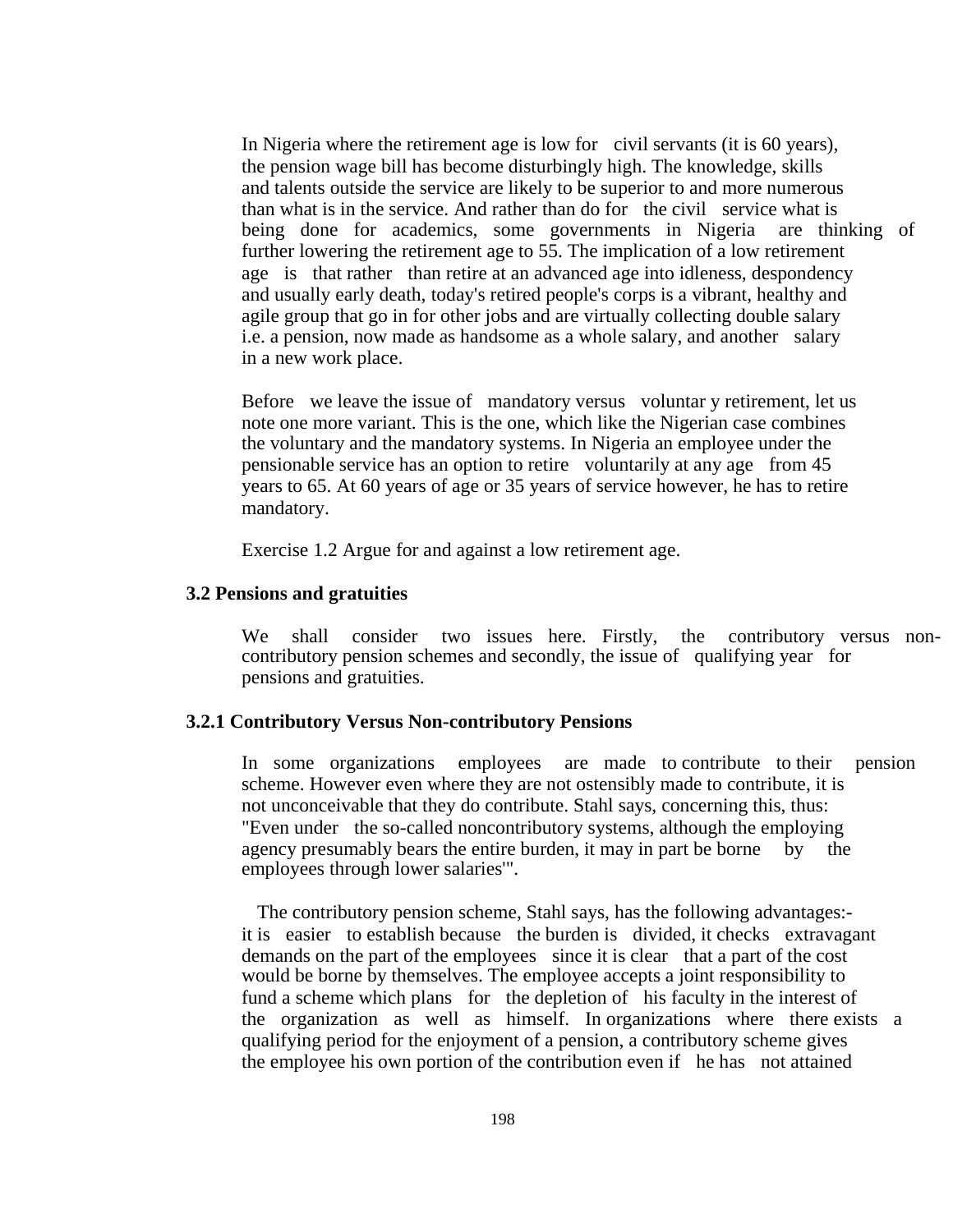the qualifying year. What this entails is that there is no period of departure of the employee which sends him out empty handed.

## **3.2.2 Qualifying period for pensions**

Some organizations stipulate the number of years an employee is expected to have served before he is entitled to a pension or gratuity. This is **governot** under the noncontributory scheme. In Nigeria at one time amployee did not qualify for pension until he had served for 15 years and did not qualify for gratuity until he had served for 10 years. Recently, the alifying period for pensions and gratuities have been reduced to  $10$  and  $5$ years respectively. The implications of this action is that it now facilitates earlier departure from service. On the contrar y if the service or any particular organization desires to keep is employees longer in its employment, it could do so by increasing the qualifying period for pensions and gratuities for its staff.

## **4.0 Conclusion**

This unit has examined retirements and what follows them, i.e. pensions and gratuities. Retirements are meant to be periods of rest because they come after full expenditure of an employee's faculties and strength on the job. However, depending upon the policy in operation in an organization or service employees may find themselves in retirement but with their faculties and strength intact because the retirement is on the low side.

Pensions and gratuities are scheme which provide for the finances for the upkeep of retired staff through out the rest of their lives after **Workerman** when the nature of the scheme and the policy governing beneficiary could be made to contribute to his pension or not; a pension  $h$ eneficiary could be made to contribute to his pension or policy may push an employee out early in his life and career or may retain him in employment longer.

#### **5.0 Sum mary**

This unit has covered the topic of retirement in all its ramifications and has also covered the topic of pensions and gratuities.

## **6.0 Tutor Marked Assignm ent**

Question. l Define retirement. Discuss the provisions made to ensue that it is pleasurable.